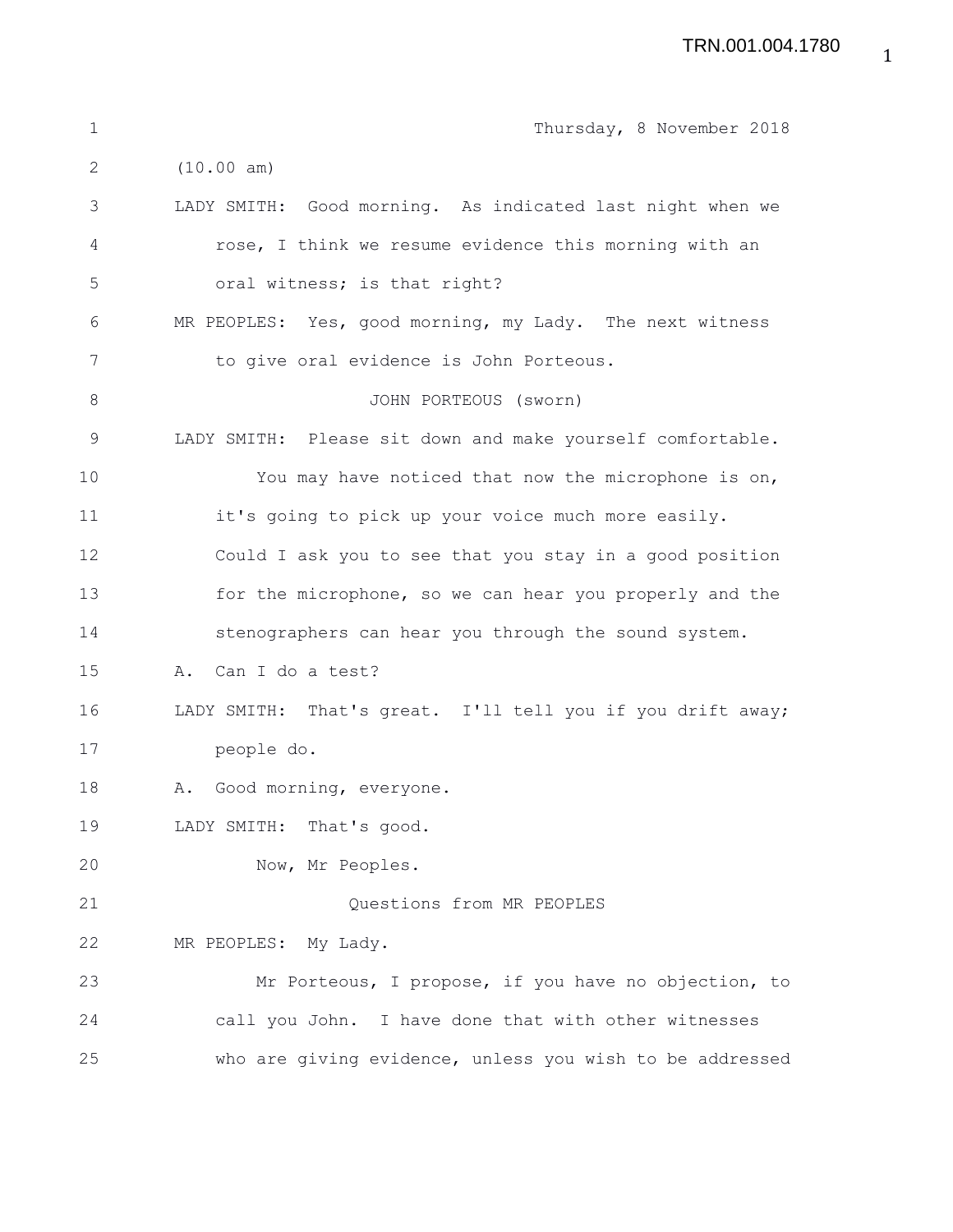| $\mathbf{1}$ |               | in another way. Would that be okay?                      |
|--------------|---------------|----------------------------------------------------------|
| 2            | Α.            | That's fine, thank you.                                  |
| 3            | $Q_{\bullet}$ | You'll see in front of you in the red folder what I hope |
| 4            |               | will be two statements that you have provided to the     |
| 5            |               | inquiry prior to giving evidence today.                  |
| 6            | Α.            | Yes.                                                     |
| 7            | $Q_{\bullet}$ | For the benefit of the transcript, I'll just give the    |
| 8            |               | references that we use to identify those statements, if  |
| 9            |               | I may. The first statement that you provided is          |
| 10           |               | WIT.001.002.1148.                                        |
| 11           |               | A. Yes.                                                  |
| 12           | $Q_{\bullet}$ | You also provided an additional statement, which is      |
| 13           |               | WIT.003.001.6206.                                        |
| 14           |               | Could I ask you at this stage simply to turn to the      |
| 15           |               | final page of each statement. I think in the case of     |
| 16           |               | the first statement, it's at page 1157. I'm not sure     |
| 17           |               | there's actually a signature on that.                    |
| 18           | Α.            | No.                                                      |
| 19           | Q.            | Is there a signature on yours?                           |
| 20           | Α.            | Not on mine, no.                                         |
| 21           | $Q_{\bullet}$ | Can you confirm for me that you did provide this         |
| 22           |               | statement to the inquiry?                                |
| 23           | Α.            | Oh yes, yes, I did.                                      |
| 24           | $Q_{\bullet}$ | And so far as the second statement is concerned that     |
| 25           |               | I mentioned, I think on this occasion if we look at      |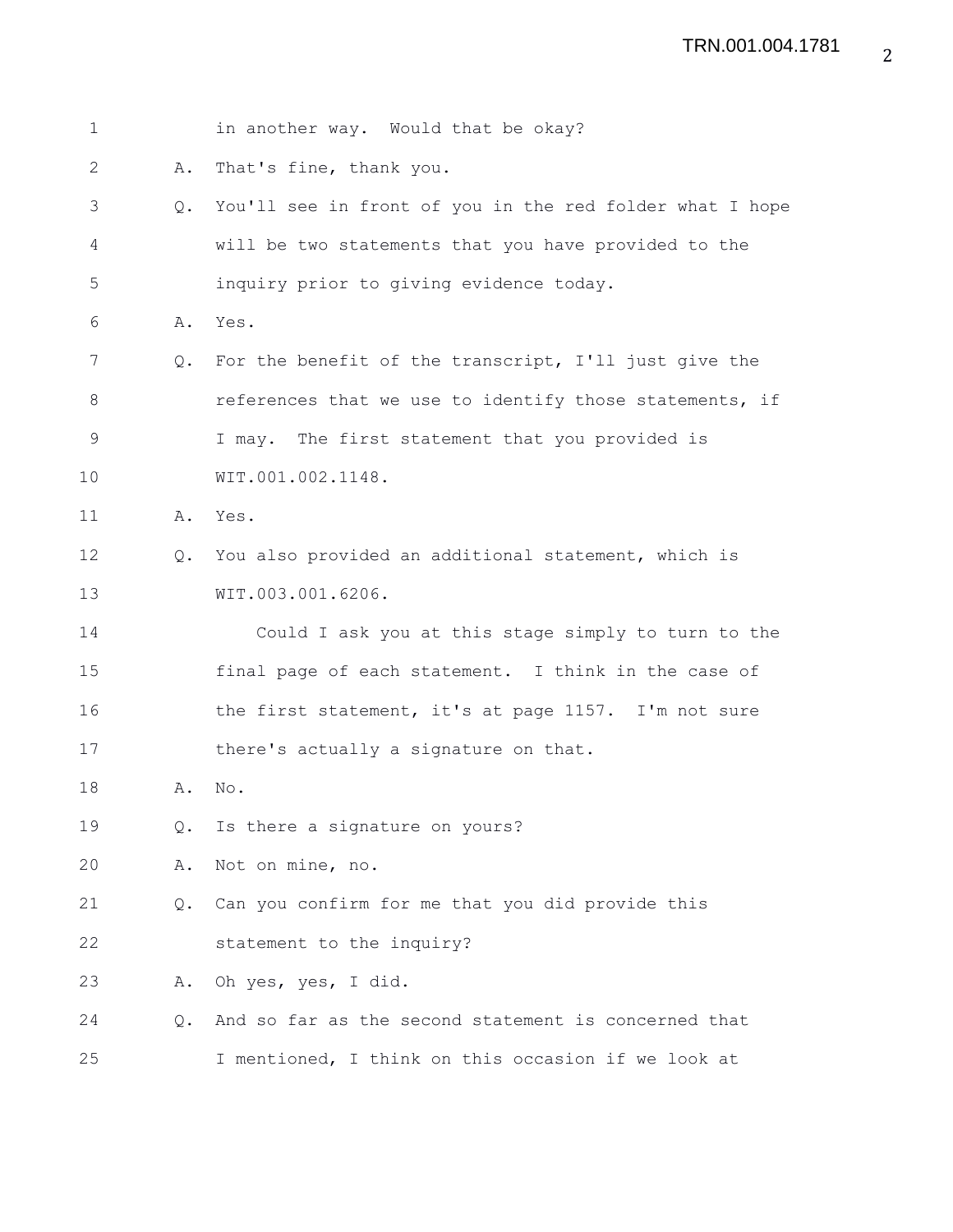| $\mathbf 1$  |               | page 6210 of the second statement, you'll see that         |
|--------------|---------------|------------------------------------------------------------|
| $\mathbf{2}$ |               | I think at the foot of that page you have signed and       |
| 3            |               | dated that second statement.                               |
| 4            | Α.            | I have, yes.                                               |
| 5            | Q.            | Today I may ask you some questions about the statement,    |
| 6            |               | but perhaps I can start with some general information.     |
| 7            |               | Firstly, could I ask you to confirm that you were          |
| 8            |               | born in the year 1933?                                     |
| 9            | Α.            | That is true, yes.                                         |
| 10           | $Q_{\bullet}$ | We're principally concerned with the period during which   |
| 11           |               | you worked for Quarriers.                                  |
| 12           | Α.            | Yes.                                                       |
| 13           | $Q_{\bullet}$ | Just maybe at this stage, can you recall the dates         |
| 14           |               | during which you were employed by Quarriers?               |
| 15           | Α.            | It was March 1969                                          |
| 16           | Q.            | I think in your statement, if I could help you, John,      |
| 17           |               | you say that you stopped working for Quarriers in 1974.    |
| 18           |               | My information from Quarriers suggests that you            |
| 19           |               | continued working until perhaps around about March or      |
| 20           |               | April 1978 when you'd be approaching your 65th birthday;   |
| 21           |               | does that ring a bell?                                     |
| 22           | Α.            | I don't know why I put that down because it was --<br>Yes. |
| 23           |               | I was 65.                                                  |
| 24           | $Q_{\bullet}$ | You were nearly 65 when you retired from your employment   |
| 25           |               | with Quarriers?                                            |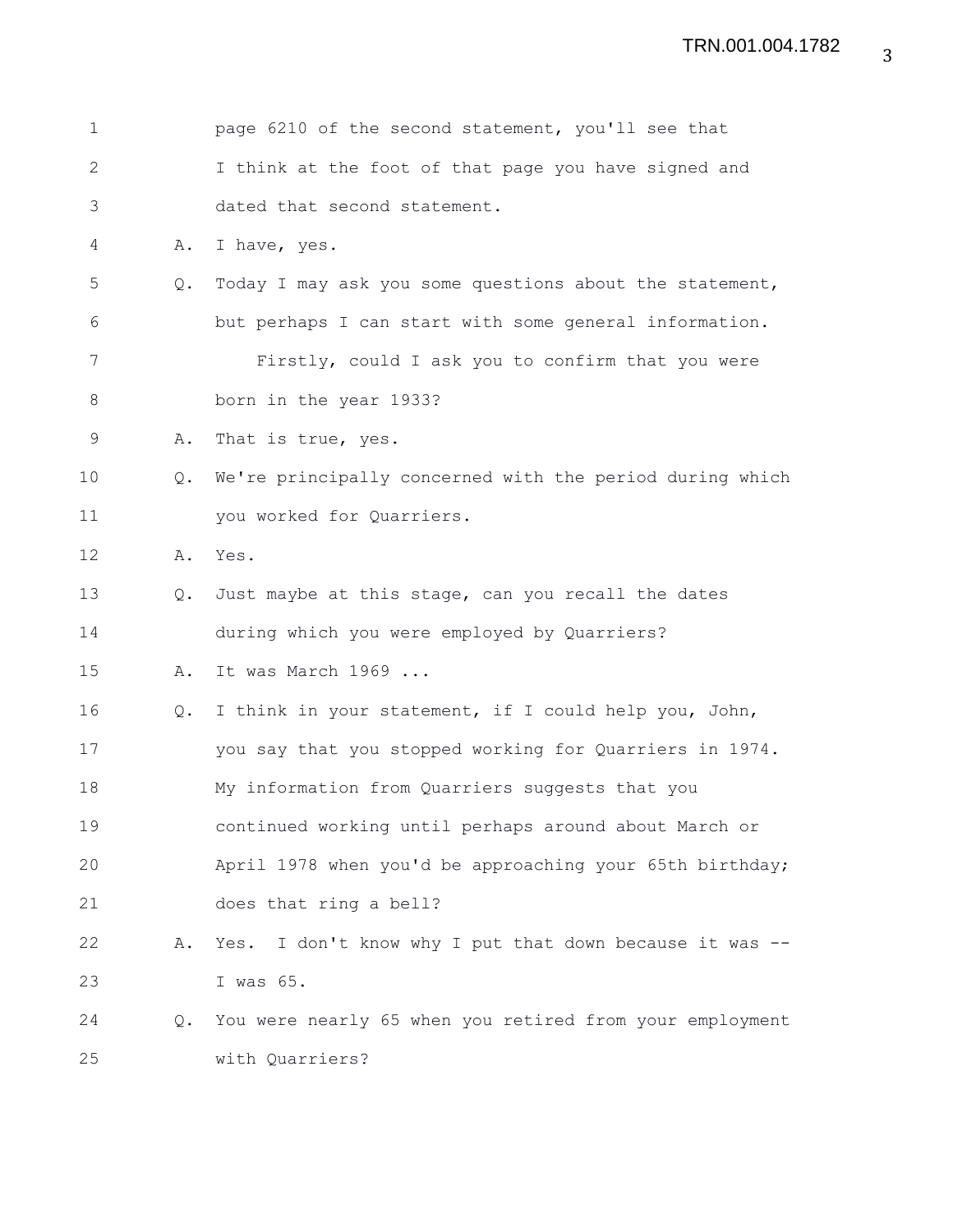| $\mathbf 1$  | Α.             | Yes.                                                     |
|--------------|----------------|----------------------------------------------------------|
| $\mathbf{2}$ | $Q_{\bullet}$  | I'd like to begin -- I think you tell us in your first   |
| 3            |                | statement that when you were younger, you were actually  |
| 4            |                | brought up in Quarriers.                                 |
| 5            | Α.             | I was indeed, yes; I was actually born in Quarriers.     |
| 6            | $\mathsf{Q}$ . | Quarrier's Village?                                      |
| 7            | Α.             | Yes.                                                     |
| 8            | Q.             | I was just going to ask you a few questions about that   |
| 9            |                | period. First of all, you say you were born in           |
| 10           |                | Quarrier's Village. For how long as a child did you      |
| 11           |                | live at Quarriers?                                       |
| 12           | Α.             | Until I was 15.                                          |
| 13           | $Q_{\bullet}$  | So you spent your whole --                               |
| 14           | Α.             | The whole of my young life at Quarriers, yes.            |
| 15           | Q.             | Did you go to school at the Quarriers' school?           |
| 16           | Α.             | I did.                                                   |
| 17           |                | Q. Can you help us: did you stay in one of the cottages  |
| 18           |                | that was at the village?                                 |
| 19           | Α.             | I did, yes.                                              |
| 20           | Q.             | Did you stay in more than one?                           |
| 21           | Α.             | I moved when I was -- I think it was when I was about    |
| 22           |                | 15, to another house, because the present house parents, |
| 23           |                | they were retiring, so the children got scattered to     |
| 24           |                | various houses. So I moved to another house.             |
| 25           | $Q_{\bullet}$  | When you were about 15?                                  |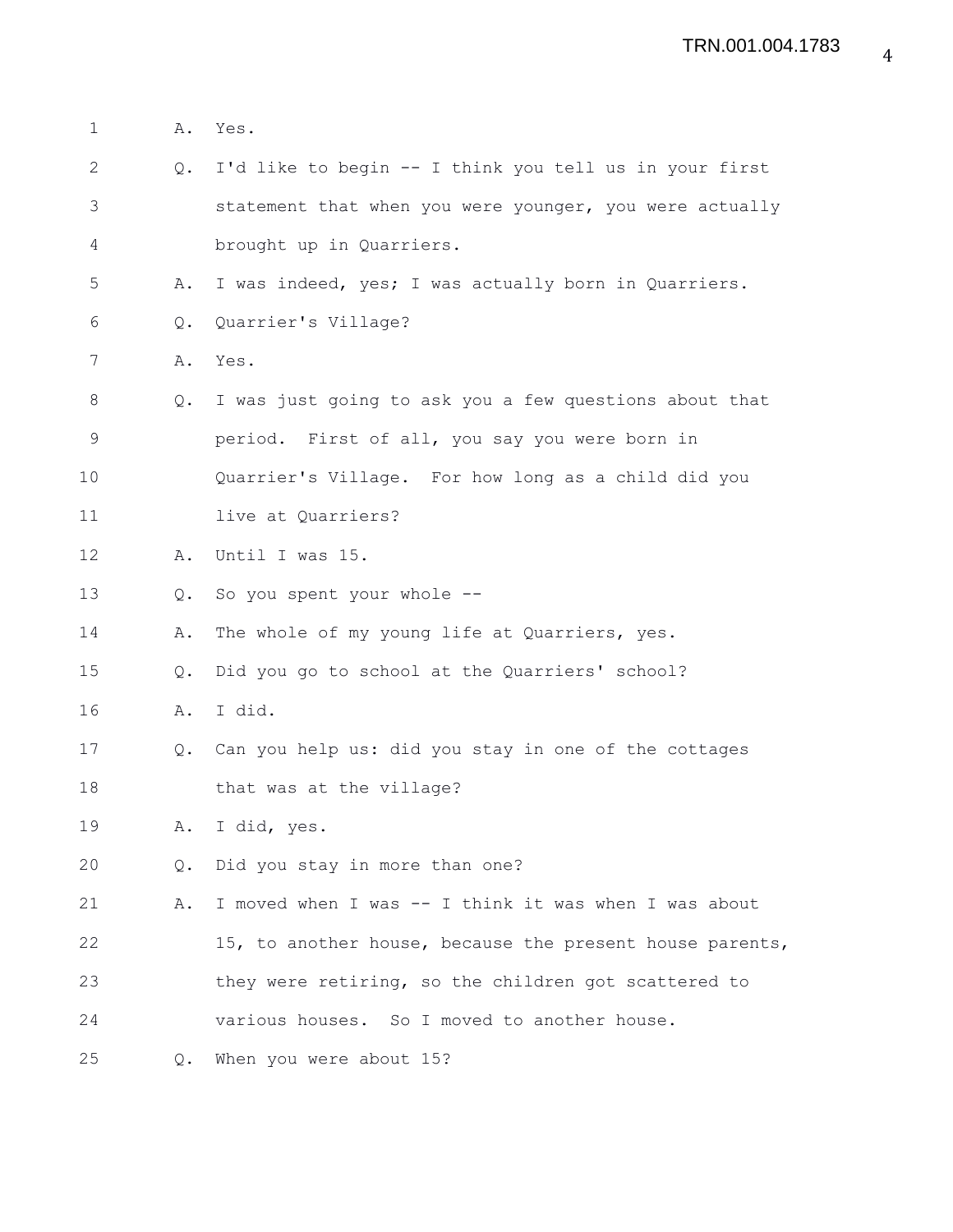| $\mathbf 1$ | Α.             | About 15, yes.                                           |
|-------------|----------------|----------------------------------------------------------|
| 2           | Q.             | You did you spend most of your --                        |
| 3           | Α.             | I was in the baby homes to start with and then moved to  |
| 4           |                | a toddlers' department and then on to a cottage.         |
| 5           | Q.             | Can you remember which cottage you were in?              |
| 6           | Α.             | 41.                                                      |
| 7           | Q.             | And can you remember the house parents?                  |
| 8           | Α.             | Yes, QOF/QOG                                             |
| $\mathsf 9$ | $\mathsf{Q}$ . | QOF/QOG                                                  |
| 10          | Α.             | Yes.                                                     |
| 11          | Q.             | What sort of memories do you have of your childhood in   |
| 12          |                | QOF/QOG in cottage 41?<br>Quarriers with                 |
| 13          | Α.             | There were about 22 of us, possibly more, so it was very |
| 14          |                | difficult. I would say that -- well, you couldn't do     |
| 15          |                | anything much. There was no love in the cottage, for     |
| 16          |                | a start, because looking after 22 children of different  |
| 17          |                | ages, you know, but I felt just had to follow the        |
| 18          |                | That's all you could do.<br>regime.                      |
| 19          | Q.             | Was it quite a regimented routine --                     |
| 20          | Α.             | It was.                                                  |
| 21          | Q.             | -- in those days?                                        |
| 22          | Α.             | Yes, it was.                                             |
| 23          | Q.             | And I suppose then are we talking of the period, if you  |
| 24          |                | were born in 1933, perhaps between 1933 and 1948 or      |
| 25          |                | thereabouts that you were 15, I think?                   |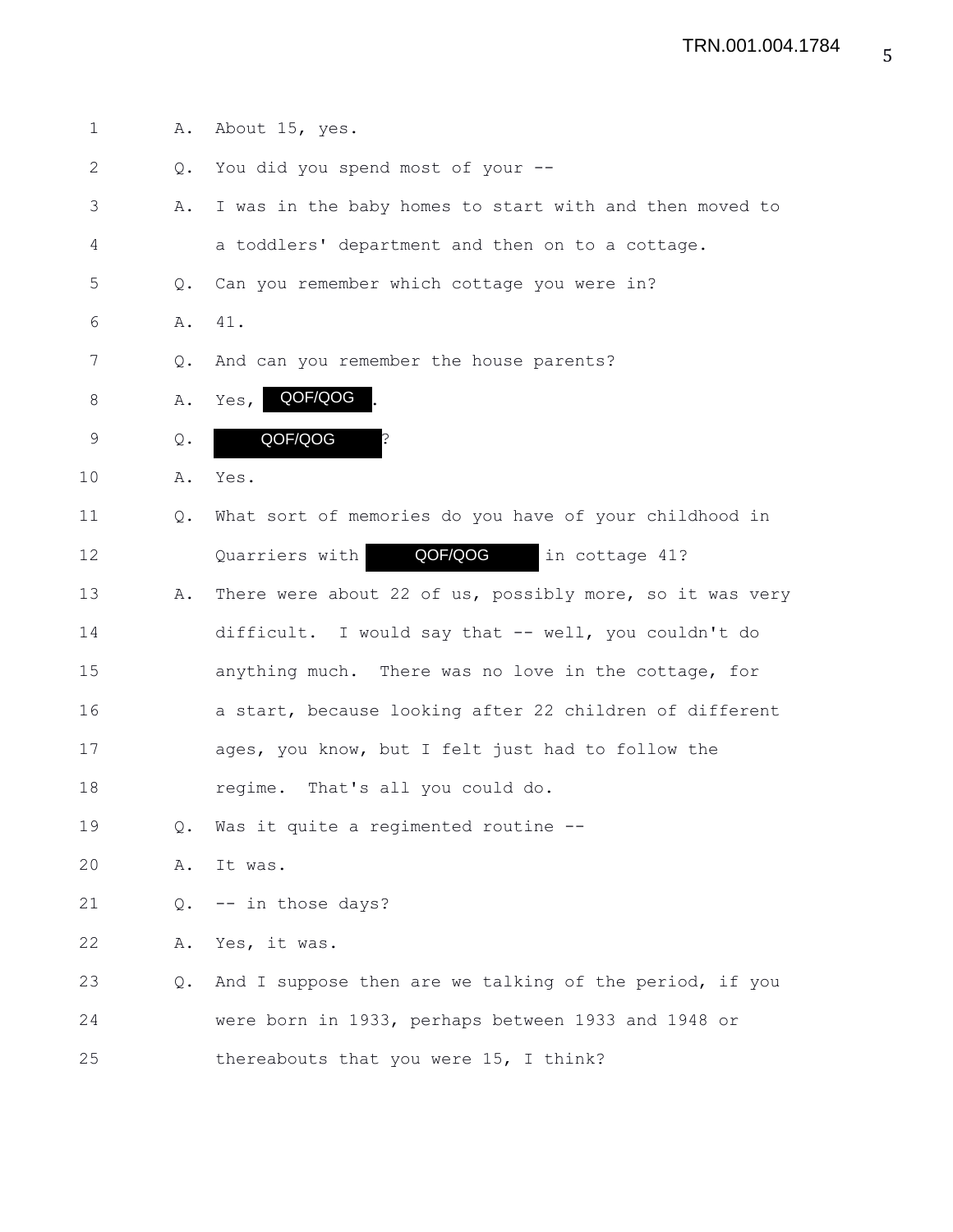| $\mathbf 1$  | Α. | Yes.                                                    |
|--------------|----|---------------------------------------------------------|
| $\mathbf{2}$ | Q. | Would that be the period that you were mainly in        |
| 3            |    | cottage 21?                                             |
| 4            | Α. | 41.                                                     |
| 5            | Q. | Sorry, 41.                                              |
| 6            | Α. | Yes.                                                    |
| 7            | Q. | QOF/QOG<br>With<br>?                                    |
| 8            | Α. | That's right, yes.                                      |
| 9            | Q. | And so did they retire around the time that you turned  |
| 10           |    | 15?                                                     |
| 11           | Α. | Yes, they did.                                          |
| 12           | Q. | So were they quite elderly by then?                     |
| 13           | Α. | Oh, they were, yes.                                     |
| 14           | Q. | Had they been there a long time?                        |
| 15           | Α. | They had. I don't know how many years they had been     |
| 16           |    | there, but they certainly had been for a while.         |
| 17           |    | I was a bit fortunate in the house because there        |
| 18           |    | wasn't much -- I didn't have much trouble with them.    |
| 19           |    | Certainly I was punished a few times, but that was it.  |
| 20           |    | That was the norm.                                      |
| 21           | Q. | I was going to ask you about that. How were children    |
| 22           |    | QOF/QOG<br>punished in cottage 41 when                  |
| 23           | Α. | It was a belt they used. They used a belt on the hands. |
| 24           | Q. | What sort of belt?                                      |
| 25           | Α. | QOF<br>was working in the gardens with<br>Well, because |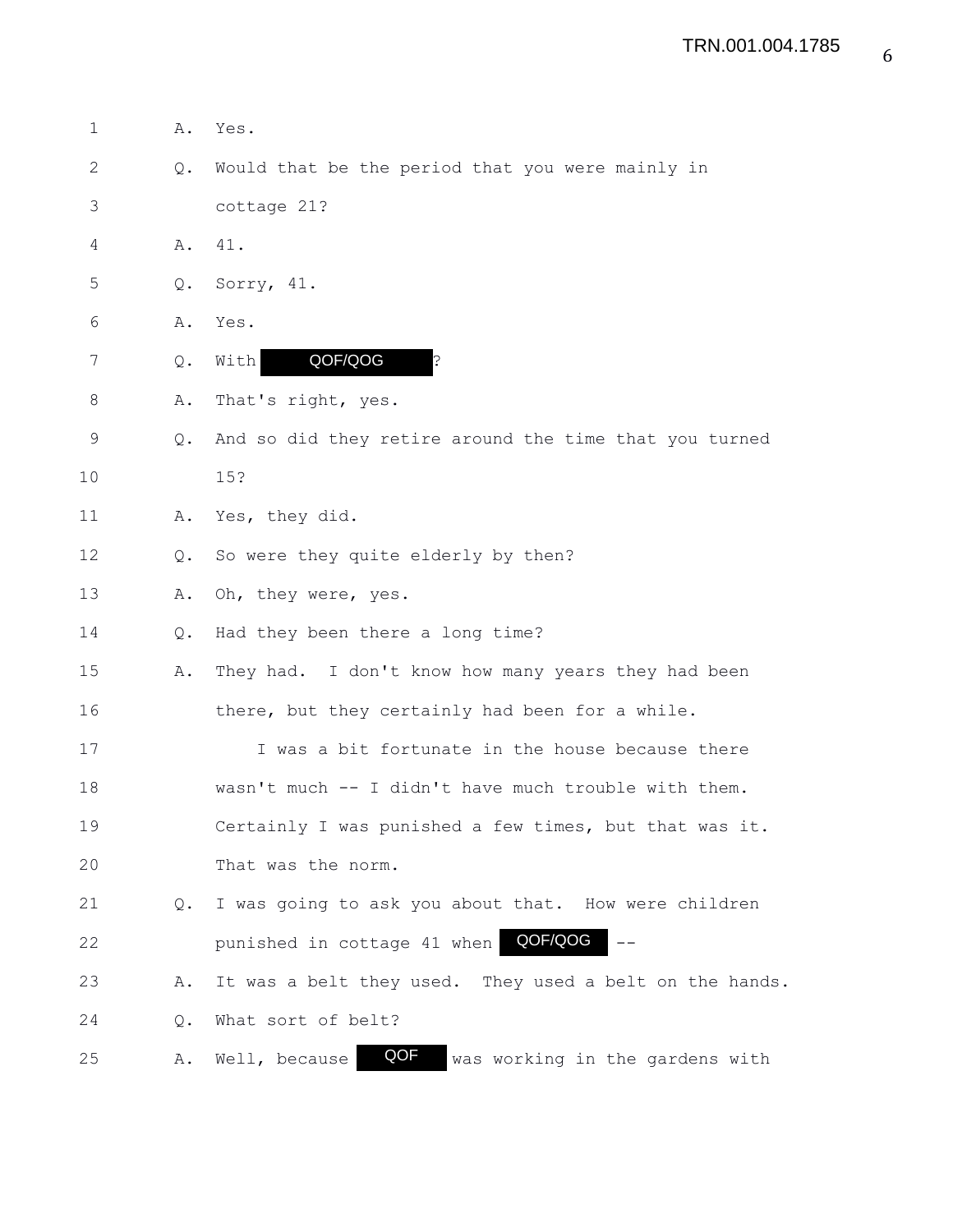| 1            |               | horses, it wasn't the normal type of strap, it was just |
|--------------|---------------|---------------------------------------------------------|
| $\mathbf{2}$ |               | a leather -- a black leather strap he used --           |
| 3            | $Q_{\bullet}$ | When you say it wasn't a normal type --                 |
| 4            | Α.            | -- part of a horse harness.                             |
| 5            | Q.            | It wasn't --                                            |
| 6            | Α.            | Just a strap from the harness.                          |
| 7            | $Q_{\bullet}$ | It wasn't a school belt?                                |
| 8            | Α.            | No, no.                                                 |
| 9            | $Q_{\bullet}$ | And it wasn't a waist belt that someone would wear on   |
| 10           |               | their waist?                                            |
| 11           | Α.            | No.                                                     |
| 12           | $\circ$ .     | It sounds -- was it thick?                              |
| 13           | Α.            | It was; it was quite sore.                              |
| 14           | Q.            | It was sore when it was used?                           |
| 15           | Α.            | Yes.                                                    |
| 16           | Q.            | And you say it was used on you from time to time?       |
| 17           | Α.            | Oh yes, yes. I wasn't an angel.                         |
| 18           | Q.            | Was it used on other children?                          |
| 19           | Α.            | Oh yes, I think everybody got it at one time.           |
| 20           | Q.            | Was it painful?                                         |
| 21           | Α.            | Oh, very much so. In fact, if it went up your arm, you  |
| 22           |               | were bruised for about a day, a few days. You were just |
| 23           |               | trying to hide it with your jersey.                     |
| 24           | Q.            | Who was doing the belting?                              |
| 25           | Α.            | QOF                                                     |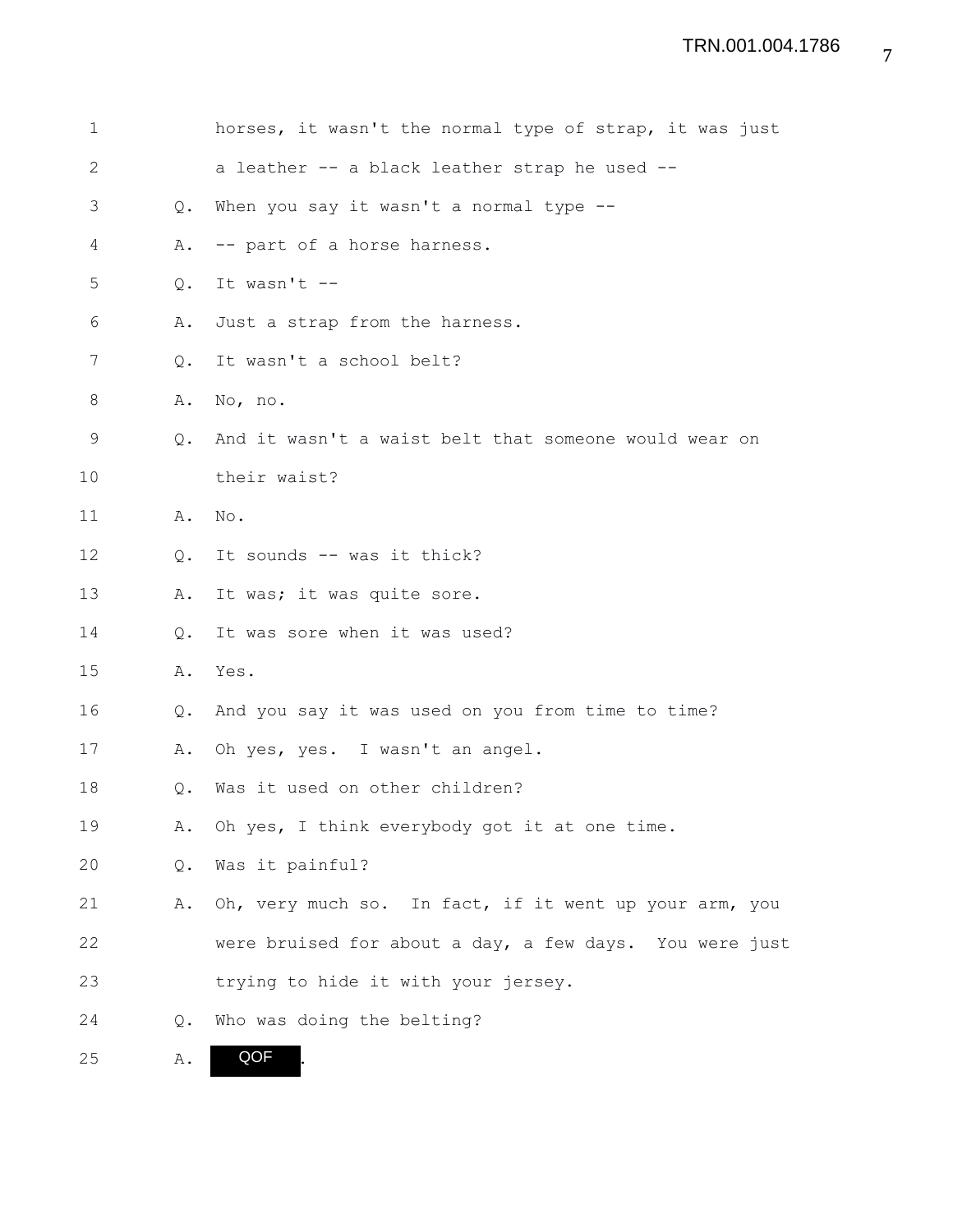| $\mathbf 1$  | Q. | Was there any other form of corporal punishment other      |
|--------------|----|------------------------------------------------------------|
| $\mathbf{2}$ |    | than the use of this belt?                                 |
| 3            | Α. | No, that was it.                                           |
| 4            | Q. | QOF/QOG<br>either use their hands to punish?<br>Did either |
| 5            | Α. | A slap on the face now and again, but you had to duck.     |
| 6            |    | If you were quick enough, you missed them. But yes they    |
| 7            |    | did.                                                       |
| $\,8\,$      |    | Q. So a slap on the face was also a type of punishment     |
| $\mathsf 9$  |    | used?                                                      |
| 10           | Α. | Yes, it was.                                               |
| 11           | Q. | And would that be sore at times?                           |
| 12           | Α. | It would be.                                               |
| 13           | Q. | Did it leave marks?                                        |
| 14           | Α. | No, no. A red mark, that's all.                            |
| 15           | Q. | But it would go away?                                      |
| 16           | Α. | Yes.                                                       |
| 17           | Q. | Was it painful?                                            |
| 18           | Α. | Very much so.                                              |
| 19           | Q. | In those days, what would happen if a child didn't want    |
| 20           |    | to eat the food they were served up?                       |
| 21           | Α. | Well, in our case, they weren't force-fed, but the food    |
| 22           |    | was taken away from them and they may have got it for      |
| 23           |    | the next meal. It would be heated up. It'd be the same     |
| 24           |    | meal but heated up. In other words, the food that they     |
| 25           |    | left --                                                    |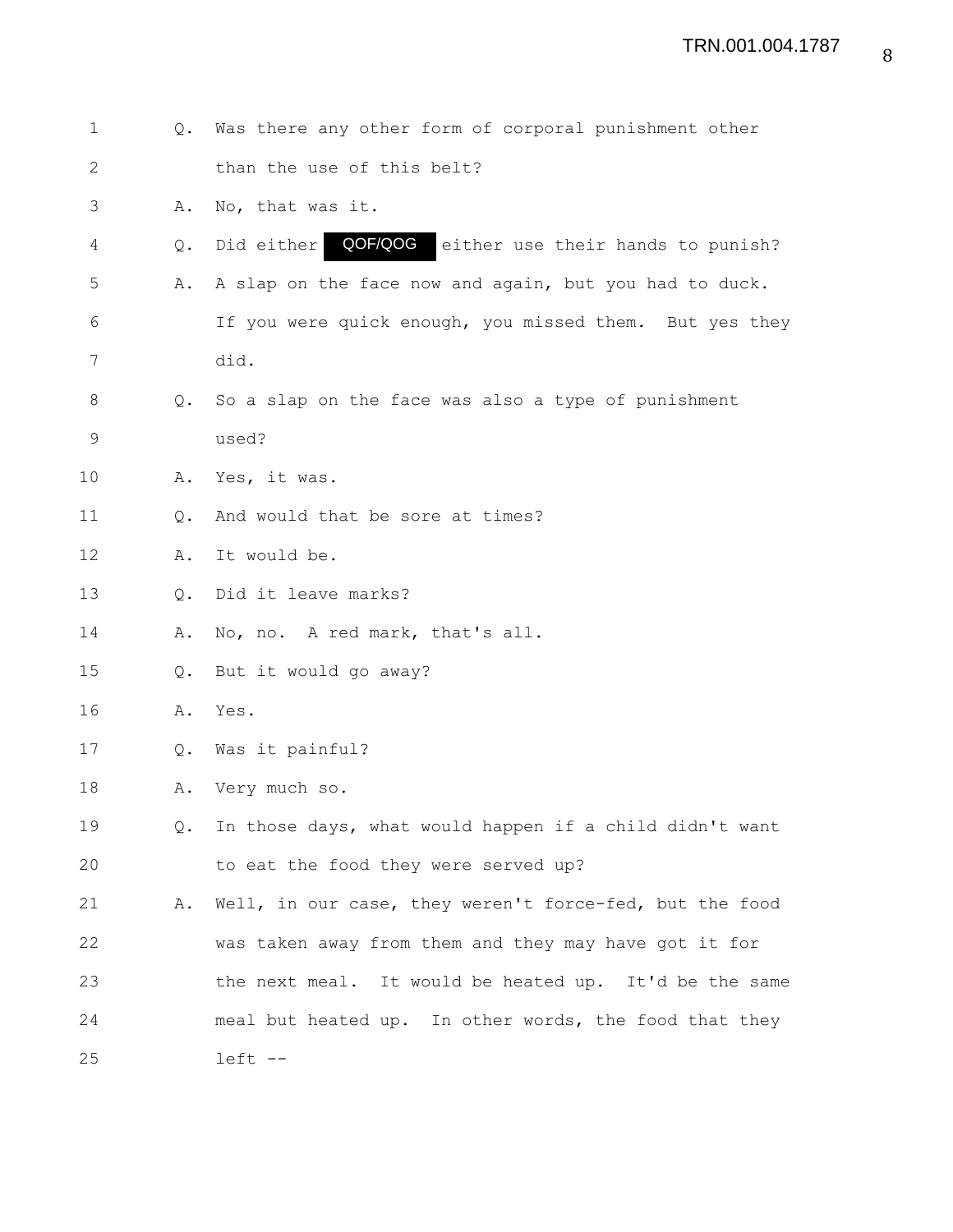1 Q. Would be served up again? 2 A. -- you had a certain time to eat it and after that, if 3 you didn't eat it, you didn't want it, then it was 4 a waste not want not. It was like that. So they 5 actually had it the following meal. We had a different 6 meal but they had the same meal that they'd had, say, 7 the meal before. 8 Q. Did you tend to eat up? 9 A. I did, yes. 10 Q. But there were children that didn't do that? 11 A. Well, possibly because they were ill or something like 12 that. That was quite difficult. The children didn't 13 want to say that they weren't well in case they got 14 belted. That was the type of regime it was. 15 Q. Why would they get belted if they were ill? 16 A. I suppose it was a waste of time. 17 Q. If someone was complaining of being ill they might get 18 belted? 19 A. That's very true, yes. 20 Q. How often would these meals be re-served to someone that 21 didn't want to eat the food? 22 A. Not very often because I think lessons were taught, you 23 know. 24 Q. What do you mean by that? 25 A. They decided they were going to eat it. If they were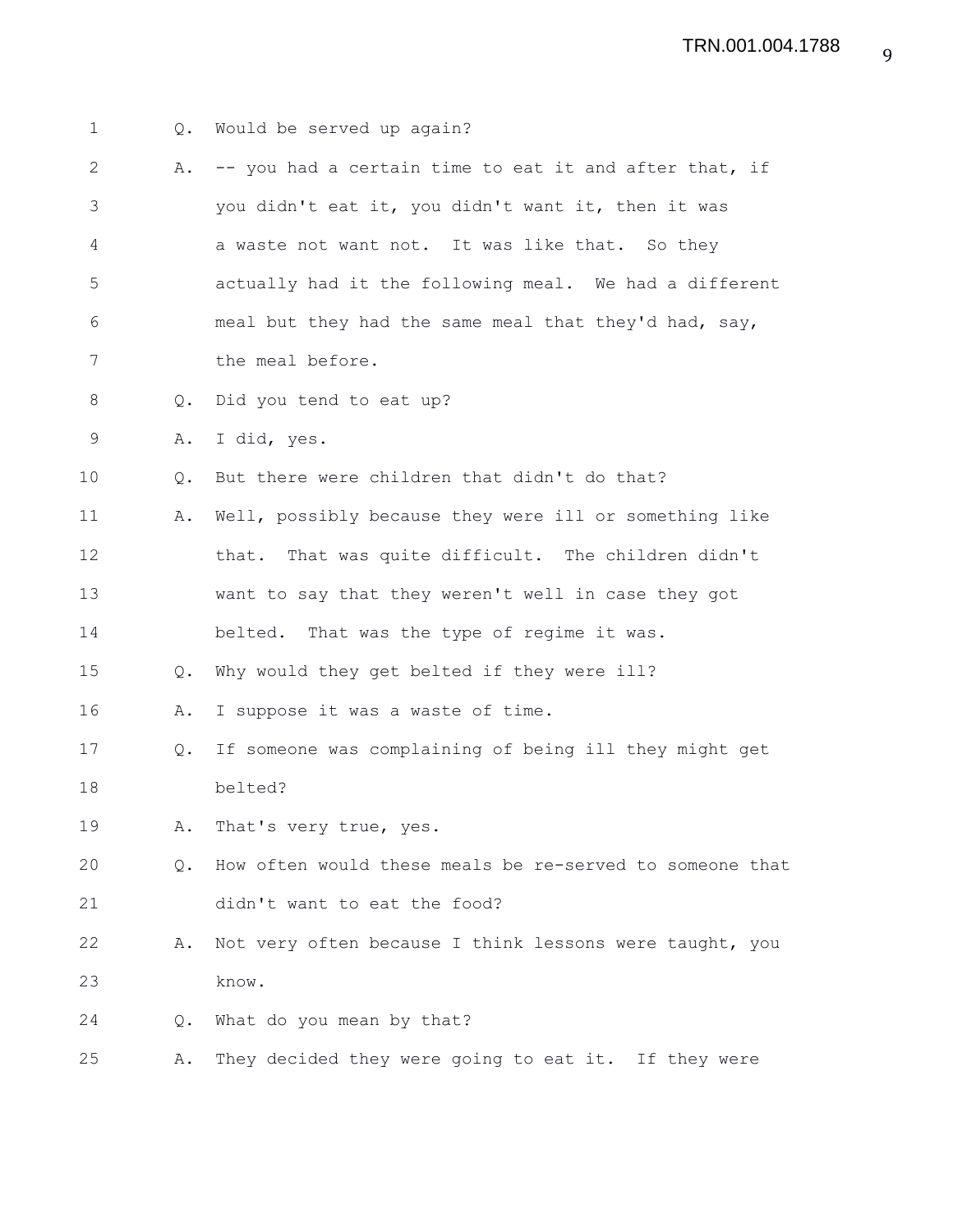| $\mathbf 1$  |               | going to be sick afterwards, fair enough, but they       |
|--------------|---------------|----------------------------------------------------------|
| $\mathbf{2}$ |               | wouldn't be eating the same meal.                        |
| 3            | $Q_{\bullet}$ | Were there times when children were sick because they    |
| 4            |               | simply couldn't eat the meal because they didn't like    |
| 5            |               | it?                                                      |
| 6            | Α.            | They probably ate the meal and were sick afterwards.     |
| 7            |               | You had to have your plate clean.                        |
| 8            | Q.            | Whatever was on it?                                      |
| $\mathsf 9$  | Α.            | Whatever was on it, yes. Mind you, the food was good.    |
| 10           |               | There's no doubt about it.                               |
| 11           | Q.            | You found it good?                                       |
| 12           | Α.            | I did, yes, I found it good.                             |
| 13           | $Q_{\bullet}$ | But there would be children who wouldn't like everything |
| 14           |               | that was served?                                         |
| 15           | Α.            | That's true.                                             |
| 16           | Q.            | How were bed-wetters treated?                            |
| 17           | Α.            | They were treated terribly. They got belted because of   |
| 18           |               | this. Fortunately, I didn't wet my bed, but we had       |
| 19           |               | about half a dozen children that did. You really felt    |
| 20           |               | sorry for them. They tried to hide it, but they just     |
| 21           |               | couldn't.                                                |
| 22           | $Q_{\bullet}$ | The children tried to hide the fact they had wet the     |
| 23           |               | bed?                                                     |
| 24           | Α.            | Yes, because they knew they were going to get punished   |
| 25           |               | for it.                                                  |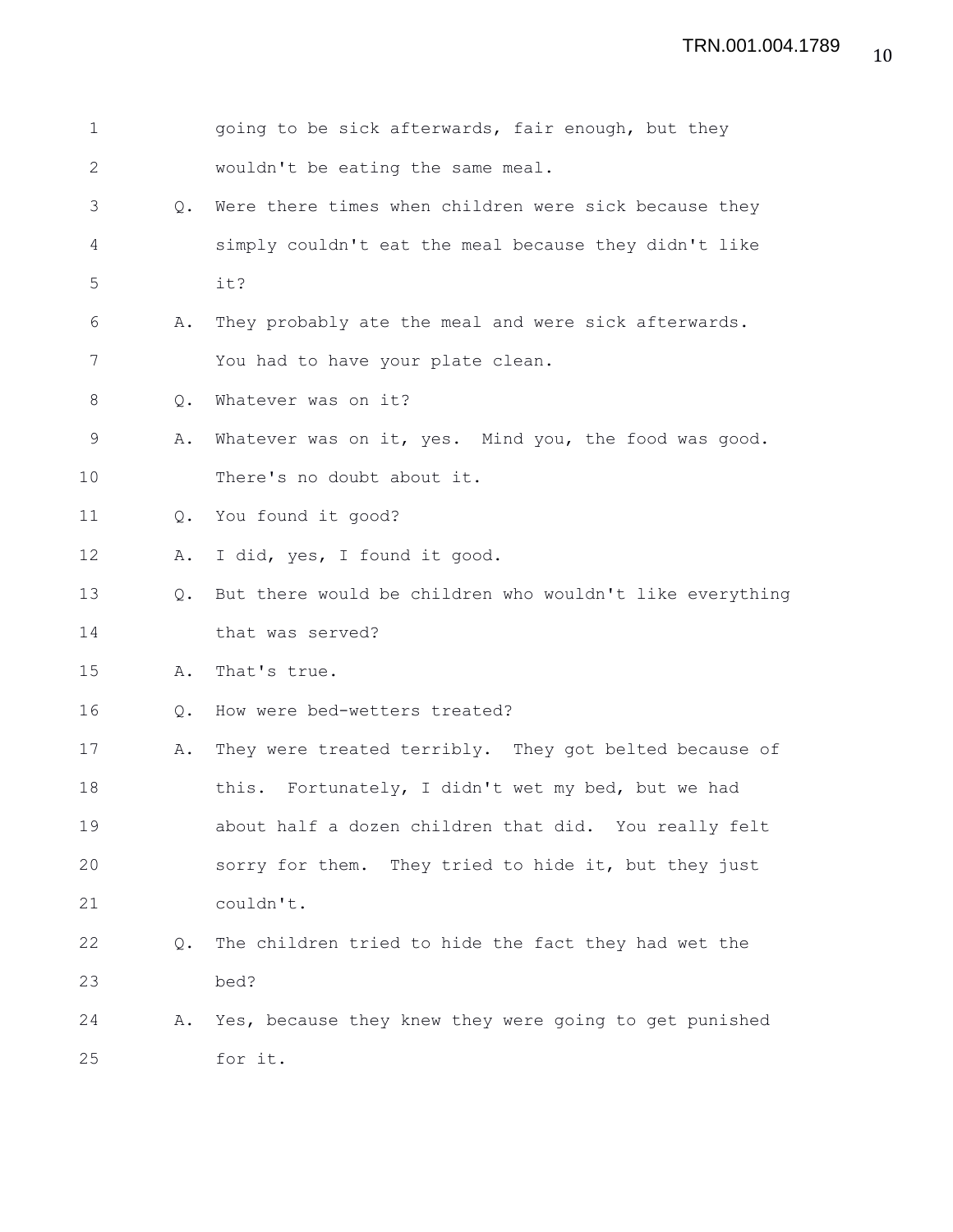1 Q. And who was doing the punishment? 2 A. The staff. 3 Q. Well, you mentioned -- 4 A. 5 Q. Were there other staff that did it? 6 A. No, no, not then. 7 Q. Did they have any other assistance? 8 A. No. That was later on that the assistants came. 9 Q. Was it this belt that you've told us about earlier? 10 A. That was used, yes. 11 Q. And was it used more than once for -- 12 A. I think so, yes. It was cruel, there's no doubt about 13 it. 14 Q. Was it painful? 15 A. It must have been -- well, I've had the belt so I know 16 it would have been painful. 17 Q. If it was anything like the belting you got, it would be 18 painful? 19 A. It would, yes. 20 Q. Did you see these children getting belted? 21 A. You couldn't help but see them. 22 Q. So they didn't hide the fact that they were belting the 23 children in this way? 24 A. No, no, they didn't hide it all -- if you weren't in the 25 room, you would have heard it anyway. QOF/QOG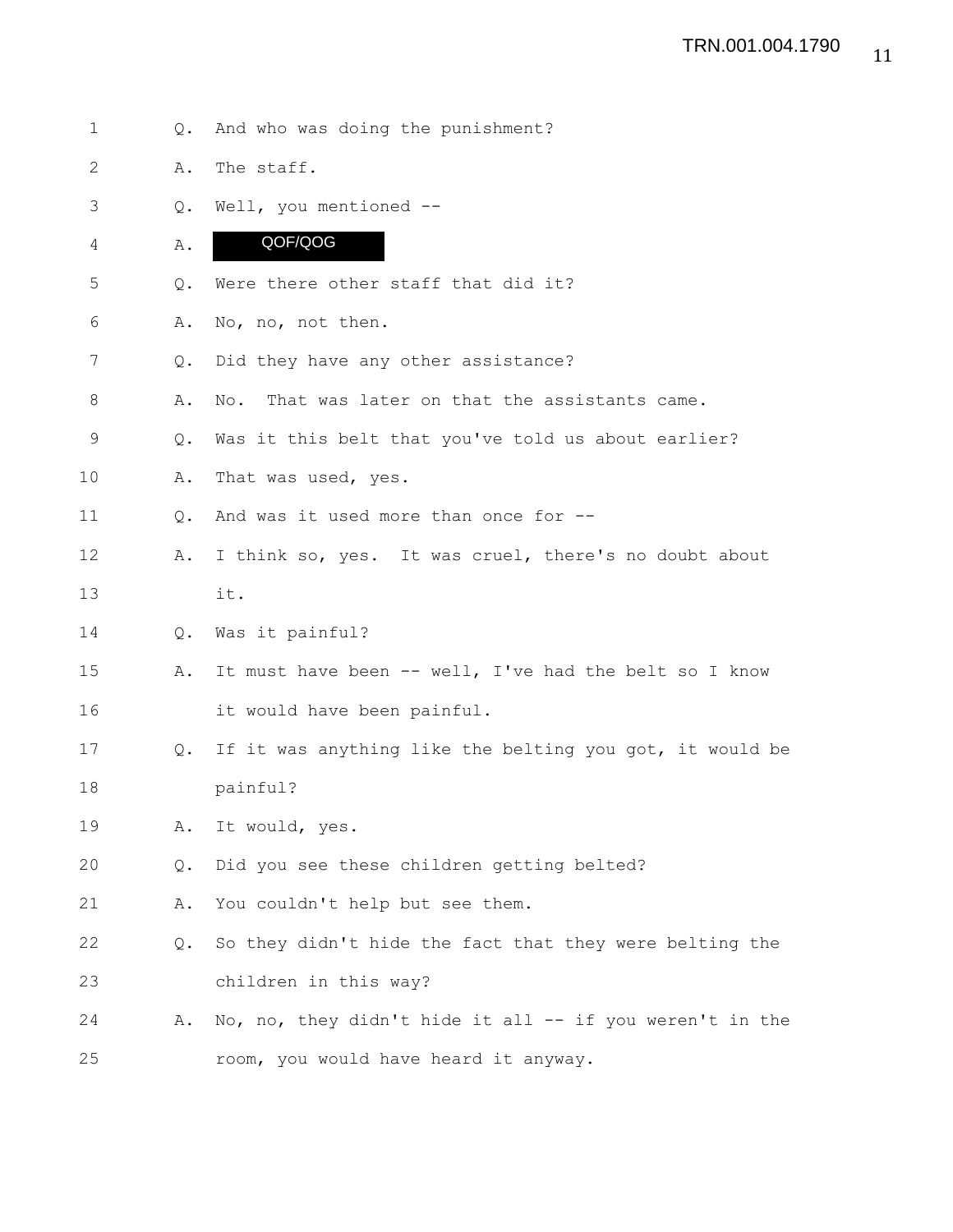| 1  | Q.            | You heard what?                                          |
|----|---------------|----------------------------------------------------------|
| 2  | Α.            | You heard the child screaming.                           |
| 3  | $Q_{\bullet}$ | There was screaming?                                     |
| 4  | Α.            | Oh yes.                                                  |
| 5  | Q.            | That was something that stands out as a vivid enough     |
| 6  |               | memory from your time in Quarriers as a child?           |
| 7  | Α.            | Yes.                                                     |
| 8  | Q.            | We've heard that in Quarriers, the general layout of     |
| 9  |               | these cottages -- or large houses, in fact -- was that   |
| 10 |               | they had what has sometimes been described as a shed or  |
| 11 |               | outhouse at the back.                                    |
| 12 | Α.            | There was an open shed at the back. I think it was       |
| 13 |               | round about the 1960s they started to fill the shed in,  |
| 14 |               | make it dry, but it was an open shed, so all types of    |
| 15 |               | weather was coming in.                                   |
| 16 | $Q_{\bullet}$ | Was that shed used as a punishment place?                |
| 17 | Α.            | Not to my knowledge.                                     |
| 18 | Q.            | What was it used for?                                    |
| 19 | Α.            | When it was wet, that's where the children played.<br>It |
| 20 |               | was a fair -- it was actually the length of the cottage  |
| 21 |               | itself, so it was quite a big shed.                      |
| 22 | $Q_{\bullet}$ | Were children ever locked in rooms or cupboards in your  |
| 23 |               | time?                                                    |
| 24 | Α.            | Not to -- no.                                            |
| 25 | Q.            | Did you ever hear of that happening?                     |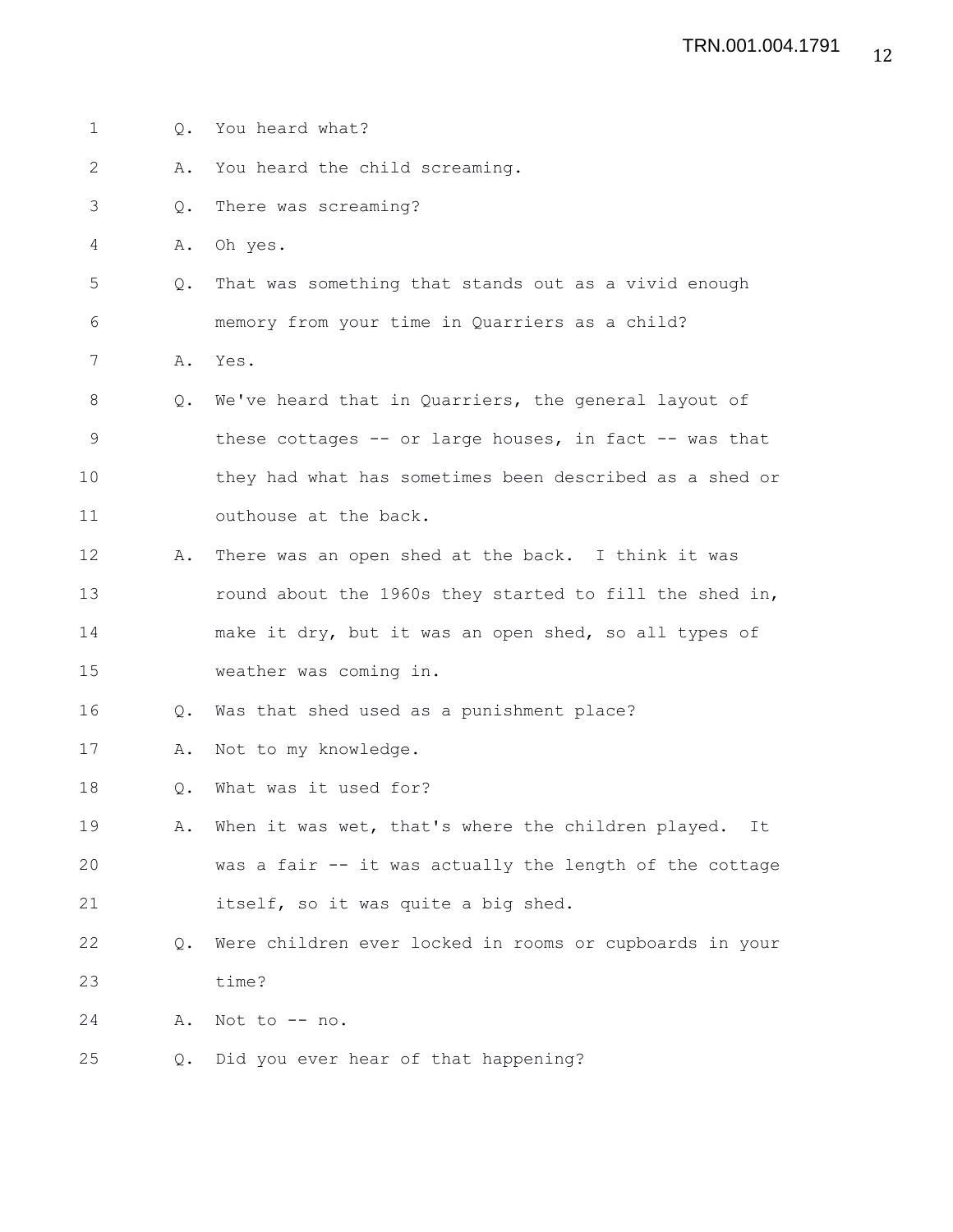1 A. I didn't, no, I didn't. 2 Q. Would you say that -- the description of what you've 3 said about how children were belted, would you consider 4 that what they were receiving would qualify as beatings? 5 A. I would think so, yes -- certainly in the present day 6 it would. 7 Q. But even in those days? 8 A. I suppose it was a thing that happened. 9 Q. Yes, it happened, but -- 10 A. It happened in any home, I think. 11 Q. Yes, but it would merit the description of beating? 12 A. Certainly, yes, yes. 13 Q. You were in cottage 41 and was that an all-boys cottage? 14 A. It was, yes. This was the sad thing: there was boys, 15 certain boys cottages, certain girls cottages, so if you 16 had brothers or sisters, you never saw them. You may 17 have seen them at school, but that was about it. 18 Q. Did you or the children in your cottage 41, did you tend 19 to socialise with children in other cottages? 20 A. Yes, at school. 21 Q. Did you go to their cottages? 22 A. No, you weren't allowed to do that; you met them at 23 school. 24 Q. Who told you you couldn't go to another cottage? 25 A. The house parents.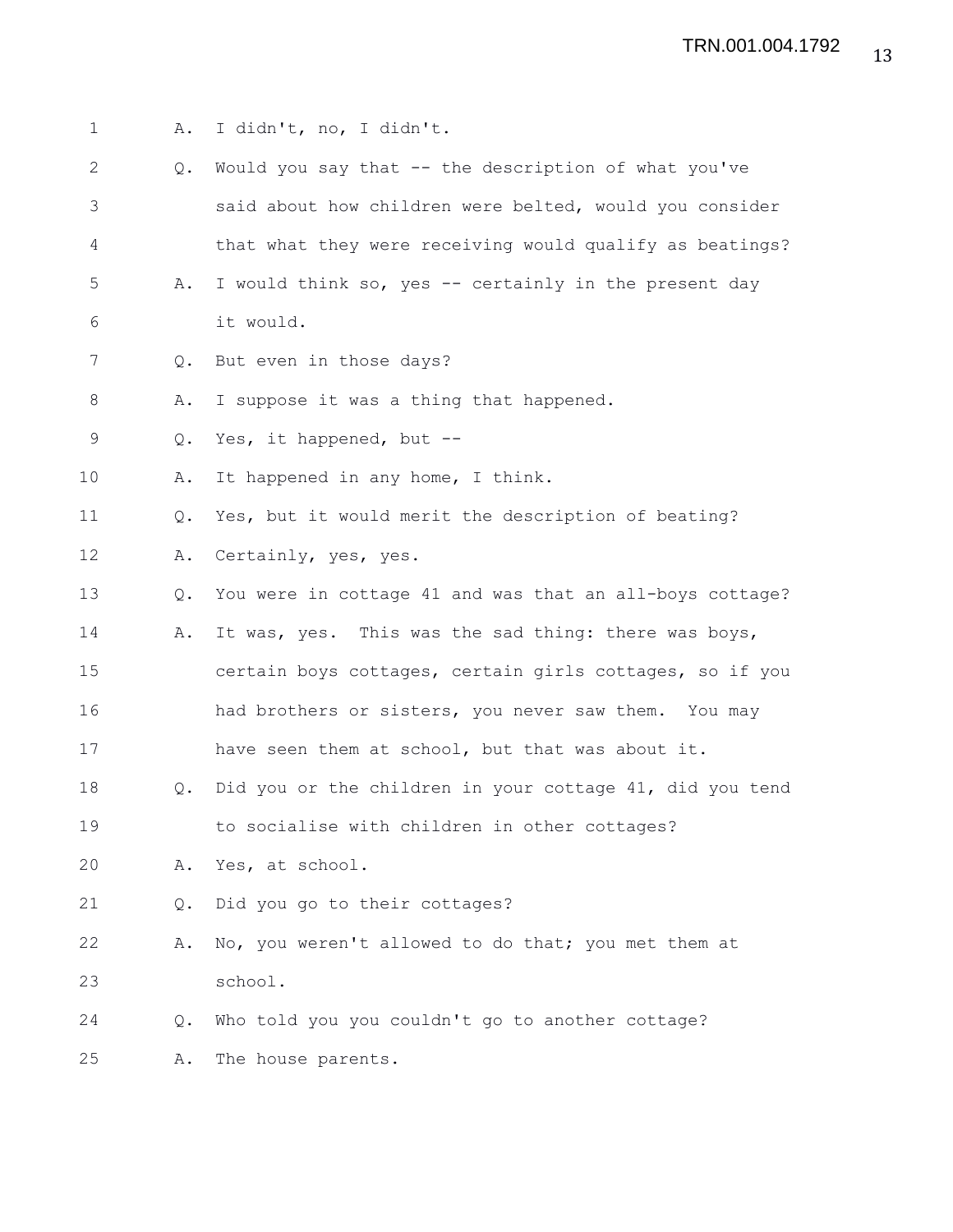| $\mathbf{1}$ | Q.            | QOF/QOG<br>د.<br>•                                       |
|--------------|---------------|----------------------------------------------------------|
| 2            | Α.            | Yes.                                                     |
| 3            | $Q_{\bullet}$ | Do you know why you were told --                         |
| 4            | Α.            | Just in case we were giving gossip of what was           |
| 5            |               | happening.                                               |
| 6            | Q.            | Gossip about what?                                       |
| 7            | Α.            | What was happening in our house.                         |
| 8            | Q.            | In case you spread the gossip as to what was happening?  |
| 9            | Α.            | The children couldn't go to the office to<br>Yes.        |
| 10           |               | complain, otherwise it would be worse for them.<br>And   |
| 11           |               | that was the way of it. You just had to accept what was  |
| 12           |               | there.                                                   |
| 13           | $Q_{\bullet}$ | So children didn't complain because -- were they too     |
| 14           |               | afraid to go to the office in case they might be         |
| 15           |               | punished more?                                           |
| 16           | Α.            | Yes.                                                     |
| 17           | Q.            | Did they believe that if they went to the office or told |
| 18           |               | someone, someone would listen?                           |
| 19           | Α.            | No, they wouldn't listen because they wouldn't believe   |
| 20           |               | They wouldn't believe us at all.<br>us.                  |
| 21           | Q.            | How was that made clear to the children that they simply |
| 22           |               | were not going to be believed?                           |
| 23           | Α.            | If they had the courage to go to the office, we knew the |
| 24           |               | consequences, we would get the belt when we came back    |
| 25           |               | home.                                                    |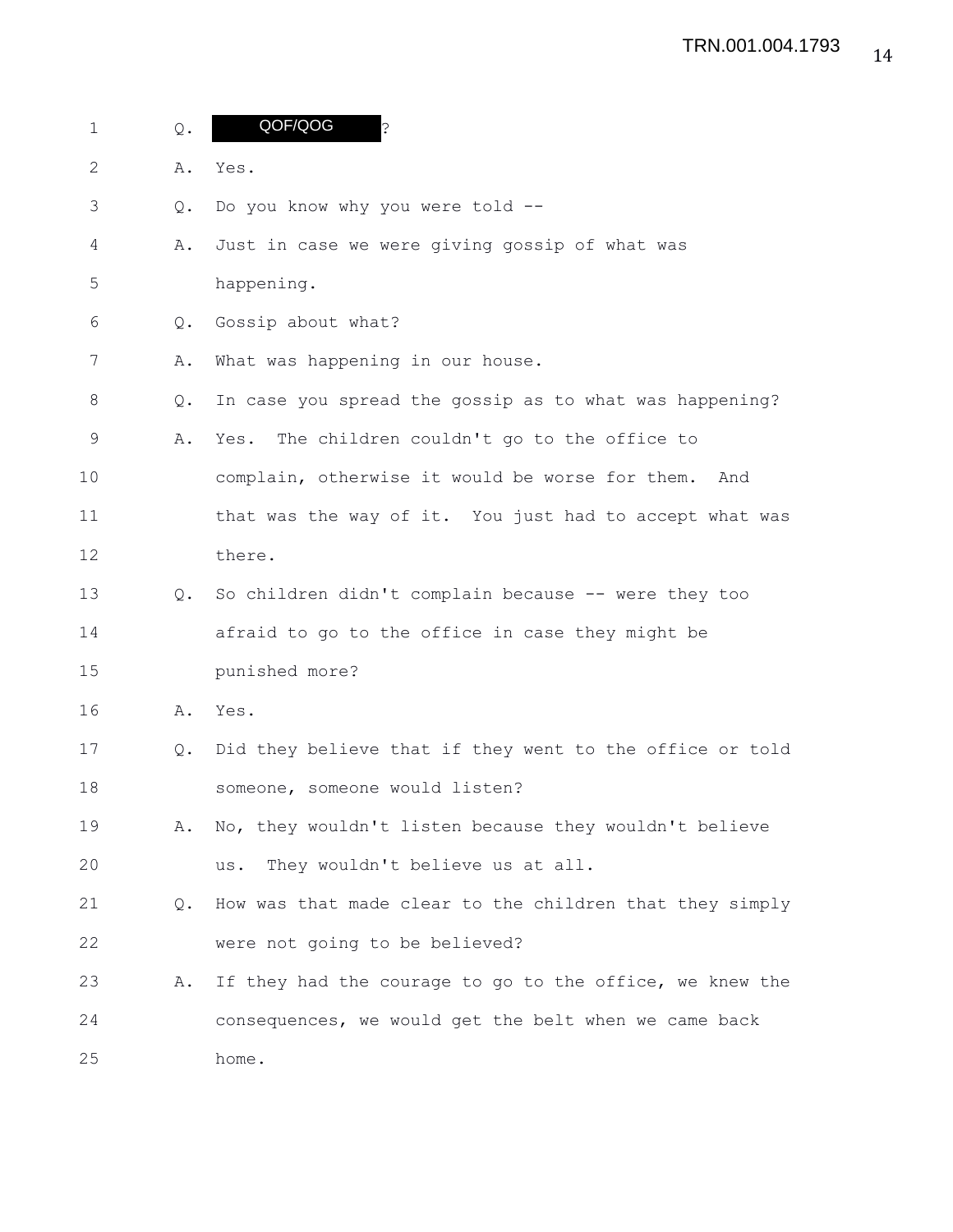1 Q. You were aware that that would happen in your time?

2 A. Yes.

3 Q. And would that be **QOF/QOG** would punish them for QOF/QOG

4 going to the office to report something?

- 5 A. Yes, that's right.
- 6 Q. Did children in cottage 41, to your knowledge, run away 7 from time to time?
- 8 A. Yes, possibly about three ran away, but that again was 9 dangerous.
- 10 Q. Why was that dangerous?
- 11 A. Because when they got caught, they just got hammered 12 again.
- 13 Q. By whom?
- 14 A. By the staff, **QOF/QOG** . And it was a cruel

15 thing. All I would say was they had the guts to do that 16 but again the consequences weren't good at all.

- 
- 17 Q. They paid a heavy price when they got back?
- 18 A. They certainly did, yes.
- 19 Q. Who was in overall charge in your time, who was --
- 20 A. The chairman was Dr Kelly.
- 21 Q. Was that Dr James Kelly?
- 22 A. James Kelly, and the superintendent was Hector Munro. 23 Now, he was quite a passive man because I think his
- 24 hands were tied, too.

25 Q. In what way?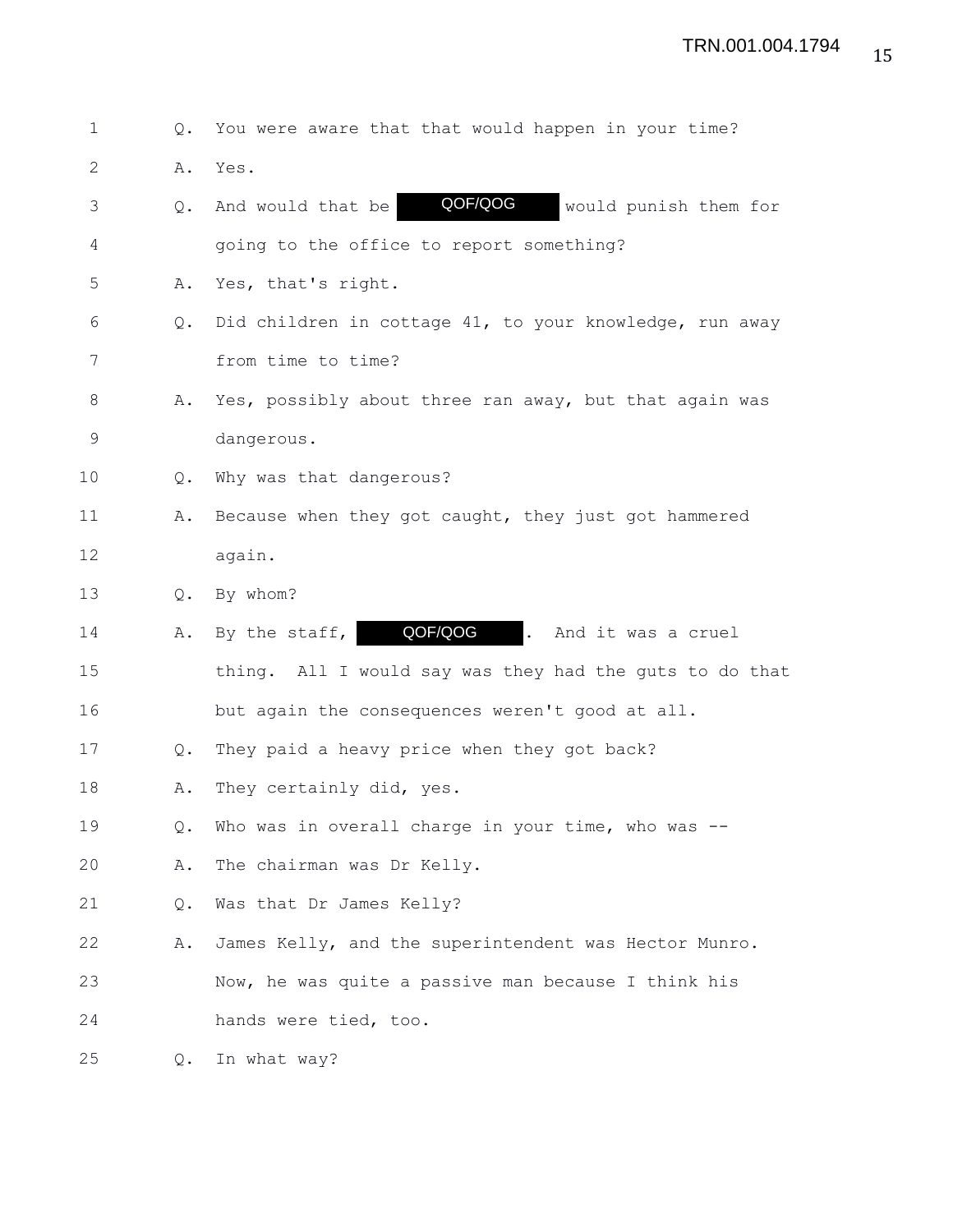1 A. I got to know him later on in life and I was very 2 friendly with his son. I think he was sympathetic but 3 he couldn't do anything about it. 4 Q. What was he sympathetic to? 5 A. He saw things happening that he wouldn't have done 6 himself. 7 Q. Would he have seen beatings? 8 A. He wouldn't, no, he would just have been told about 9 them. 10 Q. By whom? 11 A. Children. They came down -- he would listen to them but 12 that's as far as it went. 13 Q. He'd listen but do nothing? 14 A. Do nothing at all. 15 Q. Nothing changed even if he was told about these things? 16 A. Nothing changed, no. 17 LADY SMITH: John, you said he couldn't do anything about 18 it; why not? 19 A. Well, I think his hands were tied. 20 LADY SMITH: By whom? 21 A. Dr Kelly was a very strict man. Now that I -- when 22 I got older, I realised that he wasn't interested in 23 Quarriers, he was just the chairman there. He was with 24 the Bible society and that was his sole work. And 25 I felt that he went there -- I remember one boy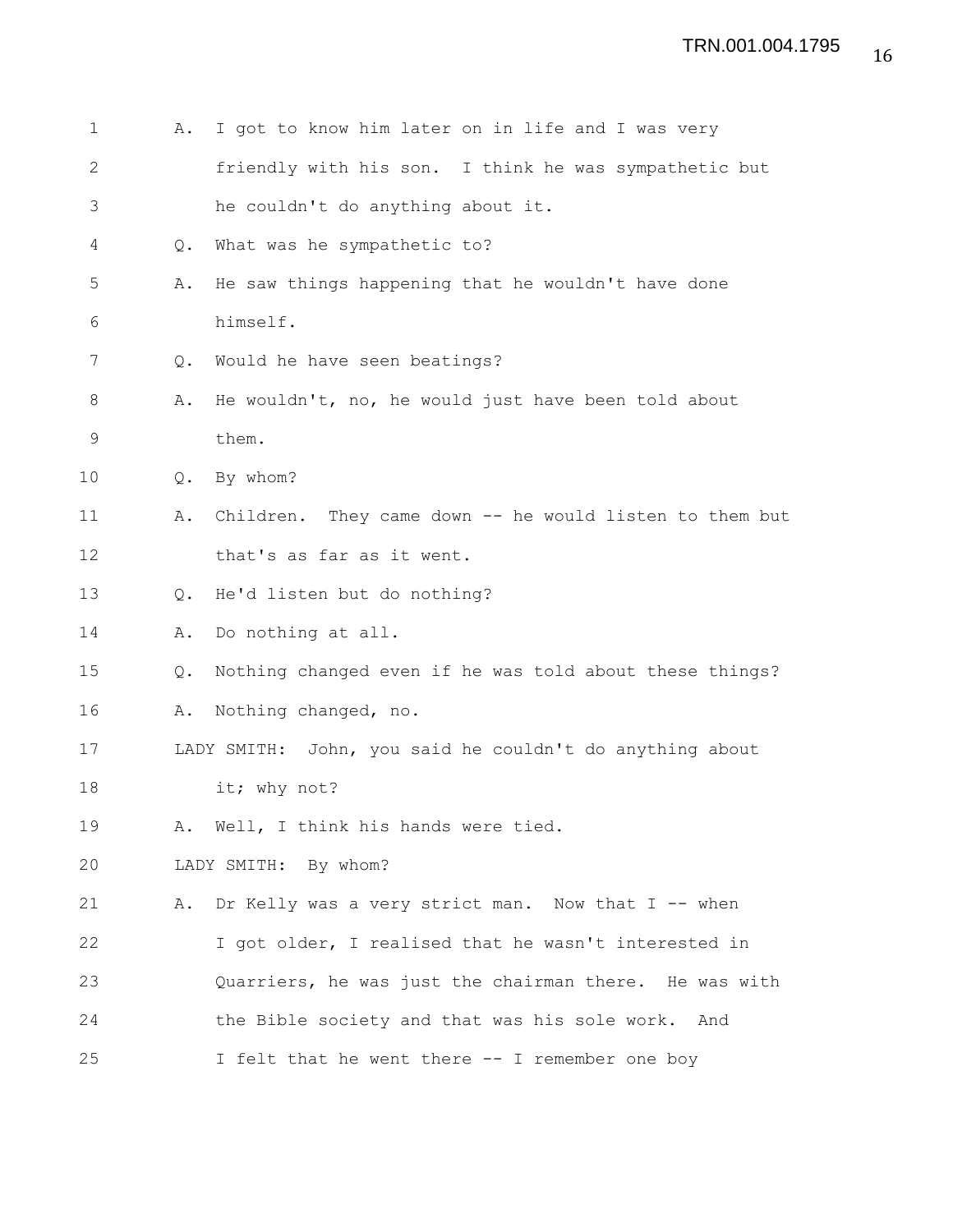| 1              |               | complained, he went to Dr Kelly, "Away home, we're not   |
|----------------|---------------|----------------------------------------------------------|
| $\mathbf{2}$   |               | interested". That was it, the results.                   |
| 3              |               | MR PEOPLES: Was this a boy in your cottage?              |
| $\overline{4}$ | Α.            | No, no, another boy.                                     |
| 5              | $Q_{\bullet}$ | But you heard about it?                                  |
| 6              | Α.            | Yes.                                                     |
| 7              | Q.            | And he just wasn't interested in listening or doing      |
| $\,8\,$        |               | anything about it?                                       |
| 9              | Α.            | That's right.                                            |
| 10             | $Q_{\bullet}$ | And although, as you say, Hector Munro was               |
| 11             |               | sympathetic --                                           |
| 12             | Α.            | Very much so.                                            |
| 13             | $Q_{\bullet}$ | -- you felt he couldn't do anything to change things at  |
| 14             |               | all?                                                     |
| 15             | Α.            | He couldn't do anything, no.                             |
| 16             | Q.            | Was this largely the way it was in your childhood in     |
| 17             |               | Quarriers?                                               |
| 18             | Α.            | Yes.                                                     |
| 19             | Q.            | I sense you're describing from what you heard as well as |
| 20             |               | what happened in cottage 41 that this wasn't unique to   |
| 21             |               | cottage $41$ , this way of $-$                           |
| 22             | Α.            | No, I think it's just all around. There were             |
| 23             |               | house parents who were very good, good Christian         |
| 24             |               | house parents and they were very sympathetic. But        |
| 25             |               | others -- this is what later on in life I discovered,    |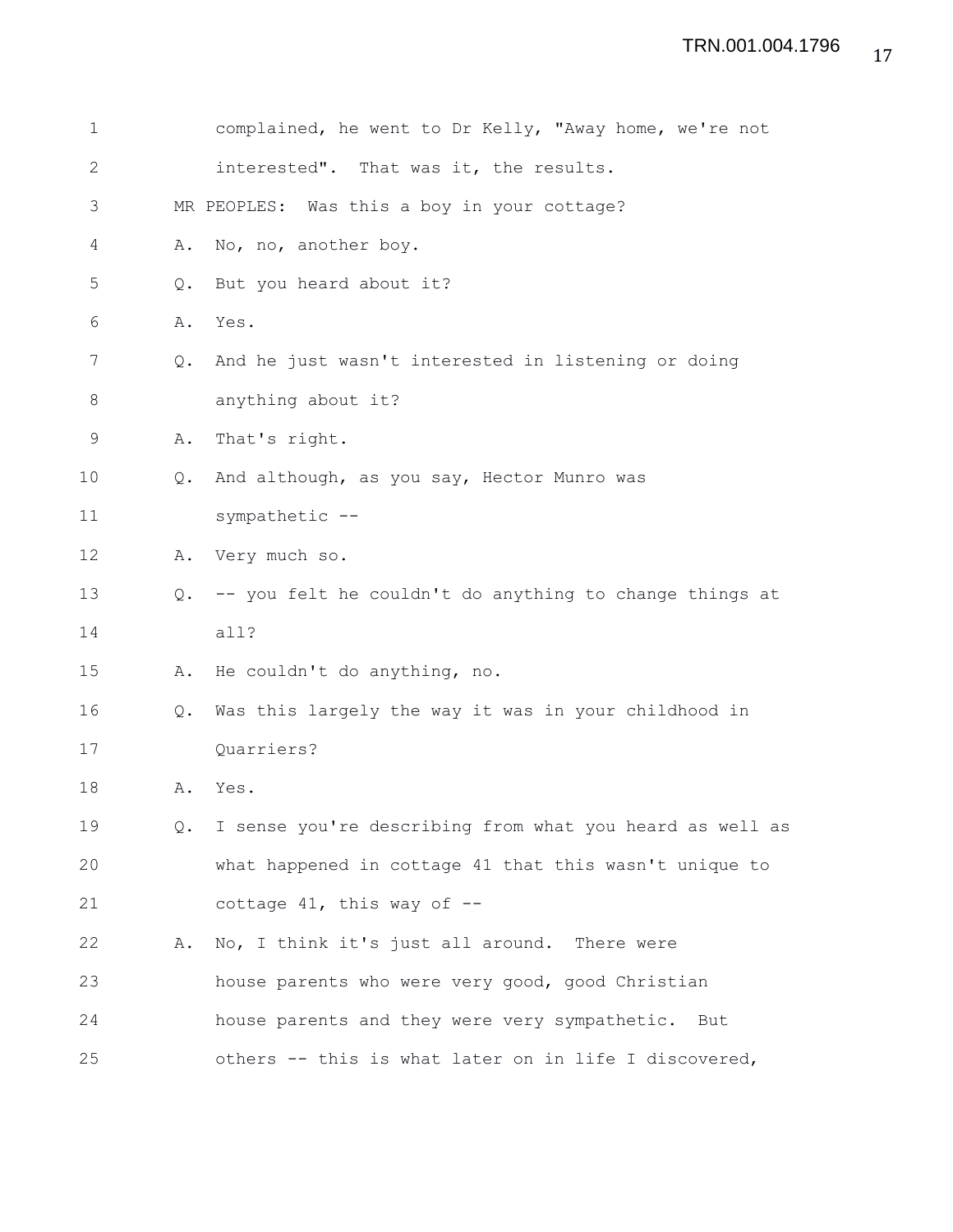| $\mathbf 1$    |               | that to be house parents you had to be Christian. Well,  |
|----------------|---------------|----------------------------------------------------------|
| $\overline{2}$ |               | later on I thought, if that's the way a Christian works, |
| 3              |               | I'm surprised.                                           |
| 4              | $Q_{\bullet}$ | Was that the qualification?                              |
| 5              | Α.            | That was the qualification.                              |
| 6              | Q.            | Did they expect any training or prior childcare          |
| 7              |               | experience at that time?                                 |
| 8              | Α.            | That I don't know.                                       |
| 9              | $\circ$ .     | You don't know?                                          |
| 10             | Α.            | No. Later on in life when I came back to Quarriers,      |
| 11             |               | there was certainly training. There was a completely     |
| 12             |               | different regime altogether.                             |
| 13             | $Q_{\bullet}$ | But in those days you wouldn't directly know as a child  |
| 14             |               | but did it seem to you, given the fact that you went     |
| 15             |               | back there as an adult, that there was any form of       |
| 16             |               | training? Did it seem obvious that house parents knew    |
| 17             |               | how to look after children?                              |
| 18             | Α.            | I don't think so. It'd be very difficult with            |
| 19             |               | 22 children --                                           |
| 20             | Q.            | QOF/QOG<br>Would there be times when<br>would find it    |
| 21             |               | hard to cope with 22 children of different ages with     |
| 22             |               | perhaps quite troubled backgrounds in some case?         |
| 23             | Α.            | I would think so, yes.                                   |
| 24             | Q.            | You were there.                                          |
| 25             | Α.            | I was there.                                             |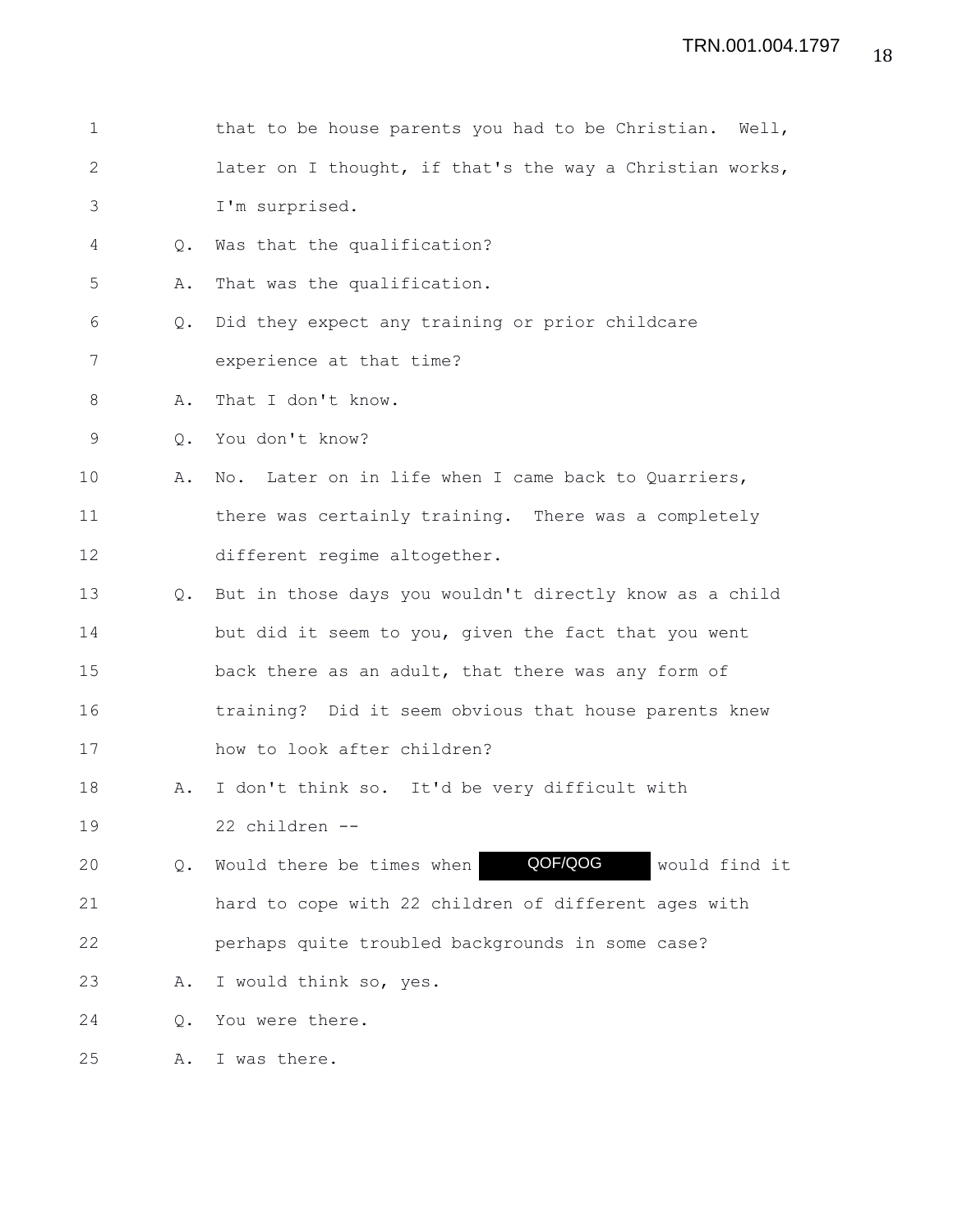1 Q. I was just wondering if you could help us. Was that the 2 situation? 3 A. Oh, it was the situation. 4 Q. Did they get any support in those days -- 5 A. No. 6 Q. -- from either Mr Munro or Dr Kelly? 7 A. No. There wasn't really. The staff had a meeting every 8 second Friday; I don't know what it consisted of. 9 Q. Did it make any difference to the way that you were 10 treated or other children? 11 A. No, it didn't. 12 Q. Did you see much of either Dr Kelly or Hector Munro in 13 cottage 41? 14 A. No. 15 Q. Did they just keep in the background? 16 A. That's right, yes. 17 Q. Does that mean that **QOF/QOG** basically could do 18 as they wanted? 19 A. Very much so. 20 Q. So they really had a free rein as to how they looked 21 after and treated children? 22 A. More or less, yes. 23 Q. Because presumably the implement used by **QOF** was 24 not a standard Quarriers issue. 25 A. No. QOF/QOG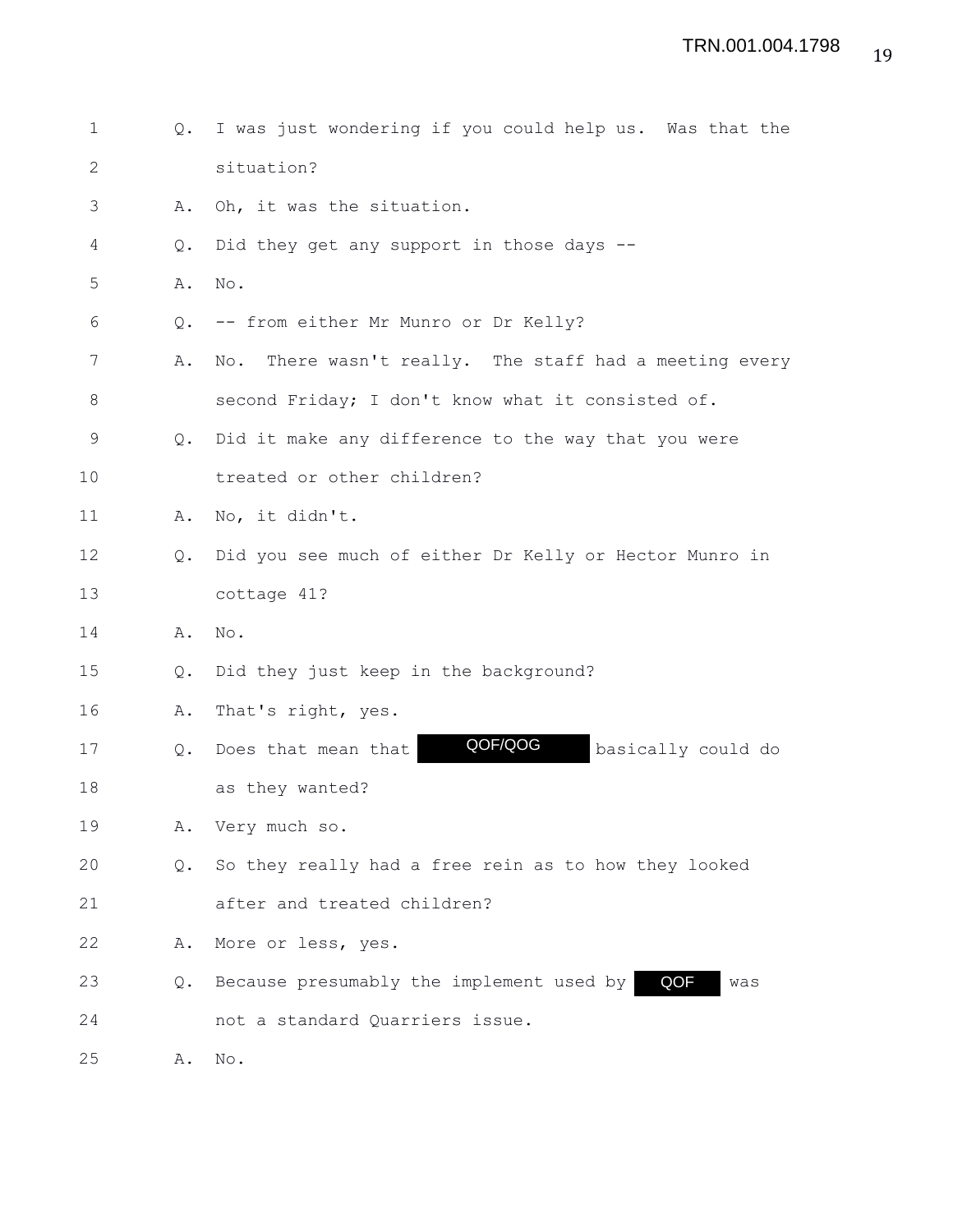| $\mathbf 1$ | Q.            | He just chose it as an implement to use on children?       |
|-------------|---------------|------------------------------------------------------------|
| 2           | Α.            | And to be quite honest, I don't think he wanted to<br>Yes. |
| 3           |               | do it. His wife was the person that was really the         |
| 4           |               | wicked individual. She was the wicked individual to my     |
| 5           |               | knowledge.                                                 |
| 6           | $Q_{\bullet}$ | You think that's a good description of her?                |
| 7           | Α.            | Yes, and she was the one saying to her husband, do this,   |
| $8\,$       |               | do that, do the next. He was quite a gentle man.           |
| 9           | Q.            | He did do the belting?                                     |
| 10          | Α.            | Yes.                                                       |
| 11          | Q.            | With this implement?                                       |
| 12          | Α.            | Yes, because later on I worked in the gardens with him     |
| 13          |               | and he was a completely different man altogether.          |
| 14          | $Q_{\bullet}$ | But he still did it?                                       |
| 15          | Α.            | Oh yes, yes.                                               |
| 16          | Q.            | She would ask him to give --                               |
| 17          | Α.            | That's right, yes.                                         |
| 18          | Q.            | -- the punishment?                                         |
| 19          | Α.            | Yes. And sometimes you were belted for something you       |
| 20          |               | didn't do. I think she just thought, it's a long time      |
| 21          |               | since he has had the belt, we'll go again. That seemed     |
| 22          |               | to be the $-$ -                                            |
| 23          | Q.            | So there was no rhyme or reason for the punishments or     |
| 24          |               | why they were being given?                                 |
|             |               |                                                            |

25 A. No, none whatsoever.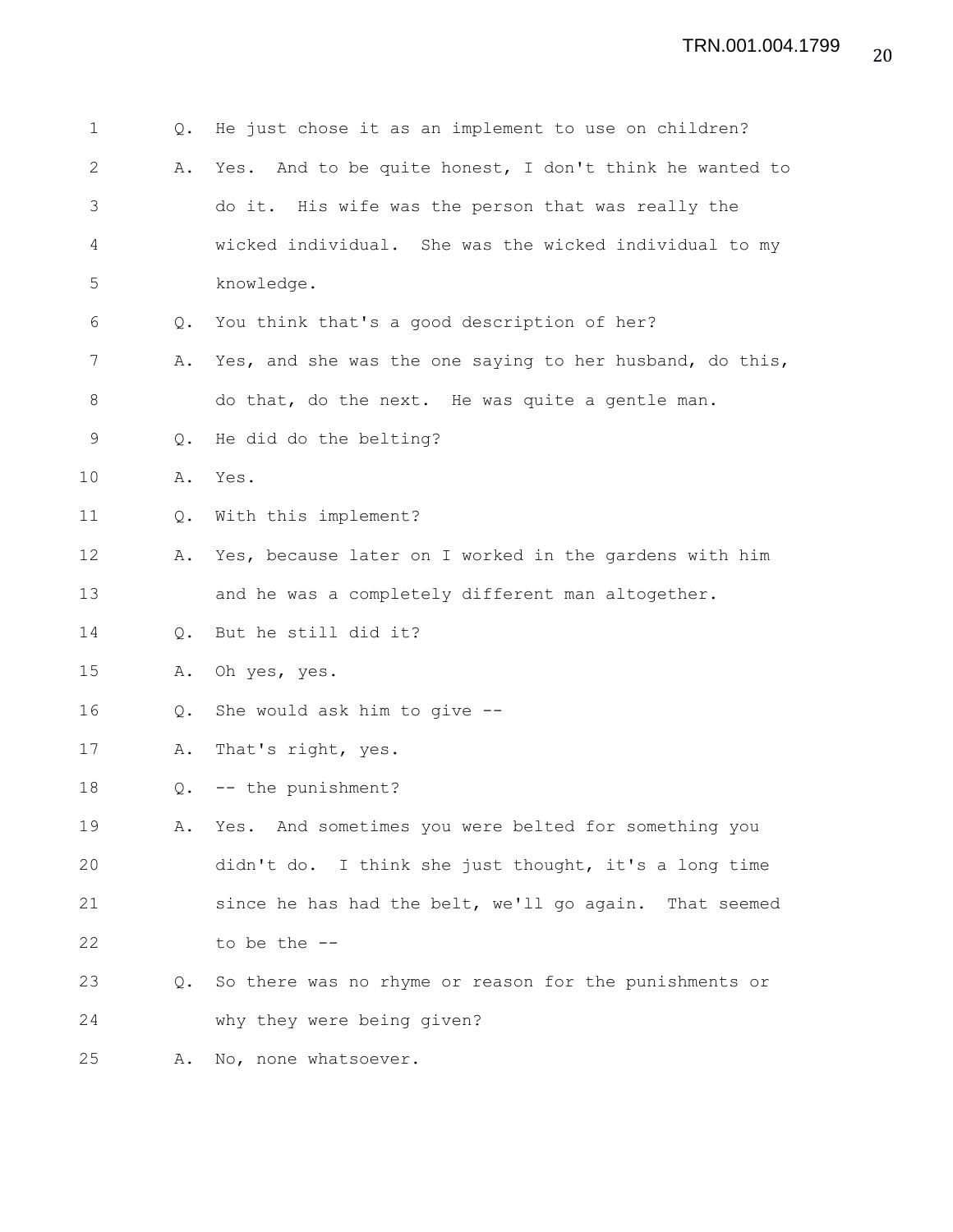| $\mathbf 1$  | Q. | It sounds like you're describing a situation where --    |
|--------------|----|----------------------------------------------------------|
| $\mathbf{2}$ |    | maybe it might seem old-fashioned these days, but it was |
| 3            |    | for the man of the house to give out the physical        |
| 4            |    | punishments?                                             |
| 5            | Α. | Yes, that's right.                                       |
| 6            | Q. | And that that would be the expectation --                |
| 7            | Α. | Yes.                                                     |
| $\,8\,$      | Q. | QOG<br>would basically say,<br>-- that someone like      |
| 9            |    | QOF<br>you called him?<br>well $--$ was it               |
| 10           | Α. | No, it was Mr and Mrs.                                   |
| 11           | Q. | Would she just say to someone who was going to get one   |
| 12           |    | QOF<br>of these beatings, "Wait until<br>comes home"?    |
| 13           | Α. | That's right, yes, that's it.                            |
| 14           | Q. | Something like that?                                     |
| 15           | Α. | That's it.                                               |
| 16           |    | (Pause)                                                  |
| 17           | Q. | I think I was saying that it might be along the lines of |
| 18           |    | QOG<br>QOF<br>saying, just wait until<br>gets home and   |
| 19           |    | then he would give one of these punishments to the       |
| 20           |    | children; is that the way it was?                        |
| 21           | Α. | Yes, it was.                                             |
| 22           | Q. | QOG<br>And do I take it therefore that<br>would tend to  |
| 23           |    | leave the physical punishment, the corporal punishment,  |
| 24           |    | QOF<br>د:<br>to                                          |
| 25           | Α. | Yes.                                                     |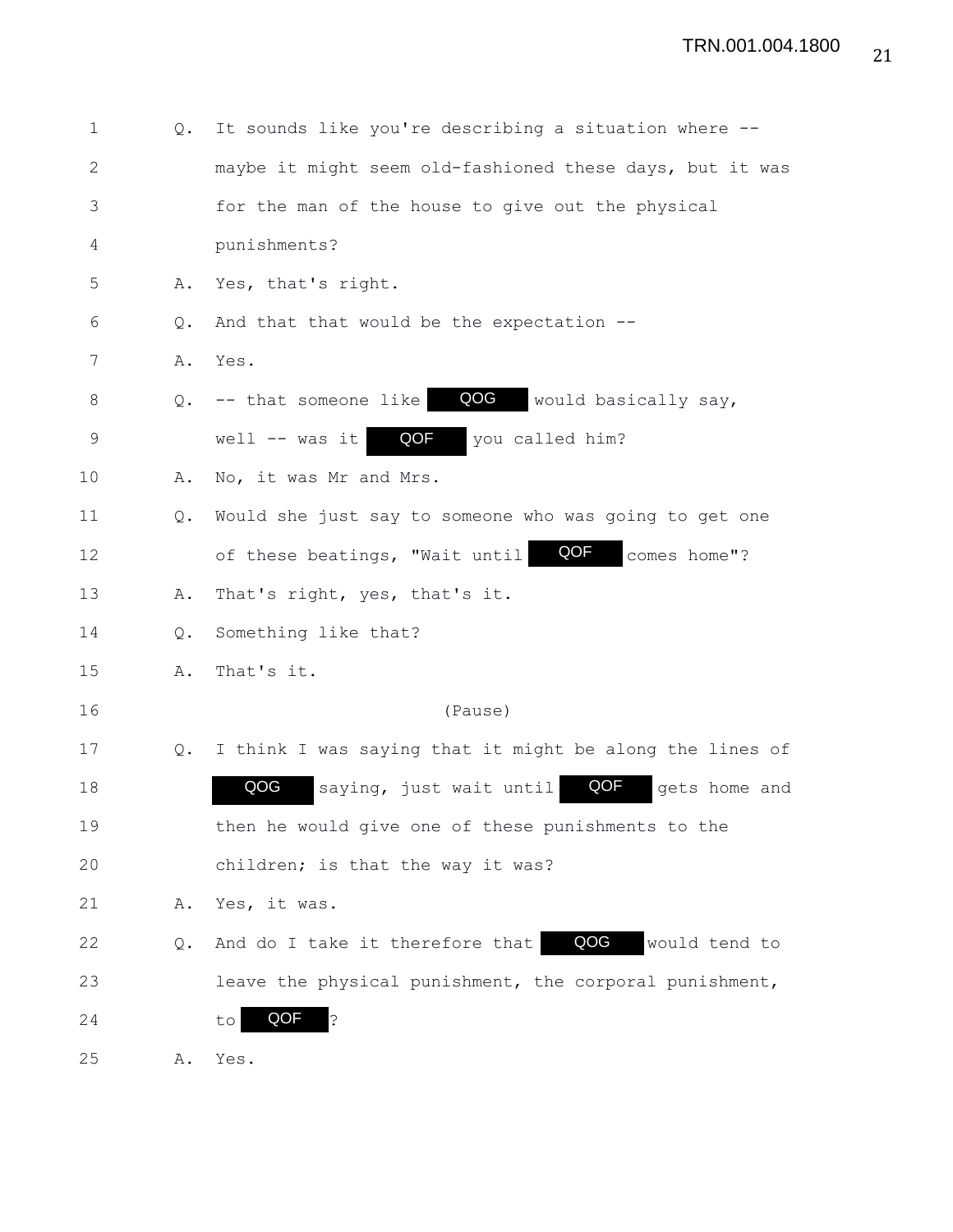| $\mathbf 1$  | Q.            | If you had to describe your time as a child in           |
|--------------|---------------|----------------------------------------------------------|
| $\mathbf{2}$ |               | Quarriers, was it a good or a bad experience?            |
| 3            | Α.            | It was a bad experience. When I came back to Quarriers   |
| 4            |               | the second time to work there, I just saw a great        |
| 5            |               | difference, a great difference. It was really good.      |
| 6            |               | Quarriers then, they had people there that were caring   |
| 7            |               | and loving, and that's what I liked about it.            |
| 8            | Q.            | Were they all caring and loving when you went?           |
| 9            | Α.            | I believe they were.                                     |
| 10           | Q.            | How would you know that?                                 |
| 11           | Α.            | I think they certainly had a lot of training on          |
| 12           |               | childcare, and I believe -- well, what I saw when I went |
| 13           |               | round the houses -- as you'll know, I used to visit      |
| 14           |               | every cottage at least once a month. And later on,       |
| 15           |               | outstations, for fire safety, and make sure the          |
| 16           |               | buildings were still okay for them to be in. That was    |
| 17           |               | my job.                                                  |
| 18           | $Q_{\bullet}$ | So you would go to various cottages?                     |
| 19           | Α.            | Yes, I knew -- I very nearly knew all the children.      |
| 20           | $Q_{\bullet}$ | What times of day would you go?                          |
| 21           | Α.            | I did a fire drill once every month and it was any time  |
| 22           |               | of day. In fact, sometimes night-time.                   |
| 23           | Q.            | Would it generally be during the daytime?                |
| 24           | Α.            | Yes, I'd do that.                                        |
| 25           | Q.            | Would that be the general time?                          |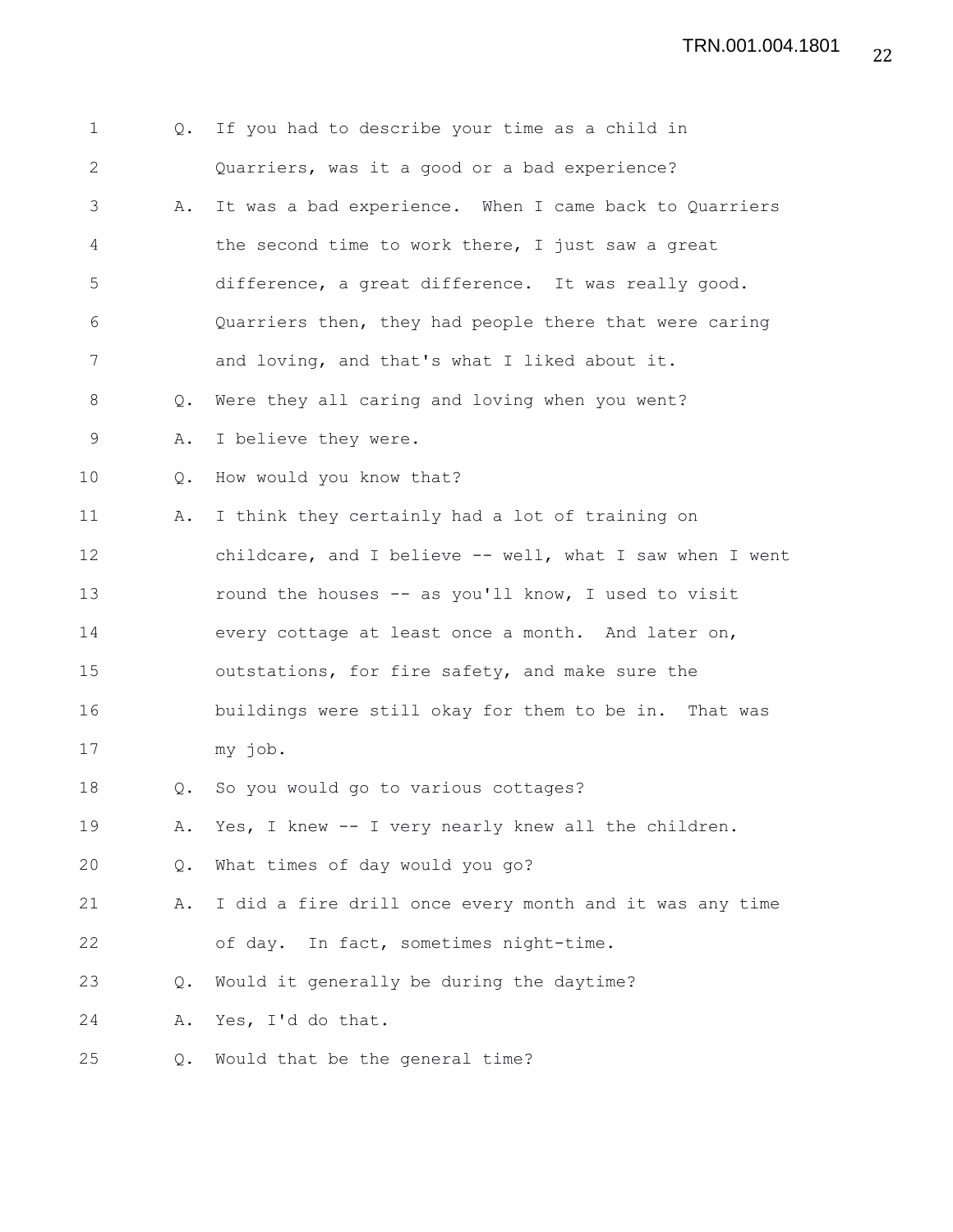1 A. Around about the teatime when the children were back 2 from school. 3 Q. So you might see them at teatime? 4 A. Yes. 5 Q. You wouldn't see them at lunchtime? 6 A. No. 7 Q. For breakfast? 8 A. I went somewhere else. Because we had workshops as well 9 I had to check out. 10 Q. Maybe I can take you on then. If we can move away from 11 your childhood in Quarriers and just look at your 12 working life before Quarriers. If I can just briefly 13 find out what you were doing before you got to Quarriers 14 as an adult. 15 A. Yes, I was in the Royal Air Force for 12 years as 16 a fireman, fire and rescue, I was with the fire and 17 **rescue service there.** And then after that, for about 18 three months, while I was waiting to go into Glasgow 19 Airport, because they were still working on it, I went 20 to the Glasgow Corporation buses because I didn't like 21 to be idle. And I had a heavy duty vehicle licence. So 22 I was driving buses for about three months and then went 23 to Glasgow Airport. 24 Q. What age were you when you left Quarriers as a child, 25 did you say?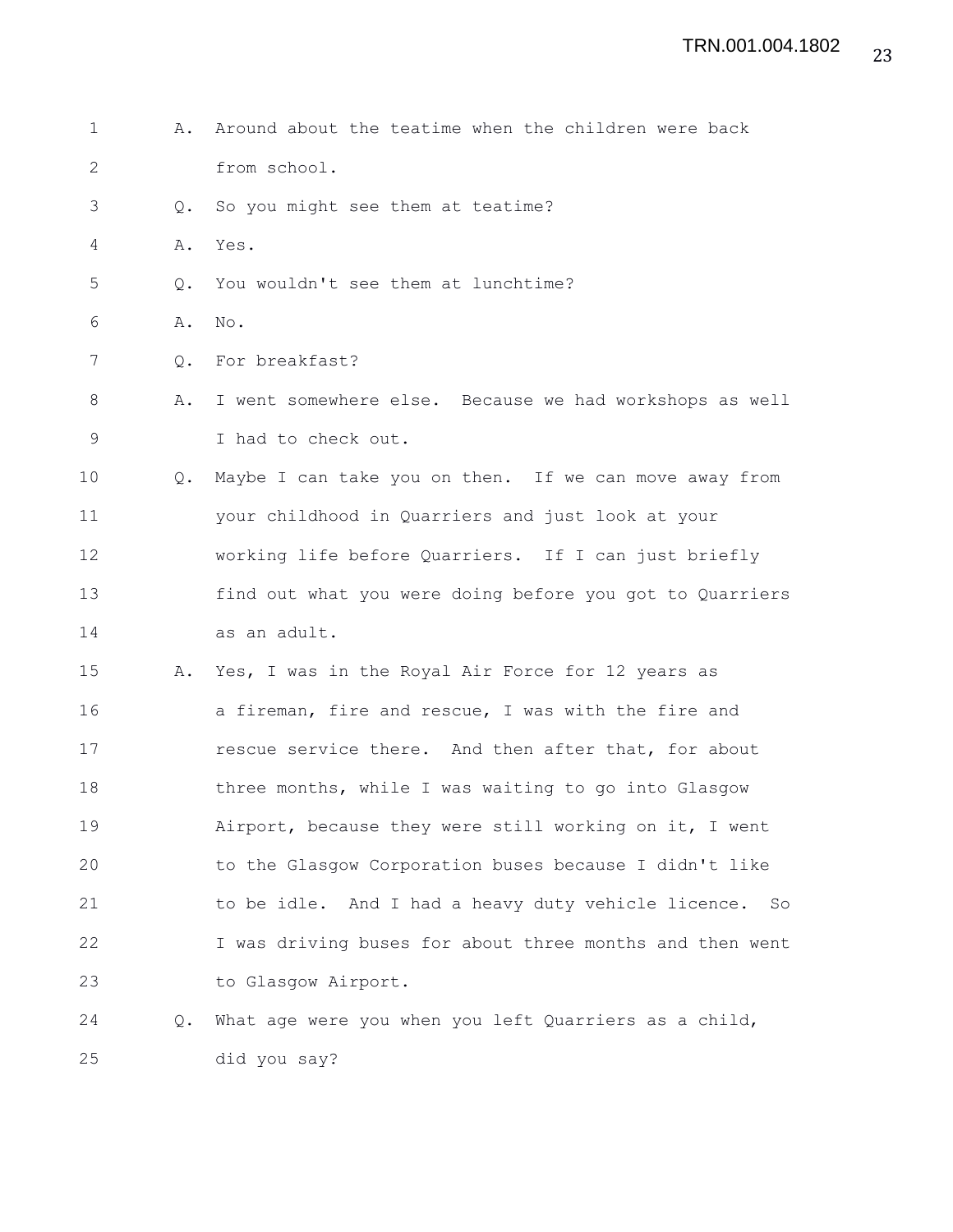1 A. I was 16, nearly. 2 Q. Did you immediately join the Royal Air Force? 3 A. No, no. 4 Q. What did you do -- 5 A. I was 18. I was with the Corporation of Glasgow doing 6 gardening, which I didn't enjoy because -- that's where 7 I was put. So I suffered that for two years, but I did 8 my job right enough. In fact, they asked me to stay on, 9 but I wanted to go to the Air Force. 10 Q. I take it from what you've said that if you served 11 around 12 years in the Royal Air Force in their fire 12 department, you were there from maybe about the ages of 13 18 to 30? 14 A. Yes. 15 Q. Would that be about right? 16 A. Round about, yes. 17 Q. And then you had a spell, after a short period with the 18 Glasgow Corporation driving HGV vehicles, you worked at 19 Glasgow Airport in the Fire Service there? 20 A. Yes, that's right, until 1969. 21 Q. So how many years were you at the airport? 22 A. That would be probably about four years. The airport 23 opened in 1966 for work, and I was there until 1969, so 24 three years. 25 Q. At that point you became employed by Quarriers?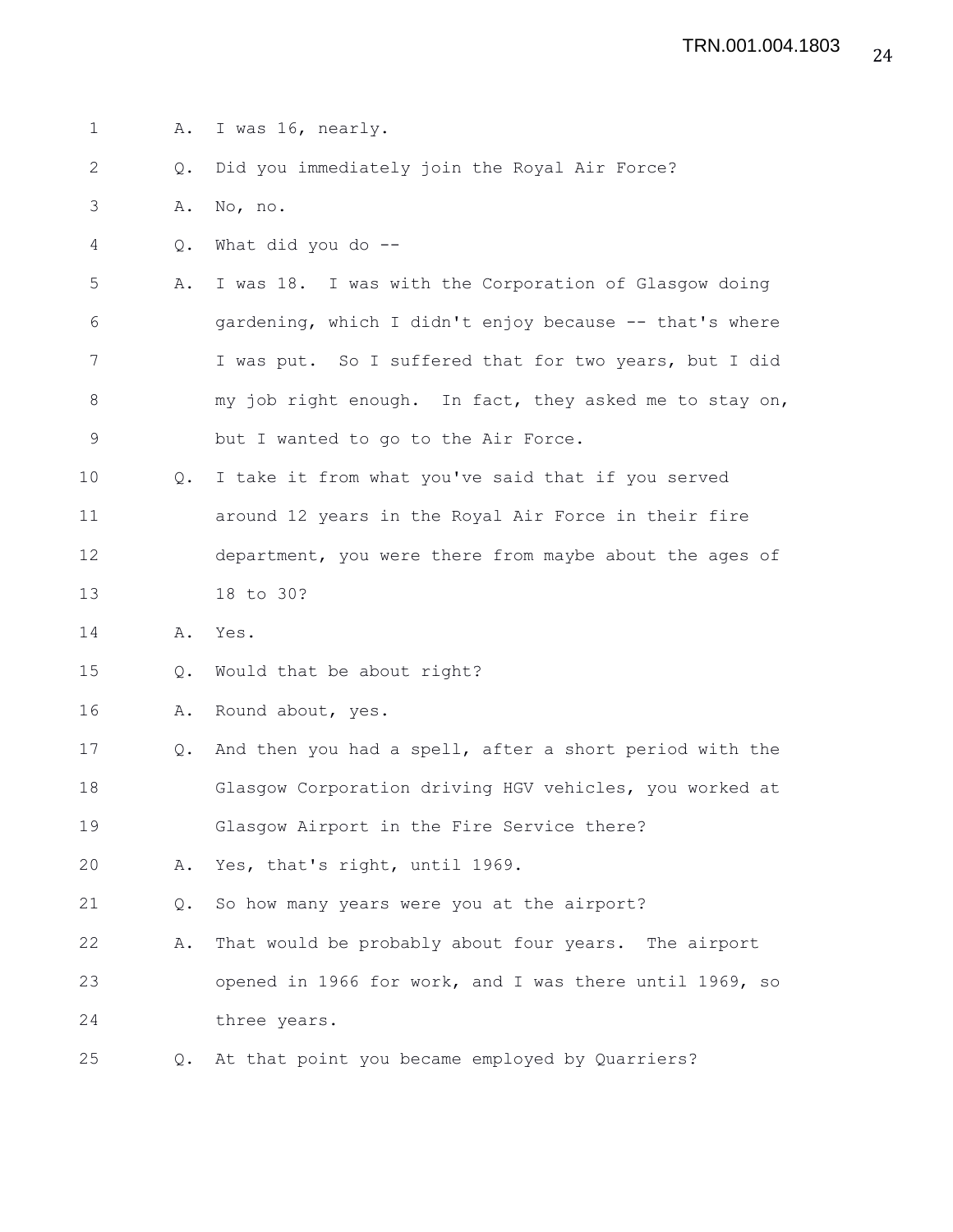- 1 A. Yes. Well, I met a girl.
- 2 Q. You met your wife?
- 3 A. I met my wife, yes. I went down to Quarriers and the 4 director of childcare said, "We have an opening for 5 a fire safety", because they had one, but the lad left, 6 and he asked if I would like that, I said yes. So I was 7 interviewed by the general director, Dr Davidson, and 8 I was accepted. 9 Q. So the general director -- Dr Davidson was the general 10 director in 1969; he interviewed you for this job? 11 A. Yes. 12 Q. And who was the director of childcare at that time? 13 A. Joseph Mortimer. 14 Q. So effectively, Dr Davidson was a successor of 15 James Kelly? 16 A. Yes. He was the medical officer or medical doctor 17 beforehand at Quarriers, and then he was promoted to the 18 general director. 19 Q. And when he was the medical officer, where did he work? 20 A. Up in the small hospital. 21 Q. Is that the Elise Hospital? 22 A. Yes, the Elise Hospital.
- 23 Q. Was there also a place that was known as the epileptic 24 colony?

25 A. Yes.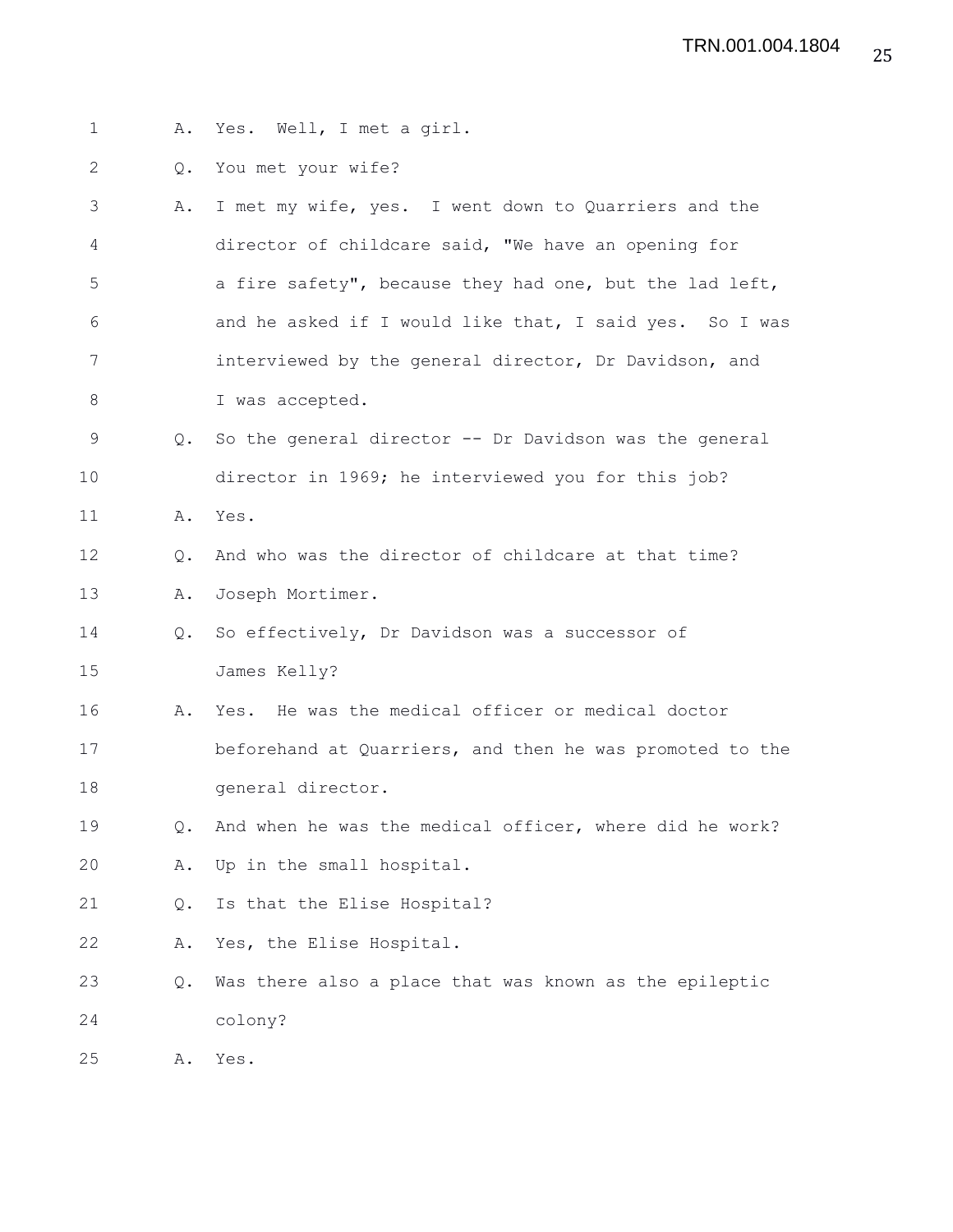1 Q. Was that separate from -- 2 A. It was separate. When William Quarrier started his 3 business or started building the homes, he built the 4 child area first, then he moved on to epilepsy, and then 5 from there to the sanatorium. So it was actually three 6 separate areas that he was keen on. 7 Q. That was Dr Davidson? 8 A. No, no, that was William Quarrier. 9 Q. Sorry, yes. I think we know historically that he 10 established a sanatorium, the Elise Hospital, and indeed 11 a unit for epilepsy sufferers with learning 12 difficulties. 13 A. Not really. There were one or two -- they were actually 14 youngsters and they just grew up in Quarriers, 15 transferred from the home, it was known as Elim House, 16 and it was transferred there to the centre, which was 17 separate. Again, there was something wrong there too 18 because they had to stay with themselves, not allowed 19 **into the village, because people felt they were** 20 dangerous, but they were looking at it in the wrong way. 21 Q. So children who suffered from epilepsy were housed in 22 Elim House, is it? 23 A. Yes, the children. 24 Q. And as they became older and reached adulthood, they 25 went to the epileptic colony?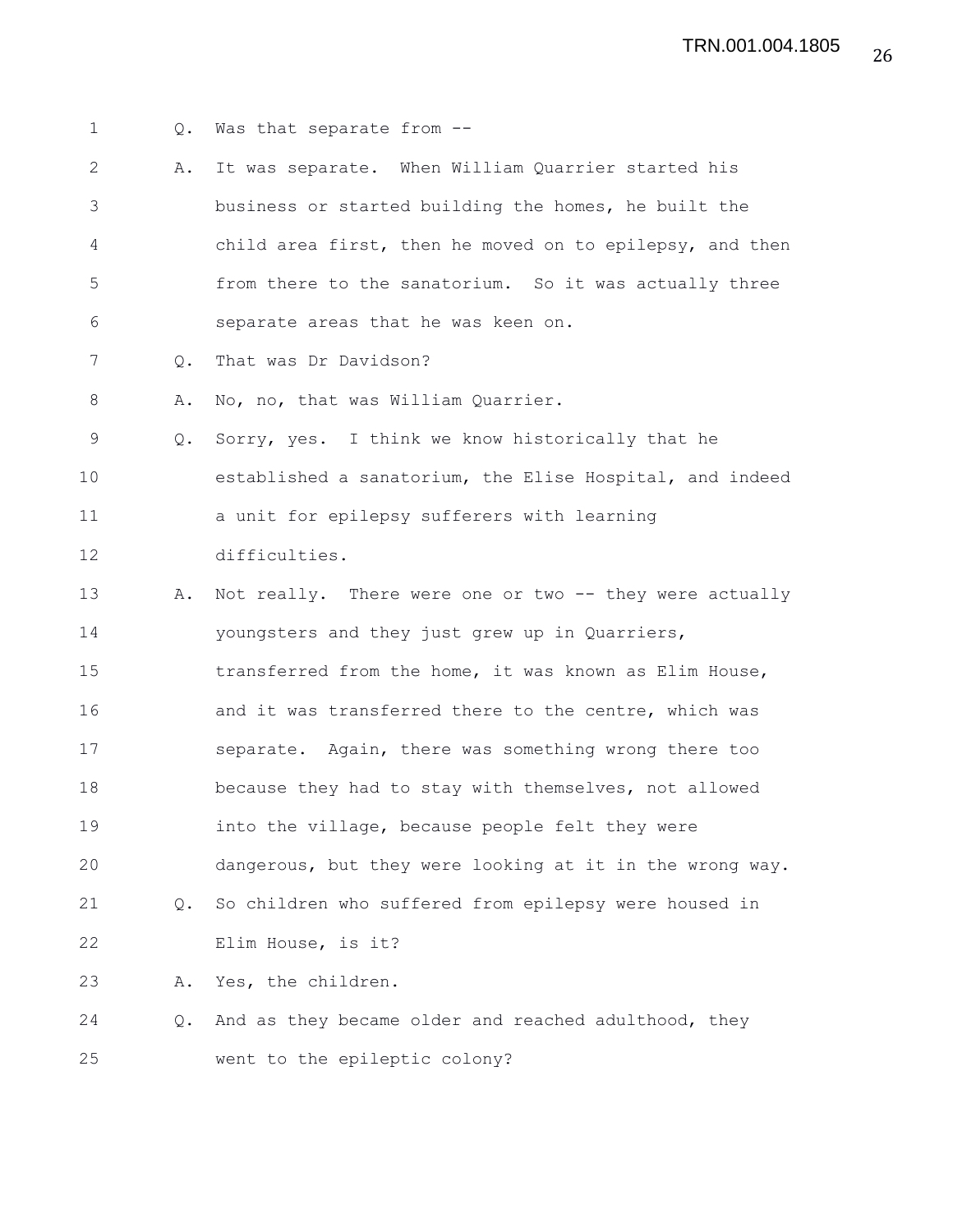| 1            | Α.            | Yes. It was known as the colony, but that was changed      |
|--------------|---------------|------------------------------------------------------------|
| $\mathbf{2}$ |               | because it was a horrible word, really.                    |
| 3            | $Q_{\bullet}$ | But if a child in any cottage needed medical treatment,    |
| 4            |               | they could be taken to the Elise Hospital?                 |
| 5            | Α.            | Yes.                                                       |
| 6            | Q.            | And would they be seen by an in-house doctor $--$          |
| 7            | Α.            | They'd see the matron, nurse matron, and then on to the    |
| 8            |               | doctor. So that was the way -- if they felt it was         |
| $\mathsf 9$  |               | a doctor's requirement and that was it.                    |
| 10           | Q.            | Who would be the doctor that would treat --                |
| 11           | Α.            | It would be Dr Davidson and Dr Morris. They were the       |
| 12           |               | two doctors.                                               |
| 13           | Q.            | Were they employed by Quarriers?                           |
| 14           | Α.            | Yes.                                                       |
| 15           | Q.            | They weren't local doctors from Bridge of Weir?            |
| 16           | Α.            | No, they were employed by                                  |
| 17           |               | Q. So were they based at Quarriers?                        |
| 18           | Α.            | Yes, they were.                                            |
| 19           |               | Q. You tell us that, so far as recruitment, you've told us |
| 20           |               | that you were told there was a vacancy for a job as fire   |
| 21           |               | and safety officer and that you learned through the then   |
| 22           |               | director of childcare, Joe Mortimer?                       |
| 23           | Α.            | Yes.                                                       |
| 24           | Q.            | You told us also, I think, that by then you had met your   |
| 25           |               | wife,                                                      |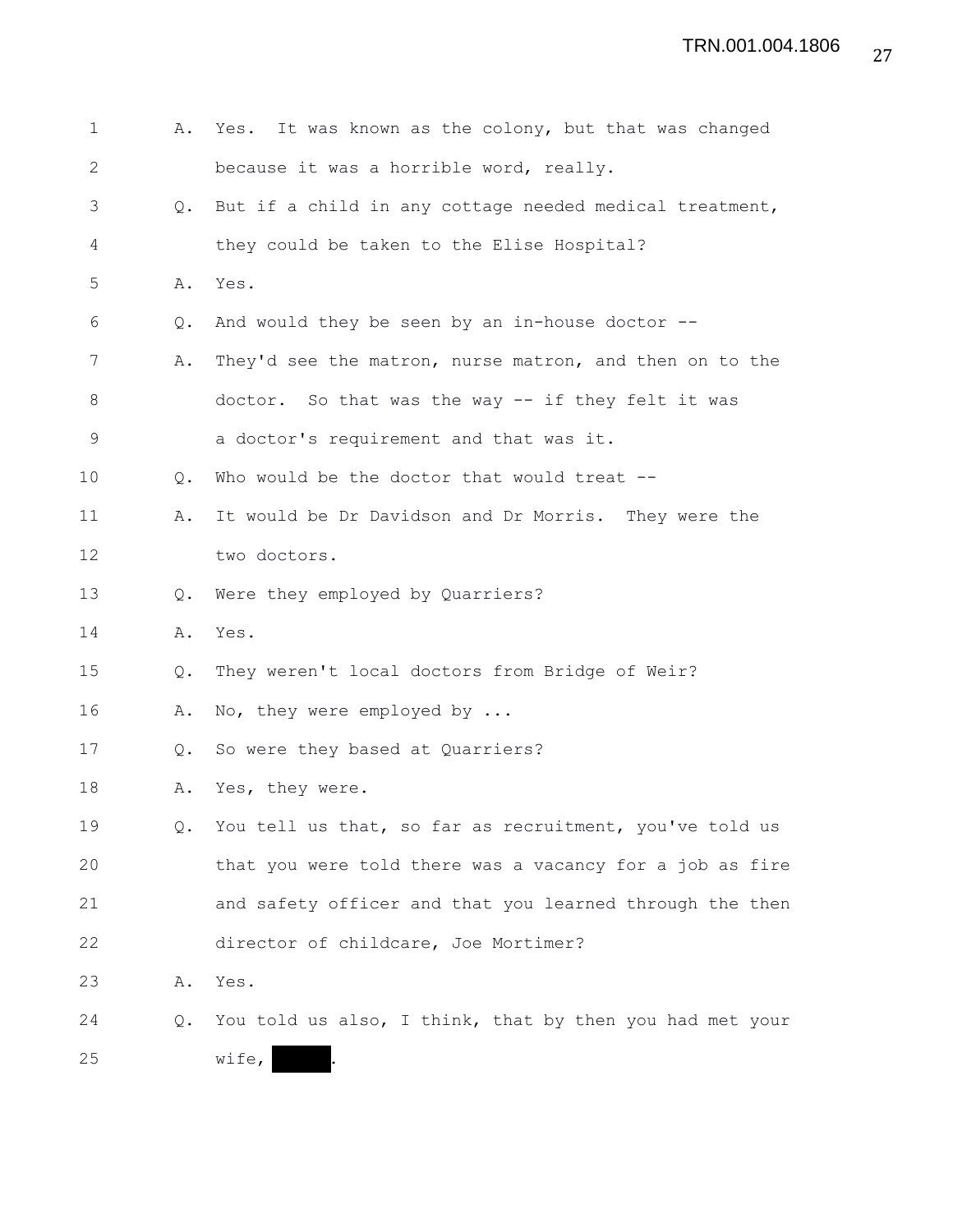| 1  | Α.            | Yes.                                                    |
|----|---------------|---------------------------------------------------------|
| 2  | $Q_{\bullet}$ | And you had got married?                                |
| 3  | Α.            | We did.                                                 |
| 4  | $Q_{\bullet}$ | So did you get married before you moved to Quarriers?   |
| 5  | Α.            | Yes. I started working at Quarriers after we were       |
| 6  |               | married.                                                |
| 7  | $Q_{\bullet}$ | By the time you joined Quarriers in 1969, what was your |
| 8  |               | wife's position there?                                  |
| 9  | Α.            | She was a house mother.                                 |
| 10 | $Q_{\bullet}$ | And where was she the house mother?                     |
| 11 | Α.            | She was the house mother in cottage                     |
| 12 | Q.            |                                                         |
| 13 | Α.            | Yes.                                                    |
| 14 | Q.            | We have heard that in some cottages there were simply   |
| 15 |               | one house parent; was she a sole house parent?          |
| 16 | Α.            | No, we had assistants. We had one assistant. Every      |
| 17 |               | cottage had an assistant. Because I was there myself,   |
| 18 |               | I stayed there, although I wasn't a house father; I was |
| 19 |               | health and safety.                                      |
| 20 | Q.            | Yes. Before we get to you joining Quarriers, I just     |
| 21 |               | want to get the picture. Your wife, when you got        |
| 22 |               | married, was a house mother in cottage                  |
| 23 | Α.            | Yes.                                                    |
| 24 | Q.            | She had an assistant to help her; is that right?        |
| 25 | Α.            | Yes.                                                    |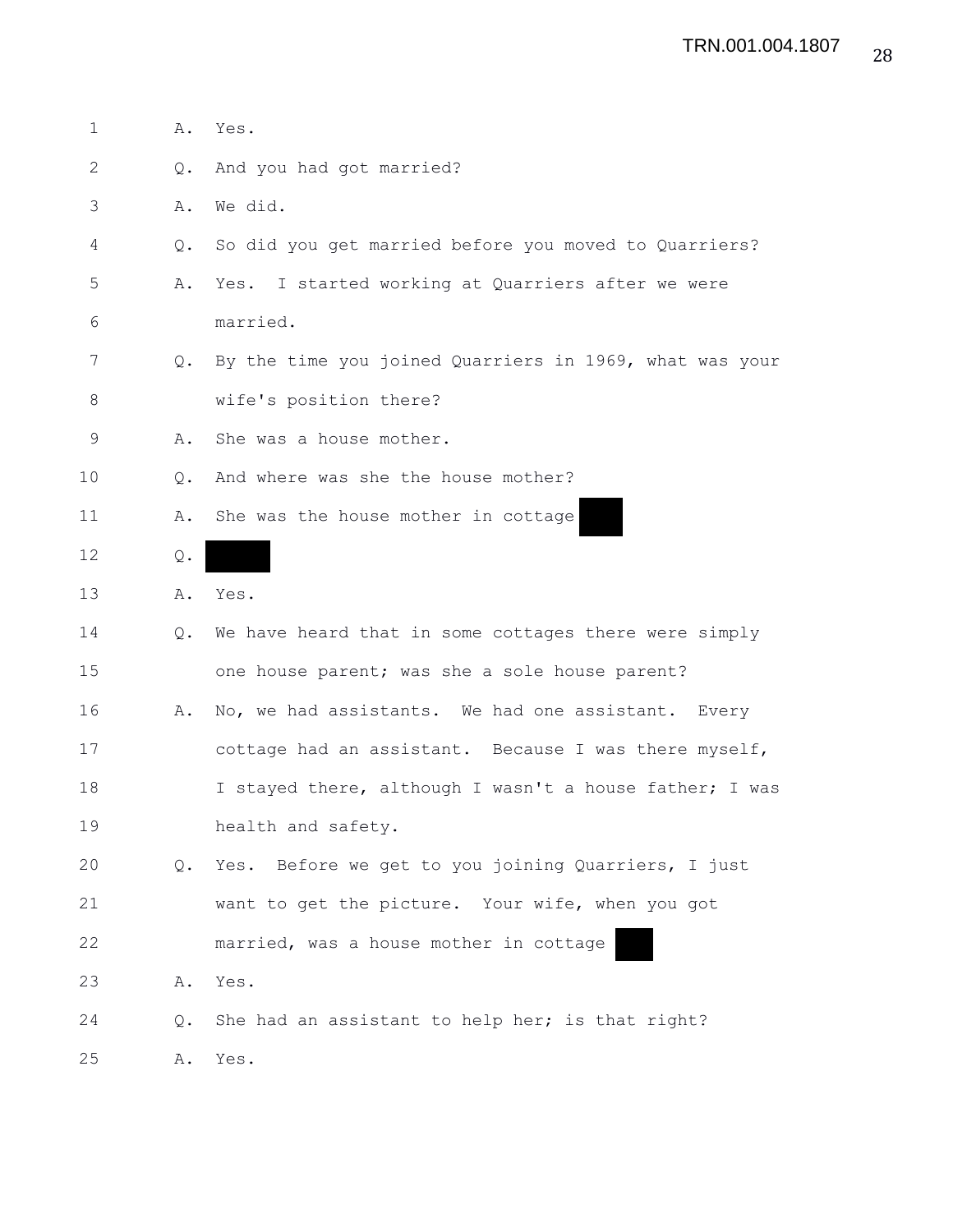| $\mathbf 1$  | Q.            | Because in some cottages I think by that stage there     |
|--------------|---------------|----------------------------------------------------------|
| $\mathbf{2}$ |               | would be couples who were house parents.                 |
| 3            | Α.            | Yes, that's true.                                        |
| 4            | Q.            | What you're telling me, if I understand, is that when    |
| 5            |               | you then got married and you took up this job in 1969    |
| 6            |               | that you were not officially a house father, your role   |
| 7            |               | was that of fire and safety officer?                     |
| 8            | Α.            | Yes.                                                     |
| 9            | Q.            | That was your job?                                       |
| 10           | Α.            | I was given the choice of being house father, and I said |
| 11           |               | no, I'd much prefer to be out. If I was a house father   |
| 12           |               | I'd be tied in ways, and if there was an emergency       |
| 13           |               | I wouldn't -- because I was on 24-hour call.             |
| 14           | Q.            | I'm just trying to get my head round this. When you      |
| 15           |               | joined Quarriers, you presumably moved into a cottage.   |
| 16           | Α.            | I did, with , yes.                                       |
| 17           | Q.            | Was that cottage                                         |
| 18           | Α.            | It was.                                                  |
| 19           | Q.            | And you would stay there, that was your home?            |
| 20           | Α.            | That's right.                                            |
| 21           | $Q_{\bullet}$ | So far as the children were concerned, you wouldn't seem |
| 22           |               | any different than any other couple in other cottages,   |
| 23           |               | you'd be considered to be a house father?                |
| 24           | Α.            | That's right.                                            |
| 25           | $Q_{\bullet}$ | And you did to some extent play that role even if it     |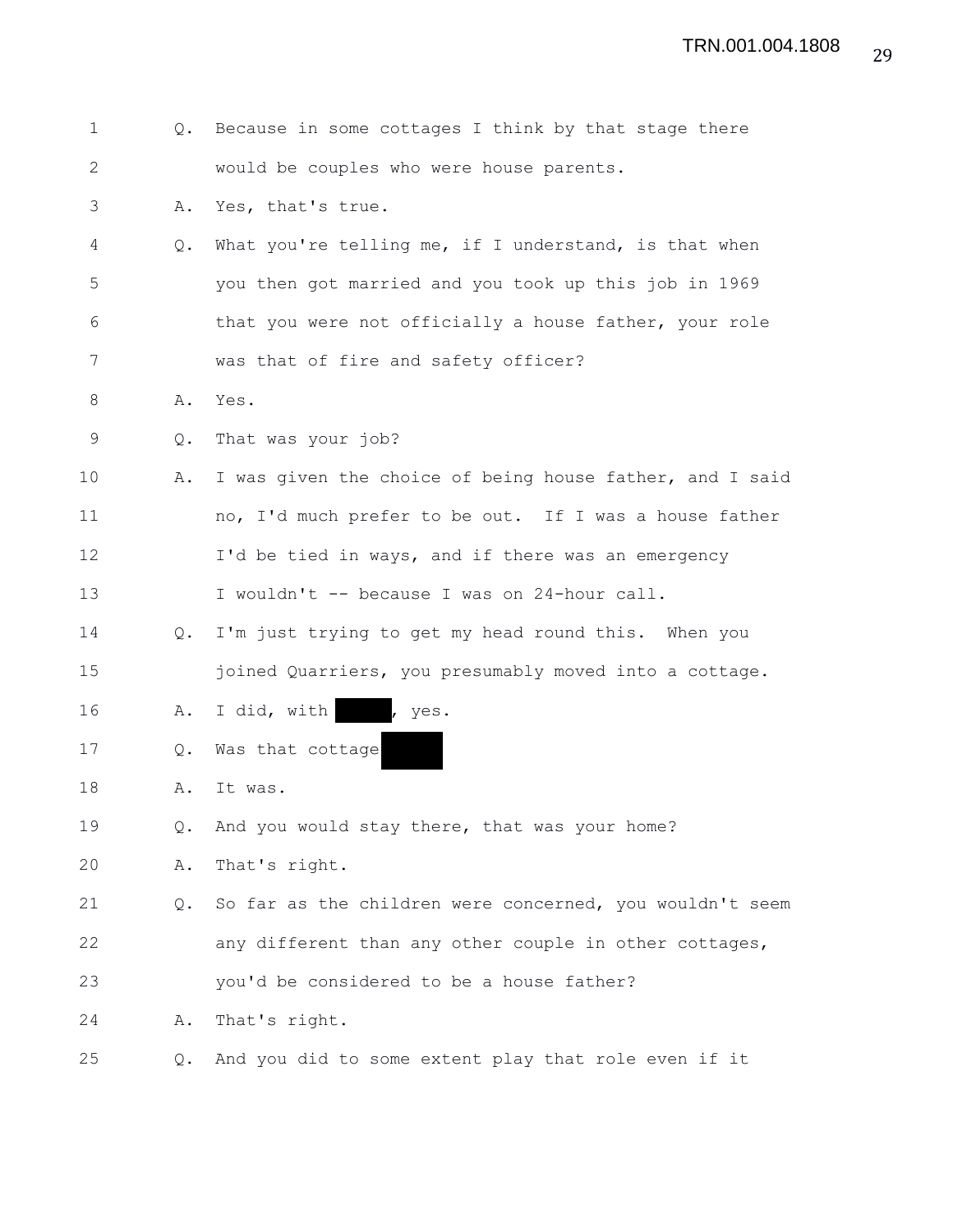1 wasn't your official role?

2 A. Yes, I was asked to do that because it'd be a heavy job 3 for to do on her own. It was very rare because 4 most of time I was out, out of the house, doing fire 5 drills, or on occasions I used to go to churches to 6 speak to Women's Guilds about the history of Quarriers. 7 Q. Correct me if I'm wrong, but my understanding was that 8 in other cottages where there were house parents, if you 9 1ike and a father and a mother figure, the father figure 10 might well have a job either in Quarrier's Village or 11 outwith Quarriers during the day.

12 A. Yes. Earlier, that happened, and then there was 13 a change. Every house father was asked if they wanted 14 to stay as the house father and leave the jobs that they 15 had or they could still go out to work, and one or two 16 did decide to stay with the house -- just sort of dealt 17 with everything in the house, whereas others decided to 18 go out to work where they were.

19 Q. Historically when you were at Quarriers, the 20 house father traditionally went to do a job and would 21 come back at night?

22 A. Yes.

23 Q. When did this change take place when the house father 24 was expected to be either a house father or do some 25 other job?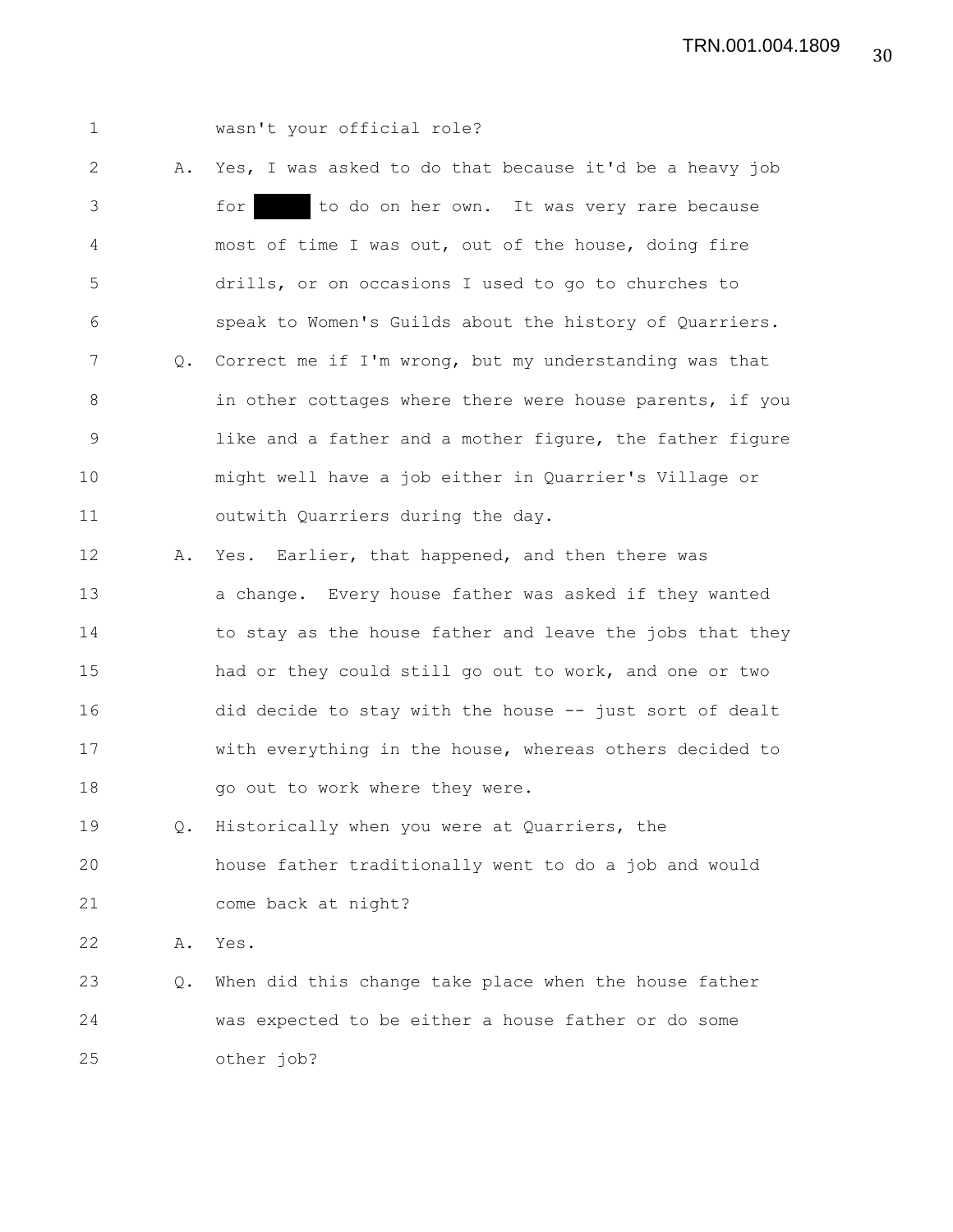1 A. I would say possibly about 70 -- it could be the early 2 1980s when that happened because training was ongoing 3 all the time -- that's what I liked about Quarriers, 4 because they did care for everyone, including the staff, 5 and they wanted to make sure that the staff knew how to 6 deal with children. 7 Q. You estimate that this change, where effectively there 8 was becoming a dedicated role of house father to the 9 exclusion of other work happened perhaps in the 10 eighties, do you think? 11 A. It would do, yes, uh-huh. 12 Q. And was that at a point when perhaps Quarrier's Village 13 was running down and there were fewer children and 14 changes were happening generally? 15 A. Just before that happened, because Dr Davidson, he 16 retired -- now I don't know just when -- and it was 17 a Dr ... There was another man came in; he didn't last 18 long. Then Dr Minto came and he was the general 19 director then. And I think that's when the changeover 20 was. 21 Q. Can you remember when Dr Minto replaced Dr Davidson? 22 A. I think it was probably about 1984, round about that. 23 But before that -- if you remember, earlier on we said 24 that there were boys' cottages and girls' cottages. But 25 before Davidson retired, he felt this was the wrong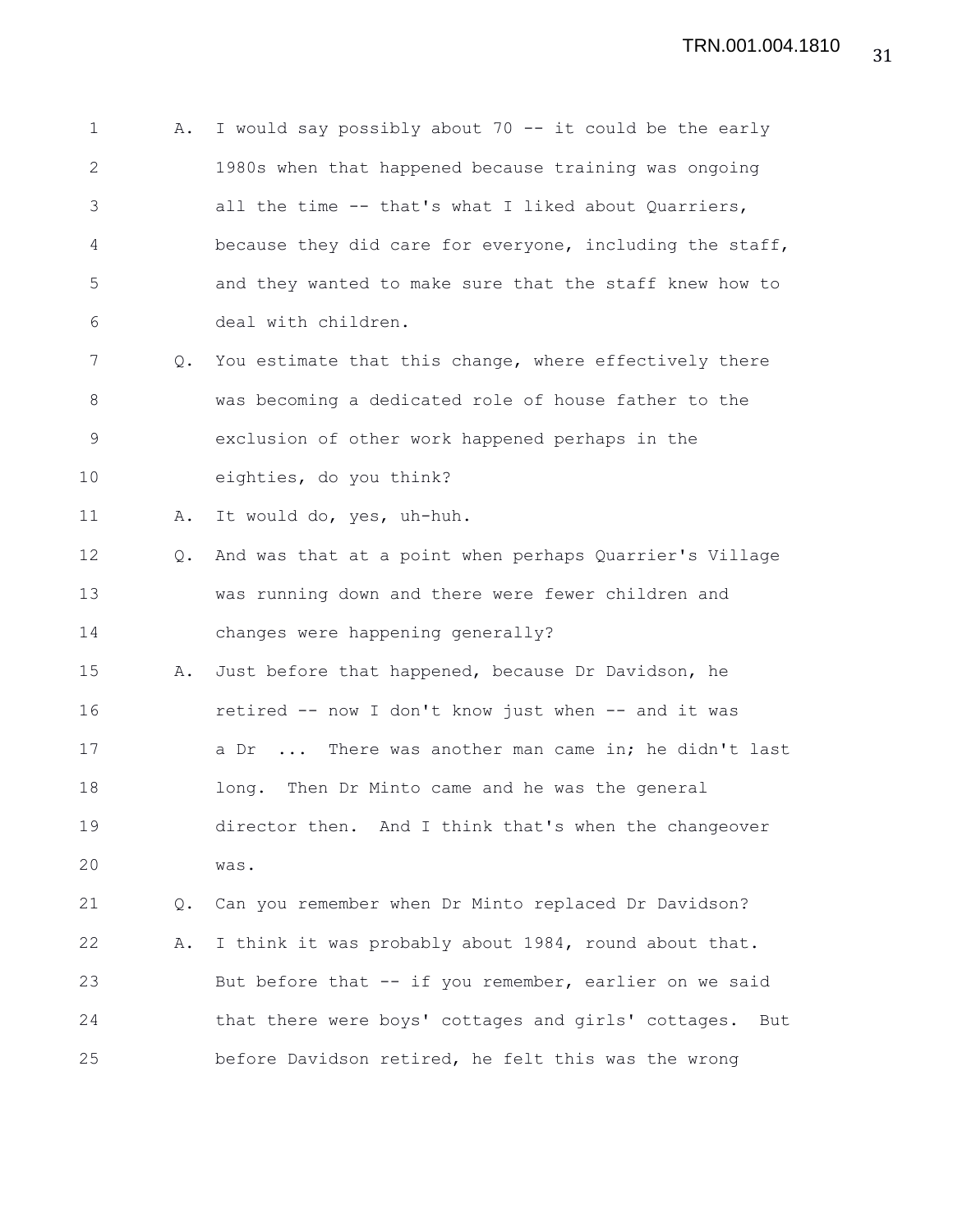| $\mathbf 1$ |    | thing because brothers and sisters weren't allowed to be |
|-------------|----|----------------------------------------------------------|
| 2           |    | together, so he changed that, so the cottages became     |
| 3           |    | boys and girls. Some children couldn't be together       |
| 4           |    | because of their behaviour, but as near as possible they |
| 5           |    | tried to get brothers and sisters in the same house.     |
| 6           | Q. | So you're describing at some point, before Dr Davidson   |
| 7           |    | retired and was replaced by Dr Minto, there was a change |
| 8           |    | of policy towards siblings?                              |
| 9           | Α. | Yes.                                                     |
| 10          | Q. | That they were trying to move away from separation,      |
| 11          |    | which was the historical position, to keeping siblings   |
| 12          |    | together?                                                |
| 13          | Α. | That's right.                                            |
| 14          | Q. | Unless there were behavioural problems?                  |
| 15          | Α. | Yes. Families came in from various places, probably      |
| 16          |    | about three or four, and you'd find that one child was   |
| 17          |    | just -- they just didn't get on with each other. So      |
| 18          |    | there was no point putting them in the same house        |
| 19          |    | because there'd just be trouble.                         |
| 20          | Q. | In the case of such children, when they were moved away  |
| 21          |    | from a cottage where their siblings were based --        |
| 22          | Α. | Not too far away.                                        |
| 23          | Q. | -- were they placed in a particular type of cottage that |
| 24          |    | might be seen as capable of addressing the behaviour?    |
| 25          | Α. | No, not necessarily, no. It was just to keep them out    |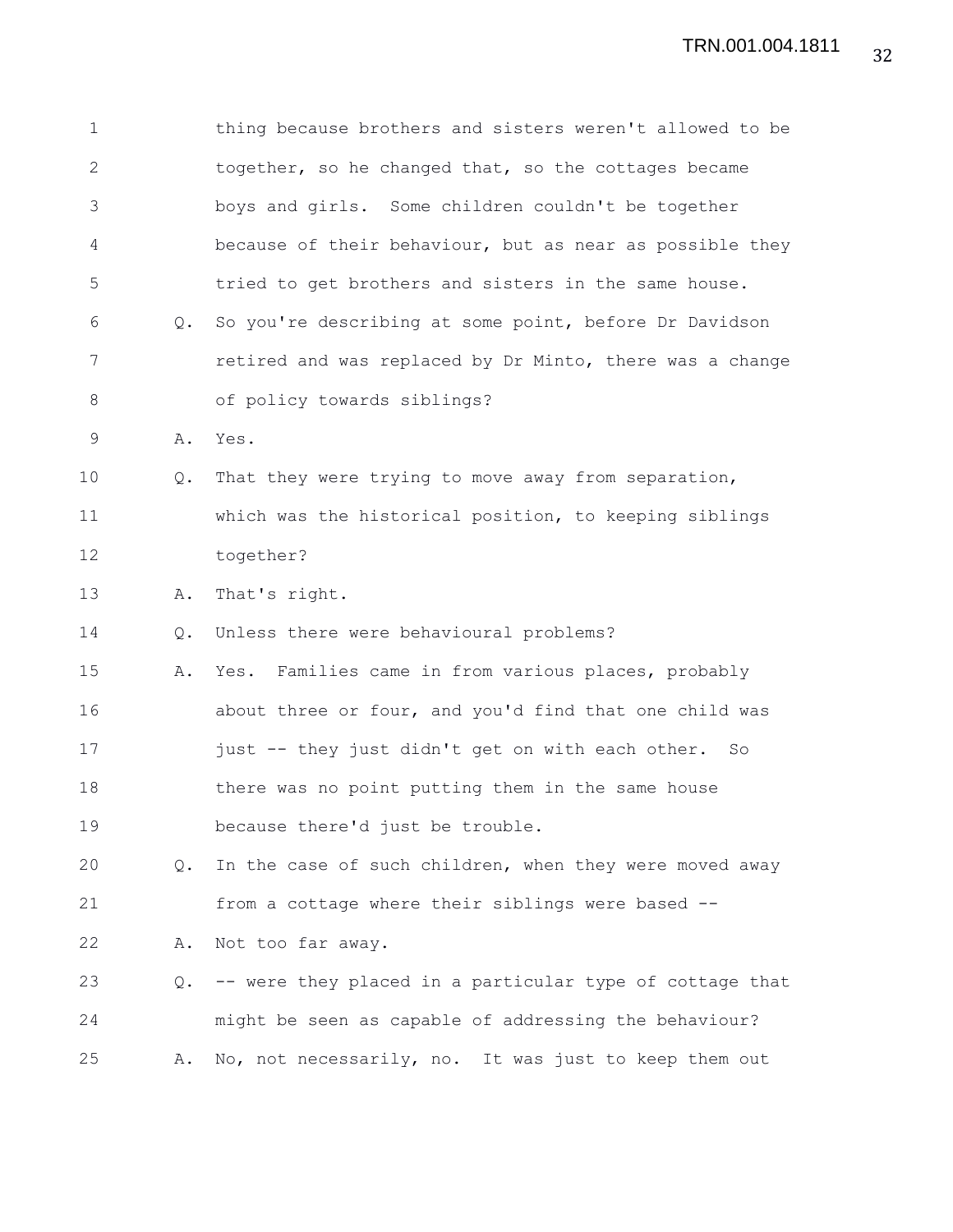| $\mathbf 1$  |               | of the road to save any more problems. They certainly   |
|--------------|---------------|---------------------------------------------------------|
| $\mathbf{2}$ |               | met at school and various other places, went out        |
| 3            |               | playing. That was okay. But it was just to keep things  |
| 4            |               | calm.                                                   |
| 5            | Q.            | By the time that you joined Quarriers in 1969, the      |
| 6            |               | QOF/QOG were long gone?                                 |
| 7            | Α.            | Yes.                                                    |
| 8            | Q.            | They were old school, I suppose.                        |
| 9            | Α.            | Yes.                                                    |
| 10           | Q.            | But there would still be people that had been there     |
| 11           |               | a long time?                                            |
| 12           | Α.            | Funnily enough, there was quite a change from that      |
| 13           |               | period because most of the house parents then were much |
| 14           |               | the same age, so it was a complete changeover and       |
| 15           |               | younger folks arrived --                                |
| 16           | Q.            | Were coming in?                                         |
| 17           | Α.            | Yes, and they were -- when they came to Quarriers, they |
| 18           |               | were trained.                                           |
| 19           | Q.            | Can you put a date to when this sort of change in terms |
| 20           |               | of this younger set of house parents were coming in?    |
| 21           |               | Are we talking of the seventies or the eighties?        |
| 22           | Α.            | No, it'd probably be about just the late sixties,       |
| 23           |               | I would think.                                          |
| 24           | $Q_{\bullet}$ | At the time you joined?                                 |
| 25           | Α.            | Uh-huh, yes.                                            |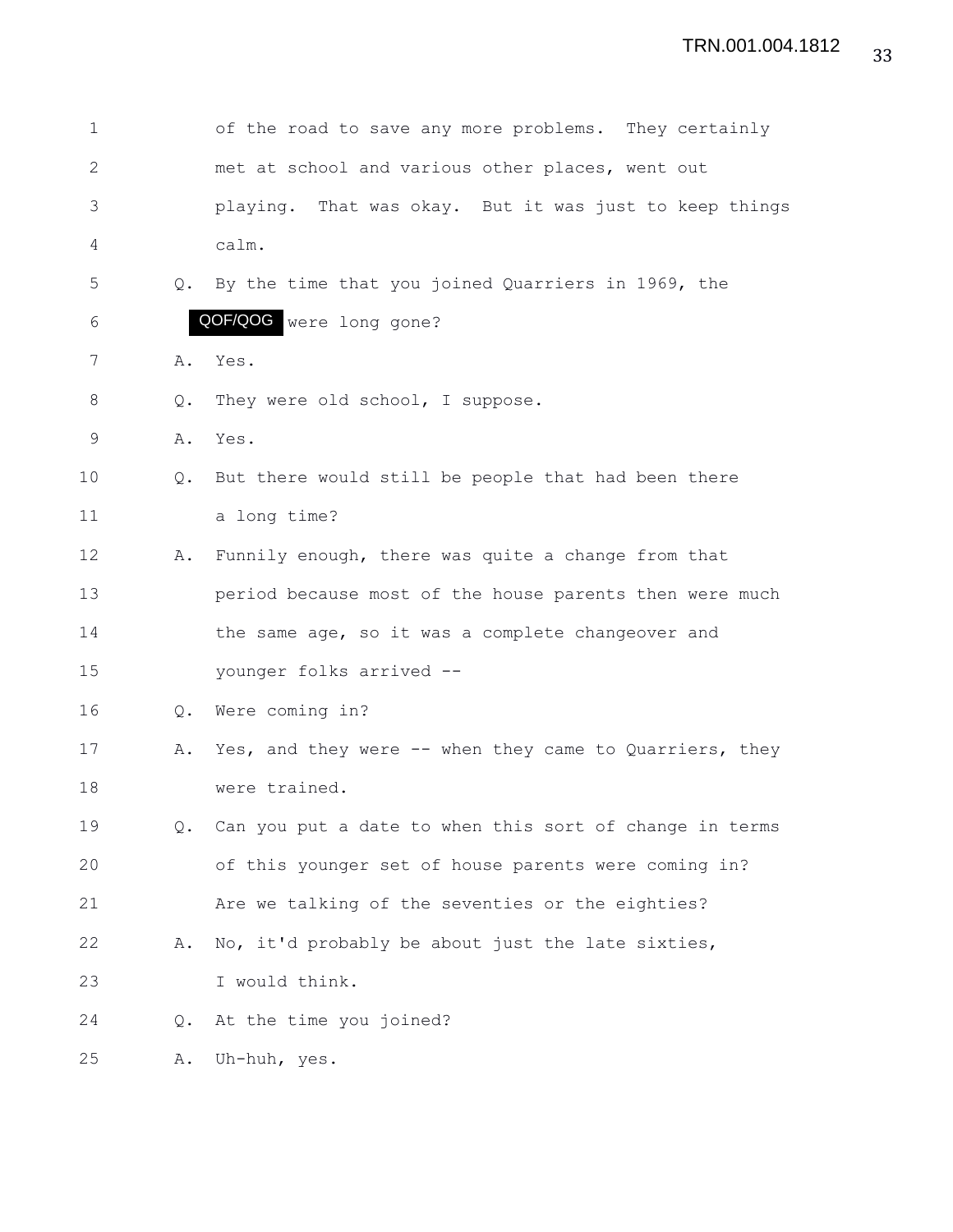| $\mathbf 1$  | Q. | There was a change going on?                             |
|--------------|----|----------------------------------------------------------|
| $\mathbf{2}$ | Α. | That's right, yes.                                       |
| 3            | Q. | But there'd still be some of the old quard, would there? |
| 4            | Α. | Not very many. There were two house mothers -- in fact   |
| 5            |    | one of them is still alive.                              |
| 6            | Q. | Who was $--$                                             |
| 7            | Α. | That was Anne Kerr.                                      |
| 8            | Q. | Was that a house mother?                                 |
| 9            | Α. | She was a house mother.                                  |
| 10           | Q. | Who was the other one?                                   |
| 11           | Α. | QES<br>, I think her name was.<br>Miss                   |
| 12           | Q. | QES<br>?<br>Miss                                         |
| 13           | Α. | Yes.                                                     |
| 14           | Q. | They were still there when you joined Quarriers?         |
| 15           | Α. | Yes.                                                     |
| 16           | Q. | And they'd been there a long time?                       |
| 17           | Α. | They had, yes.                                           |
| 18           | Q. | And they were single house parents?                      |
| 19           | Α. | True.                                                    |
| 20           | Q. | But by the time you joined, are you saying that,         |
| 21           |    | generally speaking, the approach was to have a house     |
| 22           |    | mother and a house father, if you like?                  |
| 23           | Α. | Yes.                                                     |
| 24           | Q. | And $--$                                                 |
| 25           | Α. | Well, in the early days, that's what they wanted,        |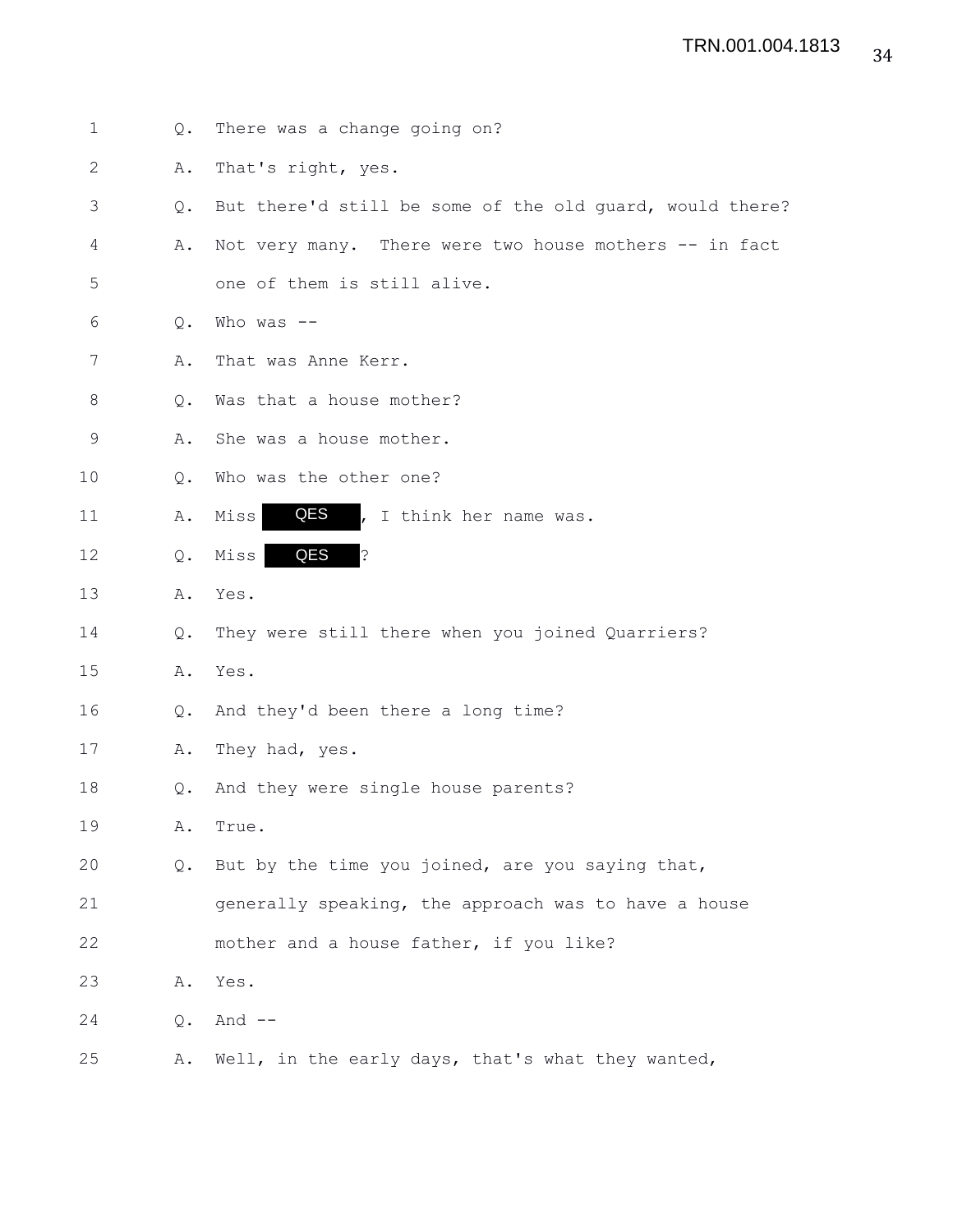| $\mathbf 1$  |    | a house father and house mother, but as the time went   |
|--------------|----|---------------------------------------------------------|
| $\mathbf{2}$ |    | on, Quarriers accepted single people because there was  |
| 3            |    | assistants there to help them.                          |
| 4            | Q. | In the early days are you saying then that generally,   |
| 5            |    | they would like to have had a couple but sometimes they |
| 6            |    | had to settle for a single house parent?                |
| 7            | Α. | That's in the days when I came, 1969, but under the old |
| 8            |    | regime, it was a house father, house mother. There was  |
| 9            |    | no single                                               |
| 10           | Q. | There was no one --                                     |
| 11           | Α. | No.                                                     |
| 12           | Q. | -- that was a single house parent?                      |
| 13           | Α. | No, not to my knowledge.                                |
| 14           | Q. | Not to your knowledge. But that did change?             |
| 15           | Α. | Oh, it did, yes.                                        |
| 16           | Q. | Was that to do with any problem of getting couples to   |
| 17           |    | become house parents and they simply had to take        |
| 18           |    | a house parent?                                         |
| 19           | Α. | No, no. It was a different thing altogether. From my    |
| 20           |    | time at Quarriers, in 1969, Quarriers' system changed   |
| 21           |    | altogether. They had a good training section and they   |
| 22           |    | wanted people that were interested in children, not     |
| 23           |    | somebody that was just wanting a job.                   |
| 24           |    | LADY SMITH: Can I just intervene? Mr Peoples, it may be |
| 25           |    | that you're going to come back to the matter of         |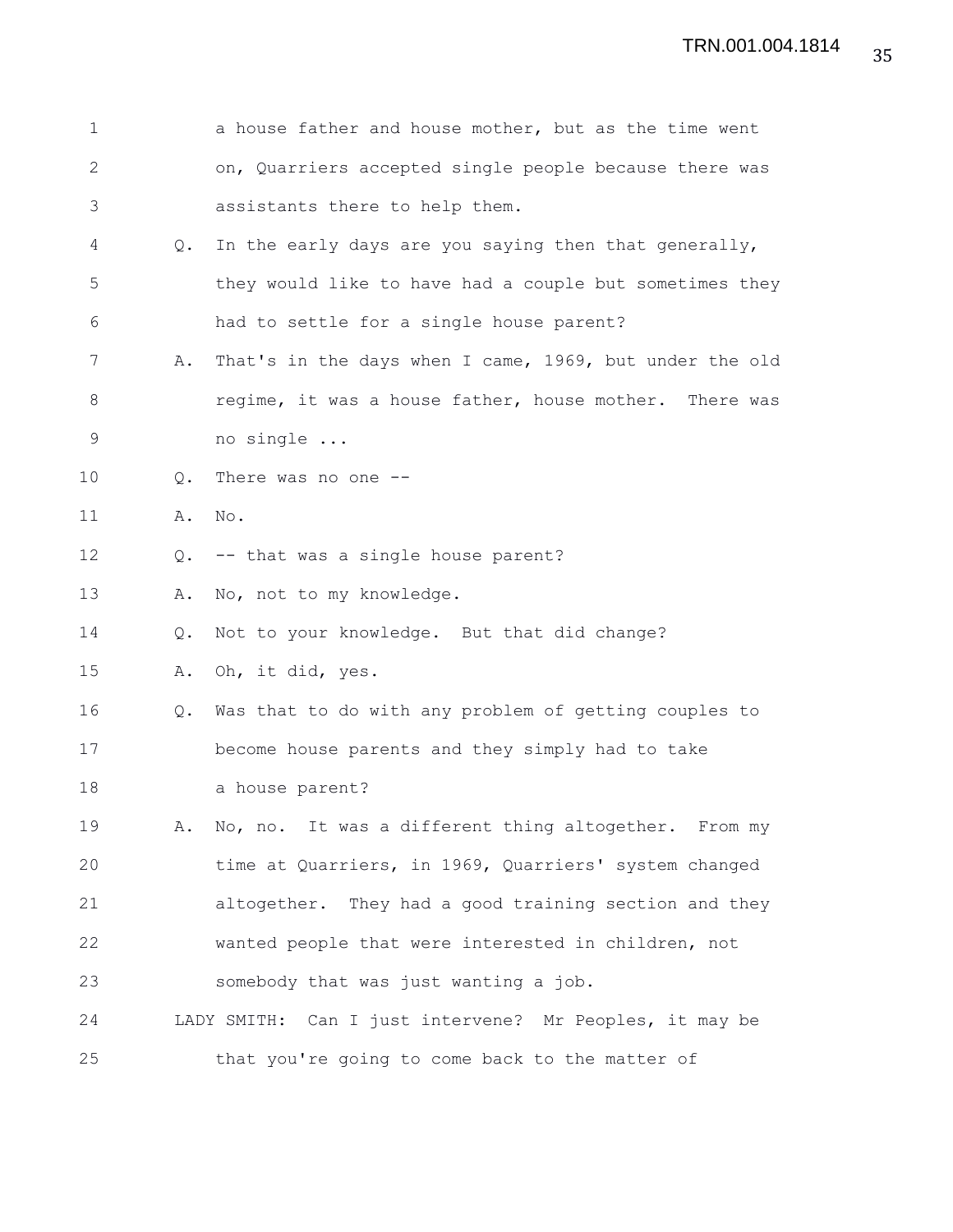| training -- John's mentioned it a number of times -- but |
|----------------------------------------------------------|
| at some point I want to hear what his memory is of       |
| training.                                                |

4 MR PEOPLES: I just want to get some broad picture. I'm not 5 sure -- maybe it's the way I'm putting the question, but 6 I suppose I'm trying to work out why there was a move 7 from house parents to use of a single person, I think 8 a female as a house mother, with an assistant. I'm 9 trying to get behind the thinking, to the thinking 10 behind that change. Why was it seen that that was 11 better for children in cottages, whether mixed cottages 12 or all boys or all girls? Why was it seen as better 13 than a couple?

14 A. I don't think so, I don't think so. I think it was 15 a case when people were leaving, if other folks came to 16 be interviewed and they were the right people for the 17 iob, then they were given the job whether they were 18 married or not. You know, the single person. It was 19 basically up to the staff, the head staff at Quarriers. 20 They knew what they were looking for, and if they fitted 21 that criteria, that was it.

22 LADY SMITH: Is it possible they were getting fewer couples 23 applying for these roles?

24 A. Yes, it was.

25 LADY SMITH: And they had to look at what applicants they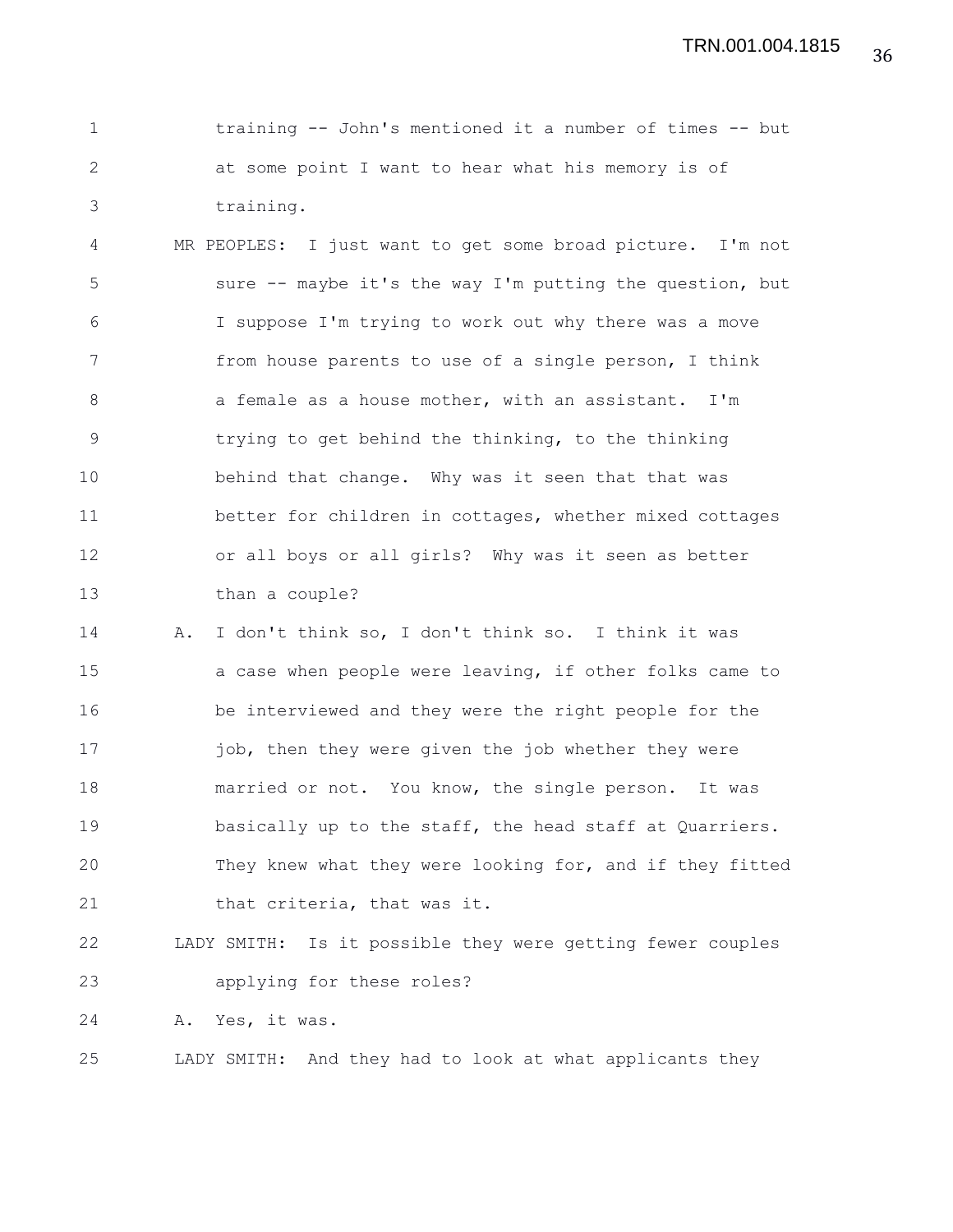| $\mathbf 1$ |    | had?                                                        |
|-------------|----|-------------------------------------------------------------|
| 2           |    | A. Yes.                                                     |
| 3           |    | LADY SMITH: And start to consider the possibility of taking |
| 4           |    | single people and then working out how they were going      |
| 5           |    | to get another person to be resident with them to help      |
| 6           |    | look after the children?                                    |
| 7           | Α. | Yes. Quarriers was very keen to have assistants in the      |
| 8           |    | house, in the houses, to help the house mothers and the     |
| $\mathsf 9$ |    | house fathers.                                              |
| 10          |    | LADY SMITH: But it seems the point may have been that by    |
| 11          |    | the seventies there was a fall-off in the number of         |
| 12          |    | couples that were interested in taking these jobs?          |
| 13          | Α. | Yes.                                                        |
| 14          |    | MR PEOPLES: So far as your recruitment is concerned,        |
| 15          |    | you have told us that you learned there was a vacancy       |
| 16          |    | for a particular position at Quarriers.                     |
| 17          | Α. | Yes.                                                        |
| 18          | Q. | And that you had an interview with Dr Davidson. I think     |
| 19          |    | you tell us in your statement that Dr Davidson knew you     |
| 20          |    | as a youngster at Quarriers.                                |
| 21          | Α. | Yes.                                                        |
| 22          | Q. | Did that help get you the job?                              |
| 23          | Α. | It possibly did, yes, because -- yes.                       |
| 24          | Q. | So far as the job was concerned, can we be clear that       |
| 25          |    | you were not applying for a childcare job?                  |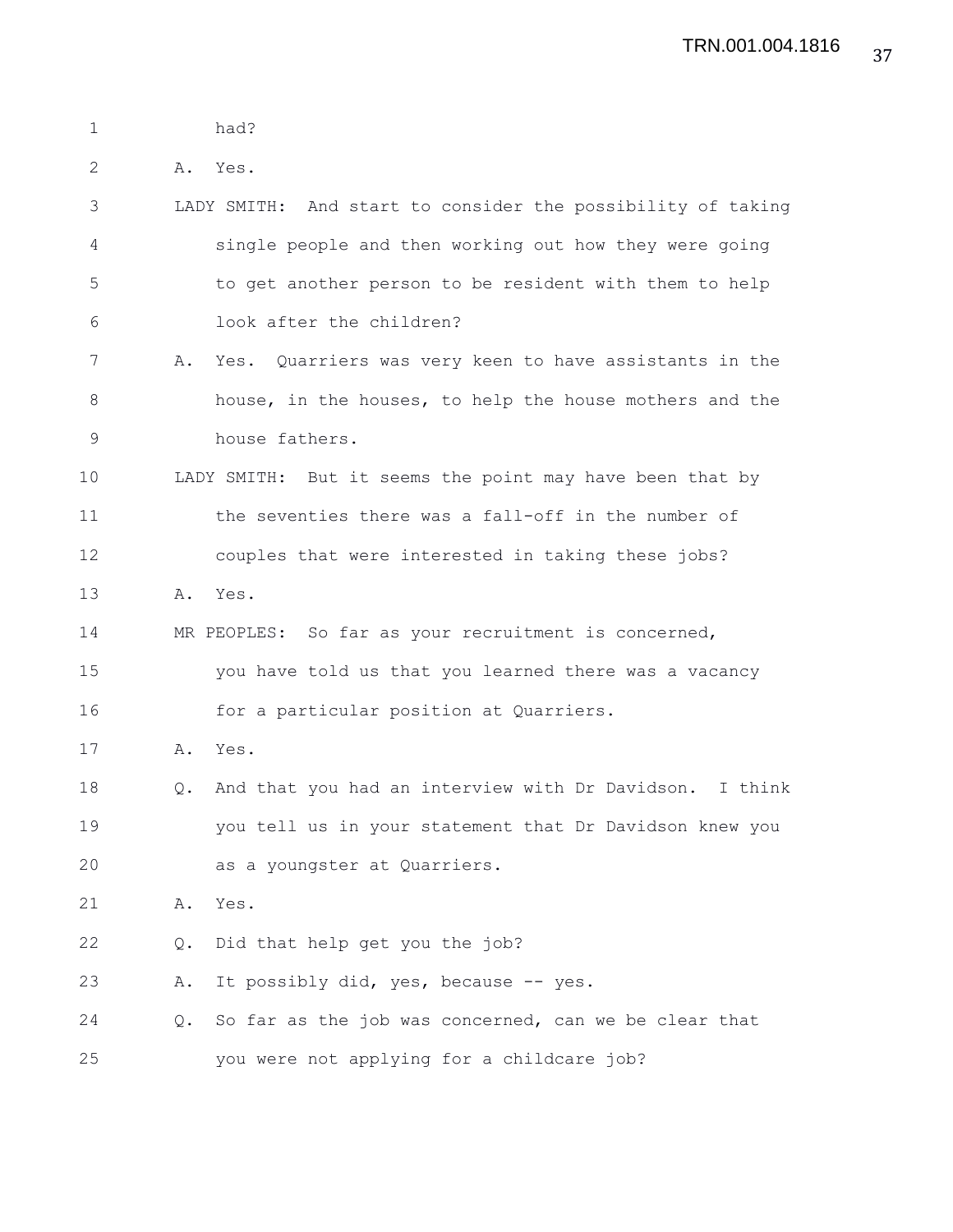| $\mathbf 1$ | Α.            | No.                                                      |
|-------------|---------------|----------------------------------------------------------|
| 2           | $Q_{\bullet}$ | And they weren't offering you a childcare job?           |
| 3           | Α.            | No, they weren't. They knew that I was interested        |
| 4           |               | in the safety of the children and everyone in Quarriers. |
| 5           |               | That was my idea of it.                                  |
| 6           | $Q_{\bullet}$ | So the qualifications they'd be looking for would be     |
| 7           |               | qualifications or experience in relation to safety       |
| 8           |               | matters and fire safety in particular?                   |
| 9           | Α.            | Yes. Later on, in 1974, I think, the Health and Safety   |
| 10          |               | Act came out. I went for training there, too.            |
| 11          | $\circ$ .     | On health and safety?                                    |
| 12          | Α.            | On health and safety.                                    |
| 13          | $Q_{\bullet}$ | So their interest in you was as someone who would have   |
| 14          |               | experience and training in health and safety and fire    |
| 15          |               | safety?                                                  |
| 16          | Α.            | Yes.                                                     |
| 17          | Q.            | Which, of course, was your background.                   |
| 18          | Α.            | That was my background, yes.                             |
| 19          | Q.            | But one consequence of employing you, because you        |
| 20          |               | happened to be married to a house mother, was that you'd |
| 21          |               | end up being a de facto house father?                    |
| 22          | Α.            | That's right.                                            |
| 23          | Q.            | Because you would stay in a cottage?                     |
| 24          | Α.            | I would, yes.                                            |
| 25          | Q.            | And you'd stay in a cottage with children?               |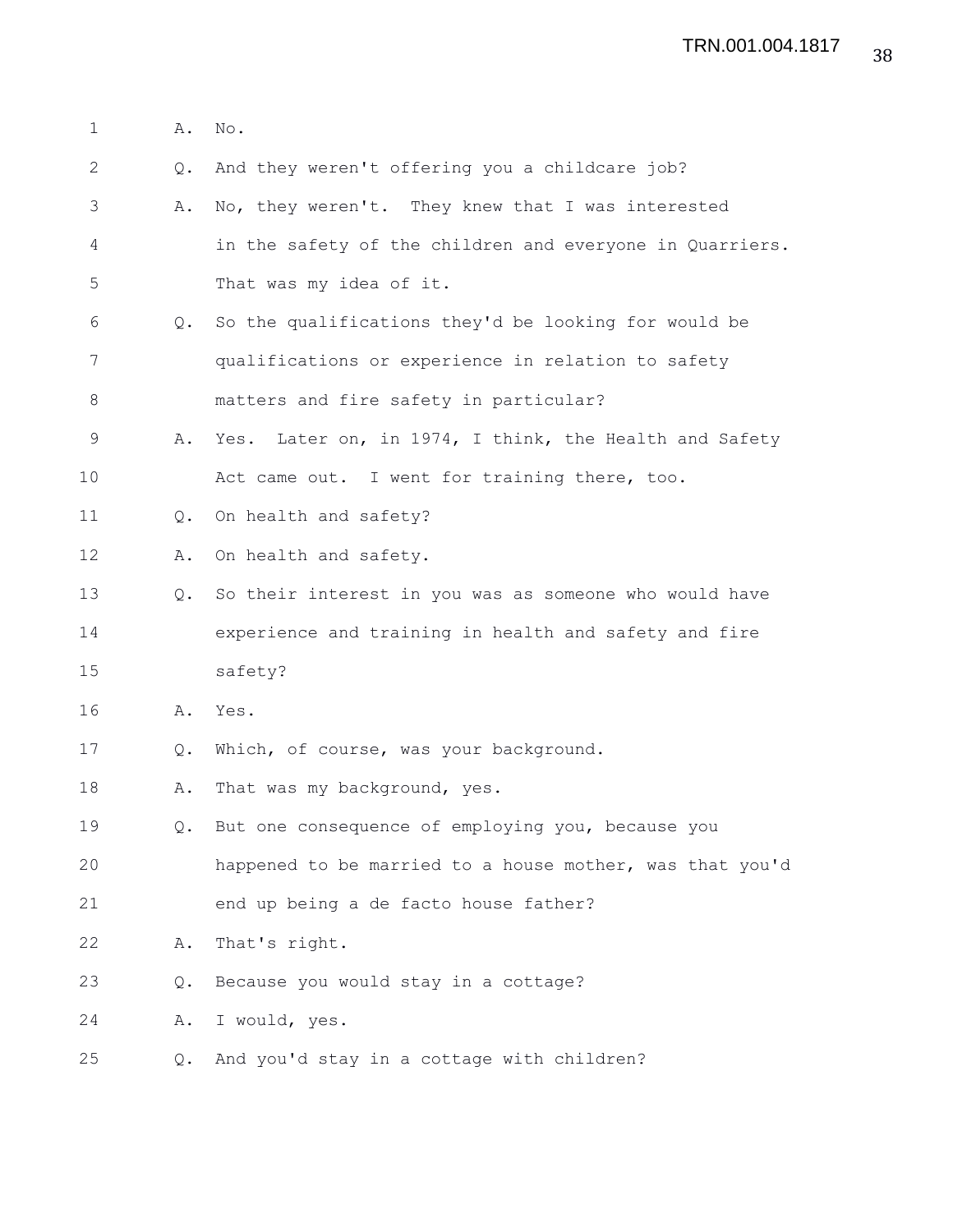| $\mathbf 1$ | Α. | Yes.                                                  |
|-------------|----|-------------------------------------------------------|
| 2           | Q. | And you would at times be performing the role of      |
| 3           |    | a house father?                                       |
| 4           | Α. | That's right. Not quite often, but I did, yes.        |
| 5           | Q. | And they would know that?                             |
| 6           | Α. | Oh yes, uh-huh. What, the Quarriers headquarters?     |
| 7           | Q. | Yes. When they employed you, they'd know you'd end up |
| 8           |    | and ultimately cottage<br>staying in cottage          |
| 9           | Α. | Oh, they knew that, yes.                              |
| 10          | Q. | With that in mind, did they offer you any training in |
| 11          |    | childcare?                                            |
| 12          | Α. | Yes, they did.                                        |
| 13          | Q. | What training did they offer you?                     |
| 14          | Α. | Just basically what they were looking for, how to     |
| 15          |    | confront -- if a child had problems, you know, how to |
| 16          |    | try and solve them, where to go if you needed help,   |
| 17          |    | things like that.                                     |
| 18          | Q. | What form did the training take? Who did it?          |
| 19          | Α. | Bill Dunbar, he was the trainer.                      |
| 20          | Q. | What qualifications did he have to train you?         |
| 21          | Α. | He was the assistant -- he was a social worker and    |
| 22          |    | he was the assistant director of childcare.           |
| 23          | Q. | So was he effectively Joe Mortimer's number two --    |
| 24          | Α. | Yes.                                                  |
| 25          |    | Q. -- at Quarriers?                                   |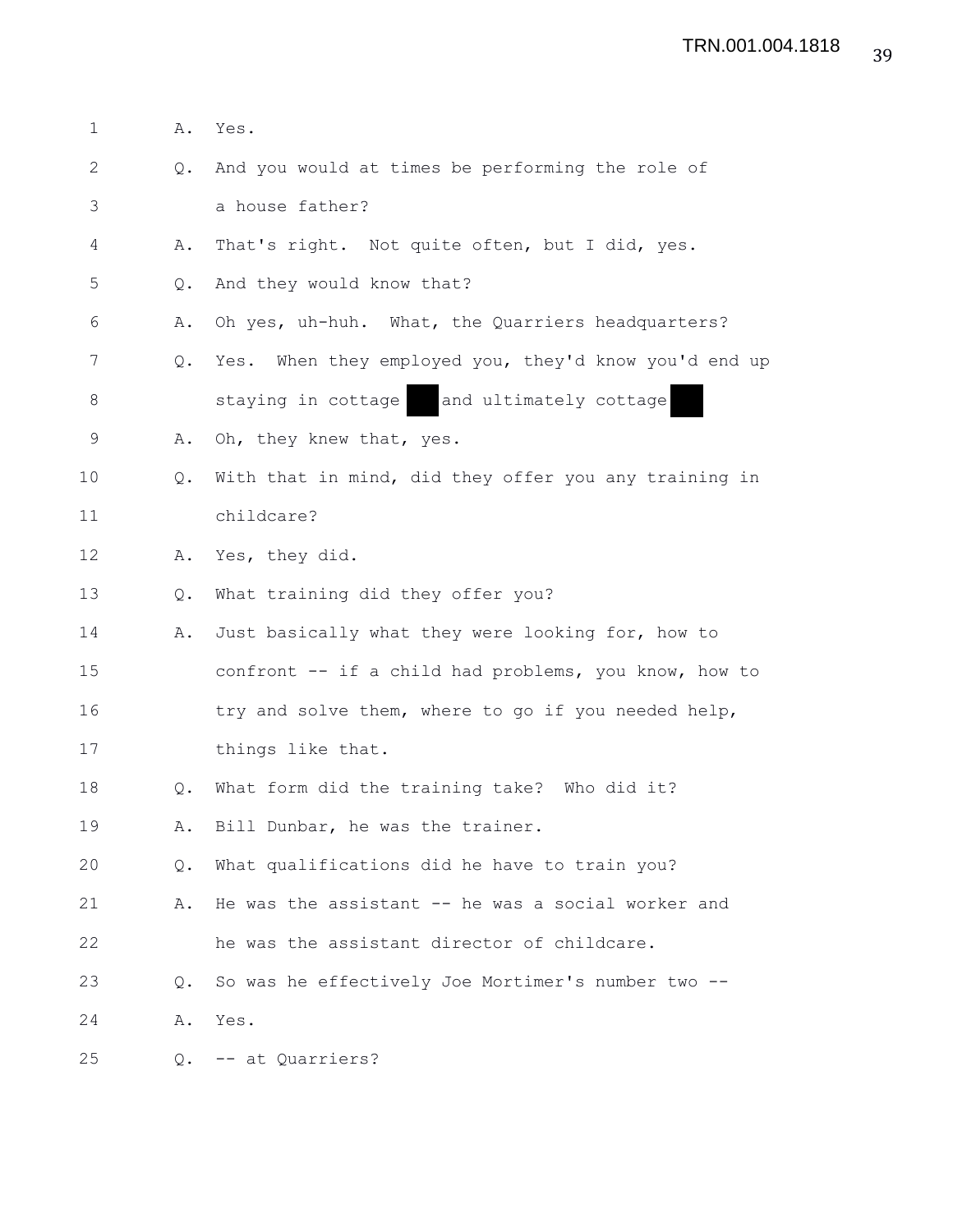| $\mathbf 1$  | Α.            | Yes.                                                     |
|--------------|---------------|----------------------------------------------------------|
| $\mathbf{2}$ | Q.            | In a senior management position?                         |
| 3            | Α.            | He was in senior management, yes.                        |
| 4            | Q.            | Although he did live in a cottage?                       |
| 5            | Α.            | He did.                                                  |
| 6            | $Q_{\bullet}$ | And his wife as a house mother at some point?            |
| 7            | Α.            | Yes, cottage 4.                                          |
| 8            | Q.            | Cottage 4?                                               |
| 9            | Α.            | Yes.                                                     |
| 10           | Q.            | And he was the one that provided you with some training  |
| 11           |               | when you began?                                          |
| 12           | Α.            | Yes.                                                     |
| 13           | Q.            | Can you remember how long this training continued?       |
| 14           | Α.            | About a fortnight. We were going through different       |
| 15           |               | roles, you know. What problems the child had, if they    |
| 16           |               | had problems, how to deal with them, how to speak to the |
| 17           |               | management about any difficulties that we had.<br>All    |
| 18           |               | that, and get to know the children, really.              |
| 19           | Q.            | So there was a recognition that you wouldn't just be     |
| 20           |               | doing a health and safety fire officer role, that you    |
| 21           |               | would be --                                              |
| 22           | Α.            | Part-time.                                               |
| 23           | Q.            | You would be caring for children?                        |
| 24           | Α.            | Yes.                                                     |
| 25           | Q.            | And therefore you'd have to get some kind of training,   |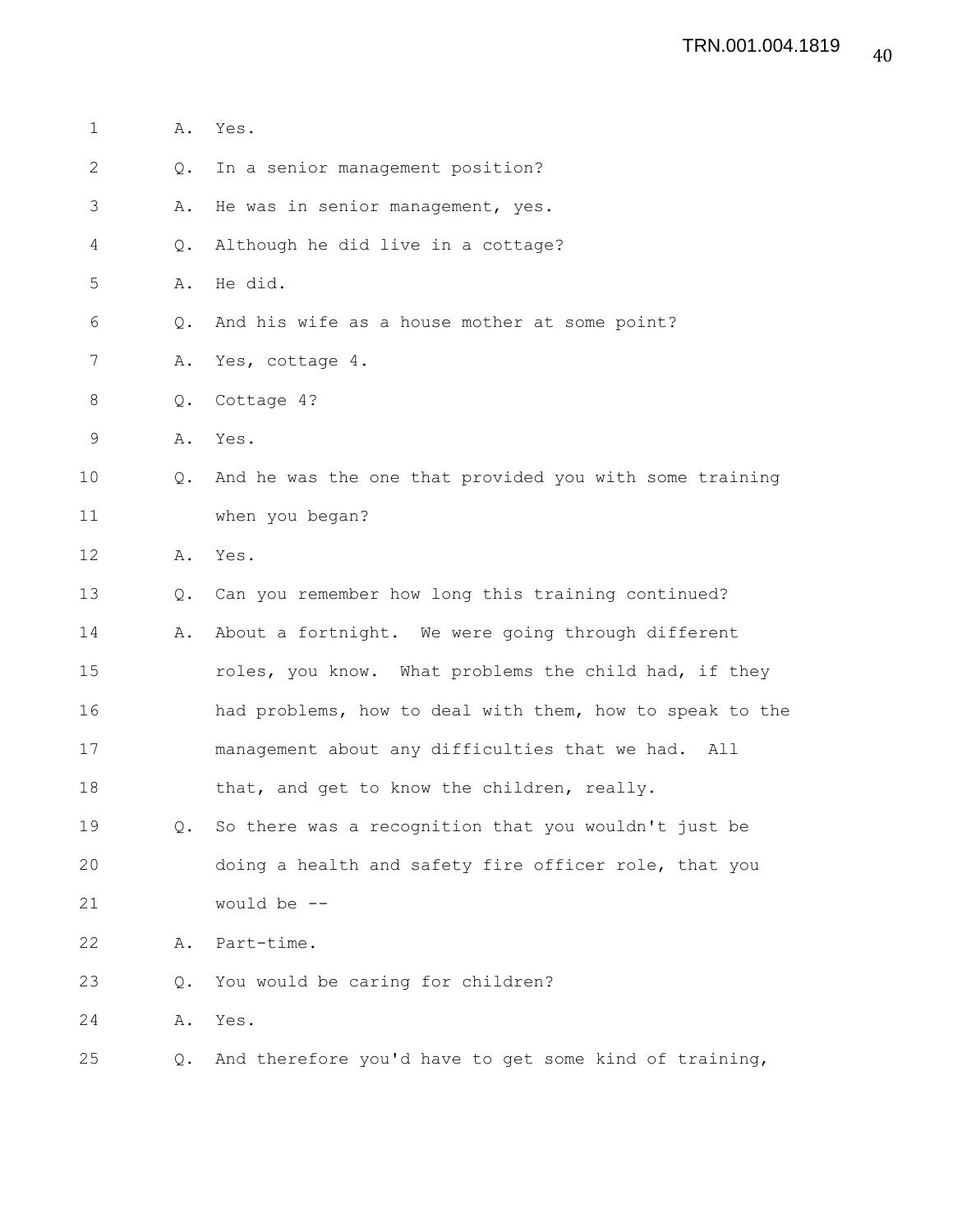```
1 if you like, but the training amounted to two weeks in
2 all?
```
3 A. Two weeks, yes.

4 Q. Is that it?

5 A. You were training all the time, you know, while you were 6 on there. You were picking up things that you felt was 7 either wrong or right. Picking that up, just to try and 8 be part of the household.

9 Q. Who would be judging whether something was right or 10 something was wrong? If that is what's colloquially 11 known as on-the-job training, help me with this: who 12 would determine whether a particular practice or 13 a particular way of handling a situation was right or 14 wrong? Who was making that judgement?

15 A. Well, I believe that it would be the director of 16 childcare, and of course we had social workers as well, 17 and in fact children sometimes would say -- certainly 18 not with me, but other folks, "We don't do this, play 19 with us". I was keen to take the children out to parks 20 and football and stuff like that. I was keen to do 21 that. But others, they weren't sporty.

22 Q. Apart from this training at the beginning for two weeks 23 by Mr Dunbar, this subsequent training as you describe 24 it, what form did it take? Were you having discussions 25 with particular people in a structured setting or was it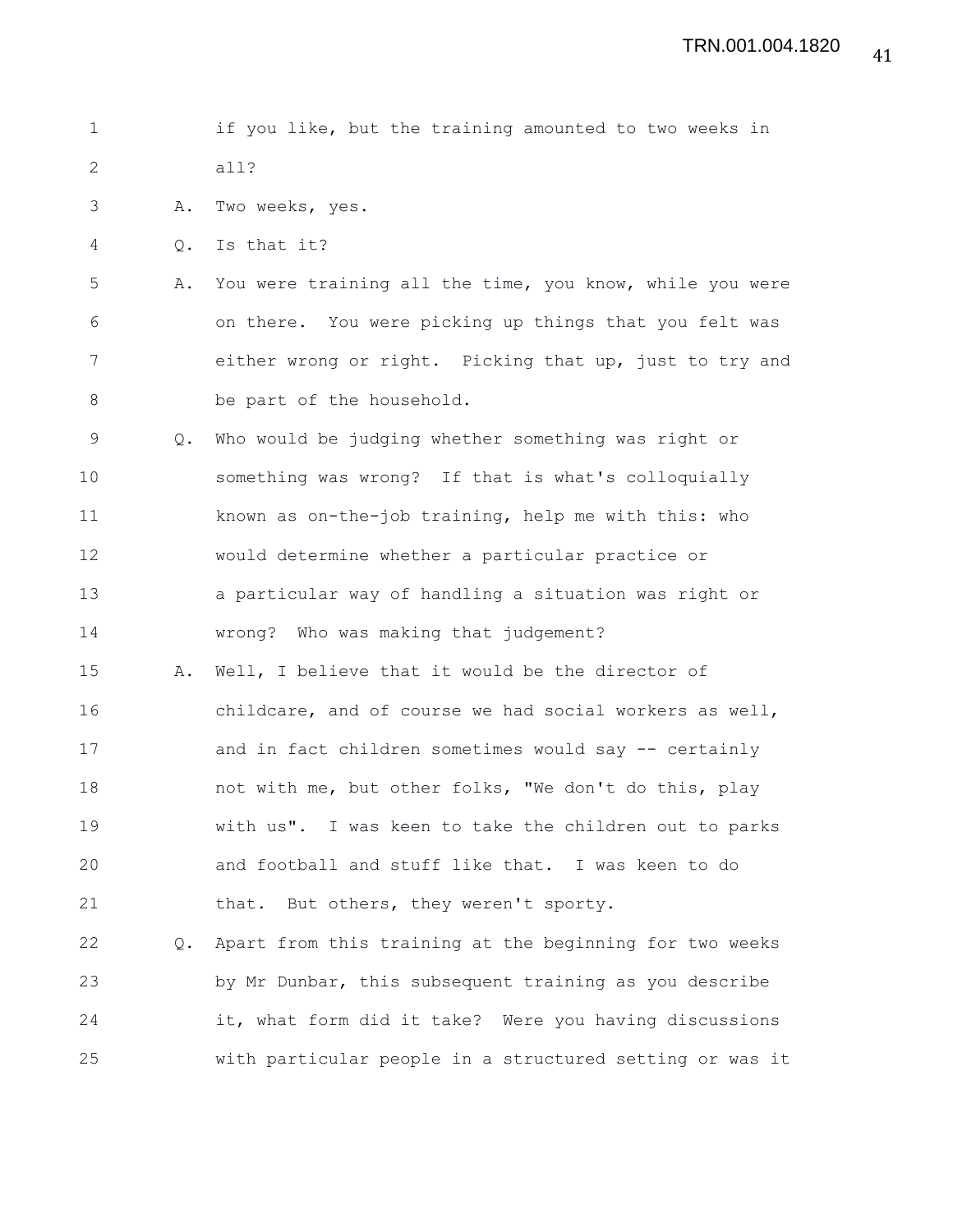| $\mathbf 1$ |           | just an informal casual chat from time to time?             |
|-------------|-----------|-------------------------------------------------------------|
| 2           | Α.        | No, we had lectures and we had the various groups like      |
| 3           |           | psychologists and people like that telling us what to       |
| 4           |           | expect if anything happened.                                |
| 5           |           | LADY SMITH: Was that in the two-week training period?       |
| 6           |           | A. Yes, that was during the two-week period.                |
| 7           |           | LADY SMITH: I just wondered if John had misunderstood that. |
| 8           |           | Was that two weeks' training in 1969 when you started?      |
| 9           |           | A. Yes, it was a very filled two weeks. You were there all  |
| 10          |           | the time.                                                   |
| 11          |           | MR PEOPLES: Where were you?                                 |
| 12          | Α.        | In Quarriers itself.                                        |
| 13          | $\circ$ . | Where was the training held?                                |
| 14          | Α.        | In the hall.                                                |
| 15          | Q.        | Sommerville Hall?                                           |
| 16          | Α.        | Yes.                                                        |
| 17          |           | Q. It wasn't external training?                             |
| 18          | Α.        | What we did, we went out to various places to -- in<br>No.  |
| 19          |           | fact, two of us went out to a home in Glasgow, we were      |
| 20          |           | told to have a look through there. The other thing too      |
| 21          |           | was I was training -- when we were training there, we       |
| 22          |           | went to a house where children came from, just to have      |
| 23          |           | a look at the environment. The reason why they came         |
| 24          |           | into care. And that helped us a lot, it gave us a rough     |
| 25          |           | idea of what the children would be like.                    |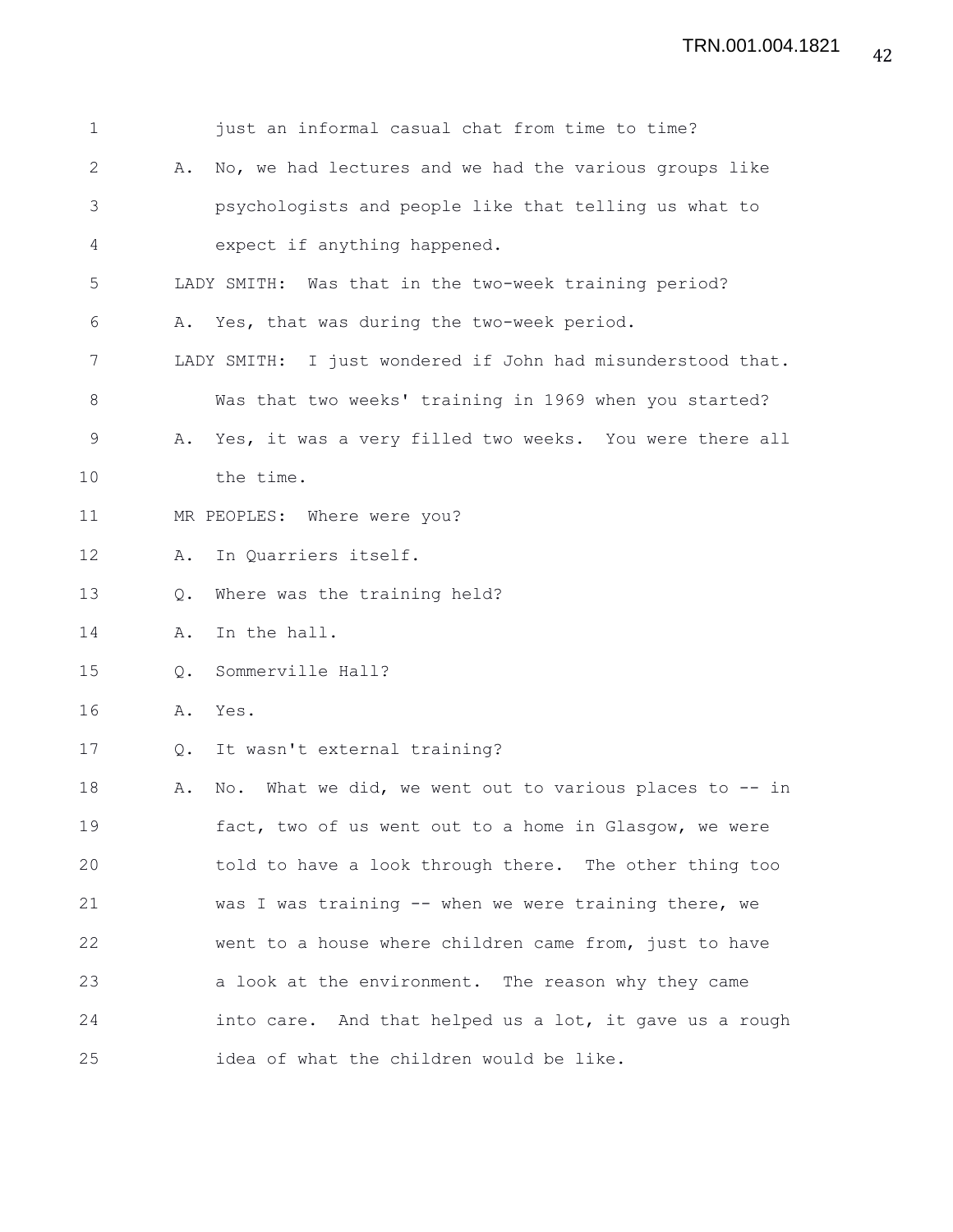| 1  | LADY SMITH: Which Glasgow children's home did you visit?      |
|----|---------------------------------------------------------------|
| 2  | We visited Overbridge to start with. At Overbridge they<br>Α. |
| 3  | took older children and then they were moved -- that was      |
| 4  | cleared and it was Sense, I don't know if you know            |
| 5  | the  It was a group there that had children who were          |
| 6  | deaf and blind.                                               |
| 7  | LADY SMITH: So that was another Quarriers institution?        |
| 8  | Α.<br>It was, yes.                                            |
| 9  | LADY SMITH: Did you visit any home that wasn't a Quarriers    |
| 10 | home?                                                         |
| 11 | A. No.                                                        |
| 12 | LADY SMITH: Were you --                                       |
| 13 | A. I see what you mean. I did visit the house where           |
| 14 | children came from.                                           |
| 15 | LADY SMITH: I'm thinking of a children's home, an             |
| 16 | institution.                                                  |
| 17 | A. No, no, I didn't, no.                                      |
| 18 | LADY SMITH: Okay. Did any non-Quarriers person come to        |
| 19 | teach you during that two-week course?                        |
| 20 | A. Yes, we had psychologists and outside Social Work          |
| 21 | Department people.                                            |
| 22 | LADY SMITH: Okay. Did you get any written materials to        |
| 23 | keep from the two-week course?                                |
| 24 | Yes, we had that. We wrote down things that we were<br>Α.     |
| 25 | taught.                                                       |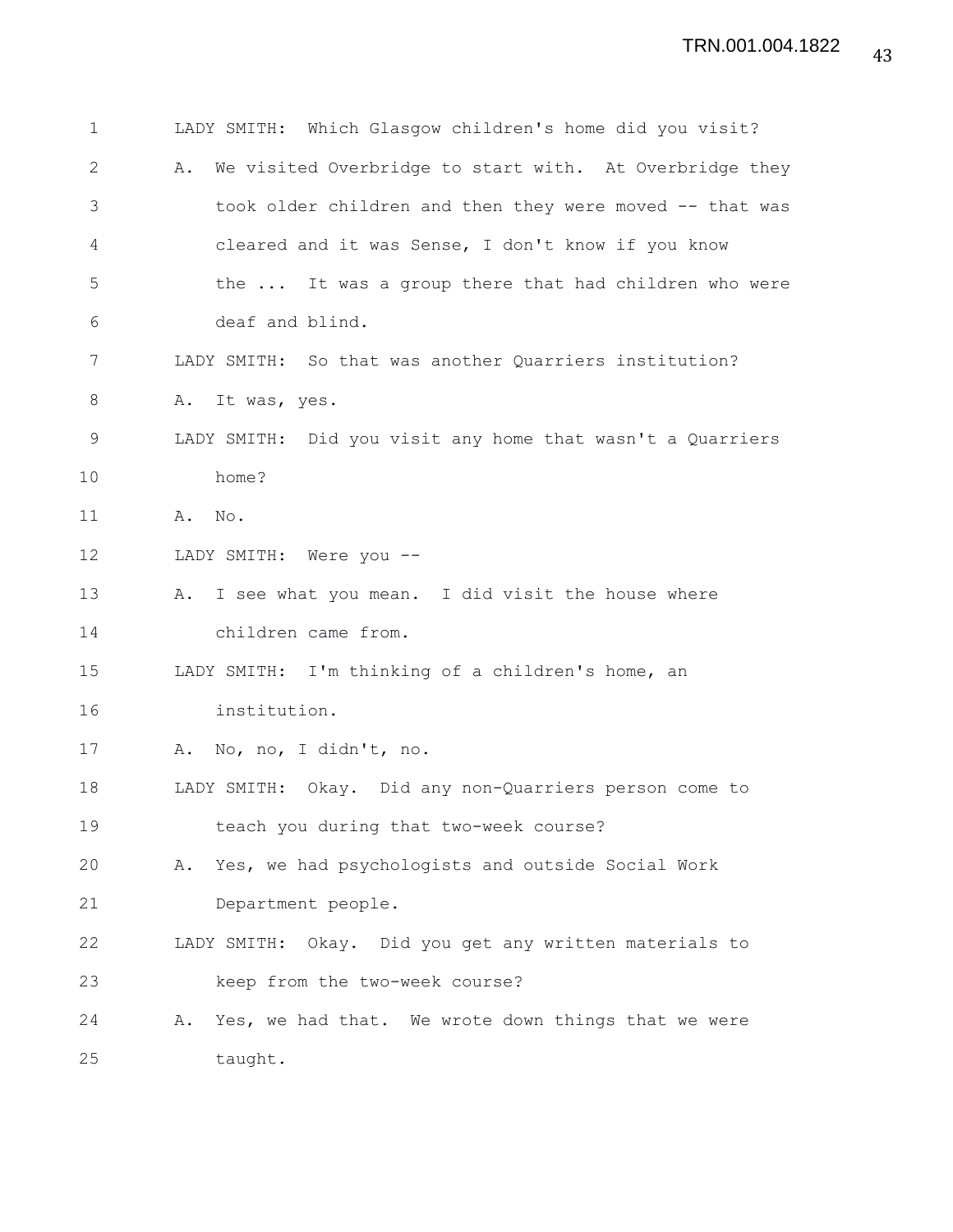| $\mathbf{1}$ | LADY SMITH: So that's your own notes?                      |
|--------------|------------------------------------------------------------|
| 2            | That's right, yes.<br>Α.                                   |
| 3            | LADY SMITH: Were you given any written guidance, for       |
| 4            | example?                                                   |
| 5            | A. Yes, we did. Very scanty, right enough, but we were     |
| 6            | given some. The fact that it was only a fortnight          |
| 7            | training that we had, you know                             |
| 8            | LADY SMITH: Was that a Quarriers document?                 |
| $\mathsf 9$  | A. Yes.                                                    |
| 10           | LADY SMITH: You took that back to the cottage?             |
| 11           | A. Yes.                                                    |
| 12           | LADY SMITH: Apart from that two-week course in 1969, did   |
| 13           | you have any other or did you attend any other training    |
| 14           | courses of that sort while you were working for            |
| 15           | Quarriers?                                                 |
| 16           | A. No. No.                                                 |
| 17           | LADY SMITH: So is it really a matter of it having been     |
| 18           | on-the-job training after that?                            |
| 19           | A. That's right, yes.                                      |
| 20           | LADY SMITH: Tell me one other thing: you may not remember, |
| 21           | but you no doubt got payslips for your work at             |
| 22           | Quarriers.                                                 |
| 23           | Yes.<br>Α.                                                 |
| 24           | LADY SMITH: How was your job described on the payslip?     |
| 25           | A. Fire and safety, really.                                |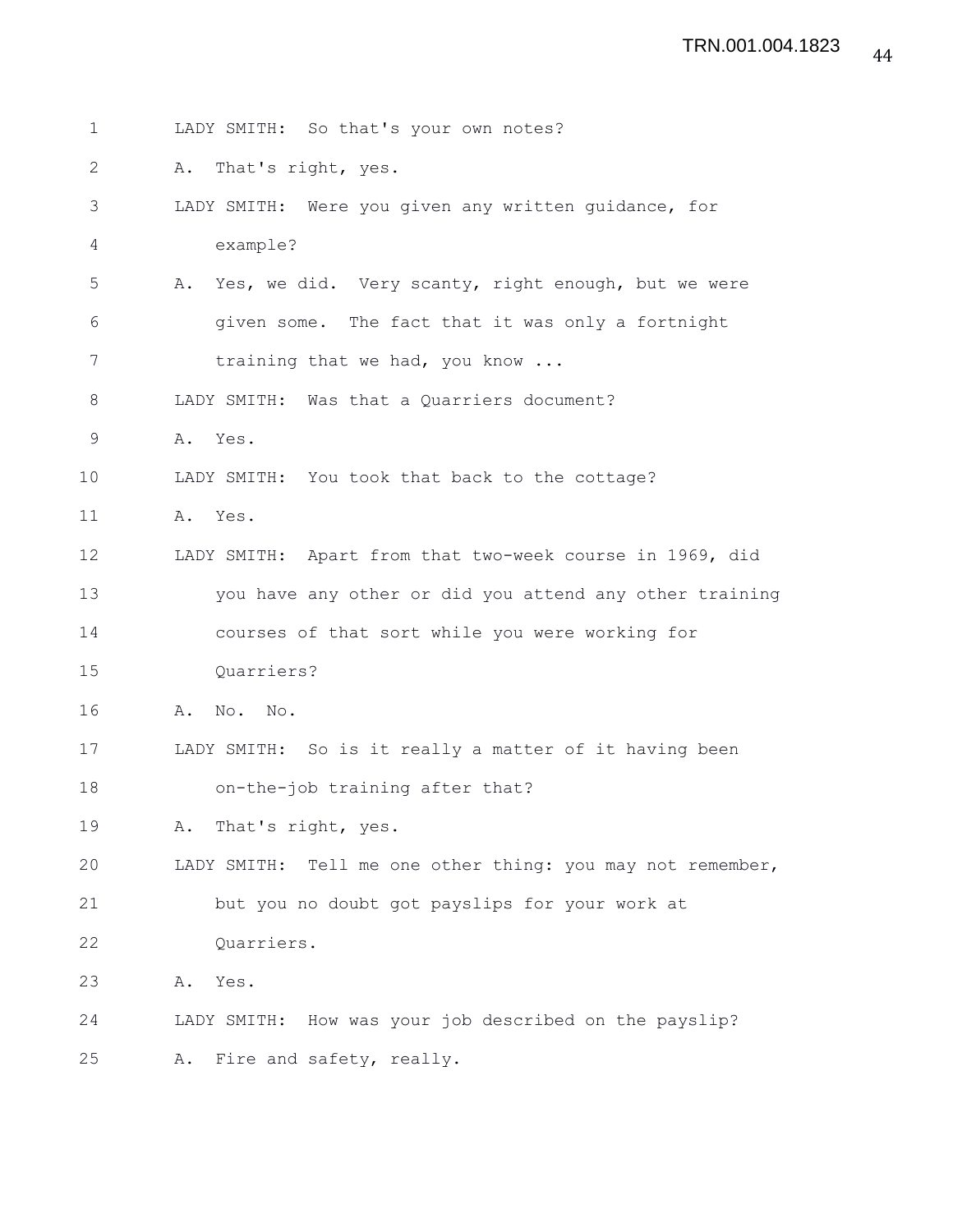| 1  |    | LADY SMITH: Right. Mr Peoples.                           |
|----|----|----------------------------------------------------------|
| 2  |    | MR PEOPLES: I get the impression from the answers you've |
| 3  |    | just given that perhaps two weeks, you felt, was         |
| 4  |    | a little short to learn all of these new skills --       |
| 5  | Α. | Yes.                                                     |
| 6  | Q. | -- because you hadn't got any prior experience of        |
| 7  |    | childcare?                                               |
| 8  | Α. | No.                                                      |
| 9  | Q. | And particularly residential care of vulnerable          |
| 10 |    | children?                                                |
| 11 | Α. | Certainly not.                                           |
| 12 | Q. | You had a memory that someone else received this         |
| 13 |    | training with you at the same time.                      |
| 14 | Α. | Oh, there were a few.                                    |
| 15 | Q. | Can you remember their names?                            |
| 16 | Α. | QMO<br>-- it's very difficult to<br>There was a Mr       |
| 17 |    | think back on that. But I know he was there because at   |
| 18 |    | one stage at lunchtime, him and I were playing table     |
| 19 |    | tennis and he was cheating. So that was it.              |
| 20 | Q. | So you $--$                                              |
| 21 | Α. | It was funny, right enough. But no, I would say there    |
| 22 |    | was about seven or eight, eight of us, including some    |
| 23 |    | house mothers.                                           |
| 24 | Q. | Those that were providing the training -- was Mr Dunbar  |
| 25 |    | a trainer?                                               |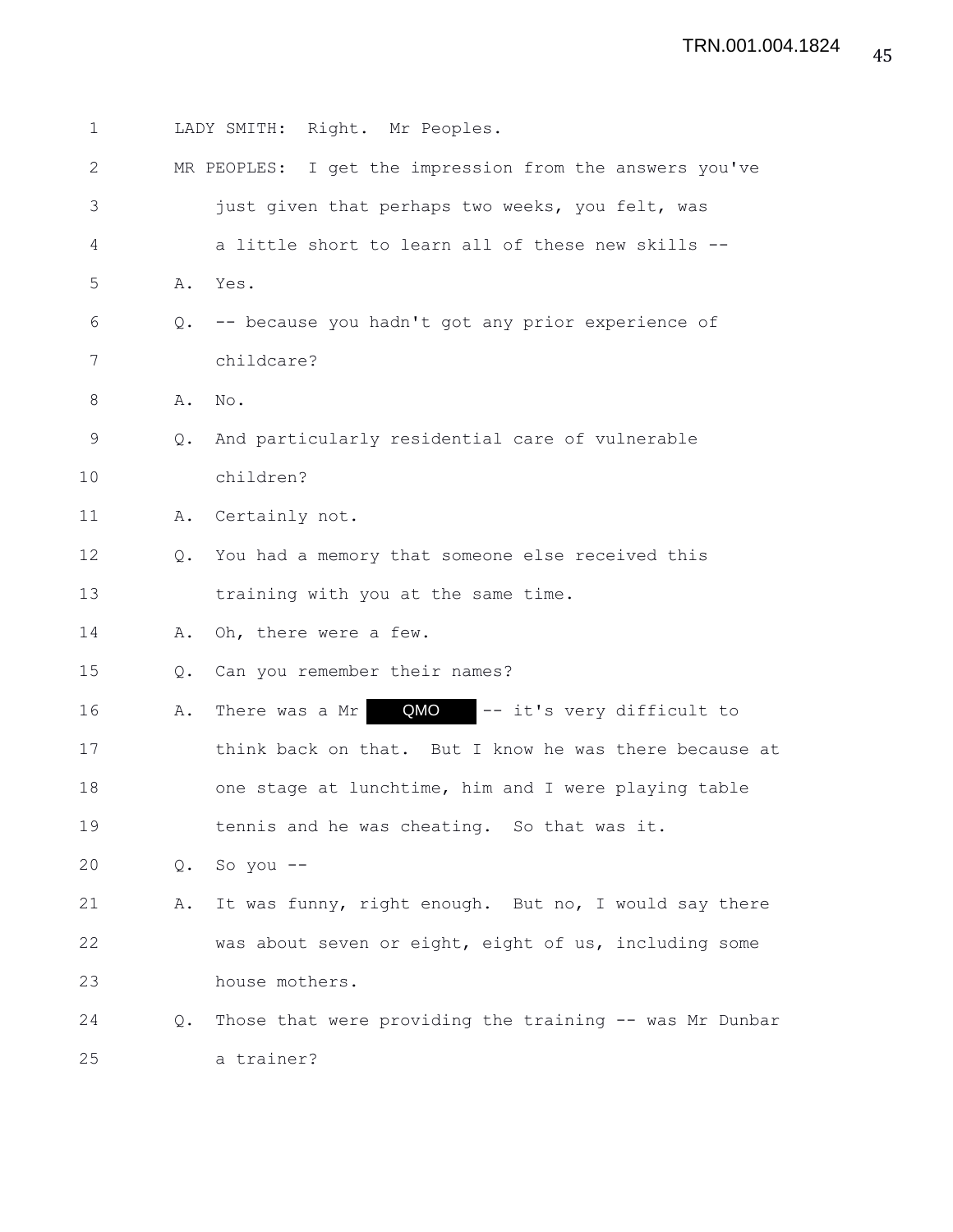| 1  | Α.            | He was.                                                   |
|----|---------------|-----------------------------------------------------------|
| 2  | $Q_{\bullet}$ | As well as the person that organised the training?        |
| 3  | Α.            | Yes.                                                      |
| 4  | Q.            | And he had a $-$ -                                        |
| 5  | Α.            | He was fully qualified, he was a social worker.           |
| 6  | Q.            | As a social worker?                                       |
| 7  |               | A. Yes.                                                   |
| 8  | $Q_{\bullet}$ | And you said also there seemed to be some representation  |
| 9  |               | from, is it a local authority Social Work Department,     |
| 10 |               | some input from someone?                                  |
| 11 | Α.            | Yes, I think it was Glasgow, somebody from Glasgow that   |
| 12 |               | I don't know the person's name. But he was sort<br>came.  |
| 13 |               | of giving us background on some of the children that      |
| 14 |               | would be coming into care.                                |
| 15 | $Q_{\bullet}$ | You also mentioned, I think, thirdly there was --         |
| 16 |               | you have a memory of, is it one psychologist or one or    |
| 17 |               | more psychologists coming to talk to you?                 |
| 18 | Α.            | Just the one.                                             |
| 19 | Q.            | Do you know where that person had come from?              |
| 20 | Α.            | She was university $--$ I think it was Glasgow University |
| 21 |               | she came from. I don't know her name.                     |
| 22 | Q.            | I think at some point Quarriers employed their own        |
| 23 |               | psychologists did, they not?                              |
| 24 | Α.            | Yes. They did.                                            |
| 25 | Q.            | The first one might have been a Mrs Shaffer?              |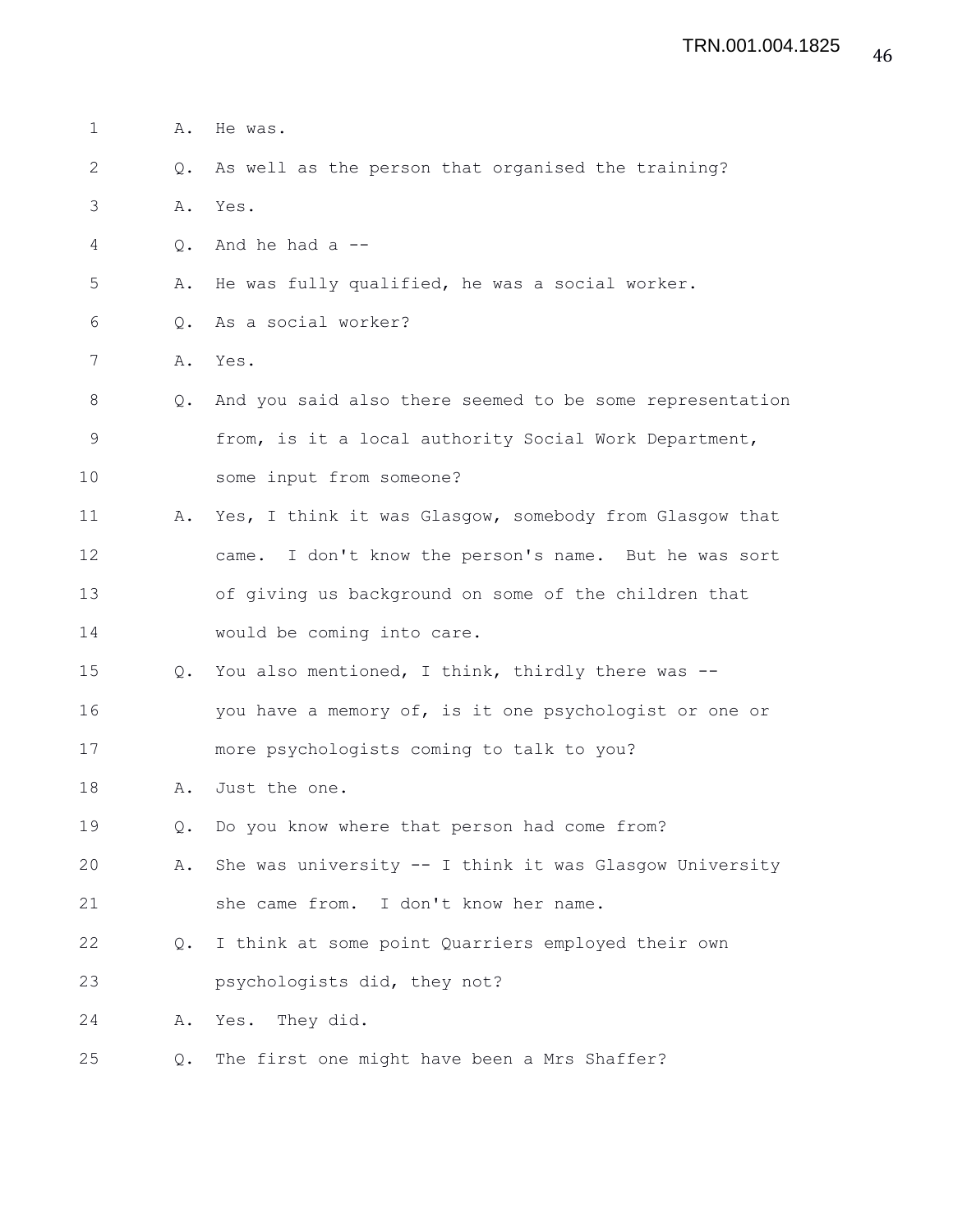1 A. You're right. 2 Q. Is that right? 3 A. Yes. 4 Q. Was she there when you arrived? 5 A. No, she was new. She was new to -- she came after I was 6 there ... 7 Q. She came afterwards? 8 A. Yes. 9 Q. And subsequently she was replaced by Jean Morrison? 10 A. Yes. 11 Q. You remember her? 12 A. Yes, I do. 13 Q. And I think also, just so that I've got some broad 14 **picture of the situation, when you arrived, were there** 15 any in-house social workers, childcare officers, child 16 welfare officers in Quarriers? 17 A. No. This was a new -- this happened afterwards. We had 18 social workers coming in from the various areas that the 19 children came from. 20 Q. Yes. Children were placed -- when you arrived, the 21 children were placed by the local authority, in other 22 words by the state, and they would have a childcare 23 officer, as it was probably called in those days? 24 A. Yes. 25 Q. And such persons would visit from time to time?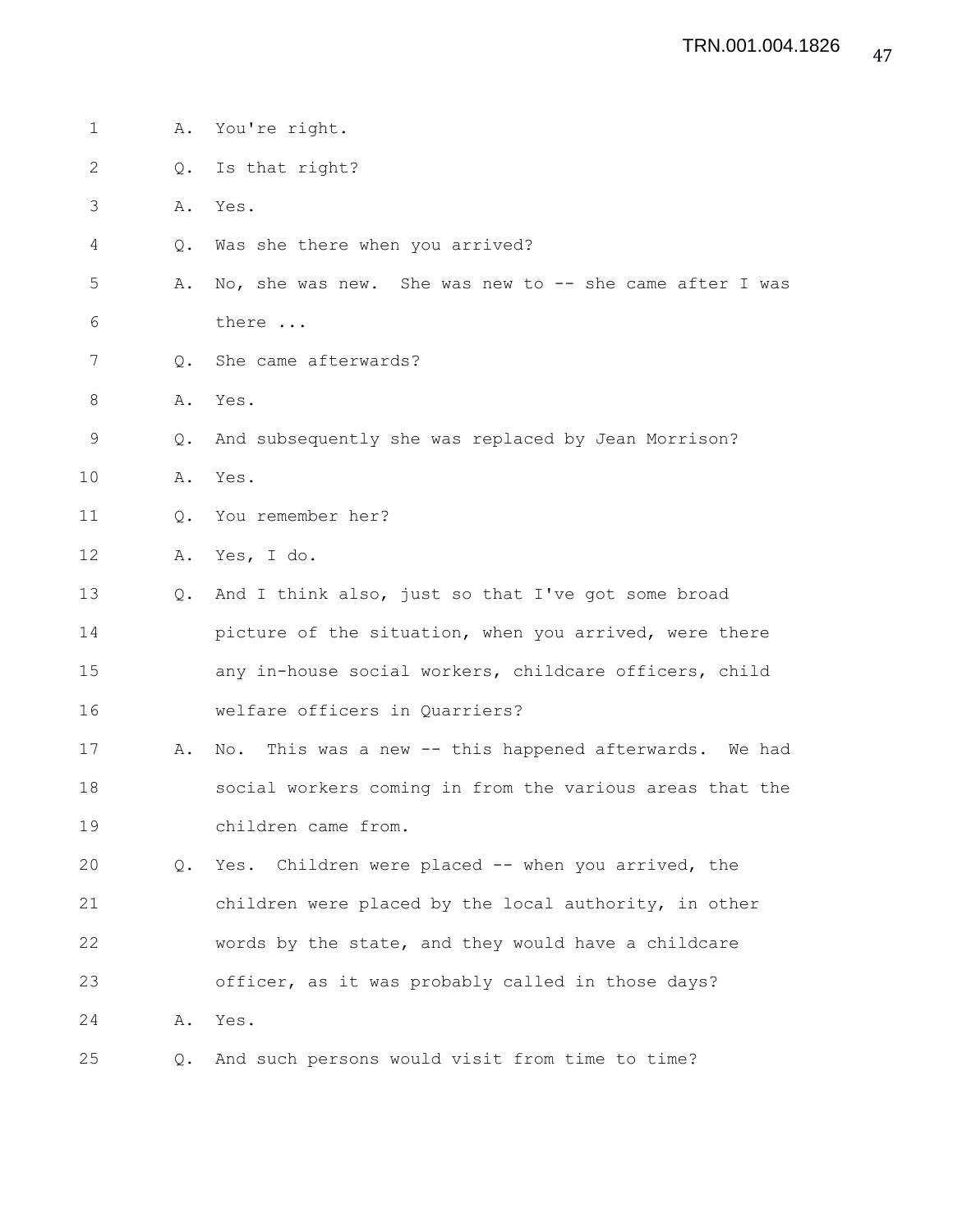| $\mathbf{1}$ | Α.            | Yes.                                                     |
|--------------|---------------|----------------------------------------------------------|
| $\mathbf{2}$ | Q.            | And then subsequently, they would be called              |
| 3            |               | social workers --                                        |
| 4            | Α.            | Yes.                                                     |
| 5            | $Q_{\bullet}$ | -- once the Social Work (Scotland) Act had been passed   |
| 6            |               | in 1968 and took effect --                               |
| 7            | Α.            | Yes.                                                     |
| 8            | Q.            | -- thereafter; is that right?                            |
| $\mathsf 9$  | Α.            | That's right. With that, of course, Social Work          |
| 10           |               | Departments did -- the personnel changed and they didn't |
| 11           |               | know some of the children. They knew their names but     |
| 12           |               | they didn't know any -- they had no background of the    |
| 13           |               | children. That was quite difficult to try to say: this   |
| 14           |               | is so-and-so. We wanted to know what the parents'        |
| 15           |               | background was -- and that was one of the things that    |
| 16           |               | Quarriers tried their best to do, was to try and get     |
| 17           |               | background. That was one of the concerns that possibly   |
| 18           |               | most of the house parents had: we had children coming    |
| 19           |               | into care, but knew nothing about their background,      |
| 20           |               | nothing at all.                                          |
| 21           | Q.            | The point you're making, though, is that so far as these |
| 22           |               | external childcare social workers were concerned, even   |
| 23           |               | after you became employed in 1969, you're describing     |

24 a situation where there was quite often a change of

25 social worker and a person came who had little or no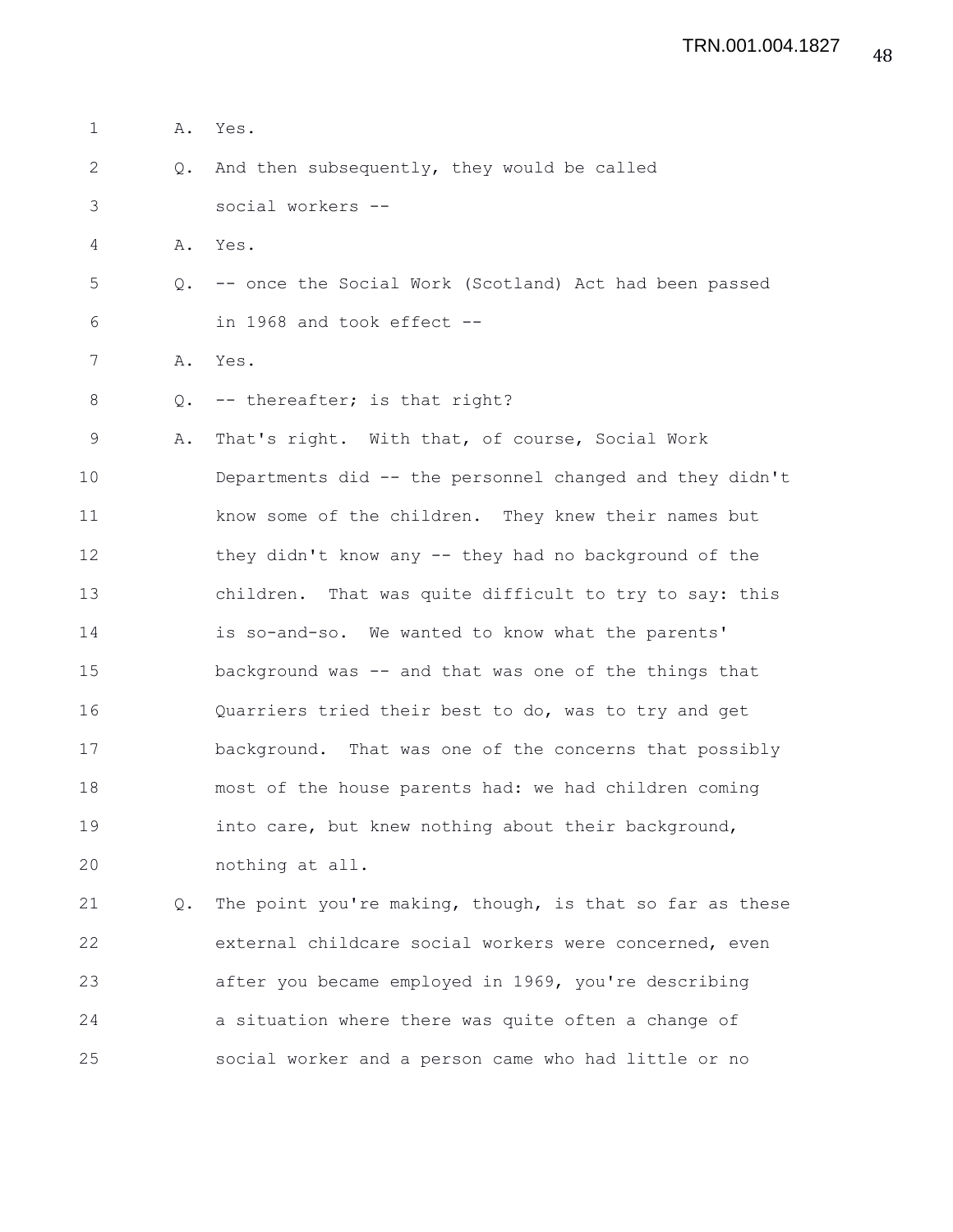| $\mathbf 1$ |               | knowledge of the children they were coming to see?       |
|-------------|---------------|----------------------------------------------------------|
| 2           | Α.            | Yes.                                                     |
| 3           | Q.            | Is that correct?                                         |
| 4           | Α.            | That's correct.                                          |
| 5           | $Q_{\bullet}$ | And did that state of affairs continue for a while after |
| 6           |               | you were employed?                                       |
| 7           | Α.            | Not for a while because Quarriers themselves wanted to   |
| 8           |               | have their own social work department and they recruited |
| 9           |               | social workers into it, which was a lot better because   |
| 10          |               | they were able to understand the children and we were    |
| 11          |               | told more and more about the child when they came in.    |
| 12          |               | Before that we just didn't know the child.               |
| 13          | $\circ$ .     | You may not be able to answer this question, but do you  |
| 14          |               | consider that the establishment of an in-house           |
| 15          |               | social work department or team within Quarriers was      |
| 16          |               | a response to this state of affairs that you say was     |
| 17          |               | a matter of concern that social workers didn't know the  |
| 18          |               | children, the external social workers changed regularly  |
| 19          |               | and were perhaps not seen as providing the support that  |
| 20          |               | was needed?                                              |
| 21          | Α.            | Yes, that's true.                                        |
| 22          | $Q_{\bullet}$ | Just going back, before I go on to that, in your time,   |
| 23          |               | I take it you never saw people who were external         |
| 24          |               | childcare officers? When you were in Quarriers as        |

25 a child you didn't see people like that? You didn't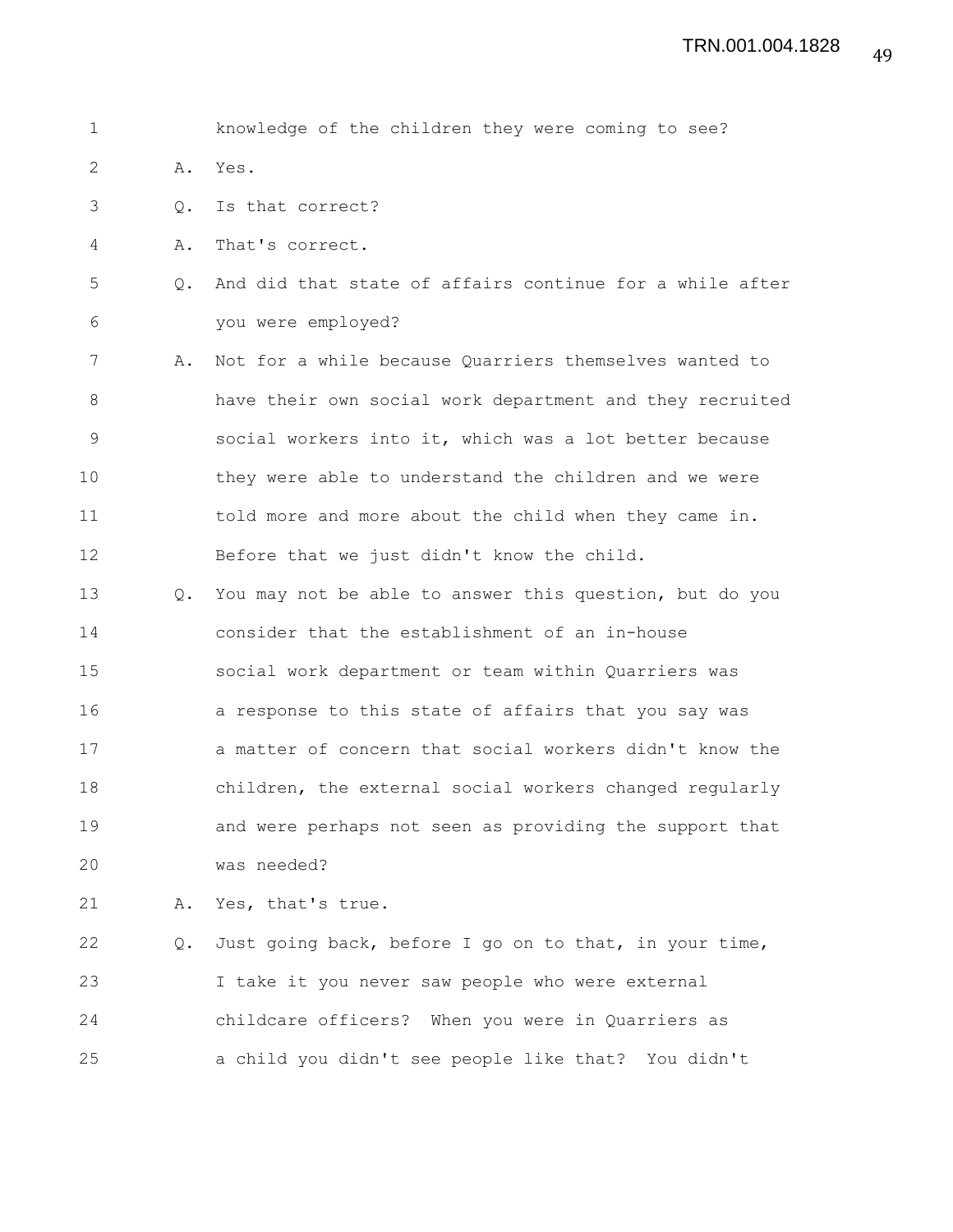| $\mathbf 1$  |               | talk to anyone like --                                   |
|--------------|---------------|----------------------------------------------------------|
| $\mathbf{2}$ | Α.            | No, I didn't know they existed.                          |
| 3            | Q.            | This social work department or team that was established |
| 4            |               | in the early seventies by Quarriers, am I right in       |
| 5            |               | thinking that it was -- was it headed up by a particular |
| 6            |               | individual. Was that Alf Craigmile? Is that a name       |
| 7            |               | that rings a bell?                                       |
| 8            | Α.            | Yes.                                                     |
| 9            | $Q_{\bullet}$ | Was he the head of it? Or George Gill?                   |
| 10           | Α.            | George Gill. I think he was. To my knowledge, there      |
| 11           |               | were about six.                                          |
| 12           | $\circ$ .     | Social workers?                                          |
| 13           | Α.            | Yes. I know there were two seconded from -- I think one  |
| 14           |               | from America and somewhere else. They were getting       |
| 15           |               | background knowledge from Quarriers. That was one of     |
| 16           |               | the things about Quarriers: they brought people in that  |
| 17           |               | were interested.                                         |
| 18           | Q.            | The names that we've been discussing, George Gill came   |
| 19           |               | in perhaps not long after you became employed at         |
| 20           |               | Quarriers; is that right?                                |
| 21           | Α.            | Yes.                                                     |
| 22           | Q.            | And he came from a local authority background?           |
| 23           | Α.            | Yes, Renfrew Council.                                    |
| 24           | Q.            | And he became the principal social worker in-house?      |
| 25           | Α.            | Senior.                                                  |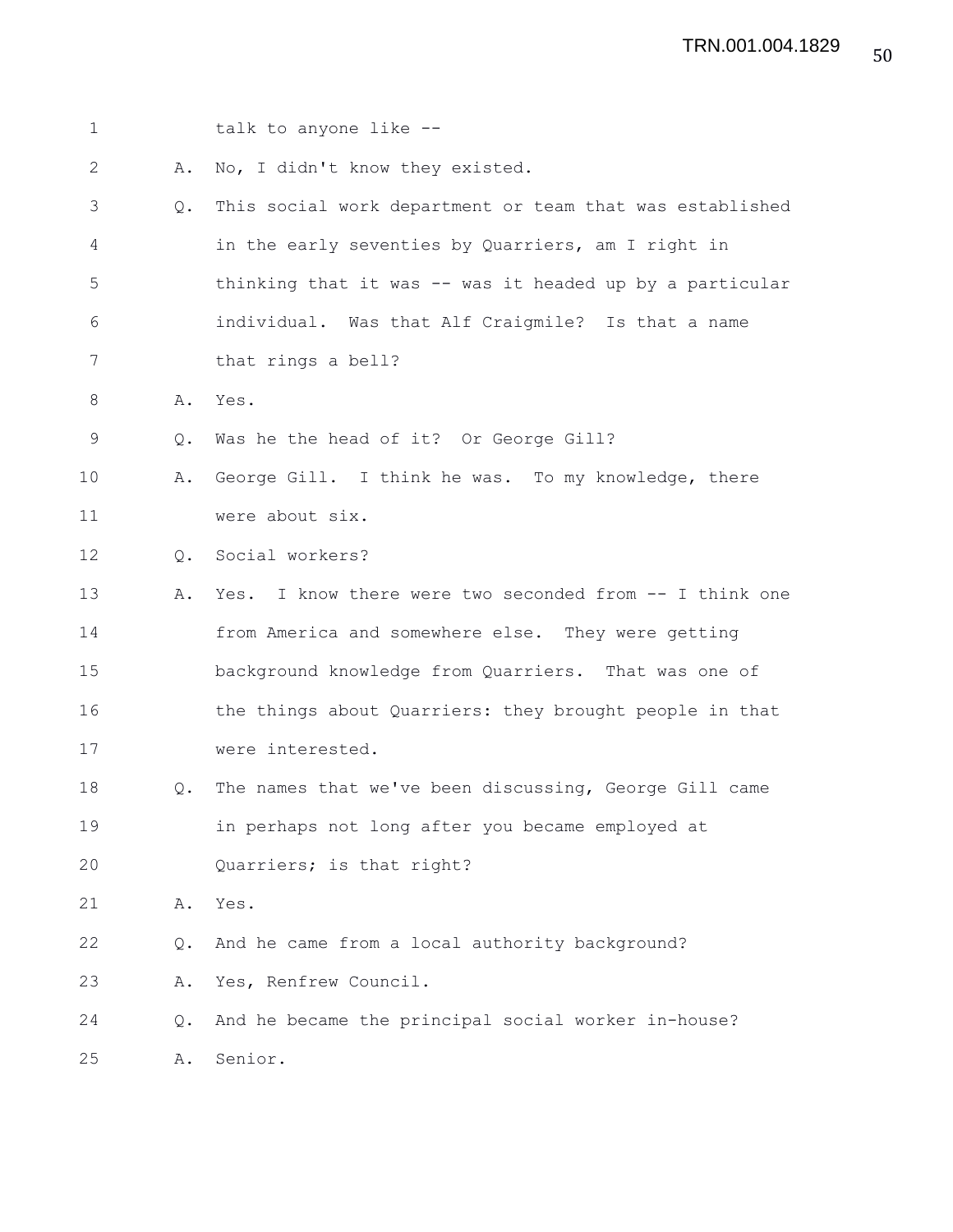| $\mathbf 1$  | Q. | Was he the most senior?                               |
|--------------|----|-------------------------------------------------------|
| $\mathbf{2}$ | Α. | No, Bill Dunbar was the most senior and then --       |
| 3            | Q. | George Gill?                                          |
| 4            | Α. | George Gill.                                          |
| 5            | Q. | And then there was a team of social workers in-house? |
| 6            | Α. | That's right.                                         |
| 7            | Q. | And did that include the American? Was that Joe       |
| 8            |    | Broussard?                                            |
| $\mathsf 9$  | Α. | Yes.                                                  |
| 10           | Q. | Did George Gill and Joe Broussard leave               |
| 11           |    | Quarrier's Village in about 1978 to go to a school    |
| 12           |    | called Southannan to set up a residential school?     |
| 13           | Α. | Yes, I know George Gill went there because he was in  |
| 14           |    | charge of that unit.                                  |
| 15           | Q. | Which was a new venture for Quarriers?                |
| 16           | Α. | It certainly was.                                     |
| 17           | Q. | And it was a special residential school for children  |
| 18           |    | that who I think in those days might be termed        |
| 19           |    | maladjusted?                                          |
| 20           | Α. | Something like that, yes.                             |
| 21           | Q. | And some of those children were transferred from      |
| 22           |    | Quarrier's Village? Do you know that?                 |
| 23           | Α. | Not many.                                             |
| 24           | Q. | But some?                                             |
| 25           | Α. | Some, yes.                                            |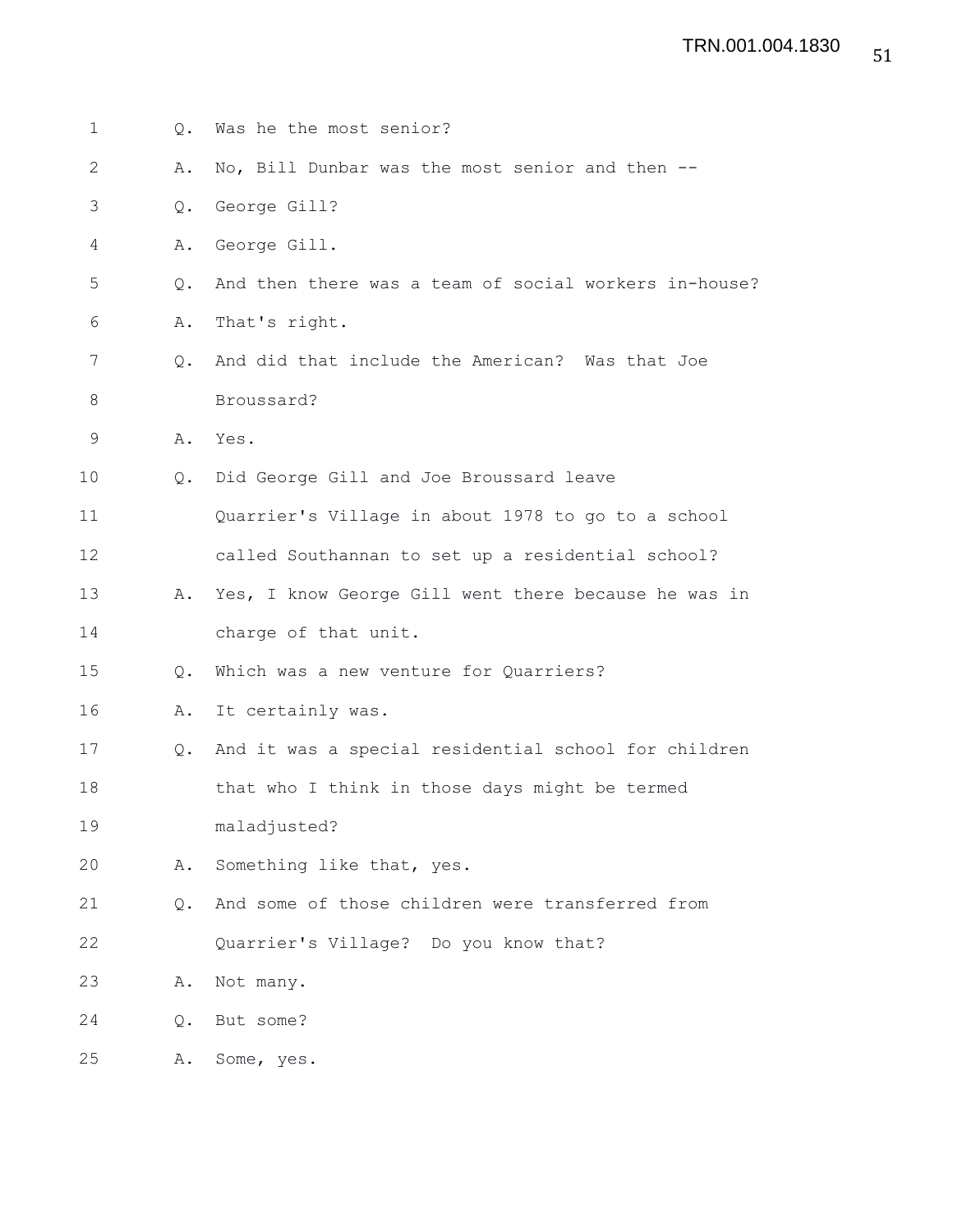1 Q. And there were other social workers that were employed 2 in-house? 3 A. Yes. 4 Q. And their job, when they became established, was to 5 support cottages? 6 A. Yes. Yes, they had cottage -- they were allocated so 7 many cottages, so there was -- so we could say 8 so-and-so's our social worker. In our case it was 9 Margaret Orr, she was our social worker. 10 Q. She was allocated to your cottage? 11 A. Yes. 12 Q. Was that for all the time you were in the cottage? 13 A. More or less, uh-huh, yes. 14 Q. And other social workers would be assigned or allocated 15 to other cottages? 16 A. Yes. They went around, but Margaret was our 17 social worker. 18 Q. And what was Margaret's role? 19 A. Well, basically she was able to know the children a lot 20 better and just going visiting, I think. She took an 21 interest in the children that we had. 22 Q. Would she visit the cottage regularly? 23 A. Yes. 24 Q. And talk to the children? 25 A. Yes.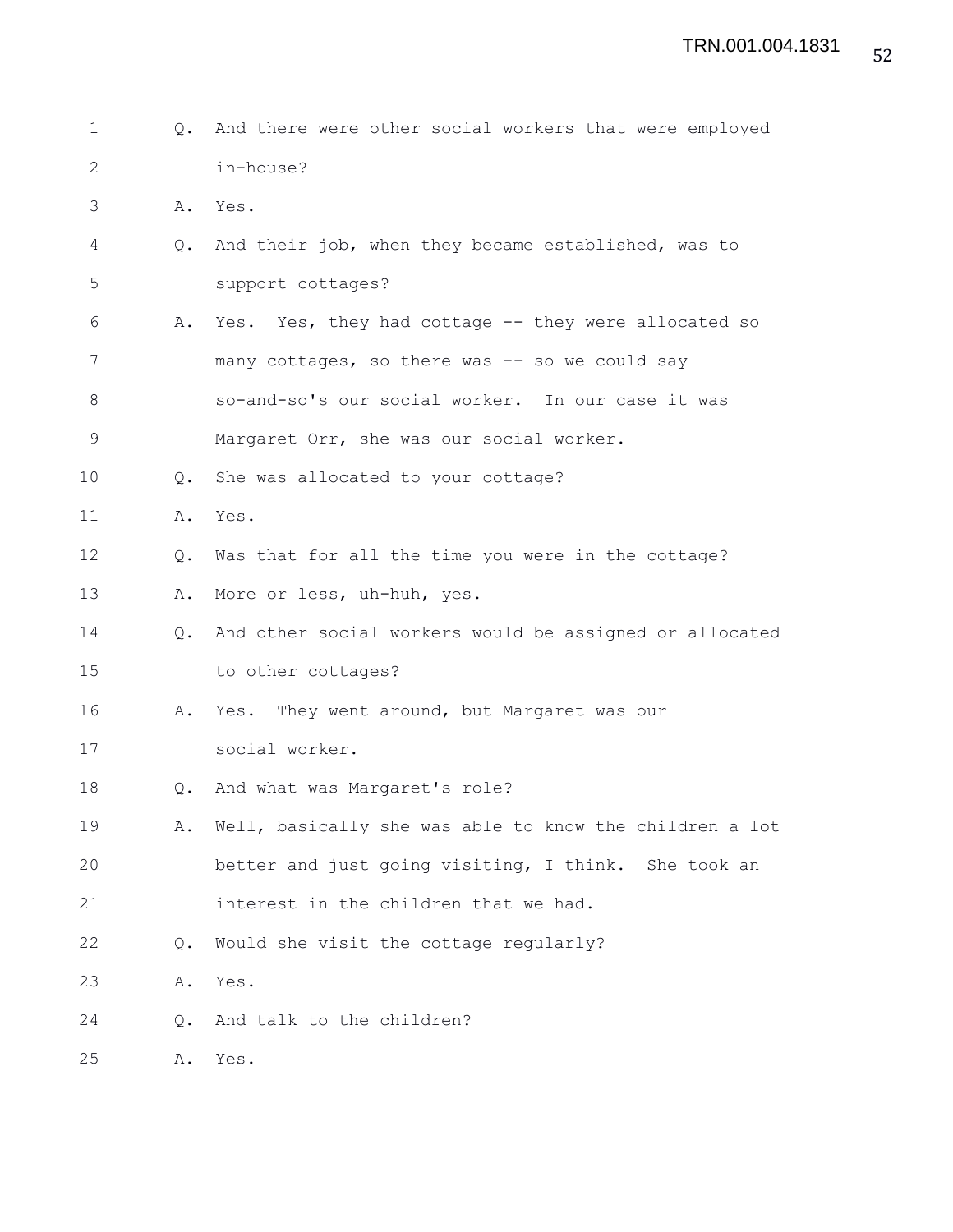1 Q. On her own?

2 A. Oh yes. That was the thing about Quarriers. They had 3 a group of ladies, it was called the Ladies' Meetings 4 or ... And their job was to go round the cottages at 5 least once a month and speak to the staff and then speak 6 to any child who wanted to say something to them without 7 the staff being there. So it was the Ladies' Committee 8 and the child. That was it. So there was that. And 9 then Mr Mortimer had another meeting for the older 10 children and they could go -- in fact, his door was 11 normally open all the time, and they would go if there 12 were any complaints or anything like that. 13 Q. So that I understand these changes or these things that 14 were being done at this stage. You come in in 1969. 15 Shortly afterwards there is this social work team that's 16 established and social workers are allocated to cottages 17 to support the cottage house parents --18 A. Yes. 19 Q. -- and the children. 20 A. Yes. 21 Q. Over and above that, you're describing an arrangement 22 whereby there were what you call lady visitors -- 23 A. Yes. 24 Q. -- coming on a regular basis, you think roughly once an 25 month?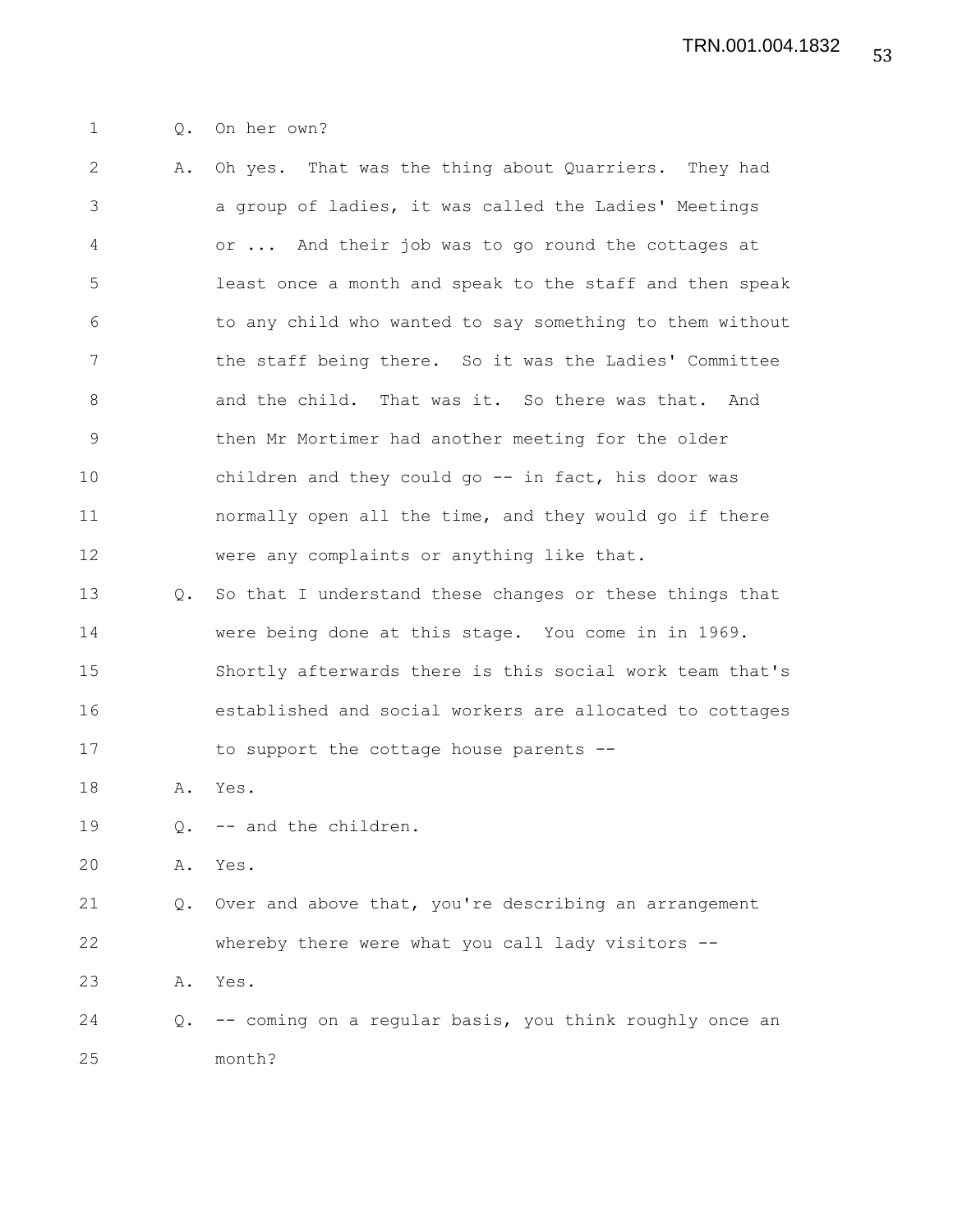| $\mathbf 1$  | Α.            | Yes.                                                     |
|--------------|---------------|----------------------------------------------------------|
| $\mathbf{2}$ | Q.            | Who were these ladies?                                   |
| 3            | Α.            | Most of them were titled: Lady Maclay, Lady Lithgow.     |
| 4            | Q.            | The great and the good?                                  |
| 5            | Α.            | Yes. Again, that type of lady understood, you know,      |
| 6            |               | children --                                              |
| 7            | Q.            | Did they have $-$ -                                      |
| 8            | Α.            | They had their own children.                             |
| 9            | Q.            | Did they have childcare qualifications?                  |
| 10           | Α.            | Oh, I don't think so. But they'd sort of be<br>They      |
| 11           |               | would be mothers of children, they would know what       |
| 12           |               | to  It wasn't a regime that they were wanting to         |
| 13           |               | find things. It was basically to put children at ease    |
| 14           |               | that they could go to them if there was any problems.    |
| 15           | $Q_{\bullet}$ | And do you know if any child ever did go to one of these |
| 16           |               | ladies?                                                  |
| 17           | Α.            | Not to my knowledge because we weren't there. It was up  |
| 18           |               | to them. Because the staff were spoken to and we --      |
| 19           |               | herself, she would say, well, so-and-so -- one           |
| 20           |               | thing she spoke about was there was no washing machines, |
| 21           |               | all the washing had to be done by hand, so the           |
| 22           |               | Ladies' Committee were able to pass that on to the       |
| 23           |               | bosses and say, "How about washing machines?" things     |
| 24           |               | like that.                                               |
| 25           |               | For the children it was different. If they had wee       |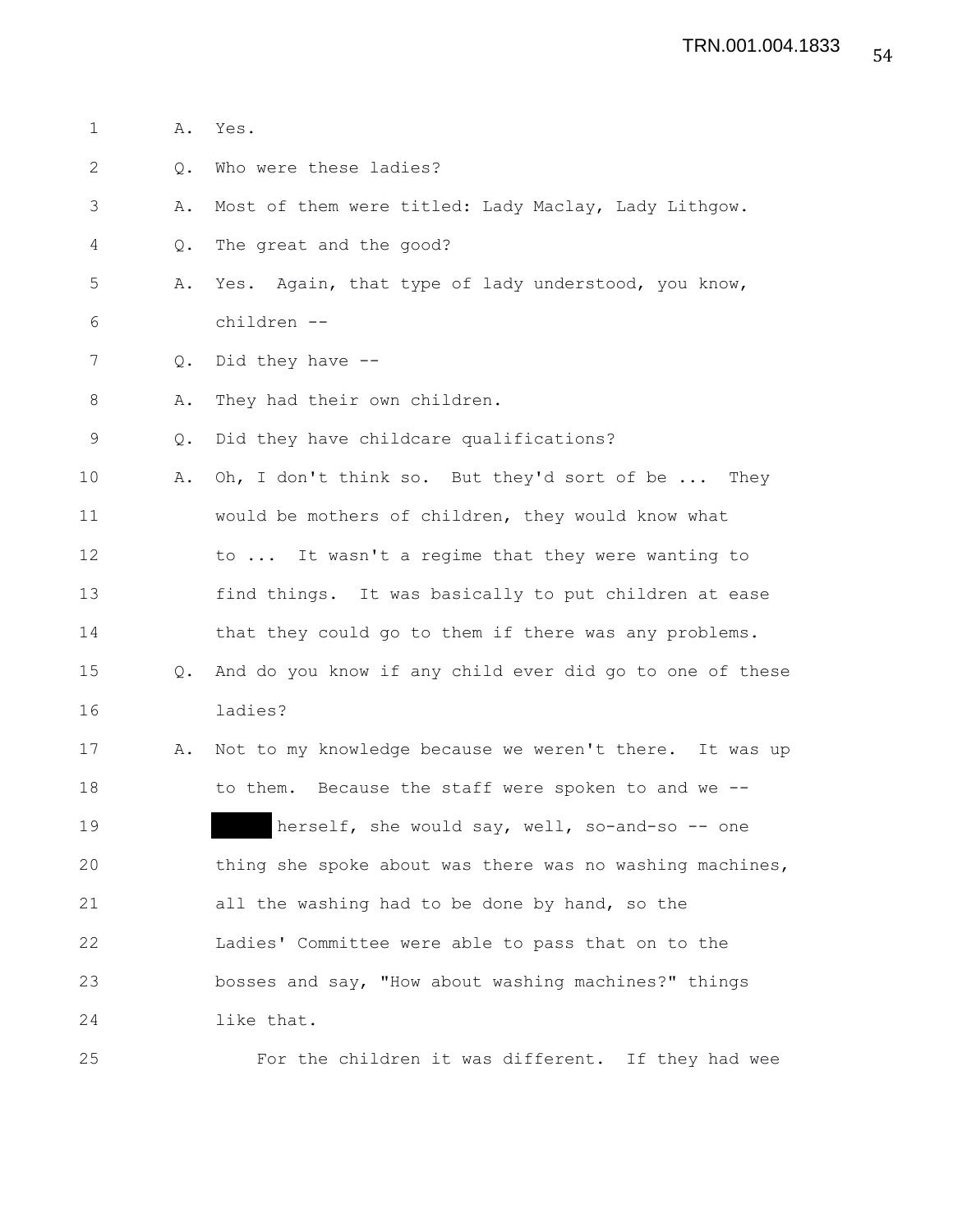| $\mathbf 1$  |         | worries or suggestions, provided they were reasonable,      |
|--------------|---------|-------------------------------------------------------------|
| $\mathbf{2}$ |         | then they did something about it.                           |
| 3            |         | LADY SMITH: These ladies, how do you know they had their    |
| 4            |         | own children?                                               |
| 5            | Α.      | Well, I knew a few of them -- Lady Maclay I knew very       |
| 6            |         | well because when I was in Quarriers I went to her          |
| 7            |         | estate during the autumn and I pinched some apples and      |
| 8            |         | just ran out. So she knew -- and I knew some of her         |
| 9            |         | children then.                                              |
| 10           |         | LADY SMITH: We're talking about households where they would |
| 11           |         | have had help to care for their own children?               |
| 12           |         | A. I'd think so, yes.                                       |
| 13           |         | LADY SMITH: Probably nannies or other people?               |
| 14           | A. Yes. |                                                             |
| 15           |         | LADY SMITH: So they weren't actually caring for the         |
| 16           |         | children directly themselves?                               |
| 17           | Α.      | I wouldn't think so, but they certainly took an interest    |
| 18           |         | in them.                                                    |
| 19           |         | LADY SMITH: I get that, but it's a bit different to them    |
| 20           |         | being skilled and hands-on and looking after children       |
| 21           |         | yourself, isn't it?                                         |
| 22           | Α.      | It is.                                                      |
| 23           |         | MR PEOPLES: You can't tell me I suppose whether they had    |
| 24           |         | any childcare training, even the two-week training that     |
| 25           |         | you got when you started.                                   |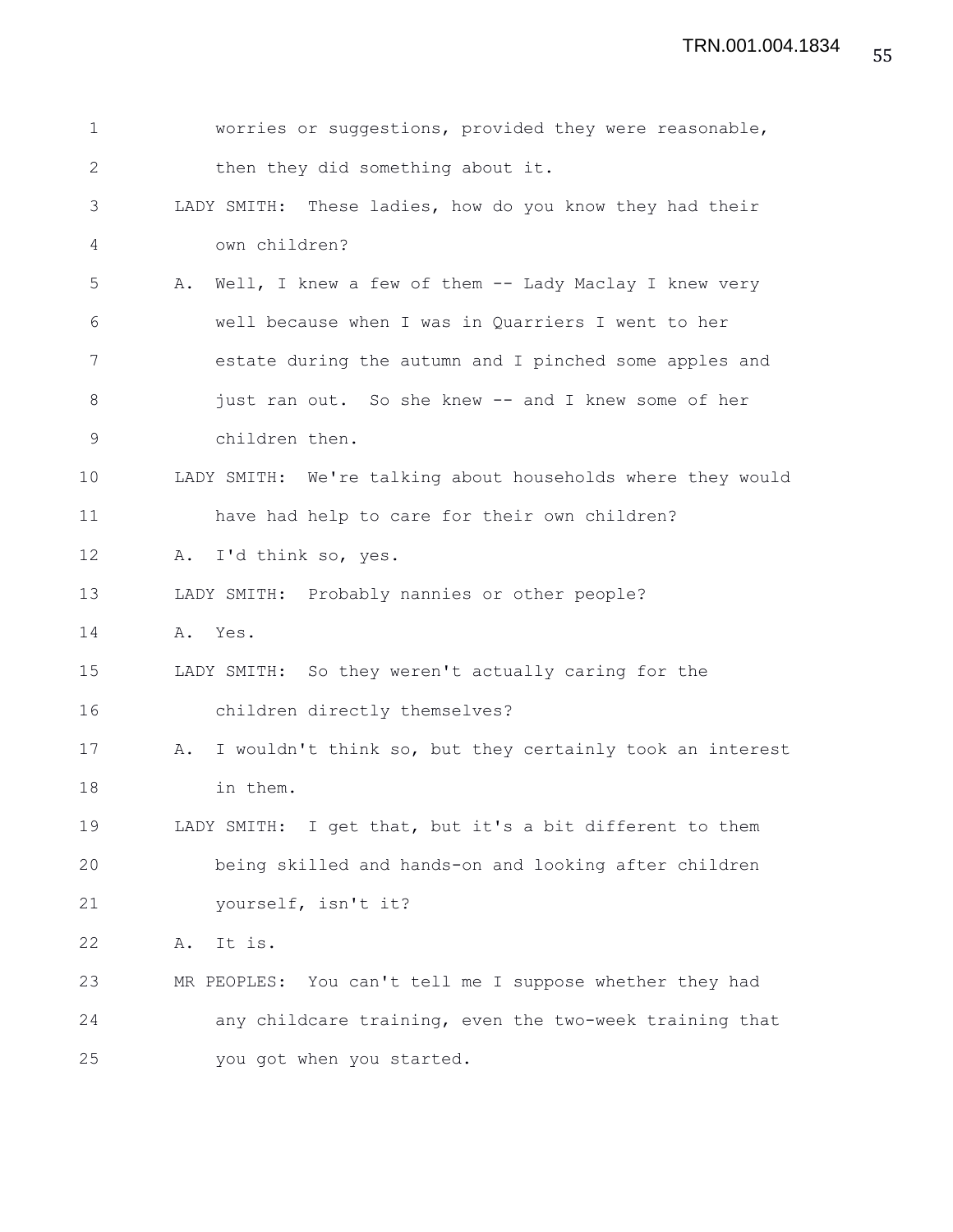1 A. I can't.

| $\mathbf{2}$  | Q. | Did they come armed with a checklist of things that they |
|---------------|----|----------------------------------------------------------|
| 3             |    | wanted to talk about and make notes and report back to   |
| 4             |    | a particular person in a structured way? Was that the    |
| 5             |    | way it was done?                                         |
| 6             | Α. | I don't think they were armed with anything. They just   |
| 7             |    | came.                                                    |
| 8             | Q. | Had a cup of tea?                                        |
| 9             | Α. | Yes, something like that, a cup of tea. The house staff  |
| 10            |    | and the children, separately, were given that            |
| 11            |    | opportunity and if there was something on their minds,   |
| 12            |    | they were there, and they would report back to the       |
| 13            |    | office, the main office.                                 |
| 14            | Q. | What if the children were at school?                     |
| 15            | Α. | Well, they came round about teatime.                     |
| 16            | Q. | Just to make sure they'd see children?                   |
| 17            | Α. | Yes, that was the idea of it.                            |
| 18            | Q. | Did they come at weekends?                               |
| 19            | Α. | No, no.                                                  |
| 20            | Q. | Did they came unannounced or was it a regular            |
| 21            |    | engagement?                                              |
| 22            | Α. | I think unannounced, I think, would be the best thing to |
| 23            |    | say.                                                     |
| 24            | Q. | Is that what happened?                                   |
| $\sim$ $\sim$ |    |                                                          |

25 A. Yes, uh-huh.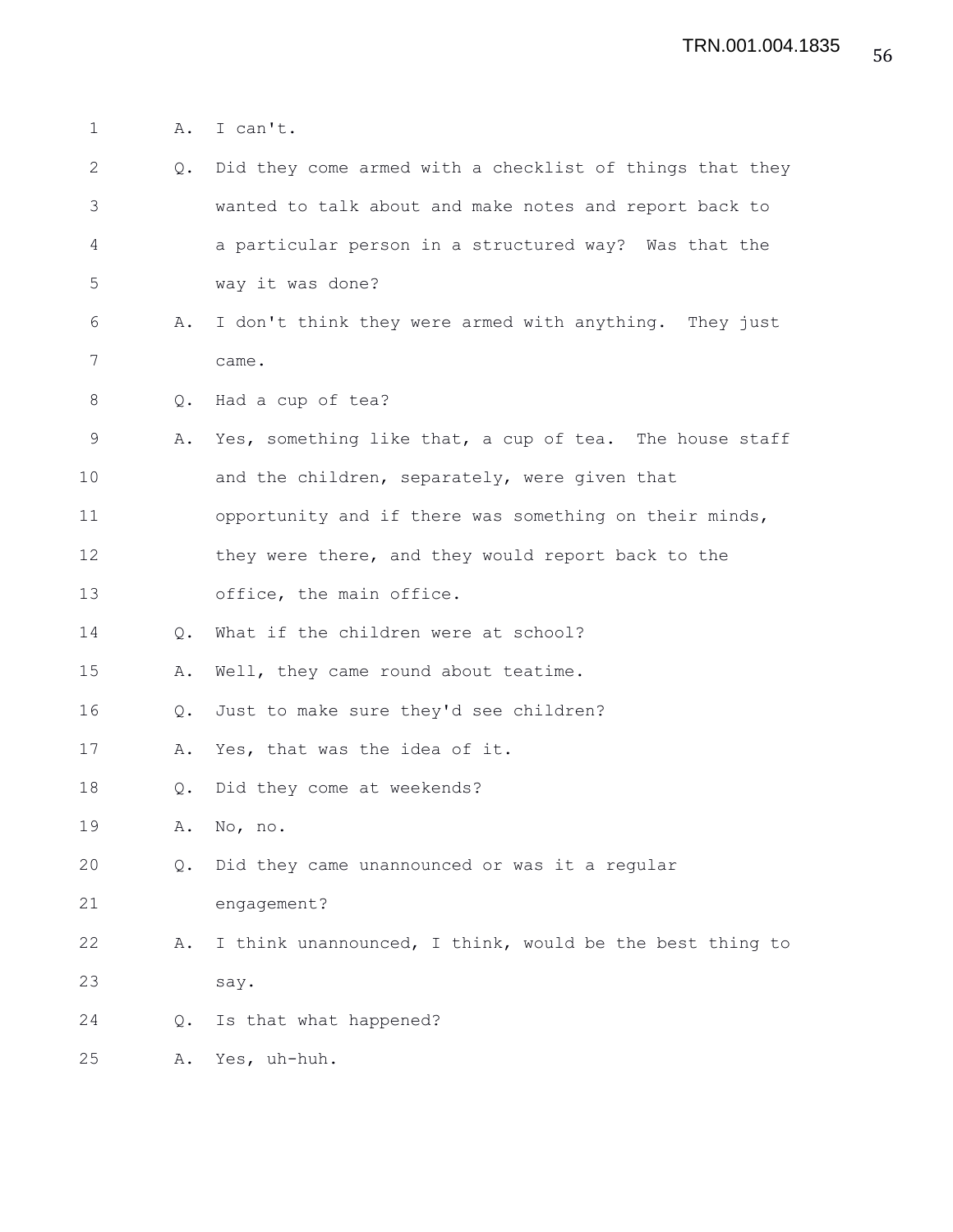| $\mathbf 1$    | Q.            | They just turned up not --                                |
|----------------|---------------|-----------------------------------------------------------|
| $\overline{2}$ | Α.            | Well, the office were told that they were coming.<br>Yes. |
| 3              | Q.            | Were you told they were coming?                           |
| 4              | Α.            | No.                                                       |
| 5              | Q.            | Who was told?                                             |
| 6              | Α.            | would be told.                                            |
| 7              | Q.            | So she would know they were coming?                       |
| 8              | Α.            | Yes.                                                      |
| 9              | Q.            | And in fact, perhaps prepare some tea for them?           |
| 10             | Α.            | Oh yes. And she would tell the children that they were    |
| 11             |               | coming and if there was anything they wanted to say to    |
| 12             |               | them, the opportunity was there.                          |
| 13             | $Q_{\bullet}$ | Would these lady visitors look at any documents when      |
| 14             |               | they were in the cottage?                                 |
| 15             | Α.            | No.                                                       |
| 16             | Q.            | Were documents or records kept in the cottage?            |
| 17             | Α.            | Oh yes.                                                   |
| 18             | Q.            | What sort of records?                                     |
| 19             | Α.            | Well, there was a logbook and that would be punishments,  |
| 20             |               | anyone sick, any child sick, or they went to hospitals.   |
| 21             |               | That was the type of thing that was kept.                 |
| 22             | $Q_{\bullet}$ | Can you just describe what these logbooks looked like?    |
| 23             | Α.            | Like this (indicating).                                   |
| 24             | Q.            | Like a folder?                                            |
| 25             | Α.            | A folder, yes.                                            |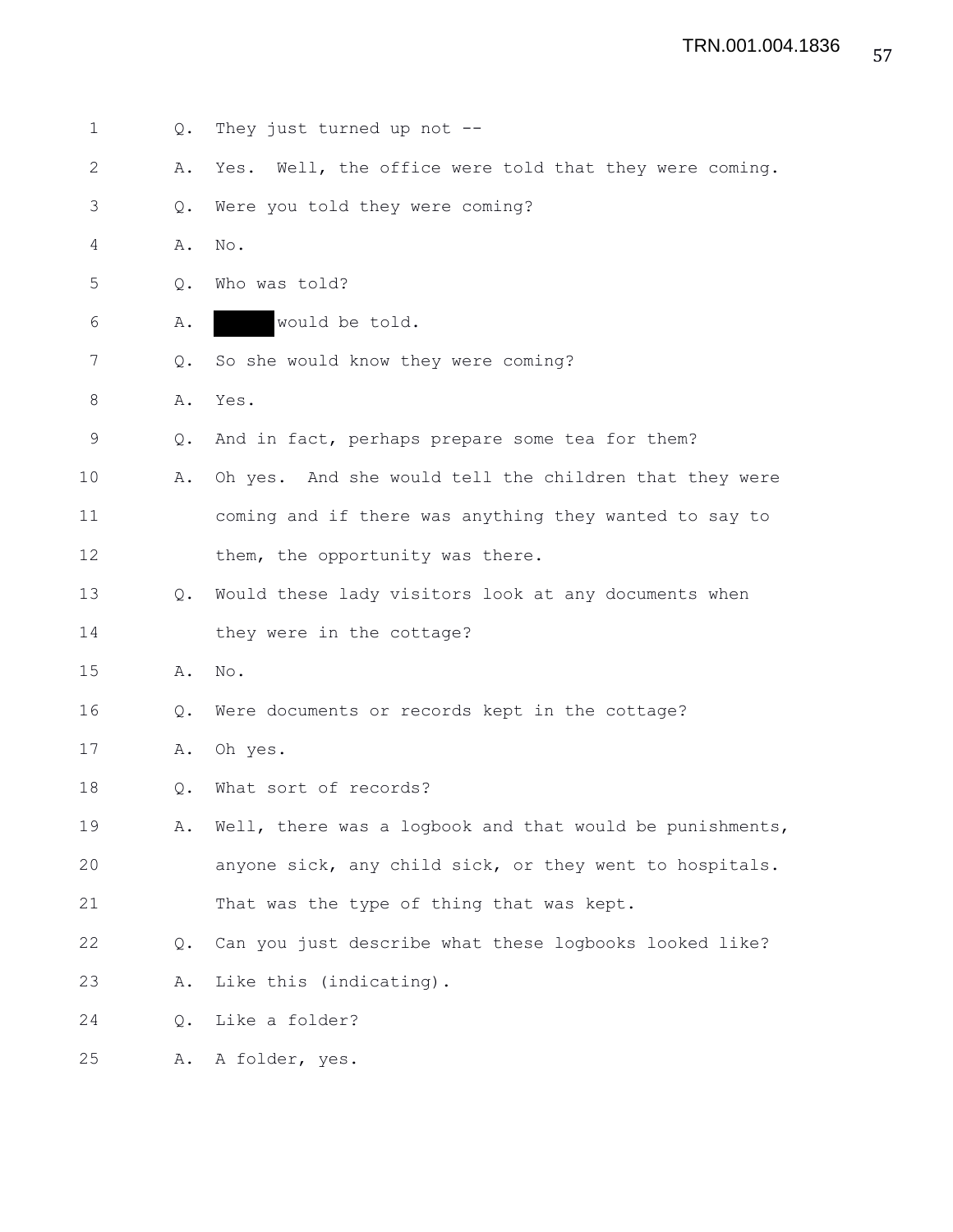| $\mathbf 1$  | Q.            | With notes in them?                                         |
|--------------|---------------|-------------------------------------------------------------|
| $\mathbf{2}$ | Α.            | Yes.                                                        |
| 3            | Q.            | Was there any pro forma or was it simply handwritten        |
| 4            |               | notes on a piece of A4 paper?                               |
| 5            | Α.            | Yes, the house parents wrote what actually happened.        |
| 6            | Q.            | Entries?                                                    |
| 7            | Α.            | And they were taken to the office once a month for          |
| 8            |               | check-up.                                                   |
| 9            | Q.            | Who was checking them every month?                          |
| 10           | Α.            | Mr Mortimer and the social work departments; that was       |
| 11           |               | their responsibility.                                       |
| 12           | $Q_{\bullet}$ | Was this happening from day one that you started at         |
| 13           |               | Quarriers at least --                                       |
| 14           | Α.            | No, I think it was going before that.                       |
| 15           | $Q_{\bullet}$ | But it was happening when you arrived?                      |
| 16           | Α.            | Yes.                                                        |
| 17           | Q.            | And you're describing a system whereby, at least in the     |
| 18           |               | cottage you were in, some sort of file or record was        |
| 19           |               | being maintained as a daily log --                          |
| 20           | Α.            | Yes.                                                        |
| 21           | Q.            | -- that record would be written up. When was it written     |
| 22           |               | up?                                                         |
| 23           | Α.            | Well, I didn't have anything to do with that, but           |
| 24           |               | She wrote it up $-$ and in fact there was something<br>did. |
| 25           |               | about menus as well.                                        |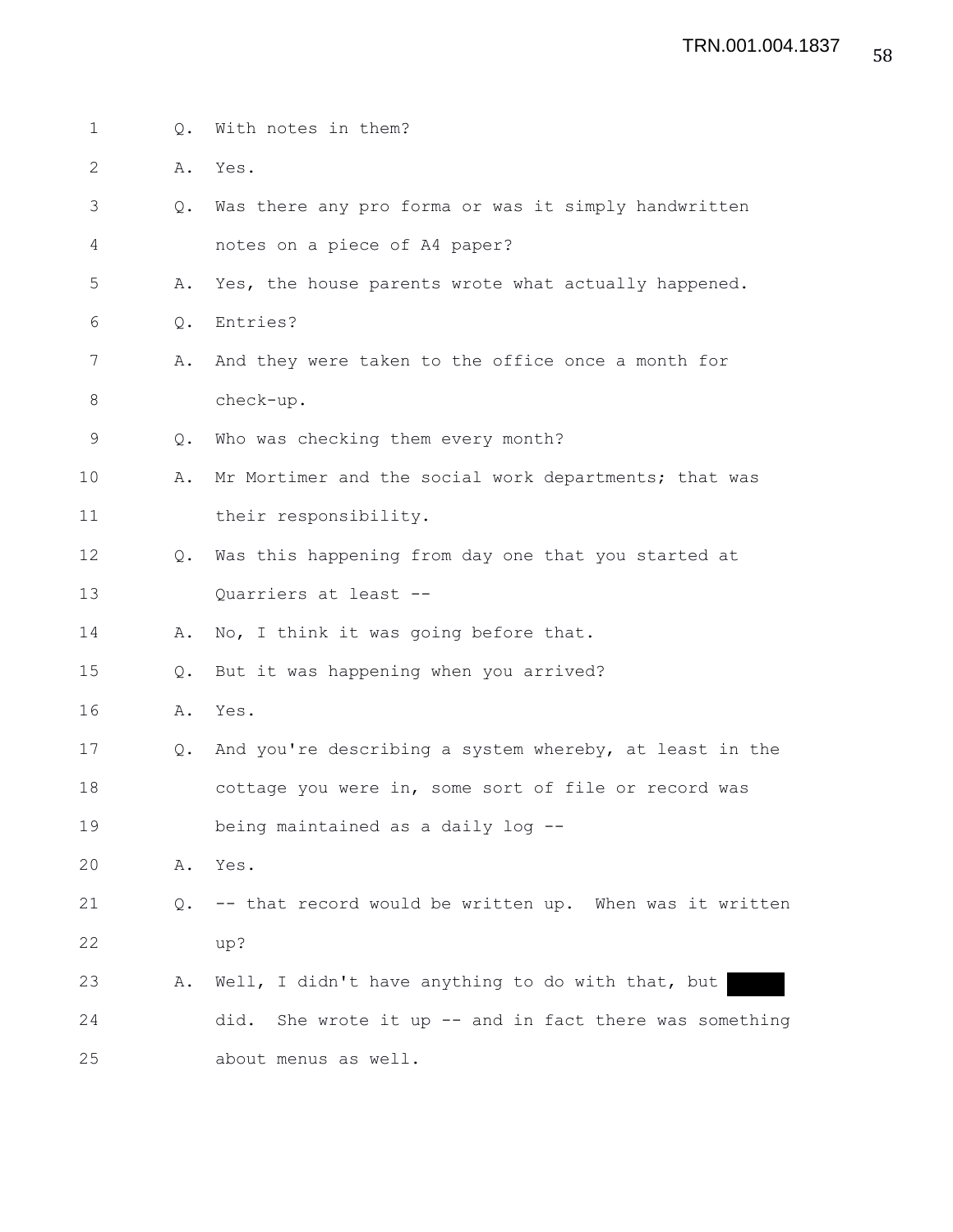| $\mathbf 1$  | Q.            | Would she write it up daily?                             |
|--------------|---------------|----------------------------------------------------------|
| $\mathbf{2}$ | Α.            | I wouldn't say daily, but she would certainly have it in |
| 3            |               | her mind what was to go into the logbook.                |
| 4            | Q.            | What sort of things would go in?                         |
| 5            | Α.            | The punishments, sickness, visitors that came, like      |
| 6            |               | parents of children, social work departments, that was   |
| 7            |               | all in the book. It meant that the office knew what was  |
| $\,8\,$      |               | happening.                                               |
| 9            | Q.            | And how many children were in the cottage when you --    |
| 10           | Α.            | We had $12$ -- 14 at the start, that was the maximum we  |
| 11           |               | had.                                                     |
| 12           | Q.            | Twelve to 14 children?                                   |
| 13           | Α.            | Yes.                                                     |
| 14           | $Q_{\bullet}$ | Would she make an entry about all 12 or 14 children on   |
| 15           |               | a regular basis?                                         |
| 16           | Α.            | Only if there was problems.                              |
| 17           | Q.            | What sort of problems would she enter?                   |
| 18           | Α.            | If the child had problems outside, you know, school and  |
| 19           |               | things like that.                                        |
| 20           | Q.            | Behavioural problems?                                    |
| 21           | Α.            | Yes, illness.                                            |
| 22           | Q.            | What if the child ran away?                              |
| 23           | Α.            | I think to my knowledge, we didn't have anyone run away. |
| 24           | Q.            | If they had run away?                                    |
| 25           | Α.            | That would have to be reported.                          |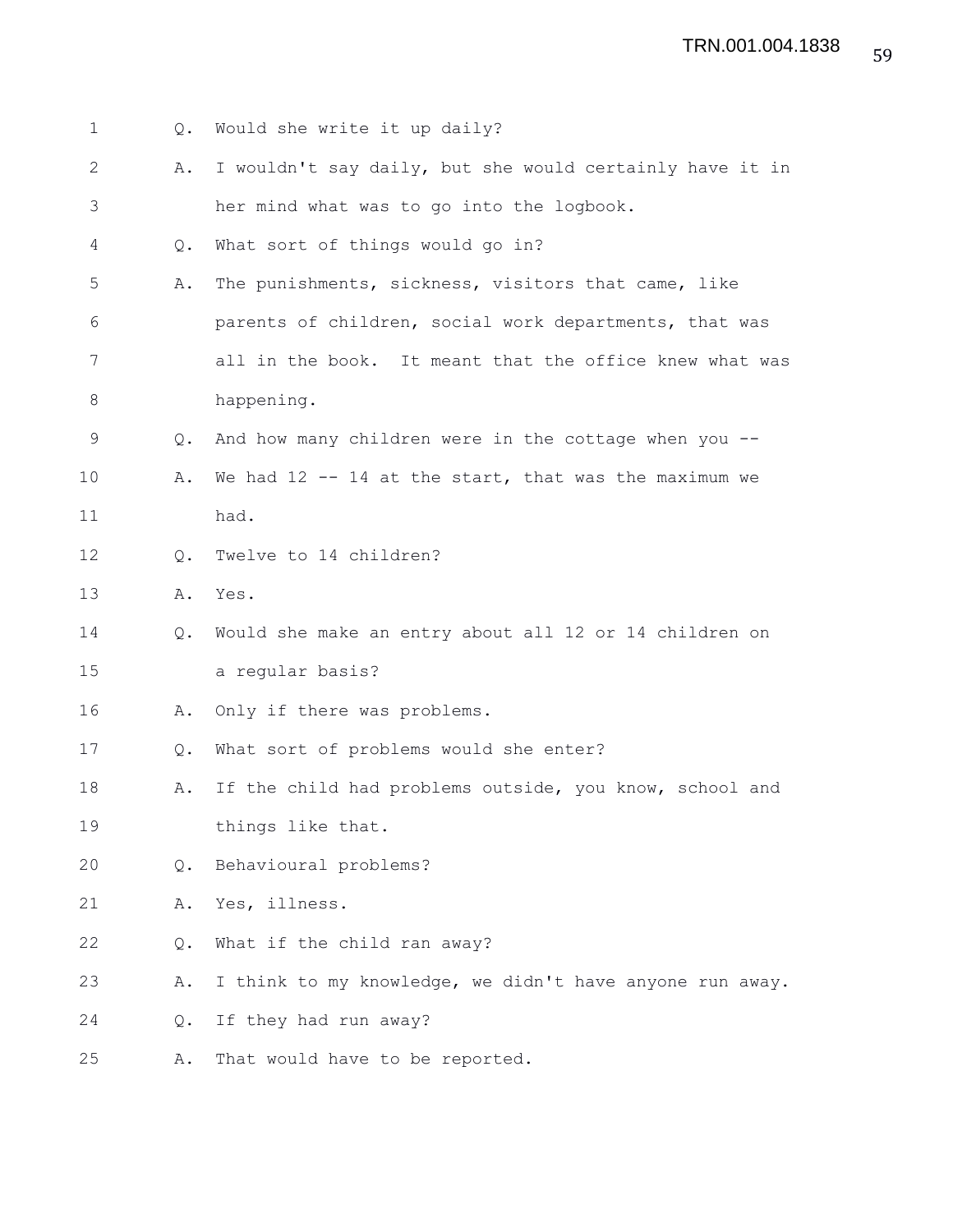| 1  | Q.            | If they were punished, would that be recorded?              |
|----|---------------|-------------------------------------------------------------|
| 2  | Α.            | Yes, it would be, but I don't think they'd be punished      |
| 3  |               | when they ran away.                                         |
| 4  | Q.            | If they were punished at all?                               |
| 5  | Α.            | Yes, that was recorded.                                     |
| 6  | $Q_{\bullet}$ | All punishments were recorded, whatever type or form        |
| 7  |               | they took?                                                  |
| 8  | Α.            | Yes. Basically, the child was either sent to bed early      |
| 9  |               | or, if it was a summer night, they stayed in or             |
| 10 |               | a television programme they liked, they weren't allowed     |
| 11 |               | to watch that. That was the type of punishments that        |
| 12 |               | they had.                                                   |
| 13 | Q.            | And this was all recorded?                                  |
| 14 | Α.            | Oh yes.                                                     |
| 15 | Q.            | If a child appeared --                                      |
| 16 | Α.            | I wouldn't say that this was the punishment, it would       |
| 17 |               | just say that they were just punished.                      |
| 18 | Q.            | It wouldn't be recorded how they were punished?             |
| 19 | Α.            | No, no.                                                     |
| 20 | Q.            | Whether a particular form of punishment was used?           |
| 21 | Α.            | Uh-huh.                                                     |
| 22 | Q.            | That wasn't recorded?                                       |
| 23 | Α.            | No, it was just to say that they were punished.             |
| 24 |               | Why not record the nature of the punishment?<br>LADY SMITH: |
| 25 | Α.            | I don't know. I suppose different house parents had         |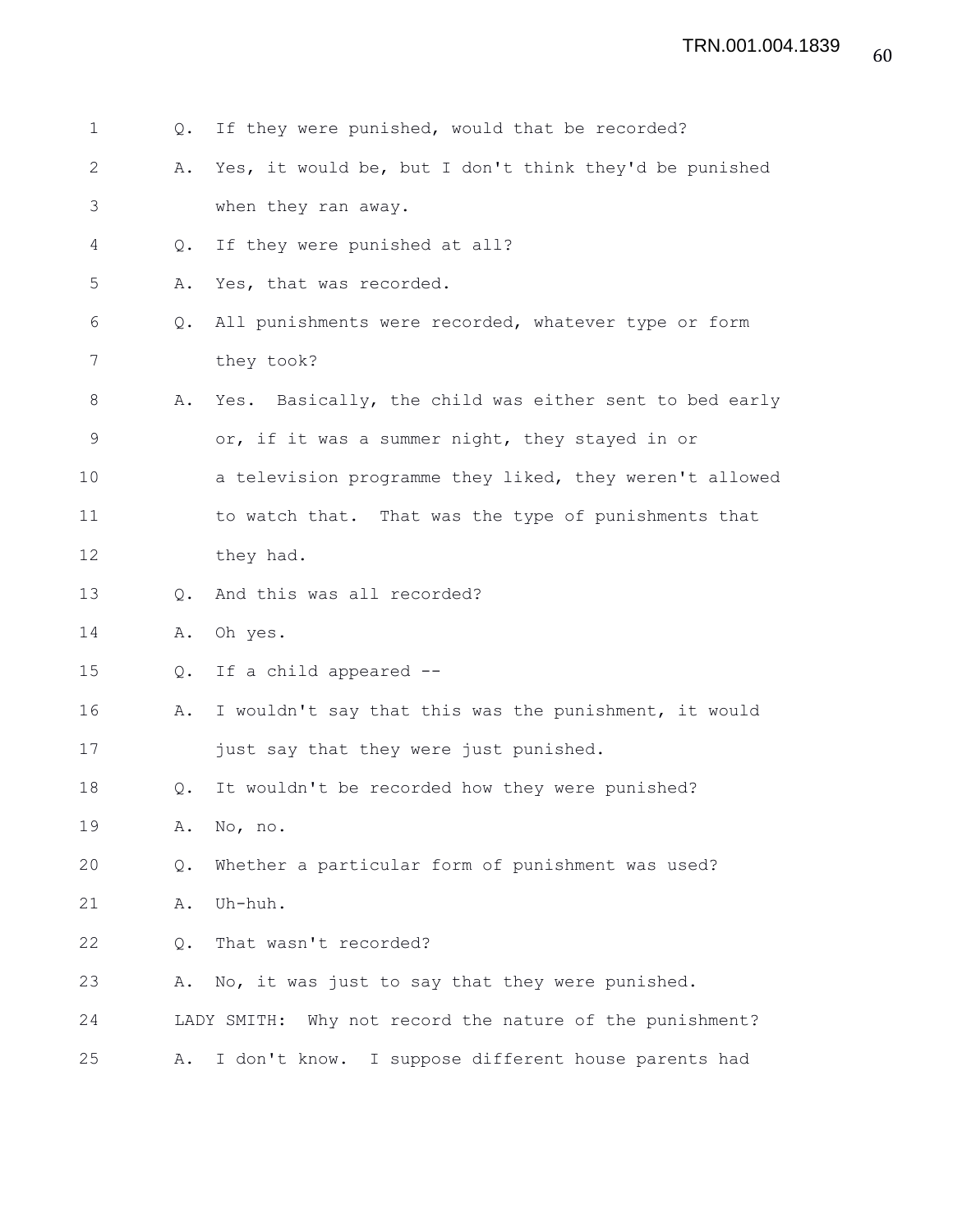| $\mathbf 1$  |    | different ways of punishing people. But I know in our      |
|--------------|----|------------------------------------------------------------|
| $\mathbf{2}$ |    | house, it was basically for anyone bullying or stuff       |
| 3            |    | like that.                                                 |
| 4            |    | LADY SMITH: I get the reason for the punishment, but I was |
| 5            |    | asking about the nature of the punishment. Wasn't it       |
| 6            |    | important to keep a record of that?                        |
| 7            |    | A. Yes, I could be wrong, it could have happened. I didn't |
| $8\,$        |    | do the book at all. would be able to tell you.             |
| 9            |    | MR PEOPLES: But you see the point that Lady Smith is       |
| 10           |    | making?                                                    |
| 11           |    | A. Yes, I do.                                              |
| 12           | Q. | There's not really much point in just saying a child was   |
| 13           |    | punished if you don't say what happened and the            |
| 14           |    | circumstances in which they were punished?                 |
| 15           | Α. | Yes.                                                       |
| 16           | Q. | It's not very informative to the person who receives it    |
| 17           |    | every month just to see that.                              |
| 18           | Α. | No.                                                        |
| 19           | Q. | Would you agree?                                           |
| 20           | Α. | I certainly would, yes. But<br>may have been more          |
| 21           |    | accurate than what I've described. That was her            |
| 22           |    | responsibility.                                            |
| 23           | Q. | Why did she have this responsibility? Was it because       |
| 24           |    | someone had told her she had to keep this record?          |
| 25           | Α. | Every cottage had it. That was the regulation.             |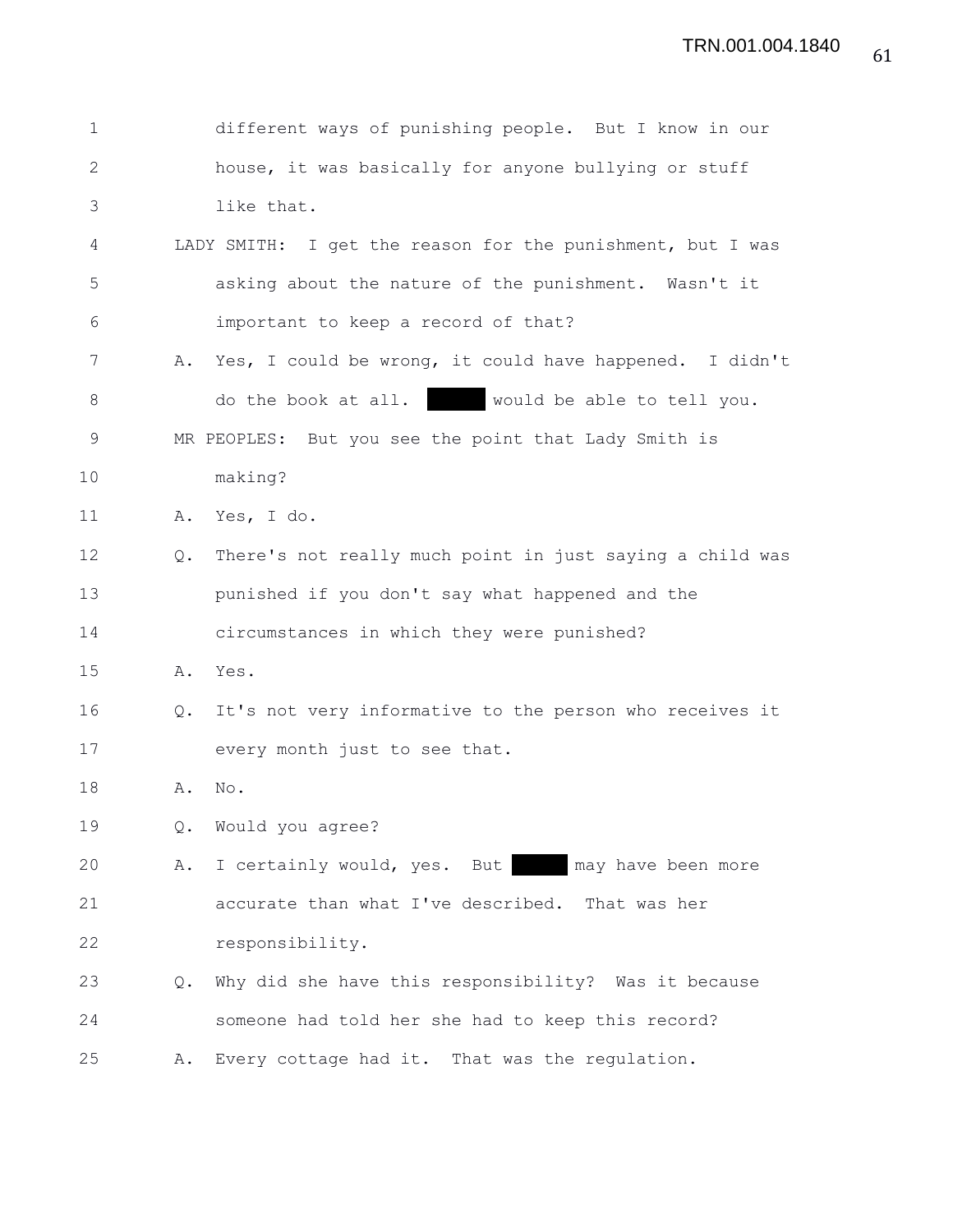| $\mathbf 1$  | $Q_{\bullet}$ | How do you know it was the regulation?                   |
|--------------|---------------|----------------------------------------------------------|
| $\mathbf{2}$ | Α.            | From headquarters. I wouldn't think that every house     |
| 3            |               | parent would be writing a book like this if it wasn't    |
| 4            |               | something that had to be done. It gave the office an     |
| 5            |               | idea of how the place was run and what the house parents |
| 6            |               | were doing.                                              |
| 7            | $Q_{\bullet}$ | And these books, as you understood, would be provided to |
| 8            |               | the office basically every month by each cottage --      |
| 9            | Α.            | Yes.                                                     |
| 10           | $\circ$ .     | -- for examination?                                      |
| 11           | Α.            | It was known as a logbook, yes.                          |
| 12           | $Q_{\bullet}$ | And if they were recording significant matters,          |
| 13           |               | including matters of punishment and other significant    |
| 14           |               | events and behavioural problems, presumably they would   |
| 15           |               | rapidly fill up, would they not?                         |
| 16           | Α.            | Well, no. What would happen was when they went there     |
| 17           |               | into the office, the books, they were looked at and the  |
| 18           |               | director of childcare would maybe summon the             |
| 19           |               | house parent to come and explain more, just what         |
| 20           |               | happened.                                                |
| 21           |               | Sometimes, as Lady Smith said, it was quite -- there     |
| 22           |               | wasn't a sort of definite way of putting it down.<br>So  |
| 23           |               | maybe this is why they were asked to come to the office, |
| 24           |               | to explain it.                                           |
| 25           | Q.            | That's the question I was coming to next. There wasn't   |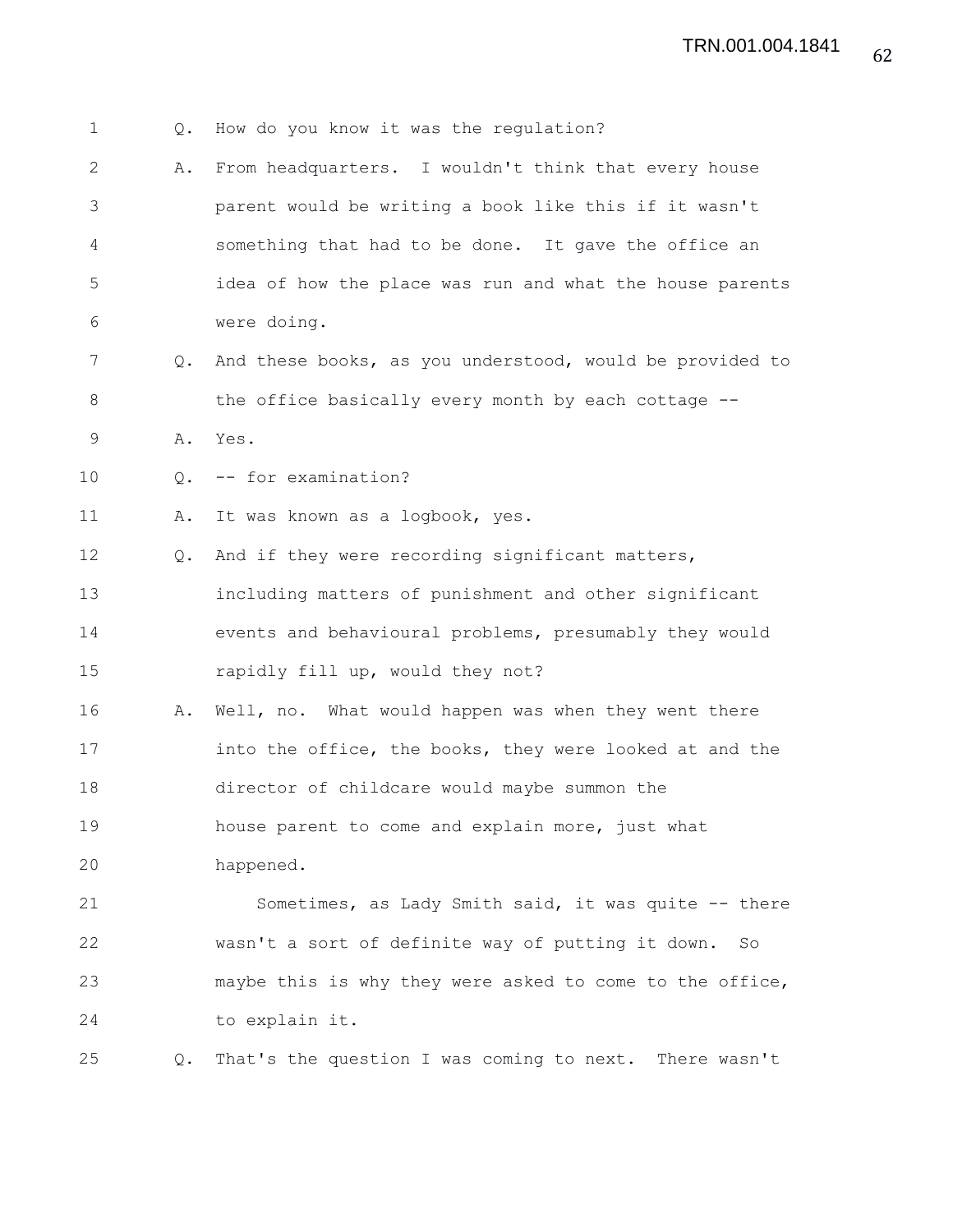| $\mathbf 1$   |               | any guidance or instruction given as to how the records  |
|---------------|---------------|----------------------------------------------------------|
| 2             |               | should be compiled, what information about punishments   |
| 3             |               | or other matters should be recorded?                     |
| 4             | Α.            | There was. There was the illness of a child, visitation  |
| 5             |               | of a child -- that's parents or whatever -- and          |
| 6             |               | punishments.                                             |
| 7             | Q.            | Yes, but I think the point I'm asking about is that,     |
| 8             |               | yes, make a record about a punishment, but if that's the |
| $\mathcal{G}$ |               | sole instruction, it's not very illuminating as to what  |
| 10            |               | precisely you're meant to record. What I'm asking is,    |
| 11            |               | if you're able to help me, did the house parents get     |
| 12            |               | clear instructions as to what information about          |
| 13            |               | punishments should be recorded?                          |
| 14            | Α.            | I would well imagine so.                                 |
| 15            | $Q$ .         | You say you imagine so.                                  |
| 16            | Α.            | Yes. I wouldn't know because I had nothing to do with    |
| 17            |               | the books;<br>was the person in charge of the book.      |
| 18            | $Q_{\bullet}$ | And again, going back to a question, and maybe I put it  |
| 19            |               | badly, if a record was being kept on a regular basis and |
| 20            |               | being written up, even if it wasn't daily, and a file    |
| 21            |               | was being used, one would assume that the file would     |
| 22            |               | rapidly fill up and you'd need to start a new file.      |
| 23            | Α.            | Well, after a monthly $--$ when the book was handed in,  |
| 24            |               | there was a line drawn underneath to say that it had     |
| 25            |               | been looked at or whatever questions were asked, and     |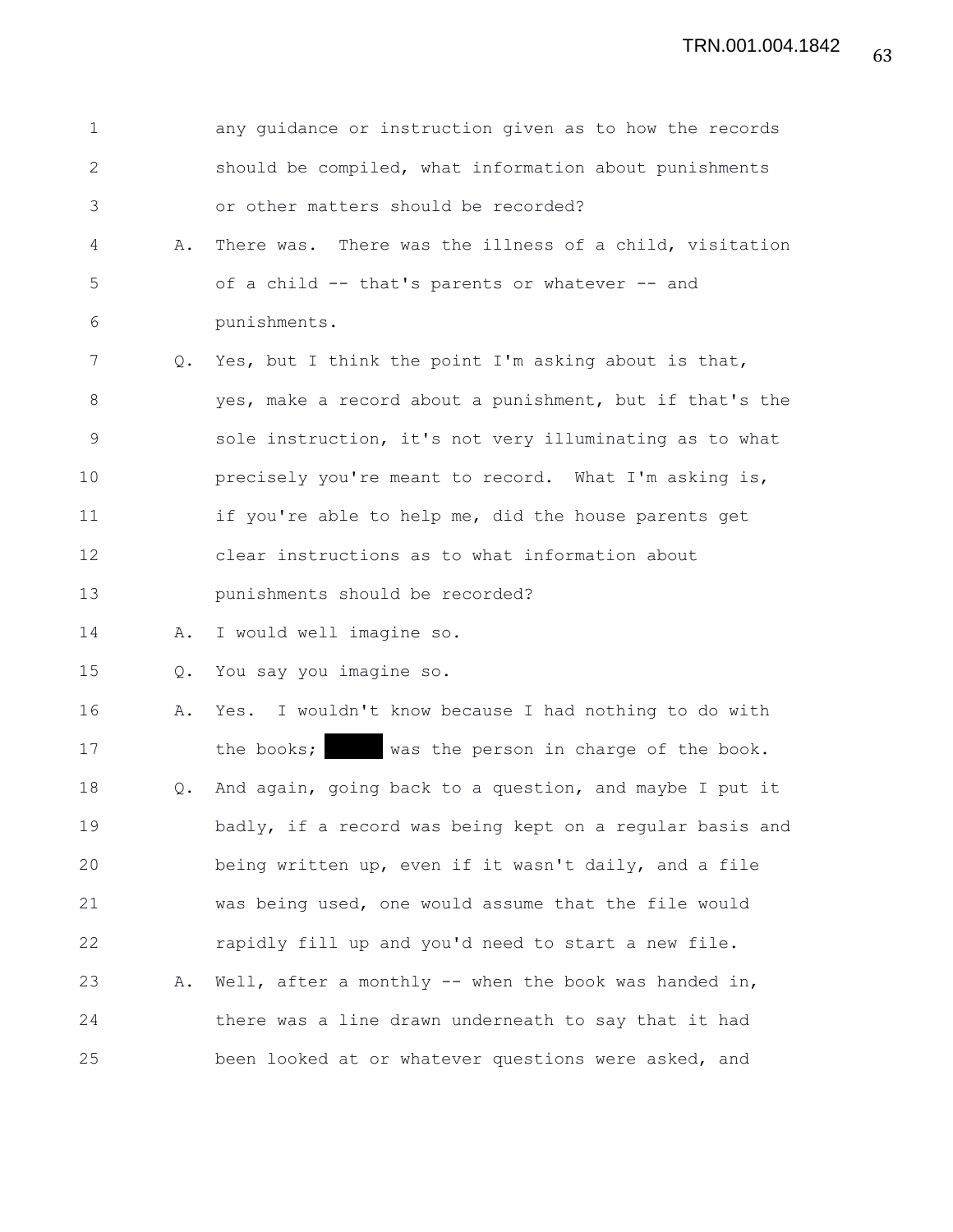| $\mathbf 1$ |               | then it started again in the next $-$ just carried on as |
|-------------|---------------|----------------------------------------------------------|
| 2           |               | normal.                                                  |
| 3           | Q.            | But the book would be returned?                          |
| 4           | Α.            | Yes.                                                     |
| 5           | Q.            | Without anything taken out of it?                        |
| 6           | Α.            | As I said earlier on, if there was a problem, the        |
| 7           |               | director of child care wasn't happy with it, he'd summon |
| 8           |               | the house parents to come.                               |
| 9           | Q.            | You're describing a process where the book would be      |
| 10          |               | handed in, it would be read by possibly the              |
| 11          |               | superintendent, someone from social work, they would     |
| 12          |               | draw a line, would they countersign it, initial it?      |
| 13          | Α.            | That I wouldn't know. I couldn't say for that.           |
| 14          | Q.            | Then the book --                                         |
| 15          | Α.            | It'd certainly be returned to the cottage, yes, and they |
| 16          |               | may have comments on it.                                 |
| 17          | $Q_{\bullet}$ | But it would be returned as it was delivered?            |
| 18          | Α.            | Yes.                                                     |
| 19          | $Q_{\bullet}$ | And then what happened when the file got too thick and   |
| 20          |               | you had to start a new file?                             |
| 21          | Α.            | I don't think that happened.                             |
| 22          | Q.            | But you were there.                                      |
| 23          | Α.            | It wasn't a sort of detailed everyday detail, it was     |
| 24          |               | just things that happened out of the ordinary.           |
| 25          | $\circ$ .     | So it wasn't really a daily log at all, it was --        |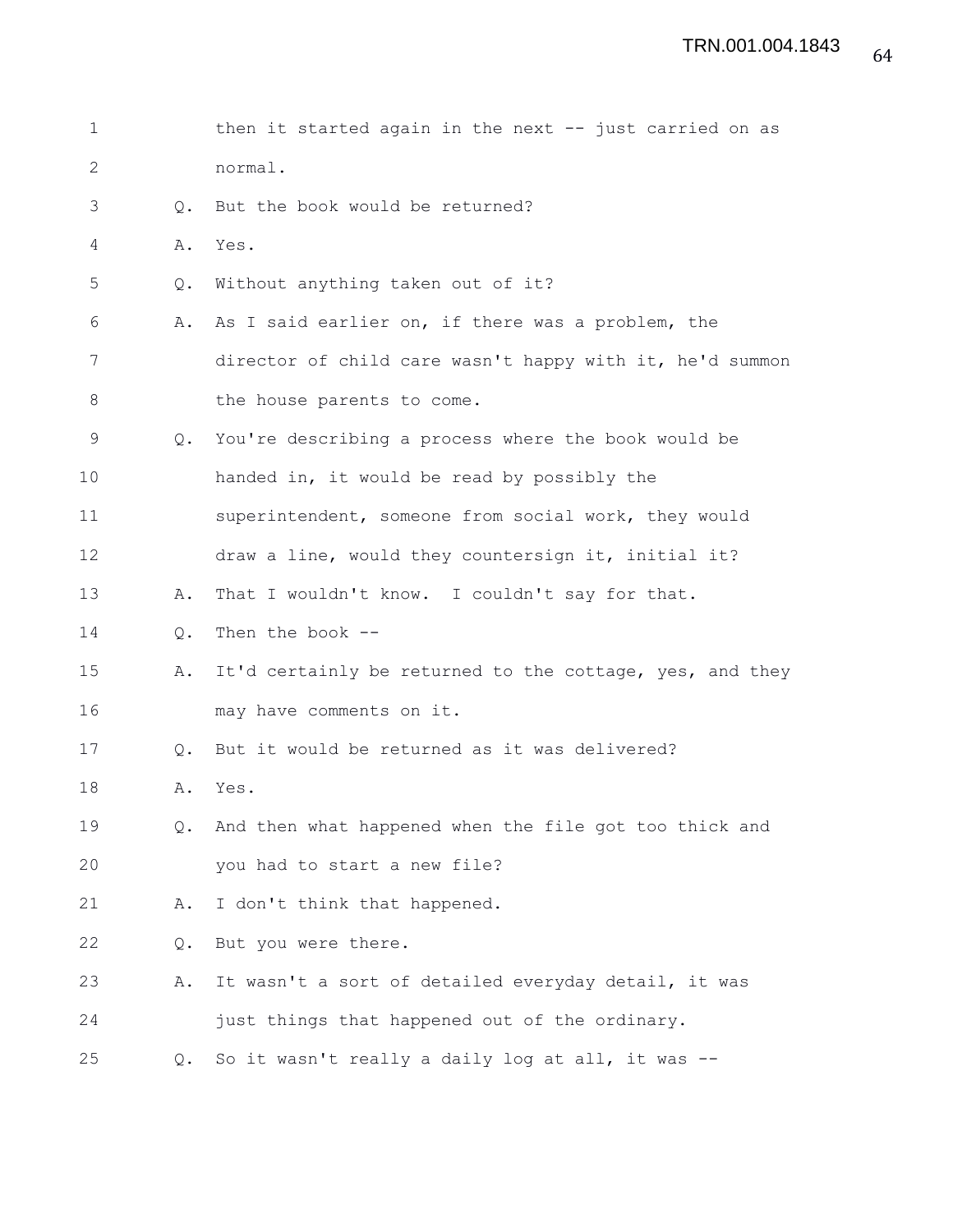| 1            | Α.            | It was a logbook. That was all it was called.            |
|--------------|---------------|----------------------------------------------------------|
| $\mathbf{2}$ | $Q_{\bullet}$ | To some extent it would be a matter of what people       |
| 3            |               | considered to be significant enough to record?           |
| 4            | Α.            | Precisely.                                               |
| 5            | Q.            | But you seem to have a memory that there weren't volumes |
| 6            |               | of logbooks in your time --                              |
| 7            | Α.            | I don't know.                                            |
| 8            | Q.            | -- kept.                                                 |
| 9            | Α.            | No, I don't recall that.                                 |
| 10           | Q.            | Was there just one book in all your time as you          |
| 11           |               | remember?                                                |
| 12           | Α.            | Yes, it was just the one.                                |
| 13           | $Q_{\bullet}$ | There must have been an awful lot of children passing    |
| 14           |               | through your cottage in all the time you and<br>were     |
| 15           |               | looking after children?                                  |
| 16           | Α.            | Different children, no. We were quite privileged to      |
| 17           |               | have children -- we had them from start, basically,      |
| 18           |               | until they were to leave the cottage.                    |
| 19           |               | Q. Well, okay.                                           |
| 20           | Α.            | We were lucky in that way.                               |
| 21           | Q.            | I follow that.                                           |
| 22           | Α.            | But other cottages                                       |
| 23           | Q.            | was a house parent from -- and I understand it<br>Ιf     |
| 24           |               | was perhaps from 1968, before you joined, when she       |
| 25           |               | became a house mother.                                   |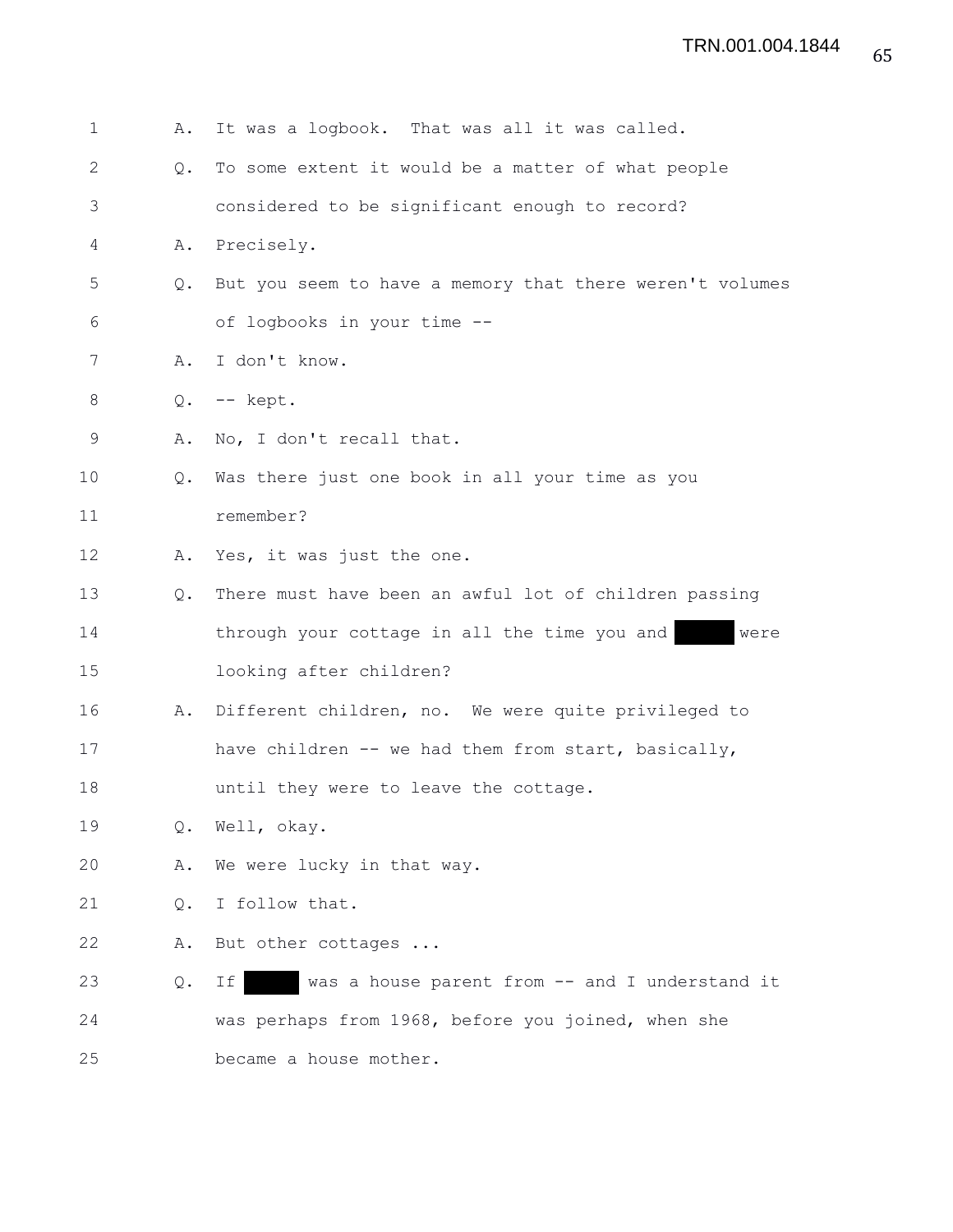| $\mathbf 1$  | Α.            | Uh-huh.                                                  |
|--------------|---------------|----------------------------------------------------------|
| $\mathbf{2}$ | $Q_{\bullet}$ | And she continued to be a house mother until, what, 1974 |
| 3            |               | or 1975?                                                 |
| 4            | A.            | 1974.                                                    |
| 5            | Q.            | So that's six years.                                     |
| 6            | Α.            | became<br>Yes. After that,<br>because we                 |
| 7            |               | moved out of the cottage, because we had our own two     |
| 8            |               | children and we felt that --                             |
| $\mathsf 9$  |               |                                                          |
| 10           |               |                                                          |
| 11           |               | she felt it would be wrong                               |
| 12           |               | to continue. That's why we asked to be moved out of the  |
| 13           |               | house. So we got a house within the village.             |
| 14           | Q.            | I suppose the point I'm making is that from 1968 to      |
| 15           |               | 1974, as a house mother, that's getting on for 2,000     |
| 16           |               | days of childcare with perhaps 10, 12, 14 children.      |
| 17           |               | Common sense might suggest that if one is making a daily |
| 18           |               | log of only significant incidents, you'd build up quite  |
| 19           |               | a considerable volume of records.                        |
| 20           | Α.            | No, it wouldn't be. What you're trying to say to me was  |
| 21           |               | that everything had to be recorded. It didn't.           |
| 22           | Q.            | No, I'm not saying that --                               |
| 23           | Α.            | That didn't $-$ it was only the things that<br>felt      |
| 24           |               | should be recorded.                                      |
| 25           | Q.            | was told ought to be recorded<br>Not the things that     |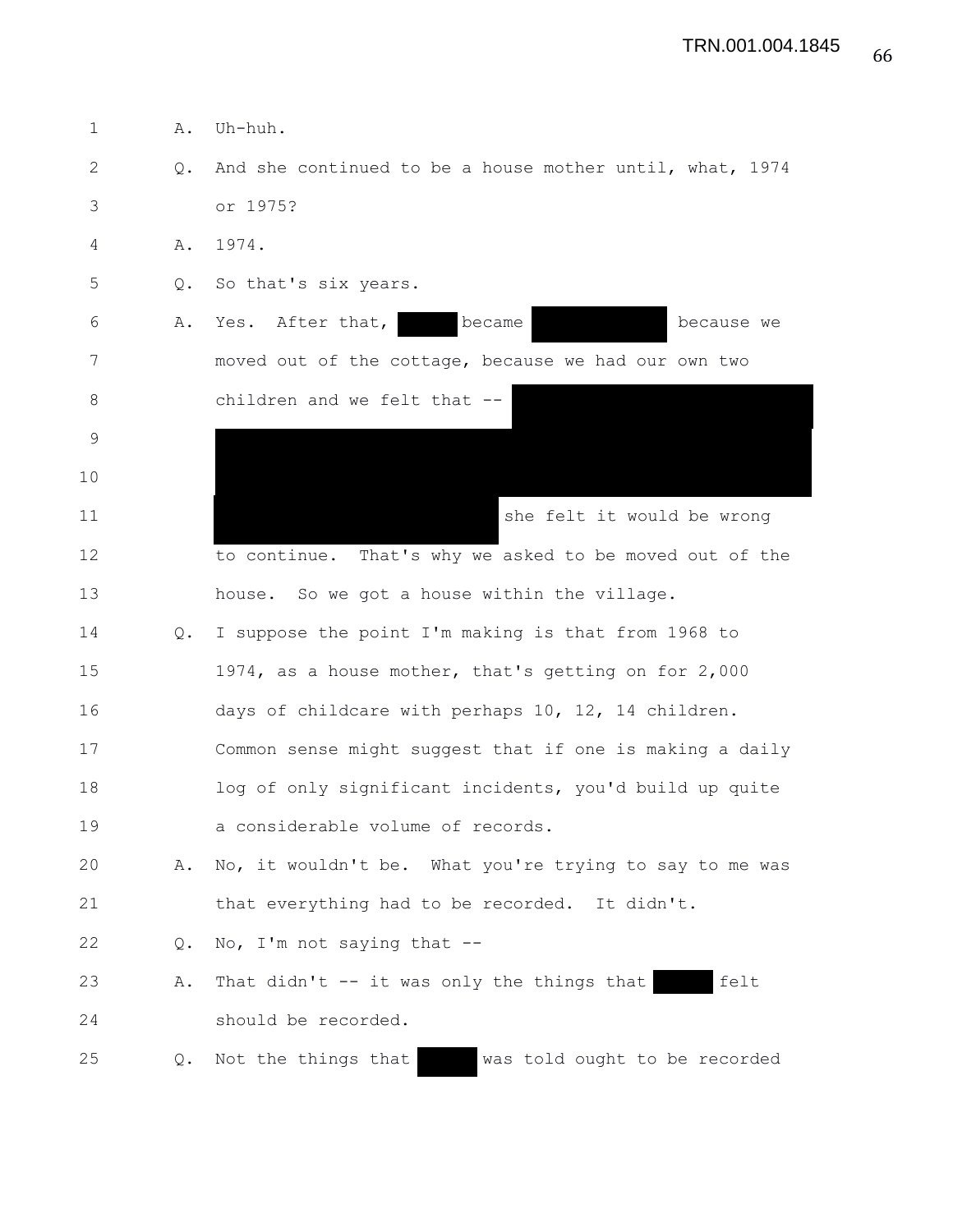| $\mathbf 1$  |               | by management?                                              |
|--------------|---------------|-------------------------------------------------------------|
| $\mathbf{2}$ | Α.            | Well, there were different things happening. We had         |
| 3            |               | different children coming in. No, this time she was         |
| 4            |               | using her common sense. She was a childcare -- she was      |
| 5            |               | a proper childcare person. She did a course in              |
| 6            |               | university.                                                 |
| 7            | Q.            | And was trained to keep records?                            |
| 8            | Α.            | Very much so, yes, so she knew what she was wanting and     |
| $\mathsf 9$  |               | she knew just how the office worked.                        |
| 10           | $Q_{\bullet}$ | But your memory, so far as you can now recall, is that      |
| 11           |               | between 1969 and 1974, there was perhaps simply a single    |
| 12           |               | volume for that period?                                     |
| 13           | Α.            | It could have just been a few lines done, you know. It      |
| 14           |               | just depended on things.                                    |
| 15           | Q.            | Okay.                                                       |
| 16           |               | LADY SMITH: When the book or the file was handed in for     |
| 17           |               | checking, how long did it take from then for it to be       |
| 18           |               | returned to the cottage? How long was it away from the      |
| 19           |               | cottage?                                                    |
| 20           |               | A. I don't think it would be too long.                      |
| 21           |               |                                                             |
| 22           |               | LADY SMITH: So is your memory no more than you know it went |
| 23           |               | away for a check once a month?                              |
| 24           | Α.            | That's true, yes.                                           |
| 25           |               | LADY SMITH: And it would come back with a line drawn under? |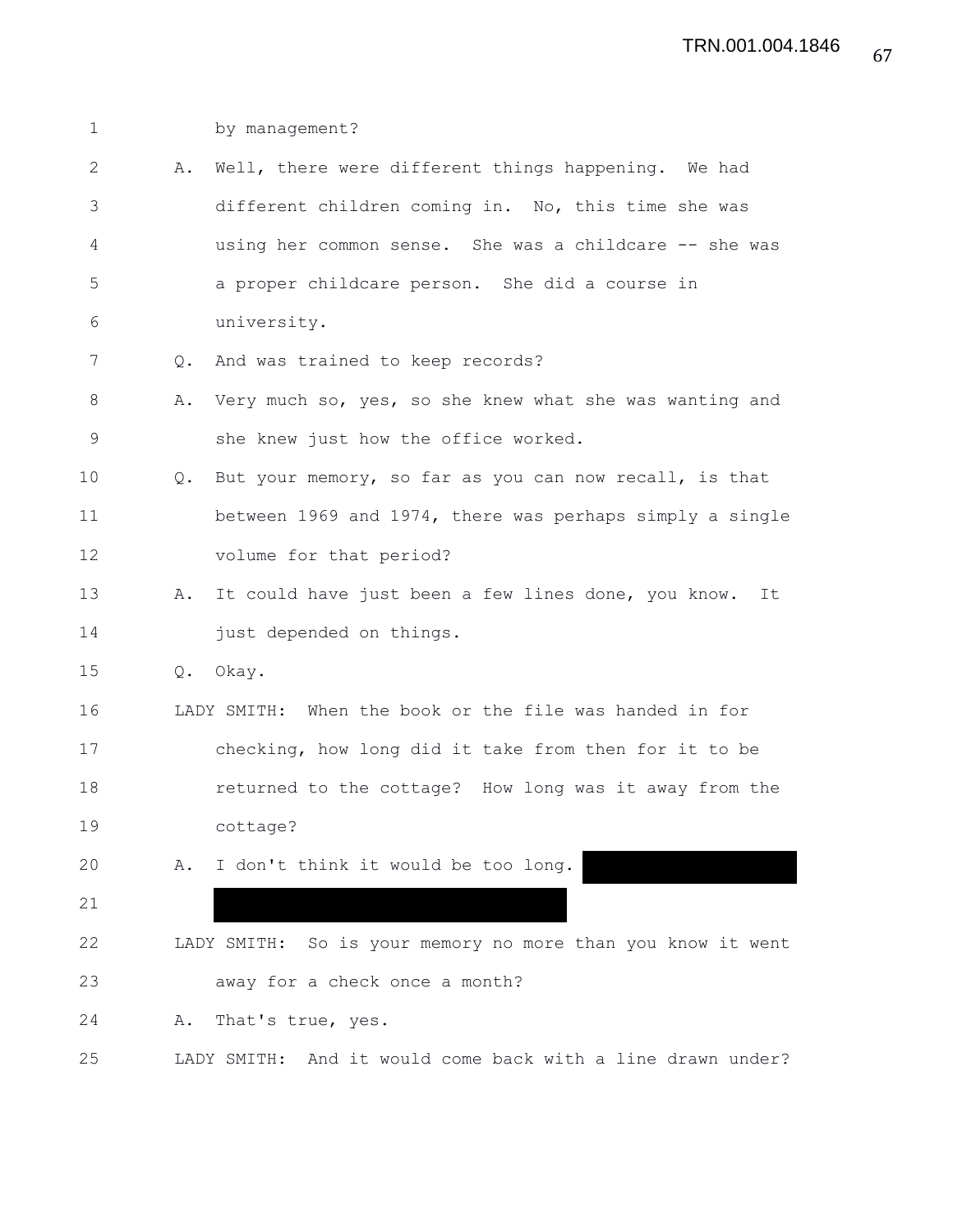| 1            | Yes, to say that it had been looked at -- and if there<br>Α. |
|--------------|--------------------------------------------------------------|
| $\mathbf{2}$ | were any problems, then the house parent would be            |
| 3            | summoned to the office to give a more detailed account.      |
| 4            | LADY SMITH: And you didn't yourself enter anything in this   |
| 5            | log?                                                         |
| 6            | Α.<br>No.                                                    |
| 7            | LADY SMITH: If you were involved in something with a child   |
| 8            | or aware of a problem with a child that ought to be          |
| 9            | in the log, what did you do?                                 |
| 10           | would put that in the logbook.<br>Α.                         |
| 11           | LADY SMITH: You would tell her?                              |
| 12           | A. Yes.                                                      |
| 13           | LADY SMITH: Because she'd get your account of whatever it    |
| 14           | was and she'd write it down?                                 |
| 15           | Yes.<br>Α.                                                   |
| 16           | LADY SMITH: All right.                                       |
| 17           | MR PEOPLES: Just looking for the moment at the period from   |
| 18           | 1969 to 1974, what were the child protection                 |
| 19           | arrangements in that period to protect children from         |
| 20           | abuse, to your knowledge?                                    |
| 21           | A. Well, I think it was quite stringent, I think. There      |
| 22           | In fact, in the early days I don't recall<br>was             |
| 23           | anything being spoken about child protection, apart from     |
| 24           | how house parents should protect a child.                    |
| 25           | What was said about how they should protect them?<br>Q.      |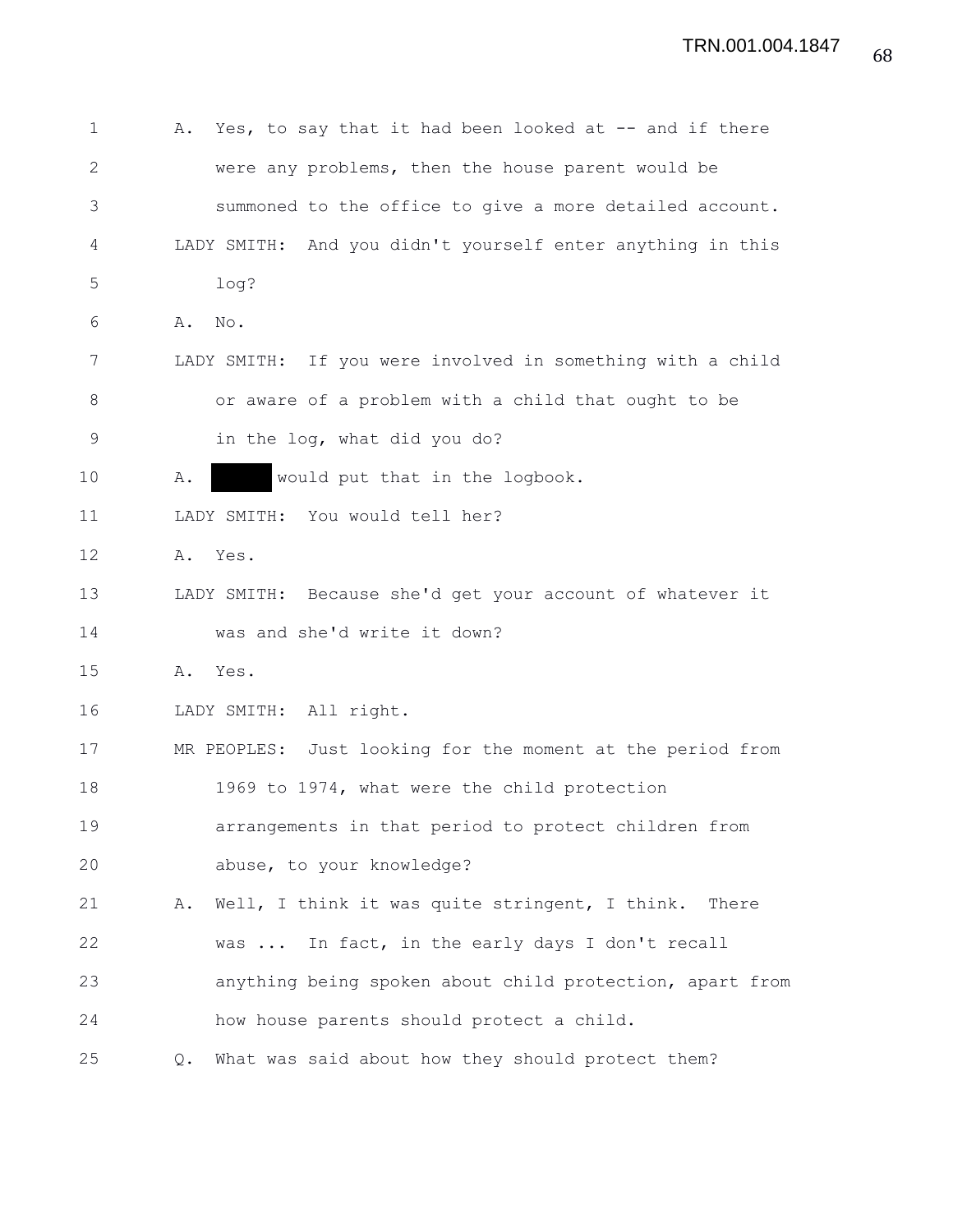| $\mathbf{1}$ | Α.            | That there was no danger, they weren't in any danger in  |
|--------------|---------------|----------------------------------------------------------|
| 2            |               | any way like that.                                       |
| 3            | Q.            | But what practical advice and guidance was given as to   |
| 4            |               | how one could protect children from danger, including    |
| 5            |               | the risk of abuse?                                       |
| 6            | Α.            | Well, we were taught that, you know, to look out for     |
| 7            |               | things like that.                                        |
| 8            | Q.            | Look out for what?                                       |
| 9            | Α.            | If there was anyone being abused. But to my knowledge,   |
| 10           |               | I didn't see anyone or know anyone being abused.         |
| 11           | $Q_{\bullet}$ | That's a separate question. The question I'm asking at   |
| 12           |               | the moment is simply: what training was given, what      |
| 13           |               | guidance and what the arrangements were that would       |
| 14           |               | ensure that people were not abused? Can you tell me      |
| 15           |               | about that? You seem to have a memory that something     |
| 16           |               | was said.                                                |
| 17           | Α.            | I'm a bit lost on this one. I just don't know what       |
| 18           |               | you're trying to get at.                                 |
| 19           | Q.            | Well, what was said --                                   |
| 20           | Α.            | You were talking about the safety of the child?          |
| 21           | Q.            | Yes.                                                     |
| 22           | Α.            | Well, every precaution was taken.                        |
| 23           | Q.            | What precautions?                                        |
| 24           | Α.            | Well, we just basically watched that nothing unusual was |
| 25           |               | happening.                                               |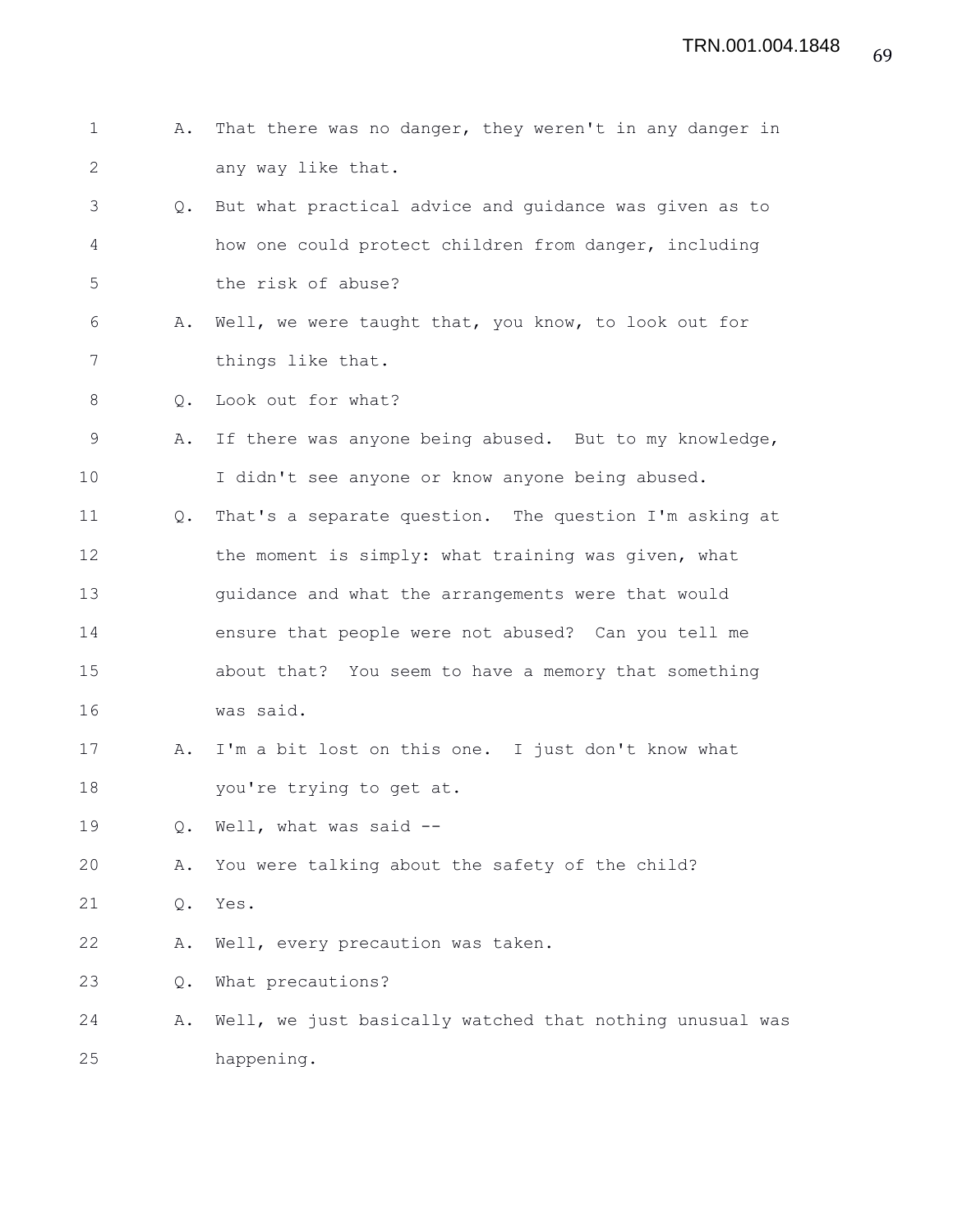- 1 Q. In the period of this two-week training that you 2 received, that you described earlier, was this matter 3 covered? 4 A. No, it wasn't. 5 Q. So how would you know what should be done and how you 6 could best protect children from danger, including the 7 risk of abuse? 8 A. Well, in my case, there was a case where two boys were 9 in a sexual act and I reported it to the social work 10 department and they told me that it was a growing-up 11 process and I wasn't too happy about that at all. 12 Q. Is this the in-house social work team? 13 A. Yes. 14 Q. Not the external social work -- 15 A. No, it was the internal. 16 Q. So that was a situation where you came across something 17 you reported it and -- 18 A. I didn't see it, it was my wife that saw. I came back 19 and I spoke to the two boys and I told them that I was 20 going to see the social work department about it. But 21 I was quite annoyed that the response was, "Ach, it's 22 just a growing-up phase". 23 Q. Was there any set procedure or guidance given to you as 24 to what you should do in particular situations to 25 protect children from the risk of abuse or --
- 70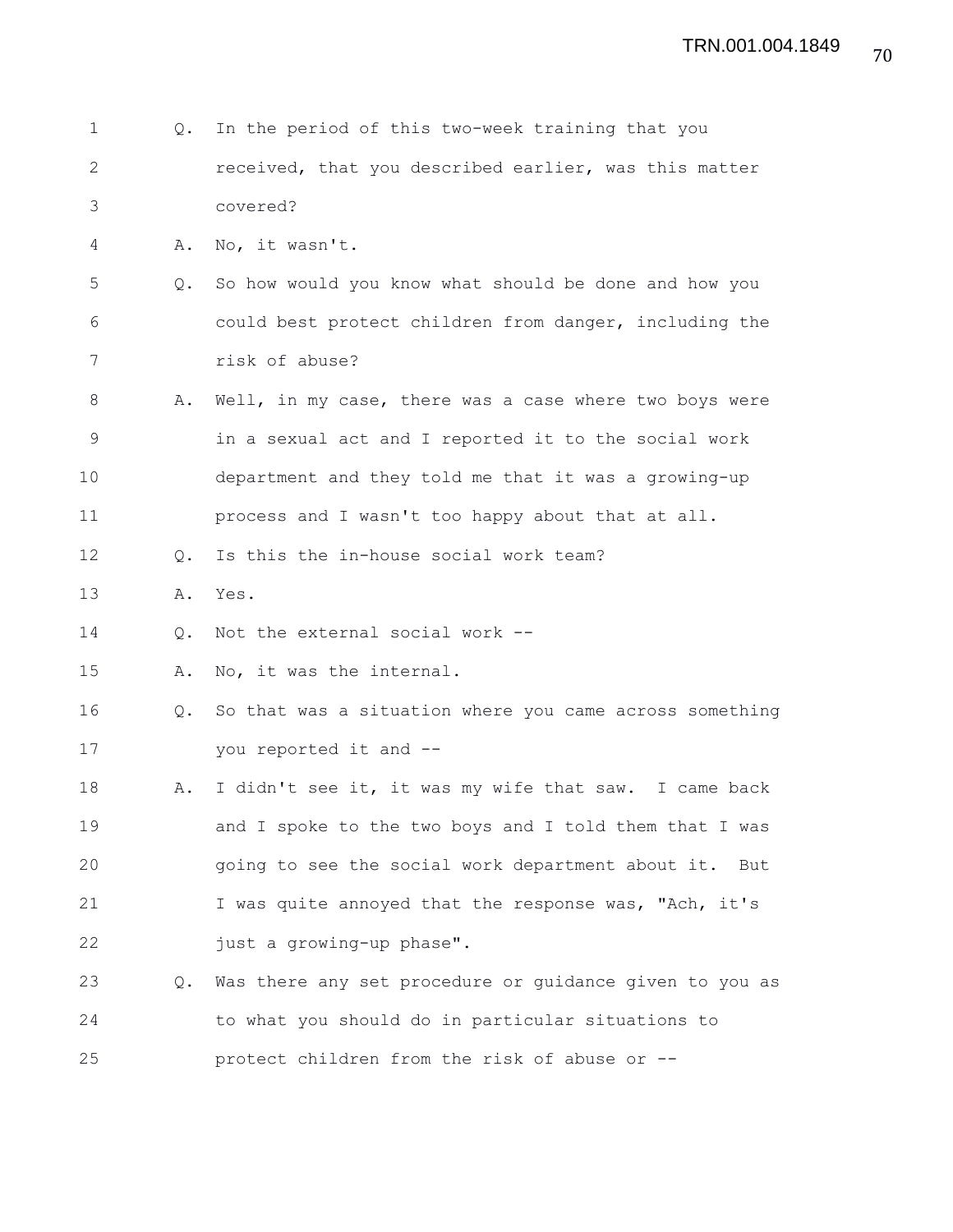1 A. No, not really, no. 2 Q. Not really? 3 A. No. 4 Q. So I suppose it would follow that if you weren't made 5 aware of any particular arrangements then it must follow 6 that the children themselves would not be aware of what 7 arrangements were in place to protect them from danger, 8 including the risk of abuse? They wouldn't know 9 because -- 10 A. No, I don't think so. 11 Q. So they wouldn't have any real idea of what was being 12 done to protect them, if anything? 13 A. I don't think so, but there was precautions, right 14 enough, there's no doubt about it -- like when 15 I reported the incident that saw. 16 Q. You heard about something and you felt that the right 17 thing to do was to report it --18 A. Yes. 19 Q. -- and you did that. But you didn't do that because you 20 were aware that there was some set procedure that 21 required you to report it. 22 A. No, no. No, there wasn't. 23 LADY SMITH: You said a moment ago you spoke to the two boys 24 concerned. 25 A. Yes.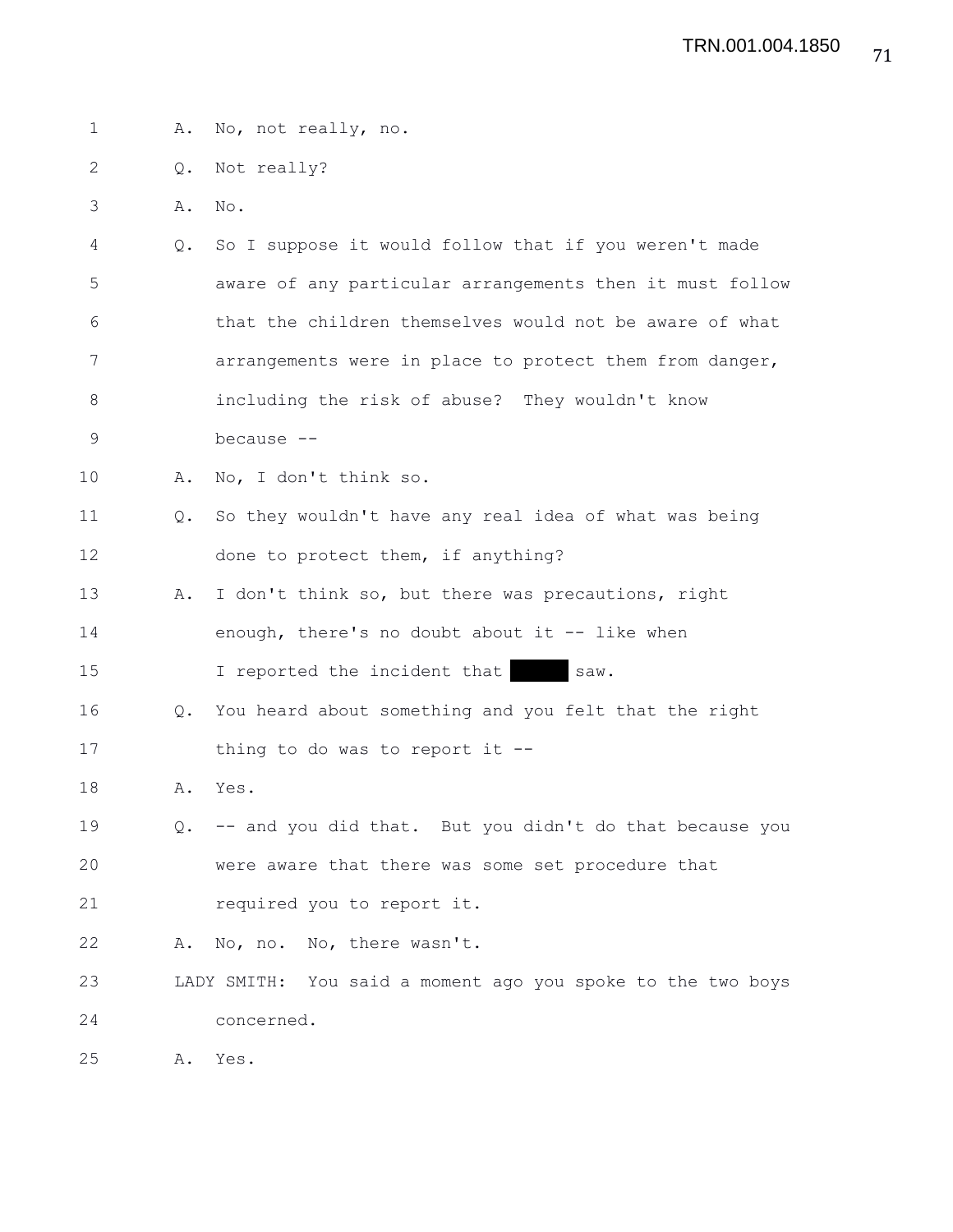| $\mathbf 1$   | LADY SMITH: That was before you spoke to the social worker?  |
|---------------|--------------------------------------------------------------|
| 2             | A. Yes.                                                      |
| 3             | LADY SMITH: What did you say to them?                        |
| 4             | I just said to them that I was going to report them to<br>Α. |
| 5             | the social work department because that was the right        |
| 6             | thing to do. And the following morning, I went to the        |
| 7             | social work department and I spoke to the social worker,     |
| $8\,$         | and that's what I was told: ach, it's just a growing-up      |
| $\mathcal{G}$ | phase.                                                       |
| 10            | LADY SMITH: Did you, your wife, or a social worker           |
| 11            | thereafter give these boys any guidance as to what was       |
| 12            | or was not appropriate behaviour?                            |
| 13            | Not to my knowledge.<br>Α.                                   |
| 14            | LADY SMITH: Did it not occur to you that that needed to be   |
| 15            | done?                                                        |
| 16            | Well, I did say that to the social work department,<br>Α.    |
| 17            | I said I didn't like the answer that I was given, that       |
| 18            | it was just a growing-up phase.                              |
| 19            | LADY SMITH: So you left it at that?                          |
| 20            | I couldn't do anything else; they were the experts.<br>Α.    |
| 21            | MR PEOPLES: Well, does that mean you weren't an expert in    |
| 22            | these matters, despite the training that you'd been          |
| 23            | given?                                                       |
| 24            | The fact that I reported it, I knew that something<br>Α.     |
| 25            | was -- you know.                                             |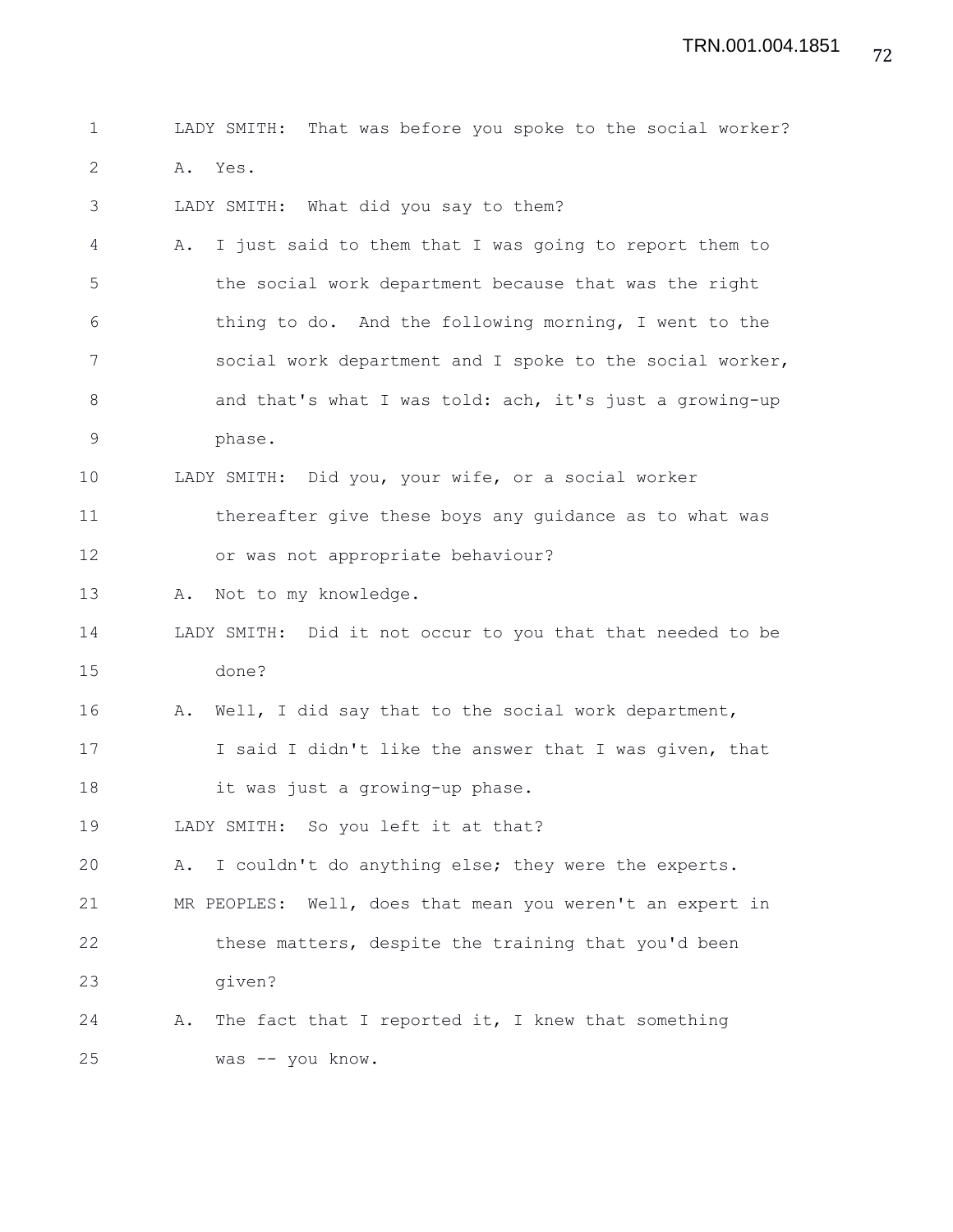TRN.001.004.1852

| $\mathbf 1$    | Q.    | I think you were saying you didn't feel you had the      |
|----------------|-------|----------------------------------------------------------|
| 2              |       | expertise to deal with this situation.                   |
| 3              | Α.    | The answer I was given by the social work department     |
| 4              |       | didn't -- you know, it didn't help me at all.            |
| 5              | $Q$ . | I follow that, but all I'm saying is that whatever       |
| 6              |       | answer you got, you didn't feel equipped to deal with    |
| 7              |       | the situation because you lacked the expertise and would |
| 8              |       | it not follow that therefore you didn't have the         |
| $\overline{9}$ |       | expertise because you hadn't received the training that  |
| 10             |       | needed to deal with that type of situation?              |
| 11             | Α.    | Yes, and it never occurred either -- the situation had   |
| 12             |       | never occurred before.                                   |
| 13             | Q.    | Well, that's not a reason to be -- people are trained,   |
| 14             |       | and you'll know this better than anyone with fire        |
| 15             |       | safety, for example, to deal with situations that might  |
| 16             |       | arise that may never have arisen before. That's the      |
| 17             |       | purpose of training, isn't it, to equip you to deal --   |
| 18             | Α.    | Yes, I agree with you.                                   |
| 19             | Q.    | But that wasn't happening in this context?               |
| 20             | Α.    | $\mathop{\rm No}\nolimits$ .                             |
| 21             | Q.    | So you didn't have the equipment or the tools to be able |
| 22             |       | to handle this situation and you didn't feel you got the |
| 23             |       | necessary support on this occasion?                      |
| 24             | Α.    | That's true, yes.                                        |
| 25             | Q.    | Am I right in thinking, and just correct me if I'm       |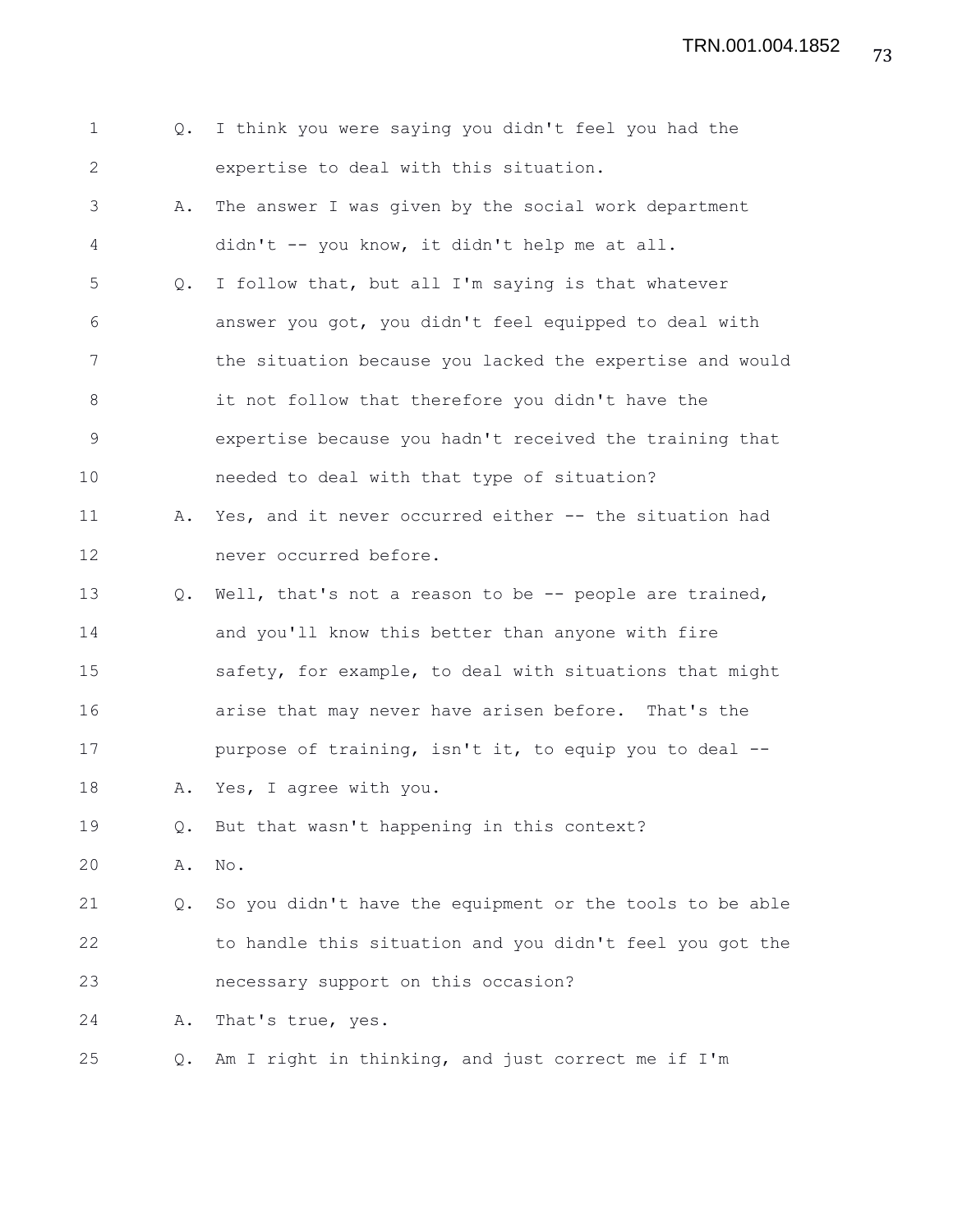| 1            |               | wrong, that the relationship between the in-house           |
|--------------|---------------|-------------------------------------------------------------|
| $\mathbf{2}$ |               | social workers and the house parents wasn't one which       |
| 3            |               | was one of line management, they weren't your line          |
| 4            |               | managers? They couldn't instruct you to do anything?        |
| 5            | Α.            | No, no, no.                                                 |
| 6            | $Q_{\bullet}$ | Your line manager was whom?                                 |
| 7            | Α.            | The assistant director and the director; I was              |
| 8            |               | answerable to them.                                         |
| 9            |               | Q. So a social worker couldn't come in and tell you what to |
| 10           |               | do or tell<br>what to do?                                   |
| 11           | Α.            | No, not to my knowledge.                                    |
| 12           | Q.            | They could give you advice, if you sought it, or they       |
| 13           |               | could offer support if you were prepared to take it?        |
| 14           | Α.            | I thought that would be the right thing to do, but it       |
| 15           |               | never happened, when the report was -- when I went to       |
| 16           |               | the office and reported it. It was just a basically:        |
| 17           |               | ach, it's just a growing-up                                 |
| 18           | Q.            | Was this matter, which obviously you treated as             |
| 19           |               | significant, was this recorded in the daily log?            |
| 20           | Α.            | Oh yes, it would be, yes.                                   |
| 21           | Q.            | You recorded it, did you, or                                |
| 22           | Α.            | would record that, yes.                                     |
| 23           | Q.            | But you really heard nothing more about the matter after    |
| 24           |               | that?                                                       |
| 25           | Α.            | No.                                                         |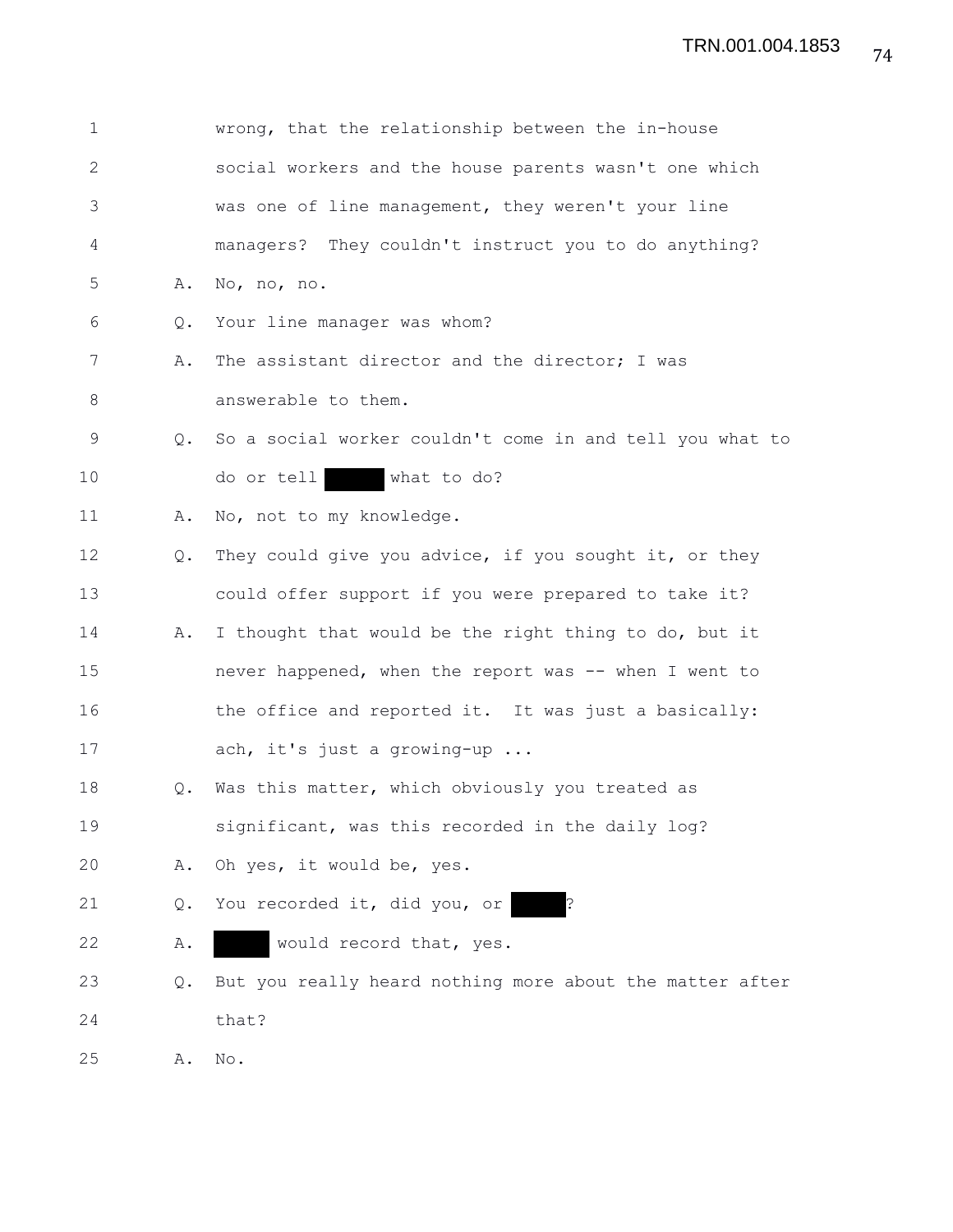| 1  |               | LADY SMITH: And it didn't occur to you to speak to your  |
|----|---------------|----------------------------------------------------------|
| 2  |               | line manager, which you say was the assistant director?  |
| 3  | Α.            | They'd obviously know about it.                          |
| 4  |               | LADY SMITH: You say they would obviously know about it.  |
| 5  | Α.            | Yes. Because the social work department would pass it    |
| 6  |               | on to them.                                              |
| 7  |               | LADY SMITH: Did you ask the social work --               |
| 8  | Α.            | I wouldn't know whether it was or not.                   |
| 9  |               | LADY SMITH: So you assumed that they would tell the      |
| 10 |               | assistant director?                                      |
| 11 |               | A. Yes.                                                  |
| 12 |               | MR PEOPLES: But it would have been -- presumably, if the |
| 13 |               | matter was recorded and presumably you told<br>- or      |
| 14 |               | she told you, did she?                                   |
| 15 | Α.            | She did.                                                 |
| 16 | $Q_{\bullet}$ | So you're assuming she wrote it down?                    |
| 17 | Α.            | Uh-huh.                                                  |
| 18 | Q.            | Then it would go at some point to the office, be seen by |
| 19 |               | the superintendent, someone in social work, and it might |
| 20 |               | have been a situation where it called for a discussion   |
| 21 |               | with the house parents about the whole situation.        |
| 22 | Α.            | Well, it certainly wasn't discussed with the             |
| 23 |               | house parents.<br>It may have been discussed within the  |
| 24 |               | social work department, but I don't think so. I think    |
| 25 |               | it was just taken as a one-off.                          |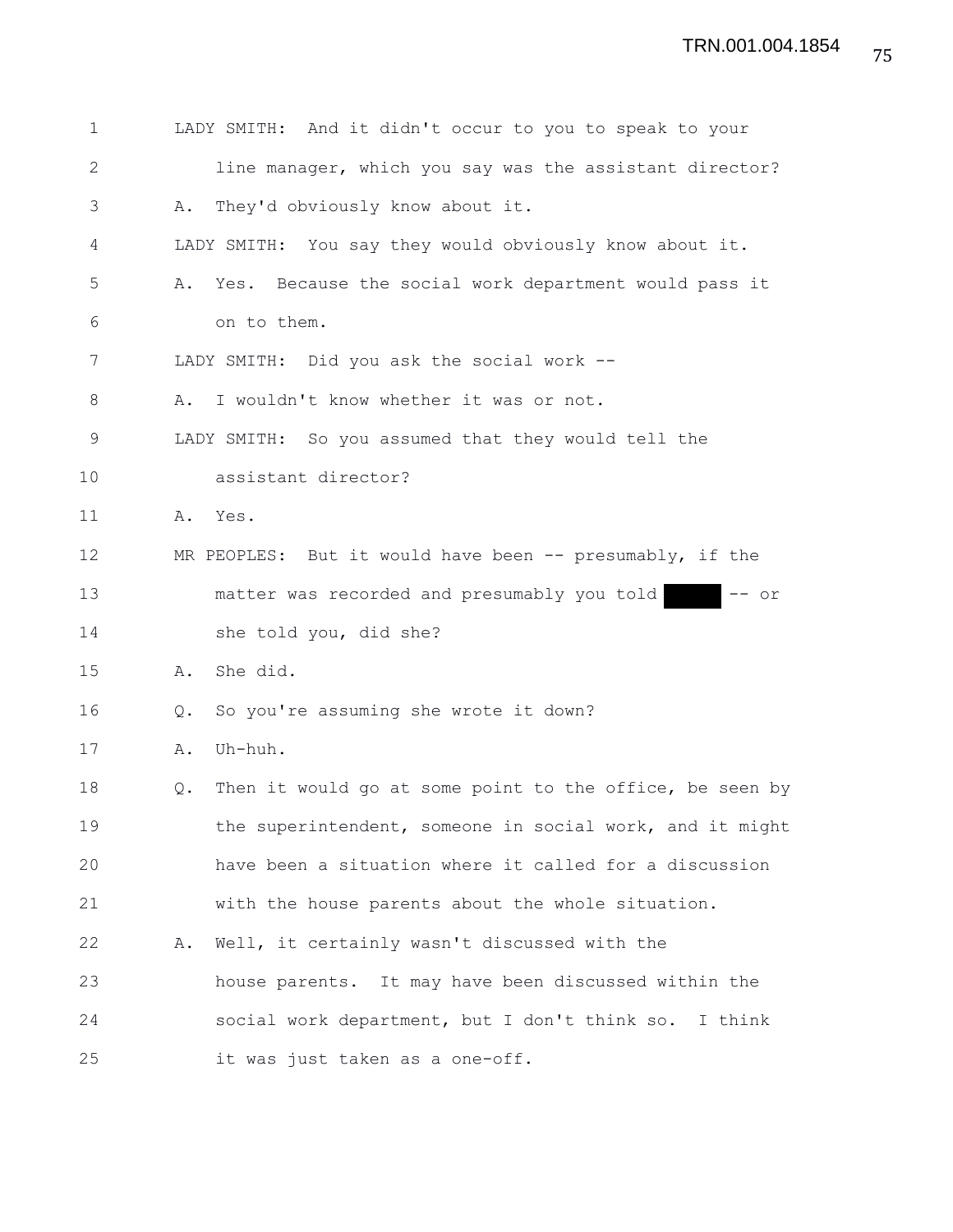| $\mathbf 1$  | Q. | Because I suppose from what you're saying, if, for      |
|--------------|----|---------------------------------------------------------|
| $\mathbf{2}$ |    | example,<br>had been summoned to the office to          |
| 3            |    | discuss the matter, it having been recorded, and had    |
| 4            |    | some discussion, she would have talked to you about     |
| 5            |    | that?                                                   |
| 6            | Α. | Yes; she wasn't summoned at all.                        |
| 7            | Q. | You know that then?                                     |
| 8            | Α. | I do, because I went to the social work department, and |
| 9            |    | that was it. There was no comeback after that.          |
| 10           | Q. | Just to be absolutely clear, although you were          |
| 11           |    | dissatisfied perhaps with the response you got, you     |
| 12           |    | didn't see fit to go to your line manager and say,      |
| 13           |    | "I want to talk to you about this, I'm not happy with   |
| 14           |    | what I've been told, and I want some advice or some     |
| 15           |    | guidance or instruction"? You didn't do that?           |
| 16           | Α. | I assumed the social work department would do that.     |
| 17           |    | They would speak to the assistant director.             |
| 18           |    | Were the boys punished?<br>LADY SMITH:                  |
| 19           | Α. | No.                                                     |
| 20           |    | LADY SMITH: Mr Peoples, it's just after 11.30.          |
| 21           |    | John, we normally have a break at about this stage      |
| 22           |    | in the morning, so we'll stop now for a 15-minute break |
| 23           |    | and sit again after that.                               |
| 24           |    | (11.34 am)                                              |
| 25           |    | (A short break)                                         |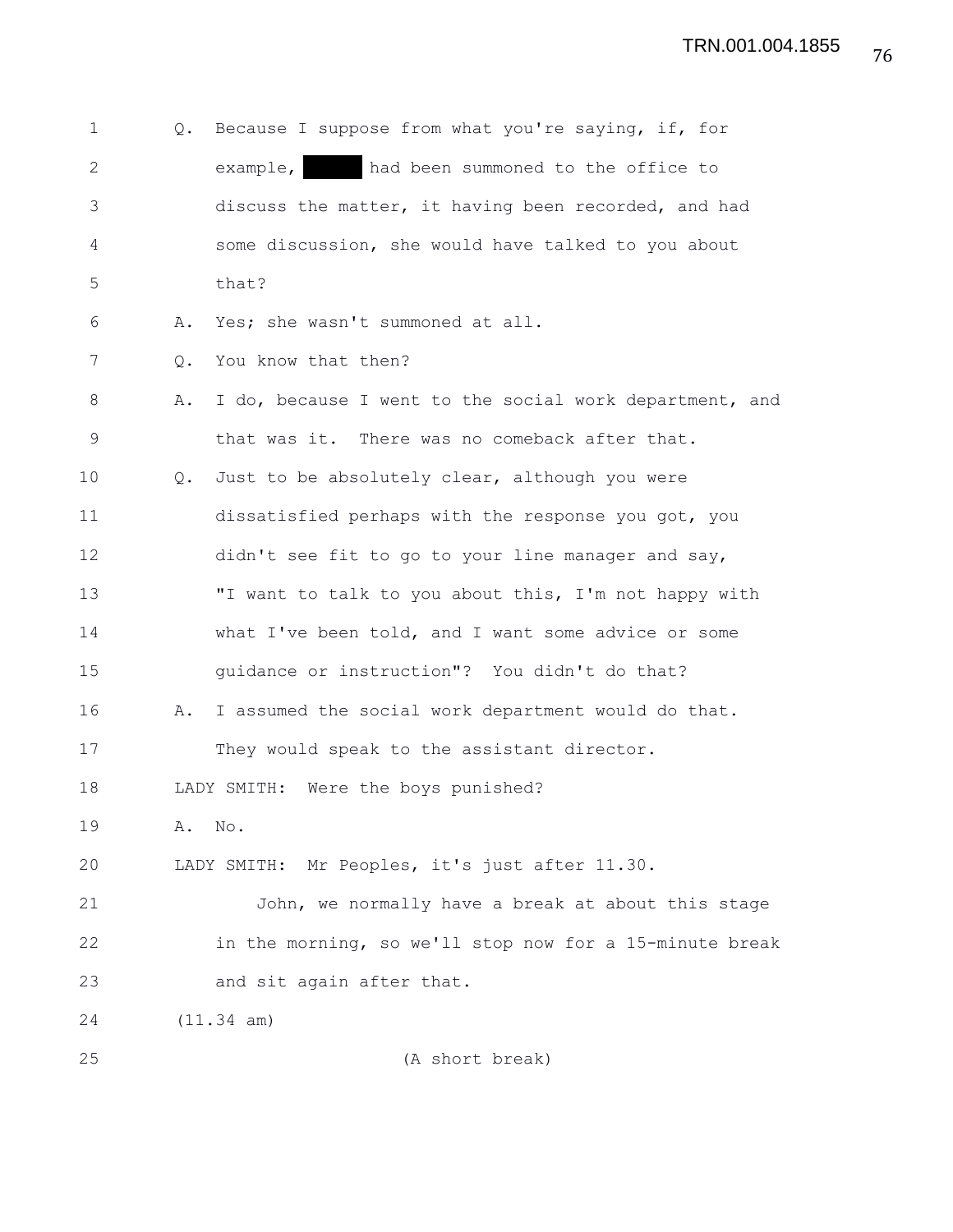- 1 (11.49 am)
- 2 LADY SMITH: Are you ready to carry on, John?
- 3 A. Thank you.
- 4 LADY SMITH: Mr Peoples.
- 5 MR PEOPLES: John, if I could just ask you another question 6 about this record-keeping system that you've told us. 7 There was what called the logbook.
- 8 A. Yes.
- 9 Q. You've explained the procedure that was in operation 10 between, I take it, 1969 and 1974. I think, from your 11 experience, that was when you would be aware of what the 12 **process was; is that right?**
- 13 A. Yes, and not before that, I didn't know.
- 14 Q. Or afterwards?
- 15 A. Or after.
- 16 Q. Apart from the logbooks, we are aware, I think from 17 Quarriers, that Quarriers would maintain either a family 18 file or a children's file for either families or 19 individual children. Was that something you knew about 20 in your time at Quarriers, that they kept such records? 21 A. As a child or ...? 22 Q. No, I'm more thinking as an employee.
- 23 A. Yes, I knew there was records.
- 24 Q. Where were these files kept?
- 25 A. Down in Mr Dunbar's office.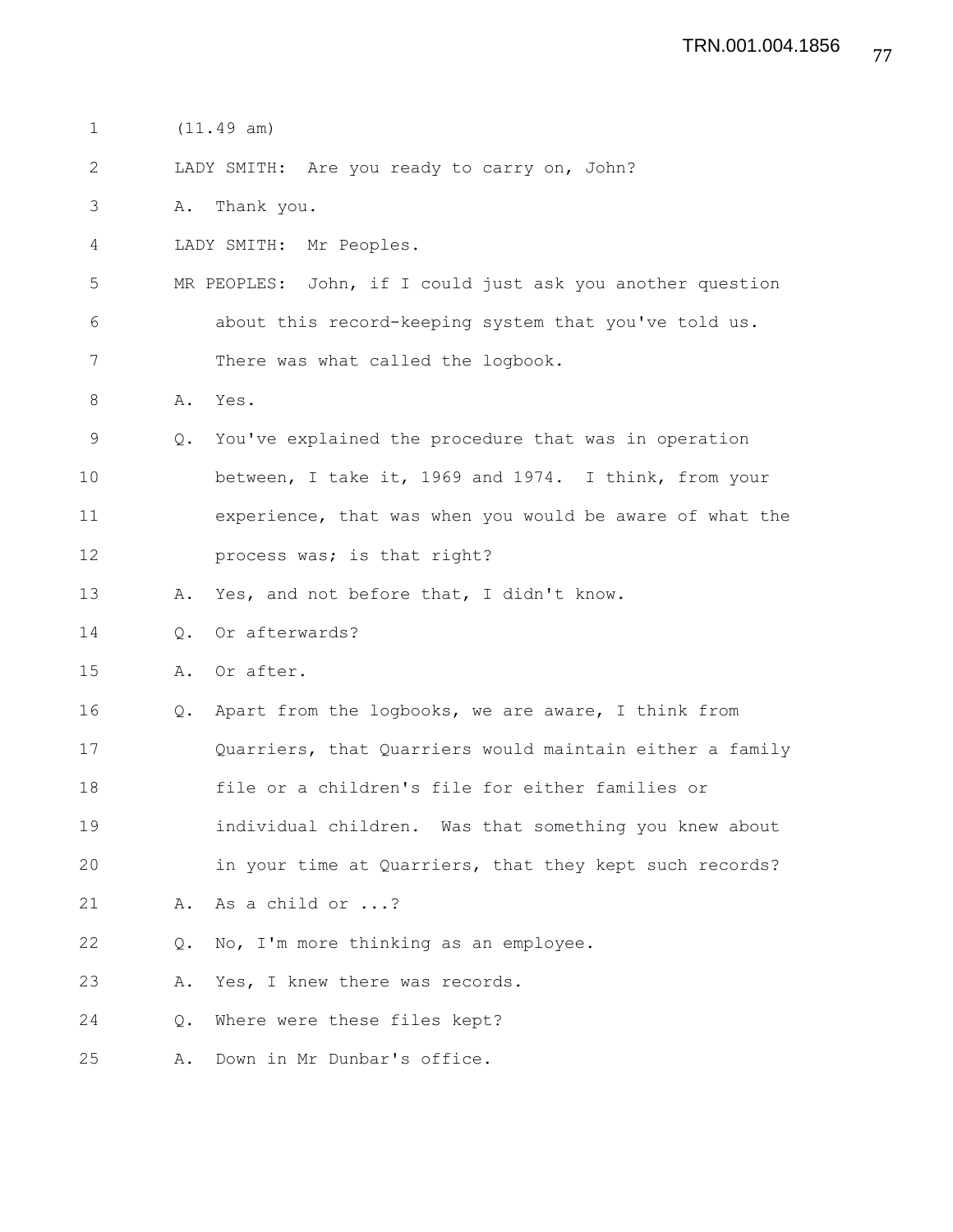| $\mathbf{1}$   | Q.        | Mr Dunbar's office?                                      |
|----------------|-----------|----------------------------------------------------------|
| 2              | Α.        | Yes, they were in cabinets.                              |
| 3              | Q.        | Would a house parent have access to them?                |
| 4              | Α.        | That I'm not sure of.                                    |
| 5              | Q.        | Do you ever remember seeing a children's file?           |
| 6              | Α.        | Oh yes, my own.                                          |
| $\overline{7}$ | Q.        | Your own? Yes, but leaving aside your own, which maybe   |
| 8              |           | was of interest to you, for obvious reasons --           |
| 9              | Α.        | No, I didn't.                                            |
| 10             | Q.        | You talked about the logbook. You say that it was        |
| 11             |           | that would write up the log, although you would discuss  |
| 12             |           | matters and you might tell her about things that you'd   |
| 13             |           | expect her to put in the log. So far as these files are  |
| 14             |           | concerned, did you ever see a children's file relating   |
| 15             |           | and<br>to a child in one of the cottages that            |
| 16             |           | you were the house parents of, if you like?              |
| 17             | Α.        | No, I didn't.                                            |
| 18             | $\circ$ . | You didn't?                                              |
| 19             | Α.        | No.                                                      |
| 20             | Q.        | But so far as you understand, their general location was |
| 21             |           | the office?                                              |
| 22             | Α.        | That's right, yes.                                       |
| 23             | Q.        | In Mr Dunbar's office?                                   |
| 24             | Α.        | They were in files in alphabetical order, so it was easy |
| 25             |           | to do that. The reason why I know they were there is     |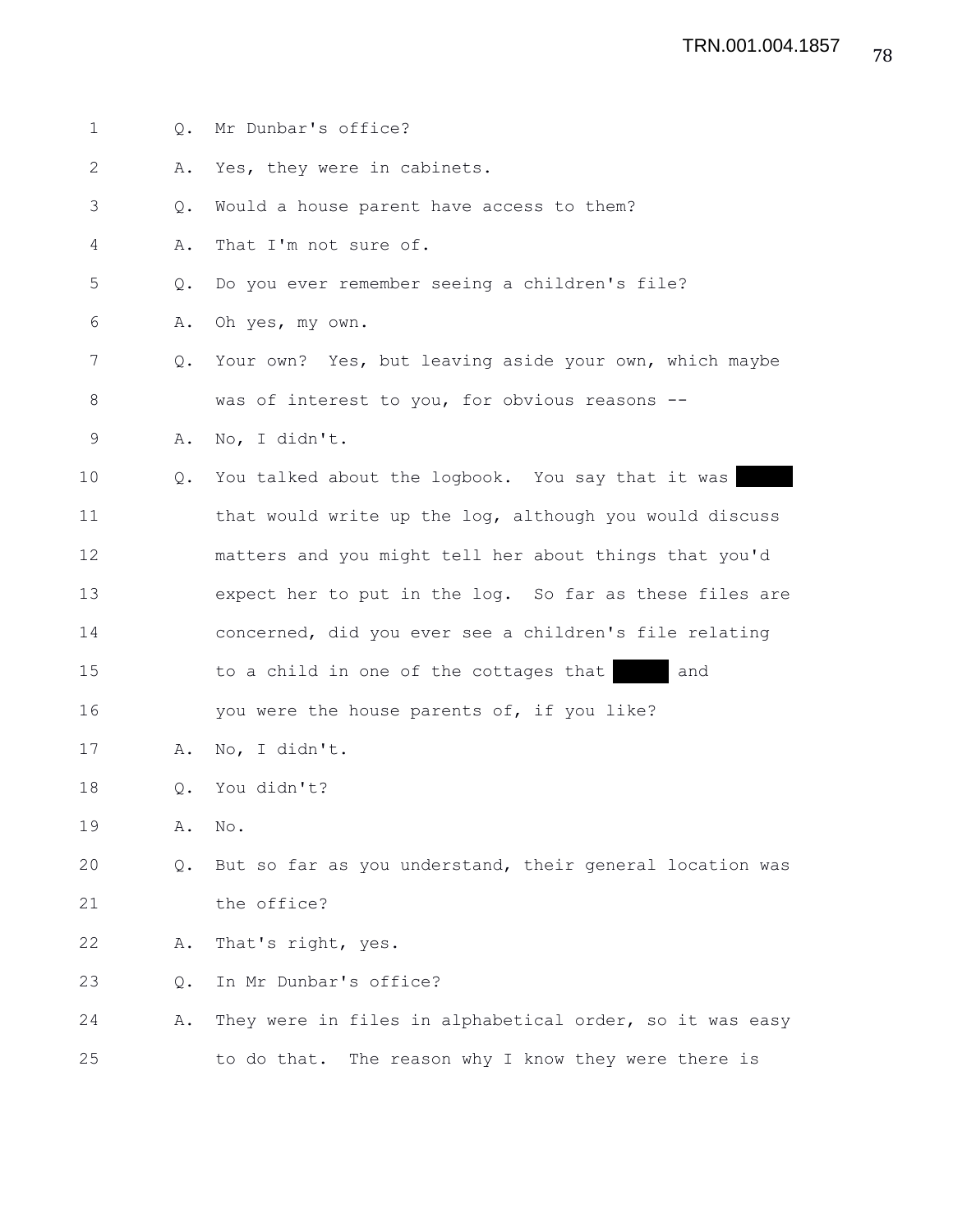| $\mathbf 1$  |               | because I had to inspect the office.                     |
|--------------|---------------|----------------------------------------------------------|
| $\mathbf{2}$ | $Q_{\bullet}$ | Yes, so you'd at least know where they were located and  |
| 3            |               | what they were?                                          |
| 4            | Α.            | Yes.                                                     |
| 5            | $Q_{\bullet}$ | But you wouldn't have a reason, as the fire officer, to  |
| 6            |               | look at them?                                            |
| 7            | Α.            | No, none whatsoever.                                     |
| 8            | $Q_{\bullet}$ | So far as the logbooks are concerned, you've told us     |
| 9            |               | that they would, on a regular basis, monthly, be taken   |
| 10           |               | to the office, read, and returned to the cottage.<br>Do  |
| 11           |               | you know whether the information that was recorded       |
| 12           |               | in the logbooks was to any extent transferred to         |
| 13           |               | a child's file, if it related to that child?             |
| 14           | Α.            | I wouldn't think so.                                     |
| 15           | Q.            | You wouldn't think so?                                   |
| 16           | Α.            | No.                                                      |
| 17           | $Q_{\bullet}$ | Why would that not be so?                                |
| 18           | Α.            | Having had a look at my own file, it was basically       |
| 19           |               | telling folks where I was born, who my parents were, and |
| 20           |               | basically how I came into Quarriers. That was it.        |
| 21           | Q.            | So going back --                                         |
| 22           | Α.            | There was no other information or up-to-date             |
| 23           |               | information.                                             |
| 24           | $Q_{\bullet}$ | I follow that, and I think perhaps your record isn't     |
| 25           |               | perhaps unique for that period of time. In the thirties  |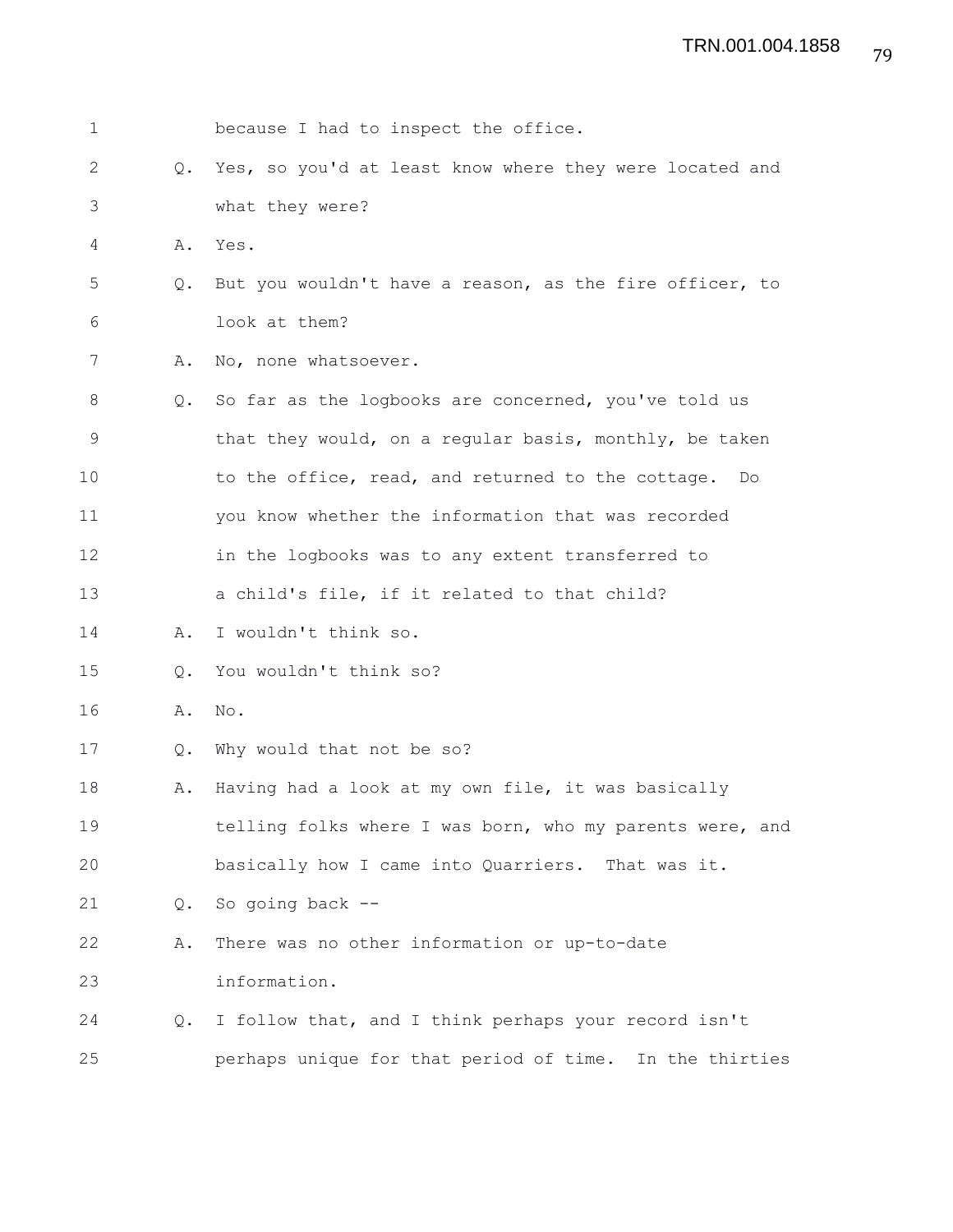|               | and forties perhaps the records were somewhat sparse.   |
|---------------|---------------------------------------------------------|
| Α.            | Oh, they were, yes.                                     |
| $Q_{\bullet}$ | And you are saying you know your record was not         |
|               | particularly informative?                               |
| Α.            | That's true.                                            |
| Q.            | Obviously, we're moving on to the late sixties, early   |
|               | seventies, and you have described that at least there's |
|               | a process where logbooks were being written up and      |
|               | examined on a regular basis by the main office and then |
|               | returned. All I'm saying, and you may not be able to    |
|               | help me, is whether information which was considered by |
|               | the house parent to be significant enough to record was |
|               | transferred from the logbook to the child's file.       |
| Α.            | No, I couldn't answer that at all.                      |
| Q.            | Would you have expected that information, if it was     |
|               | relating to a particular child, to be transferred?      |
| Α.            | This I wouldn't know because I'm talking about my own   |
|               | It was very sparse, but I wouldn't know what<br>file.   |
|               | happened afterwards, no.                                |
| $Q_{\bullet}$ | No, but in your time as a house parent, and<br>' s      |
|               | time, you know that logbooks were sent to the office -- |
| Α.            | Yes.                                                    |
| $Q_{\bullet}$ | -- and were looked at and returned. But you don't know  |
|               | whether anything in that logbook found its way into     |
|               | a child's file --                                       |
|               |                                                         |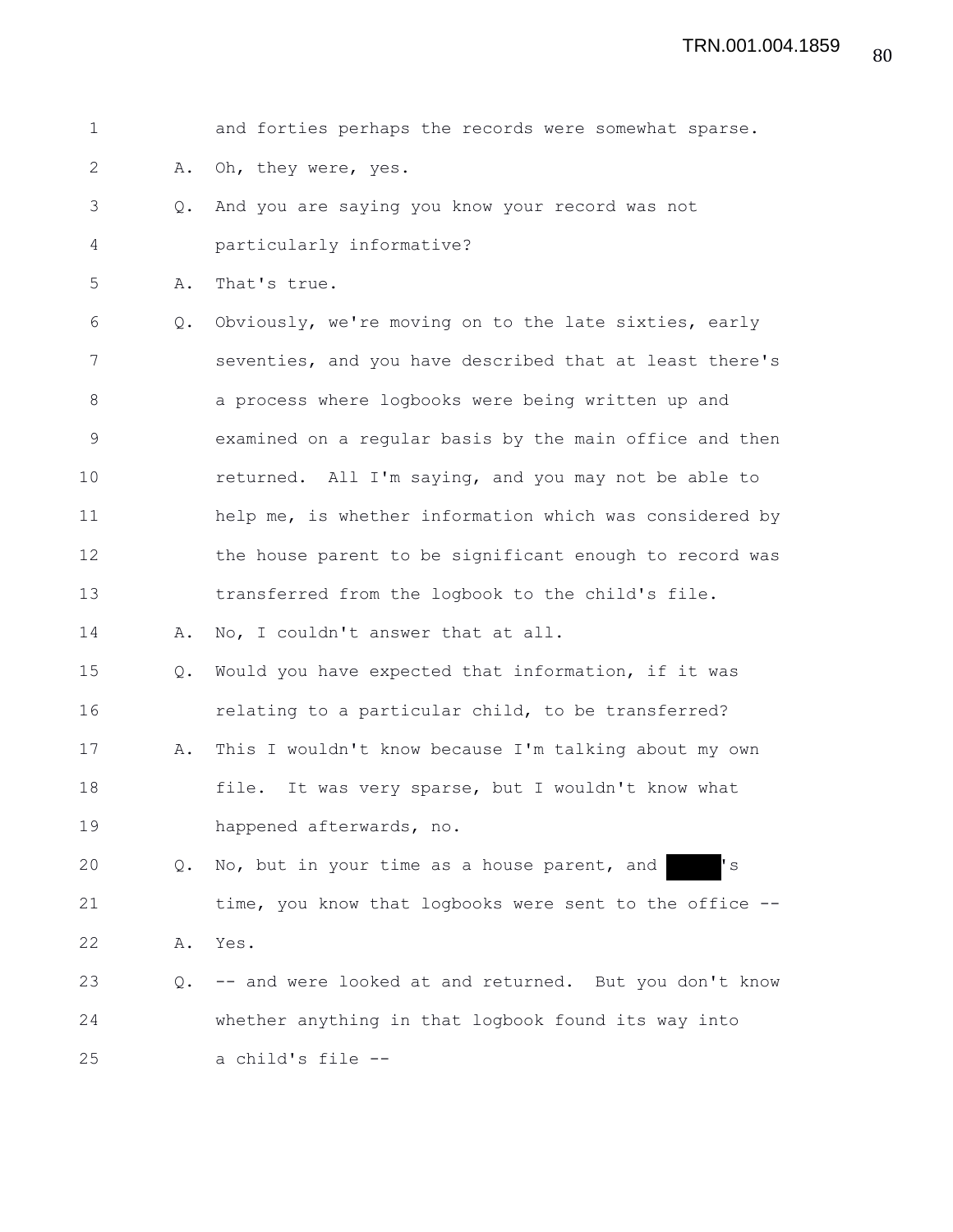| $\mathbf 1$  |               | A. No.                                                      |
|--------------|---------------|-------------------------------------------------------------|
| $\mathbf{2}$ |               | $Q.$ -- at that time?                                       |
| 3            | Α.            | I don't.                                                    |
| 4            | $Q_{\bullet}$ | And no one told you whether it did or not?                  |
| 5            | Α.            | No, they didn't, no.                                        |
| 6            |               | LADY SMITH: Although it does seem that that system would    |
| 7            |               | have enabled significant entries in the logbook to be       |
| 8            |               | transferred into the children's file.                       |
| $\mathsf 9$  | Α.            | Yes. I don't think it did happen. It could very well        |
| 10           |               | have, but I had no reason to go into other people's         |
| 11           |               | files.                                                      |
| 12           |               | LADY SMITH: I appreciate that, and your earlier             |
| 13           |               | understanding was the logbooks were handed into the         |
| 14           |               | office simply to be checked and signed off and              |
| 15           |               | underlined, ready to go on to the next period --            |
| 16           | Α.            | Yes.                                                        |
| 17           |               | LADY SMITH: -- after they'd been there. I see.              |
| 18           |               | MR PEOPLES: But if we're in an era where -- and I think you |
| 19           |               | said this earlier -- one of the things that changed in      |
| 20           |               | Quarriers was that perhaps there was far more attempt to    |
| 21           |               | obtain some background information about the child who      |
| 22           |               | was taken into care.                                        |
| 23           | Α.            | Yes.                                                        |
| 24           | Q.            | There wouldn't be much point in doing that unless that      |
| 25           |               | information was then used for the benefit of the child;     |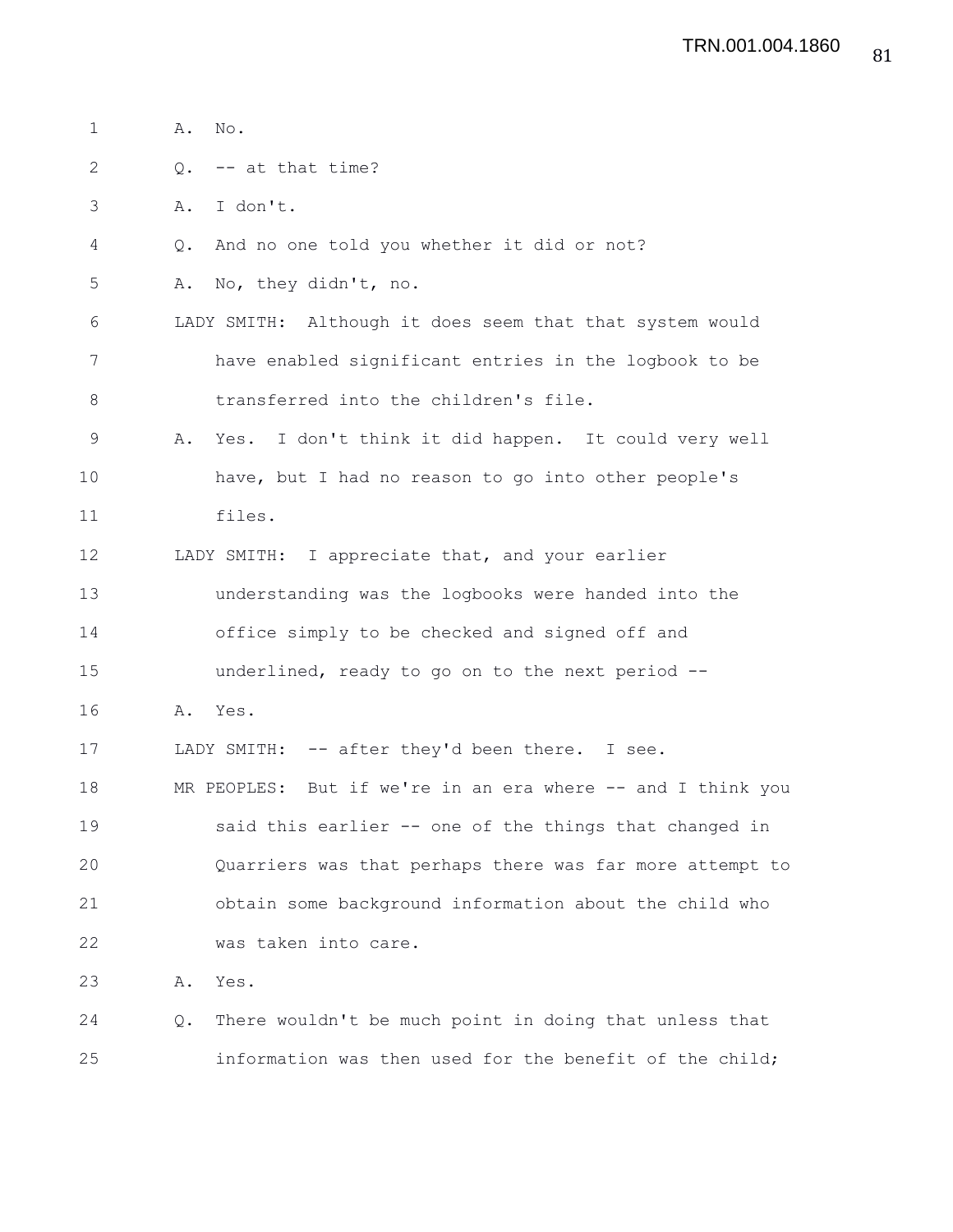1 do you follow? 2 A. I do, but I don't ... The fact that I wasn't party to 3 anything like that ... I do know that in my report, 4 when that question was asked me, I felt there was 5 insufficient information on the child when they came 6 into care. So we had to really start from the beginning 7 to find out what the child was like. 8 Q. In the period of time from 1969 to 1974, you still felt 9 you weren't getting enough information about the child? 10 A. Earlier. I would say it changed then because the 11 internal social work department then were able to give 12 us information, but before that, no, we had no idea. 13 Q. When the in-house social work department was 14 established, is it your position or your recollection 15 that perhaps after that you were getting a bit more 16 background information on children that were in your 17 cottage? 18 A. Yes. 19 Q. Through the social worker? 20 A. Through the social worker, yes. But that was very late 21 on. It was basically before I retired when it came into 22 full force. 23 Q. I see. You retired in 1978? 24 A. Yes -- well, no. I was out of the cottage in 1974, so 25 I had nothing to do with the cottages then.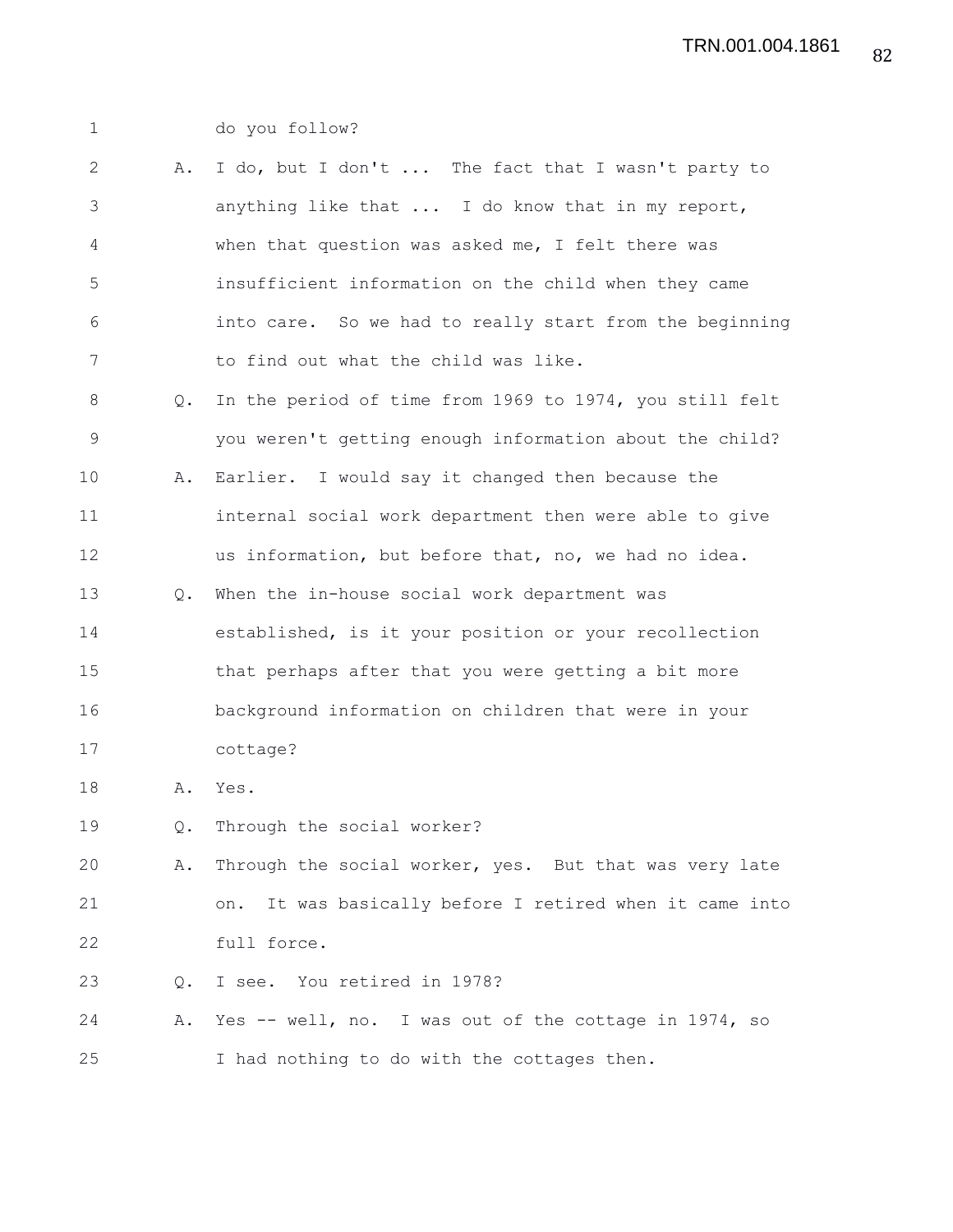| 1            | LADY SMITH: Can I just be clear about that? You moved into |
|--------------|------------------------------------------------------------|
| $\mathbf{2}$ | the cottage where your wife was already living and         |
| 3            | working as a house mother --                               |
| 4            | Yes, that's right.<br>Α.                                   |
| 5            | LADY SMITH: -- in 1969?                                    |
| 6            | Α.<br>Yes.                                                 |
| 7            | LADY SMITH: And you and she moved out of that cottage in   |
| $8\,$        | 1974?                                                      |
| 9            | That's true.<br>Α.                                         |
| 10           | LADY SMITH: Was that the end of either of you working as   |
| 11           | a house parent?                                            |
| 12           | Yes, it was.<br>Α.                                         |
| 13           | LADY SMITH: But you carried on as the fire and safety      |
| 14           | officer?                                                   |
| 15           | I did, yes.<br>Α.                                          |
| 16           | LADY SMITH: Earlier you said you carried on until you were |
| 17           | aged 65; is that right?                                    |
| 18           | Yes.<br>Α.                                                 |
| 19           | LADY SMITH: So that would take you right up to 1998.       |
| 20           | That's right.<br>Α.                                        |
| 21           | LADY SMITH: Living in the other house in Quarriers'        |
| 22           | grounds.                                                   |
| 23           | Yes.<br>Α.                                                 |
| 24           | MR PEOPLES: So you were working for Quarriers until 1998?  |
| 25           | Yes, I was, until I retired.<br>Α.                         |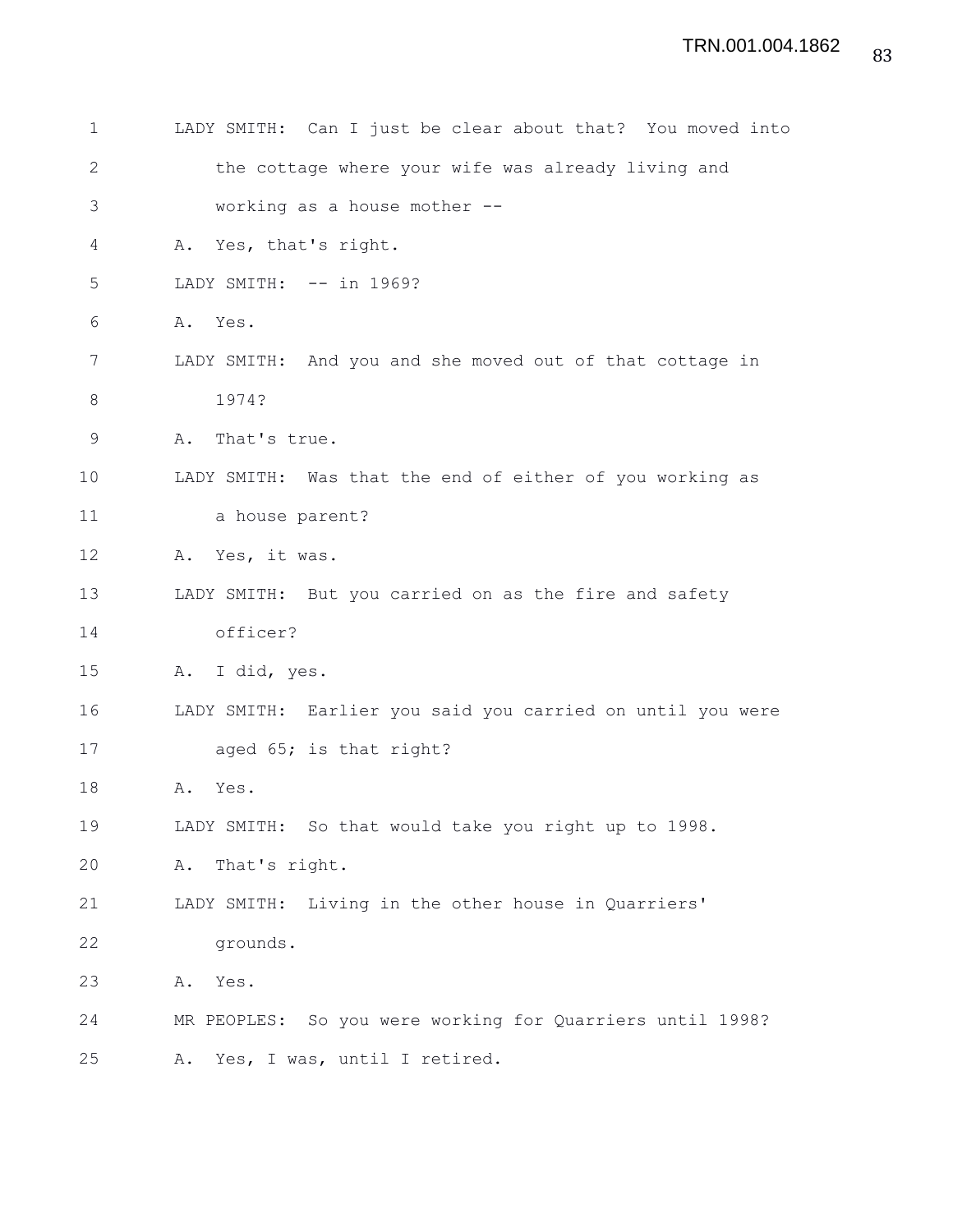| 1  | $Q_{\bullet}$ | But you ceased to be what we would call a house parent   |
|----|---------------|----------------------------------------------------------|
| 2  |               | in 1974?                                                 |
| 3  | Α.            | That's true, yes.                                        |
| 4  | Q.            | So you had 24 years working for Quarriers, but not being |
| 5  |               | involved as a house parent?                              |
| 6  | Α.            | That's right.                                            |
| 7  | Q.            | In that 24-year period, were you living in a cottage?    |
| 8  | Α.            | No, we had a house, it was known as                      |
| 9  |               |                                                          |
| 10 |               |                                                          |
| 11 |               |                                                          |
| 12 |               |                                                          |
| 13 | Q.            | Was that a property owned by Quarriers?                  |
| 14 | Α.            | It was.                                                  |
| 15 | Q.            | Was it rented then by you?                               |
| 16 | Α.            | No, it was  I was there until I actually retired,        |
| 17 |               | I was  No, I'm getting this wrong now, hold on.          |
| 18 |               | (Pause)                                                  |
| 19 |               | When<br>and I retired, we moved to this house,           |
| 20 |               | but we didn't pay rent because I was still doing bits    |
| 21 |               | and pieces for Quarriers.                                |
| 22 | Q.            | I'd better make sure we've got this absolutely right.    |
| 23 |               | If we look at where you were -- in 1969 you had married  |
| 24 |               | she was already a house parent. Did you say she          |
| 25 |               | was a house parent in a particular cottage?              |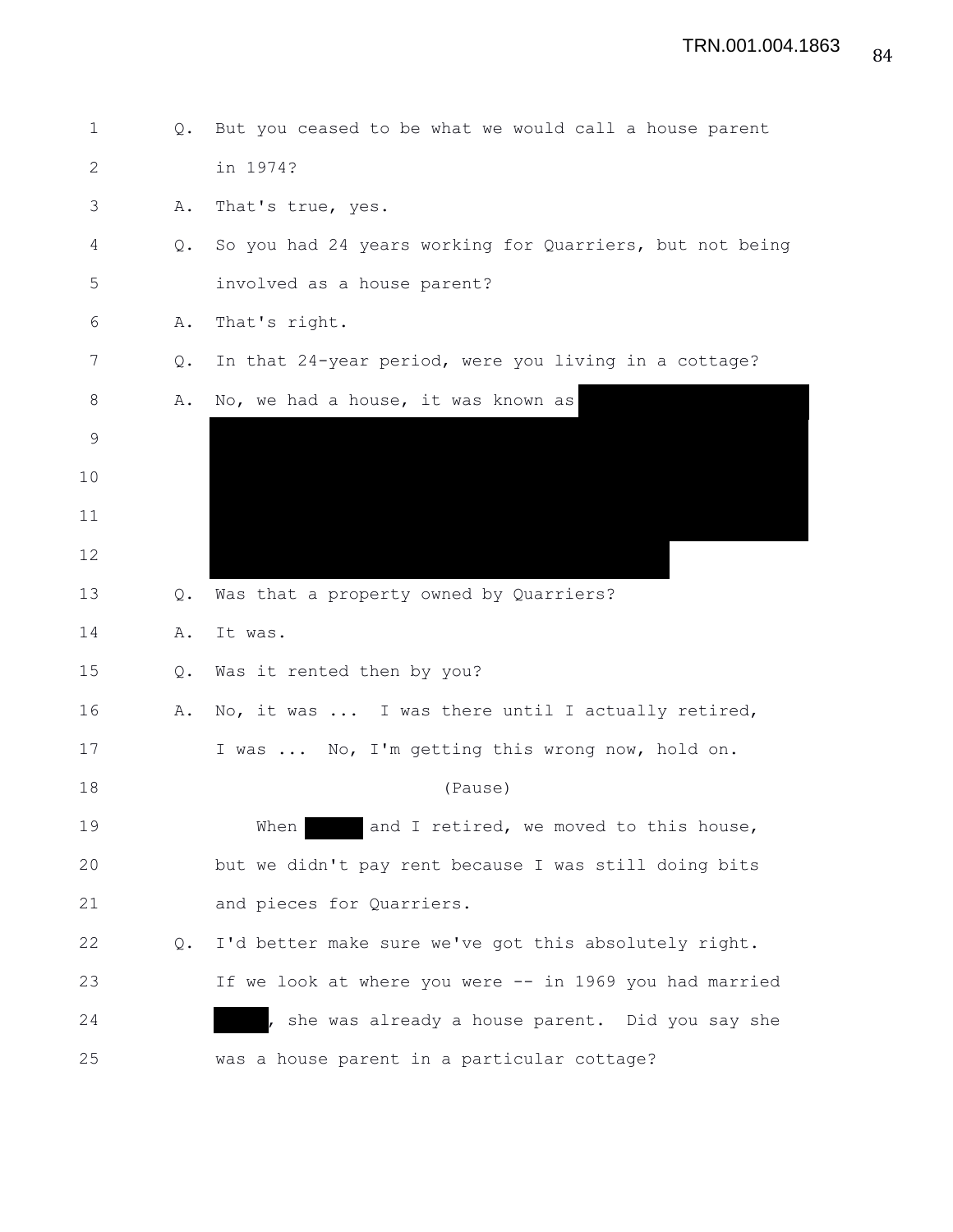| at some point changes her role with Quarriers from |
|----------------------------------------------------|
|                                                    |
|                                                    |
|                                                    |
|                                                    |
|                                                    |
|                                                    |
|                                                    |
|                                                    |
|                                                    |
|                                                    |
|                                                    |
|                                                    |
|                                                    |
|                                                    |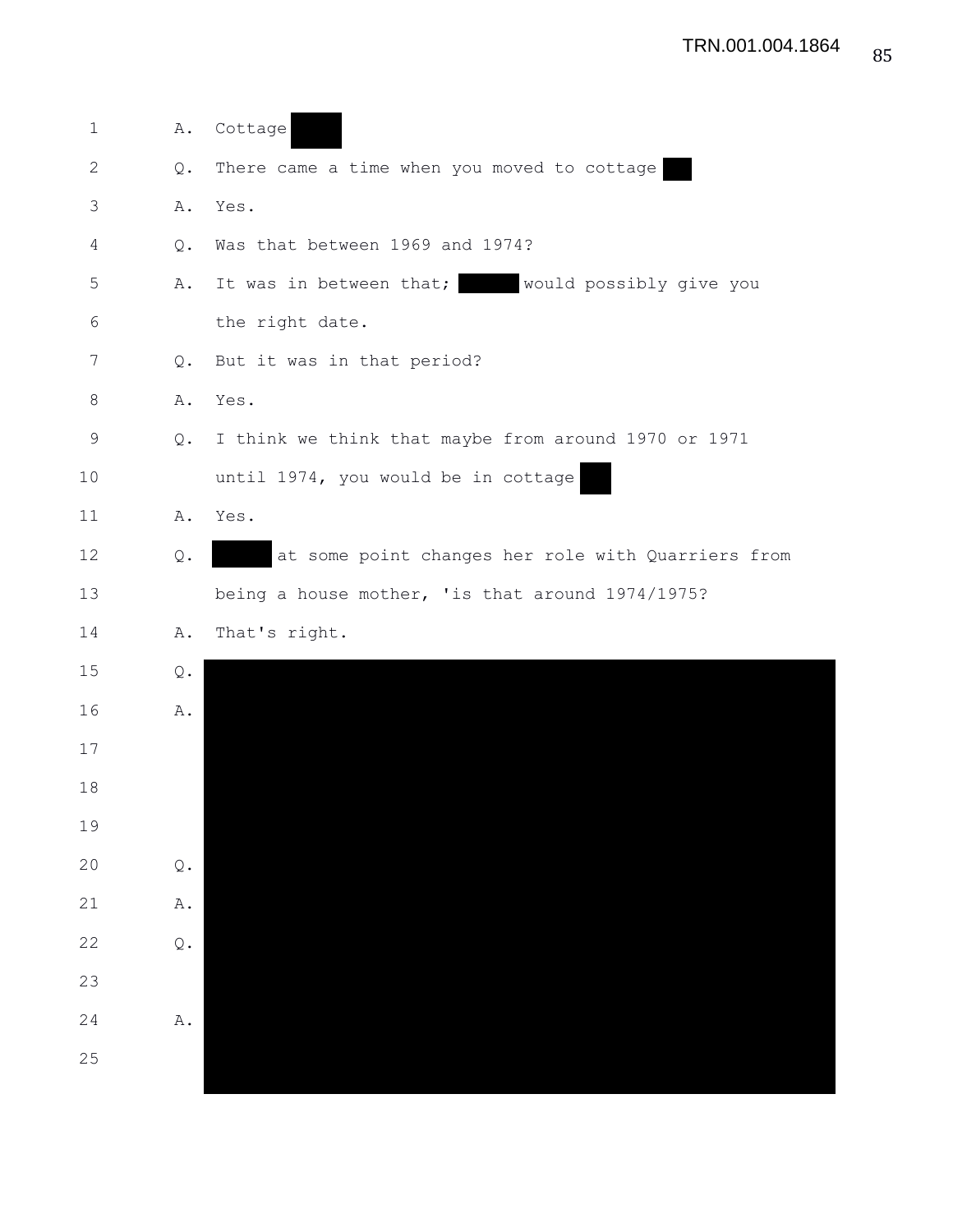| $\mathbf 1$    | $\mathsf{Q}$ .          |                                                          |
|----------------|-------------------------|----------------------------------------------------------|
| $\mathbf{2}$   |                         |                                                          |
| 3              |                         |                                                          |
| $\overline{4}$ | Α.                      |                                                          |
| 5              | $\mathsf{Q}$ .          |                                                          |
| 6              | Α.                      |                                                          |
| 7              | $\mathsf{Q}$ .          |                                                          |
| $8\,$          |                         |                                                          |
| $\mathsf 9$    | Α.                      |                                                          |
| 10             | Q.                      | I suppose what I'm then going to get to is where you had |
| 11             |                         | been before was cottage                                  |
| 12             | Α.                      | That's right.                                            |
| 13             |                         | Q. And at what point did you leave cottage<br>to go to   |
| 14             |                         |                                                          |
| 15             |                         |                                                          |
| 16             | Α.                      | No, no, it was before that. Both of us went to           |
| 17             |                         | Mr Mortimer and we were a wee bit concerned about our    |
| 18             |                         | own children,                                            |
| 19             |                         |                                                          |
| 20             |                         |                                                          |
| 21             |                         |                                                          |
| 22             |                         | I was still fire and safety                              |
| 23             |                         | officer                                                  |
| 24             |                         |                                                          |
| 25             | $\mathbf{\mathbb{Q}}$ . |                                                          |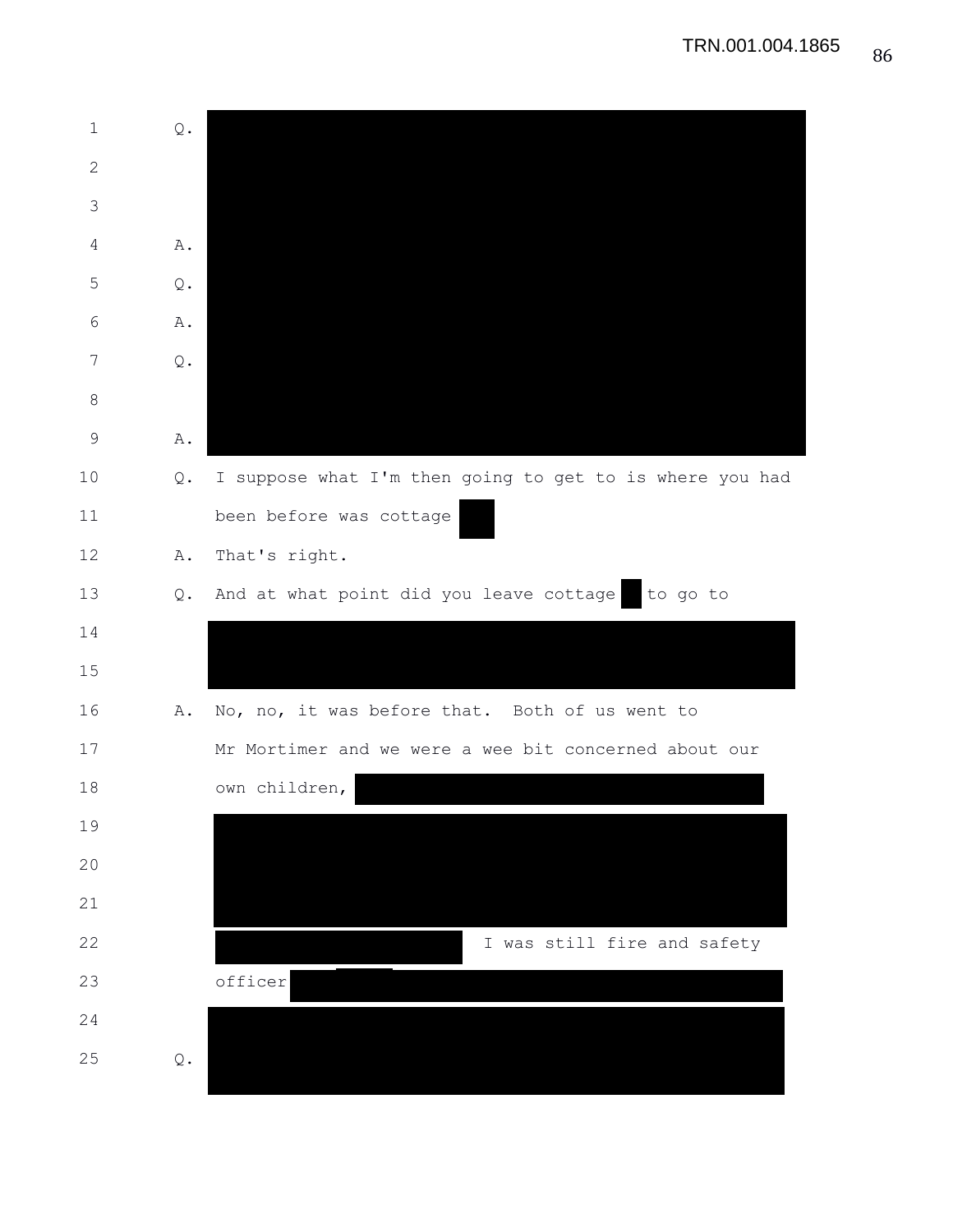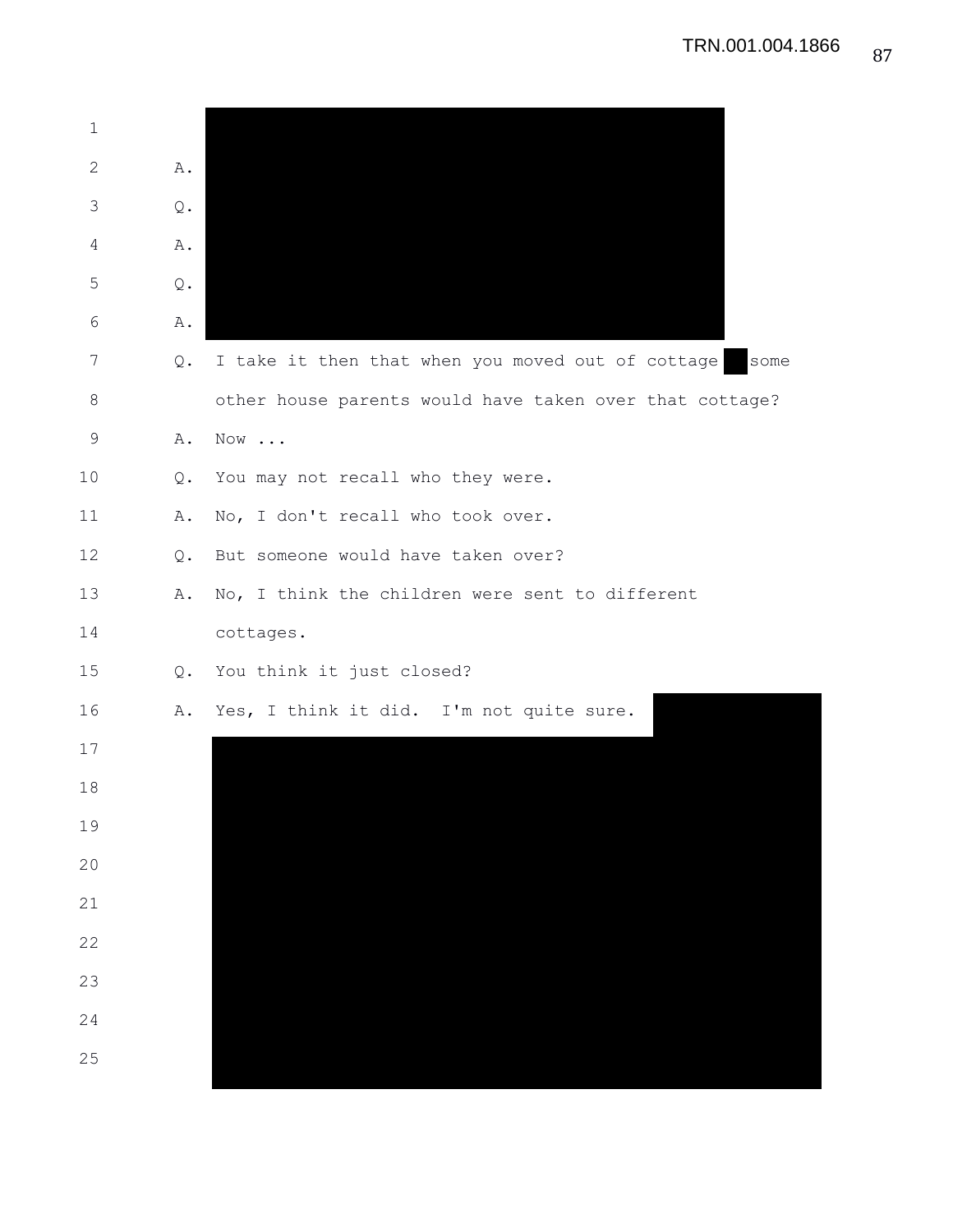| $\ensuremath{\mathbbm{1}}$ |                          |
|----------------------------|--------------------------|
| $\overline{c}$             |                          |
| $\mathcal{S}$              | $\mathbb Q$ .            |
| $\overline{4}$             |                          |
| $\mathbf 5$                | $\mathtt{A}$ .           |
| $\epsilon$                 | $\mathbf{\mathcal{Q}}$ . |
| $\boldsymbol{7}$           |                          |
| $\,8\,$                    | $\mathtt{A}$ .           |
| $\mathcal{G}$              | $\mathbb Q$ .            |
| $10$                       | $\mathbbm{A}$ .          |
| $11\,$                     | $\mathbf{\mathbb{Q}}$ .  |
| $12\,$                     | $\mathbbm{A}$ .          |
| 13                         | $\mathbb Q$ .            |
| $14\,$                     | $\mathbbm{A}$ .          |
|                            |                          |
| 15                         | $\mathbb Q$ .            |
| 16                         | $\mathbbm{A}$ .          |
| 17                         | $\mathbb Q$ .            |
| $18\,$                     | $\mathbbm{A}$ .          |
| 19                         | $\mathbb Q$ .            |
| $20$                       | $\mathbbm{A}$ .          |
| $21\,$                     | $\mathbf{\mathcal{Q}}$ . |
| $22$                       | $\mathbbm{A}$ .          |
| 23                         |                          |
| $2\sqrt{4}$                | $\mathbb Q$ .            |
| 25                         | $\mathbbm{A}$ .          |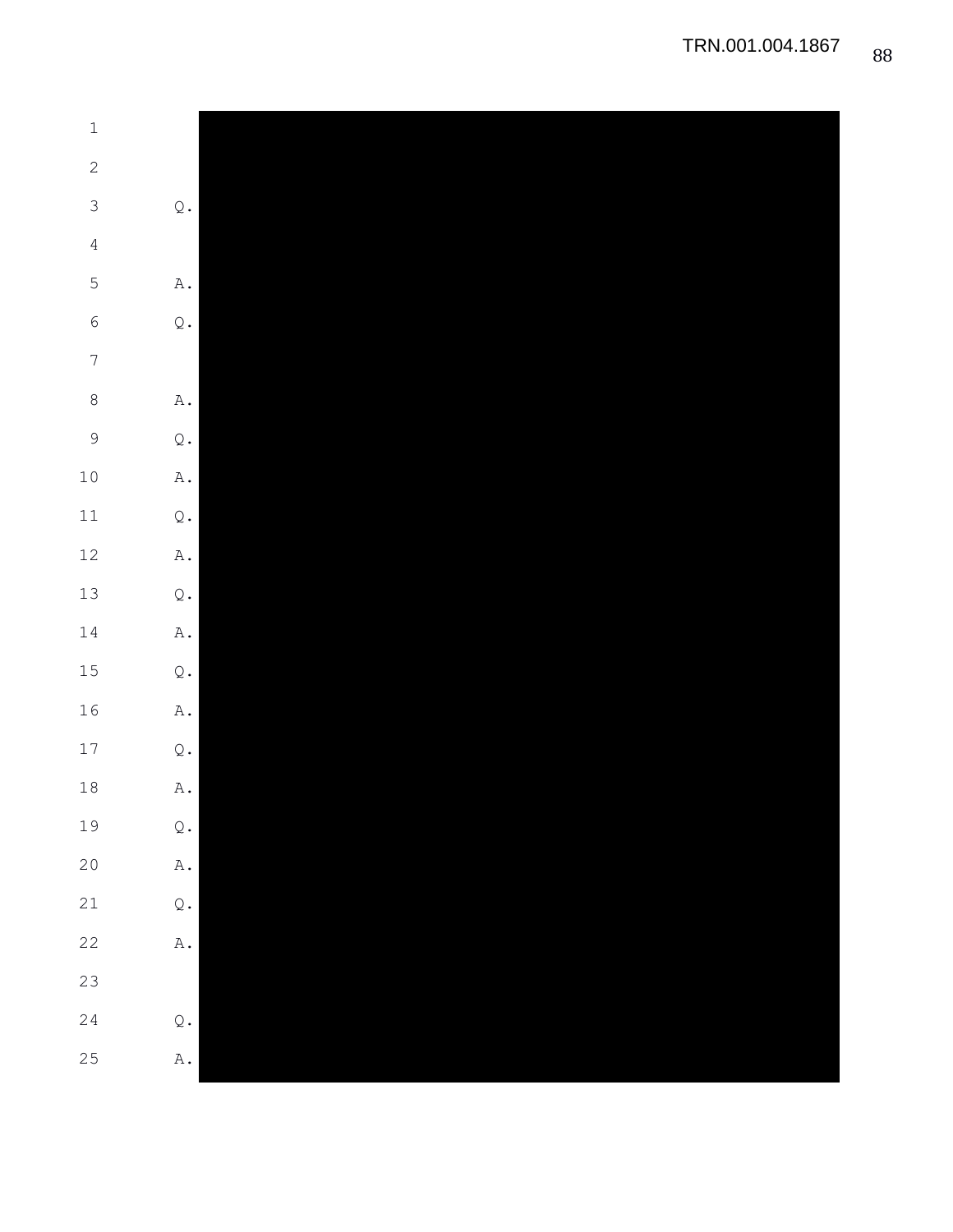1 Q. 2 3 A. 4 Q. 5 6 A. It probably would be about the eighties right enough -- 7 it didn't last too long, unfortunately, because 8 Quarriers took it on and then passed it on to Gavin, and 9 he was solely responsible for it. He just couldn't 10 afford to keep it, so the folks had to be transferred to 11 various units. Some to -- we had a ... 12 Campbell Snowden, that had elderly folks in. But that 13 belonged to -- 14 14 It was an organisation. One or two went there. 15 Others went back to their town, Greenock, places like 16 that. 17 Q. You don't need to worry too much. I think we'll hear 18 some evidence from the organisation that I think, by the 19 late 1970s, there were a lot of changes taking place. 20 The number of children were decreasing for various 21 reasons, which I don't think you need to concern 22 yourself with today, but there was some diversification 23 and some of the buildings were being used for other 24 purposes? 25 A. That's true, it completely changed. Because the park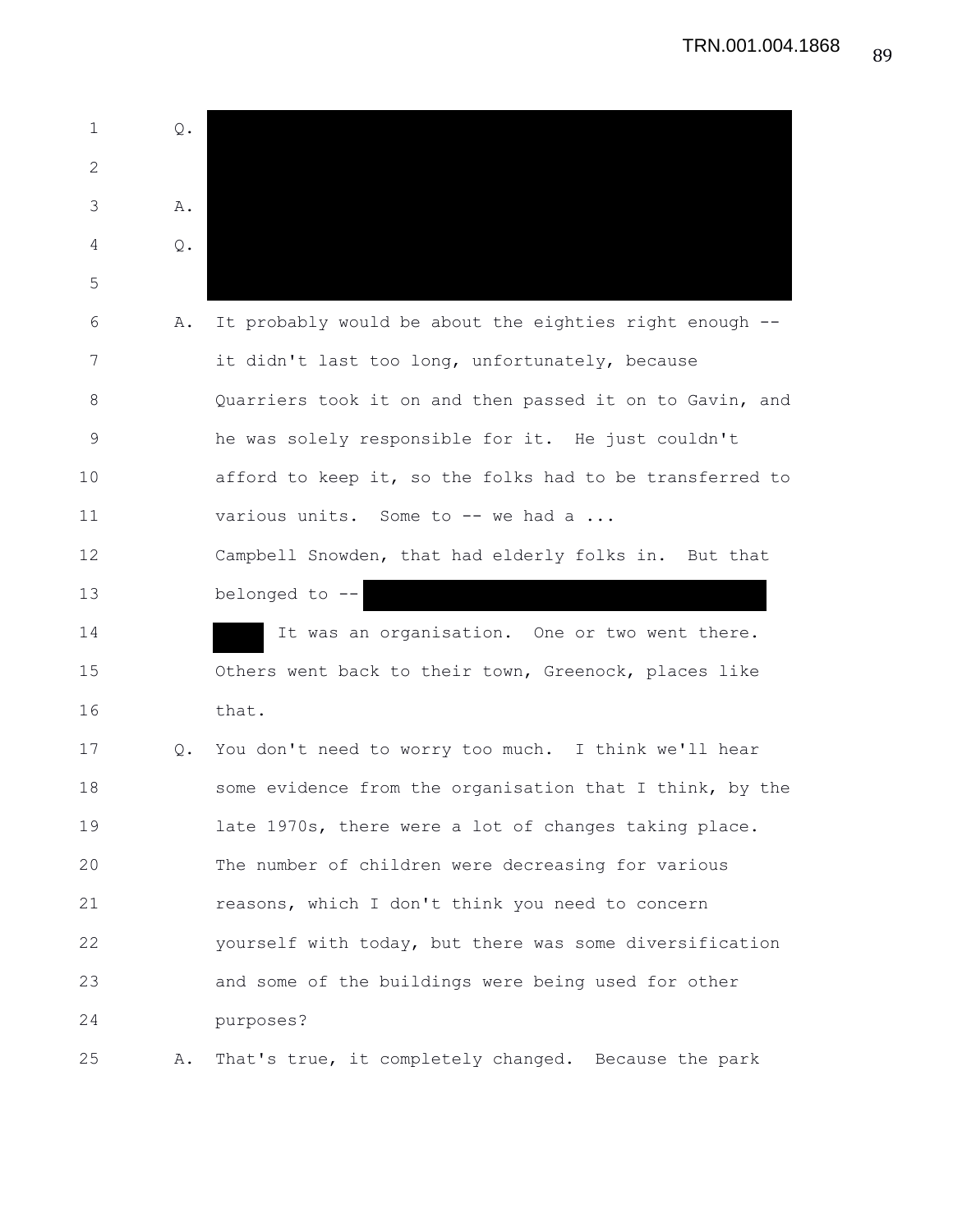| $\mathbf 1$  |               | itself was used for housing, the Barratt Homes built     |
|--------------|---------------|----------------------------------------------------------|
| $\mathbf{2}$ |               | there, and also on<br>we had a pets'                     |
| 3            |               | corner which I was responsible for, and that was closed  |
| 4            |               | down as well for houses to be built by Barratt. It was   |
| 5            |               | a completely different scenario altogether.              |
| 6            | Q.            | Effectively, they were selling off assets --             |
| 7            | Α.            | That's right.                                            |
| 8            | Q.            | -- to raise some money and they were taking in fewer     |
| $\mathsf 9$  |               | children and they were offering different services, some |
| 10           |               | for the elderly or some more specialist services at      |
| 11           |               | Quarrier's Village. That sort of thing was happening?    |
| 12           | Α.            | That's right.                                            |
| 13           | $Q_{\bullet}$ | And they were also opening up the special school at      |
| 14           |               | Southannan?                                              |
| 15           | Α.            | Yes.                                                     |
| 16           | Q.            | Which was another initiative at that time?               |
| 17           | Α.            | Yes.                                                     |
| 18           | $Q_{\bullet}$ | And you remember all of that kind of --                  |
| 19           | Α.            | I do remember that, yes.                                 |
| 20           | Q.            | So it was a period of considerable change?               |
| 21           | Α.            | Absolutely, yes.                                         |
| 22           | Q.            | And the days that you remember of large numbers of       |
| 23           |               | children in the village in the thirties and forties, by  |
| 24           |               | that stage there were a lot less children in the village |
| 25           |               | being looked after?                                      |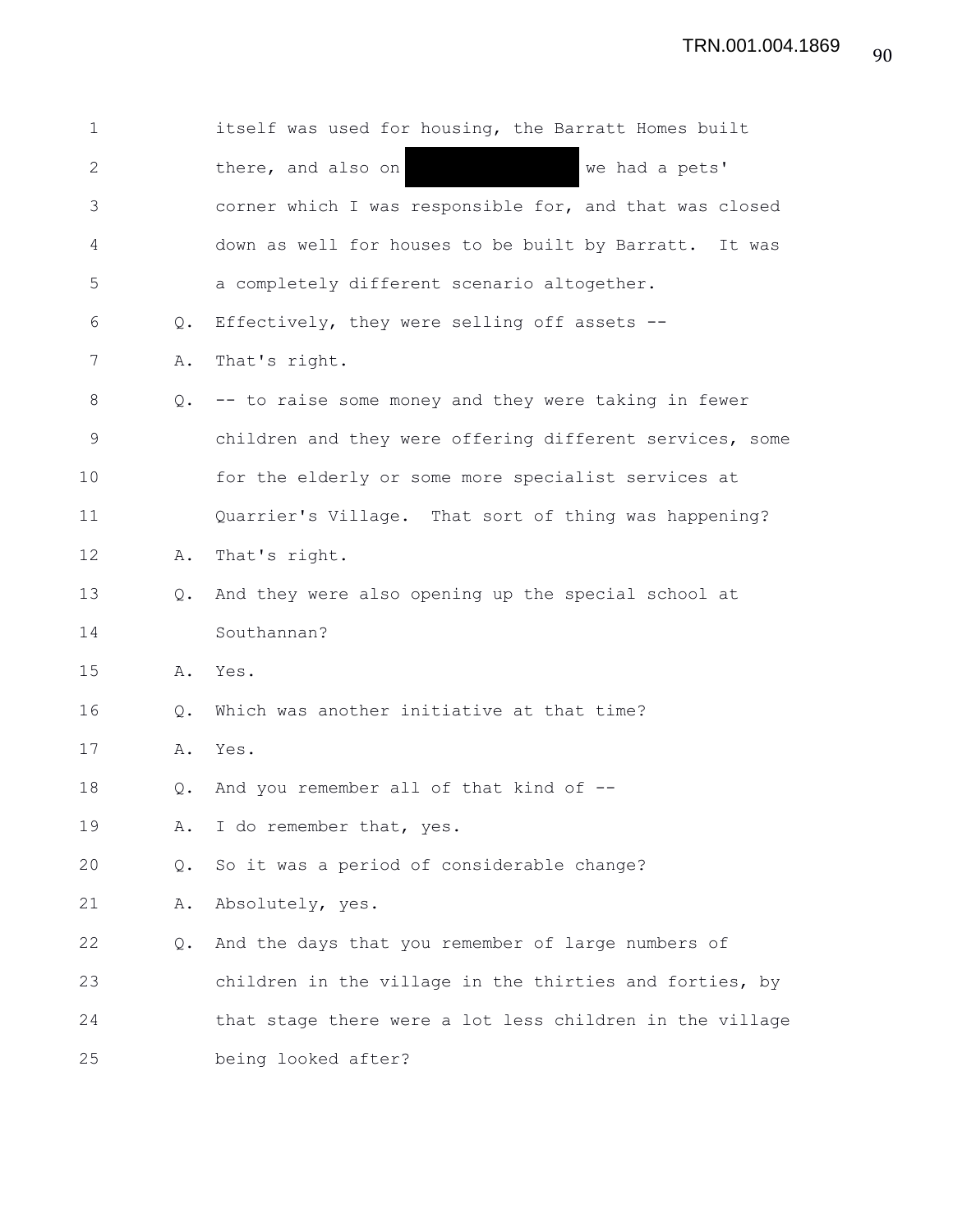| 1            | Α.            | Oh yes. The number of children went down from, say,          |
|--------------|---------------|--------------------------------------------------------------|
| $\mathbf{2}$ |               | about 14 to 8. And then gradually cottages were closing      |
| 3            |               | down, as you said, and they were used for other              |
| 4            |               | purposes.                                                    |
| 5            | $Q_{\bullet}$ | Can I ask you this: from the time that you moved out of      |
| 6            |               | which was about 1974 or thereabouts.<br>cottage              |
| 7            | Α.            | Yes.                                                         |
| 8            | Q.            | Until you retired in 1998 -- I may have said 1978 this       |
| $\mathsf 9$  |               | morning, perhaps I should have meant 1998.                   |
| 10           |               | I think you meant 1998.<br>LADY SMITH:                       |
| 11           |               | MR PEOPLES:<br>It crossed my mind.                           |
| 12           |               | LADY SMITH:<br>I think John gave us a date of birth of 1933, |
| 13           |               | and if you add 65 to that, you get to 1998.                  |
| 14           |               | MR PEOPLES: Perhaps we can just clarify that at this stage.  |
| 15           |               | So between 1974 and 1998, you were living                    |
| 16           | Α.            | Yes.                                                         |
| 17           |               | Q. And your job was?                                         |
| 18           | Α.            | Fire and safety.                                             |
| 19           | Q.            | And that was the job throughout?                             |
| 20           | Α.            | In fact, health and safety.                                  |
| 21           | Q.            | So it was slightly wider than just simply fire safety it     |
| 22           |               | was generally health and safety issues?                      |
| 23           | Α.            | That's right, yes.                                           |
| 24           | Q.            |                                                              |
| 25           |               |                                                              |
|              |               |                                                              |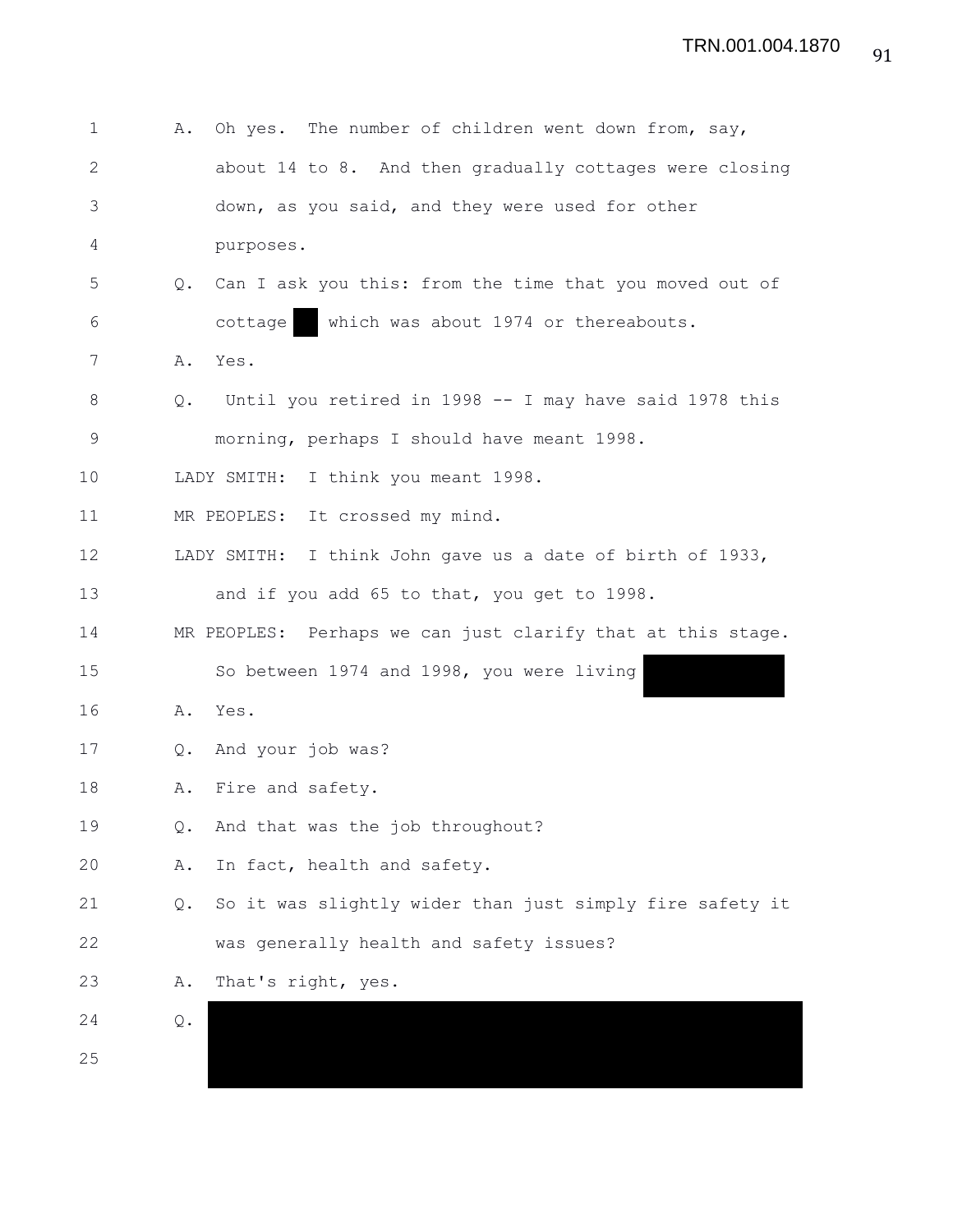| 1           | Α.            |                                                          |
|-------------|---------------|----------------------------------------------------------|
| 2           | Q.            | If I could focus on the period from 1969 to 1974, you    |
| 3           |               | initially were in cottage<br>but you moved to cottage    |
| 4           | Α.            | Yes.                                                     |
| 5           | Q.            | 's the house mother and you're her husband and<br>And    |
| 6           |               | you're effectively a house parent as well as your fire   |
| 7           |               | officer role?                                            |
| 8           | Α.            | Yes.                                                     |
| $\mathsf 9$ | Q.            | Did you have any other roles and responsibilities        |
| 10          |               | in that period that you took on?                         |
| 11          | Α.            | I was the BB.                                            |
| 12          | Q.            | What did you do in the BB?                               |
| 13          | Α.            | Well, we had quite a lot of lads there. We had a junior  |
| 14          |               | section, what was known as the Life Boys, and we had the |
| 15          |               | senior section, which I was responsible for.             |
| 16          | $Q_{\bullet}$ | So were you effectively the leader of the Quarriers BB?  |
| 17          | Α.            | Not to start with. There was a man called Mr Smith was   |
| 18          |               | in charge, and he -- I don't know what happened, he just |
| 19          |               | disappeared and I was asked to take the role on. I went  |
| 20          |               | to the BB headquarters to be trained as a captain of the |
| 21          |               | BB.                                                      |
| 22          | Q.            | So you were the captain of the Quarriers BB?             |
| 23          | Α.            | Yes.                                                     |
| 24          | Q.            | Was that during the time that you were in cottage        |
| 25          | Α.            | Yes.                                                     |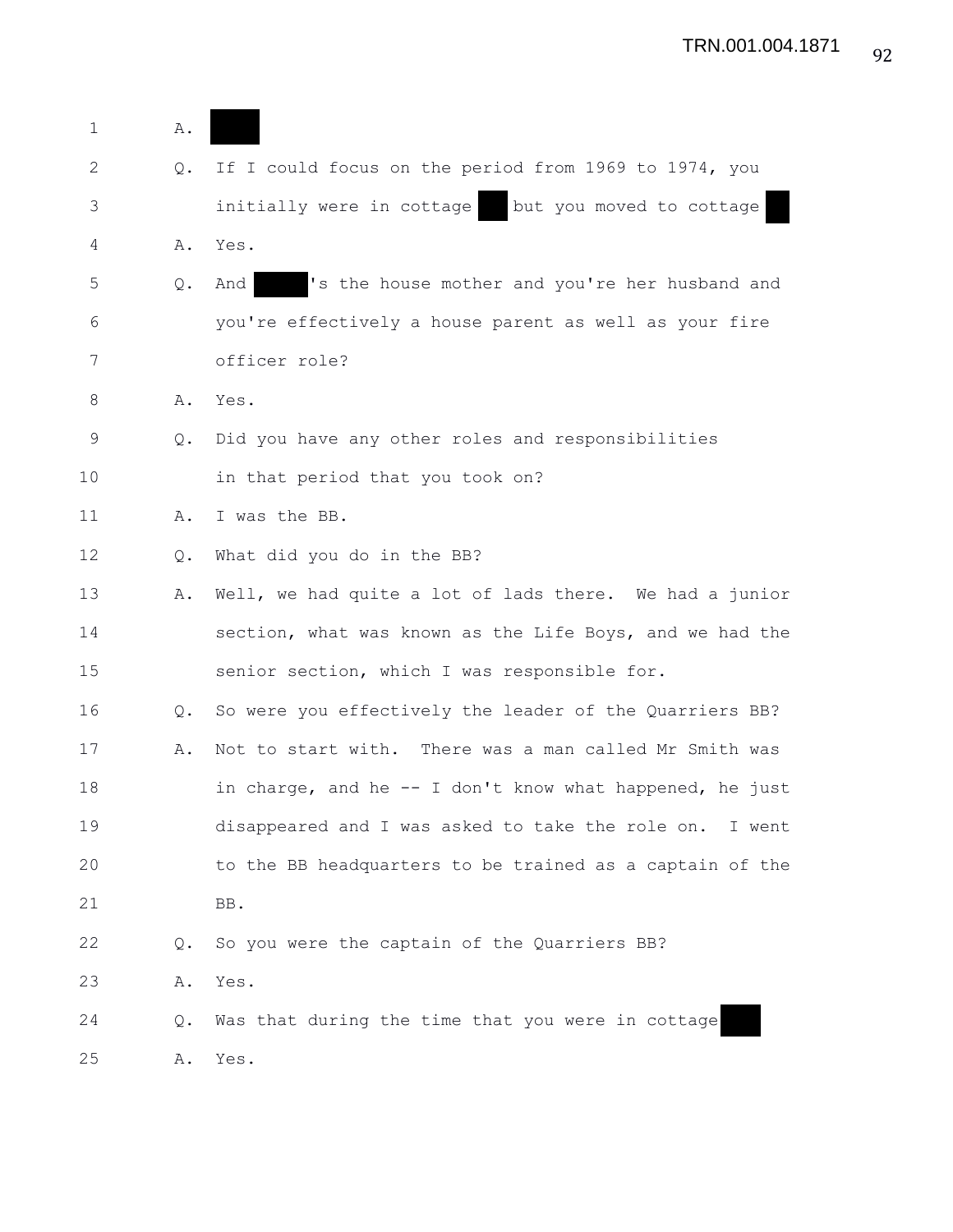## 1 Q. And beyond?

| $\mathbf{2}$   | Α. | Beyond, yes. Well, until, I would say, when we moved     |
|----------------|----|----------------------------------------------------------|
| 3              |    | out, because the children were getting -- the children   |
| $\overline{4}$ |    | were leaving and it wasn't really worth it. We finished  |
| 5              |    | up with about 11 boys and it wasn't worth, and what we   |
| 6              |    | did, we contacted Paisley battalion to say that we       |
| 7              |    | longer existed.                                          |
| $\,8\,$        | Q. | So it was disbanded at some point?                       |
| 9              | Α. | It was, yes.                                             |
| 10             | Q. | Did the remaining boys -- would be attached to the       |
| 11             |    | Paisley BB?                                              |
| 12             | Α. | Not necessarily, no.                                     |
| 13             | Q. | Did some --                                              |
| 14             | Α. | No, I don't think they did.                              |
| 15             | Q. | It just disbanded?                                       |
| 16             | Α. | Yes.                                                     |
| 17             |    | LADY SMITH: Where were the BB headquarters that you went |
| 18             |    | to?                                                      |
| 19             | Α. | It was Paisley. We went to -- now, I don't know what     |
| 20             |    | the training thing  It was somewhere in Lanark.          |
| 21             |    | I just forget what the place was. That was the training  |
| 22             |    | area.                                                    |
| 23             |    | LADY SMITH: The training was in Lanark, not in Paisley?  |
| 24             | Α. | Not in Paisley; Paisley was the battalion.               |
| 25             |    | LADY SMITH: How long did that training last?             |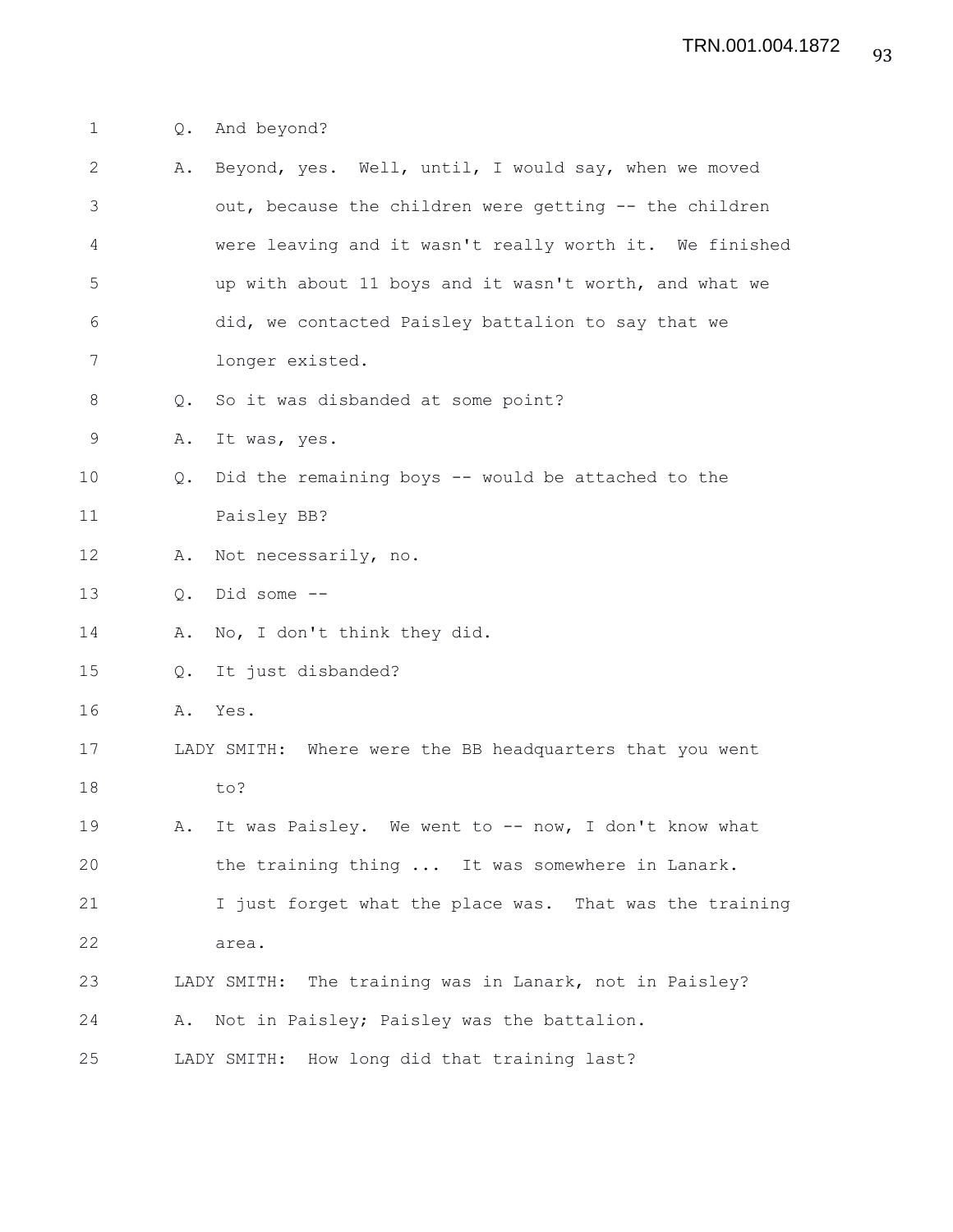| $\mathbf{1}$ | I think it was a week.<br>Α.                                   |
|--------------|----------------------------------------------------------------|
| 2            | LADY SMITH: Did you have to --                                 |
| 3            | That was to be transferred from lieutenant to captain of<br>Α. |
| 4            | the BB.                                                        |
| 5            | LADY SMITH: Were you trained before you became lieutenant?     |
| 6            | Well, it was just basically while I was in the BB with<br>Α.   |
| 7            | Mr Smith, I was trained then, but when I went to               |
| 8            | This was the place where everyone was trained to be            |
| 9            | captain or whatever.                                           |
| 10           | LADY SMITH: Right. So you got your captain's training          |
| 11           | somewhere in Lanark. In the town of Lanark?                    |
| 12           | I wish I knew the name because it would help. I just<br>Α.     |
| 13           | can't think.                                                   |
| 14           | LADY SMITH: Don't worry. If you comes back to you later,       |
| 15           | you can tell me.                                               |
| 16           | Α.                                                             |
| 17           | LADY SMITH: It was maybe about a week?                         |
| 18           | It was about a week, yes.<br>Α.                                |
| 19           | LADY SMITH: Did you stay away overnight for the training?      |
| 20           | We stayed at Carronvale --<br>Α.                               |
| 21           | LADY SMITH: What was included in the training?                 |
| 22           | We were taught basically how to organise games, how<br>Α.      |
| 23           | to -- basically how the BB ran, what it meant. Our job         |
| 24           | was to transfer that to the boys that we were in charge        |
| 25           | of.                                                            |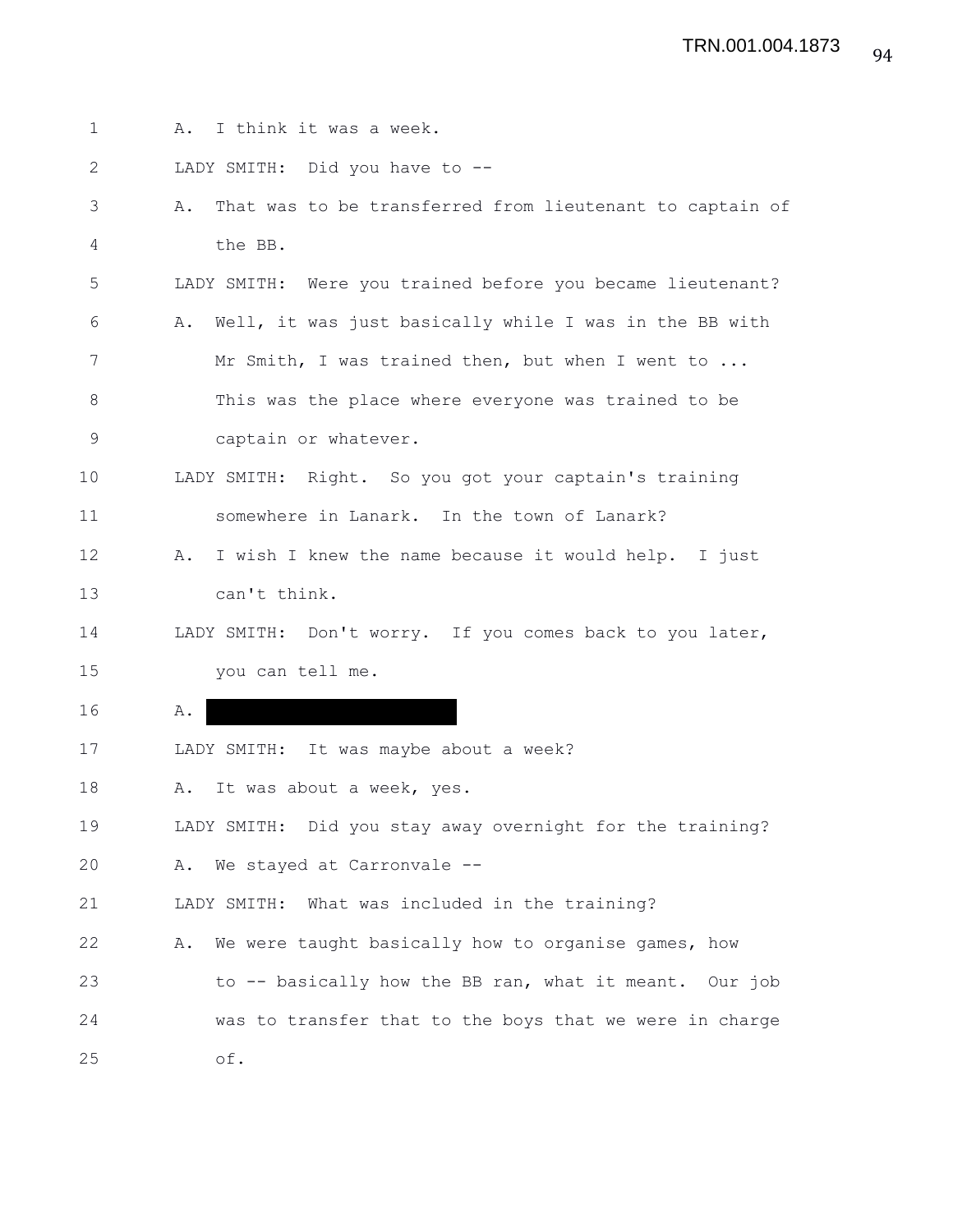| MR PEOPLES: Was there any child protection training? |  |
|------------------------------------------------------|--|
|------------------------------------------------------|--|

2 A. No, there wasn't. No, no.

- 3 Q. In your role as the BB lieutenant and captain, I take it 4 then that the Quarriers group would, from time to time, 5 go to various camps and other places as part of the BB 6 activities. Did that happen?
- 7 A. We did -- we went -- not in my time, no. Because camps 8 seem to be out of order now. We went to houses. We 9 went to Girvan or Turnberry. That was the two places.
- 10 Q. But not BB camps?
- 11 A. Not camps as such, no. The only thing that happened, we 12 went to Ireland -- just a few of the lads went to 13 Ireland because we were friendly with one of the 14 captains in Ireland and we were invited to go there for 15 a weekend.
- 16 Q. Did you --
- 17 A. We were with the company -- I was actually asked to be 18 inspecting officer for the Boys' Brigade over in Ireland 19 for this occasion and the captain said, "Bring one or 20 two of your boys".
- 21 Q. Did you and some boys go to Ireland?

22 A. Yes.

23 Q. And was it just you and the boys that went?

24 A. Yes.

25 Q. And how did they get there?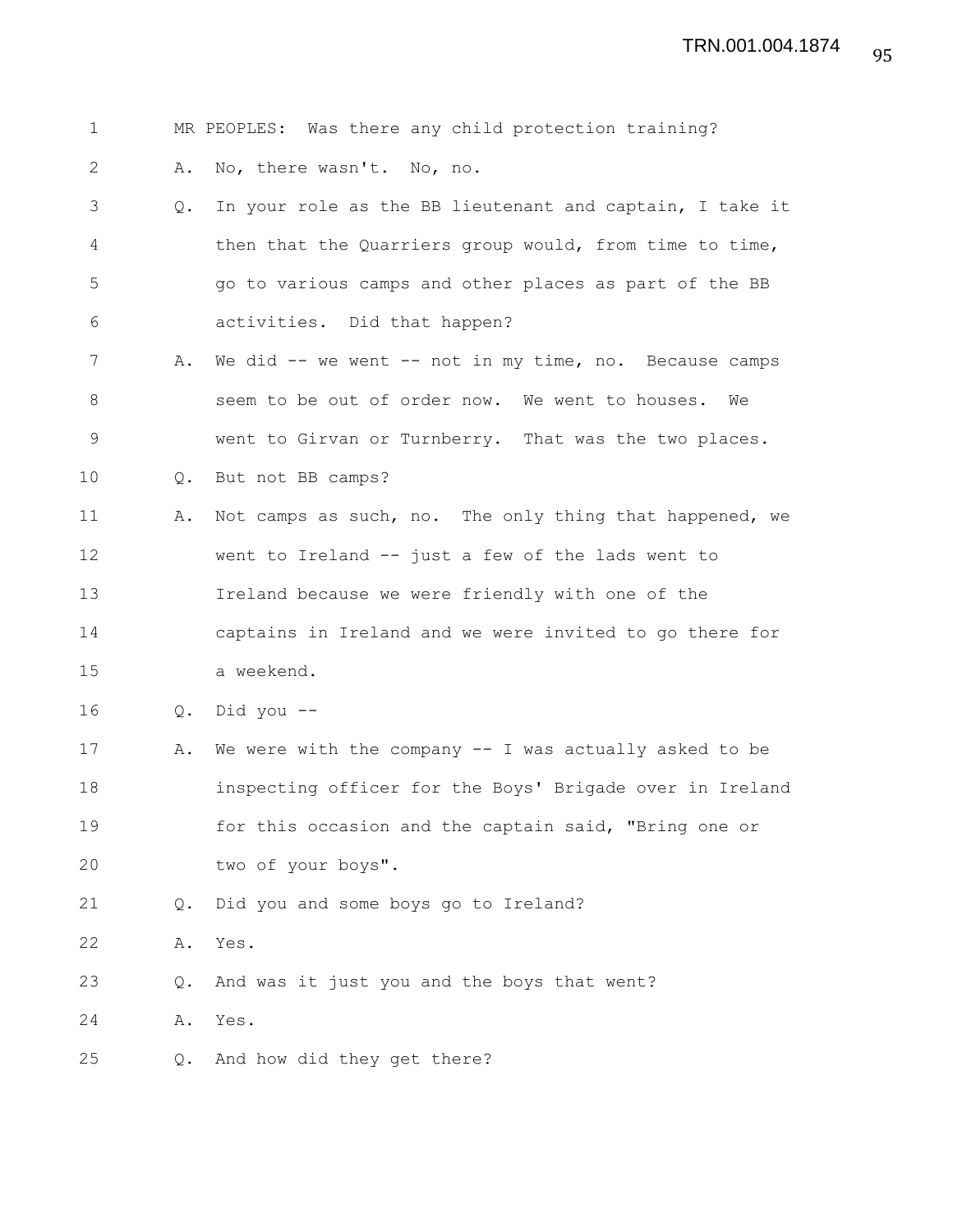| 1  | Α.            | Boat.                                                    |
|----|---------------|----------------------------------------------------------|
| 2  | Q.            | And did you drive to the --                              |
| 3  | Α.            | No, one of the drivers from Quarriers drove the minibus  |
| 4  |               | down to the boat, dropped us off.                        |
| 5  | $Q_{\bullet}$ | And you went on the boat with the boys to Ireland?       |
| 6  | Α.            | Yes.                                                     |
| 7  | Q.            | QGU<br>Was that person                                   |
| 8  | Α.            | It was, yes.                                             |
| 9  | Q.            | -- that you knew in Ireland?                             |
| 10 | Α.            | Yes.                                                     |
| 11 | $Q_{\bullet}$ | Is he someone you had known before then?                 |
| 12 | Α.            | he worked for him because he was<br>Well,                |
| 13 |               | in charge -- he had a battery organisation and<br>was    |
| 14 |               | there being taught. That was how we knew QGU             |
| 15 | Q.            | QGU<br>And did<br>at some stage work in Scotland?        |
| 16 | Α.            | Oh yes, he worked in Glasgow.                            |
| 17 | Q.            | Did he run a BB --                                       |
| 18 | Α.            | In Ireland.                                              |
| 19 | Q.            | Was he also involved in the BB in Scotland?              |
| 20 | Α.            | No.                                                      |
| 21 | Q.            | Not to your knowledge?                                   |
| 22 | Α.            | No, not to my knowledge.                                 |
| 23 | Q.            | So you've got the activity in the BB you have told us    |
| 24 |               | You're the fire officer. You're a house parent<br>about. |
| 25 |               | as well.                                                 |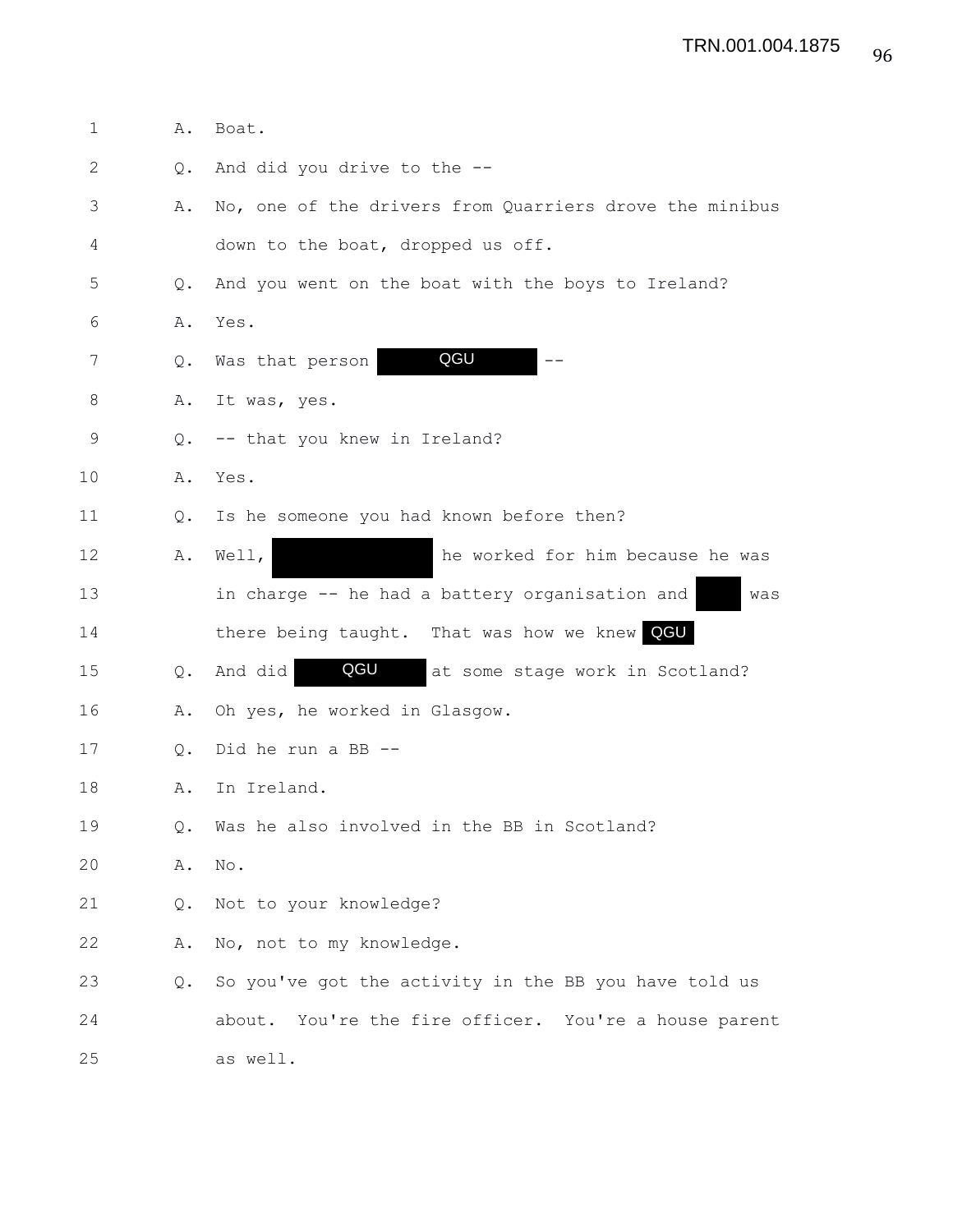| 1            | Α.            | In brackets, yes.                                         |
|--------------|---------------|-----------------------------------------------------------|
| $\mathbf{2}$ | $Q_{\bullet}$ | In brackets, but you're a de facto house parent, you're   |
| 3            |               | in a house with children?                                 |
| 4            | Α.            | Yes.                                                      |
| 5            | Q.            | And they're under your care, if you like.                 |
| 6            | Α.            | Yes.                                                      |
| 7            | Q.            | In a practical sense.                                     |
| 8            | Α.            | Uh-huh.                                                   |
| 9            | Q.            | With your wife?                                           |
| 10           | Α.            | Yes.                                                      |
| 11           | $Q_{\bullet}$ | Were you engaged in other activities, because I think --  |
| 12           |               | did you have a role in the church?                        |
| 13           | Α.            | Yes.                                                      |
| 14           | $Q_{\bullet}$ | What was that?                                            |
| 15           | Α.            | I became church officer. Now, that would be when          |
| 16           |               | I retired from the cottage.                               |
| 17           | $Q_{\bullet}$ | So it was after 1974 --                                   |
| 18           | Α.            | Yes.                                                      |
| 19           | Q.            | -- you became the church officer?                         |
| 20           | Α.            | I became the church officer, yes.                         |
| 21           | Q.            | Before then, did you have any role in the church?         |
| 22           | Α.            | No, I didn't. I had nothing to do with the church.<br>The |
| 23           |               | man retired, who was the church officer, and of course    |
| 24           |               | I was in the house there doing -- basically I was asked   |
| 25           |               | if I would take on the church officer's role.             |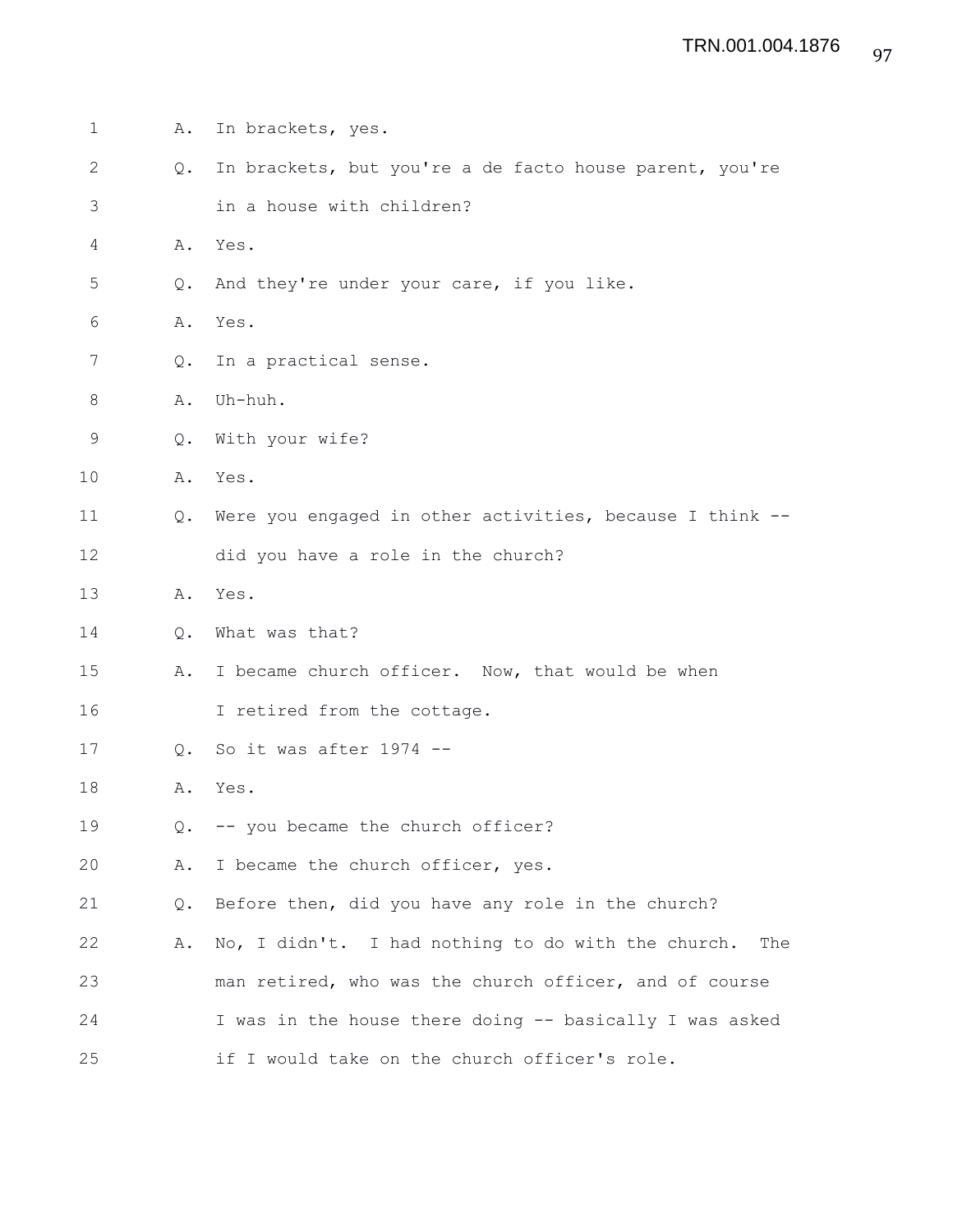| $\mathbf 1$ | О.            | When he retired?                                         |
|-------------|---------------|----------------------------------------------------------|
| 2           | Α.            | When I retired.                                          |
| 3           | Q.            | When you retired?                                        |
| 4           | Α.            | Yes. I retired -- no, I was out the cottage.             |
| 5           | Q.            | Yes. That's what I thought you said.                     |
| 6           | Α.            | Yes.                                                     |
| 7           | $Q_{\bullet}$ | So after 1974 but before you retired in 1998, you became |
| 8           |               | the church officer?                                      |
| $\mathsf 9$ | Α.            | Yes.                                                     |
| 10          | $\circ$ .     | And you took the place of some other individual?         |
| 11          | Α.            | Yes.                                                     |
| 12          | Q.            | Who was that?                                            |
| 13          | Α.            | QGV?<br>Now, it could be two  There was a Mr<br>and      |
| 14          |               | QFE<br>QFE<br>I think the other man was<br>went          |
| 15          |               | away to be a minister of the Church of Scotland and      |
| 16          |               | I was asked to take on the church then.                  |
| 17          | Q.            | I suppose in your capacity as a fire officer and health  |
| 18          |               | and safety, you would also, apart from going to          |
| 19          |               | cottages, go to the church as well?                      |
| 20          | Α.            | Yes.                                                     |
| 21          | Q.            | So you'd have access to the church and keys to the       |
| 22          |               | church?                                                  |
| 23          | Α.            | Oh yes. I did.                                           |
| 24          | Q.            | Did you help out at all at the church before 1974?       |
| 25          | Α.            | No, I didn't. Because there was a church officer<br>No.  |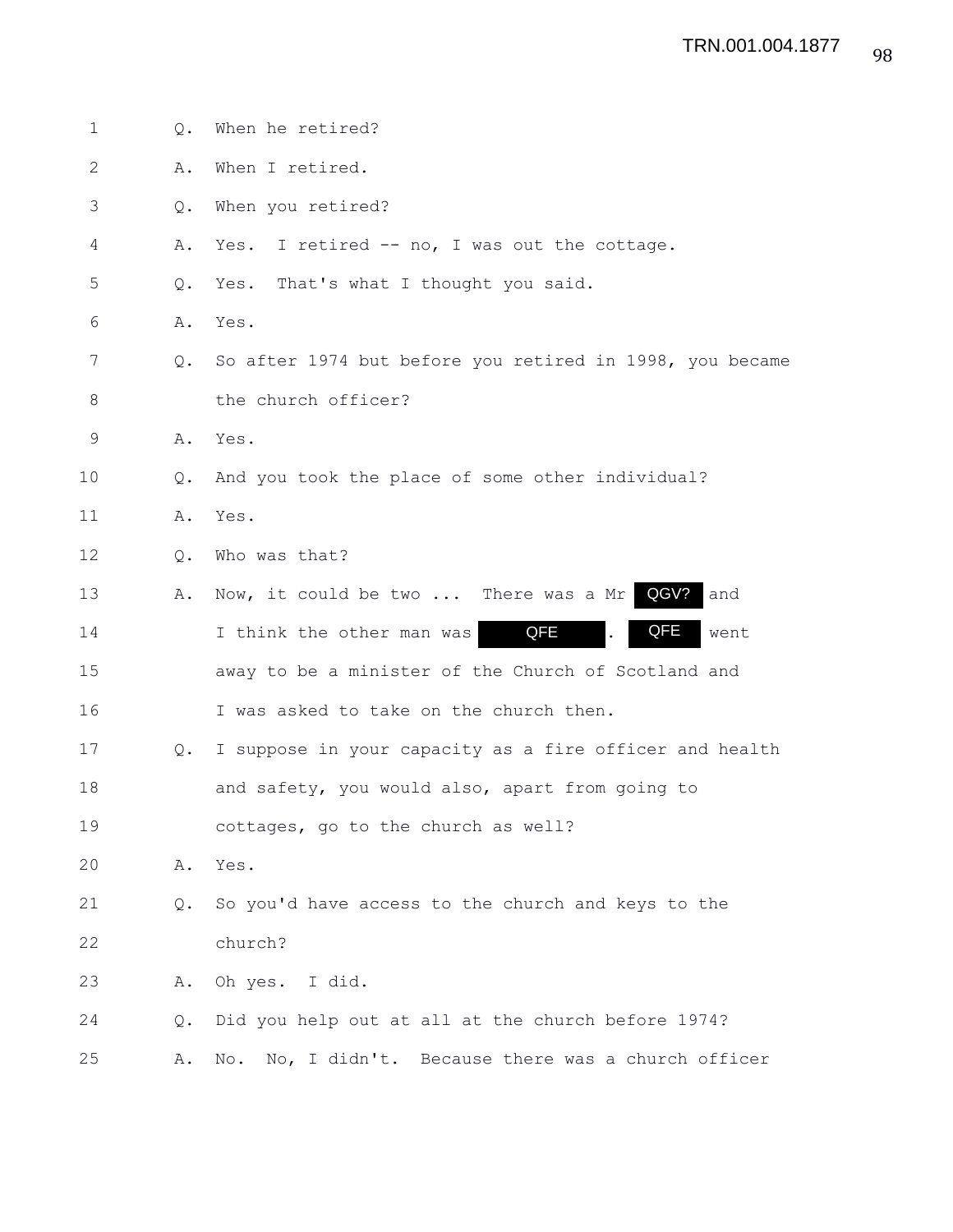| $\mathbf 1$  |               | there, so no, I didn't.                                  |
|--------------|---------------|----------------------------------------------------------|
|              |               |                                                          |
| $\mathbf{2}$ | Q.            | But you would go to the church from time to time?        |
| 3            | Α.            | Oh, yes. We never stopped going. When we left the        |
| 4            |               | cottage, we still went to the church.                    |
| 5            | Q.            | You'd attend services there?                             |
| 6            | Α.            | Yes.                                                     |
| 7            | $Q_{\bullet}$ | But you would also go in your other capacity or you      |
| 8            |               | could go in the other capacity as a fire officer or      |
| $\mathsf 9$  |               | safety officer from time to time?                        |
| 10           | Α.            | Well, when I was church officer I knew the situation     |
| 11           |               | there, so I wouldn't be going there privately or         |
| 12           |               | anything like that. I would be there                     |
| 13           | Q.            | Did you have any other roles? You seem as if you were    |
| 14           |               | someone who got involved in a lot of different things as |
| 15           |               | part of your life in Quarriers. Did you have other       |
| 16           |               | responsibilities or roles that you performed,            |
| 17           |               | particularly in the period when you were in cottage      |
| 18           |               | I'm trying to get a picture.                             |
| 19           |               | A. No, not really, no. No.                               |
| 20           | Q.            | Okay. I think you tell us in your statement at           |
| 21           |               | page 1149, and you don't need to look at it, I think you |
| 22           |               | just tell us that you didn't work with children.         |
| 23           |               | I think that's the way you describe it.                  |
| 24           | Α.            | Yes.                                                     |
| 25           | $\circ$ .     | And you have explained, I think, what your role was, the |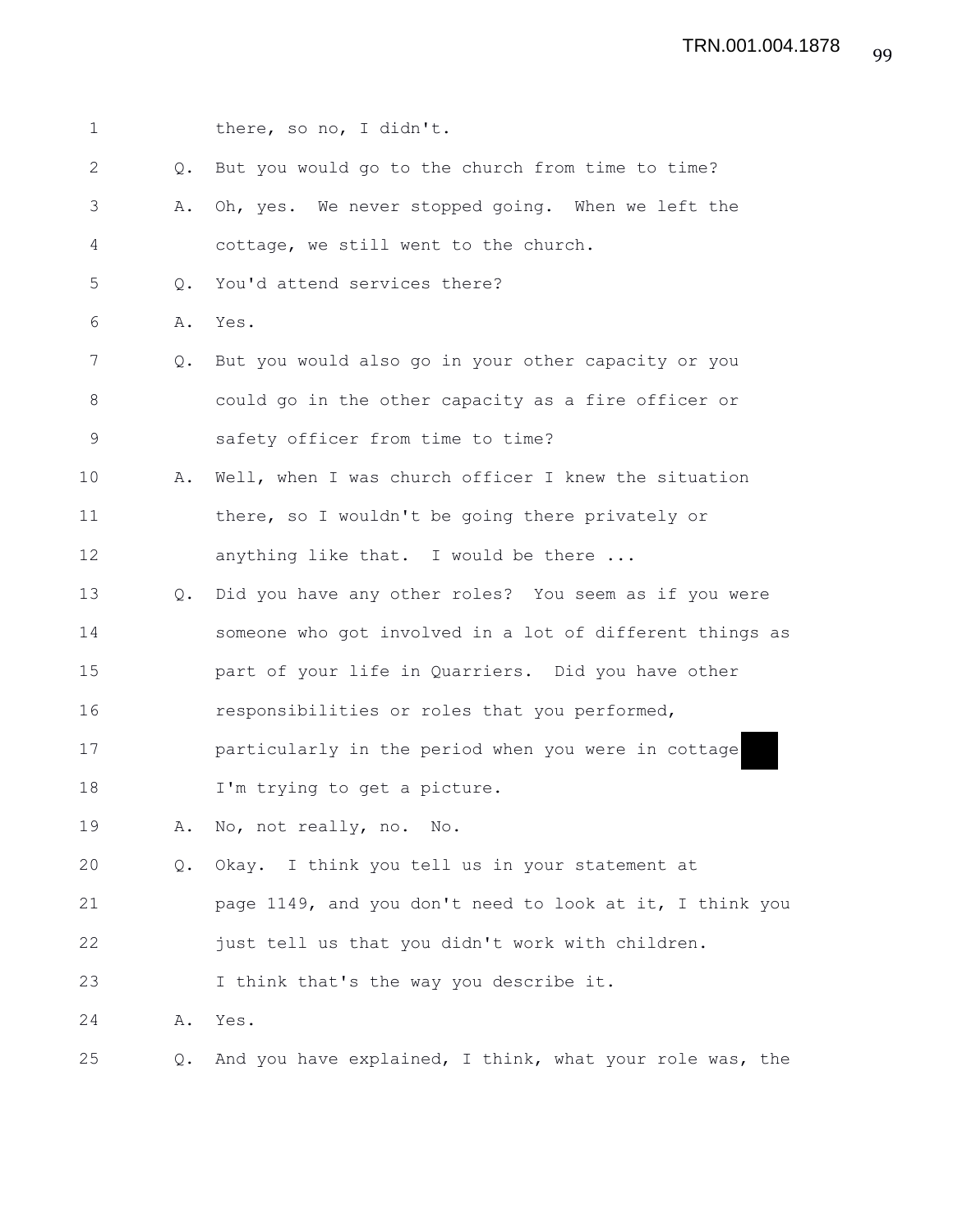| $\mathbf 1$  |               | role that you were employed to do. But though you       |
|--------------|---------------|---------------------------------------------------------|
| $\mathbf{2}$ |               | didn't work with children, clearly you spent a bit of   |
| 3            |               | time with children because you were in a cottage with   |
| 4            |               | children.                                               |
| 5            | Α.            | Yes.                                                    |
| 6            | Q.            | And at times presumably you were left in charge of the  |
| 7            |               | children.                                               |
| 8            | Α.            | Not necessarily, no.                                    |
| 9            | Q.            | I know not necessarily, but there would be times, would |
| 10           |               | there not?                                              |
| 11           | Α.            | No, there was an assistant in the house.<br>If          |
| 12           |               | and if she went to the<br>was in                        |
| 13           |               | , the assistant was always there.                       |
| 14           | Q.            | Always?                                                 |
| 15           | Α.            | Yes.                                                    |
| 16           | Q.            | There were no occasions when you were in the house      |
| 17           |               | alone?                                                  |
| 18           | Α.            | No, because I had to be $--$ I was on 24-hour call and  |
| 19           |               | I could have been called out, so that's why there's an  |
| 20           |               | assistant there.                                        |
| 21           | Q.            | Where would the assistant be on these occasions?        |
| 22           | Α.            | In the cottage.                                         |
| 23           | Q.            | But where? Would she be in your company all the time?   |
| 24           | Α.            | Yes -- I don't know what you're getting at here.        |
| 25           | $Q_{\bullet}$ | I'm not getting at anything; I just want to know the    |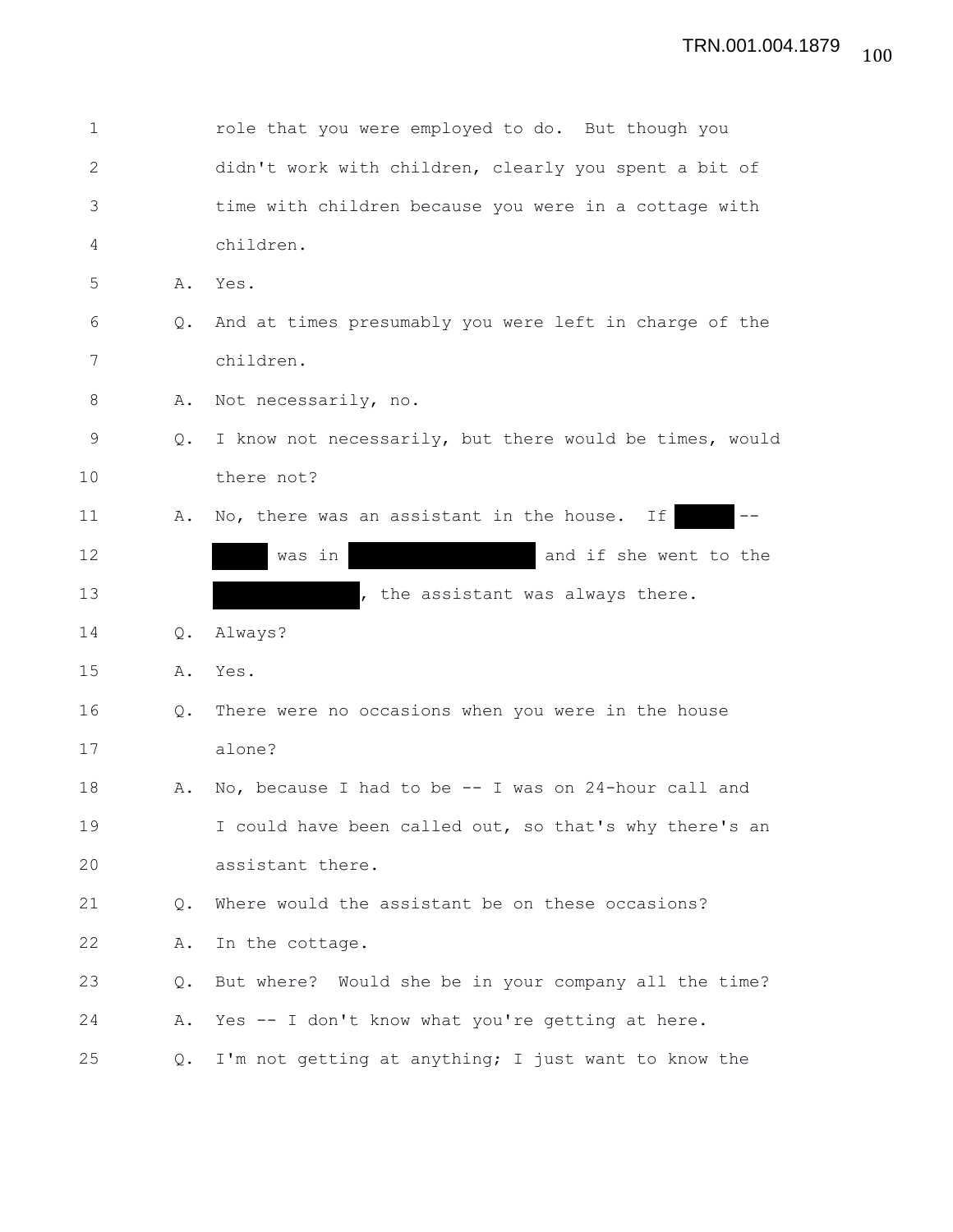1 factual position. 2 A. She was part of the household really. 3 Q. You didn't spend every waking hour together in the 4 cottage with the assistant when was out at some 5 activity? 6 A. No. I was out at times -- 7 Q. But you were in at times -- 8 A. Earlier on, I was telling you that I went to churches to 9 visit, to speak to Women's Guilds. And often, we went 10 down to the park to play cricket or football, something 11 like that. But no, I certainly wasn't there with the 12 assistant on my own, to put it that way. I think that's 13 what you're trying to imply. 14 Q. Well, I'll maybe take it from your own statement at 15 page 1154. You were asked about access to children. 16 Just a general question, and that's all I'm really 17 exploring at the moment. You say: 18 "I suppose anyone who worked at Quarriers would have 19 access to children on their own." 20 I take it that would apply to you as much as to any 21 other employee at Quarriers? 22 A. It would be yes -- especially with the BB. I had other 23 officers with me right enough, but there are occasions 24 when you were -- like football, you may have been on our 25 own then.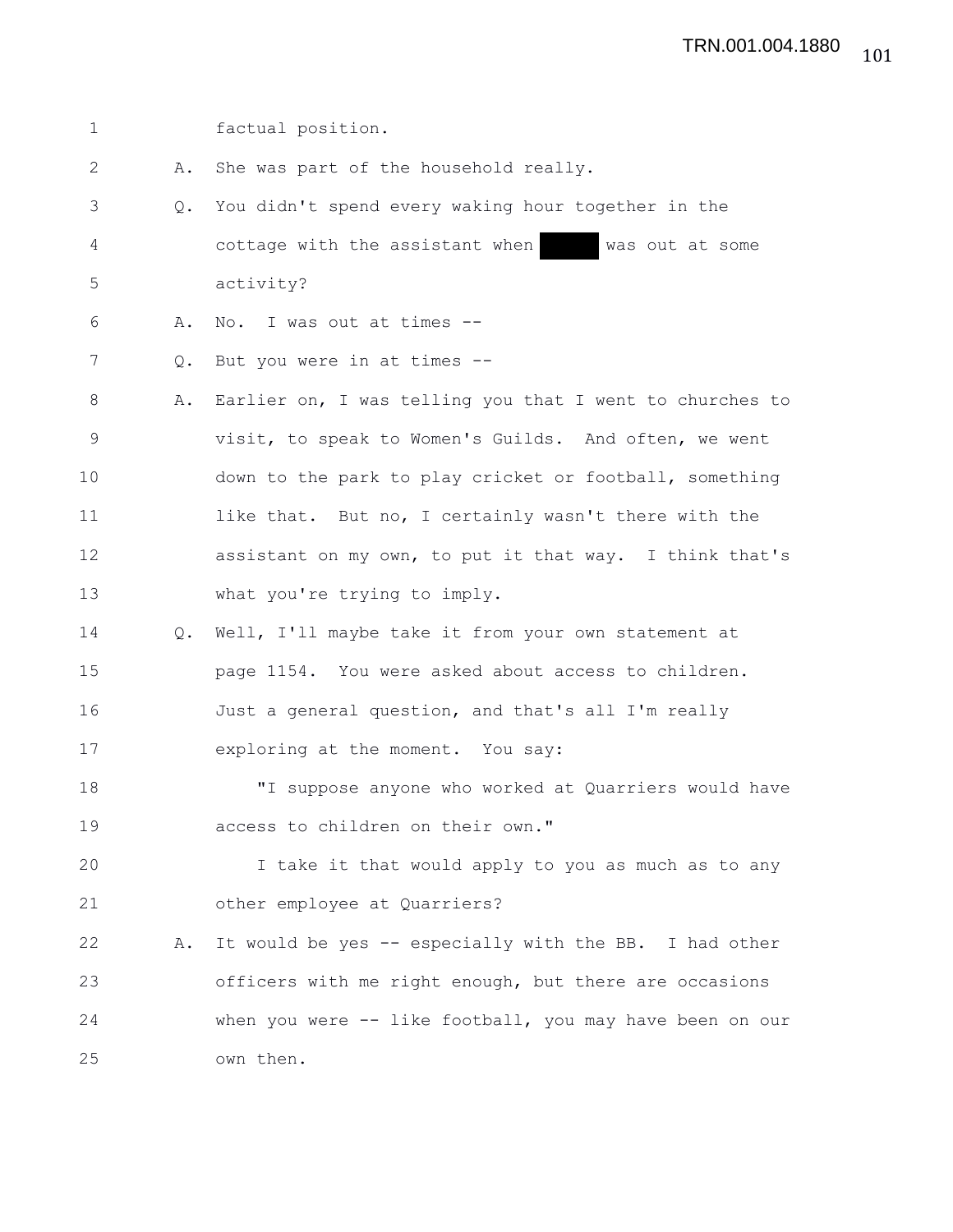| $\mathbf{1}$ |    | Q. But there must have been times in cottage<br>when you |
|--------------|----|----------------------------------------------------------|
| 2            |    | were alone with a child or children in the five years    |
| 3            |    | you were in cottages<br>and<br>There must have been      |
| 4            |    | times in the $2,000$ or so days when you would be alone  |
| 5            |    | with a child or other children.                          |
| 6            | Α. | I certainly wouldn't be alone with a child, put it that  |
| 7            |    | way.                                                     |
| 8            | Q. | Never?                                                   |
| 9            | Α. | No, because what we did $-$ I don't know what other      |
| 10           |    | cottages did, but we had -- our sitting room was open to |
| 11           |    | the children and they could come in and watch the        |
| 12           |    | television if they wanted to. But there was no way       |
| 13           |    | I had them on their own.                                 |
| 14           | Q. | Never?                                                   |
| 15           | Α. | Never, no.                                               |
| 16           | Q. | Was there a playroom as well as your own sitting room?   |
| 17           | Α. | There was a playroom, yes.                               |
| 18           | Q. | Would there be times when some children would be in the  |
| 19           |    | playroom and other children would be in the sitting      |
| 20           |    | room?                                                    |
| 21           | Α. | It's a possibility, yes -- depending on what was         |
| 22           |    | happening in the playroom.                               |
| 23           | Q. | And possibly children upstairs?                          |
| 24           | Α. | Yes, whatever time -- well, the youngest possibly would  |
| 25           |    | be upstairs.                                             |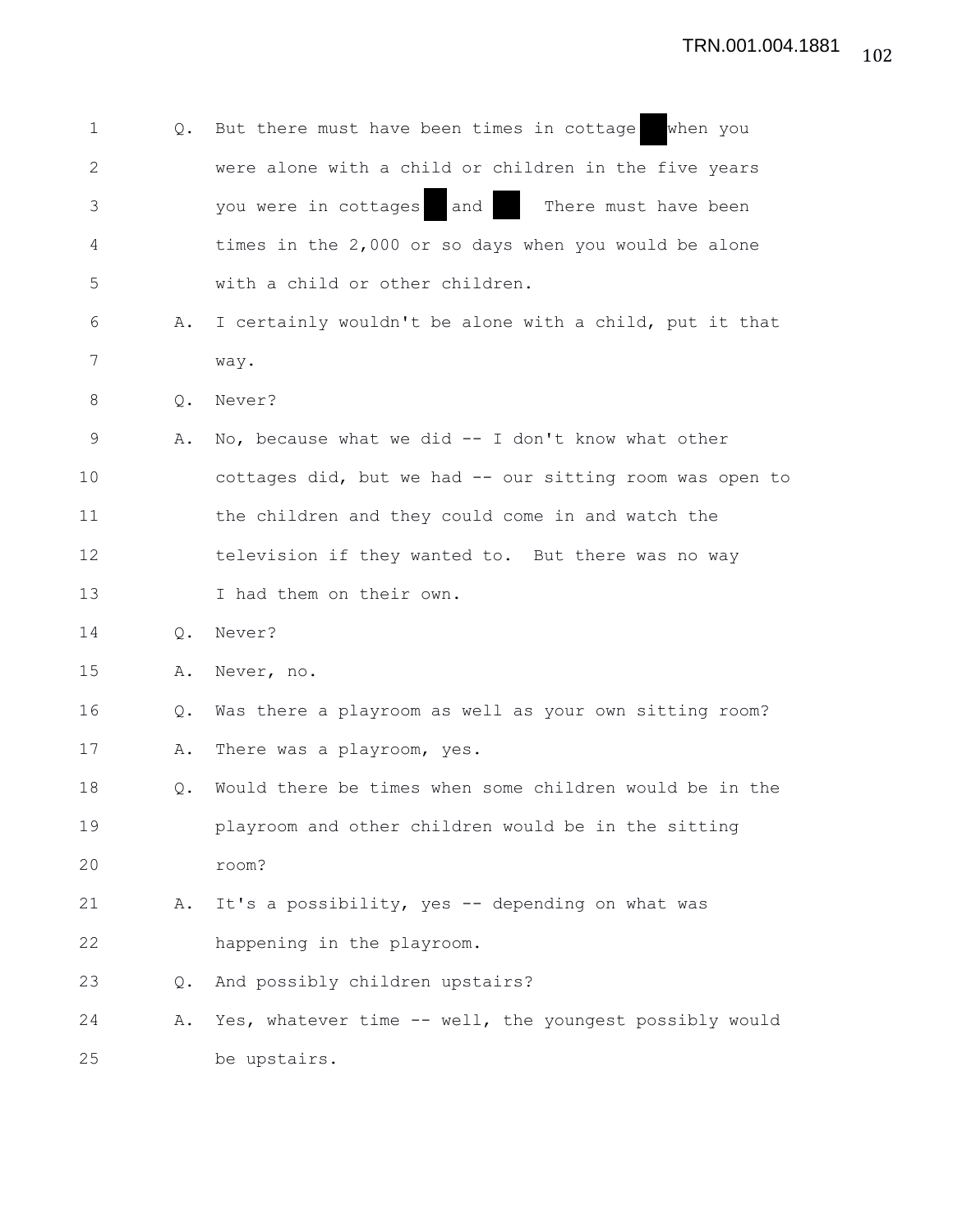|  |  |  |  |  |  |  |  | Would be in their bed, for example? |
|--|--|--|--|--|--|--|--|-------------------------------------|
|--|--|--|--|--|--|--|--|-------------------------------------|

- 2 A. Yes.
- 3 Q. And I don't suppose you could be in all of these places 4 at one time.
- 5 A. Very true.
- 6 Q. And I don't suppose that the cottage assistant, if she 7 was there, could be in all of these places at one time? 8 A. I don't think so, no.
- 9 Q. So would it follow that there might be occasions when 10 you would be in the company of a child alone? It's 11 not --
- 12 A. It could be possible, yes, but I don't think ... 13 I don't know what you're implying, but the doors -- we 14 never locked doors. All the doors were left open. That
- 15 was a good thing. In fact, we were told at times that 16 we should be locking the front door, but we never locked 17 doors at all because the village was basically clear of 18 any robberies or anything like that, so there was really 19 no need for locking.
- 20 Q. To your knowledge, were there ever any guidelines or 21 instructions issued to house parents, including you and 22 , on corporal punishment or chastisement of 23 children in your care? Were there every any 24 instructions or guidelines you could draw on? 25 A. No, I couldn't do that, no. Certainly the belt --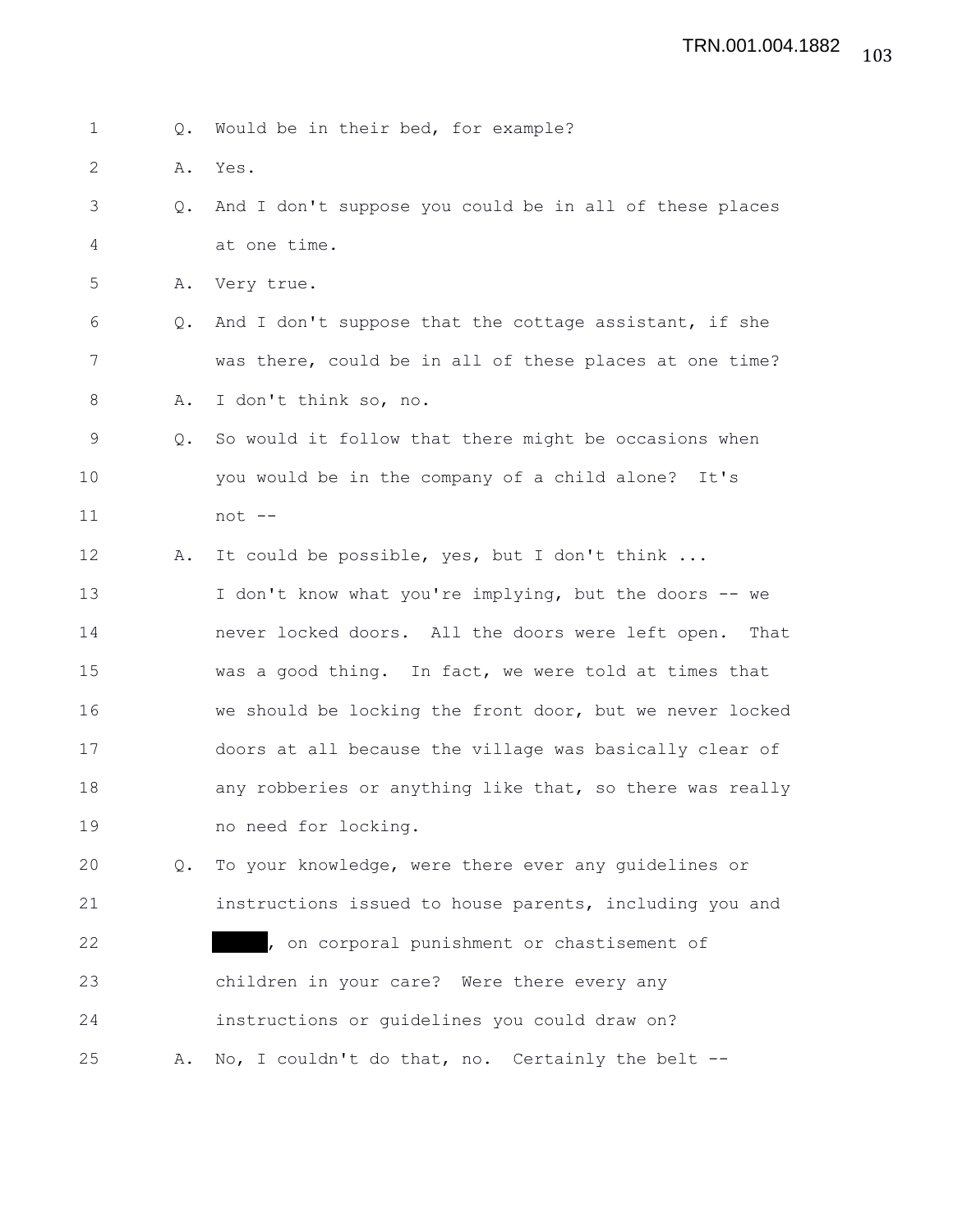| $\mathbf 1$    |                | before I came in, the belt was done away with. That was |
|----------------|----------------|---------------------------------------------------------|
| $\mathbf{2}$   |                | certainly not allowed.                                  |
| 3              | $\mathsf{Q}$ . | So you're telling us that there was no belt in your     |
| $\overline{4}$ |                | house?                                                  |
| 5              | Α.             | That's right.                                           |
| 6              | Q.             | Well, perhaps that's maybe going too far. You'd have    |
| 7              |                | a waist belt, for example, I suppose.                   |
| 8              | Α.             | Um $\ldots$                                             |
| $\mathsf 9$    | Q.             | Did you wear a belt?                                    |
| 10             | Α.             | I wore braces a lot.                                    |
| 11             | Q.             | Did you wear a belt as well?                            |
| 12             | Α.             | I probably did have a belt round my waist, yes.         |
| 13             | $Q_{\bullet}$  | But you don't think there was a belt that -- when you   |
| 14             |                | talk about a belt --                                    |
| 15             | Α.             | Used of corporal punishment, is that what you're        |
| 16             |                | trying --                                               |
| 17             | Q.             | I just want to know what the factual position is. I'm   |
| 18             |                | just exploring if there was a belt in the house and, if |
| 19             |                | so, what type it was. But you say there wasn't one?     |
| 20             | Α.             | No, there wasn't, no. All cottages, they did have --    |
| 21             |                | there was a name for the belts. They were taken away.   |
| 22             | Q.             | When you say the belts were taken away, do you mean     |
| 23             |                | something like a school belt or a tawse?                |
| 24             | Α.             | Tawse, a tawse.                                         |
| 25             | Q.             | You recall there was a time when these were taken away? |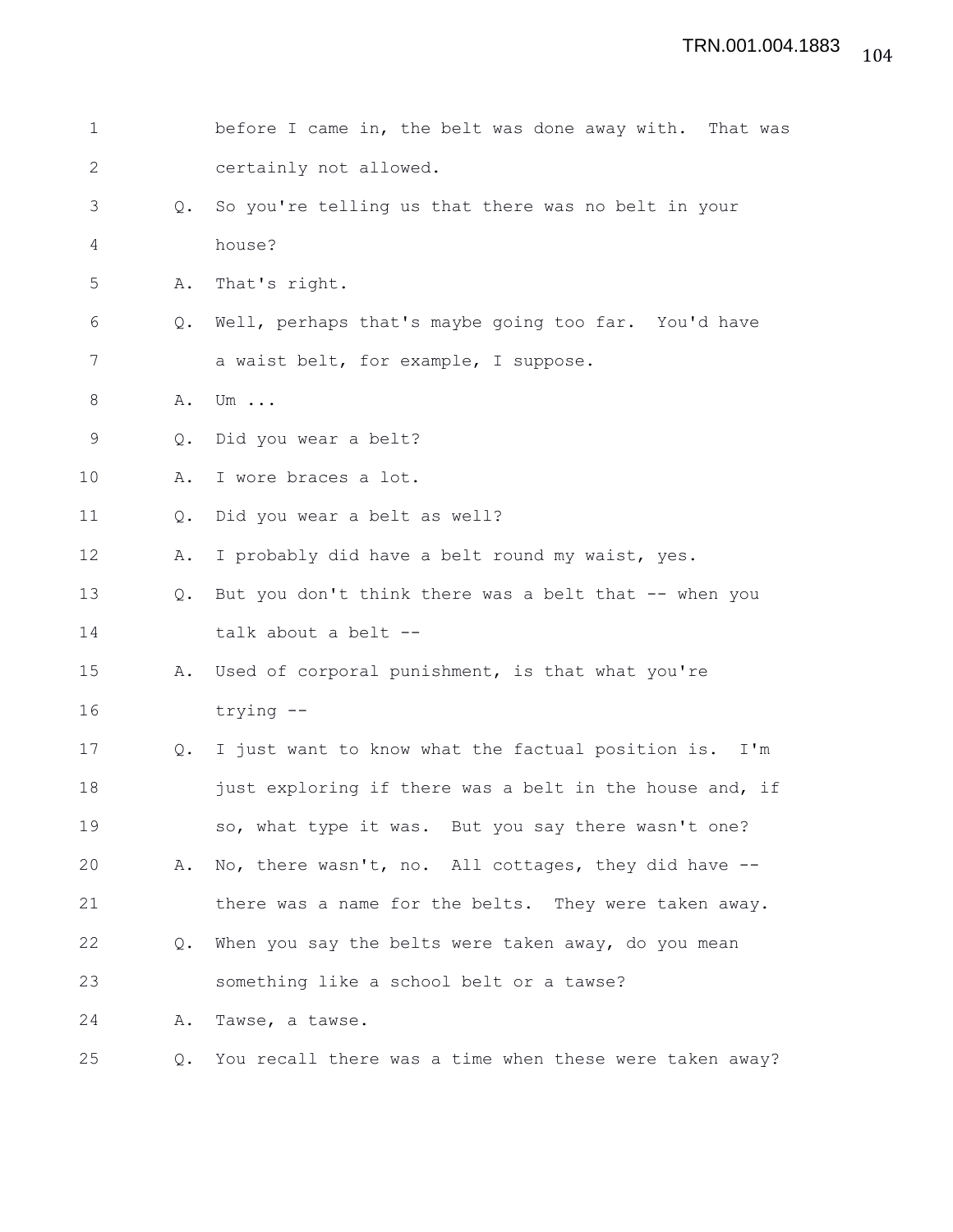1 A. Well, before I came back the second time, they were 2 away, yes. 3 LADY SMITH: Sorry, what time are you referring to? 4 A. I would say around about the sixties. 5 LADY SMITH: When you said "before I came back the second 6 time", what year? 7 A. I came in 1969 and I would say the early sixties, maybe 8 before that. But I know there were no belts. They were 9 taken out. 10 LADY SMITH: How do you know that? 11 A. told me. 12 LADY SMITH: Was there ever anything in writing that you saw 13 about whether or not belts could be used -- 14 A. No. 15 LADY SMITH: -- or tawses could be used? 16 A. I don't recall that at all. 17 LADY SMITH: Mr Peoples. 18 MR PEOPLES: You've told us already, you didn't get any 19 guidance on the issue of corporal punishment, whether 20 using a belt or otherwise. There was no guidance given 21 to you? 22 A. No, there wasn't, no. 23 Q. Do you think that might have assisted a house parent to 24 have had guidance or instruction on the matter of 25 chastisement, punishment? Do you think that would have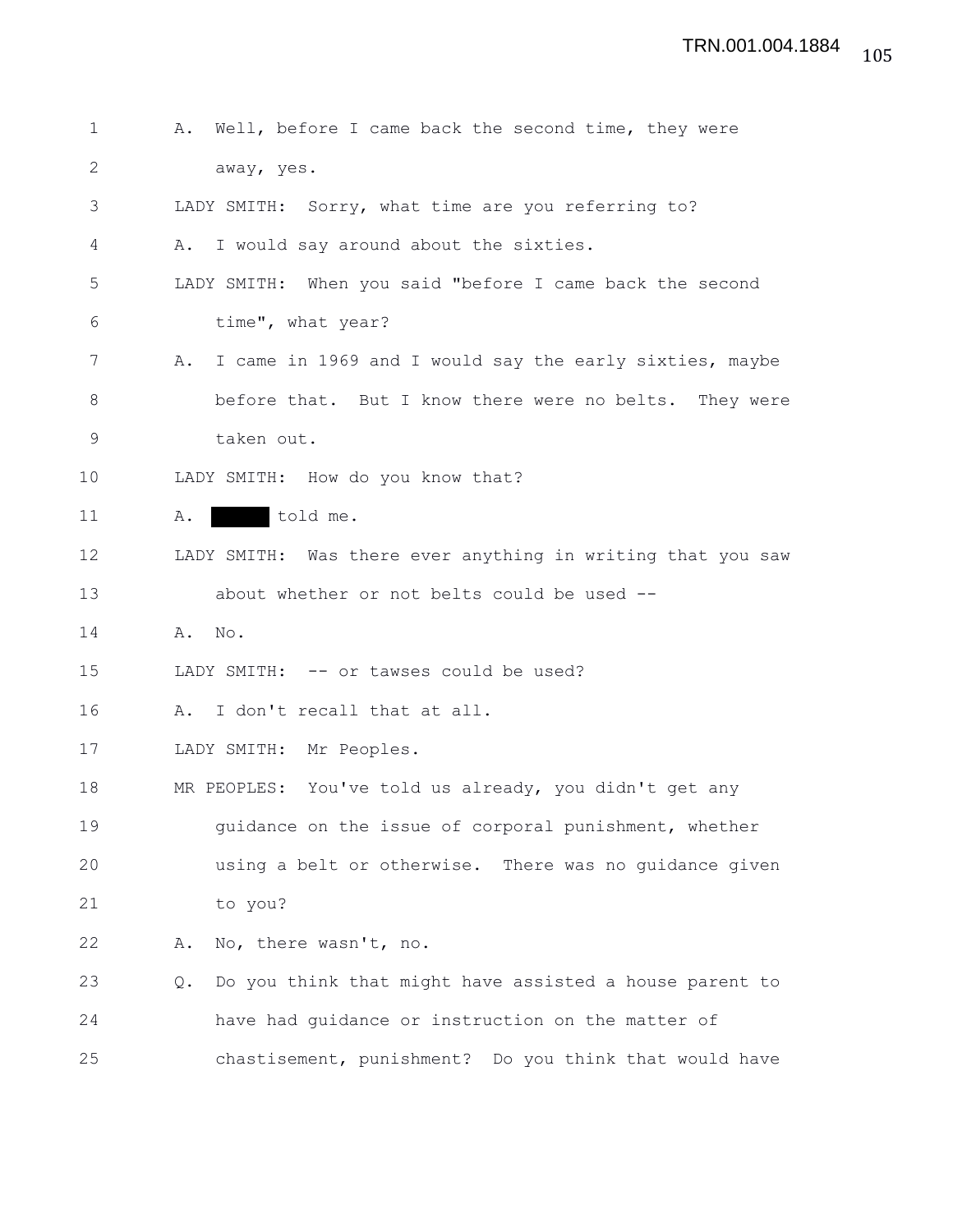| $\mathbf 1$ |                | been a help?                                             |
|-------------|----------------|----------------------------------------------------------|
| 2           | Α.             | I suppose it would have been a help, yes.                |
| 3           | Q.             | Would it have led to a consistency of treatment across   |
| 4           |                | cottages?                                                |
| 5           | Α.             | If one cottage $--$ if a lot(?) or an instruction was    |
| 6           |                | given from the office, all cottages were given it --     |
| 7           | Q.             | No instruction on that matter was given to your          |
| 8           |                | knowledge?                                               |
| 9           | Α.             | Not to my knowledge, no.                                 |
| 10          | Q.             | So therefore it was possible there could be different    |
| 11          |                | and inconsistent practices amongst cottages on issues of |
| 12          |                | discipline, punishment, the use of corporal punishment   |
| 13          |                | and so forth?                                            |
| 14          | Α.             | I would imagine so.                                      |
| 15          | $\mathsf{Q}$ . | Did you know?                                            |
| 16          | Α.             | I didn't, no. I didn't interfere with other cottages.    |
| 17          | $Q_{\bullet}$  | Was that the general way of life in Quarriers, no one    |
| 18          |                | interfered with anyone else's cottage, each got on with  |
| 19          |                | their own cottage?                                       |
| 20          | Α.             | That's right, yes.                                       |
| 21          | Q.             | Was that the way it was?                                 |
| 22          | Α.             | That was the way it was. They ran their own cottage      |
| 23          |                | $as$ $--$                                                |
| 24          | $Q_{\bullet}$  | As they saw fit?                                         |
| 25          | Α.             | Yes.                                                     |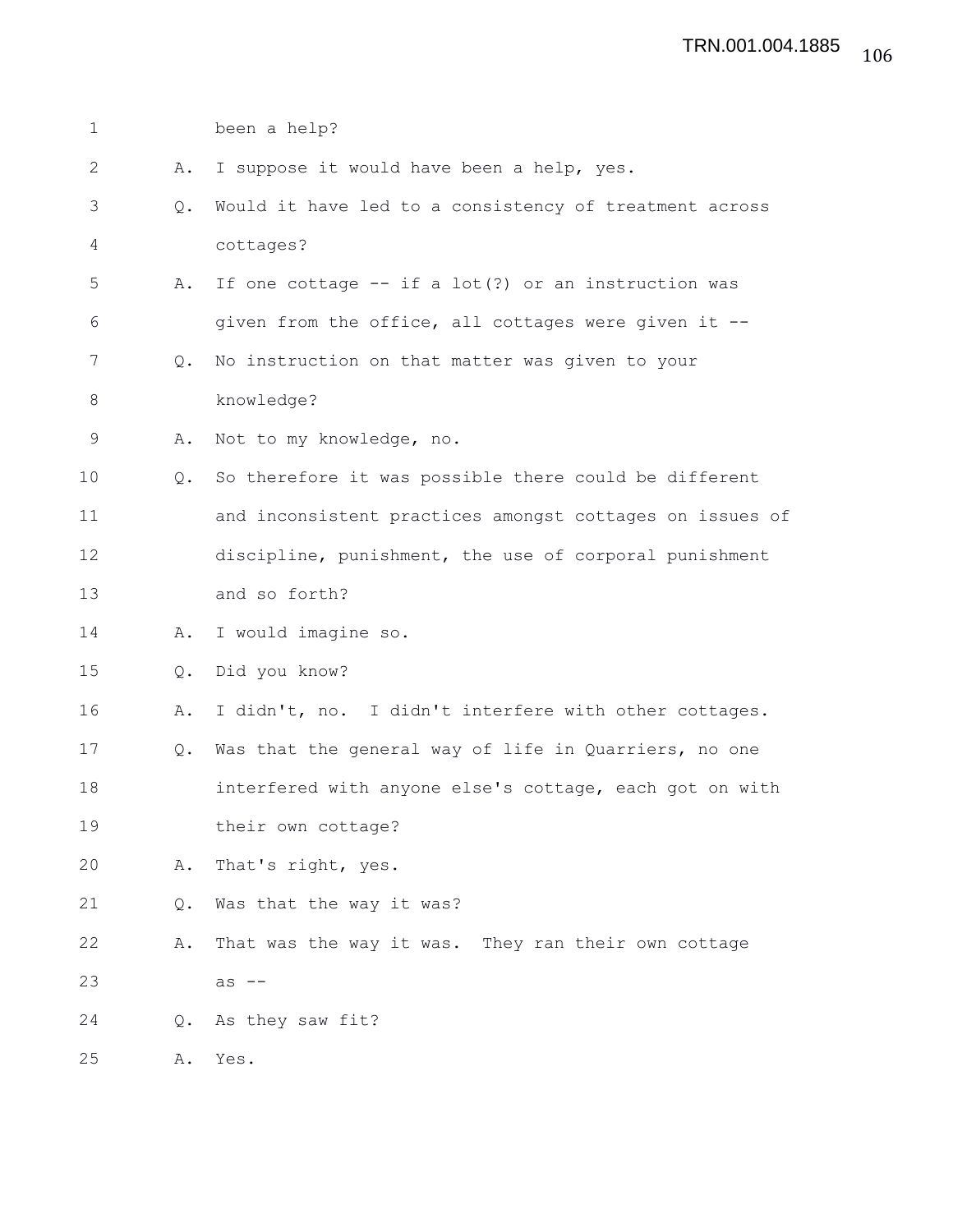| $\mathbf{1}$ | LADY SMITH: Am I to take it from something you said a few      |
|--------------|----------------------------------------------------------------|
| $\mathbf{2}$ | minutes ago that on occasion an instruction would be           |
| 3            | given by the office to all cottages --                         |
| 4            | Yes.<br>Α.                                                     |
| 5            | LADY SMITH: -- about something?                                |
| 6            | Α.<br>Yes.                                                     |
| 7            | LADY SMITH: Give me an example.                                |
| 8            | Wearing of clothing. That was quite often brought up.<br>Α.    |
| 9            | It was a time where girls wanted to wear jeans, stuff          |
| 10           | like that, and that was  Because of the year, they             |
| 11           | allowed that to happen. Some house parents, they kept          |
| 12           | to the old stage, girls wearing skirts and that was it.        |
| 13           | LADY SMITH: Can you give me another example?                   |
| 14           | Α.<br>$\mathbb{N} \circ$ ,                                     |
| 15           | LADY SMITH:<br>All right.                                      |
| 16           | MR PEOPLES: Was there, to your knowledge, during the period    |
| 17           | from 1969 to 1974, when<br>was the house parent in             |
| 18           | and earlier in cottage<br>and you were living<br>cottage       |
| 19           | with her as fire officer -- was there to your knowledge        |
| 20           | any complaints process or procedure if a child wished to       |
| 21           | complain about something that concerned them? Are you          |
| 22           | aware of there being such a policy or procedure?               |
| 23           | I mentioned earlier on that we had the Ladies' Committee<br>Α. |
| 24           | and we also had Mr Mortimer's counsel, an ever-open            |
| 25           | door. So there was no way that a child would be told to        |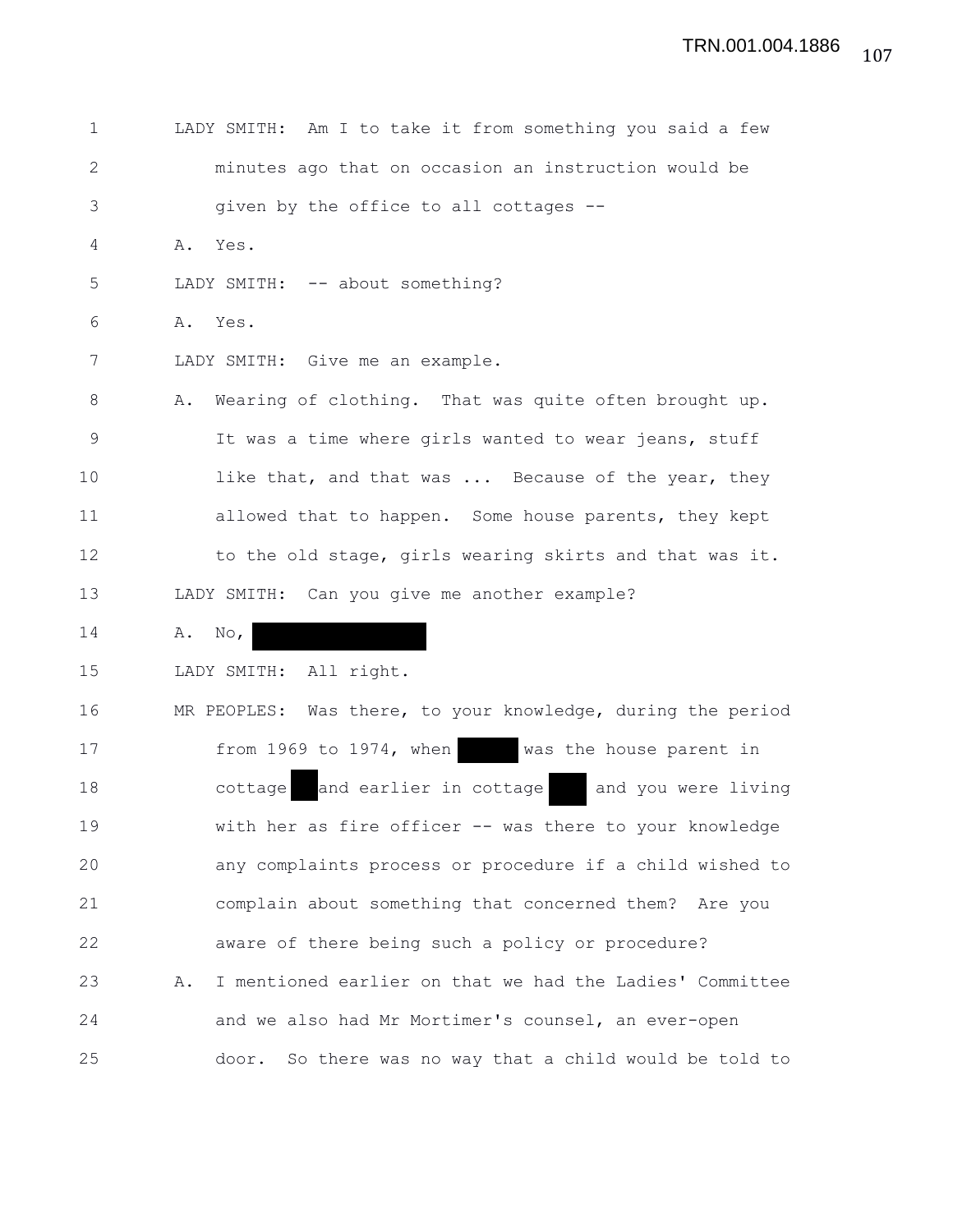| $\mathbf 1$ |               | shut up or anything like that. If they felt there was    |
|-------------|---------------|----------------------------------------------------------|
| 2           |               | something not right, then they had that and it was open  |
| 3           |               | for them.                                                |
| 4           | Q.            | So your understanding is that if a child felt able to    |
| 5           |               | raise a matter or complain, one way they could do it was |
| 6           |               | when the lady visitors were present?                     |
| 7           | Α.            | Yes.                                                     |
| 8           | Q.            | Do you ever remember that happening?                     |
| 9           | Α.            | I don't recall it at all.                                |
| 10          | Q.            | Do you ever remember the lady visitors, or anyone else,  |
| 11          |               | following their visit coming to you and raising a matter |
| 12          |               | about a child had reported to the lady visitors?         |
| 13          | Α.            | No.                                                      |
| 14          | $Q_{\bullet}$ | Do you ever remember anything like that?                 |
| 15          | Α.            | No, if there were any complaints it would go to the      |
| 16          |               | They were responsible and the office would --<br>office. |
| 17          |               | if there was anything, they would come back to the       |
| 18          |               | house parents.                                           |
| 19          | Q.            | Did they come back to you on --                          |
| 20          | Α.            | Not to my knowledge.                                     |
| 21          | Q.            | If a child had said something to a lady visitor about    |
| 22          |               | something they were unhappy about in the cottage, you're |
| 23          |               | telling us that if they did report it to someone else,   |
| 24          |               | it never got back to you?                                |
| 25          | Α.            | If it was concerning our cottage, yes.                   |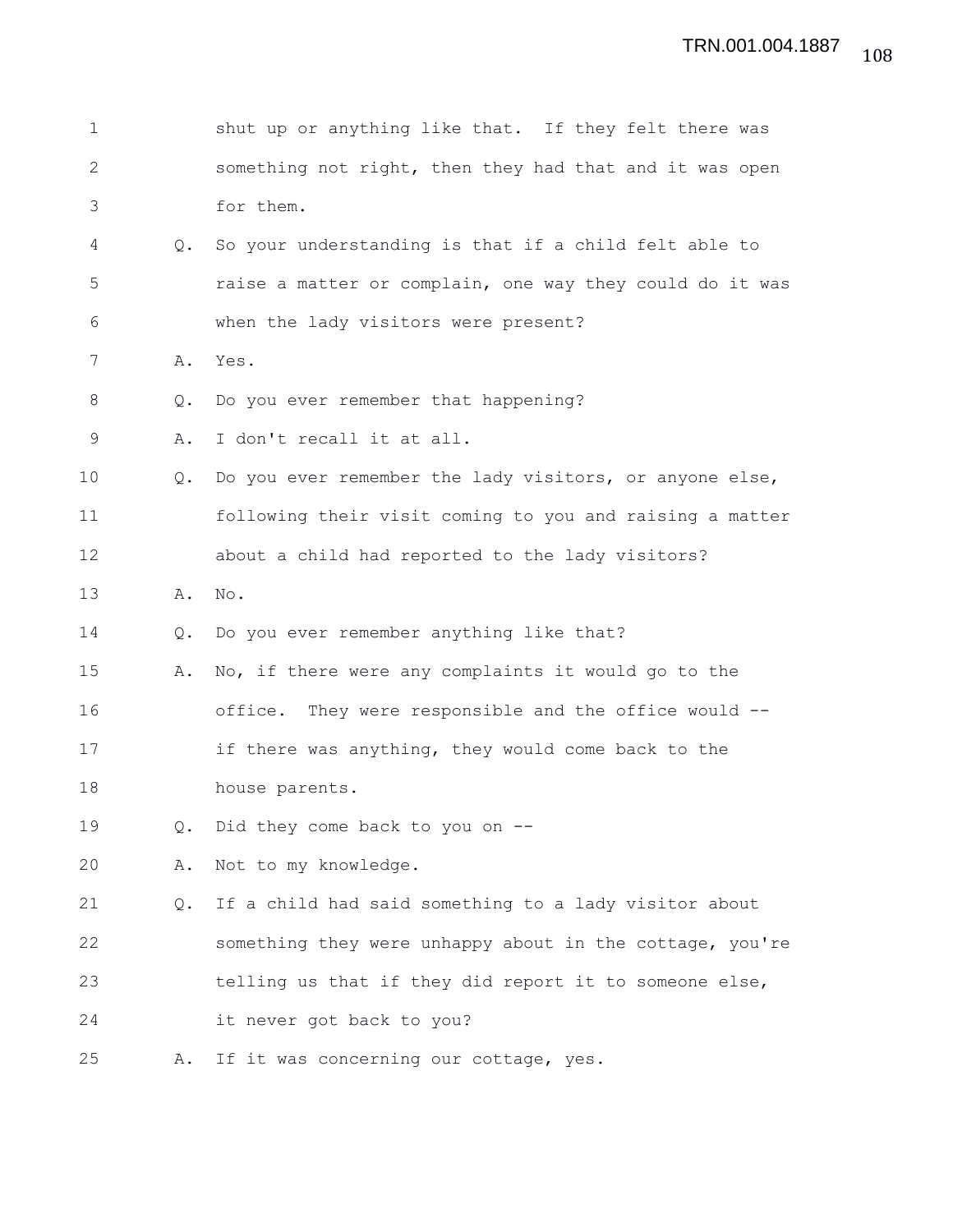| $\mathbf 1$ | Q.     | What $--$                                                              |
|-------------|--------|------------------------------------------------------------------------|
| 2           | Α.     | would -- to my knowledge, this never happened.                         |
| 3           | Q.     | Right. Okay. And she would presumably discuss it with                  |
| 4           |        | you if it did?                                                         |
| 5           | Α.     | What, the lady? No, no.                                                |
| 6           | Q.     | would discuss $-$ if a matter had come up, she<br>$\mathbb{N} \circ$ , |
| 7           |        | would have told you, wouldn't she?                                     |
| 8           |        | A. Yes.                                                                |
| 9           | Q.     | And you don't have any memory of her telling you?                      |
| 10          | A. No. |                                                                        |
| 11          |        | LADY SMITH: Were children alone with the lady visitors?                |
| 12          | Α.     | They were. That was one of the privileges that they                    |
| 13          |        | had, that they could be alone.                                         |
| 14          |        | LADY SMITH: They could be?                                             |
| 15          |        | A. Yes, and they normally did, if they had anything to say.            |
| 16          |        | LADY SMITH: Were you present?                                          |
| 17          | Α.     | No. No, there was no one allowed apart from the                        |
| 18          |        | Ladies' Committee and the child.                                       |
| 19          |        | LADY SMITH: Were you in the cottage during the ladies'                 |
| 20          |        | visits?                                                                |
| 21          | Α.     | No, I was normally out doing fire drills or something                  |
| 22          |        | like that.                                                             |
| 23          |        | LADY SMITH: So you don't really know what happened when                |
| 24          |        | they were inside the cottage visiting?                                 |
| 25          | Α.     | No, I don't. As I said earlier on, one of the things                   |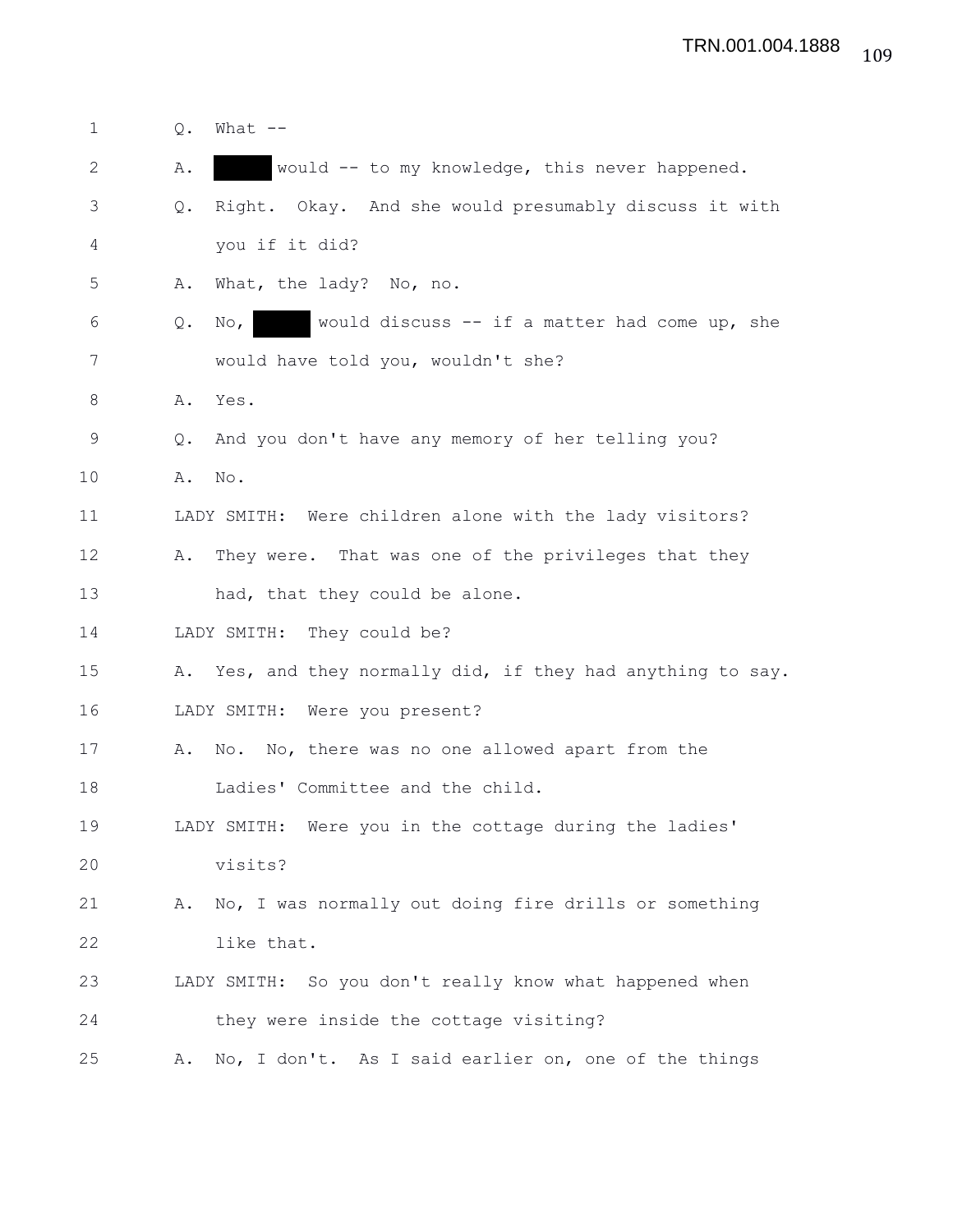| $\mathbf{1}$ |               | was they spoke to the children and also spoke to the      |
|--------------|---------------|-----------------------------------------------------------|
| $\mathbf{2}$ |               | house mother, and a raised the matter about no            |
| 3            |               | washing machines. That's the type of thing that was       |
| 4            |               | passed on.                                                |
| 5            |               | LADY SMITH: But that's what you've been told, you weren't |
| 6            |               | present during the visit?                                 |
| 7            | Α.            | I wasn't.                                                 |
| 8            |               | LADY SMITH: Thank you.                                    |
| 9            |               | MR PEOPLES: You did mention, and I maybe should just take |
| 10           |               | this from you because I think it's something we've been   |
| 11           |               | told about by Quarriers, that you mentioned this council  |
| 12           |               | of children --                                            |
| 13           |               | A. Yes.                                                   |
| 14           | $Q_{\bullet}$ | -- that was established. My understanding from the        |
| 15           |               | information Quarriers has given us is that some form of   |
| 16           |               | council where children were represented was established   |
| 17           |               | in the 1960s by Joe Mortimer.                             |
| 18           | Α.            | That's right. I would say the seventies more or less.     |
| 19           | Q.            | Maybe the seventies?                                      |
| 20           | Α.            | Yes.                                                      |
| 21           | Q.            | So you were aware that there was this council?            |
| 22           | Α.            | Yes, I knew, that yes.                                    |
| 23           | $Q_{\bullet}$ | And that there would be representatives of the children   |
| 24           |               | who would attend this council?                            |
| 25           | Α.            | That's right, the older children.                         |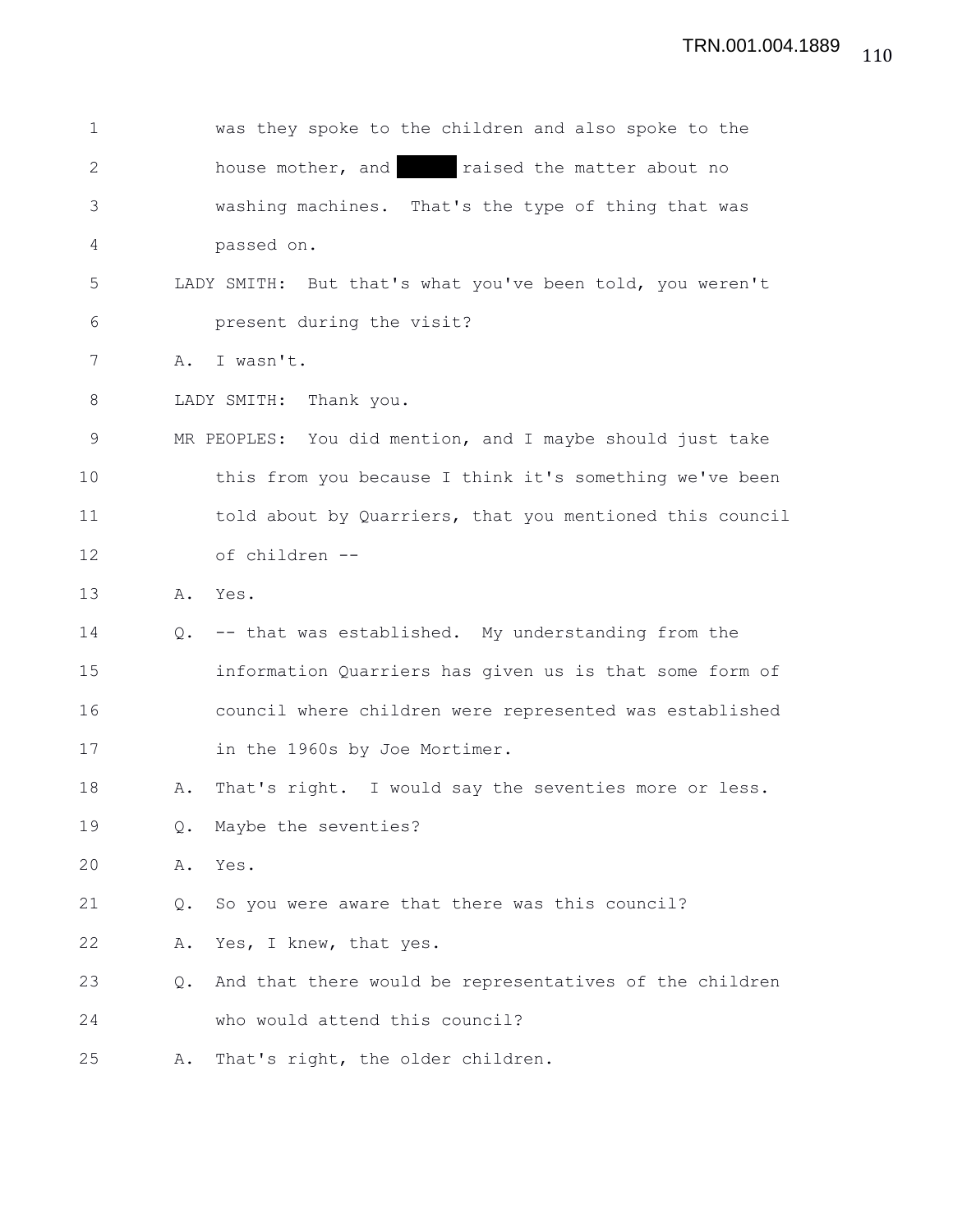| $\mathbf{1}$ | Q.            | Who else went to this council?                              |
|--------------|---------------|-------------------------------------------------------------|
| $\mathbf{2}$ | Α.            | I don't know if the assistant director was there, but       |
| 3            |               | I feel that it was just Mr Mortimer himself.                |
| 4            | $Q_{\bullet}$ | Had this council?                                           |
| 5            | Α.            | Yes, aye.                                                   |
| 6            | Q.            | And were minutes kept?                                      |
| 7            | Α.            | I'd imagine so. I wouldn't know.                            |
| 8            | Q.            | You didn't ever attend the council?                         |
| 9            | Α.            | I didn't, no.                                               |
| 10           | $\circ$ .     | Did anything that may have been discussed at                |
| 11           |               | the council -- do you ever remember anything being          |
| 12           |               | raised with you that had been raised at council?            |
| 13           | Α.            | No.                                                         |
| 14           |               | Q. Are you suggesting that the council was a place where an |
| 15           |               | individual child could make a specific complaint about      |
| 16           |               | a house parent or any other person?                         |
| 17           | Α.            | Yes.                                                        |
| 18           | Q.            | You say that was the --                                     |
| 19           | Α.            | That was one of the reasons, but again, children growing    |
| 20           |               | up, they probably thought, well, can we not have this,      |
| 21           |               | can we not have that, do you know? Things like that.        |
| 22           |               | But any complaints from a child, they went  Nobody          |
| 23           |               | stopped them, they went.                                    |
| 24           | Q.            | So your understanding is that a child could raise at        |
| 25           |               | council a specific complaint that would be discussed at     |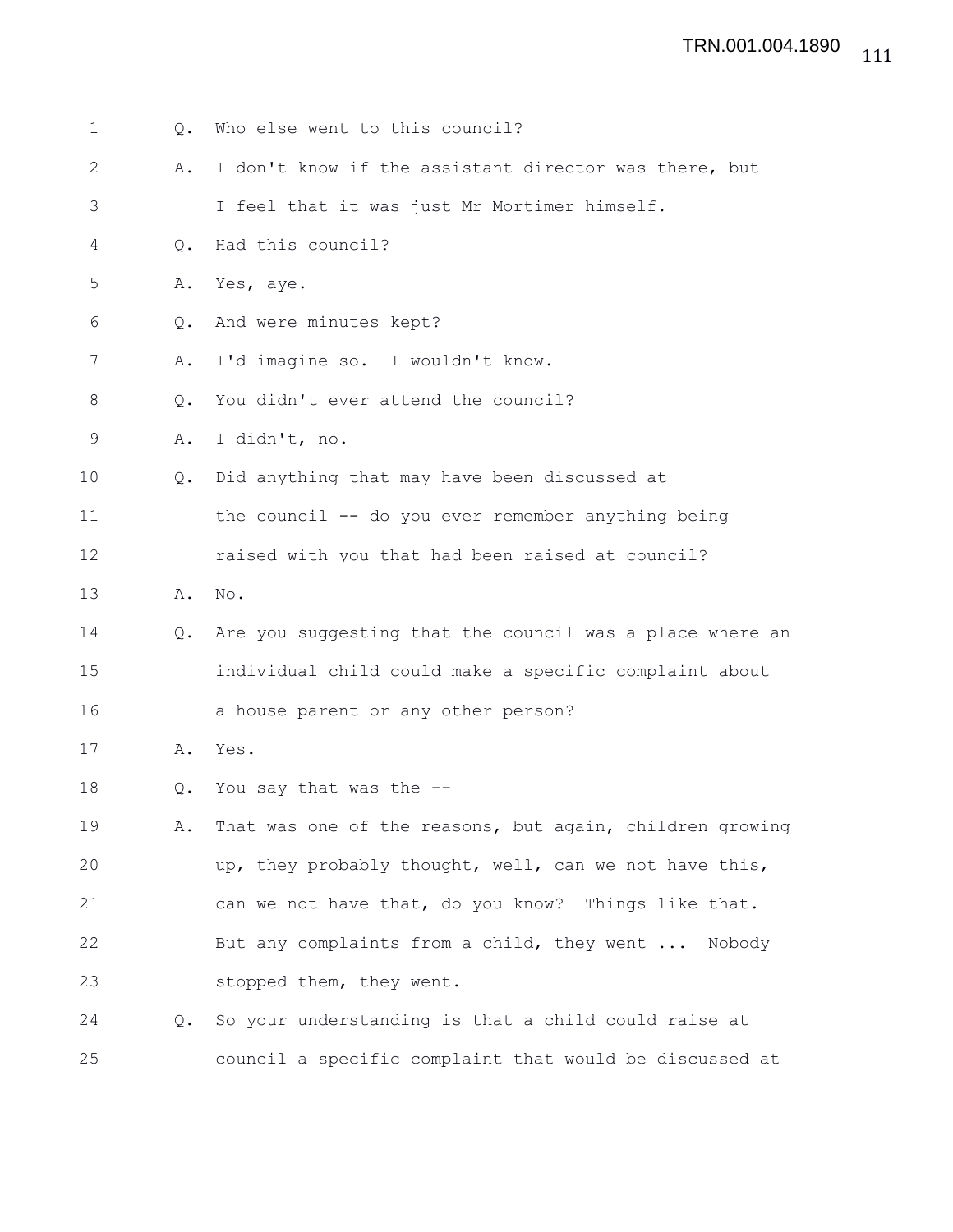| 1            |               | council, where any number of children and a single adult |
|--------------|---------------|----------------------------------------------------------|
|              |               |                                                          |
| $\mathbf{2}$ |               | were present?                                            |
| 3            | Α.            | No, that wouldn't happen.                                |
| 4            | Q.            | No. Why would that not happen?                           |
| 5            | Α.            | Because it's a private thing and the director and the    |
| 6            |               | child would do that and possibly bring in Mrs -- you     |
| 7            |               | know, the psychologist.                                  |
| 8            | $Q_{\bullet}$ | So I think what you're telling me, and that maybe        |
| 9            |               | accords with what I would expect, is that a council      |
| 10           |               | meeting to just discuss general matters about life --    |
| 11           | Α.            | Yes.                                                     |
| 12           | Q.            | -- you would have discussion and the children might      |
| 13           |               | represent the views of their electorate, if you like,    |
| 14           |               | about things like clothing, for example, or some other   |
| 15           |               | matter?                                                  |
| 16           | Α.            | Yes.                                                     |
| 17           | $Q_{\bullet}$ | But when it came to specific complaints, the council was |
| 18           |               | not the place where complaints would be discussed?       |
| 19           | Α.            | It certainly wouldn't, no. It would be private.          |
| 20           | Q.            | So it wasn't part of the complaints process?             |
| 21           | Α.            | No, no, it wasn't. It was basically to -- the children   |
| 22           |               | were growing up and they were getting more to say rather |
| 23           |               | than their mouths kept shut. They were encouraged to,    |
| 24           |               | if they wanted something to happen.                      |
| 25           |               | I remember once -- it's going off from Quarriers,        |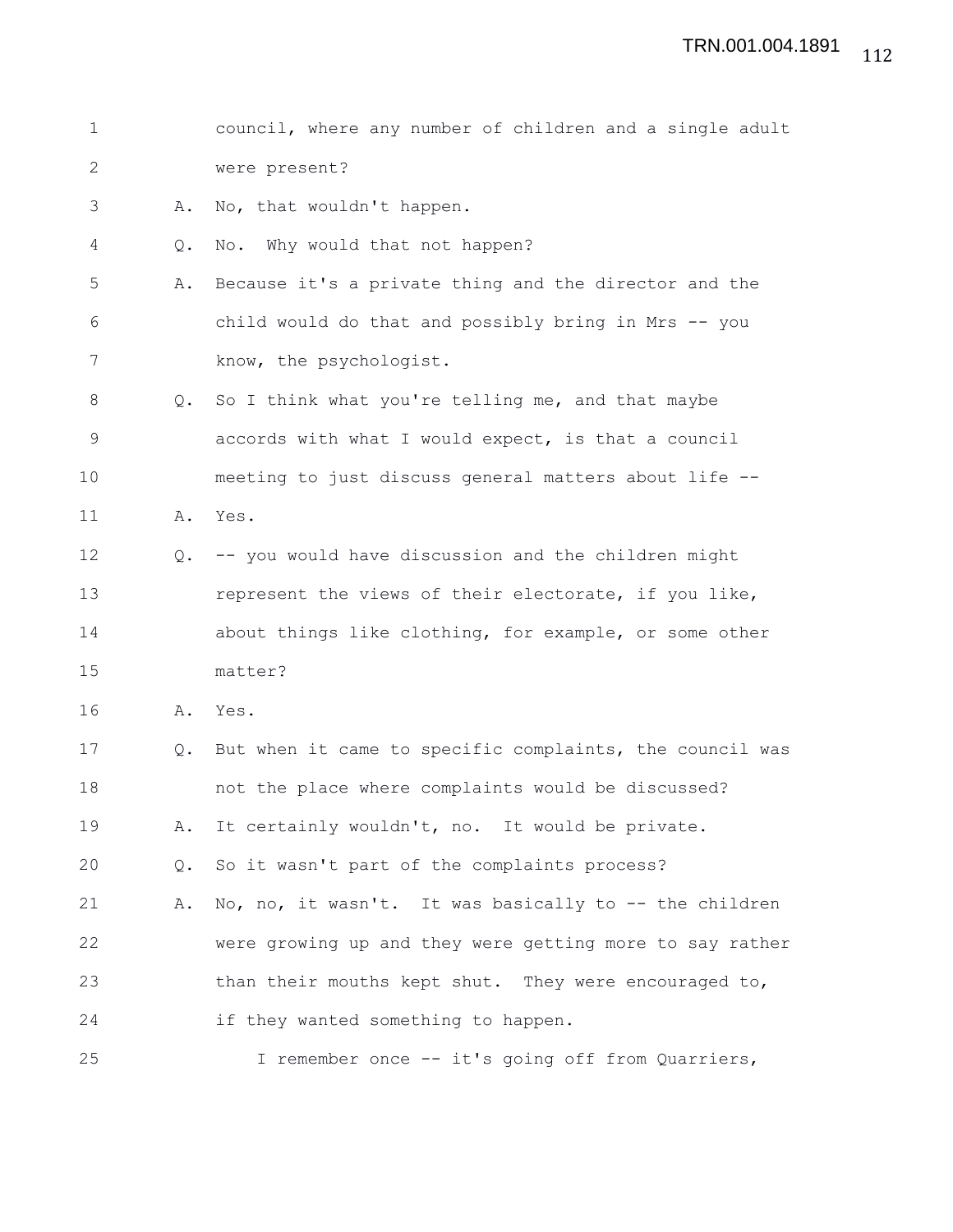1 this is down to Turnberry now. Our children were there 2 and the man that was in Turnberry, he came to our place 3 and he asked the children, "Is there anything that I can 4 do for you while you're on holidays in years to come?" 5 and he went away, he said, "Think about it and I'll come 6 back and ask". 7 He went away and he came back and the children said, 8 rather than go to Butlins -- because he used to send 9 children to Butlins for a day -- they wanted a swimming 10 pool. And the following year, the swimming pool was 11 there and that was it. 12 Q. I think that happened before your time though, didn't 13 it? 14 A. No, no. 15 Q. I think -- 16 A. It happened in my time. 17 Q. Oh, it did? Sorry, I may have -- 18 A. It was actually our children that was asked. 19 Q. About the building of a swimming pool? 20 A. At Turnberry, not the village; we had another swimming 21 pool at Quarriers. 22 Q. Which was built in the mid-sixties, I think, and opened 23 by Bobby McGregor, we were told. 24 A. Yes, that's right, and the first man was 25 Gordon Ramsay's -- that famous cook, his father.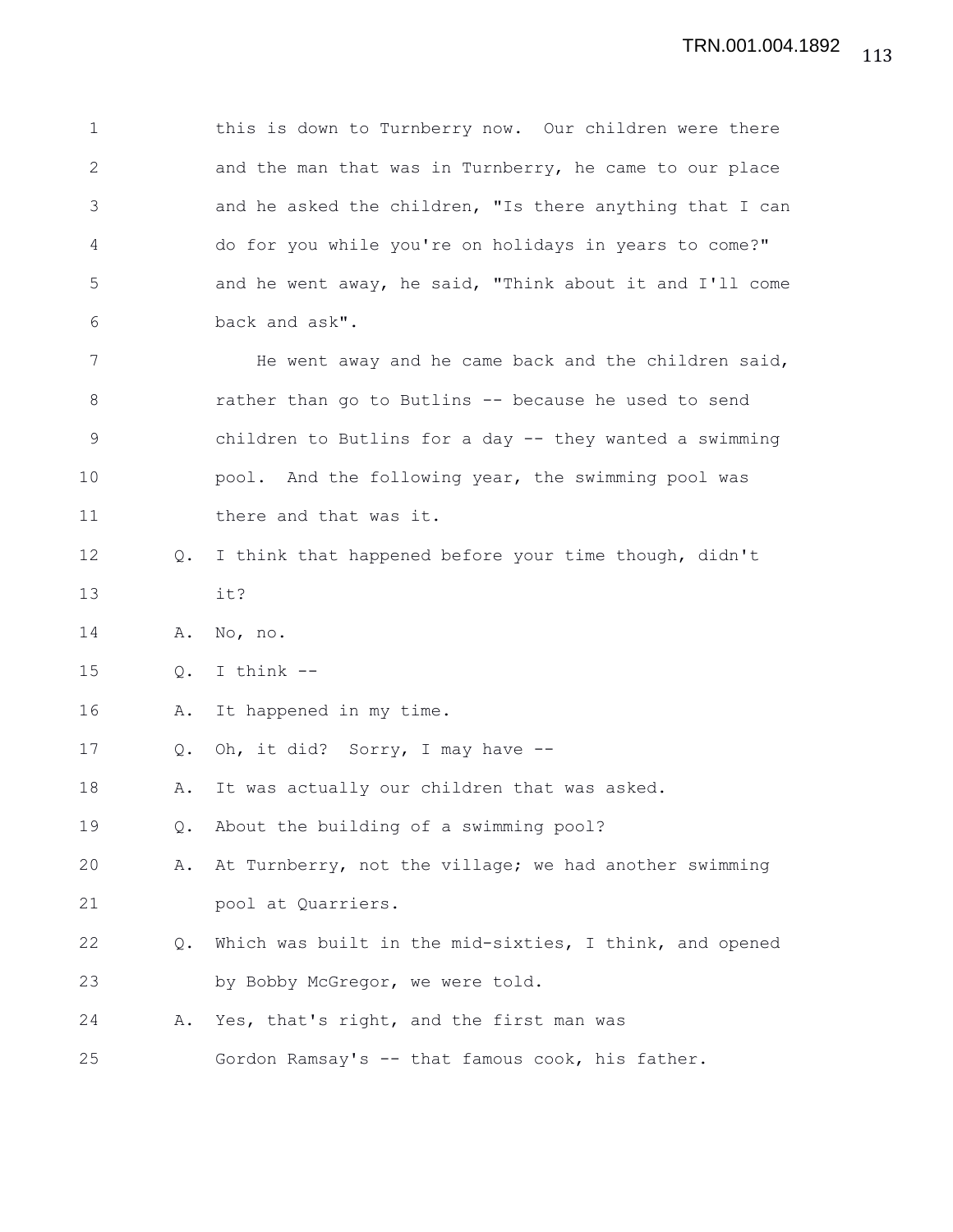1 Q. Was the first person --

2 A. He was the first baths master there.

- 3 Q. At the Girvan --
- 4 A. No, at Quarriers.
- 5 Q. The Quarriers pool?
- 6 A. Yes.
- 7 Q. I see.

8 We've been discussing, so far as you're able to help 9 us, systems and processes and guidelines and so forth 10 and training that were taking place in your time and 11 also record-keeping. But on the issue of complaints 12 then, you've described various ways in which a child 13 might be able to raise a matter. And you've talked 14 about they could go and see Mr Mortimer, they could 15 perhaps talk to a social worker.

16 A. Yes. They were at liberty to do that, yes.

17 Q. How was it explained to them that these were avenues 18 open to them if they had things that were troubling 19 them? How was that done? How were they educated about 20 the existence of processes which they could use and use 21 in confidence in the knowledge that they would be 22 listened to, the matter would be appropriately 23 investigated and recorded, and that they would be told 24 what the outcome was? Did they get education about that 25 if these processes did exist?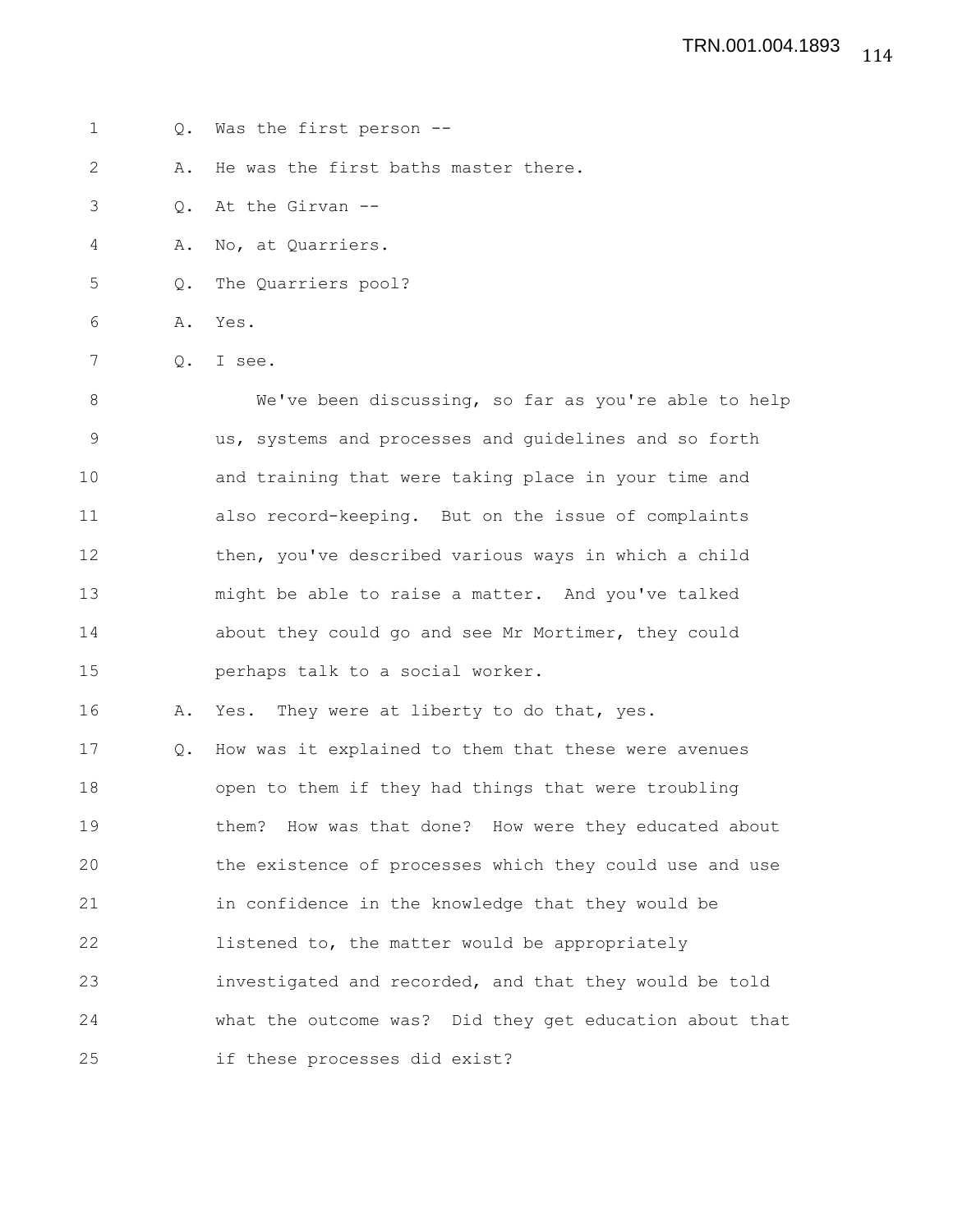| 1            | Α.            | I would suppose it would be a natural thing for them.    |
|--------------|---------------|----------------------------------------------------------|
| $\mathbf{2}$ |               | They would be worried about something, you know, not     |
| 3            |               | happy with it, and they would have to go to someone.     |
| 4            | Q.            | Yes, but how would they know where to go?                |
| 5            | Α.            | Well, everybody knew that. I mean, as I said earlier     |
| 6            |               | on, Mr Mortimer's door was open all the time and they    |
| 7            |               | could go there. Any complaints or suggestions, they      |
| 8            |               | went there. There was no problem that way.               |
| 9            | Q.            | Who was telling them that?                               |
| 10           | Α.            | What? That was a general thing. The boys' and girls'     |
| 11           |               | committee were able to tell the other children, if there |
| 12           |               | were any problems, you go to Mr Mortimer.                |
| 13           | $Q_{\bullet}$ | Did you know that they were doing that, that the         |
| 14           |               | committee members were telling children --               |
| 15           | Α.            | Yes, I knew that.                                        |
| 16           | $Q_{\bullet}$ | Did you hear that happen?                                |
| 17           | Α.            | Yes.                                                     |
| 18           | Q.            | In your cottage?                                         |
| 19           | Α.            | Yes.                                                     |
| 20           | Q.            | Who were the committee members in your cottage?          |
| 21           | Α.            | Now, who was it? I'm just trying to think. It was one    |
| 22           |               | of the girls.<br>I think it was -- I'm                   |
| 23           |               | not quite sure. It was one of the girls anyway.          |
| 24           | $Q_{\bullet}$ | ever discuss with children in the<br>Did you or          |
| 25           |               | cottage between 1969 and 1974 these various avenues if   |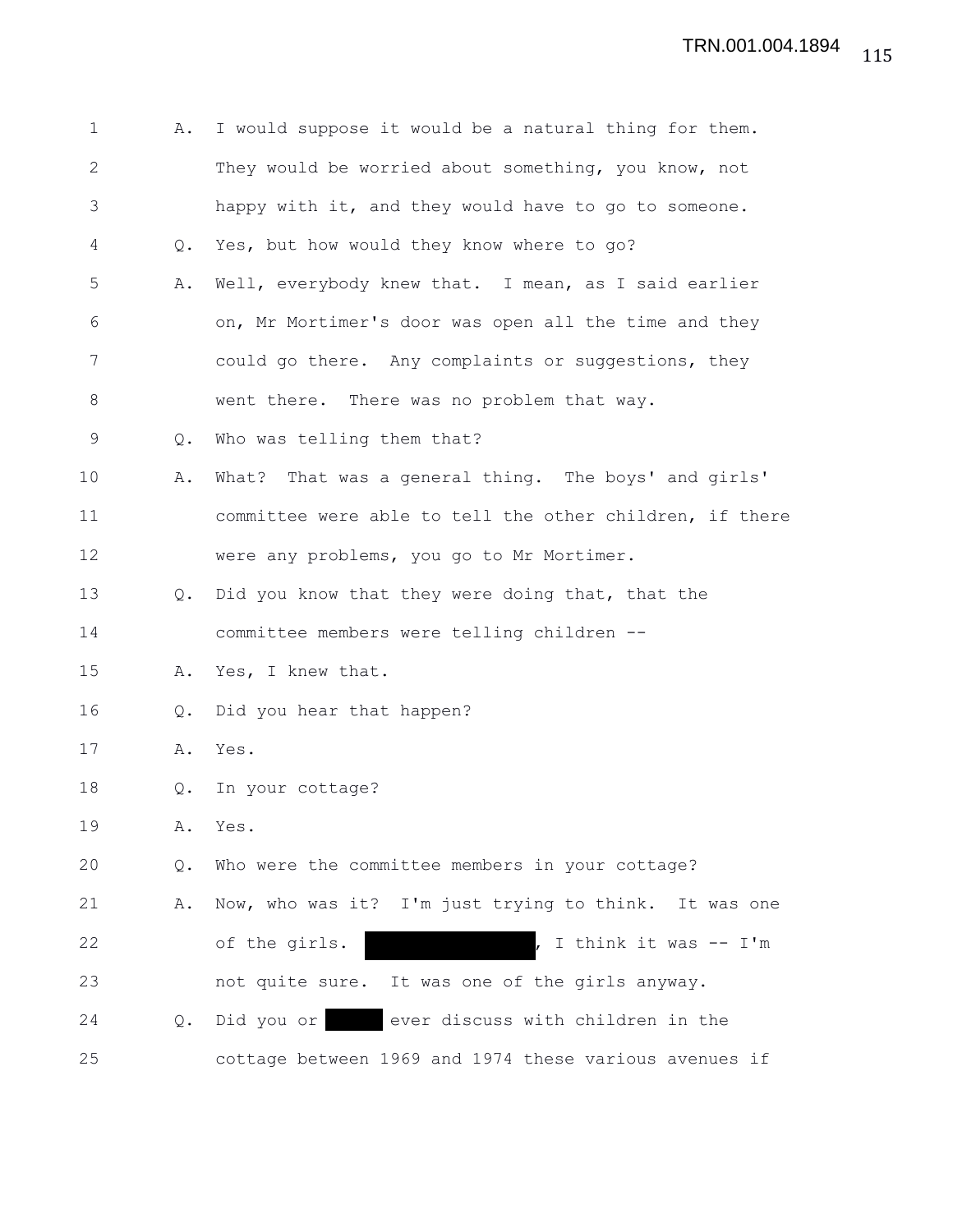| $\mathbf 1$  |               | they had any problems to report?                         |
|--------------|---------------|----------------------------------------------------------|
| $\mathbf{2}$ | Α.            | Yes. They were well aware of that, well aware of it.     |
| 3            | $Q_{\bullet}$ | And did you say to them that that would also include any |
| 4            |               | problems concerning the house parents and the way the    |
| 5            |               | house parents treated them?                              |
| 6            | Α.            | Oh yes, yes. That was --                                 |
| 7            | 0.            | You told them that?                                      |
| 8            | Α.            | They knew that. I mean that was the grapevine.           |
| 9            | Q.            | You didn't tell them explicitly?                         |
| 10           | Α.            | We did say that any worries that they have, any          |
| 11           |               | complaints they have, Mr Mortimer's door is open.        |
| 12           | Q.            | Did you make it clear to them --                         |
| 13           | Α.            | Very much so --                                          |
| 14           | Q.            | If I can finish: did you make it clear to them that that |
| 15           |               | included complaints about how they were being treated by |
| 16           |               | their own house parents?                                 |
| 17           | Α.            | Yes.                                                     |
| 18           | Q.            | You made that --                                         |
| 19           |               | A. Yes, it was clear, yes. They knew that, all the       |
| 20           |               | children knew that.                                      |
| 21           | Q.            | Well, you say that, but I'm wanting to know how they     |
| 22           |               | came to know that and how you conveyed that to them;     |
| 23           |               | that's the question.                                     |
| 24           | Α.            | would convey that to them because it was --              |
| 25           |               | everybody knew that Mr Mortimer had an open door.        |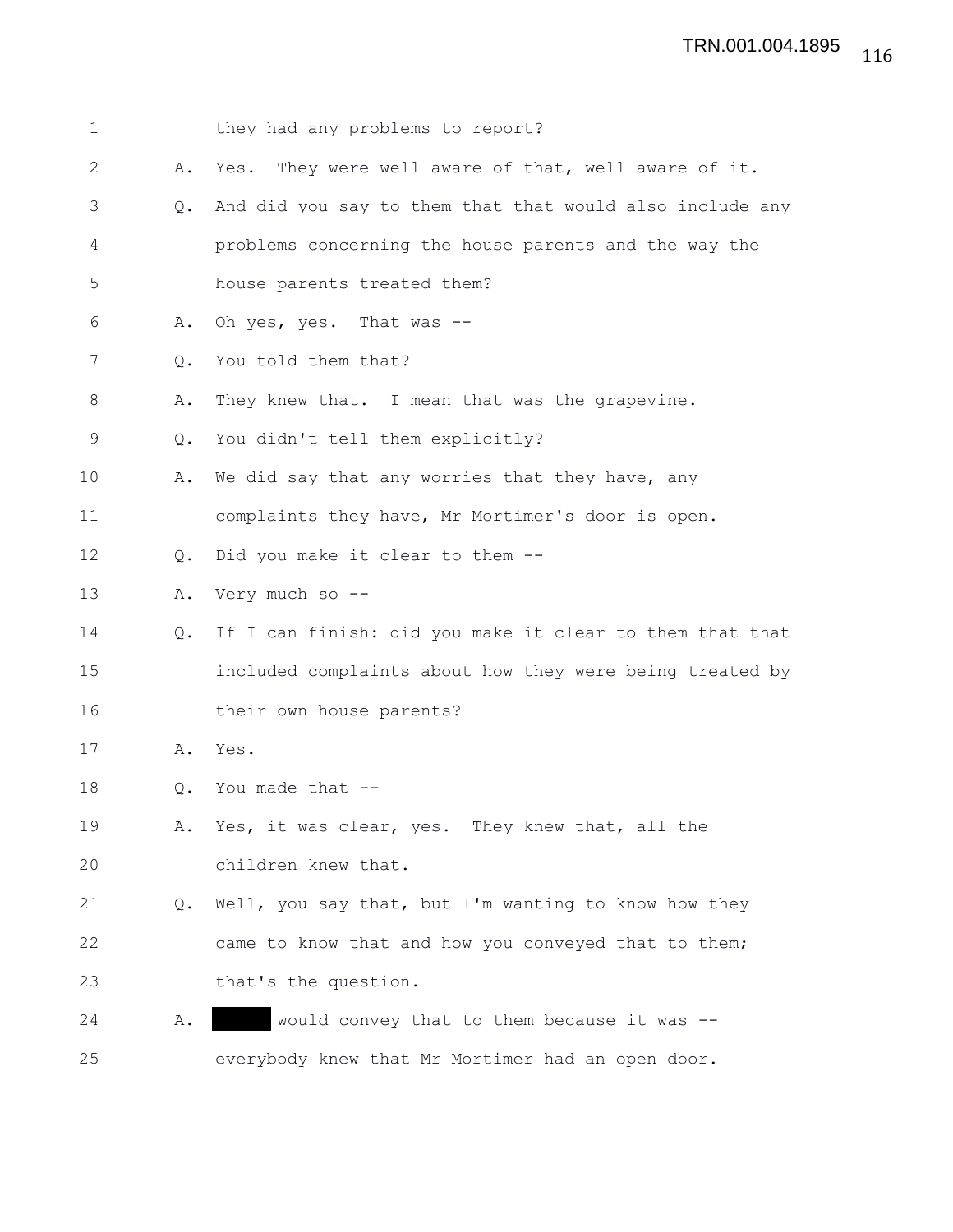| $\mathbf 1$ |    | Everybody knew that. And it was used quite often.               |
|-------------|----|-----------------------------------------------------------------|
| 2           | Q. | Just on one other matter, if I may, at this stage:              |
| 3           |    | children who ran away. I think you told us in your              |
| 4           |    | childhood you were aware that children from time to time        |
| 5           |    | ran away from Quarriers.                                        |
| 6           | Α. | Yes.                                                            |
| 7           | Q. | And I think you would be aware that in your time, your          |
| 8           |    | second time as you call it, when you joined Quarriers as        |
| 9           |    | an adult in 1969, that children also ran away from time         |
| 10          |    | to time; is that correct?                                       |
| 11          | Α. | I'm sure there would be. I remember in our own cottage          |
| 12          |    | we had a wee girl called<br>$\overline{\phantom{a}}$<br>She had |
| 13          |    | a dispute with -- she was only about 5 or 6 and she had         |
| 14          |    | a dispute with , so she took her doll and put her               |
| 15          |    | in a pram, walked towards the church, and came out              |
| 16          |    | and said, "         teatime", and she about-turned and          |
| 17          |    | she came in. She was just that wee bit angry with               |
| 18          |    | , something she didn't like, and that was it.                   |
| 19          |    | There was no sort of $--$ we didn't have anyone $--$ well,      |
| 20          |    | we did, we had one boy that ran away. I don't know if           |
| 21          |    | I'm allowed to mention his name.                                |
| 22          | Q. | I think you can --                                              |
| 23          |    | LADY SMITH: We don't need the name. If you do the               |
| 24          |    | direction is it can't be repeated outside this room             |
| 25          |    | because whoever it was was a child in care.                     |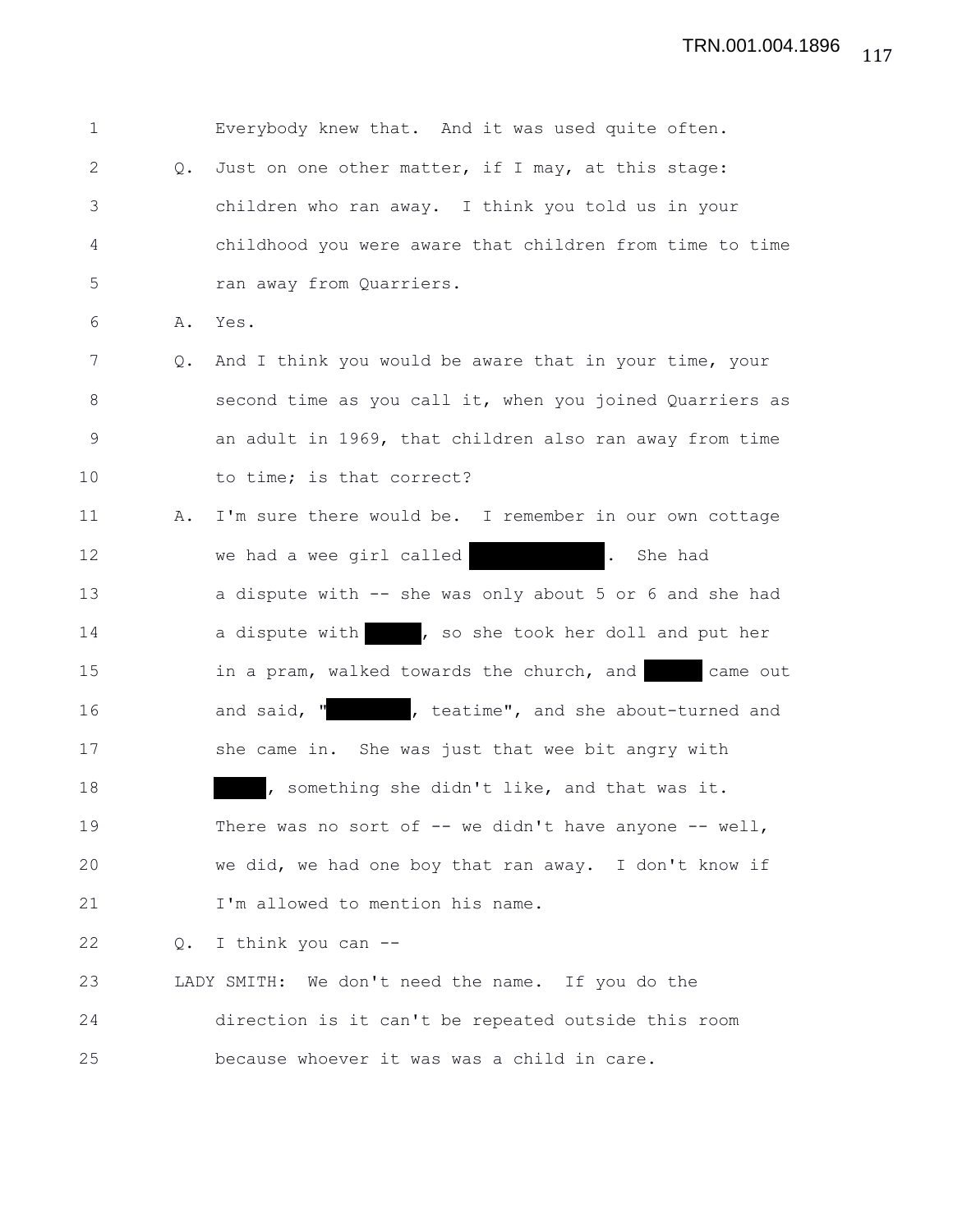1 A. Yes, thank you. Yes, and the ran away, 2 and he felt it was unfair 3 that one or two of his brothers were still with the 4 parents but he was brought into care and he objected to 5 that. Not because of us, this is the way he wanted it. 6 So he ran away. He was away for a long while -- 7 8 Well, we did find out where he was, he was at 9 and I was asked to go to -- he was wanting to 10 come back but he didn't want the social worker, he 11 wanted me to go. So I went there, but I also took 12 a social worker with me. We went there 13 and the social worker was told to stand 14 outside and the father said to the dogs, "Watch him", 15 and I was allowed in, and I was talking to , 16 would you like to come back home. He said, I would do, 17 but I still want to go to my own parents. 18 So when he came back home, ande arrangements 19 to get him to the hospital, just to make sure that 20 father hadn't marked him in any way -- and we always did 21 that with all the children, if they went out and they 22 came back, they always went to the hospital for 23 a check-up. 24 But came back and he was with us overnight 25 and he ran away again. This time, the police picked him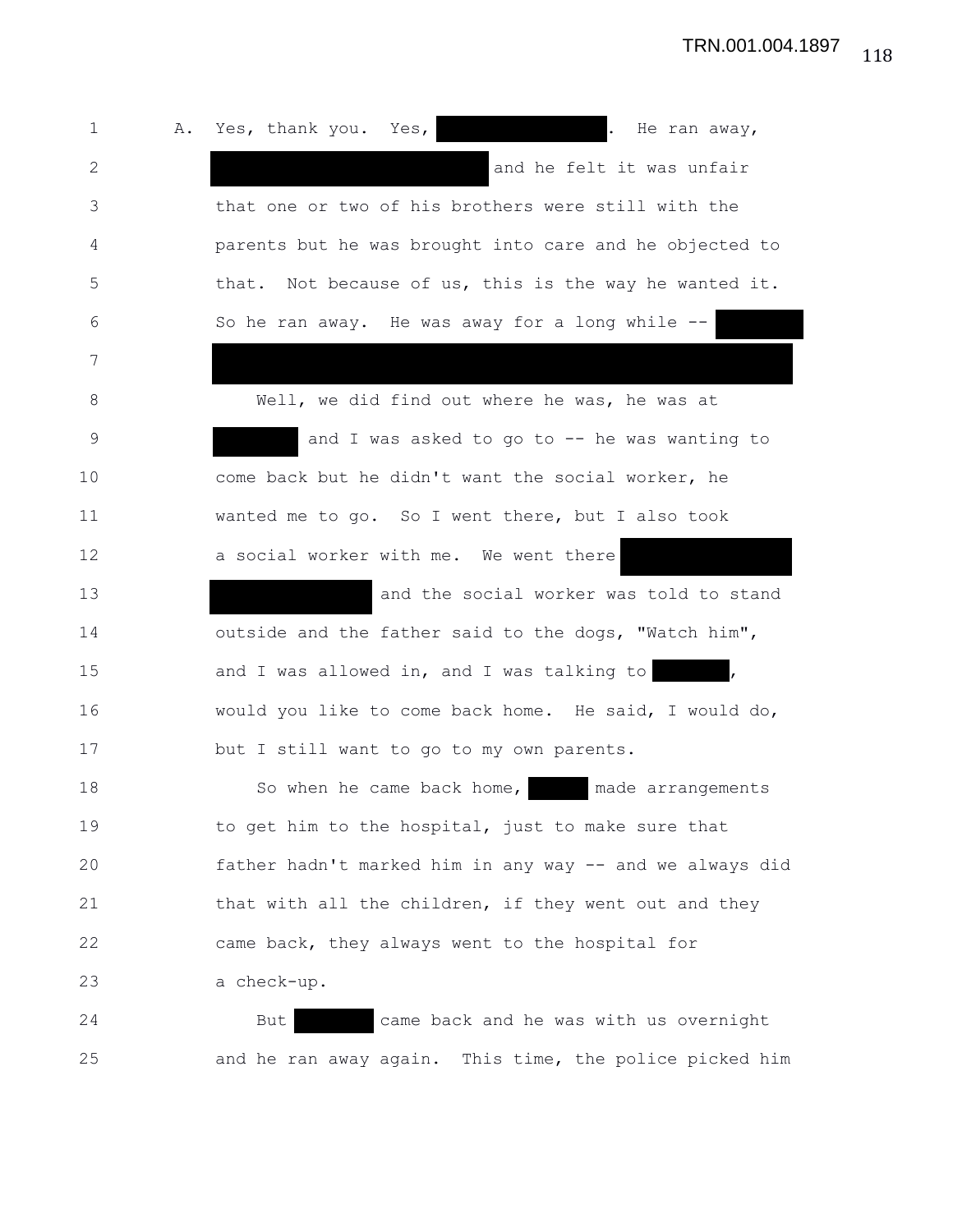1 vup and he was sent to and through time he was 2 just -- that was him. Eventually, he got home. That 3 was it. 4 Q. Did cun away several times? 5 A. **A. 2008**? Not to my knowledge. 6 Q. Because I think we've heard evidence to that effect. 7 You don't remember that? 8 A. No, no. 9 Q. Not at all? 10 A. No. 11 MR PEOPLES: Okay. 12 My Lady, I think at this point I'm moving to some 13 other matters -- 14 LADY SMITH: We could have a short break? 15 MR PEOPLES: -- and we will then hear some other evidence. 16 (The witness withdrew) 17 (12.42 pm) 18 (A short break) 19 (12.53 pm) 20 LADY SMITH: Yes, Mr Peoples. 21 MR PEOPLES: My Lady, we are now going to hear some oral 22 evidence from a witness who has anonymity in respect of 23 the matters which the evidence will deal with. That 24 witness has chosen the pseudonym "Jack". 25 LADY SMITH: Thank you.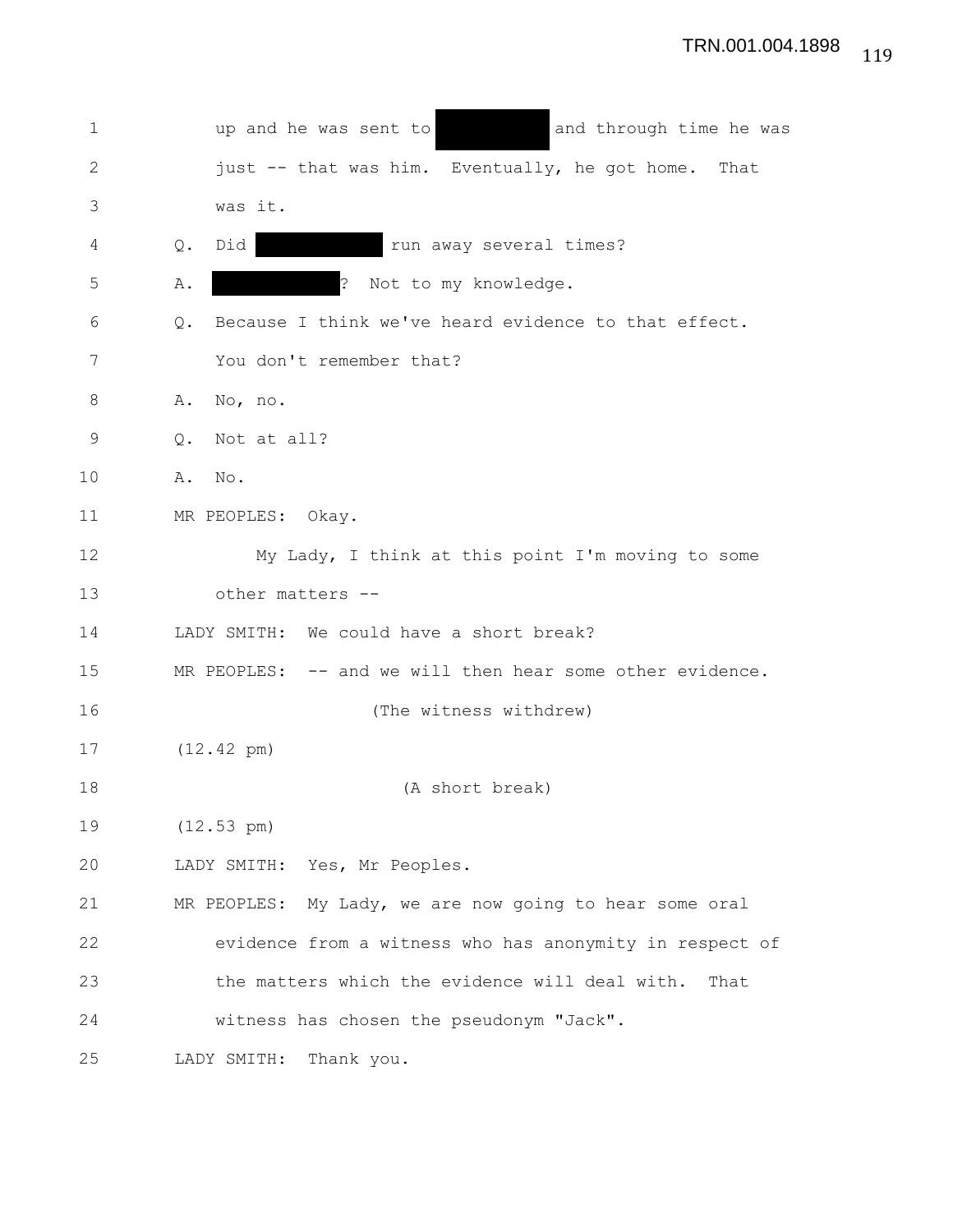120 TRN.001.004.1899

| $\mathbf{1}$ | "JACK" (sworn)                                             |
|--------------|------------------------------------------------------------|
| 2            | LADY SMITH: Please sit down and make yourself comfortable. |
| 3            | Jack, now that the microphone is on, I just want to        |
| 4            | say a couple of things to you before I hand over to        |
| 5            | Mr Peoples. You very helpfully provided a written          |
| 6            | statement to the inquiry in response to us writing to      |
| 7            | you to ask you to do so. I want to remind you that, as     |
| 8            | you were told at the beginning of the document that was    |
| $\mathsf 9$  | sent to you, although this is a public inquiry and not     |
| 10           | a trial, your right not to admit to committing any         |
| 11           | crime -- we call it the right against                      |
| 12           | self-incrimination -- applies as much here as it would     |
| 13           | in the courtroom.                                          |
| 14           | That means that you don't have to tell us that             |
| 15           | you have committed any crime of which you have not been    |
| 16           | convicted. You don't have to answer any question if        |
| 17           | that means that you would be telling us that you've        |
| 18           | committed a crime of which you have not been convicted.    |
| 19           | If you do decide to answer the question and your           |
| 20           | answer includes anything that indicates that you have      |
| 21           | committed a crime, that evidence could be used at          |
| 22           | a later date. As you know, evidence in these sorts of      |
| 23           | hearings is recorded and it will be available on the       |
| 24           | transcript at a later date. It is important that you       |
| 25           | understand that.                                           |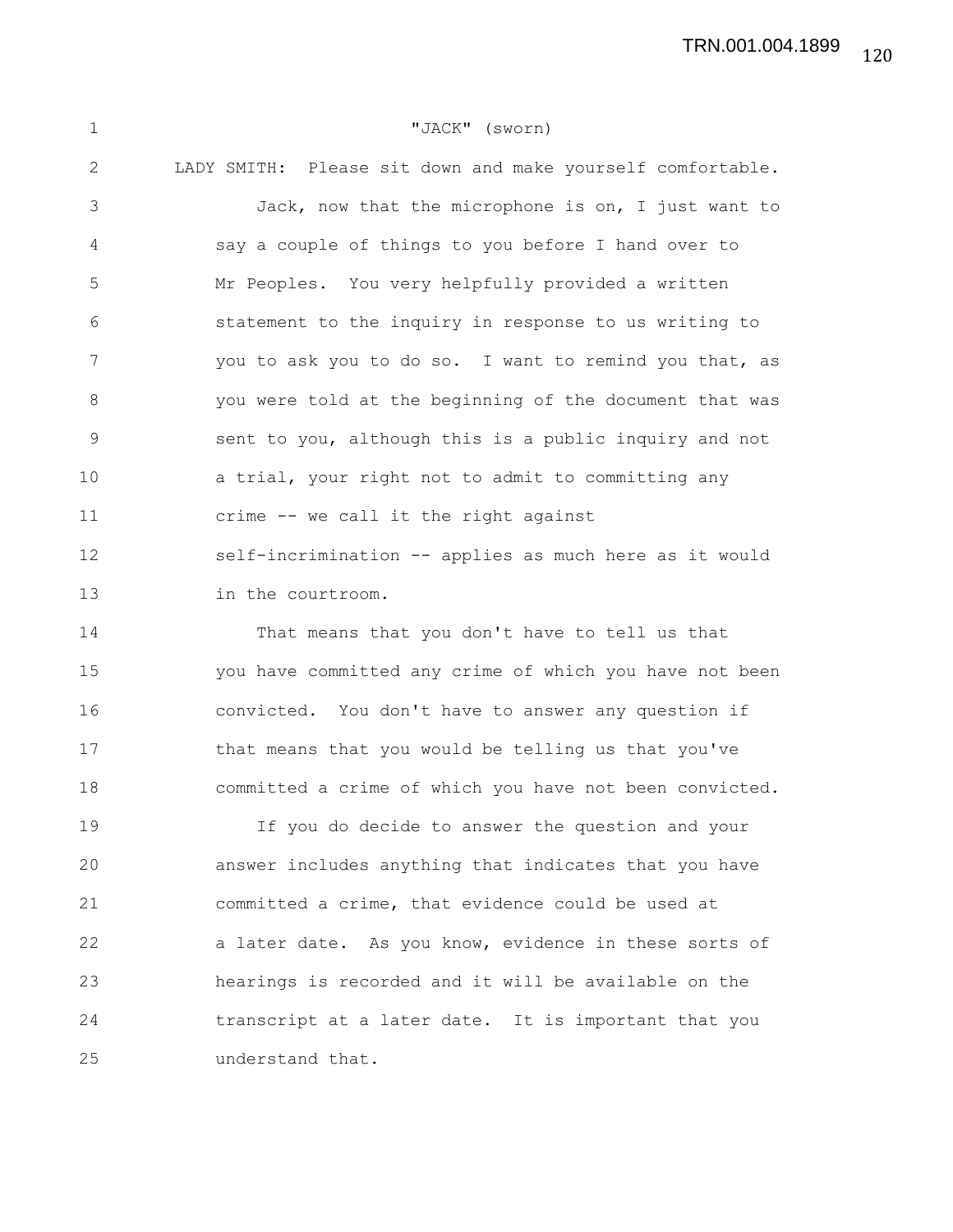1 A. Yes. 2 LADY SMITH: Do you appreciate that? 3 A. I do. 4 LADY SMITH: If you have any queries, please ask me in the 5 course of your evidence. 6 A. Thank you. 7 LADY SMITH: Mr Peoples. 8 Ouestions from MR PEOPLES 9 MR PEOPLES: Jack, good afternoon. 10 Today I propose to ask you about some allegations 11 that have been made against you in the context of being 12 a person who was employed by Quarriers and lived in 13 a particular cottage in Quarriers between 14 It was a cottage in which there were children in 15 care, who were under the charge of you and your wife 16 during that period. 17 A. Yes. 18 Q. The matters I'm going to ask you about -- I'll ask you 19 a number of questions and, as Lady Smith has said, since 20 we are dealing with, in this evidence today, 21 allegations, you do not require to answer questions 22 about allegations of abuse made against you, whether 23 made by a person to this inquiry or to the police or to 24 anyone else. 25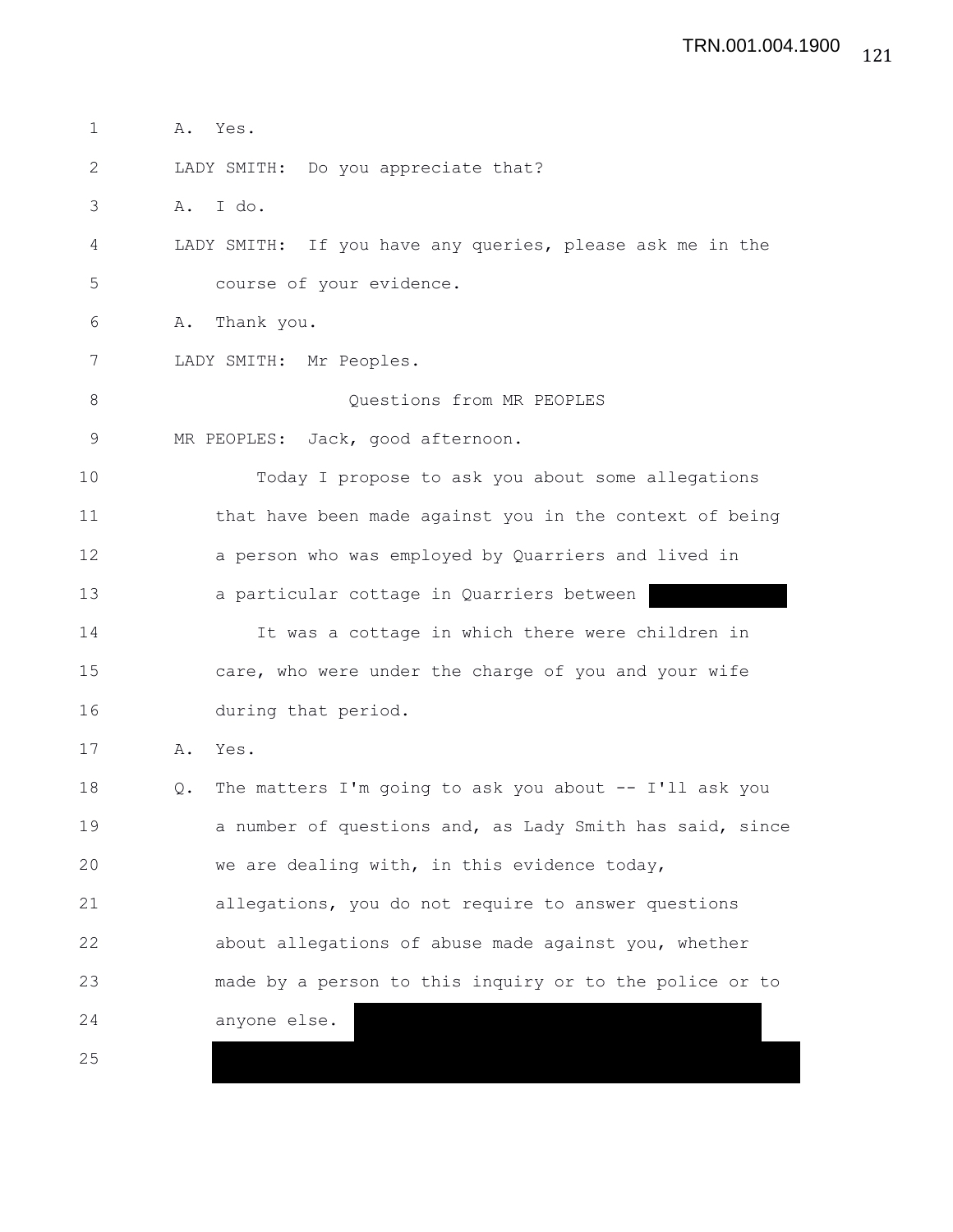| 1              |    |                                                          |
|----------------|----|----------------------------------------------------------|
| 2              |    | So do you understand --                                  |
| 3              | Α. | I do.                                                    |
| 4              | Q. | -- the situation? Do you understand your rights in this  |
| 5              |    | matter?                                                  |
| 6              | Α. | Yes.                                                     |
| 7              | Q. | So take your time -- if I ask you a question, take your  |
| 8              |    | time and consider whether you wish to make a response or |
| $\overline{9}$ |    | whether you wish to exercise the rights that you've been |
| 10             |    | made aware of.                                           |
| 11             |    | What I'm going to do at this stage is to ask you         |
| 12             |    | some general questions about the types of allegations    |
| 13             |    | which have been levelled against you in evidence to this |
| 14             |    | inquiry. I may at some points mention individuals as     |
| 15             |    | well who are connected to these allegations in the       |
| 16             |    | course of these questions. Do you understand --          |
| 17             | Α. | I do, yes.                                               |
| 18             | Q. | -- what I'm going to do?                                 |
| 19             | Α. | Uh-huh.                                                  |
| 20             | Q. | Firstly, did you ever abuse or wilfully ill-treat or     |
| 21             |    | neglect a child in your care or the care of your wife -- |
| 22             |    | and I think I'll use the cottage -- at cottage           |
| 23             | Α. | No, I did not.                                           |
| 24             | Q. | Did you or your wife ever re-serve meals when a child    |
| 25             |    | did not eat the food that was served up to them?         |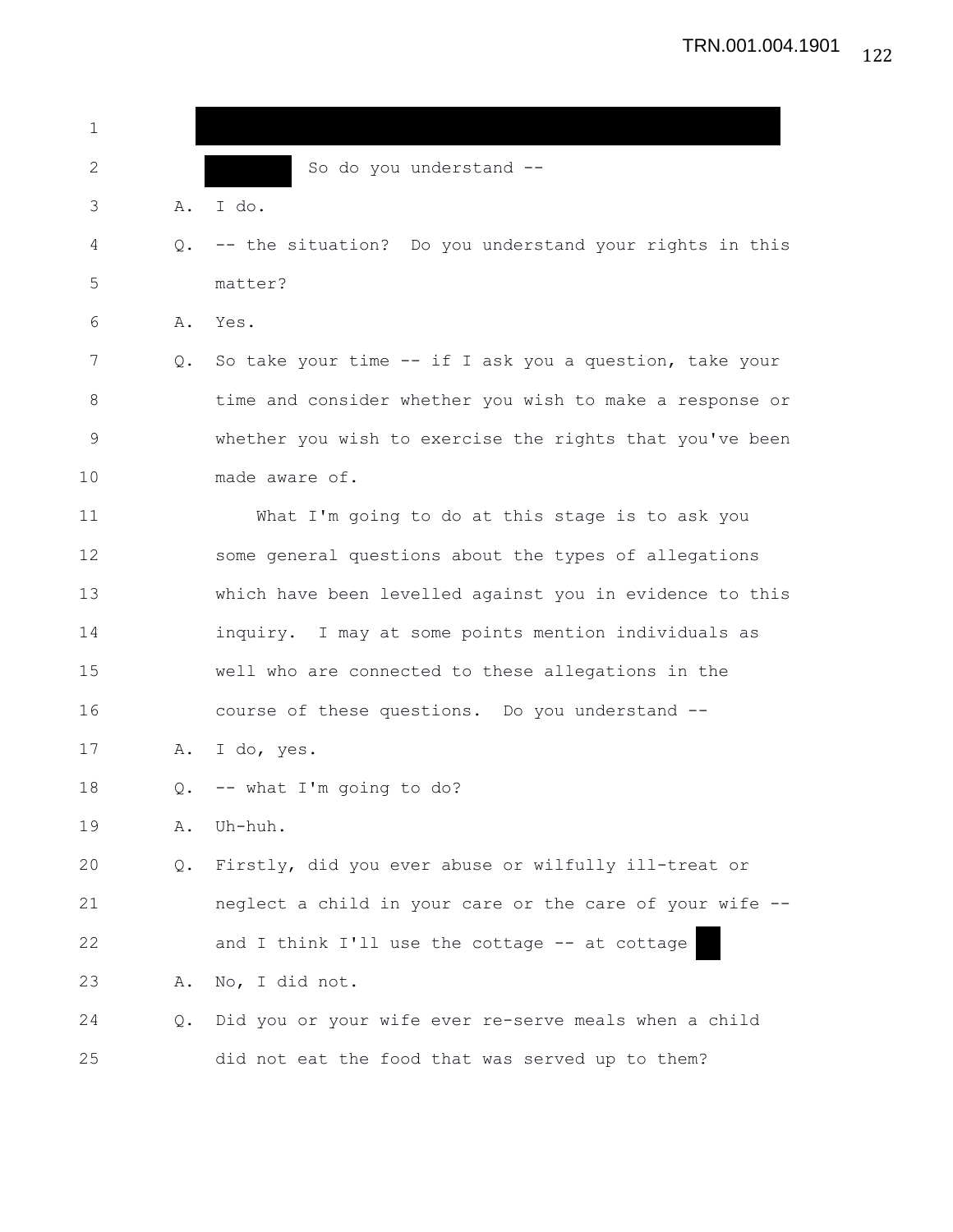| 1            | Α. | No, we didn't.                                           |
|--------------|----|----------------------------------------------------------|
| $\mathbf{2}$ | Q. | Did you ever force-feed a child?                         |
| 3            | Α. | No, I did not.                                           |
| 4            | Q. | Did you ever use corporal punishment?                    |
| 5            | Α. | No.                                                      |
| 6            | Q. | Did your wife?                                           |
| 7            | Α. | No, not to my knowledge, no.                             |
| $\,8\,$      | Q. | Did you or your wife ever slap a child?                  |
| 9            | Α. | Possibly, yes.                                           |
| 10           | Q. | And what would you consider to be a slap?                |
| 11           | Α. | Oh, just  Basically just a smack on the arm or           |
| 12           |    | something like that, just to sort of make the child      |
| 13           |    | aware that they're doing wrong, but nothing worse than   |
| 14           |    | that.                                                    |
| 15           |    | LADY SMITH: Do I take it that, in your mind, slapping    |
| 16           |    | a child is not corporal punishment?                      |
| 17           | Α. | As far as -- well, I didn't think it was corporal        |
| 18           |    | punishment, no.                                          |
| 19           |    | LADY SMITH: Give me an example of corporal punishment.   |
| 20           | Α. | Well, corporal punishment was possibly thrashing a child |
| 21           |    | or something like that. Punching them. Things like       |
| 22           |    | that. I thought maybe a slap might be just -- yeah.      |
| 23           |    | And it wasn't a serious thing anyway, you know, it was   |
| 24           |    | just basically a warning.                                |
| 25           |    | MR PEOPLES: A warning?                                   |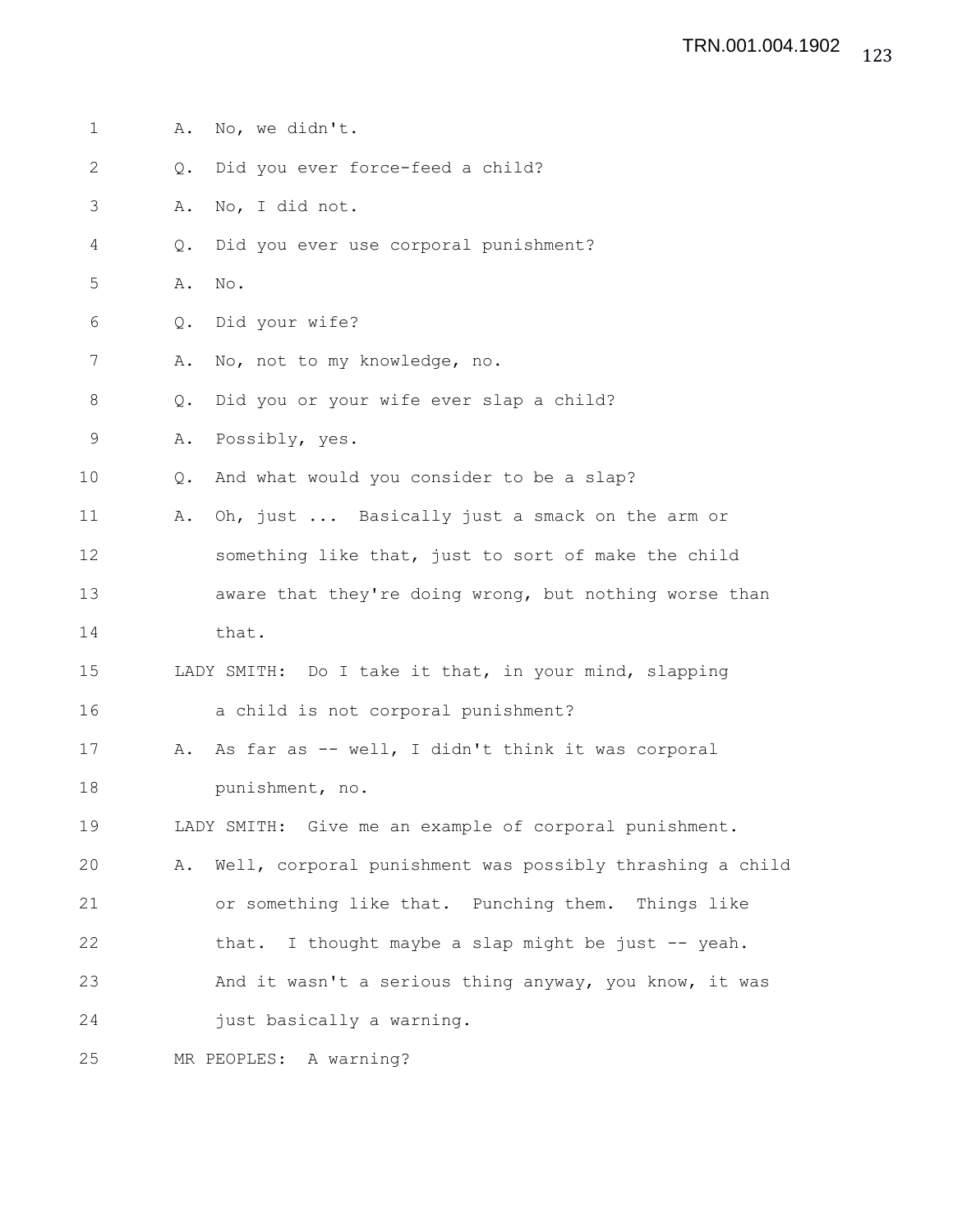1 A. Yes, to behave themselves. 2 Q. But a sufficient warning that the child would be aware 3 it had happened, that you had slapped them? That was 4 the purpose, wasn't it? 5 A. It wasn't really a slap. It was just basically ... 6 What do you call it? Just a reminder, really. I mean, 7 there was no malice involved in it at all, it was just 8 a case of "Behave yourself". 9 Q. You're gesturing, while giving that answer, that you 10 were using perhaps a hand? 11 A. The back of the hand. 12 Q. The back of the hand? 13 A. Yes. 14 Q. An open hand? 15 A. No, no. Well, just on the arm, just "Behave yourself". 16 Q. Your hand was open, when you did this, when you were 17 giving this slap. I think you're -- 18 A. Yes. 19 Q. -- gesturing with the back of your hand? 20 A. The back of the hand. 21 Q. And you mention that this would involve a smack or slap 22 on the arm. 23 A. Possibly. Possibly. 24 Q. Possibly? 25 A. Yes.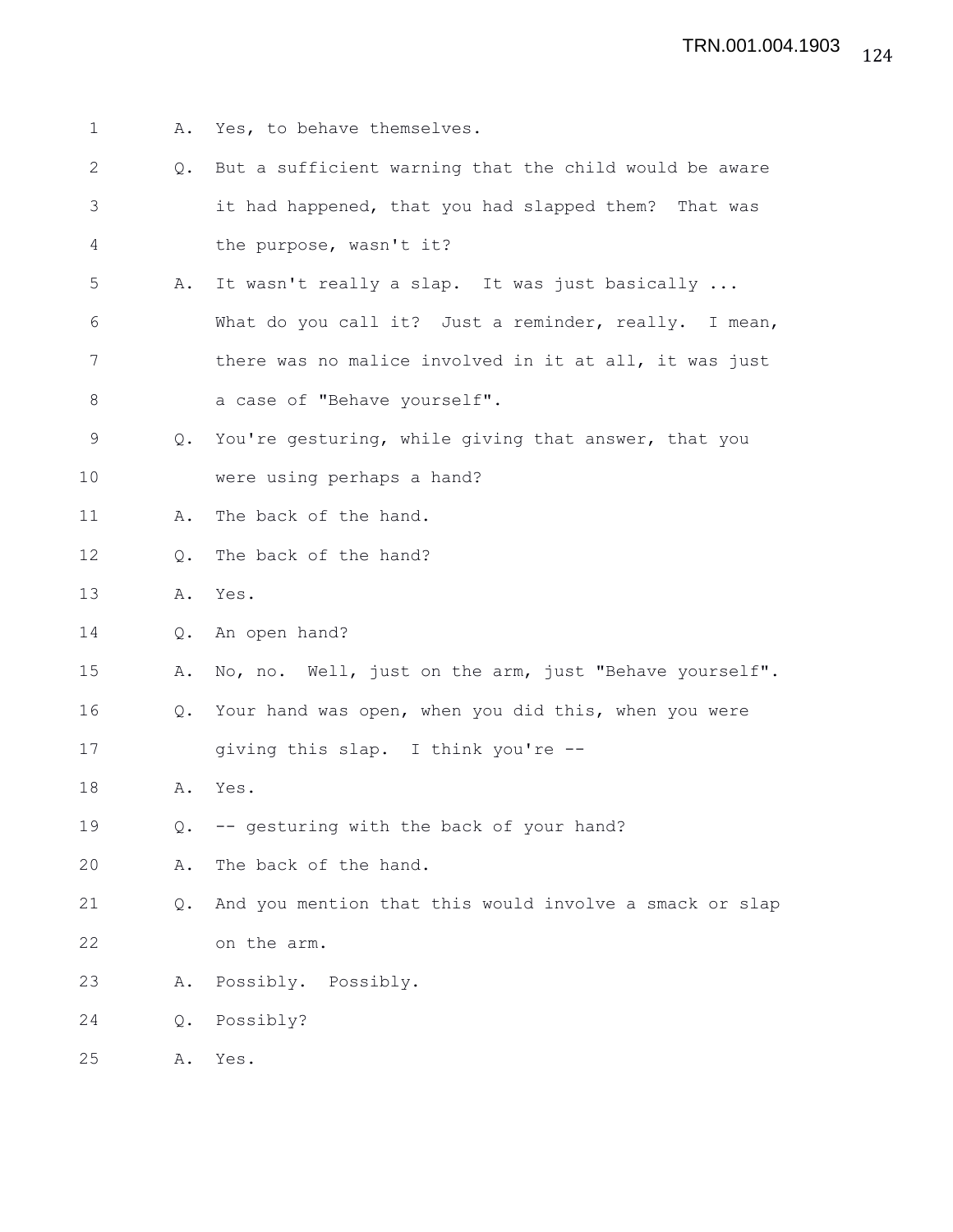| 1            | Q.            | Why is there any doubt on this matter?                 |
|--------------|---------------|--------------------------------------------------------|
| $\mathbf{2}$ | Α.            | Well, I've explained what happened. I don't think      |
| 3            |               | No, I'm not going to answer any more of that because   |
| 4            |               | I think it's wrong.                                    |
| 5            | $Q_{\bullet}$ | Did you ever smack or slap a child other than on       |
| 6            |               | the arm?                                               |
| 7            | Α.            | No.                                                    |
| 8            | Q.            | In any other part of their body or head?               |
| 9            | Α.            | No, I did not, no.                                     |
| 10           | Q.            | Did your wife?                                         |
| 11           | Α.            | No.                                                    |
| 12           | Q.            | But you wouldn't necessarily --                        |
| 13           | Α.            | I wouldn't know that.                                  |
| 14           | Q.            | So you can't answer, really.                           |
| 15           | Α.            | $\mathop{\rm No}\nolimits$ .                           |
| 16           | Q.            | Unless you were present.                               |
| 17           | Α.            | Well, I certainly never saw her doing it, put it that  |
| 18           |               | way.                                                   |
| 19           | Q.            | Did you ever grab or pull a child by the hair?         |
| 20           | Α.            | No, I did not.                                         |
| 21           | Q.            | Never?                                                 |
| 22           | Α.            | I knew what was happening in the olden days and<br>No. |
| 23           |               | I said that no way would that happen if I ever had     |
| 24           |               | a cottage. And obviously, I did have a cottage, but no |
| 25           |               | way would I do that.                                   |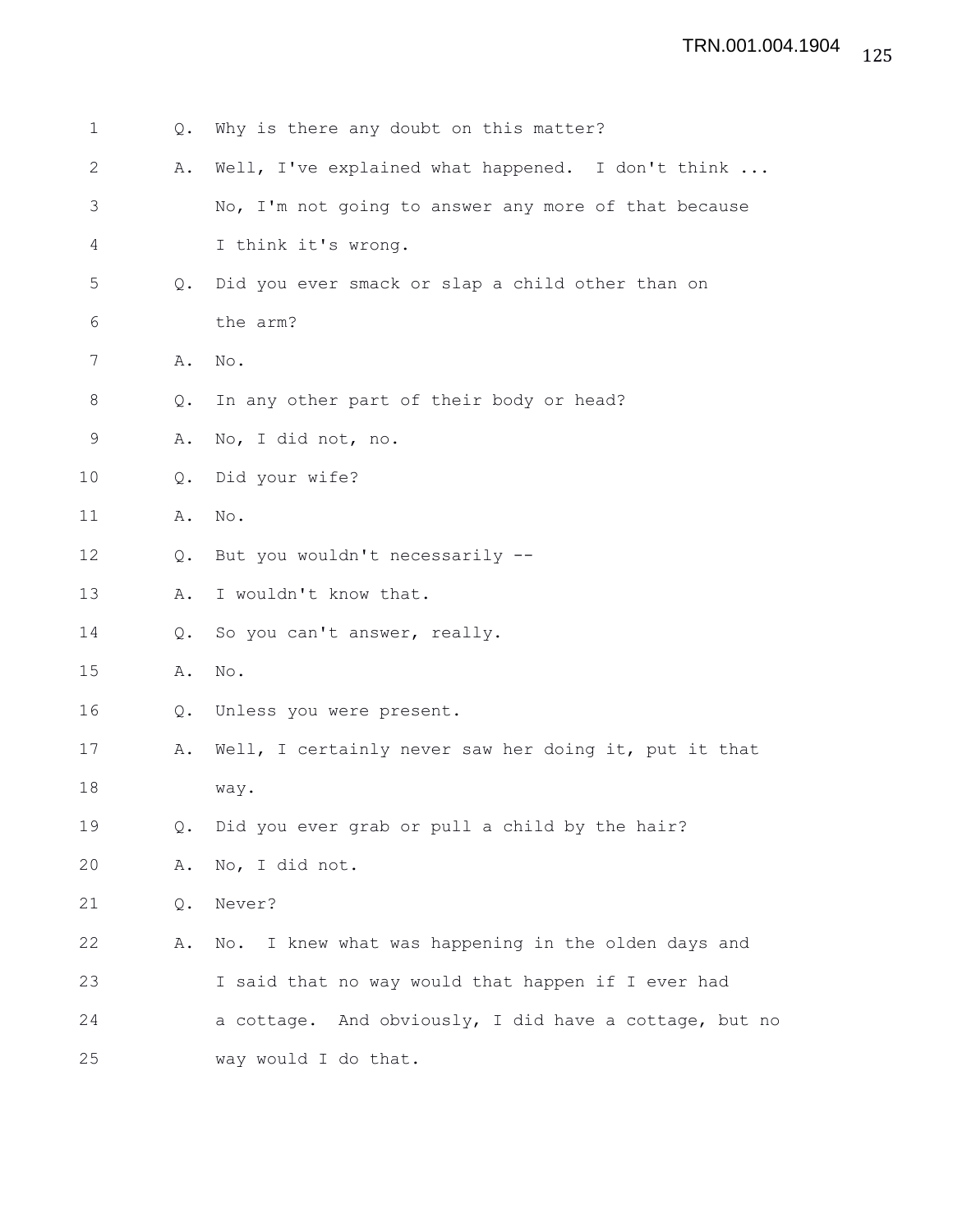| $\mathbf 1$  | Q.            | So are you telling us that you certainly didn't draw on  |
|--------------|---------------|----------------------------------------------------------|
| $\mathbf{2}$ |               | your experience as a child of how you were treated       |
| 3            |               |                                                          |
| 4            | Α.            | I certainly didn't use any force like that at all.<br>In |
| 5            |               | fact, if anything, the force I used would be maybe       |
| 6            |               | remove somebody to another room.                         |
| 7            | $\circ$ .     | And how would you do that?                               |
| 8            | Α.            | Just take them by the arm, take them through. There was  |
| 9            |               | no struggle or anything.                                 |
| 10           | Q.            | But what if the child was struggling?                    |
| 11           | Α.            | Well, it didn't really happen. The child knew that they  |
| 12           |               | were in the wrong. But I don't recall the child          |
| 13           |               | struggling.                                              |
| 14           | $Q_{\bullet}$ | You have no memory of a child struggling --              |
| 15           | Α.            | No.                                                      |
| 16           | $Q_{\bullet}$ | -- when you removed them?                                |
| 17           | Α.            | None whatsoever. More or less I said to them, if I was   |
| 18           |               | involved, "Go through to so-and-so", and they would go.  |
| 19           | Q.            | So you might just give them an instruction to go to      |
| 20           |               | somewhere else?                                          |
| 21           | Α.            | Yes.                                                     |
| 22           | Q.            | But at times you might take them?                        |
| 23           | Α.            | Dependent on the thing, but there was no sort of malice  |
| 24           |               | or anything like that. Basically, I would tell them.     |
| 25           |               | That would be enough.                                    |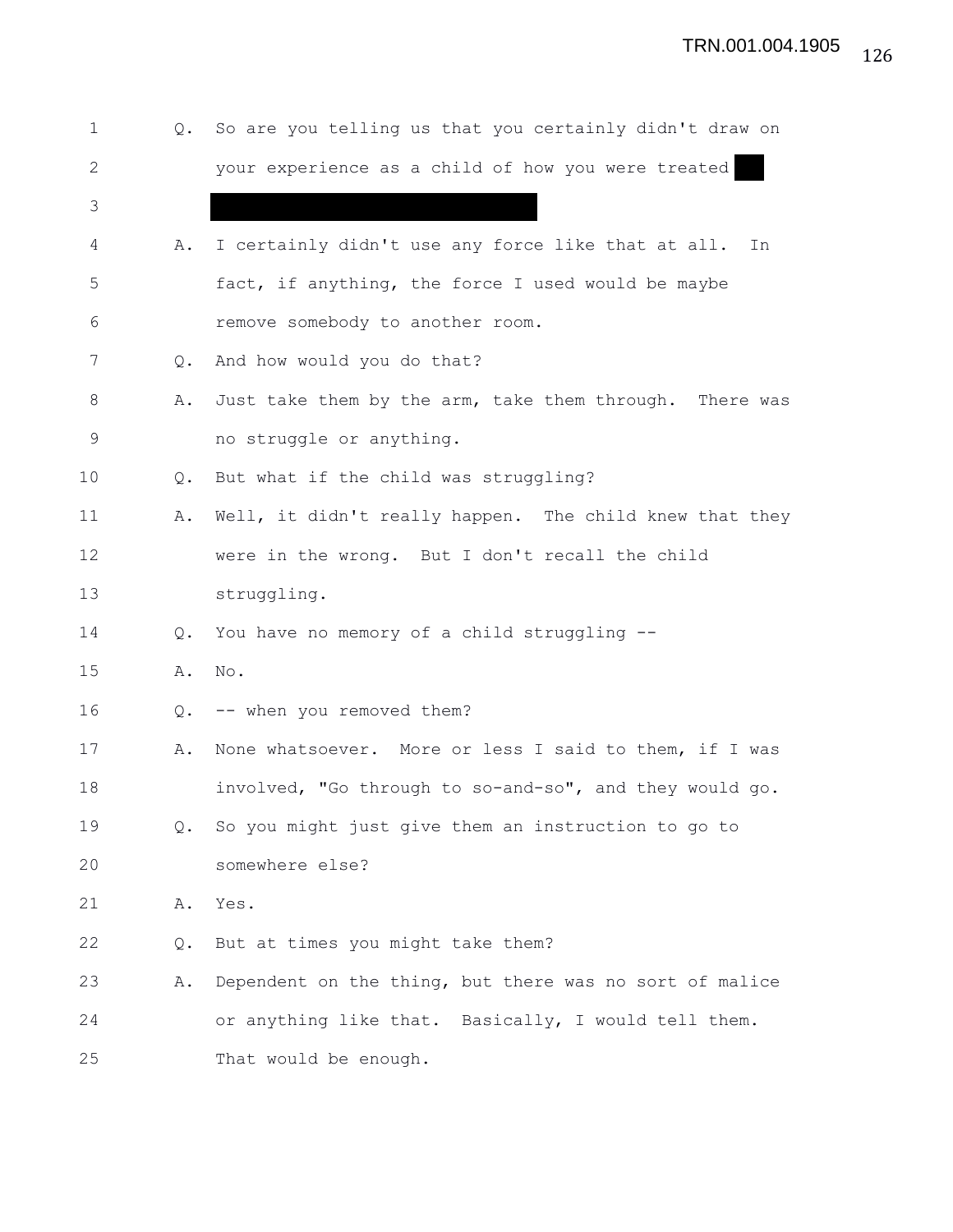| $\mathbf 1$  |           | Q. But there would be times when you'd have to take hold of |
|--------------|-----------|-------------------------------------------------------------|
| $\mathbf{2}$ |           | them and remove them?                                       |
| 3            | Α.        | No.                                                         |
| 4            | Q.        | No?                                                         |
| 5            | Α.        | No, I don't think so. It was there for me if I wanted       |
| 6            |           | to, but I didn't.                                           |
| 7            | $\circ$ . | You didn't?                                                 |
| 8            | Α.        | No. I told them.                                            |
| 9            | Q.        | What if they were hysterical or screaming or struggling     |
| 10           |           | or were throwing a tantrum? There must have been            |
| 11           |           | children who did that from time to time.                    |
| 12           | Α.        | Just let them do it until they cooled. The idea was we      |
| 13           |           | wanted them to cool down. That was the idea of it.          |
| 14           |           | Now, if they threw themselves on the floor, there wasn't    |
| 15           |           | much we could do about it, because it just  It had          |
| 16           |           | to go on. Eventually, the child realised that there was     |
| 17           |           | something not right.                                        |
| 18           | Q.        | Did you ever punch and/or kick a child?                     |
| 19           | Α.        | No, I did not.                                              |
| 20           | Q.        | QKZ<br>run out of cottage<br>Why did<br>and go to see       |
| 21           |           | Mr Mortimer?                                                |
| 22           | Α.        | I wasn't aware of that happening.                           |
| 23           | $Q$ .     | You don't remember an occasion when that happened?          |
| 24           | Α.        | No, I do not.                                               |
| 25           | Q.        | Or the reason why she did so?                               |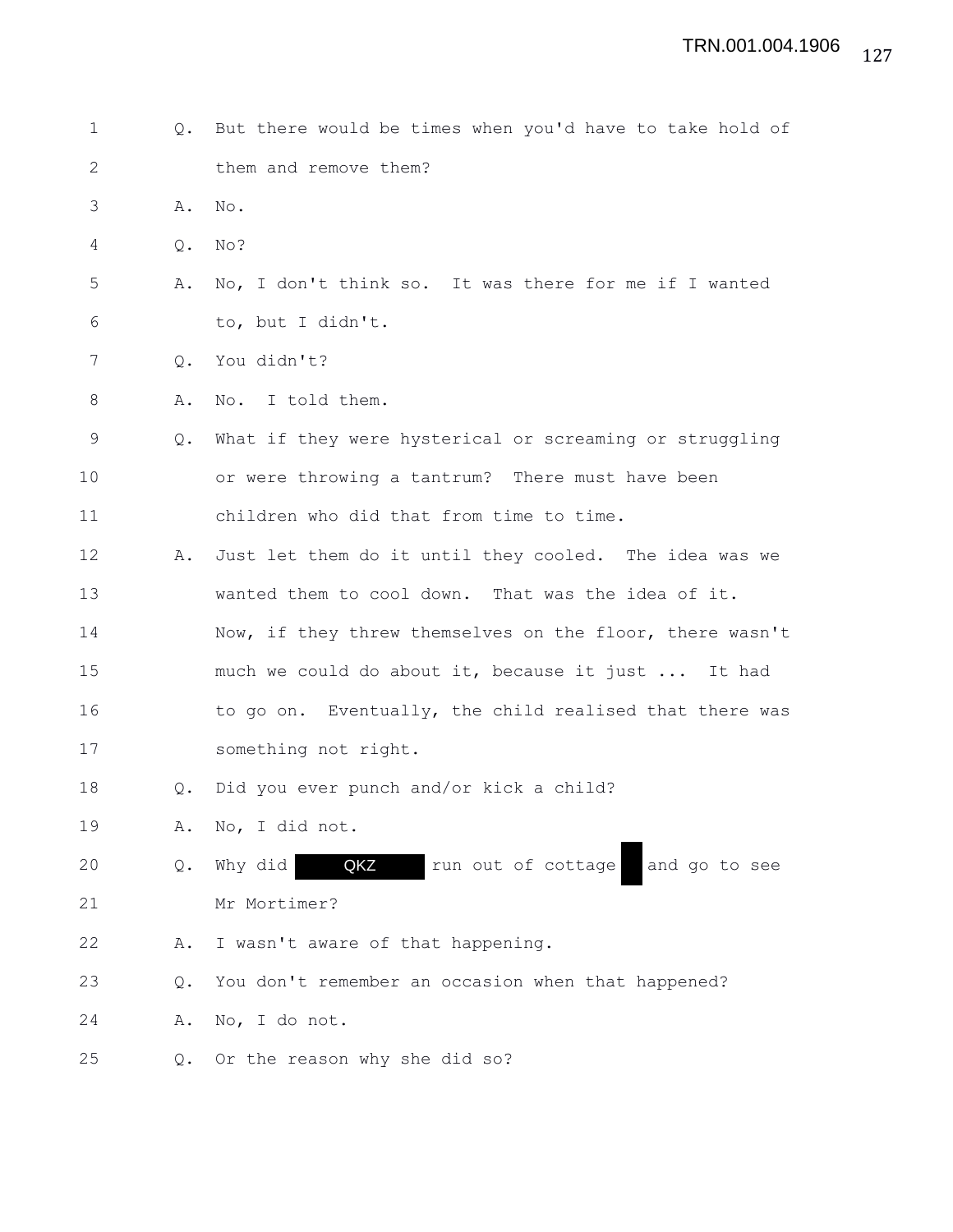| $\mathbf{1}$ | No, I had no idea. I didn't even know that she went to<br>Α.         |
|--------------|----------------------------------------------------------------------|
| $\mathbf{2}$ | Mr Mortimer.                                                         |
| 3            | You don't remember an occasion when Mr Mortimer came to<br>$\circ$ . |
| 4            | and had a discussion with you and <b>QKR</b> about<br>cottage        |
| 5            | QKZ ?                                                                |
| 6            | No, this is certainly news to me.<br>Α.                              |
| 7            | News to you, okay.<br>$Q$ .                                          |
| 8            | LADY SMITH: Mr Peoples, it is 1.05. Is this a convenient             |
| $\mathsf 9$  | place to stop?                                                       |
| 10           | MR PEOPLES: It's as convenient as any.                               |
| 11           | LADY SMITH: Very well. We'll stop now for the lunch break            |
| 12           | now, Jack, and start again at 2 o'clock.                             |
| 13           | $(1.05 \text{ pm})$                                                  |
| 14           | (The lunch adjournment)                                              |
| 15           |                                                                      |
| 16           |                                                                      |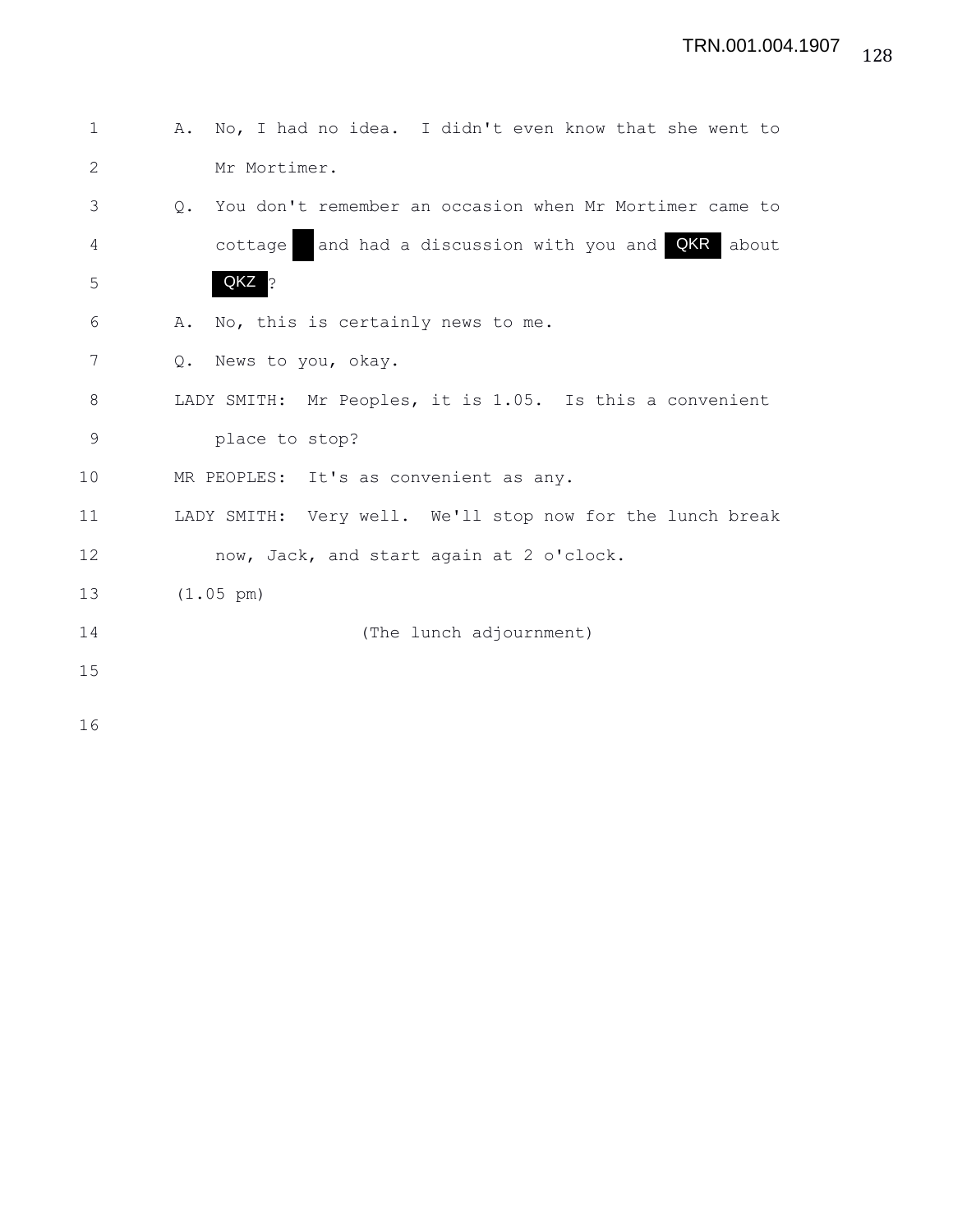1 (2.07 pm)

2 LADY SMITH: Jack, I hope you're comfortable again. Are you 3 ready to carry on with questions?

4 A. Thank you.

5 LADY SMITH: Mr Peoples.

6 MR PEOPLES: Good afternoon, Jack. I'm going to ask you 7 some more questions about allegations and I will repeat 8 what I said this morning: you do not require to answer 9 questions about allegations of abuse that have been made 10 against you. So I think you understand your position 11 and what your rights are on this matter?

12 A. Yes. That's clear, yes.

13 Q. So can I ask you another question related to evidence 14 that we've been given.

15 Did you ever use the shed or outhouse at cottage 16 at the rear of cottage as a place of punishment? 17 A. No, I did not.

18 Q. Did you ever take children there, make them remain 19 there, and on occasions beat them there by punching and 20 kicking them and sometimes using a belt to strike them? 21 A. I did not. 22 Q. Did you ever make children stand in a line in the 23 playroom?

24 A. No.

25 Q. Did you ever make them stand in a line and interrogate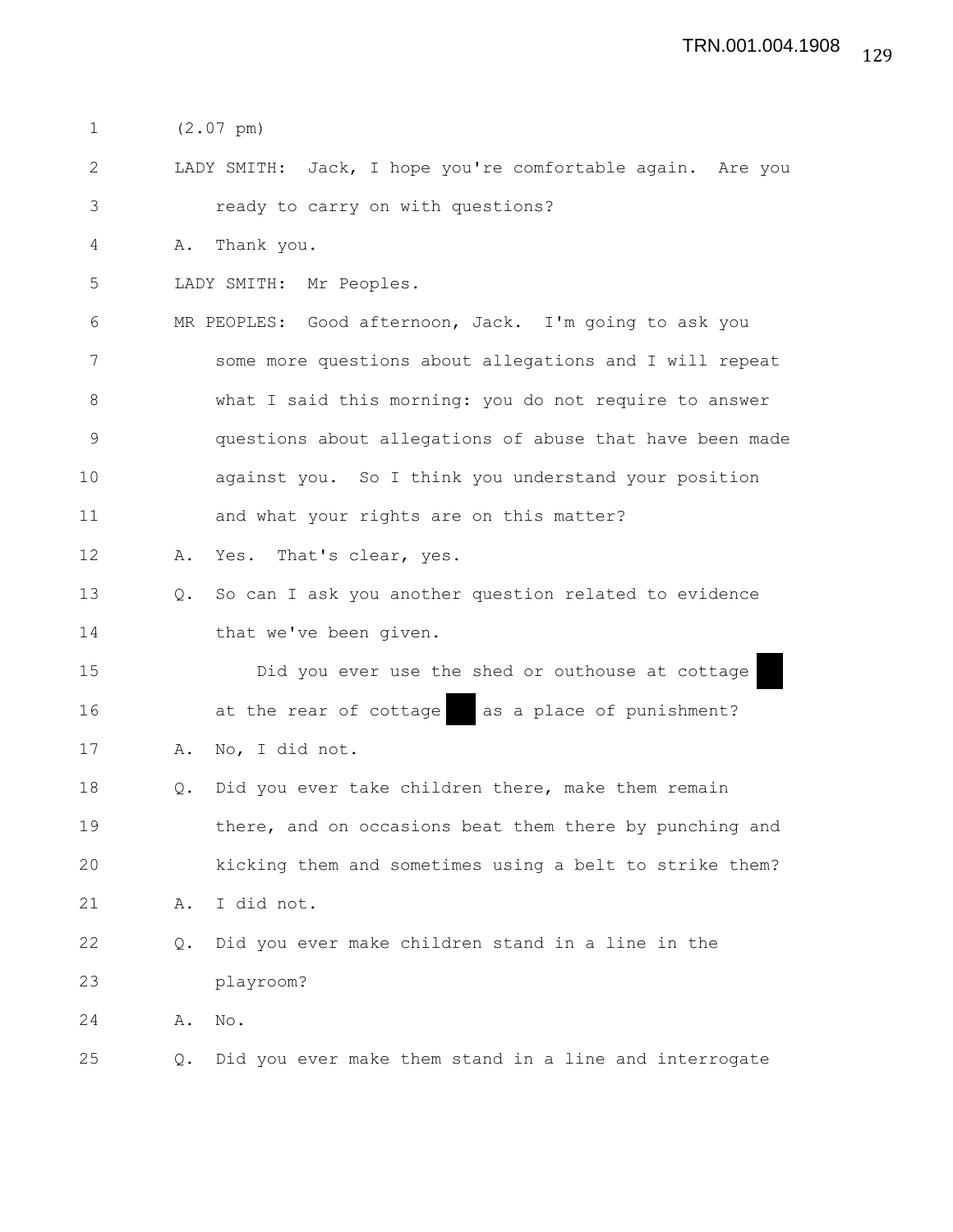| 1           |                | them in the playroom?                                    |
|-------------|----------------|----------------------------------------------------------|
| 2           | Α.             | No, I did not.                                           |
| 3           | Q.             | Did your wife?                                           |
| 4           | Α.             | I don't know.                                            |
| 5           | Q.             | Because we've heard evidence that you did that,          |
| 6           |                | according to the evidence that we were given, and that   |
| 7           |                | on various occasions you would pick a child out, grab    |
| 8           |                | them violently by the hair, drag them to the shed or     |
| $\mathsf 9$ |                | outhouse, and give them a beating there by punching and  |
| 10          |                | kicking them.                                            |
| 11          | Α.             | This is disgraceful. Disgraceful. No, I did not.         |
| 12          | $\mathsf{Q}$ . | Did you ever use threats?                                |
| 13          | Α.             | No.                                                      |
| 14          | Q.             | Did you ever say to a child that if they said anything   |
| 15          |                | about what was happening, the child would be sent to     |
| 16          |                | a borstal?                                               |
| 17          | Α.             | No. Oh for goodness sake, what's happening here?         |
| 18          | Q.             | When you were a young man in your 30s, did you have      |
| 19          |                | a temper?                                                |
| 20          | Α.             | No, I was classed as a placid individual -- that was by  |
| 21          |                | other people.                                            |
| 22          | Q.             | I think one person has at least described you as someone |
| 23          |                | that had a quick temper when you were in cottage         |
| 24          |                | Is that --                                               |
| 25          | Α.             | That is not true.                                        |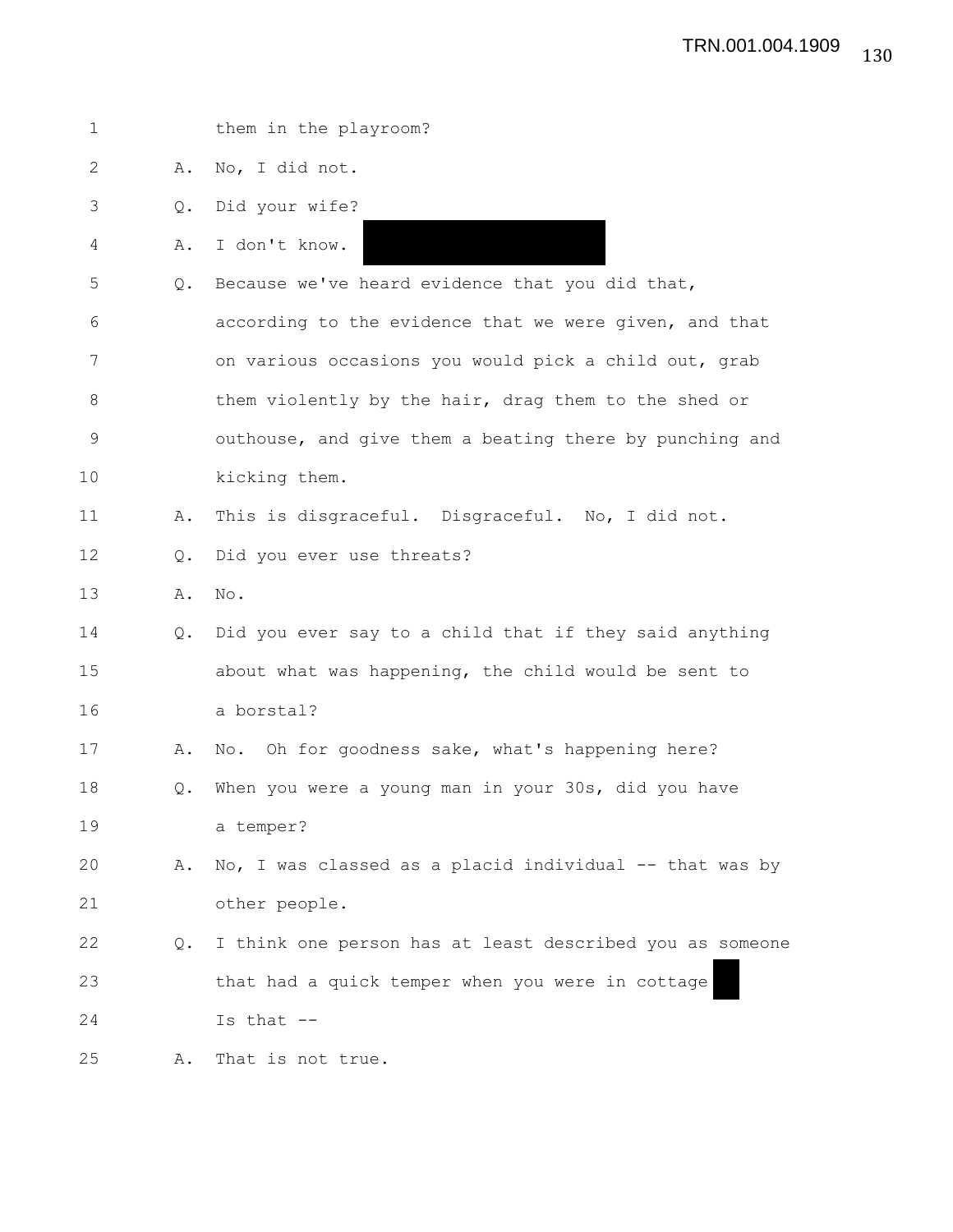|  |  |  | Q. But were there ever occasions when you lost your temper |  |  |  |
|--|--|--|------------------------------------------------------------|--|--|--|
|  |  |  | when you were in cottage                                   |  |  |  |

3 A. Not to my knowledge.

- 4 Q. So are you saying that there was never any occasion that 5 you can remember when you lost your temper at any stage, 6 got angry, faced with the challenges of a large number 7 of children, vulnerable children, who were sometimes 8 displaying challenging behaviour?
- 9 A. I didn't lose my temper at all.
- 10 Q. Ever?

11 A. Never.

12 Q. If you never did any of the things that I have been 13 **putting to you this afternoon and earlier today, why** 14 would former residents of cottage say you did them? 15 A. Well, I don't know why, because I had no reason to do 16 anything to them. But I just don't understand -- the 17 question you asked is why. There is a possibility -- 18 I do know who you're talking about.

- 19 Q. Who am I talking about, do you think?
- 20 A. Am I allowed to say?
- 21 Q. Yes.
- 22 A. QLG .

23 LADY SMITH: His name cannot be repeated outside.

24 A. It can't be? No.

25 LADY SMITH: no.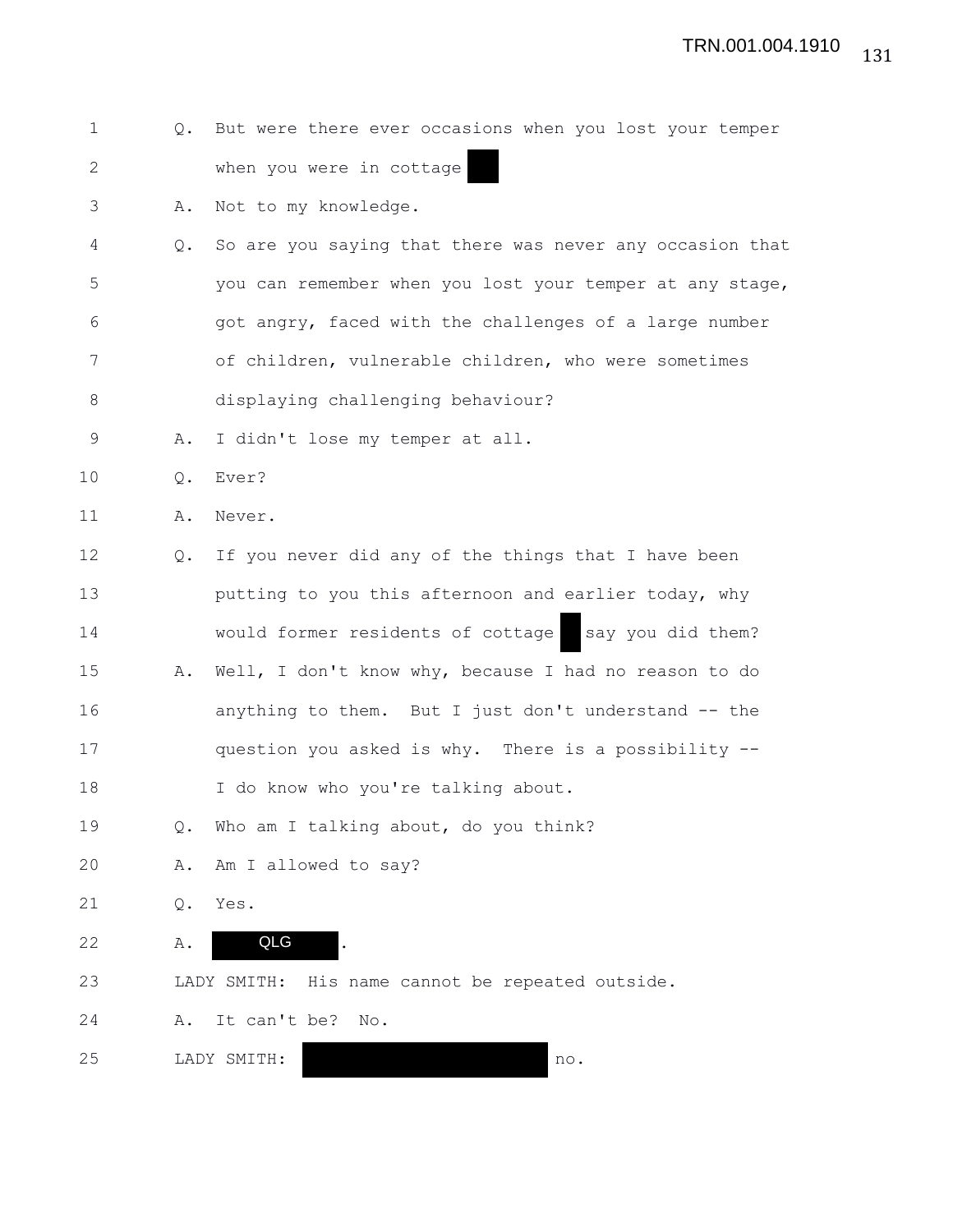| $\mathbf 1$  |               | QLG<br>saying these<br>MR PEOPLES: So you think it is    |
|--------------|---------------|----------------------------------------------------------|
| $\mathbf{2}$ |               | things?                                                  |
| 3            | Α.            | I do, yes.                                               |
| 4            | Q.            | QKZ<br>What about<br>, was she saying these things?      |
| 5            | Α.            | No.                                                      |
| 6            | Q.            | Not at all?                                              |
| 7            | Α.            | Not at all, no.                                          |
| 8            | $Q_{\bullet}$ | You're not aware that she made a statement to the police |
| 9            |               | where she said some of these things?                     |
| 10           | Α.            | If that was the case, the police would have come to me,  |
| 11           |               | and that didn't happen.                                  |
| 12           | $Q_{\bullet}$ | We've seen a police statement. You say that the police   |
| 13           |               | didn't talk to you about matters that she told them      |
| 14           |               | about.                                                   |
| 15           | Α.            | No.                                                      |
| 16           | Q.            | $\overline{?}$<br>What about                             |
| 17           | Α.            | I don't know anything about that.                        |
| 18           | Q.            | about things that<br>Was she not someone that            |
| 19           |               | happened in cottage<br>Did she tell police that things   |
| 20           |               | happened there?                                          |
| 21           | Α.            | This is all new to me, this.                             |
| 22           | Q.            | This is new?                                             |
| 23           | Α.            | Absolutely.                                              |
| 24           | Q.            | What about                                               |
| 25           | Α.            | $\mathbb{N} \circ$ .                                     |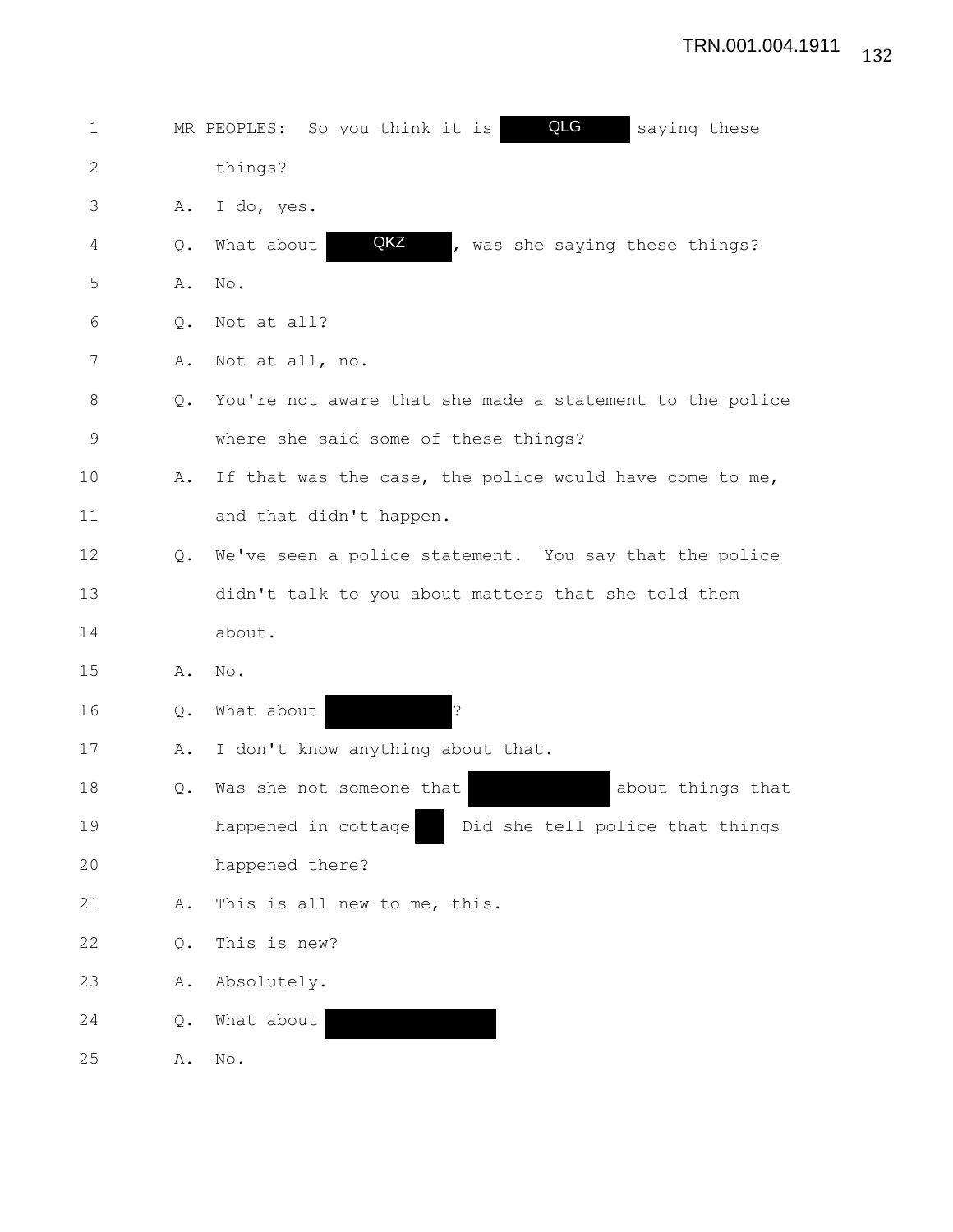| $\mathbf 1$  | Q. | د:<br>And                                                |
|--------------|----|----------------------------------------------------------|
| $\mathbf{2}$ | Α. | I know all the girls that you're talking about, but      |
| 3            |    | certainly I wasn't involved with any of them.            |
| 4            | Q. | Because I think,                                         |
| 5            |    | there were various charges against QKR                   |
| 6            |    | QKR<br>is that correct?                                  |
| 7            | Α. | That is true.                                            |
| 8            | Q. | There were charges relating to<br>of assault,            |
| 9            |    | wilful ill-treatment and neglect charges against QKR     |
| 10           |    | QKR                                                      |
| 11           | Α. | I don't know about that.                                 |
| 12           | Q. | No?                                                      |
| 13           | Α. | No.                                                      |
| 14           | Q. | assaulted<br>There was also a                            |
| 15           |    |                                                          |
| 16           | Α. | No, that is wrong. I know where this is coming from,     |
| 17           |    |                                                          |
| 18           | Q. | Okay. But there were charges; is that correct?           |
| 19           | Α. | I don't know.                                            |
| 20           | Q. | I am reading them out because I have seen the charges -- |
| 21           | Α. |                                                          |
| 22           | Q. | Okay.                                                    |
| 23           |    | Then there was a charge of wilful ill-treatment and      |
| 24           |    | neglect of                                               |
| 25           | Α. | No, that's untrue.                                       |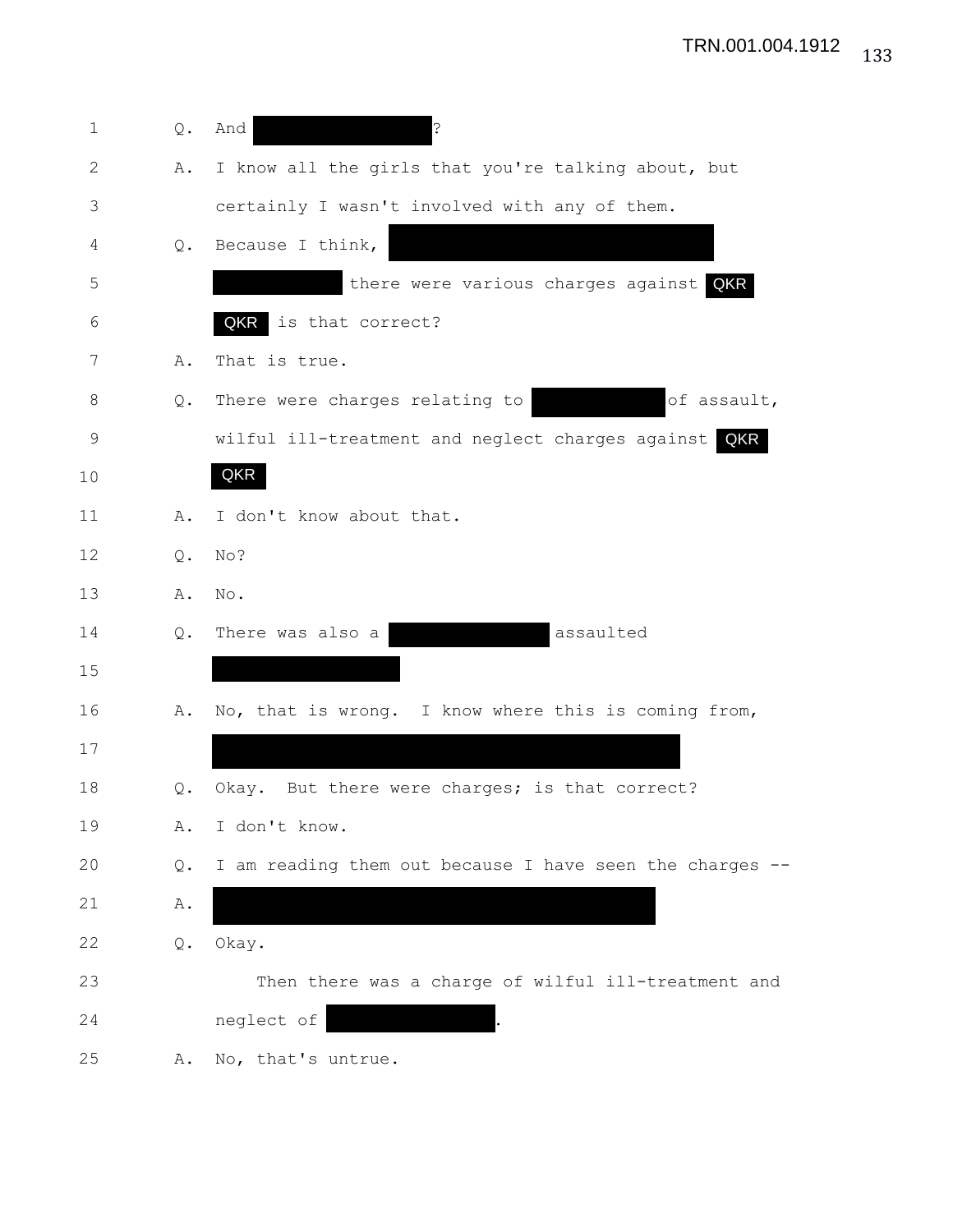| 1  | $Q_{\bullet}$ | And there was a charge of assaulting                    |
|----|---------------|---------------------------------------------------------|
| 2  |               | QKR<br>again was the subject of that                    |
| 3  |               | charge.                                                 |
| 4  | Α.            | I doubt very much that that                             |
| 5  |               | happened.                                               |
| 6  | Q.            | And there was a charge that<br>wilfully ill-treated and |
| 7  |               | neglected                                               |
| 8  | Α.            | That's not true.                                        |
| 9  | Q.            | I think there was a charge that you assaulted           |
| 10 |               | QLG<br>on various occasions between 1969 and 1973;      |
| 11 |               | do you remember that charge?                            |
| 12 | Α.            | I don't recall this at all.                             |
| 13 | Q.            | And that that charge was:                               |
| 14 |               | "You assaulted by pulling him by the hair, slapping     |
| 15 |               | and punching him on the body, and on one occasion       |
| 16 |               | slapping him on the face, pulling him by the hair,      |
| 17 |               | punching him on the arm and body, striking him on the   |
| 18 |               | legs with a belt, all to his injury."                   |
| 19 | Α.            | That is wrong. I know where the belt comes from and     |
| 20 |               | that wasn't me.                                         |
| 21 | Q.            | Where does the belt come from?                          |
| 22 | Α.            | His father. When he came to us, he told us things that  |
| 23 |               | happened, what his father did to him, what his foster   |
| 24 |               | people did too, and what the house parents in cottage   |
| 25 |               | He told us that.<br>did.                                |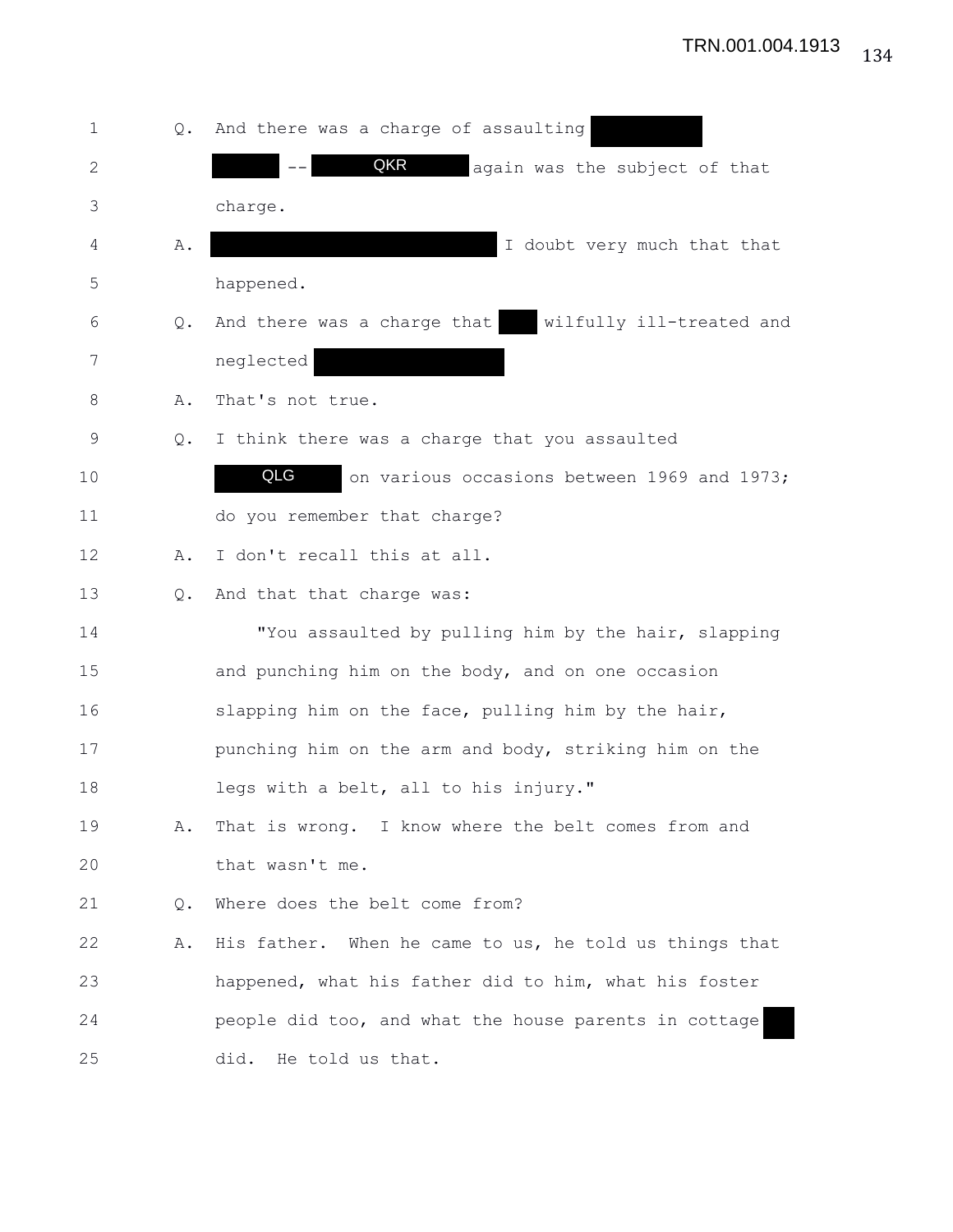| $\mathbf 1$  | I know what his game was, I didn't realise it at the      |
|--------------|-----------------------------------------------------------|
| $\mathbf{2}$ | time, but I do know what his game was. He was             |
| 3            | determined to get someone for all this damage that was    |
| 4            | done to him and I, unfortunately, was the only person     |
| 5            | available.                                                |
| 6            | Do you recall, you also were charged<br>$Q_{\bullet}$     |
| 7            | of wilfully ill-treating and neglecting                   |
| 8            | QLG<br>by depriving him of food, repeatedly               |
| $\mathsf 9$  | re-serving parts of uneaten meals, rendering him hungry,  |
| 10           | and locking him in a room?                                |
| 11           | Dear oh dear. That is untrue. Oh, that is shocking.<br>Α. |
| 12           | LADY SMITH: You were actually asked whether you remember  |
| 13           | that that was the charge.                                 |
| 14           | No, it wasn't.<br>Α.                                      |
| 15           | LADY SMITH: Was it not?                                   |
| 16           | This is something else that's come up.<br>Α.              |
| 17           |                                                           |
| 18           | He came up with some weird stories,                       |
| 19           | which were all untrue.                                    |
| 20           | MR PEOPLES: I think you were also charged                 |
| 21           | with:                                                     |
| 22           | "Conducting yourself in a disorderly manner by            |
| 23           | entering a girl's dormitory and kneeling at the bed of    |
| 24           | and committing a breach of the peace."                    |
| 25           | That was a charge. That's all I'm asking. Were you        |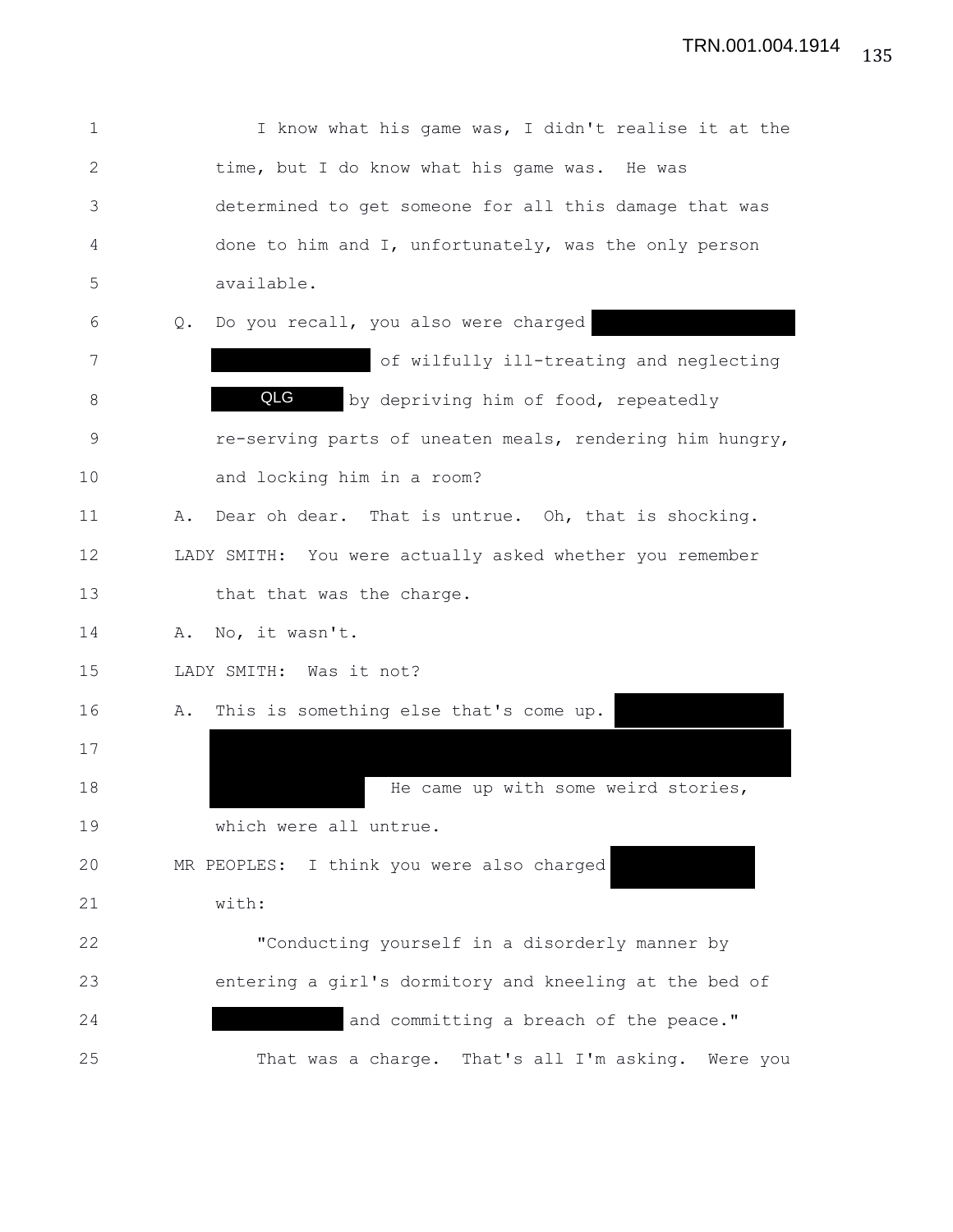1 charged with that? Do you remember? 2 A. 3 Q. 4 5 6 A. 7 0. And there was also charge which related to 8 of assault in between 1972, 10 November, and 9 9 November 1974, where you were charged with seizing 10 hold of her and striking her head against a sink to her 11 injury; do you remember that charge? 12 A. I don't. 13 Q. No? 14 A. No. 15 Q. So there appears to be more than **QLG** making 16 allegations against you . Do you 17 understand what I'm saying? 18 A. I understand what you're saying, yes. 19 Q. Where a number of people are making these charges, if 20 they didn't happen, if these things didn't happen, why 21 would they all be saying that they did? That's the 22 point I asked you earlier. 23 A. I can tell you. I think that **QLG** has been the 24 problem here, trying to get help and that. That's what 25 I believe. He's been trying his best to get at someone QKZ QLG QLG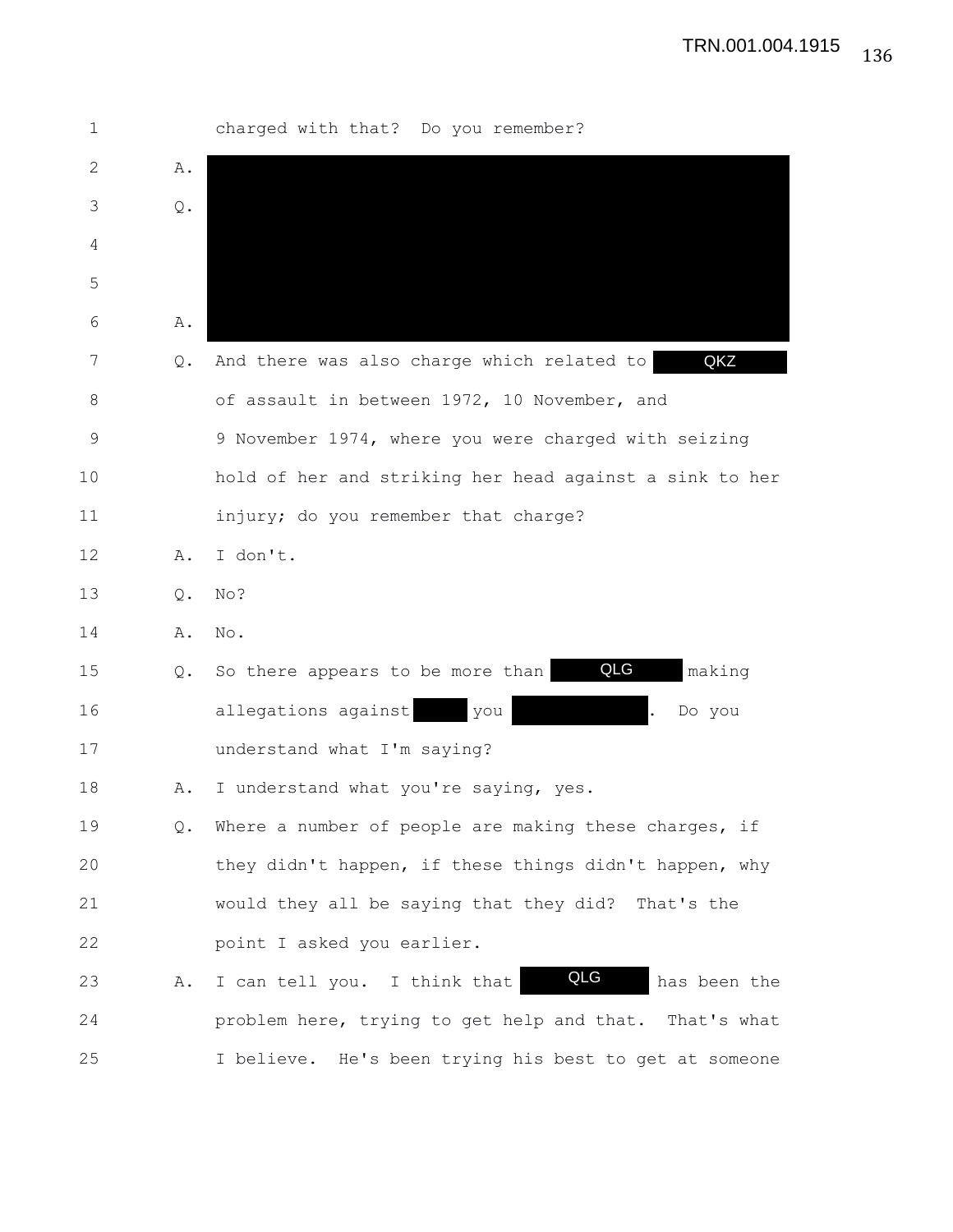1 for all the damage that was done to him. He's a clever 2 boy because he knew that all the people that he was 3 talking about are dead. So somebody had to be -- they 4 can't come back and say, "That wasn't right, that wasn't 5 right", but somebody had to be blamed for it and, 6 unfortunately, I was the one. 7 Q. 8 A. 9 Q. But you did face a charge of assault in relation to 10 **QKZ** . 11 A. What charge is that? 12 Q. I think I just read it out to you. I'll just repeat it, 13 if I may. There was a charge 14 that you assaulted **QKZ** at 15 Quarrier's Village between 10 November 1972, when she 16 would be aged 14, and 9 November 1974, when she would be 17 aged 15, by seizing hold of her and striking her head 18 against a sink to her injury. Do you not remember that 19 charge? 20 A. No, I don't remember it and I know for a fact that 21 I didn't do that. 22 Q. Okay. Just dealing with that matter, the matter that 23 charge relates to, if I could, we've been given evidence 24 or heard evidence that there was an incident involving 25 **and yourself upstairs in cottage** QKZ QKZ QKZ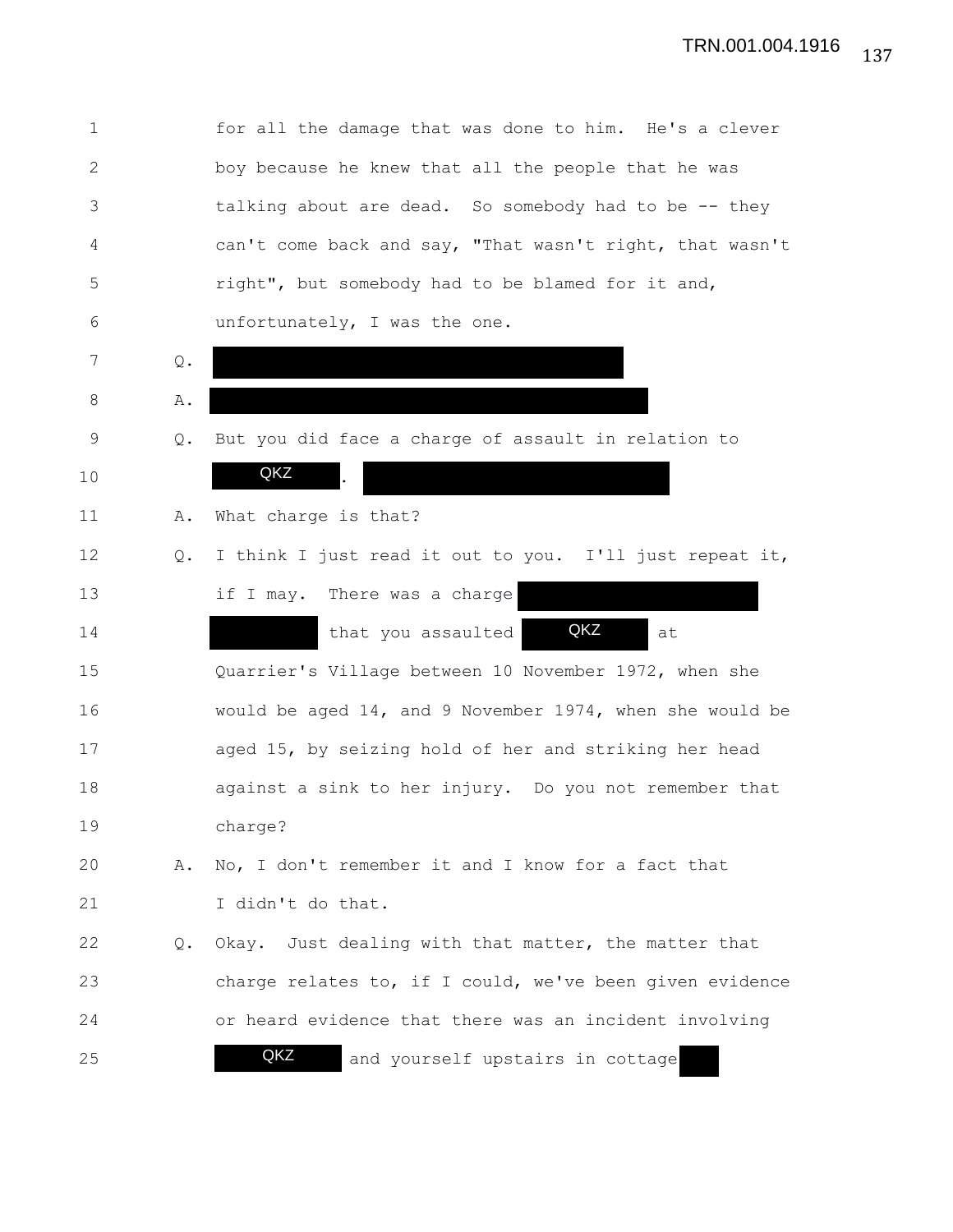| 1  |    |                                                                             |
|----|----|-----------------------------------------------------------------------------|
| 2  |    | an incident where she ran out of the cottage,                               |
| 3  |    | and that Mr Mortimer came to the cottage?                                   |
| 4  | Α. | That didn't happen.                                                         |
| 5  | Q. | He never came?                                                              |
| 6  | Α. | No, it didn't happen.                                                       |
| 7  | Q. | QLG<br>Because what we were told was that<br>was                            |
| 8  |    | QKZ<br>was upstairs,<br>downstairs in cottage                               |
| 9  |    | QLG<br>heard a rumpus and raised<br>as were you,                            |
| 10 |    | QKZ running down the<br>voices, and he saw                                  |
| 11 |    | stairs with blood pouring out of her nose, QKZ opened                       |
| 12 |    | the front door, ran out of the cottage, ran to Holmlea,                     |
| 13 |    | to Joe Mortimer's office, and that QLA was taken back                       |
| 14 |    | by Joe Mortimer, and that Mr Mortimer went<br>to cottage                    |
| 15 |    | to the staff sitting room where he spoke to <b>QKR</b> and                  |
| 16 |    | yourself, and that<br>went upstairs, as did                                 |
| 17 |    | QLG , they weren't party to this discussion                                 |
| 18 |    | QKR<br>between Joe Mortimer and you and<br>$\ddot{\phantom{a}}$<br>But that |
| 19 |    | QKZ told QLG, "The bastard's made me apologise to                           |
| 20 |    | him", and that Mr Mortimer said that if she was to                          |
| 21 |    | report the matter that she ran to him to tell him about,                    |
| 22 |    | that you could be gone in a week and that that was                          |
| 23 |    | a very serious thing to do.                                                 |
| 24 |    | QLG<br>'s understanding was that, a week later,                             |

25 **QKZ** left, the matter wasn't made an official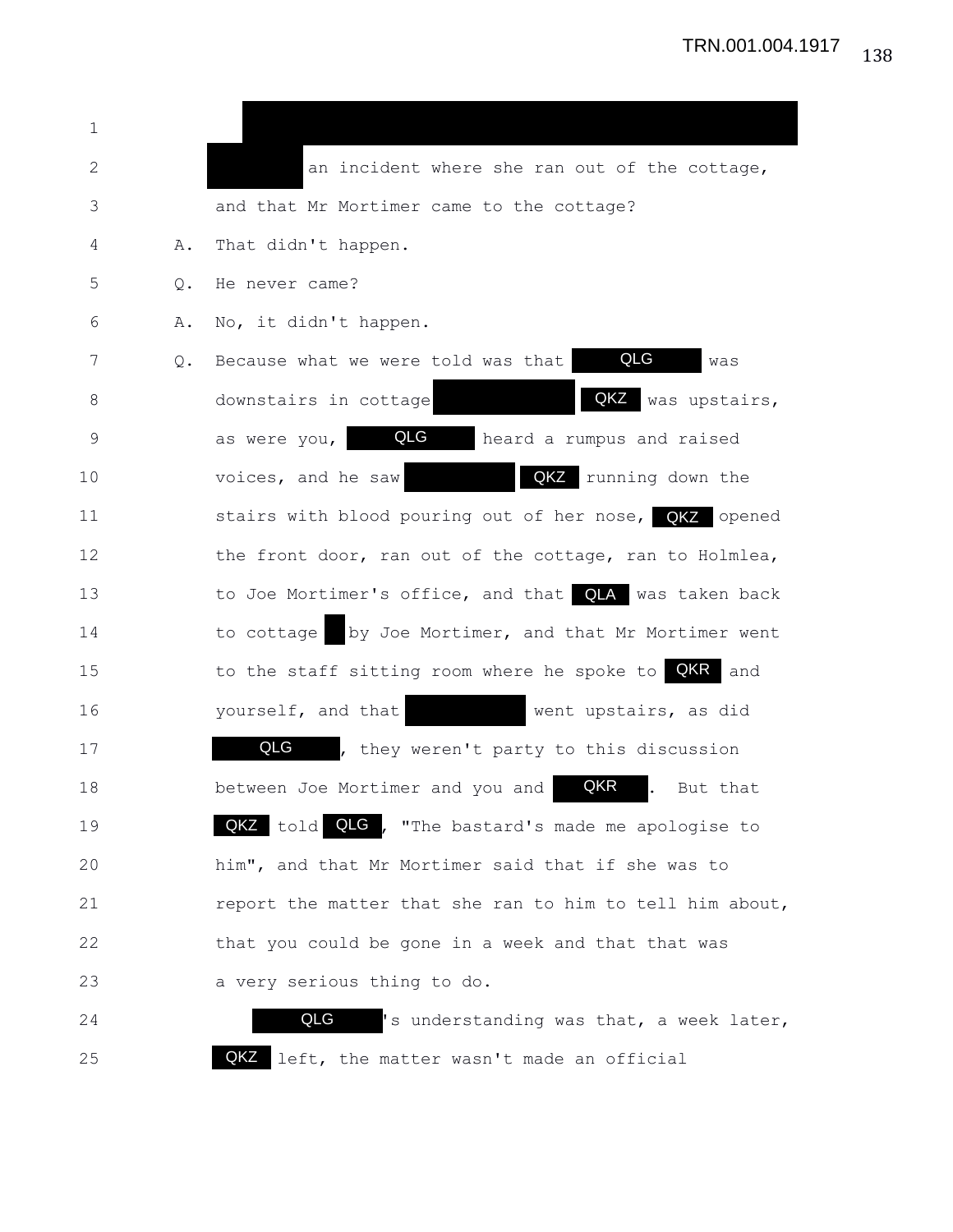| $\mathbf 1$    |    | complaint, but his understanding was that you had         |
|----------------|----|-----------------------------------------------------------|
| 2              |    | caused, deliberately caused,<br>face to strike            |
| 3              |    | the rim of a sink.                                        |
| $\overline{4}$ | Α. | QKZ<br>If  <br>Oh, for goodness sake. This is ridiculous. |
| 5              |    | QKZ<br>went to Mr Mortimer with that complaint, I would   |
| 6              |    | have been sacked because he wouldn't stand for things     |
| 7              |    | like that. And I don't recall anything of Mr Mortimer     |
| 8              |    | coming to the house and mentioning it.                    |
| 9              | Q. | You don't recall him coming --                            |
| 10             | Α. | He didn't come because he didn't need to come because     |
| 11             |    | I didn't do anything to QKZ                               |
| 12             | Q. | Again, I just want to be clear. We also saw a police      |
| 13             |    | statement that QKZ provided<br>We've got a copy           |
| 14             |    | of that, where she told the police about an incident in   |
| 15             |    | a bathroom in cottage<br>where she told the police you    |
| 16             |    | came in, told her to get washed, she replied, "Not now",  |
| 17             |    | you said, "Wash right now", and filled the sink with      |
| 18             |    | water, and she told the police she was standing at the    |
| 19             |    | sink, bending over to start washing her face, when you    |
| 20             |    | pushed the back of her head down and that she -- and I'm  |
| 21             |    | using her word in the statement -- she battered the       |
| 22             |    | bridge of her nose off the rim of the sink. She said      |
| 23             |    | something to the effect, "That's out of order, you're     |
| 24             |    | in the wrong", she ran out of the cottage, that's what    |
| 25             |    | she told the police, went to see Mr Mortimer, told him    |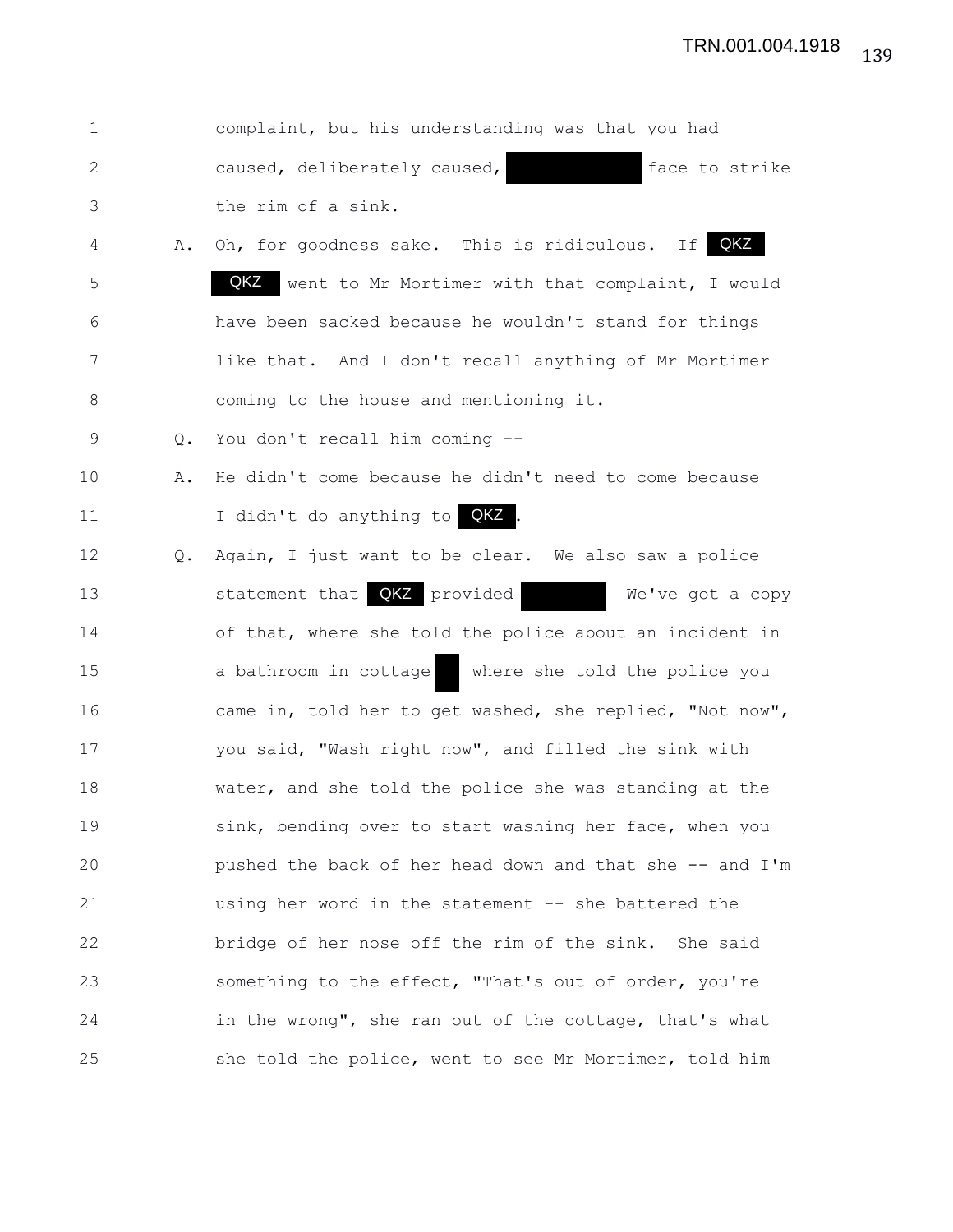| 1  |       | what happened, Mr Mortimer told QKZ she could report     |
|----|-------|----------------------------------------------------------|
| 2  |       | the matter, but gave her a week to think about it. He    |
| 3  |       | said that you, Jack, could be sacked and QKZ said to     |
| 4  |       | Mr Mortimer, according to her police statement, that she |
| 5  |       | didn't want to stay in the cottage any more and when     |
| 6  |       | QKZ went back a week later, she told Mr Mortimer she     |
| 7  |       | wasn't going to -- didn't want the matter to be taken    |
| 8  |       | further and she also told the police that within about   |
| 9  |       | three days she was moved                                 |
| 10 |       | Does any of that ring a bell?                            |
| 11 | Α.    | No, it doesn't.                                          |
| 12 | Q.    | None of it?                                              |
| 13 | Α.    | No.                                                      |
| 14 | Q.    | QKZ<br>leave cottage<br>Did                              |
| 15 | Α.    | She would at one time, but I don't know --               |
| 16 |       | But I know she didn't leave                              |
| 17 |       | under that circumstance or anything like that.           |
| 18 | Q.    | Where did she go?                                        |
| 19 | Α.    | That's just a downright disgrace.                        |
| 20 | Q.    | Where did she go?                                        |
| 21 | Α.    | I think she went to<br>I think, I'm not sure.            |
| 22 | $Q$ . | You're not sure?                                         |
| 23 | Α.    | I know she was the age to go<br>$\mathbb{N} \circ$ ,     |
| 24 |       | But, no, it's a load of lies<br>to                       |
| 25 |       | that have been told.                                     |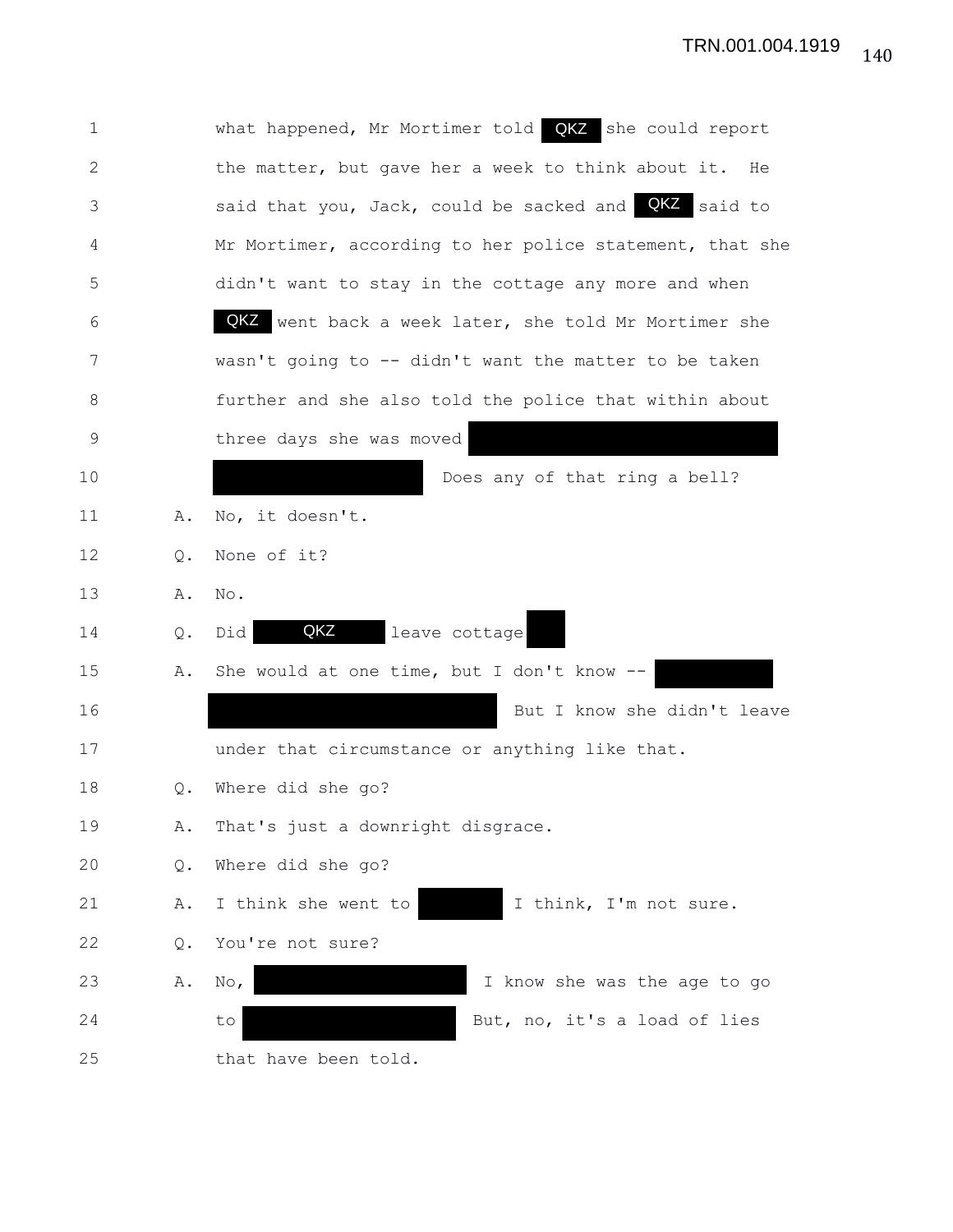| 1            | Q. | And I think if I just $-$ - I have obviously put to you  |
|--------------|----|----------------------------------------------------------|
| $\mathbf{2}$ |    | some of the general nature of the allegations that we've |
| 3            |    | heard evidence about, but in particular, if I gave you   |
| 4            |    | some specific allegations, Mr QLG told the inquiry       |
| 5            |    | that you would, on occasions, force-feed children using  |
| 6            |    | a fork or spoon, where you would try to shovel food into |
| 7            |    | the child's mouth in a violent manner.                   |
| 8            | Α. | That is ridiculous.                                      |
| $\mathsf 9$  | Q. | Do you remember an occasion where a vase was broken and  |
| 10           |    | it struck a girl on the leg?                             |
| 11           | Α. | I don't. I don't remember that at all.                   |
| 12           | Q. | We heard evidence about that, and that the girl was      |
| 13           |    | someone that we were told was used sometimes by you      |
| 14           |    | QKR<br>as a nanny. Would that help you to identify       |
| 15           |    | the girl?                                                |
| 16           | Α. | No, it doesn't.                                          |
| 17           | Q. | And on this occasion, there was a vase thrown and it hit |
| 18           |    | a girl on the leg and, according to the evidence we were |
| 19           |    | given, you came in and, I'll quote the way it was said   |
| 20           |    | QLG<br>in evidence, like a raging bull, you grabbed Mr   |
| 21           |    | by the hair, punched him on the body, took him to the    |
| 22           |    | shed, where the beating continued until, as he put it,   |
| 23           |    | he submitted.                                            |
| 24           | Α. | That is nonsense. That man's sick. Absolutely<br>Oh.     |
| 25           |    | sick.                                                    |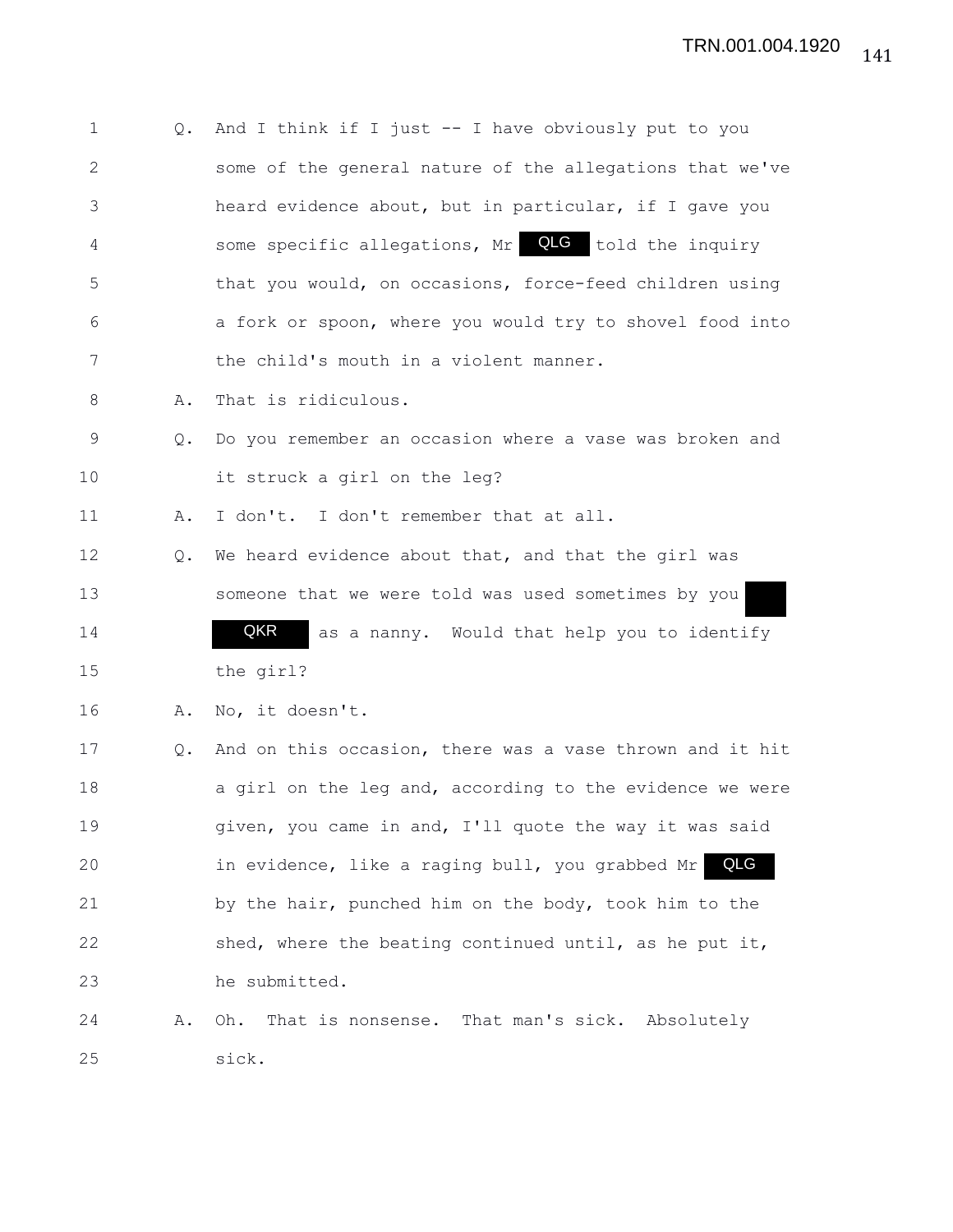| 1            | Q.            | He said, just as regards the use of the shed $-$ and     |
|--------------|---------------|----------------------------------------------------------|
| $\mathbf{2}$ |               | I will put this more specifically to you -- that he      |
| 3            |               | would be taken to the shed on a number of occasions and  |
| 4            |               | beaten there by you, he would be in tears, curled up and |
| 5            |               | saying, "I'm sorry, I won't let it happen again".        |
| 6            | Α.            | That's ridiculous, absolutely ridiculous what you're     |
| 7            |               | saying.                                                  |
| 8            | $Q_{\bullet}$ | And so far as the playroom is concerned, he told us      |
| 9            |               | there were times when children would be made to stand in |
| 10           |               | a line in the playroom to be subject to an interrogation |
| 11           |               | by you about some matter.                                |
| 12           | Α.            | That never happened. Never. I wasn't involved with       |
| 13           |               | that at all.                                             |
| 14           | $Q_{\bullet}$ | And he said that no one would own up and what would      |
| 15           |               | happen then would be that you would select a child or    |
| 16           |               | pick them out, a child that you thought may have done    |
| 17           |               | something, and that you would violently grab that child  |
| 18           |               | by the hair and drag them to the shed.                   |
| 19           |               | QLG<br>was the person selected, he would --<br>Ιf        |
| 20           |               | in his case, he got a beating, by punching and kicking,  |
| 21           |               | in the shed from you.                                    |
| 22           | Α.            | That didn't happen. That did not happen.                 |
| 23           | Q.            | I'll just put another specific allegation that we heard  |
| 24           |               | QLG<br>evidence about. It's this: Mr<br>recalled an      |
| 25           |               | QKR<br>occasion when<br>had kicked him and he said he    |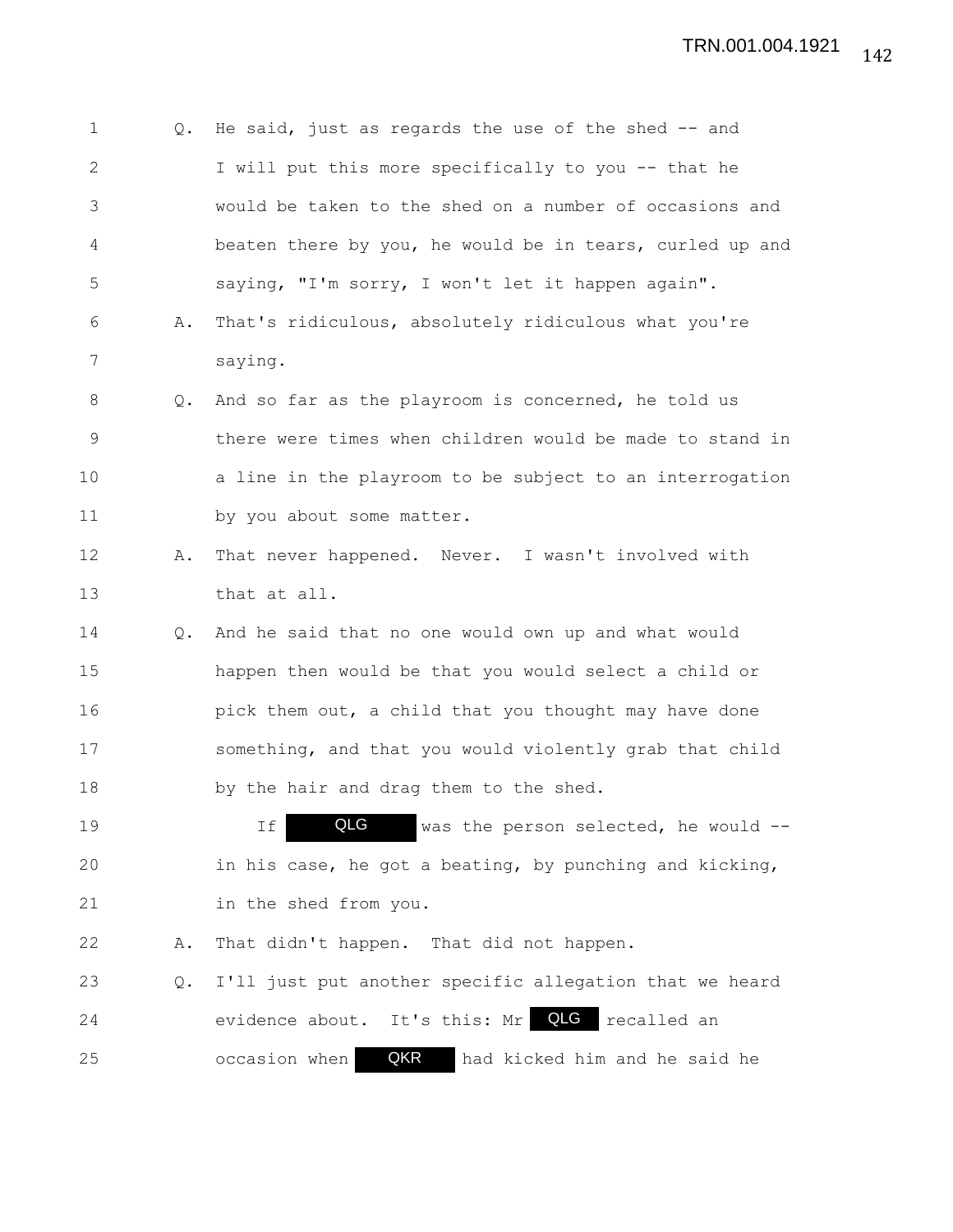1 kicked her back and you weren't in the cottage. That's 2 what he told us. He said that when you got back, he was 3 called for, to come down from his bed, when he was 4 halfway down the stairs you dragged him towards the 5 shed, you smacked him round the head, and you gave him 6 a beating and then you sent him to his bed later on. 7 What about that?

- 8 A. Lies.
- 9 Q. Lies?
- 10 A. Yes.

11 Q. In relation to that occasion, he told us that he 12 suffered an injury and that he was in excruciating pain 13 and that he had a pain in his ears and that that night 14 he was knocking on your door several times because 15 he was in terrible pain and needed to get medical 16 attention and that he was simply told to go back to bed 17 and told there was nothing wrong with him and that he 18 did that several times but failed to get any medical 19 attention.

20 A. That's not true. If he had a sore ear, we would have 21 done something about it. To my knowledge, he has not 22 had a sore ear.

23 Q. You don't remember --

24 A. I don't recall that at all, no.

25 Q. Because he told us that during the night his ear burst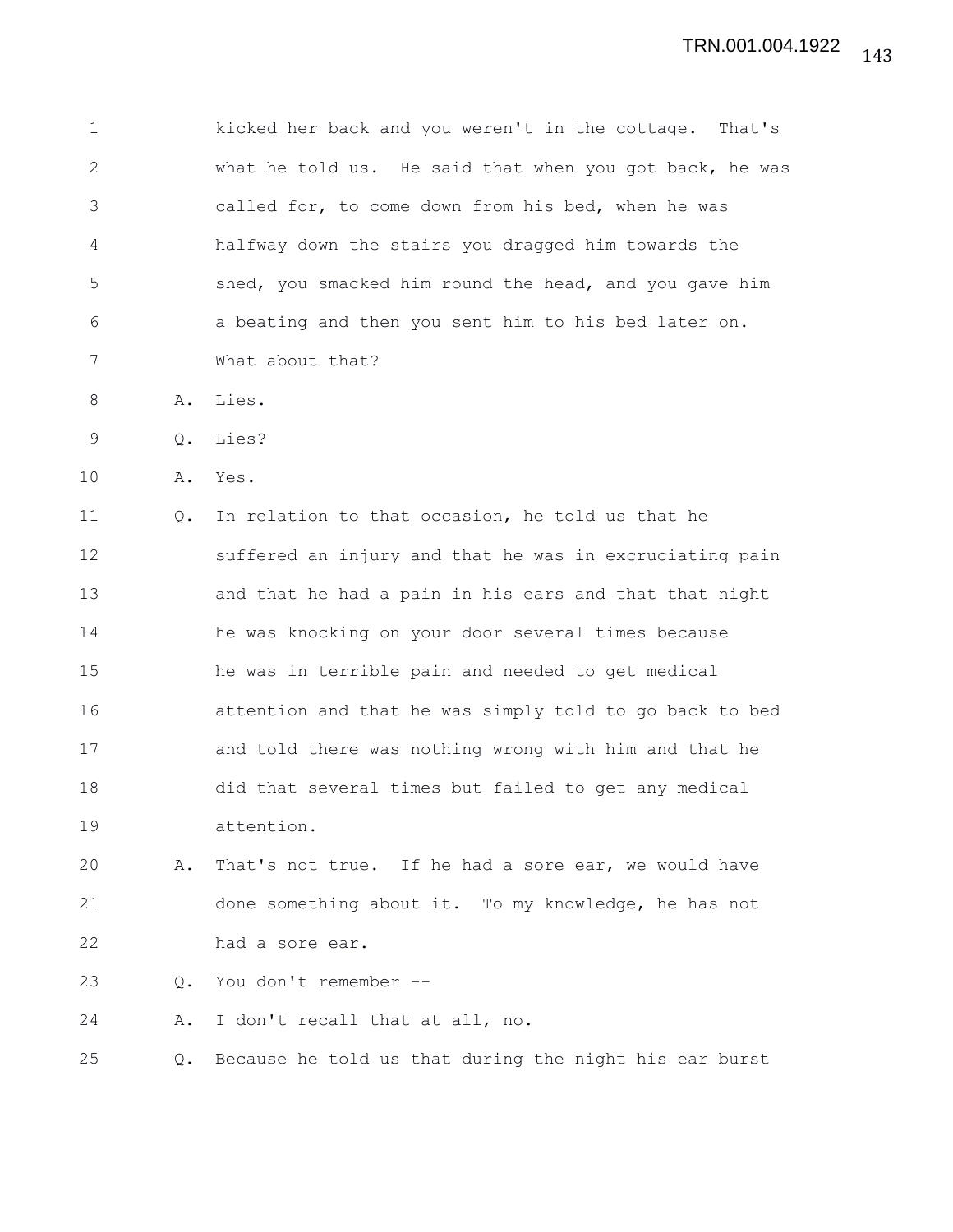| $\mathbf 1$  |               | or something happened which caused blood to spill over  |
|--------------|---------------|---------------------------------------------------------|
| $\mathbf{2}$ |               | his pillow and he described it as the most excruciating |
| 3            |               | pain he'd ever had, but he didn't get any medical       |
| 4            |               | attention despite asking for that attention.            |
| 5            | Α.            | I don't recall him having a sore ear -- but if that was |
| 6            |               | the case, he would get medical attention.               |
| 7            | $Q_{\bullet}$ | So your position is none of that ever happened?         |
| $8\,$        | Α.            | It didn't. As I told you earlier on, he's<br>True.      |
| $\mathsf 9$  |               | wanting to get at someone and, unfortunately, I was the |
| 10           |               | only one left.                                          |
| 11           | Q.            | QKZ<br>?<br>What about                                  |
| 12           | Α.            | QKZ<br>I don't know about<br>I didn't know anything     |
| 13           |               | about this injury that she had. It certainly wasn't     |
| 14           |               | done by me.                                             |
| 15           | Q.            | She told the police that you were --                    |
| 16           | Α.            | She may have. No, I was not responsible. I didn't do    |
| 17           |               | anything to her. She's been egged on<br>and             |
| 18           |               | that's what he's been doing.                            |
| 19           | Q.            | What about<br>and<br>and                                |
| 20           |               |                                                         |
| 21           | Α.            | The same. He needed to get corroboration from some      |
| 22           |               | people to make this thing stand. And that's what he's   |
| 23           |               | been doing, he has been using everybody else. He's made |
| 24           |               | a fool of everyone,                                     |
| 25           | $\circ$ .     | I think he told us, and I think it's perhaps borne out, |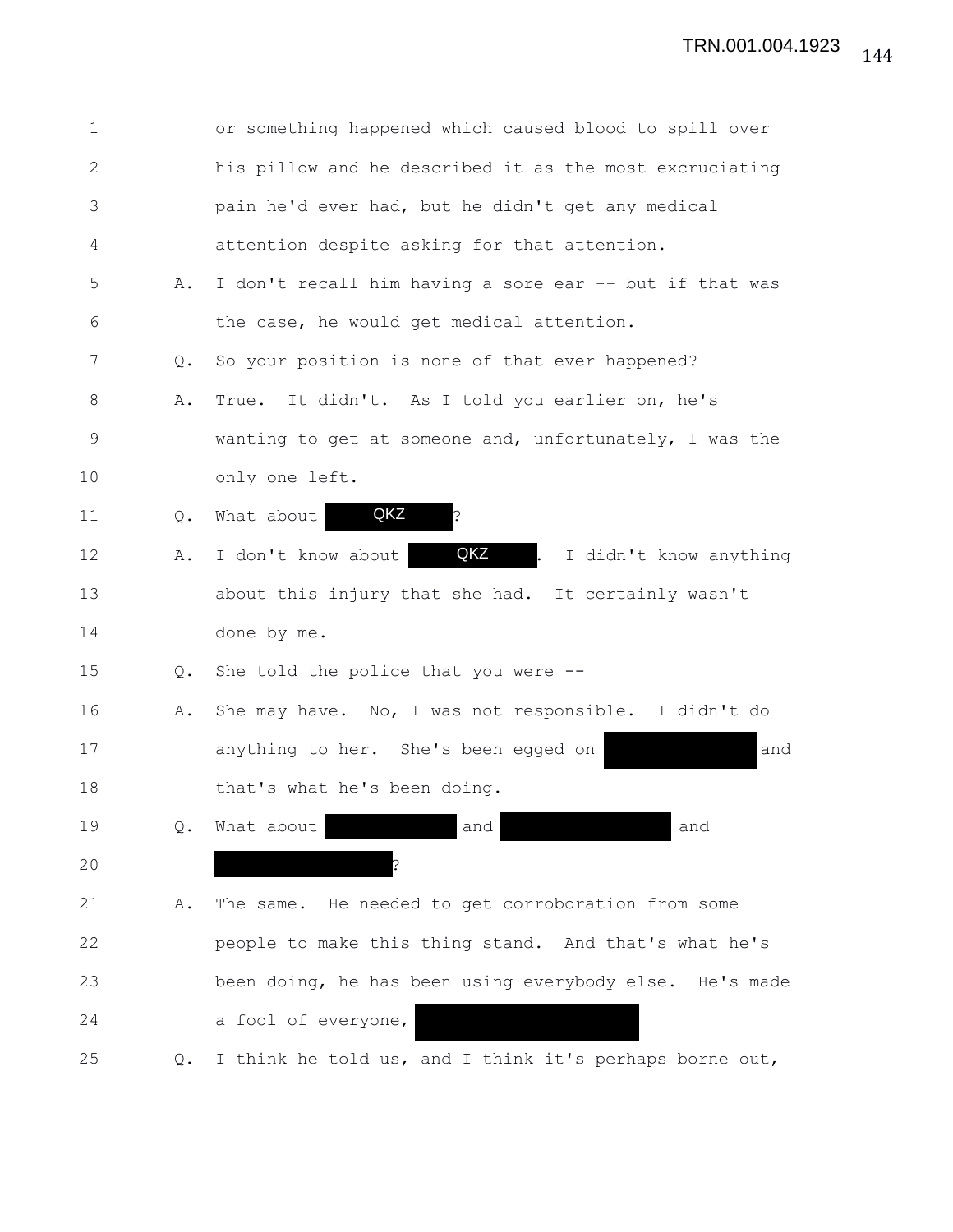| 1            |                | that he only contacted the police and gave them some    |
|--------------|----------------|---------------------------------------------------------|
| $\mathbf{2}$ |                | after QKR<br>information about what happened in cottage |
| 3            |                | QKR contacted him. Do you know about that?              |
| 4            | Α.             | QKR<br>contacted him for help and it turned the wrong   |
| 5            |                | way, it went sour. He decided that he wanted to do      |
| 6            |                | something and I think this was the area that he felt,   |
| 7            |                | "Now I've got a chance to blame somebody".              |
| 8            | $Q_{\bullet}$  | By that stage, you were under investigation --          |
| $\mathsf 9$  | Α.             | I was.                                                  |
| 10           | Q.             | -- because other people had made complaints?            |
| 11           | Α.             | Yes, that's right.                                      |
| 12           | Q.             | Including another boy?                                  |
| 13           | Α.             | Uh-huh.                                                 |
| 14           | Q.             | And the girls that I mentioned.                         |
| 15           | Α.             | Not to my knowledge, the girls.                         |
| 16           | Q.             | You are not aware that they were making any complaints  |
| 17           |                | about you?                                              |
| 18           | Α.             | No.                                                     |
| 19           | $\mathbb Q$ .  |                                                         |
| 20           |                |                                                         |
| 21           |                |                                                         |
| 22           |                |                                                         |
| 23           | $\mathtt{A}$ . |                                                         |
| 24           | Q.             |                                                         |
| 25           | Α.             |                                                         |
|              |                |                                                         |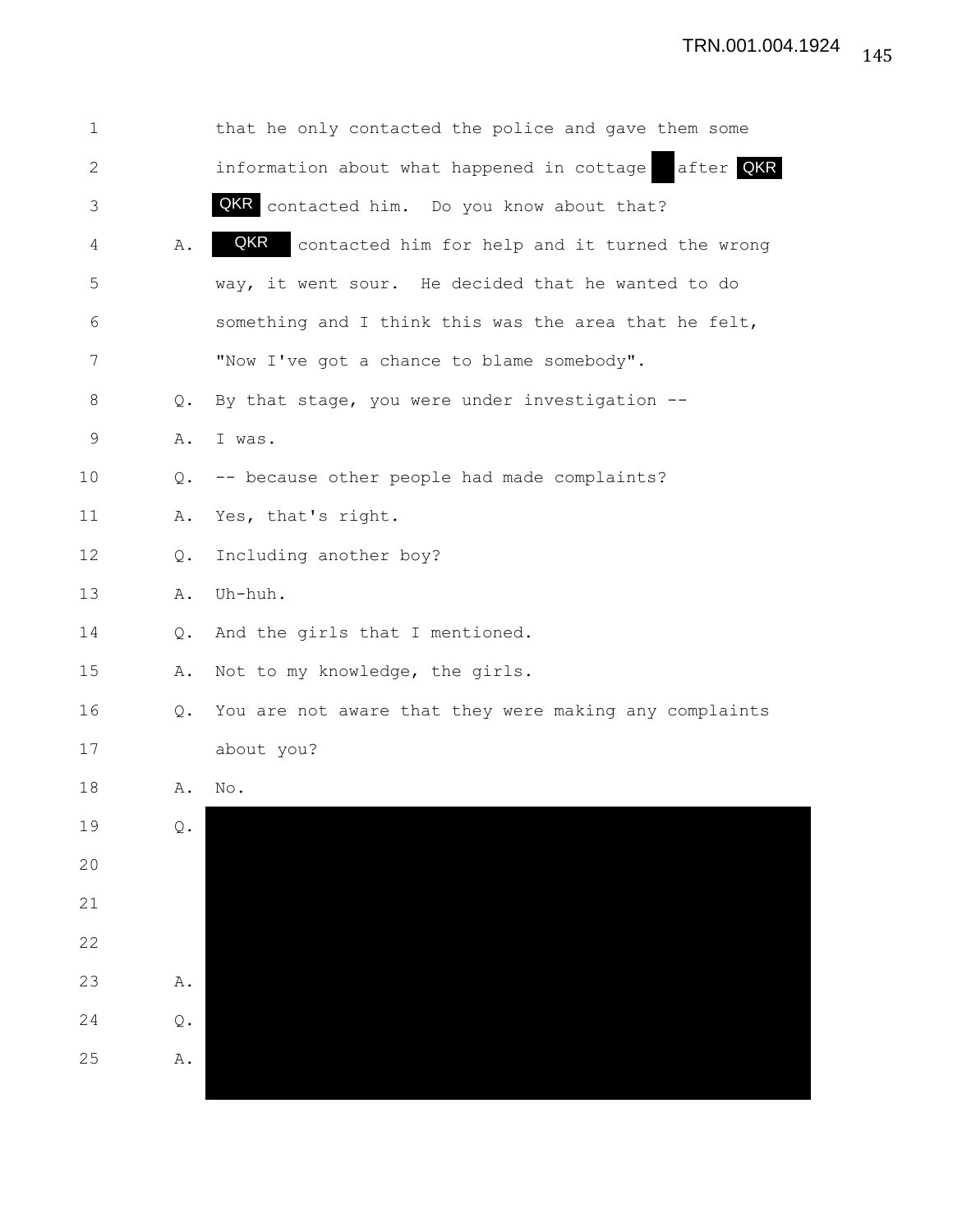| 1            |    |                                                          |
|--------------|----|----------------------------------------------------------|
| $\mathbf{2}$ |    |                                                          |
| 3            |    |                                                          |
| 4            |    |                                                          |
| 5            |    |                                                          |
| 6            |    |                                                          |
| 7            |    |                                                          |
| 8            |    |                                                          |
| 9            |    |                                                          |
| 10           |    |                                                          |
| 11           |    |                                                          |
| 12           |    |                                                          |
| 13           |    |                                                          |
| 14           |    | MR PEOPLES: Jack, can I just finish with something, just |
| 15           |    | raise something that you said earlier about how children |
| 16           |    | would be disciplined in cottage<br>I think you told me   |
| 17           |    | that what you would do if a child had done something and |
| 18           |    | was perhaps in an emotional state, struggling or even    |
| 19           |    | hysterical, that you'd let them cool down or calm down.  |
| 20           | Α. | That was the idea, to calm them down. And they did.      |
| 21           | Q. | And then either by instruction, or by taking them by the |
| 22           |    | arm, you would take them to another room.                |
| 23           | Α. | $\mathop{\rm No}\nolimits$ .                             |
| 24           | Q. | You didn't?                                              |
| 25           | Α. | I wouldn't touch them. I'd just send them.               |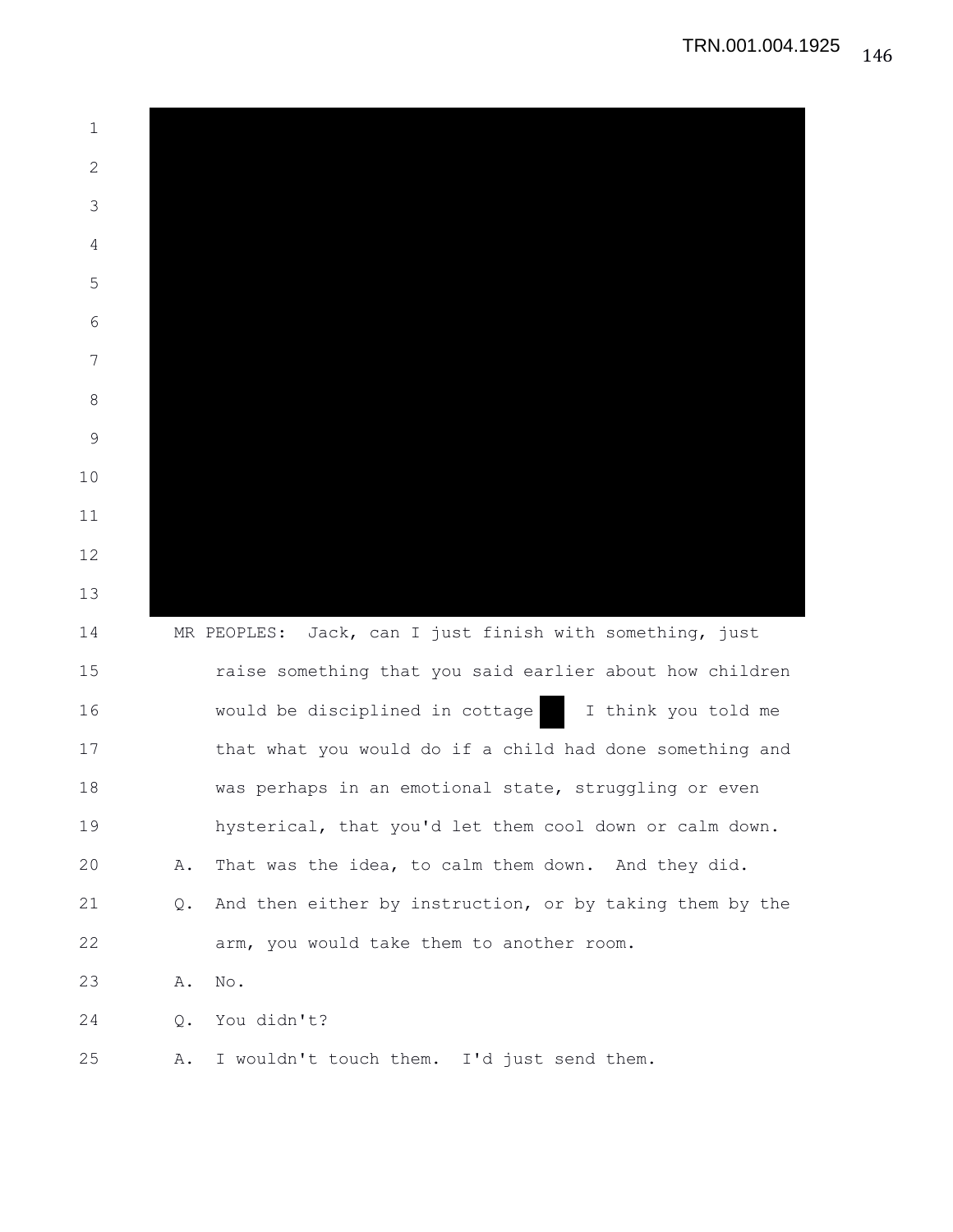| 1           | Q. | But you'd only do that after they calmed down?           |
|-------------|----|----------------------------------------------------------|
| 2           | Α. | Oh yes, because there's no point in doing anything else. |
| 3           | Q. | If that is the case, why in your statement to the        |
| 4           |    | inquiry $-$ at page 1154 of WIT.001.002.1148, why is it  |
| 5           |    | the case that you said that:                             |
| 6           |    | "If a child was, for example, bullying a younger         |
| 7           |    | QKR<br>child,<br>would remove them to another room on    |
| 8           |    | their own to cool off"?                                  |
| $\mathsf 9$ |    | And why did you say:                                     |
| 10          |    | QKR<br>or the assistant dealt with sanctions,            |
| 11          |    | unless it was the older boys who were too much for my    |
| 12          |    | wife or assistant, and I would remove them to calm down  |
| 13          |    | as she did"?                                             |
| 14          | Α. | I don't recall this at all.                              |
| 15          | Q. | That's what you said in your statement, that you         |
| 16          |    | would --                                                 |
| 17          |    | LADY SMITH: Do you see what's on the screen in front of  |
| 18          |    | you, Jack? Mr Peoples is reading from your statement,    |
| 19          |    | the words you used when you responded to the inquiry in  |
| 20          |    | your statement.                                          |
| 21          |    | (Pause)                                                  |
| 22          | Α. | There certainly were -- they were told to go to another  |
| 23          |    | room to calm down, but they certainly weren't pushed or  |
| 24          |    | anything like that.                                      |
| 25          |    | LADY SMITH: What if they refused?                        |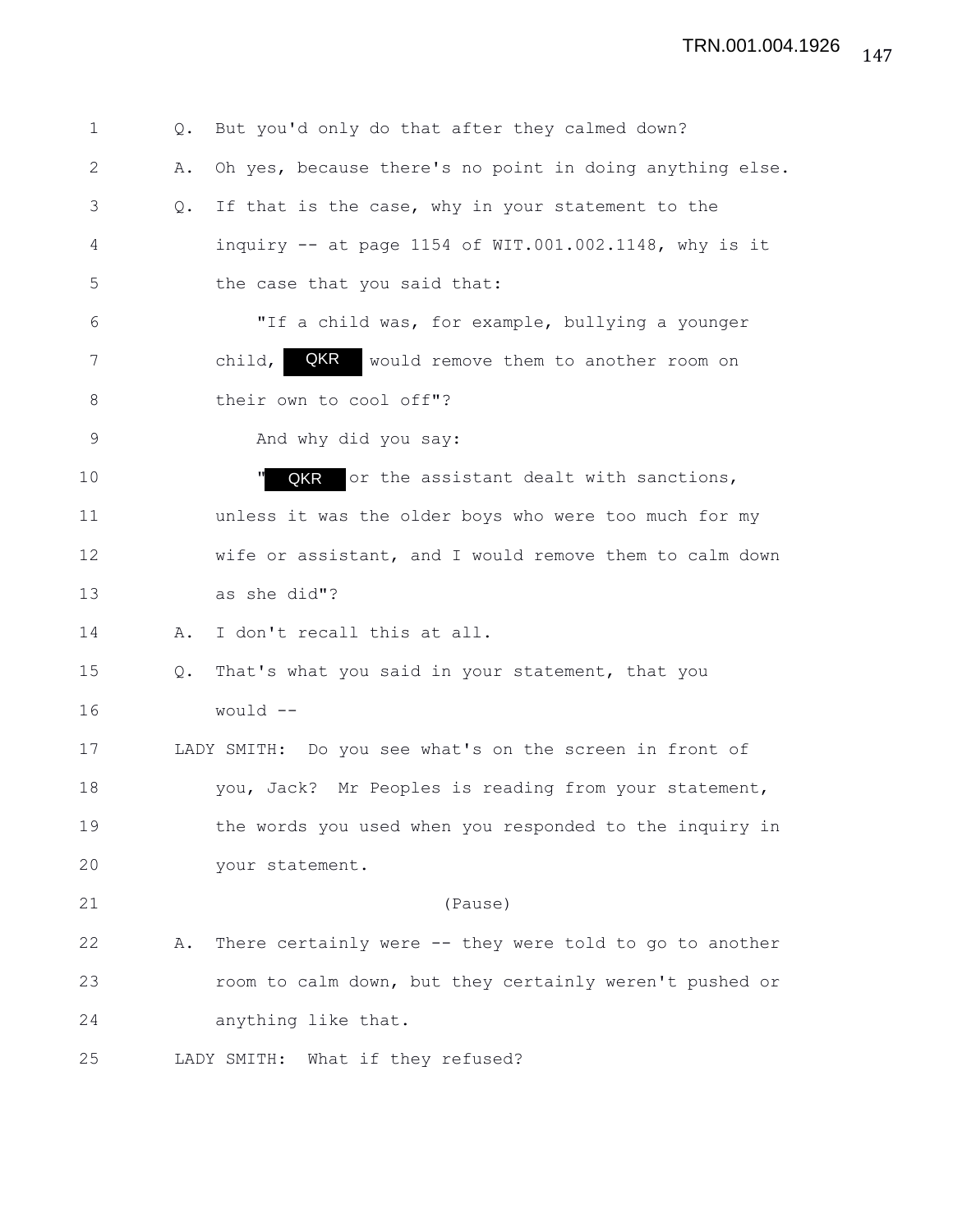| $\mathbf 1$  | There's not much you can do about it. We'd have to<br>Α.     |
|--------------|--------------------------------------------------------------|
| $\mathbf{2}$ | report them to the Social Work Department.                   |
| 3            | LADY SMITH: You said here you'd remove them.                 |
| 4            | A. Yes.                                                      |
| 5            | LADY SMITH: How?                                             |
| 6            | A. Well, I don't know. It's so long ago, I just don't know   |
| 7            | what the thing is.                                           |
| 8            | LADY SMITH: This wasn't written that long ago, Jack.<br>It   |
| $\mathsf 9$  | may be I'm picking you up wrong, but you having written      |
| 10           | that you would remove them, that paints a picture in my      |
| 11           | head of you physically taking a hold of a child and          |
| 12           | removing them from one place and taking them to another.     |
| 13           | Am I wrong about that?                                       |
| 14           | Not necessarily. I could tell them to go to another -<br>Α.  |
| 15           | but I certainly wouldn't push them or whatever --            |
| 16           | LADY SMITH: But you haven't written, "I would tell them".    |
| 17           | Well<br>Α.                                                   |
| 18           | LADY SMITH: Do you see what I mean, Jack? This paints        |
| 19           | a picture of you physically taking hold of a child and       |
| 20           | taking them to another place:                                |
| 21           | "I would remove the child."                                  |
| 22           | There was certainly no damage done to them. That's the<br>Α. |
| 23           | way of it if that was the case.                              |
| 24           | MR PEOPLES: Lest we be in any doubt about this, you said --  |
| 25           | you gave that description in the statement I have just       |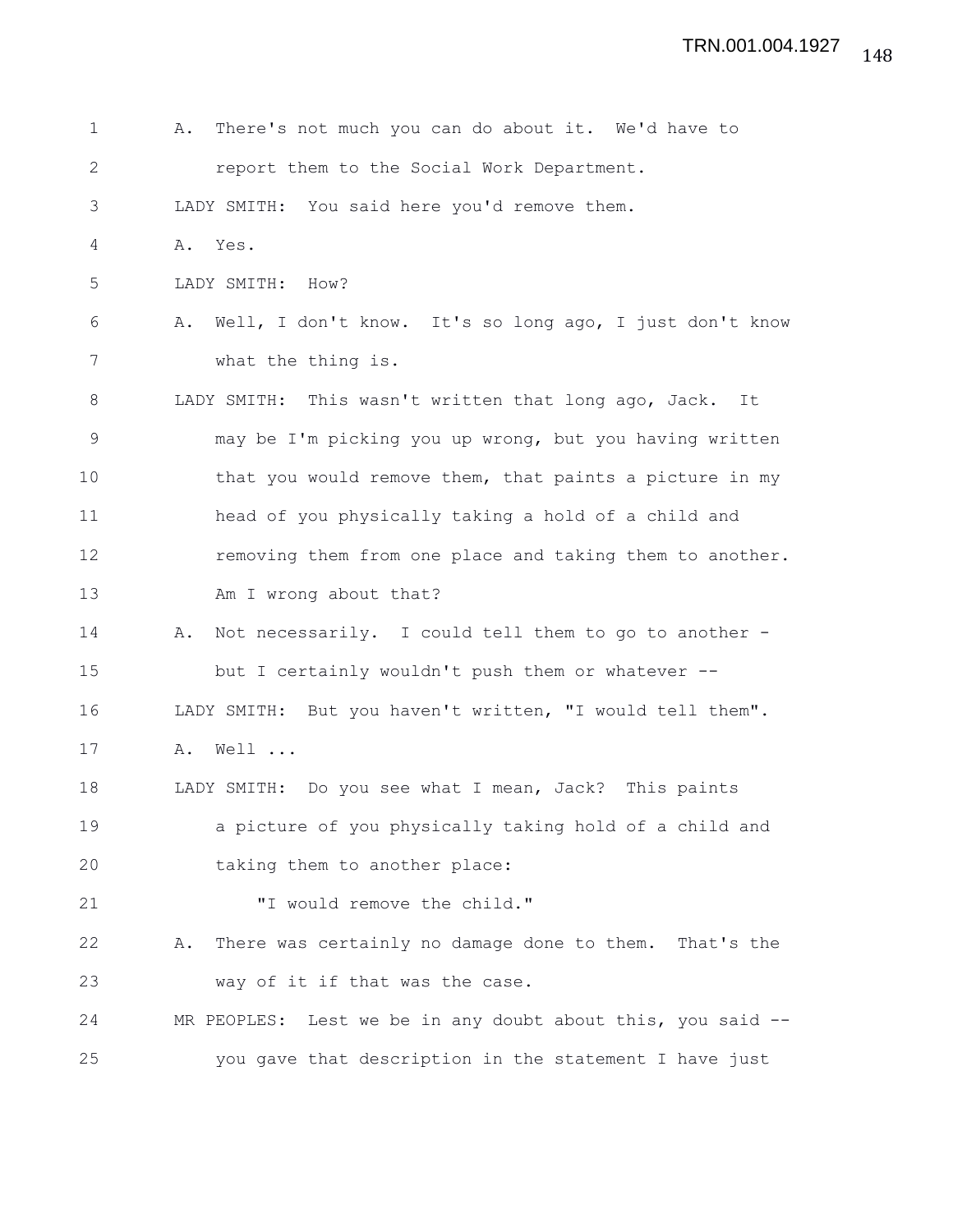1 read from, which was your first statement provided to 2 the inquiry. In a second statement provided to the 3 inquiry where you were asked to respond to allegations, 4 which is the statement at WIT.003.001.6208, which you 5 provided as recently as 2 October of this year, you 6 said: 7 "I would remove him [and this is I think a reference 8 to **QLG** ] from other children to another room 9 until he cooled down." 10 So you are saying, again in relation to a specific 11 boy, that one of the things you would do was to remove 12 him until he cooled down. No question of letting him 13 calm down and then telling him to go to another place. 14 A. Well, there was ... 15 Q. These are your words, not mine. 16 A. Yes, I see that. 17 (Pause) 18 No, I ... 19 LADY SMITH: Were these children difficult to control at 20 times, Jack? 21 A. Some were. 22 LADY SMITH: There were a lot of children in the house at 23 once. 24 A. Well, we had 12 to 14. 25 LADY SMITH: That's quite a lot of children. QLG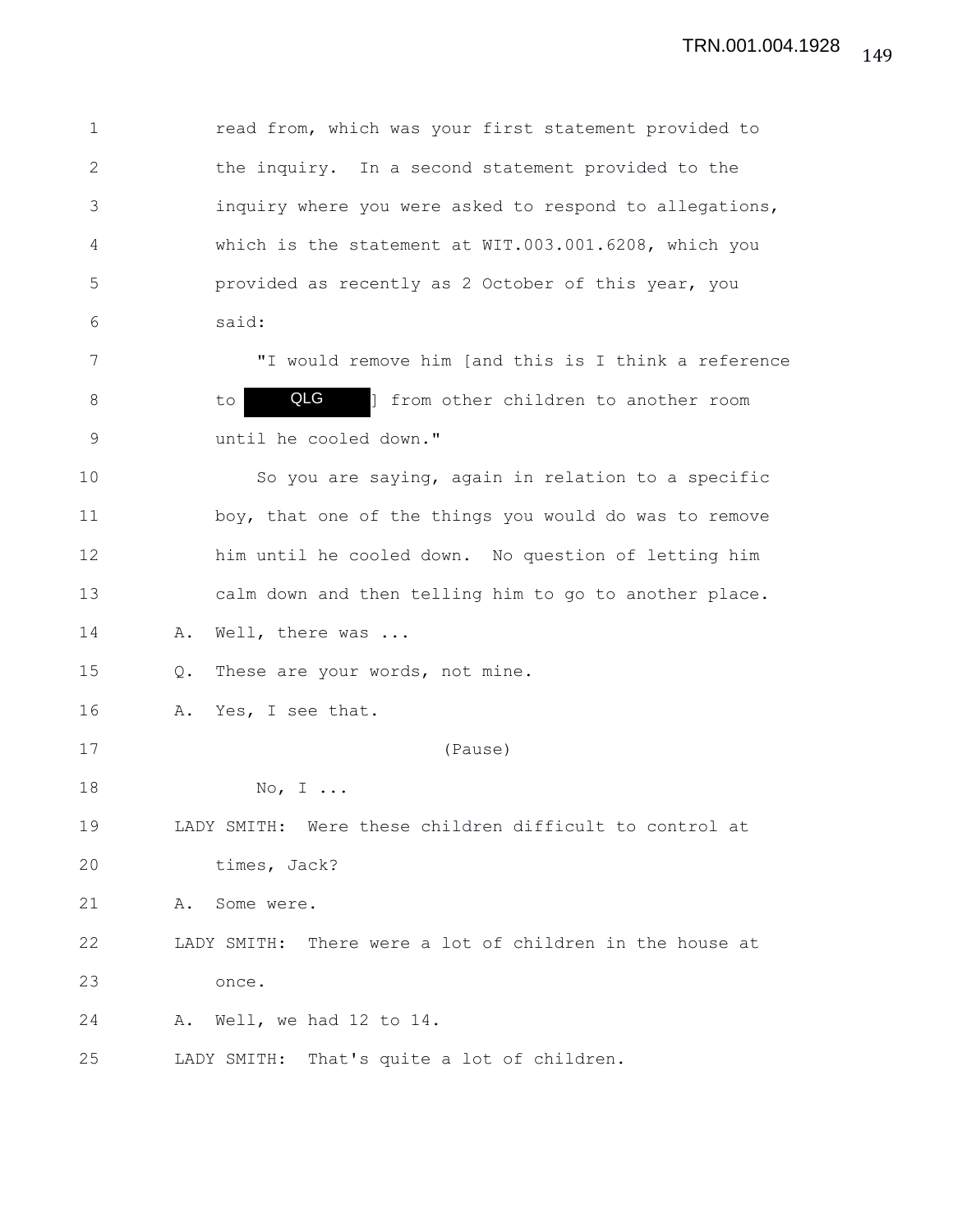| $\mathbf 1$  | Α. | Yes. There was no -- if that was the case, there was    |
|--------------|----|---------------------------------------------------------|
| $\mathbf{2}$ |    | no  It was basically move the child out of the road.    |
| 3            |    | QLG<br>was a bully. An absolute bully. The children     |
| 4            |    | were frightened from him. He would tell them what to    |
| 5            |    | say. That's why I think it's happened. He was a bully.  |
| 6            |    | MR PEOPLES: Are you saying he told them what to say in  |
| 7            |    | 2002?                                                   |
| 8            | Α. | I would think so, yes.                                  |
| 9            | Q. | What basis have you got for saying that?                |
| 10           | Α. | I just assume.                                          |
| 11           | Q. | What $--$                                               |
| 12           | Α. | Like some of the girls there that reported the thing,   |
| 13           |    | now, these things didn't happen, so how did they manage |
| 14           |    | that?                                                   |
| 15           | Q. | Well, according to them they did.                       |
| 16           | Α. | They didn't.                                            |
| 17           | Q. | You're saying that, but they're saying the opposite.    |
| 18           |    | It's not just one --                                    |
| 19           | Α. | I was certainly not quilty of that.                     |
| 20           | Q. | There's three of them, or four of them -- and indeed    |
| 21           |    | QLG<br>is saying that you did some of the things        |
| 22           |    | I've put to you this afternoon.                         |
| 23           | Α. | I didn't do it.                                         |
| 24           | Q. | I understand that's your position.                      |
| 25           | Α. | Yes.<br>I didn't do it.                                 |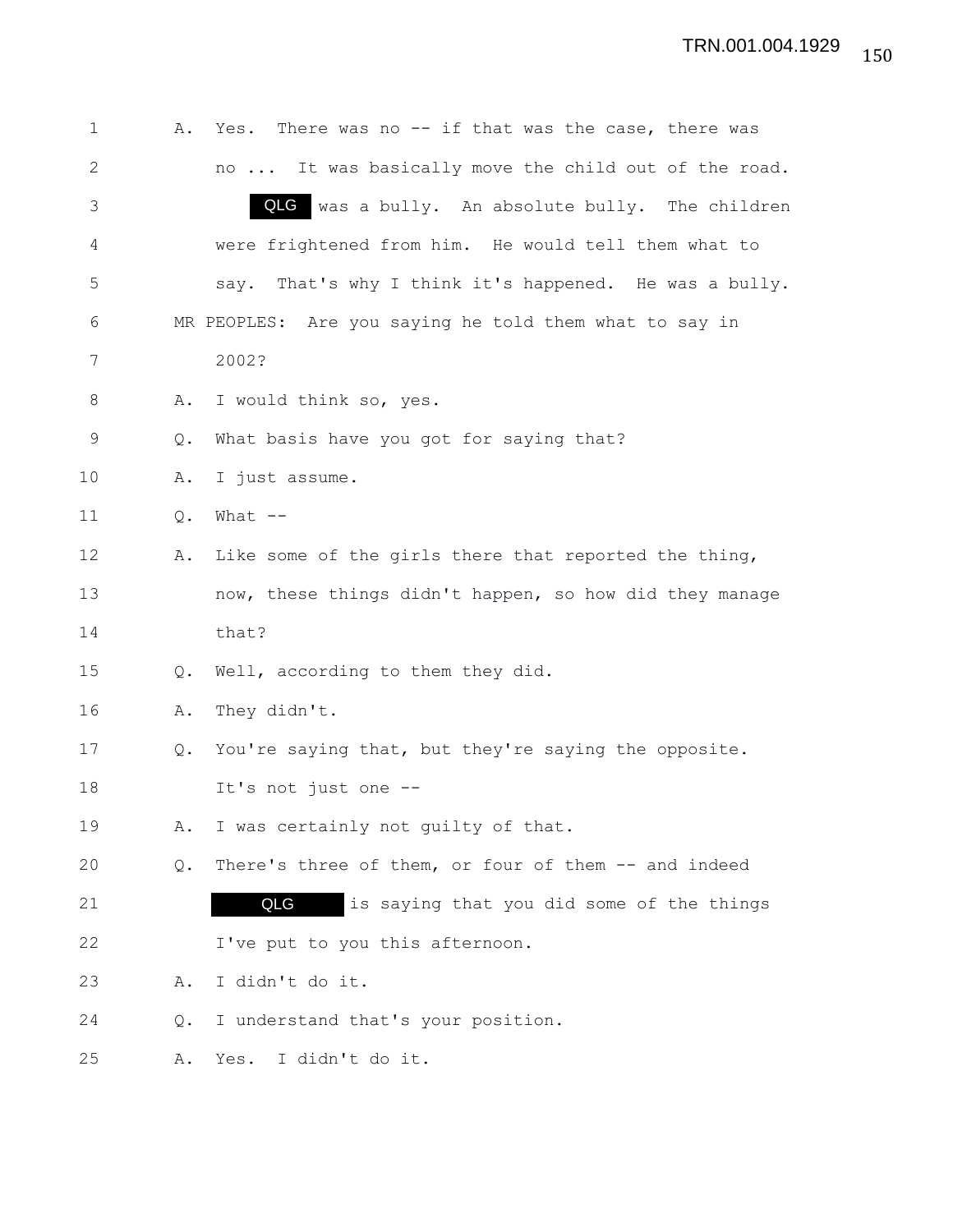| $\mathbf 1$    | But they're adamant that you did and there are at least<br>Q. |
|----------------|---------------------------------------------------------------|
| $\mathbf{2}$   | five that we have mentioned today.                            |
| 3              | They can be entitled to do that if they like, but I did<br>Α. |
| $\overline{4}$ | not. It's just all lies.                                      |
| 5              | MR PEOPLES: I think these are all the questions I have for    |
| 6              | this witness, my Lady, so I just thank him for                |
| 7              | attending.                                                    |
| 8              | LADY SMITH: Thank you.                                        |
| $\mathsf 9$    | MR GALE: My Lady, I did submit some questions to              |
| 10             | Mr Peoples, but I'm very grateful to him for covering         |
| 11             | those matters in his questions and I'd like to thank          |
| 12             | him.                                                          |
| 13             | LADY SMITH: Thank you very much, Mr Gale.                     |
| 14             | Jack, there are no other questions for you,                   |
| 15             | thank you very much for coming along today to answer          |
| 16             | questions, in addition to having provided your written        |
| 17             | responses to us. I'm now able to let you go.                  |
| 18             | Thank you.<br>Α.                                              |
| 19             | (The witness withdrew)                                        |
| 20             | LADY SMITH: Before I invite Mr Peoples to call the next       |
| 21             | witness, there are a couple of things I want to say.          |
| 22             | The first relates to the witness John Porteous. As            |
| 23             | I have previously made clear, including in the course of      |
| 24             | David Whelan's evidence, that a jury convicted him on         |
| 25             | four charges on an indictment is established fact.<br>That    |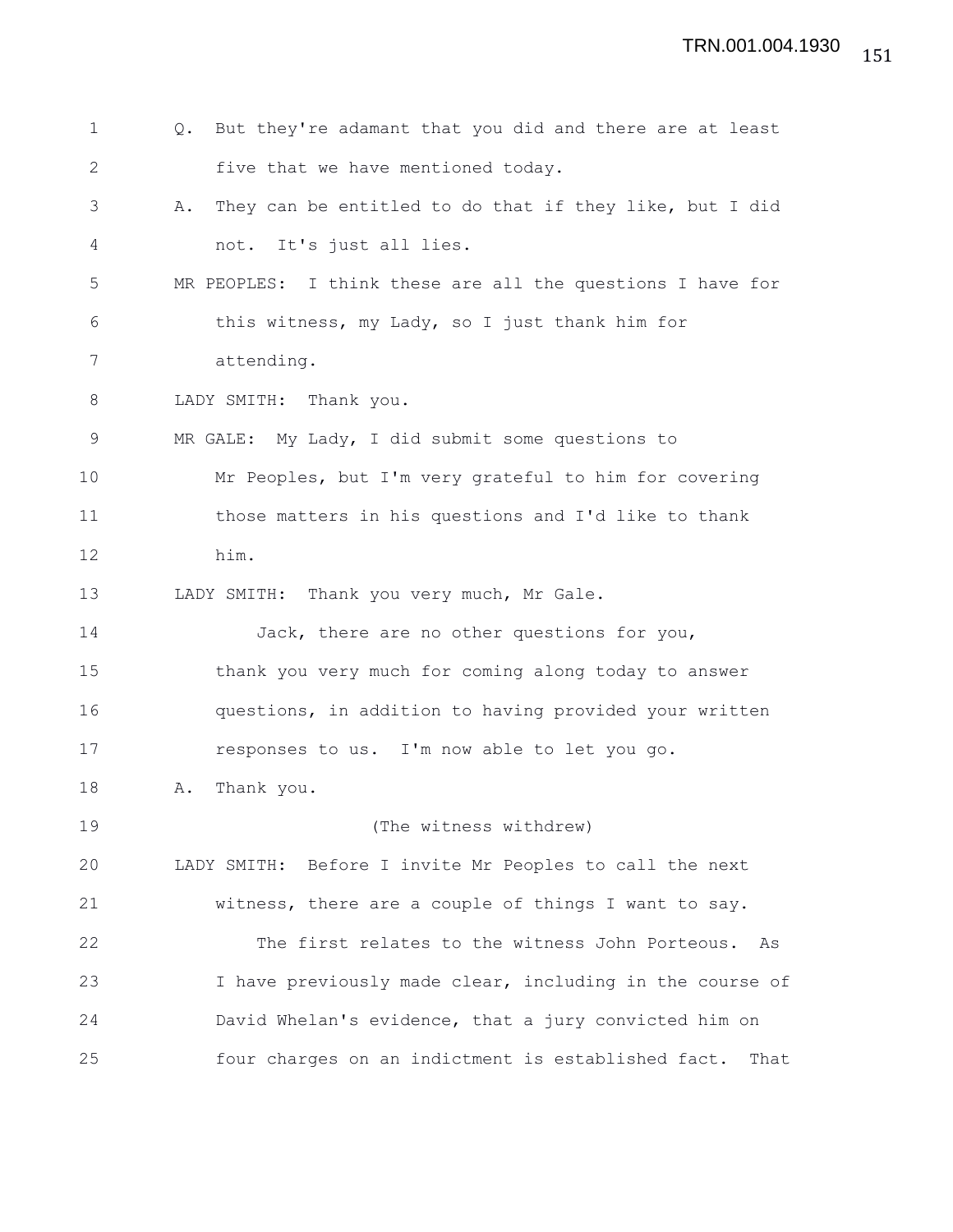1 **remains established fact as, I should add, it remains** 2 the fact that two of the charges, the convictions on the 3 charges, were quashed on appeal on a legal argument 4 about a legal technicality.

5 The inquiry is aware that John Porteous' position 6 remains that he denies his guilt of those charges and is 7 aware that his position is that no apology is offered or 8 is due. I just wanted to make that clear at this stage, 9 lest there was any doubt about that or doubt about the 10 inquiry's understanding of and approach to 11 John Porteous' evidence.

12 The second thing I wanted to say was to remind 13 everybody about my restriction order, and as those of 14 you who have been here throughout this case study will 15 know, there are restrictions in place, restriction 16 orders in place, which protect discrete parts of

18

19

20

21

17 evidence.

22 If anybody has any queries about that, please don't 23 hesitate to speak to inquiry staff. I do appreciate 24 that it can be difficult to keep track of the 25 restriction rules, but I ask you to bear with me about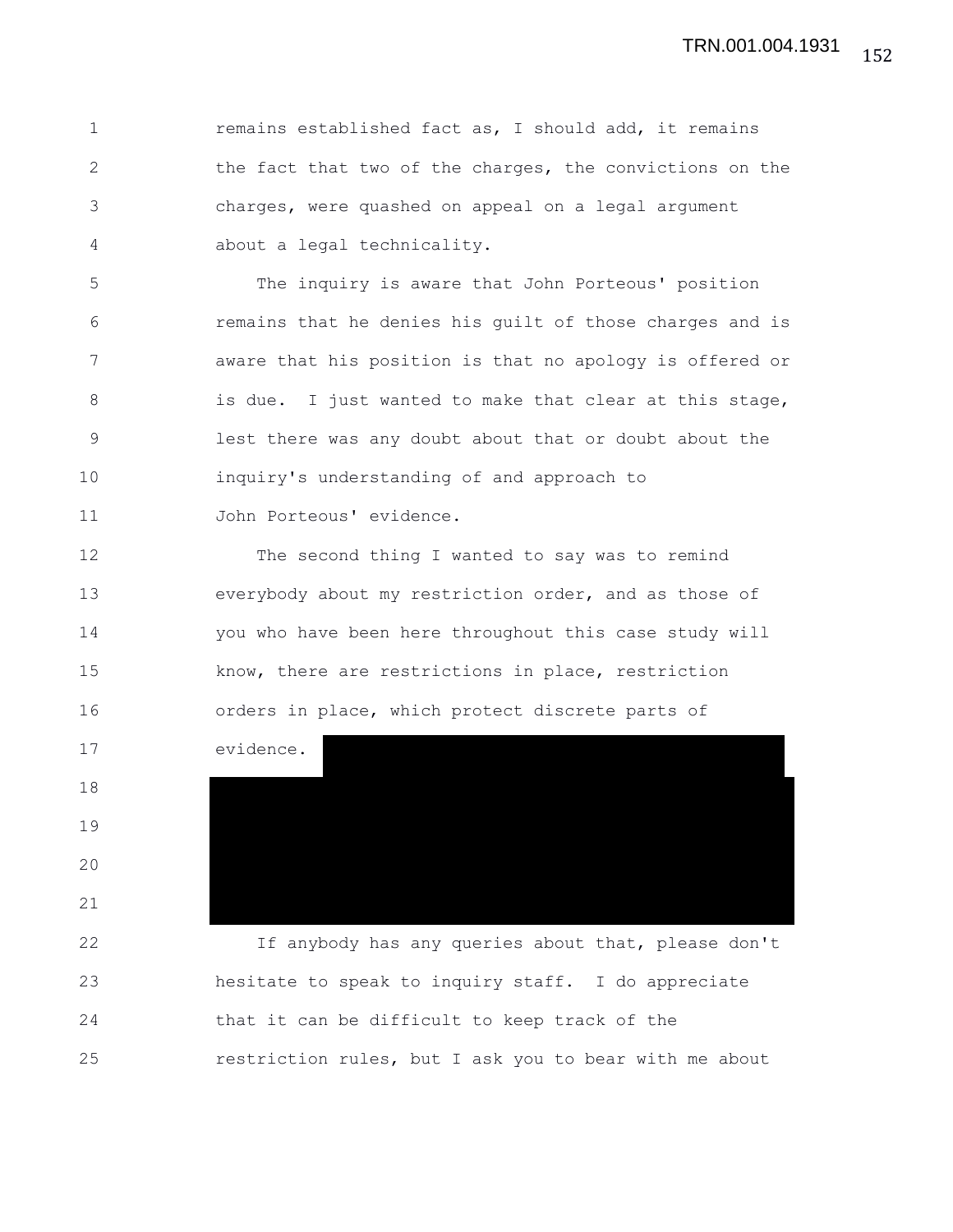1 that. 2 Mr Peoples, where do we go next? 3 MR PEOPLES: The next witness to give oral evidence wishes 4 to remain anonymous and has chosen the pseudonym "May". 5 "MAY" (sworn) 6 LADY SMITH: Please sit down and make yourself comfortable. 7 It's important that you stay in the right position 8 for the microphone, May, both so that everybody in the 9 room to the back wall can hear you, and particularly so 10 that the stenographers can hear you through the sound 11 system. I'll let you know if you drift away and ask you 12 to get nearer again. 13 Questions from MR PEOPLES 14 MR PEOPLES: Good afternoon, May. 15 A. Good afternoon. 16 Q. Can I begin just by explaining that in the red folder in 17 front of you there should be two statements that 18 you have provided to this inquiry. I may ask you some 19 questions about matters in those statements in due 20 course, but before I get to that stage, for the benefit 21 of the transcript, I'll give the identification number 22 of the statements that we have used. The first 23 statement that you provided is WIT.001.002.1158. The 24 second statement you provided is WIT.003.001.6196. 25 You should hopefully have these statements in that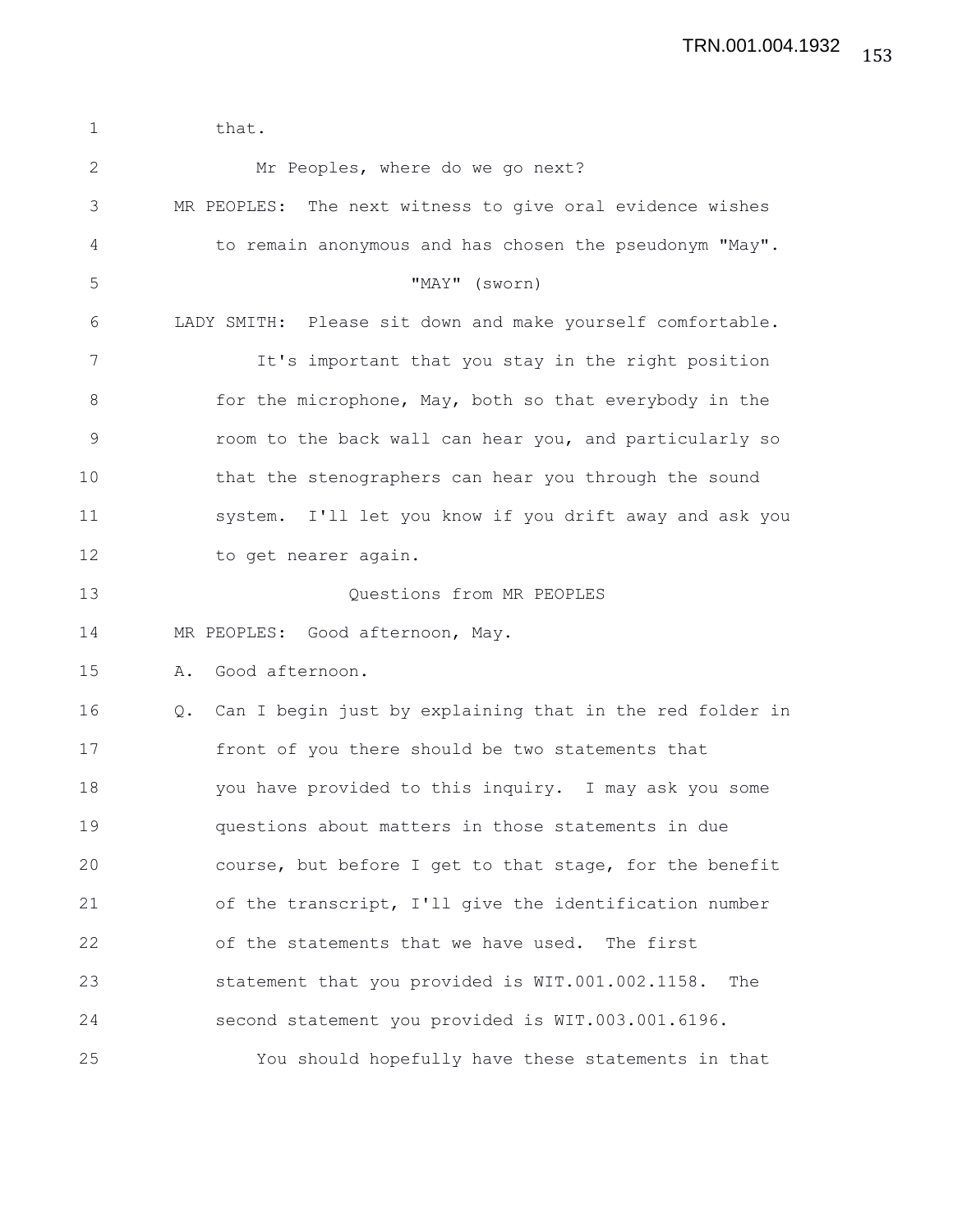| 1           |               | folder. Is that correct?                                 |
|-------------|---------------|----------------------------------------------------------|
| 2           |               | A. 6199 -- wait a minute, is that before that?           |
| 3           |               | LADY SMITH: It'll be three pages before that.            |
| 4           |               | (Pause)                                                  |
| 5           |               | MR PEOPLES: 1170 should be the final page of the first   |
| 6           |               | statement. Have you got that page?                       |
| 7           | Α.            | Hang on.                                                 |
| 8           | Q.            | Take your time.                                          |
| $\mathsf 9$ |               | (Pause)                                                  |
| 10          |               | Have you got page 1170 in front of you of the first      |
| 11          |               | statement?                                               |
| 12          | Α.            | Yes.                                                     |
| 13          | $Q_{\bullet}$ | Can I just confirm with you that that's the last page of |
| 14          |               | your first statement and that although you haven't       |
| 15          |               | signed that statement, I think can you confirm for us    |
| 16          |               | that is the statement that you provided to this inquiry? |
| 17          | Α.            | Yes.                                                     |
| 18          | Q.            | I think, as regards your second statement, if you turn   |
| 19          |               | to the final page of that statement, at page 6200, can   |
| 20          |               | you confirm that at the bottom right-hand corner         |
| 21          |               | you have signed that statement?                          |
| 22          | Α.            | Yes.                                                     |
| 23          | Q.            | And that's your statement?                               |
| 24          | Α.            | Yes.                                                     |
| 25          | Q.            | May, can I begin by asking you to confirm simply the     |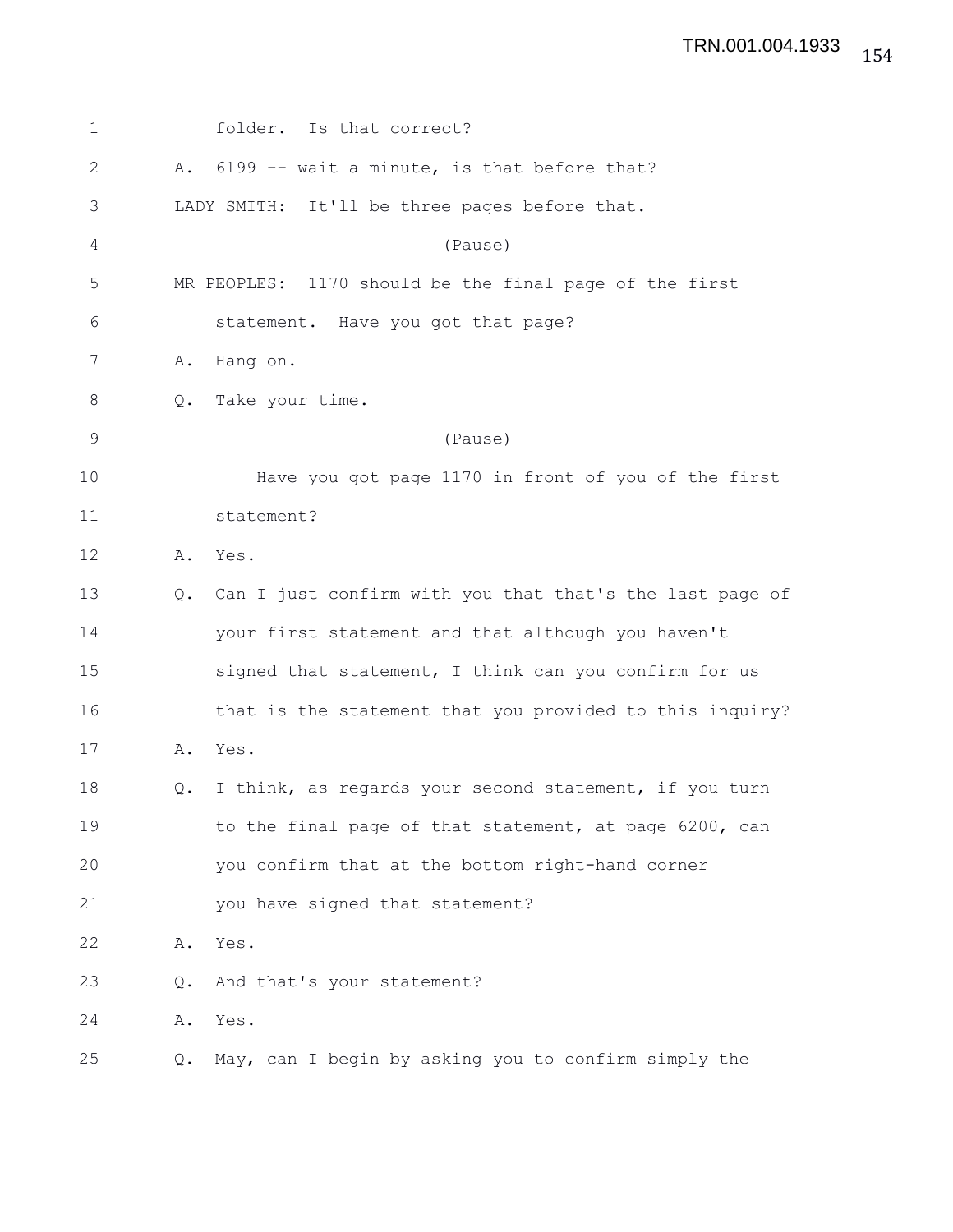| $\mathbf 1$  |               | year of your birth and that you were born in the year    |
|--------------|---------------|----------------------------------------------------------|
| $\mathbf{2}$ |               | 1943?                                                    |
| 3            | Α.            | Yes.                                                     |
| 4            | $Q_{\bullet}$ | I propose to begin just by asking about one matter which |
| 5            |               | you can perhaps tell us a little bit about. Before you   |
| 6            |               | began work with Quarriers, which you tell us about in    |
| 7            |               | your statement, you did have a connection with Quarriers |
| 8            |               | before then as a child. Can you tell us what that        |
| $\mathsf 9$  |               | connection was?                                          |
| 10           | Α.            | Well, I was originally taken into care in Quarriers when |
| 11           |               | I was about six months old, I think it was. From there,  |
| 12           |               | I was adopted at the age of 3 and a half, 3 and a half   |
| 13           |               | to 4, by the adoptive parents that I got.                |
| 14           | $\circ$ .     | You can mention the name.                                |
| 15           | Α.            | QCY/QCZ<br>who were working in Quarriers Homes           |
| 16           |               | at that time. My father was<br>and had gone as           |
| 17           |               | a job to the village as<br>and they lived in the         |
| 18           |               | grounds of Quarriers at that time.                       |
| 19           | Q.            | Did they live in a cottage?                              |
| 20           | Α.            | No, they lived in a bungalow. My father was employed as  |
| 21           |               | for the village.                                         |
| 22           | Q.            | And what was his name?                                   |
| 23           | Α.            | QCY                                                      |
| 24           | Q.            | What was your --                                         |

25 A. QCZ.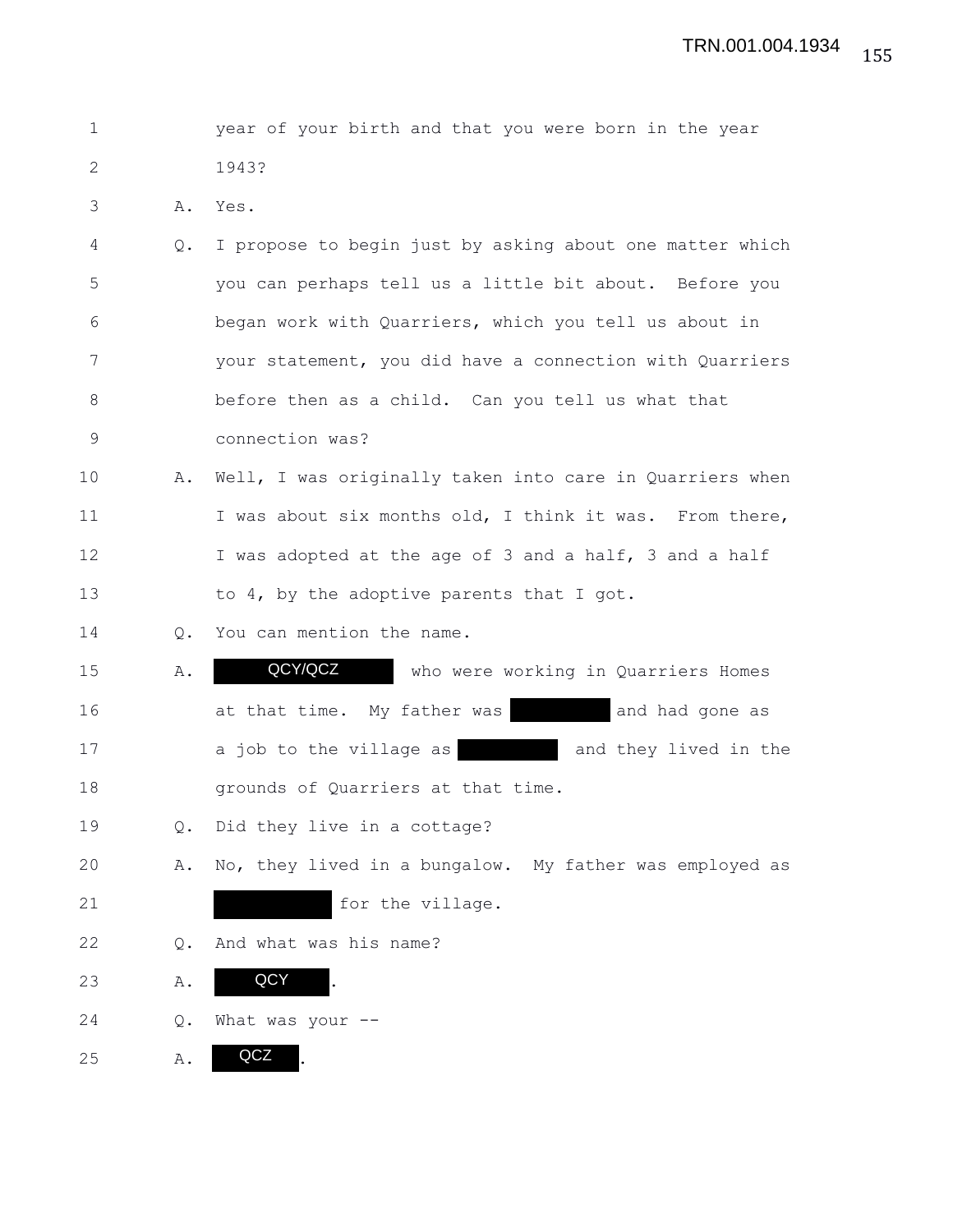| $\mathbf{1}$ | Q.        | Did they become house parents?                           |
|--------------|-----------|----------------------------------------------------------|
| $\mathbf{2}$ | Α.        | They did, can I say, by default because after my brother |
| 3            |           | and I grew up a little bit, my mother decided that she   |
| 4            |           | could take on a part-time job in one of the cottages as  |
| 5            |           | a relief house mother. So she basically went in without  |
| 6            |           | any training, and she was asked to relieve a lady in one |
| 7            |           | of the cottages who had gone on holiday.                 |
| 8            |           | I think I have to say that many years later she had      |
| $\mathsf 9$  |           | not returned from the holiday, so as I say, it was       |
| 10           |           | practically by default that she became a house mother    |
| 11           |           | there, but did have no training at all.                  |
| 12           | $\circ$ . | So she was a relief, but became a permanent              |
| 13           |           | house mother?                                            |
| 14           | Α.        | Yes, became a permanent house mother?                    |
| 15           | Q.        | In a cottage?                                            |
| 16           | Α.        | Yes, in a cottage.                                       |
| 17           | Q.        | And did that mean that the family moved to a cottage?    |
| 18           | Α.        | Yes, we moved to the cottage.                            |
| 19           | Q.        | And can you remember which cottage it was?               |
| 20           | Α.        | Cottage                                                  |
| 21           | Q.        | So your parents -- I'll just call them your parents --   |
| 22           |           | they took over running cottage<br>as house parents?      |
| 23           | Α.        | Yes.                                                     |
| 24           | Q.        | And stayed there with children?                          |
| 25           | Α.        | Yes.                                                     |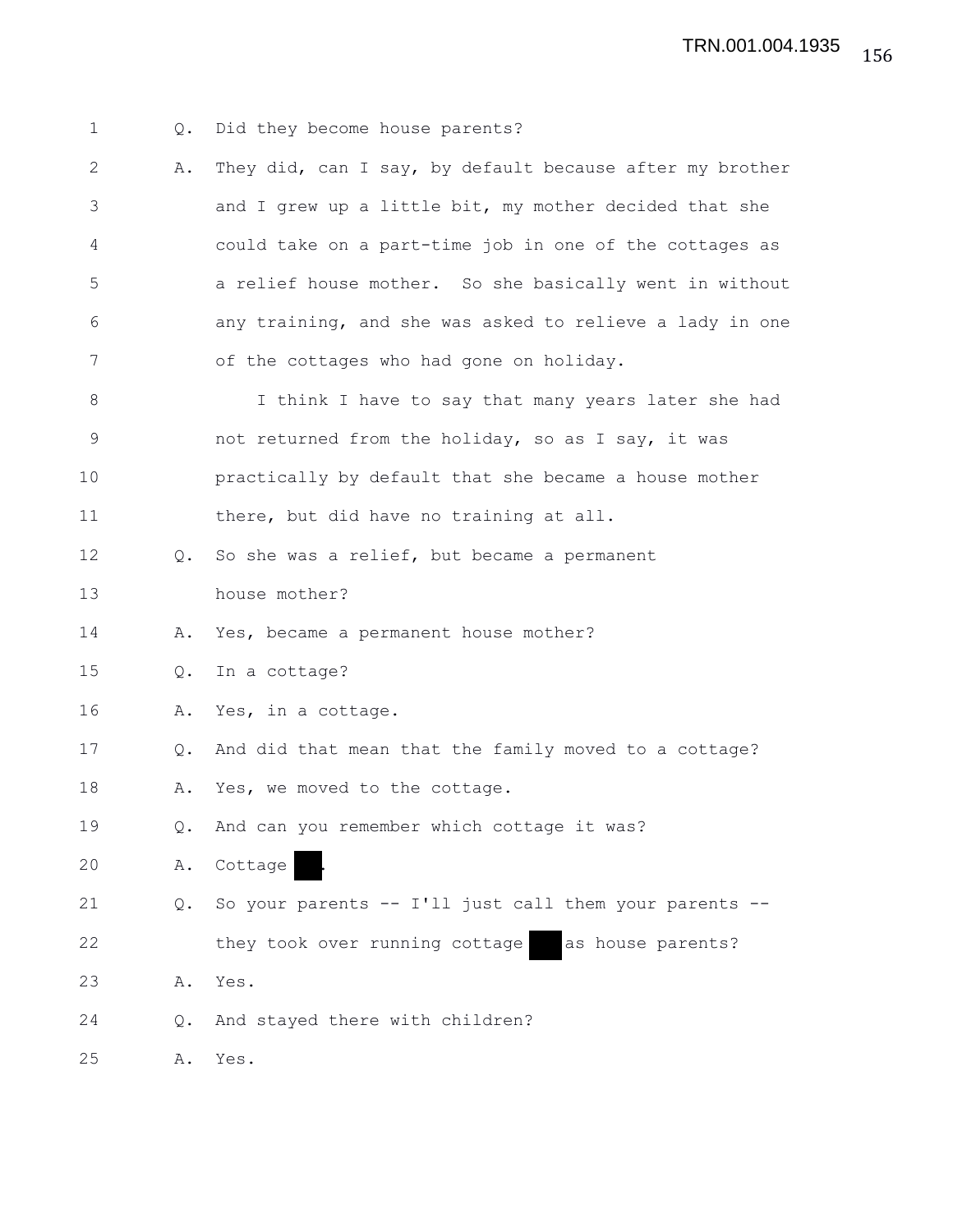1 Q. And was that a cottage for boys or mixed?

2 A. Initially it was just for girls.

3 Q. Right.

4 A. So it was difficult -- the general director at that time 5 was not too keen on my father even being in the cottage 6 and my brother. But as my parents said, well, they 7 weren't having one without the other. My mother 8 wouldn't go on her own without her husband. So that was 9 granted and we went as a family.

10 Q. So I'm clear then, can you give us an approximate date 11 when your mother and your father, QCY and QCZ, 12 became the house parents at cottage

13 A. I was 7, so that's --

14 Q. 1950?

15 A. Yes.

16 Q. It was after the war, about five years after the end of 17 the Second World War, that they went to cottage and 18 you went with them?

19 A. Yes.

20 Q. But are you telling me that -- did you call him the 21 general director?

22 A. Yes.

23 Q. Who was that?

24 A. He was the chairman, sorry, Dr James Kelly.

25 Q. Are you telling me that, so far as girls' cottages, if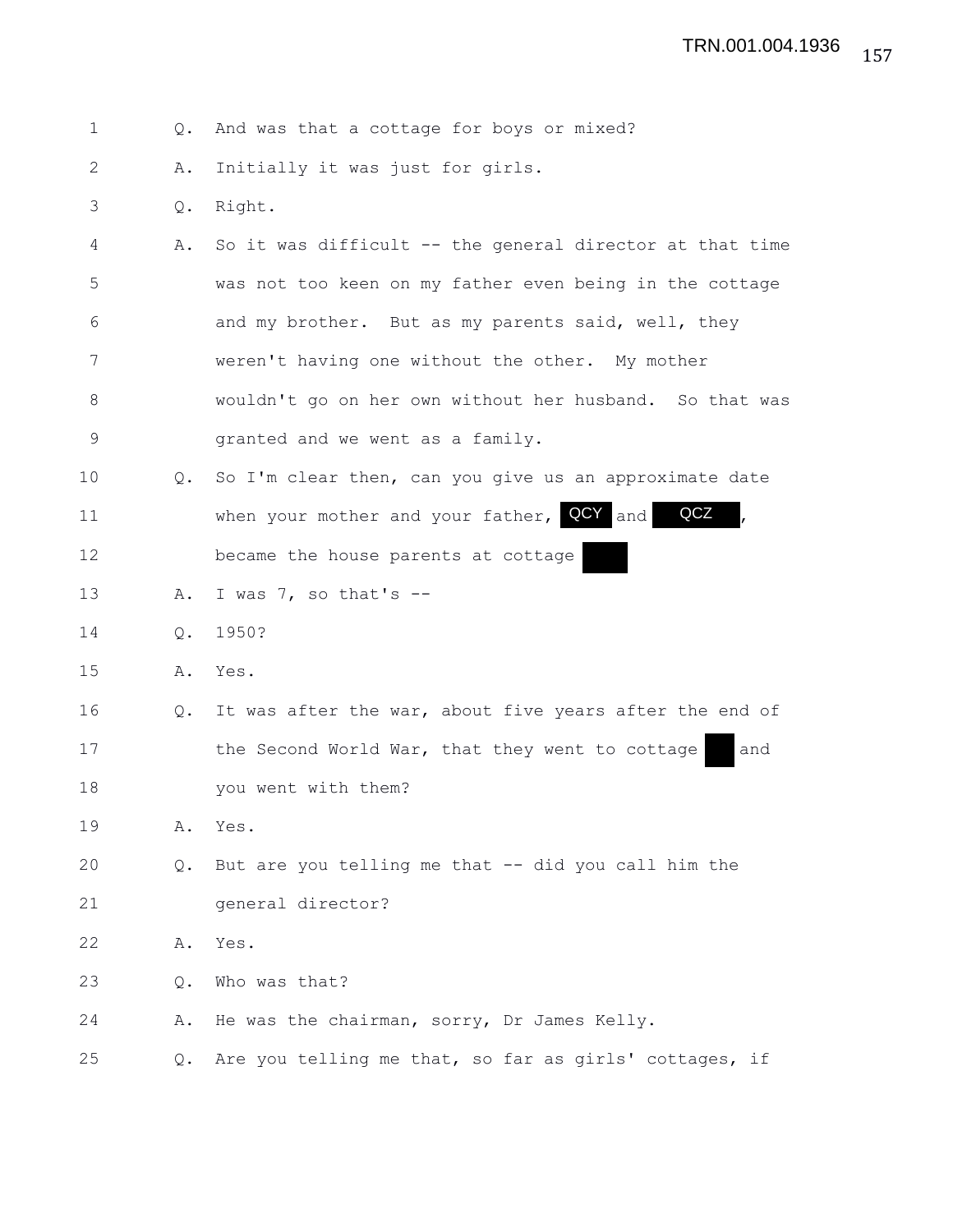| 1            |    | I could use that expression, are concerned that the     |
|--------------|----|---------------------------------------------------------|
| $\mathbf{2}$ |    | chairman, Dr Kelly, really preferred house mothers --   |
| 3            | Α. | Single house mothers.                                   |
| 4            | Q. | -- single house mothers to look after cottages with     |
| 5            |    | girls?                                                  |
| 6            | Α. | Yes.                                                    |
| 7            | Q. | But that because your mother insisted that she wouldn't |
| $\,8\,$      |    | go without her husband, he relented, if you like?       |
| 9            | Α. | Yes, it was either that or she didn't stay. She just    |
| 10           |    | was quite adamant that they weren't going to be split.  |
| 11           | Q. | Have you any idea, and maybe you can't help us, why he  |
| 12           |    | preferred single house mothers for cottages of all      |
| 13           |    | girls?                                                  |
| 14           | Α. | I have no idea. I have no idea.                         |
| 15           | Q. | But that was, as you understand it, the policy?         |
| 16           | Α. | Yes, I think -- yes, as far as I can remember, yes.     |
| 17           |    | I think that was the policy. I was only a child,        |
| 18           |    | I don't really know about much the politics of that.    |
| 19           | Q. | Obviously, you became a house mother yourself in due    |
| 20           |    | course and we'll find out just when that happened.      |
| 21           |    | I think also, your brother<br>became                    |
| 22           |    | a house parent; is that right?                          |
| 23           | Α. | He did, yes.                                            |
| 24           | Q. | is that right?<br>And I think he was known as           |
| 25           | Α. | Yes.                                                    |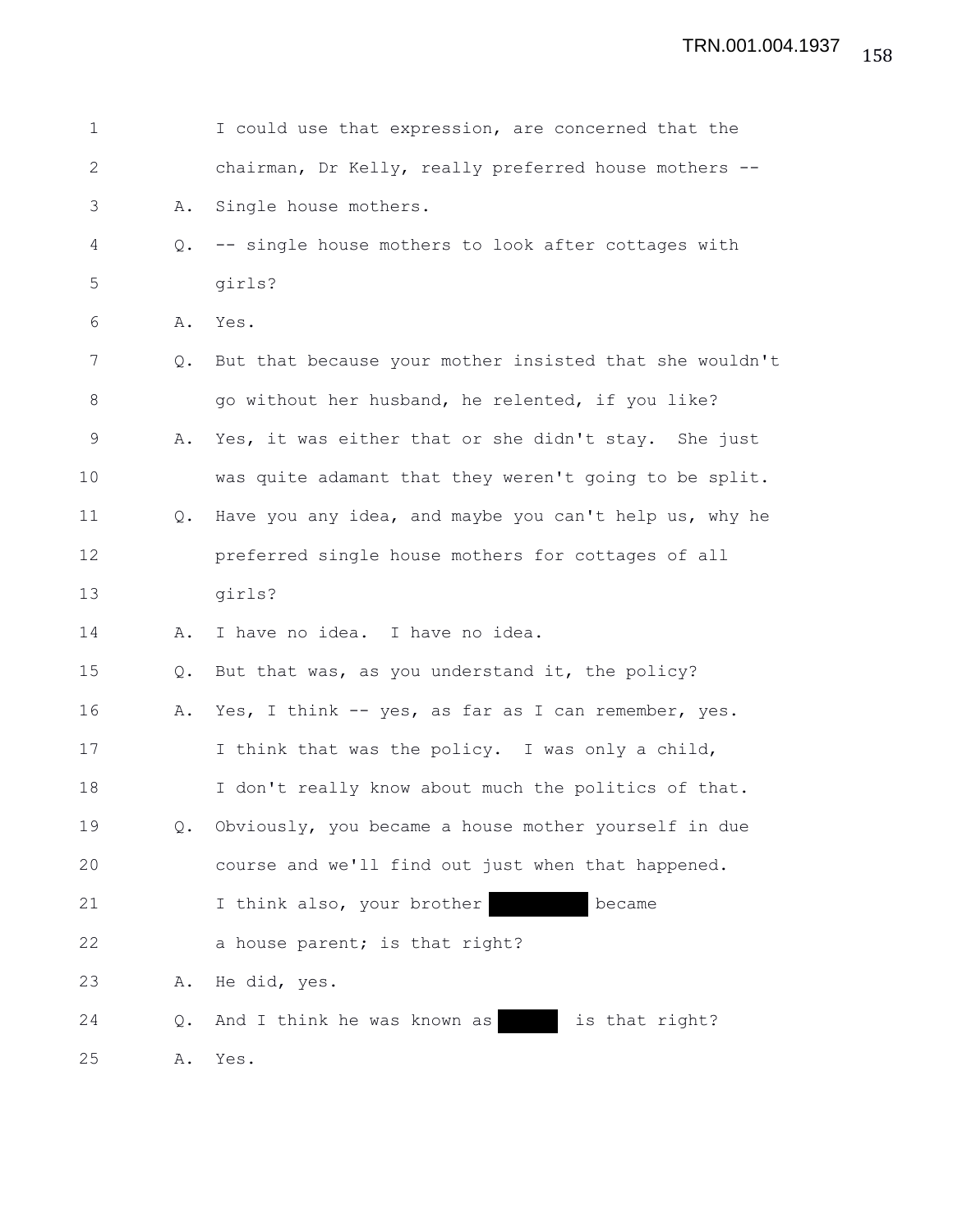1 Q. I'm thinking, because I know when he was born, was he 2 also adopted? 3 A. No. 4 Q. He wasn't? 5 A. No, he was their child. 6 Q. He was born as their child, but you were adopted as an 7 additional member of the family? 8 A. Yes. 9 Q. I think he was born in the same year as you? 10 A. Yes,  $-$  and they did adopt another child later 11 on. 12 Q. So you have this connection with Quarriers as the 13 daughter of house parents? 14 A. Yes. 15 Q. And just so that we've got some idea, they became 16 house parents in 1950, or thereabouts, when you were 17 around 7 years of age. How long did your parents remain 18 as house parents at Quarriers? 19 A. They were there until the mid-sixties. I can't tell you 20 exactly when. They were there until the mid-sixties. 21 My dad was younger than my mother. I think it was about 22 1965 when they retired. 23 Q. Okay. I think you've told us in your statement, and 24 maybe I'll just get a little bit of information on this 25 matter, that you in fact began working at Quarriers in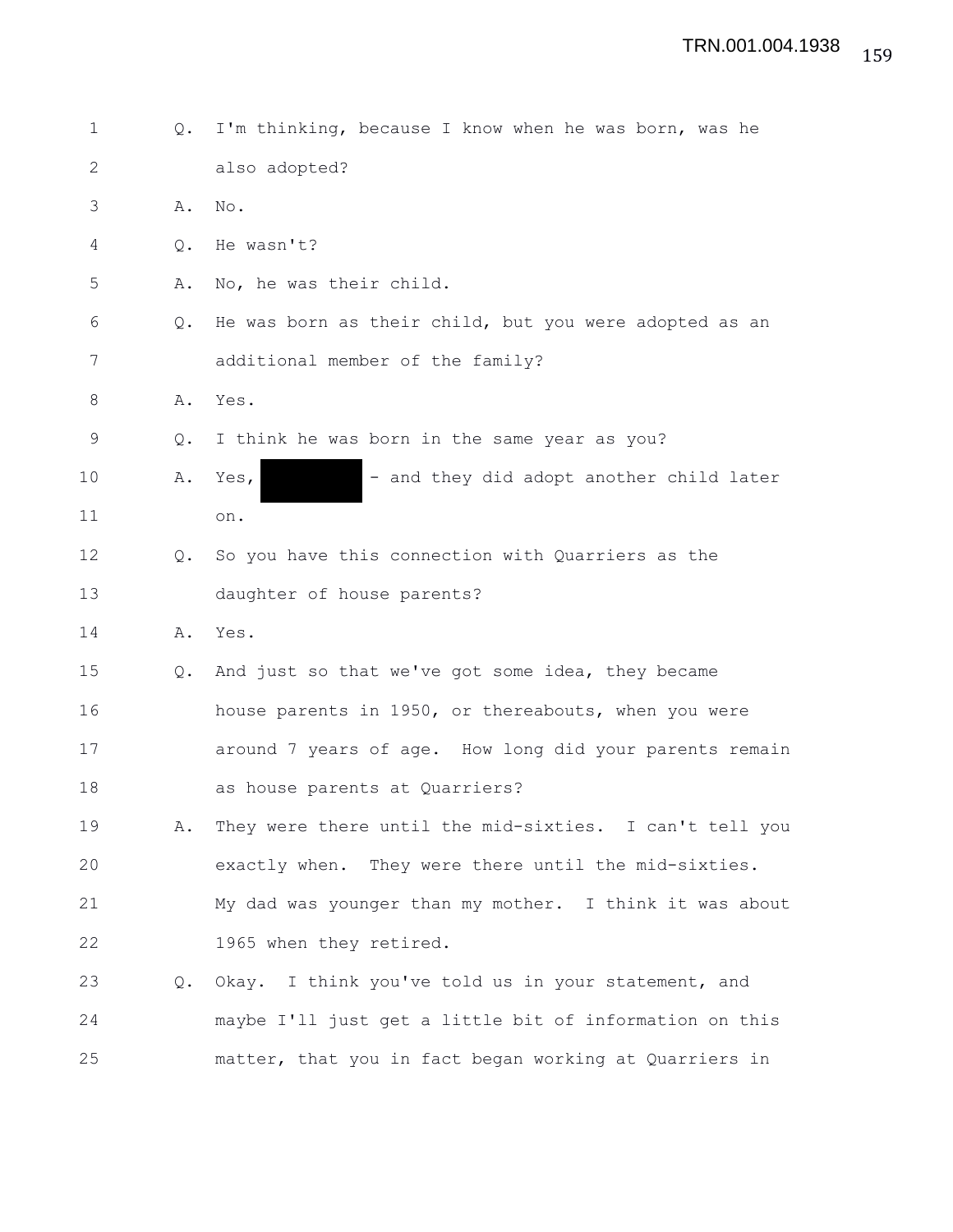1 about 1963.

| $\mathbf{2}$ |               | A. No, it was later than that. I said 1963. I'd been at  |
|--------------|---------------|----------------------------------------------------------|
| 3            |               | college in 1961, 1962, then I went to work in Stirling   |
| 4            |               | for two years, so it was after that.                     |
| 5            | $Q_{\bullet}$ | Were your parents still house parents when you started?  |
| 6            | Α.            | They were -- now, let me think about this. They retired  |
| 7            |               | just after I started back at Quarriers. I initially      |
| $8\,$        |               | went into a house to be an assistant when I went back,   |
| $\mathsf 9$  |               | but I didn't stay with my parents when I went back.      |
| 10           |               | Q. You've told us, and you tell us in the statement that |
| 11           |               | you provided, that you left school in 1959. Would that   |
| 12           |               | be $--$                                                  |
| 13           |               | A. Yes.                                                  |
| 14           | Q.            | -- about right?                                          |
| 15           | Α.            | Yes Christmastime. I was 15 and a half.                  |
| 16           | Q.            | You then, I think -- did you go straight to college      |
| 17           |               | then?                                                    |
| 18           | Α.            | I went straight to Skerry's College in Glasgow, which    |
| 19           |               | was a commercial college, and I didn't stay there too    |
| 20           |               | long because they really put me -- I had done all my     |
| 21           |               | Pitman's exams at school, but they put me back to the    |
| 22           |               | beginning and I wasn't really interested. But I got      |
| 23           |               | a job in a lawyer's office -- I can't remember the dates |
| 24           |               | that happened.                                           |
| 25           | Q.            | Did there come a point when you attended                 |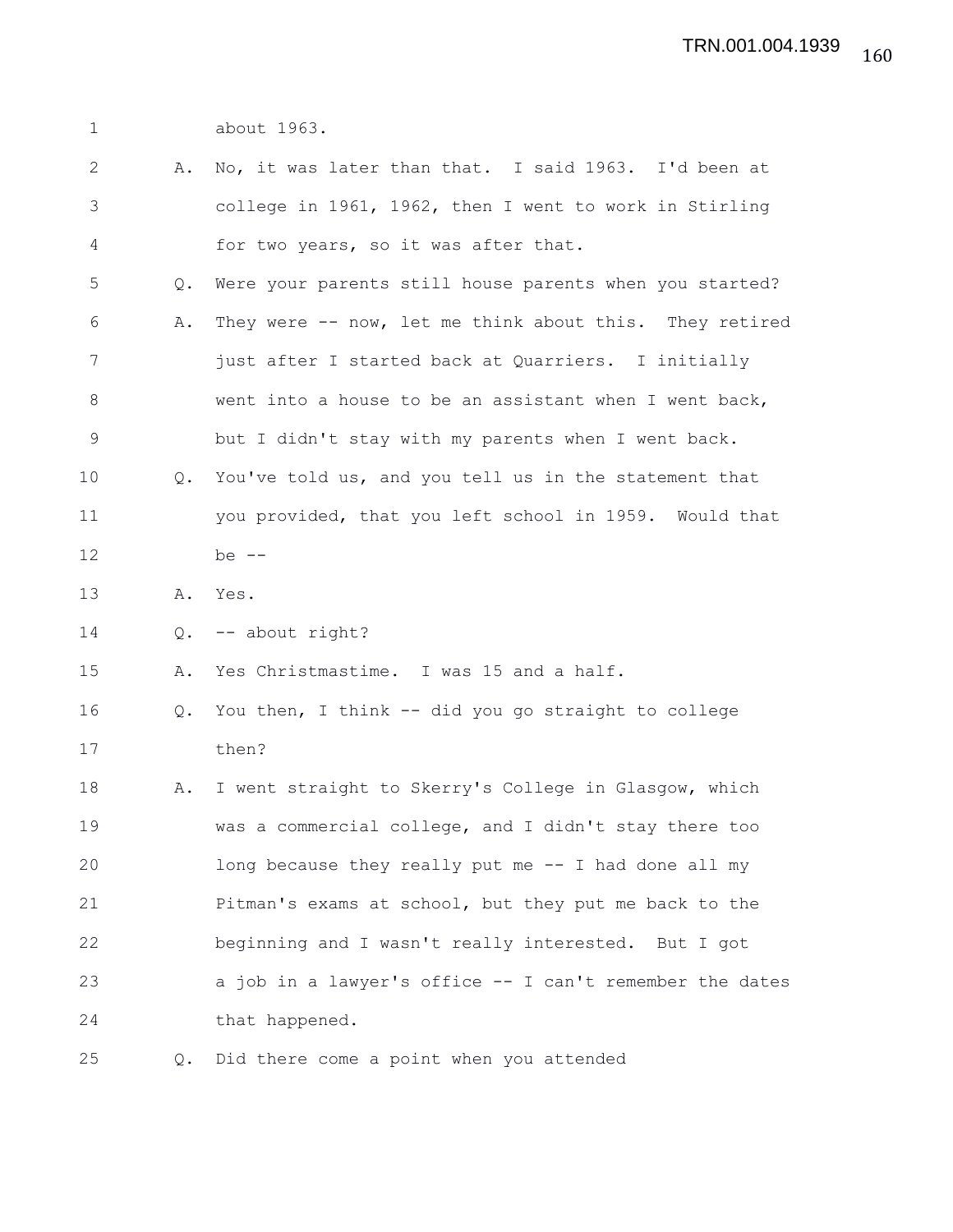| 1  |                | Langside College in Glasgow?                             |
|----|----------------|----------------------------------------------------------|
| 2  | Α.             | Yes, that was to do the residential care course.         |
| 3  | Q.             | And can you remember when you started that course?       |
| 4  | Α.             | It would be September -- I think it'd be September 1961. |
| 5  | $\circ$ .      | You started?                                             |
| 6  | Α.             | Yes.                                                     |
| 7  | Q.             | And how long was the course?                             |
| 8  | Α.             | It was a year. But I had done a month's preparation      |
| 9  |                | placement, which was good for me, having known only      |
| 10 |                | Quarriers at that time. I did my first preparation       |
| 11 |                | placement down in the Borders, in Selkirk.               |
| 12 | $\circ$ .      | Can you remember where you did it?                       |
| 13 | Α.             | It was in a place called The Priory Children's Home.     |
| 14 | $\mathsf{Q}$ . | And who ran that home?                                   |
| 15 | Α.             | I think it was a local authority home.                   |
| 16 | Q.             | Was this just to give you some experience?               |
| 17 | Α.             | Yes, to give me an idea of what life was like in         |
| 18 |                | a children's home other than Quarriers.                  |
| 19 |                | Q. You did this course over a space of -- when you say   |
| 20 |                | a year, do you mean an academic year or a calendar year? |
| 21 | Α.             | A calendar year.                                         |
| 22 | $Q_{\bullet}$  | And I think you tell us in your statement that you       |
| 23 |                | obtained what was then a certificate in residential      |
| 24 |                | childcare; is that right?                                |
| 25 | Α.             | Yes.                                                     |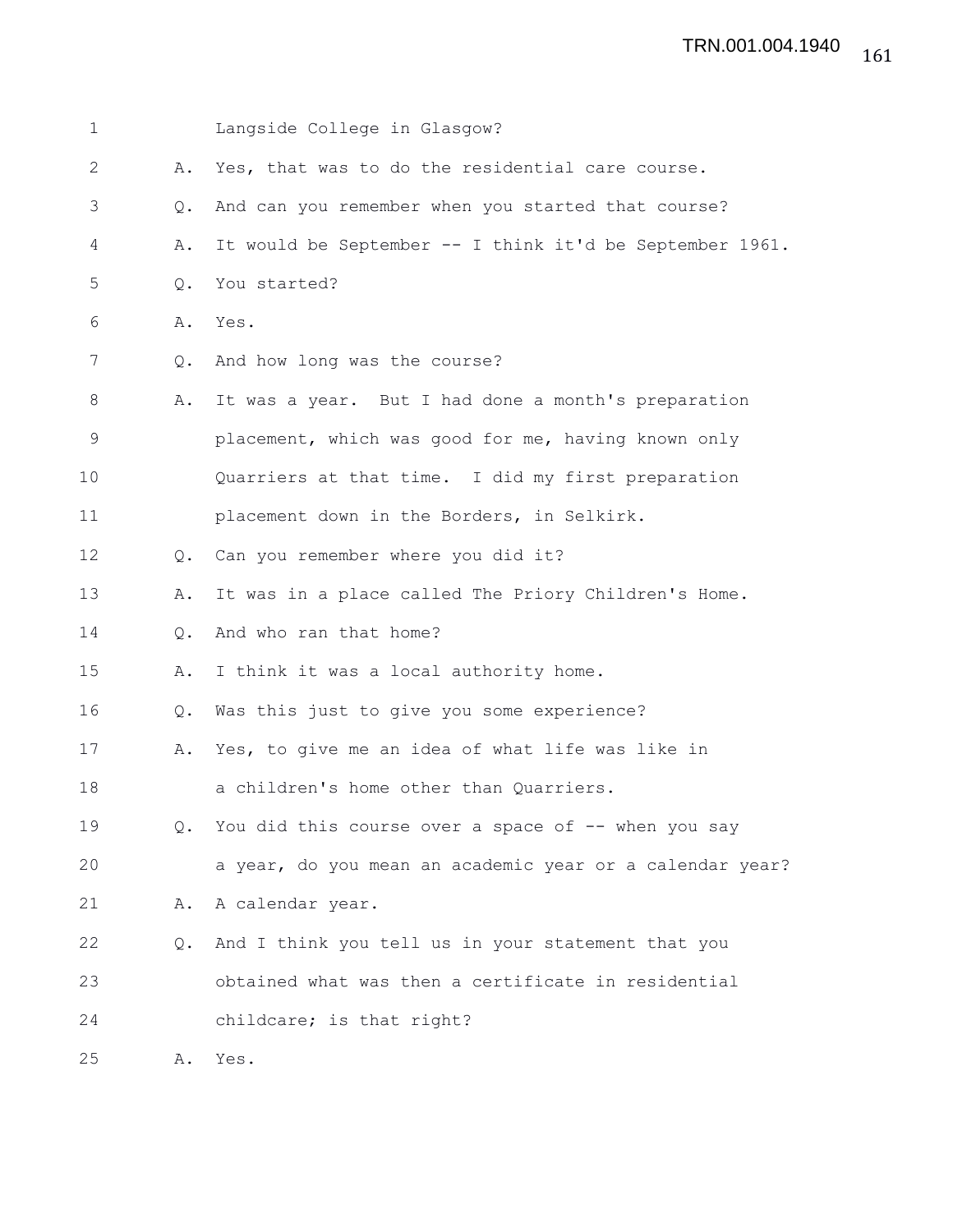TRN.001.004.1941

1 LADY SMITH: Can you tell me a little about this course? 2 Was it classroom based, practice based? Mixed? 3 A. Mixed. Classroom based and we had placements in 4 different settings. My placements were -- the first one 5 was in Selkirk, and then I went to a Church of Scotland 6 home in Lowther Terrace, Westlands, and then I went to 7 the Lord and Lady Polwarth home in Edinburgh, which 8 closed shortly after I did a placement. And I did 9 another placement in Stirling, Stirling Borough 10 children's home, which was a place at Mar Lodge, up 11 at the castle at that time. And my last placement was 12 to a summer camp, school camp, in a children's home in 13 Inverurie called Cobble Hough. And then a fortnight's 14 school camp in Kintore with Aberdeen Local Authority. 15 LADY SMITH: Did you come across any nuns on the course at 16 the same time as you? 17 A. No -- let me think. There was one lady ... Come to 18 think of it ... I think there was a nun, but I couldn't 19 tell you names or anything. It's so far back. 20 LADY SMITH: You went in 1961, you say? 21 A. Yes. 22 LADY SMITH: Was the course quite new at that point? 23 A. I think it had been running for two or three years. 24 LADY SMITH: So still in its early stages? 25 A. Yes.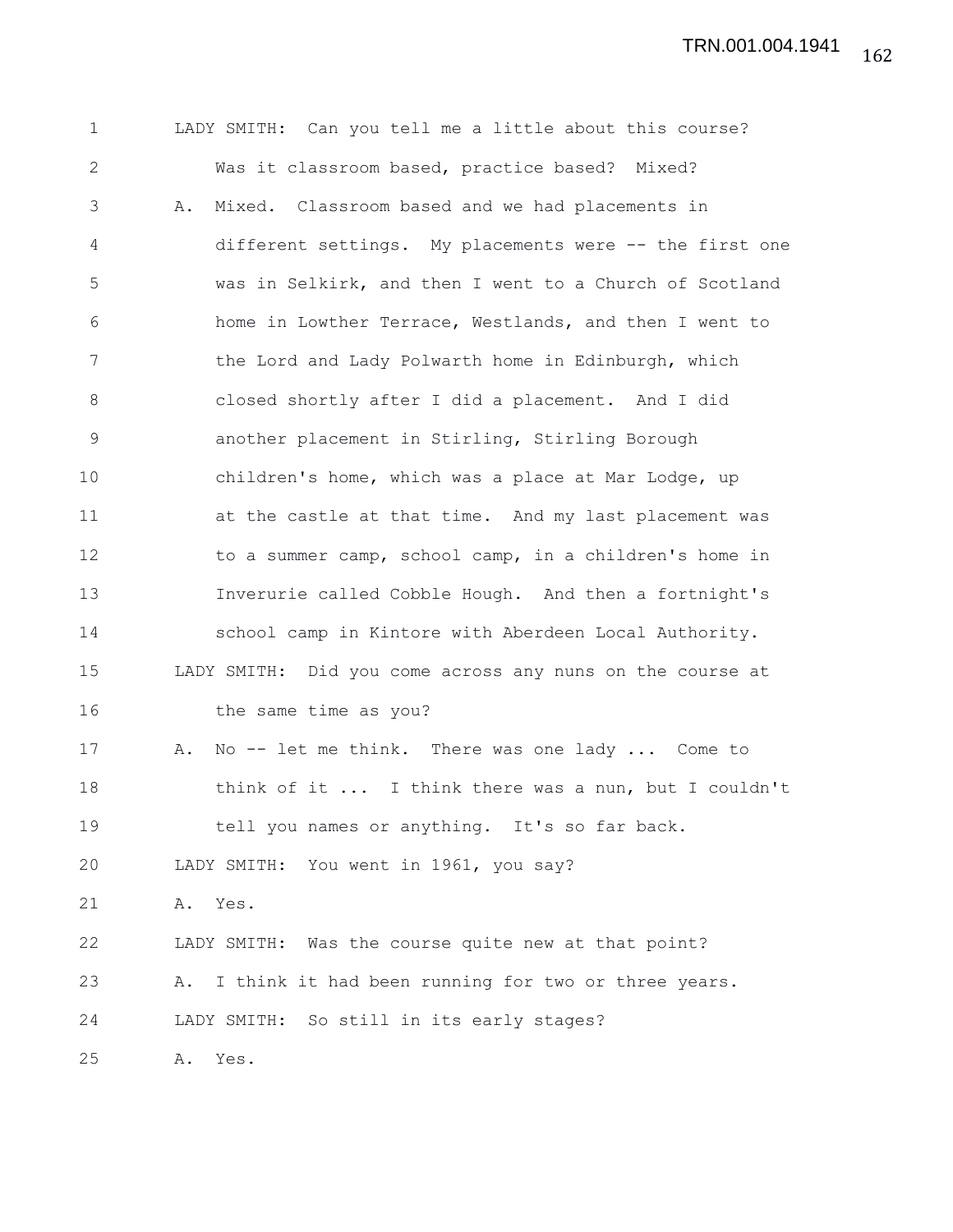| 1            |               | LADY SMITH: I have heard a little bit about the Langside |
|--------------|---------------|----------------------------------------------------------|
| $\mathbf{2}$ |               | course in evidence in other case studies; that's why     |
| 3            |               | I was asking you.                                        |
| 4            |               | Mr Peoples.                                              |
| 5            |               | MR PEOPLES: Just so I'm clear from what you told         |
| 6            |               | Lady Smith, you did a number of placements during the    |
| 7            |               | year --                                                  |
| 8            | Α.            | Yes.                                                     |
| 9            | Q.            | -- at Langside?                                          |
| 10           | Α.            | Yes.                                                     |
| 11           | $Q_{\bullet}$ | And you have told us the places you went to in that      |
| 12           |               | year. And you also did class work, is it, where you      |
| 13           |               | attended classes?                                        |
| 14           | Α.            | Yes, we had child health visitor classes and child       |
| 15           |               | psychologist classes.                                    |
| 16           | Q.            | I don't know if you're able to tell me, why did you      |
| 17           |               | choose Langside College to do this course?               |
| 18           | Α.            | That's where the course was run.                         |
| 19           | Q.            | Was there any other place at which this type of course   |
| 20           |               | was run?                                                 |
| 21           | Α.            | Not that I know of.                                      |
| 22           | Q.            | In Scotland?                                             |
| 23           | Α.            | I don't know.                                            |
| 24           | Q.            | You weren't of --                                        |
| 25           | Α.            | No.                                                      |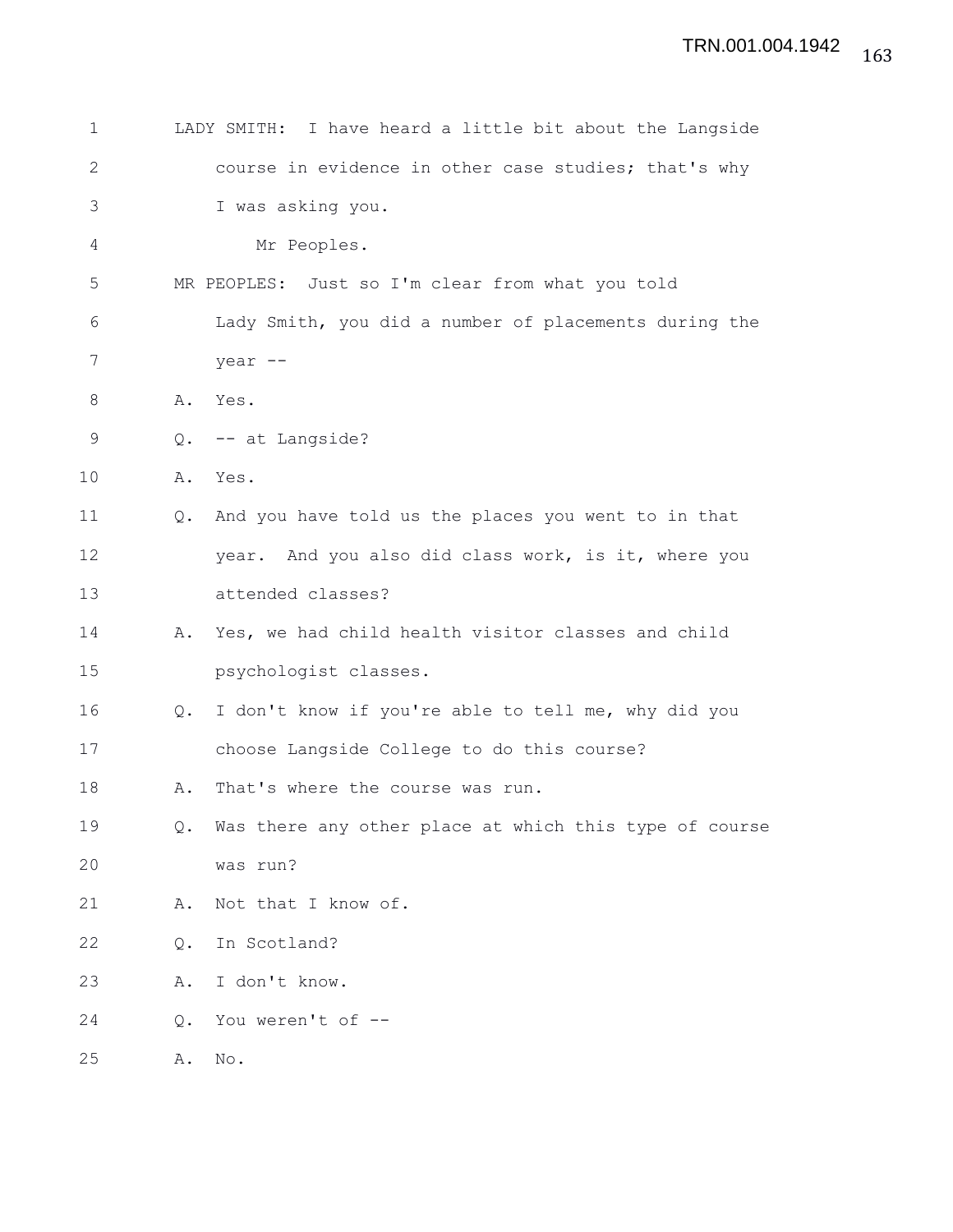| $\mathbf 1$  |               | LADY SMITH: I think you may be right about that from other  |
|--------------|---------------|-------------------------------------------------------------|
| $\mathbf{2}$ |               | evidence I've heard. It was the go-to place because it      |
| 3            |               | was, I think, the only place north of the border.           |
| 4            |               | A. As far as I knew, that was the only place.               |
| 5            |               | MR PEOPLES: I think maybe at some point there was a similar |
| 6            |               | course in Aberdeen.                                         |
| 7            | Α.            | Well, there was, because I contemplated, later on, going    |
| 8            |               | on to do a further course. There was a reason that          |
| $\mathsf 9$  |               | I didn't go on to do it. I don't know whether you want      |
| 10           |               | to know the reason why I didn't.                            |
| 11           | Q.            | I don't know if it's relevant or not.                       |
| 12           | Α.            | It's relevant to a certain extent. A family that I had      |
| 13           |               | in care, the oldest sibling of that family was just         |
| 14           |               | about to leave me and she said, "Please don't leave,        |
| 15           |               | I need you to look after my brothers for me". And           |
| 16           |               | I felt a pull to that, and I stayed on and looked after     |
| 17           |               | her brothers and didn't apply for the course. I may say     |
| 18           |               | that that family have remained within our family ever       |
| 19           |               | since.                                                      |
| 20           | $Q_{\bullet}$ | Apart from your year at Langside, was that the only         |
| 21           |               | course of that type you did?                                |
| 22           | Α.            | I did a couple of refresher courses at now -- oh, no,       |
| 23           |               | I can't remember the name of the place, some place in       |
| 24           |               | Glasgow that ran refresher courses, day courses.<br>I did   |
| 25           |               | a couple of refresher courses there and one up in           |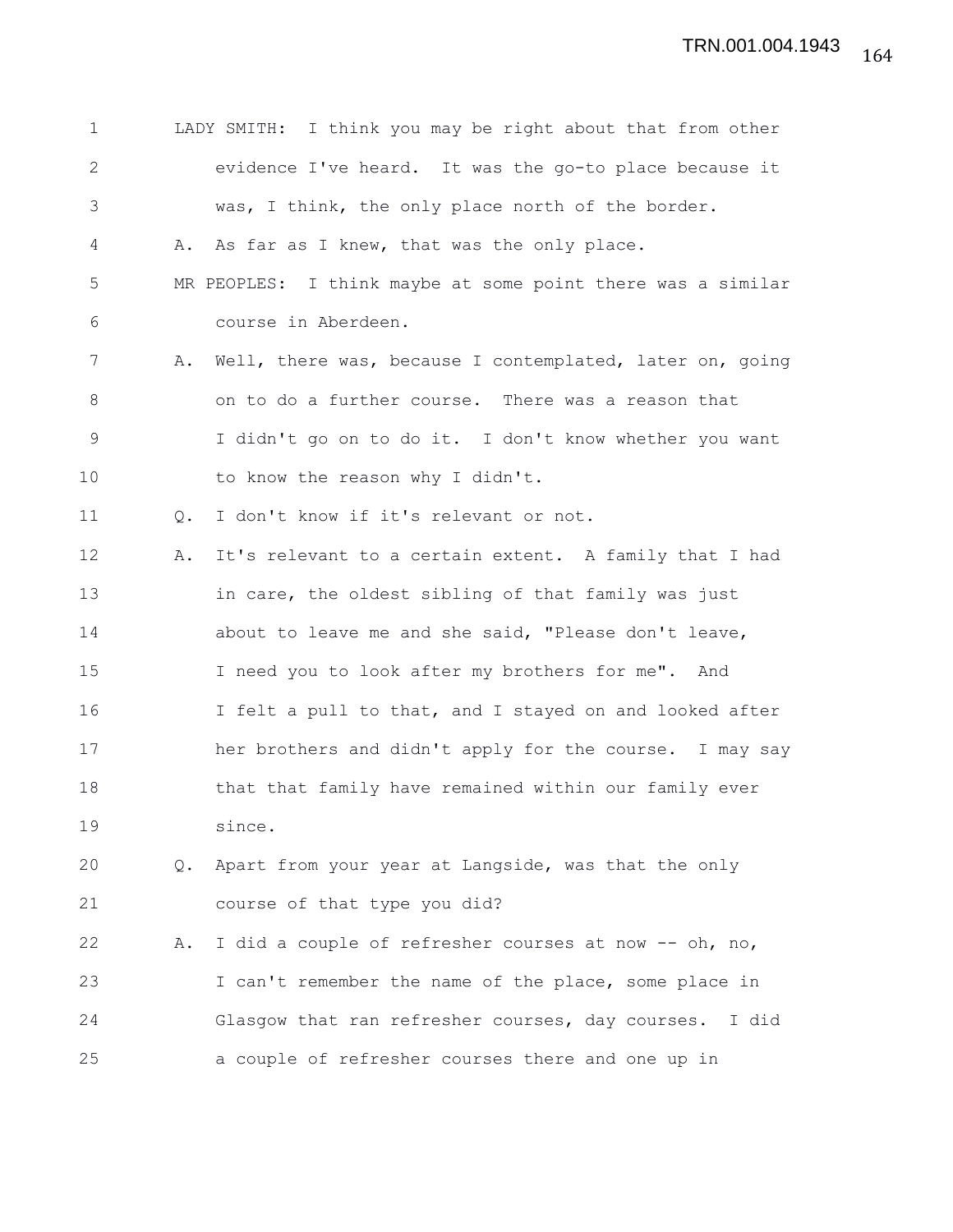| $\mathbf 1$    |               | Pitlochry, I did a course there.                         |
|----------------|---------------|----------------------------------------------------------|
| $\overline{2}$ | Q.            | Are we talking about simply a day-long course?           |
| 3              | Α.            | Yes, really just refresher things and keeping up to date |
| 4              |               | with changes.                                            |
| 5              | $Q_{\bullet}$ | When you were at Langside College in 1961, did you by    |
| 6              |               | any chance encounter                                     |
| 7              | Α.            | I knew them, I knew<br>prior to that, her and I --       |
| 8              |               | she was in the<br>and I was, and we met                  |
| 9              |               | through that. That was my only association with them     |
| 10             |               | before that. So I didn't really know them as a couple.   |
| 11             | $Q_{\bullet}$ | Were they at the college at the same time?               |
| 12             | Α.            | No, they were at the college the year before me.         |
| 13             | Q.            | You were at least aware vaguely of --                    |
| 14             | Α.            | Yes. I didn't really know them. I only knew Helen        |
| 15             |               | through the<br>and that was the only -- I'd              |
| 16             |               | been to camp with her. That was the only way I knew      |
| 17             |               | her.                                                     |
| 18             | Q.            | I think we know, actually, that<br>also joined           |
| 19             |               | Quarriers, around the same time as you did, I think      |
| 20             |               | maybe a little bit earlier.                              |
| 21             | Α.            | Before me, and you know, we have remained friends ever   |
| 22             |               | since.                                                   |
| 23             | Q.            | You became close friends?                                |
| 24             | Α.            | Very close friends.                                      |
| 25             | Q.            | As well as work colleagues?                              |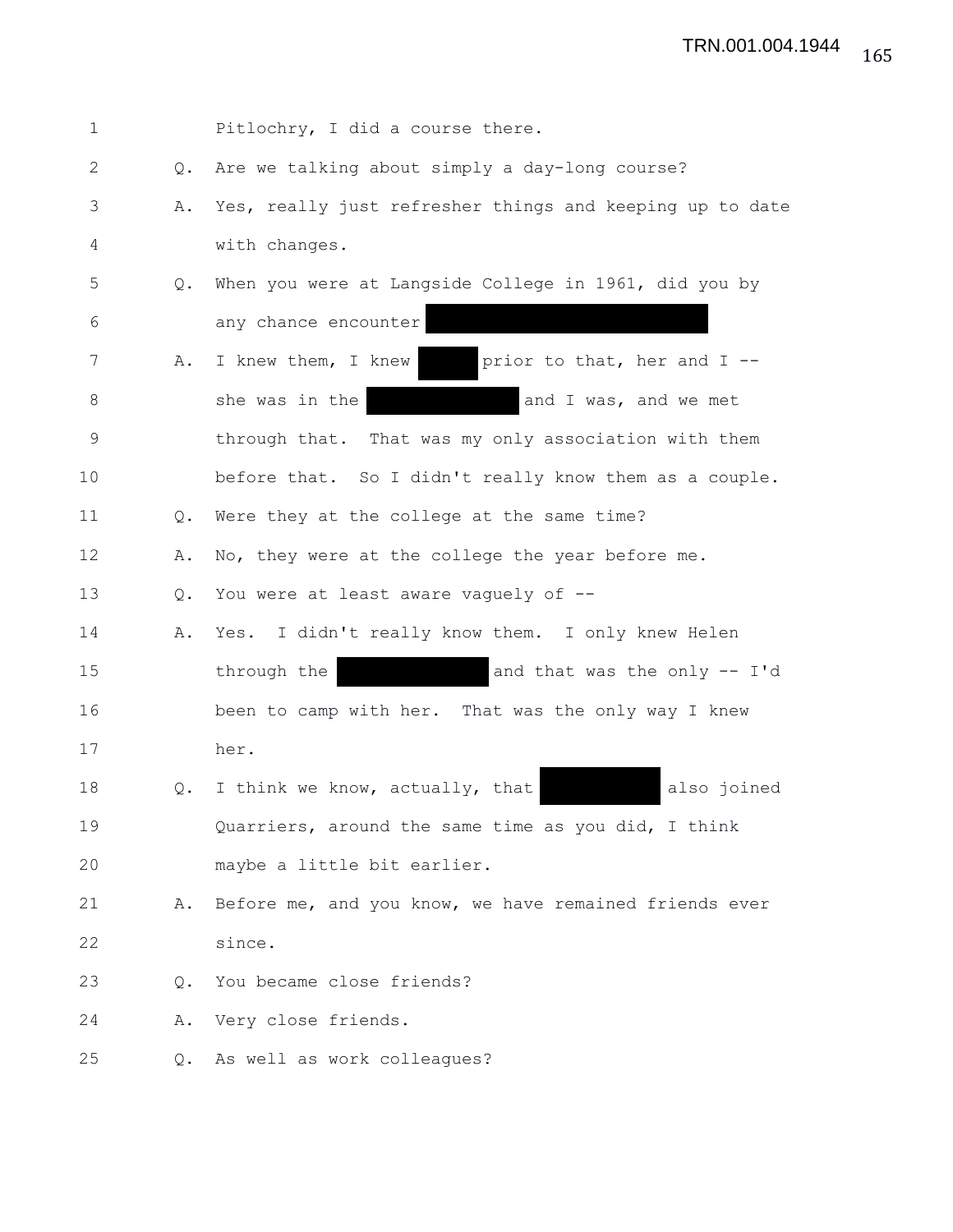| $\mathbf{1}$ | Α.            | As well as work colleagues, yes.                        |
|--------------|---------------|---------------------------------------------------------|
| 2            | $Q_{\bullet}$ | And did you live nearby in Quarriers to each other?     |
| 3            | Α.            | No.                                                     |
| 4            | Q.            | They were in cottage                                    |
| 5            | Α.            | Yes $--$                                                |
| 6            | Q.            | And you were in cottage $--$ I think you started in     |
| 7            |               | cottage                                                 |
| 8            | Α.            | That's correct.                                         |
| 9            | $Q_{\bullet}$ | And then went to cottage                                |
| 10           | Α.            | Yes.                                                    |
| 11           | Q.            | But they weren't close to each other?                   |
| 12           | Α.            | No. Well, you know, as the crow flies, yes, but not     |
| 13           |               | really. We didn't come across each other in a work      |
| 14           |               | placement. It was really through social activities or   |
| 15           |               | through the church                                      |
| 16           |               | in the village.                                         |
| 17           | Q.            | So far as house parents are concerned, both you and     |
| 18           |               | apart from being house parents, did form                |
| 19           |               | a social friendship?                                    |
| 20           | Α.            | Yes.                                                    |
| 21           | Q.            | And became very close?                                  |
| 22           | Α.            | We went on holiday with them several times and, yes, we |
| 23           |               | We're still close friends.<br>did.                      |
| 24           | Q.            | You tell us, I think, that having completed your course |
| 25           |               | at Langside College, you went to work at Quarriers;     |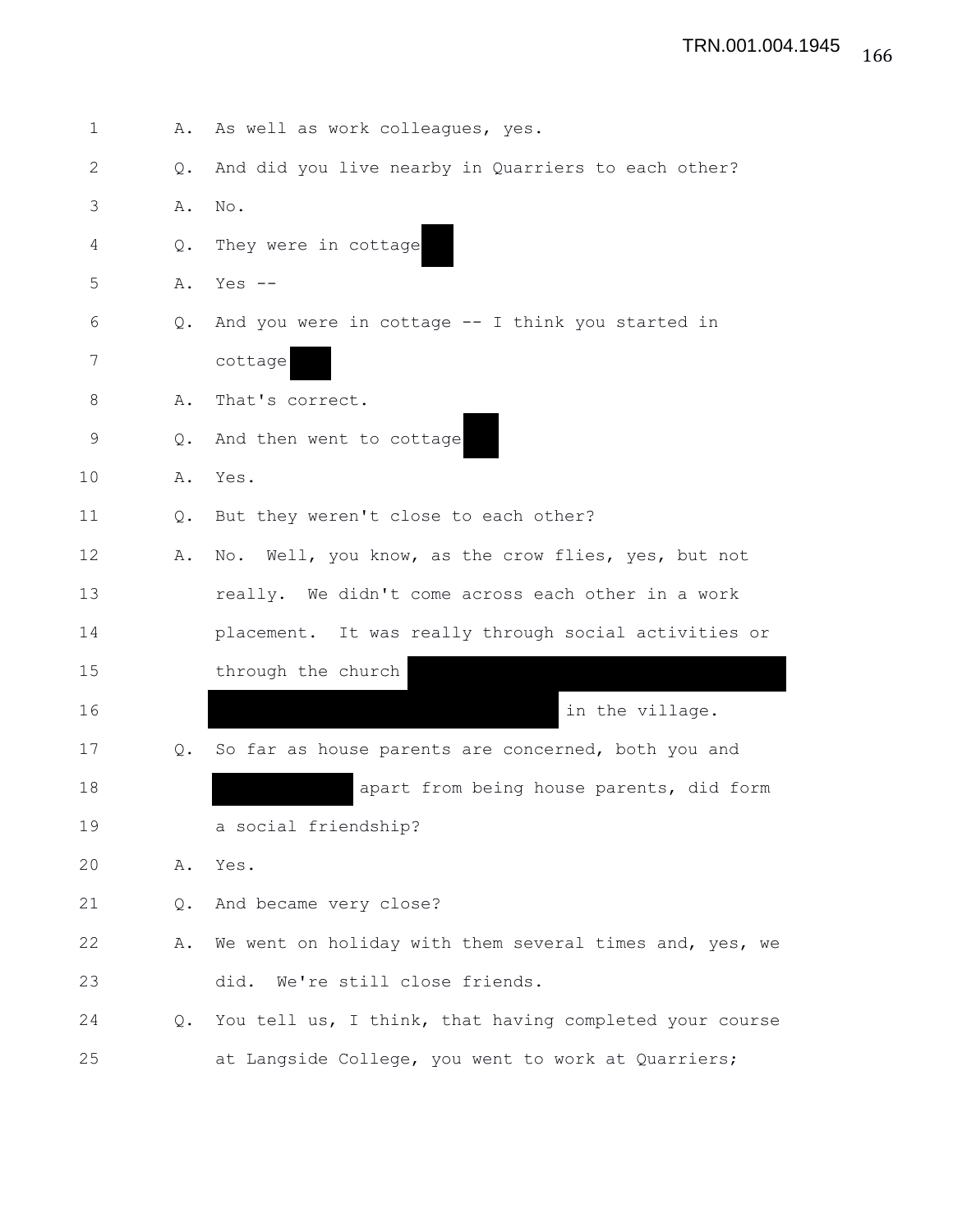| $\mathbf 1$ |               | is that right?                                           |
|-------------|---------------|----------------------------------------------------------|
| 2           | Α.            | Correct, yes.                                            |
| 3           | $Q_{\bullet}$ | And you said 1963. Is that --                            |
| 4           | Α.            | That's a little bit early.                               |
| 5           | Q.            | You think it's a little bit early?                       |
| 6           | Α.            | Absolutely, yes.                                         |
| 7           | Q.            | At any rate, you joined Quarriers --                     |
| 8           | Α.            | Sorry, it must have been 1964, going on 1965 because     |
| $\mathsf 9$ |               | I had my 21st birthday while I was still working in      |
| 10          |               | Stirling.                                                |
| 11          | Q.            | Okay.                                                    |
| 12          | Α.            | Because I remember that.                                 |
| 13          | $Q_{\bullet}$ | Just so I'm clear, when you went to do this certificate  |
| 14          |               | in residential childcare at Langside College, did you    |
| 15          |               | need to have that qualification to work at Quarriers?    |
| 16          | Α.            | No, I didn't need to have it, but I wanted to do it.     |
| 17          |               | I felt that all I knew of Quarriers was what my parents  |
| 18          |               | had done and I just wanted to see whether changes, even  |
| 19          |               | then, could be made in the practices there. So I was     |
| 20          |               | just willing to go and do this course and I was young    |
| 21          |               | enough to do it.                                         |
| 22          | Q.            | Therefore you're suggesting that maybe there were        |
| 23          |               | changes over time and I think you will maybe tell us     |
| 24          |               | about this in your evidence. In your parents' time       |
| 25          |               | then, were there practices then that you saw that caused |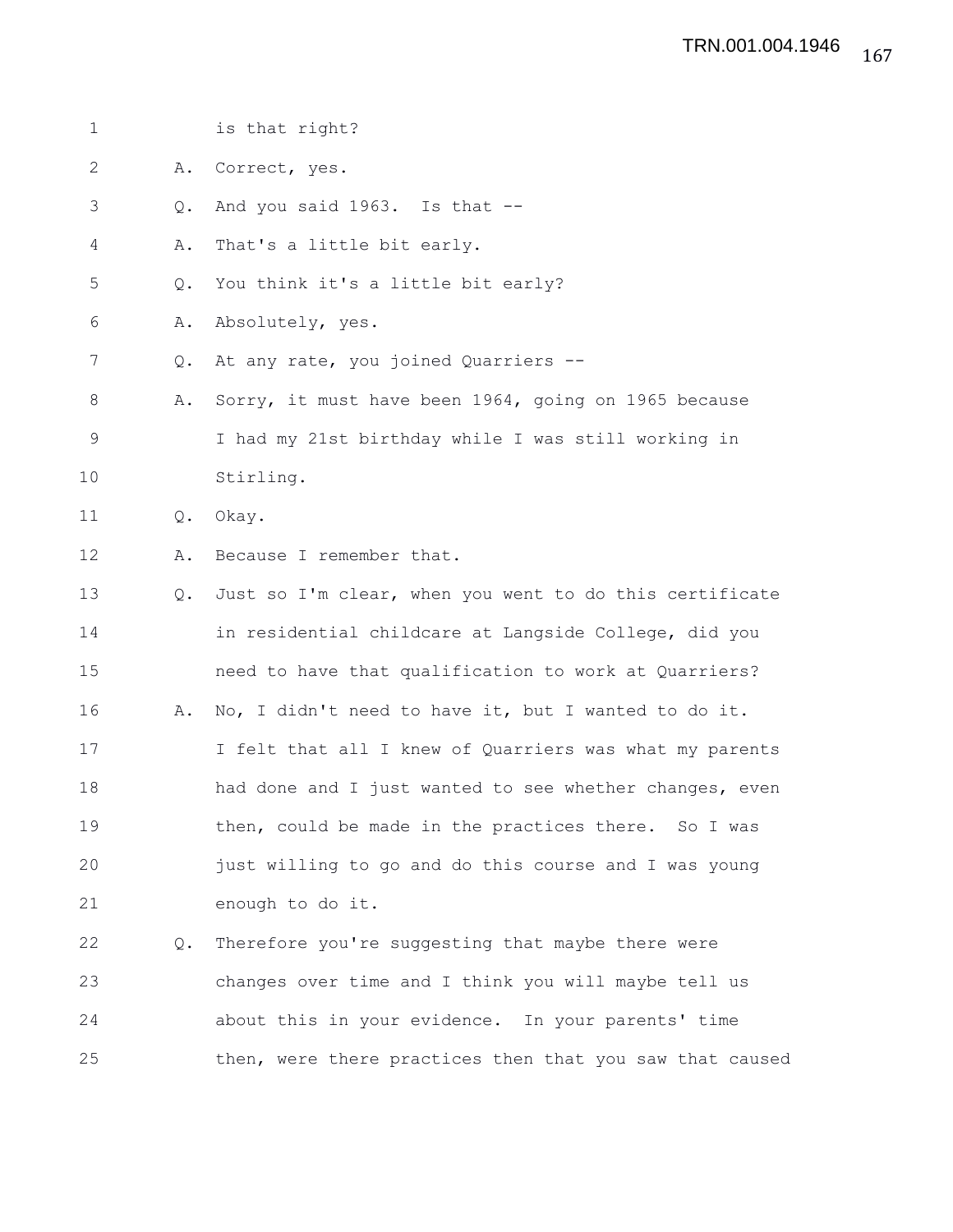| $\mathbf 1$  |    | you concern?                                             |
|--------------|----|----------------------------------------------------------|
| $\mathbf{2}$ | Α. | Not of great concern, but I just felt I wanted to know   |
| 3            |    | if there were other ways of doing things.                |
| 4            | Q. | In what areas in particular?                             |
| 5            | Α. | Well, it was a village concept and looking back, at that |
| 6            |    | age I really wasn't thinking too much about why was      |
| 7            |    | I doing the course, I just wanted to go into childcare   |
| $8\,$        |    | and thought, well, this avenue is open to do this        |
| $\mathsf 9$  |    | course. And if I was accepted for it, then I would go    |
| 10           |    | on to it. So I really -- honestly, I can't say just      |
| 11           |    | exactly what drove me.                                   |
| 12           | Q. | Maybe I can ask you this though: was there discussion    |
| 13           |    | during your year at Langside College of models of care,  |
| 14           |    | residential care, and whether the village concept was    |
| 15           |    | still considered an appropriate concept or model?        |
| 16           | Α. | No, I just got the feeling from others putting forward   |
| 17           |    | views that Quarriers was not an acceptable place.        |
| 18           | Q. | That type of model?                                      |
| 19           | Α. | Because it was a village concept, yes.                   |
| 20           | Q. | A large village in --                                    |
| 21           | Α. | And you know, right at that time I just couldn't         |
| 22           |    | understand what they were talking about. And it was      |
| 23           |    | only as I did placements in other places that I realised |
| 24           |    | that maybe things weren't, you know -- I wanted to learn |
| 25           |    | about doing things differently than what my parents had  |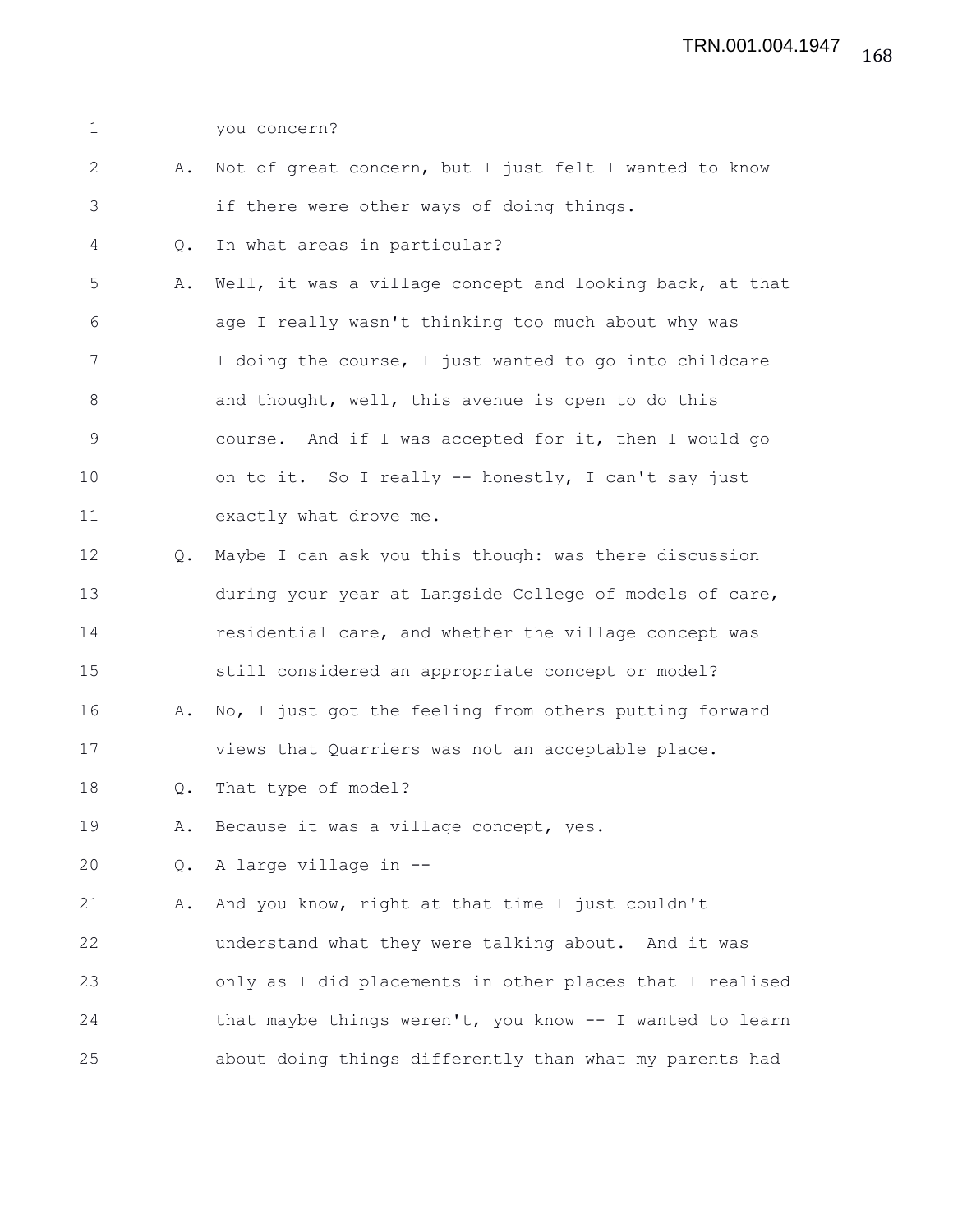1 done, or my mother particularly.

2 Q. Whatever was going on in other parts of the country in 3 terms of models of residential care, you did go to 4 Quarriers to work?

5 A. Yes, I did eventually go -- I mean, I'd had two years in 6 Stirling, which I thoroughly enjoyed, I enjoyed the 7 experience, but I was never going to move up in the 8 profession there. And I just thought if I go back to 9 Quarriers -- and to be quite honest, I'm a Christian and 10 I felt that I was being drawn back to Quarriers for some 11 reason, I didn't know just what.

12 But I thought if I can go back and I get my own 13 cottage, then I'd have -- I thought I could handle the 14 responsibility of being in charge of a group of children 15 rather than just being one of maybe a staff of about six 16 people. That helped me to make up my mind.

17 Q. When you went to Quarriers in maybe 1964 or 1965, would 18 you be one of the few people that would have this 19 qualification in residential childcare at the time? 20 A. I expect so, yes. I knew had, but

21 I don't know anyone else that had.

22 Q. And at that time, and indeed in subsequent years, did 23 there ever come a point where Quarriers insisted that 24 their house parents obtain this qualification or an 25 equivalent?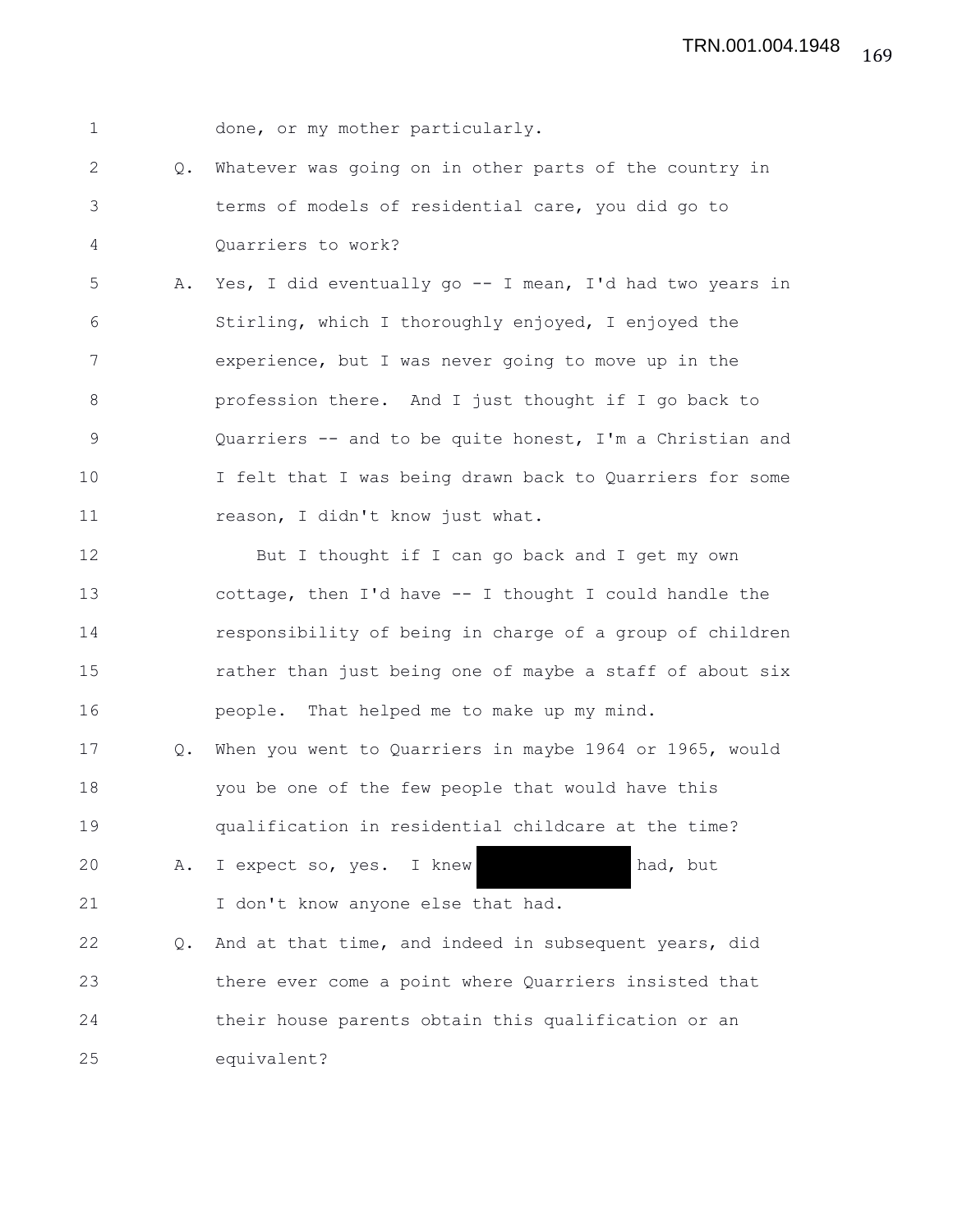| 1  | Α.            | I don't know if they insisted on it. I think they        |
|----|---------------|----------------------------------------------------------|
| 2  |               | encouraged it. They tried to encourage people to go on   |
| 3  |               | this course. I do know of one or two people who did go   |
| 4  |               | on to it.                                                |
| 5  | Q.            | If a person was an existing house parent, long           |
| 6  |               | established without the qualification that you obtained, |
| 7  |               | they didn't require them to attend this college or       |
| 8  |               | obtain some qualification?                               |
| 9  | Α.            | I really wasn't privy to all that kind of information.   |
| 10 | Q.            | You tell us, obviously, that you got to Quarriers in     |
| 11 |               | 1964 or 1965, and initially you were working, you say,   |
| 12 |               | as a care assistant, until you became a house mother.    |
| 13 | Α.            | Just for a short time.                                   |
| 14 | $Q_{\bullet}$ | When you say care assistant, is that what we sometimes   |
| 15 |               | are told is a cottage auntie?                            |
| 16 | Α.            | Cottage auntie, yes.                                     |
| 17 | Q.            | Is that the same thing?                                  |
| 18 | Α.            | Yes.                                                     |
| 19 | Q.            | So a care assistant is cottage auntie?                   |
| 20 | Α.            | Yes.                                                     |
| 21 | Q.            | And you were working as one --                           |
| 22 | Α.            | Yes, just for a short time.                              |
| 23 | Q.            | Can you remember which cottages you were assigned to?    |
| 24 | Α.            | I was assigned to cottage<br>There was a Mrs Burns who   |
| 25 |               | was the house mother. I worked with her just for         |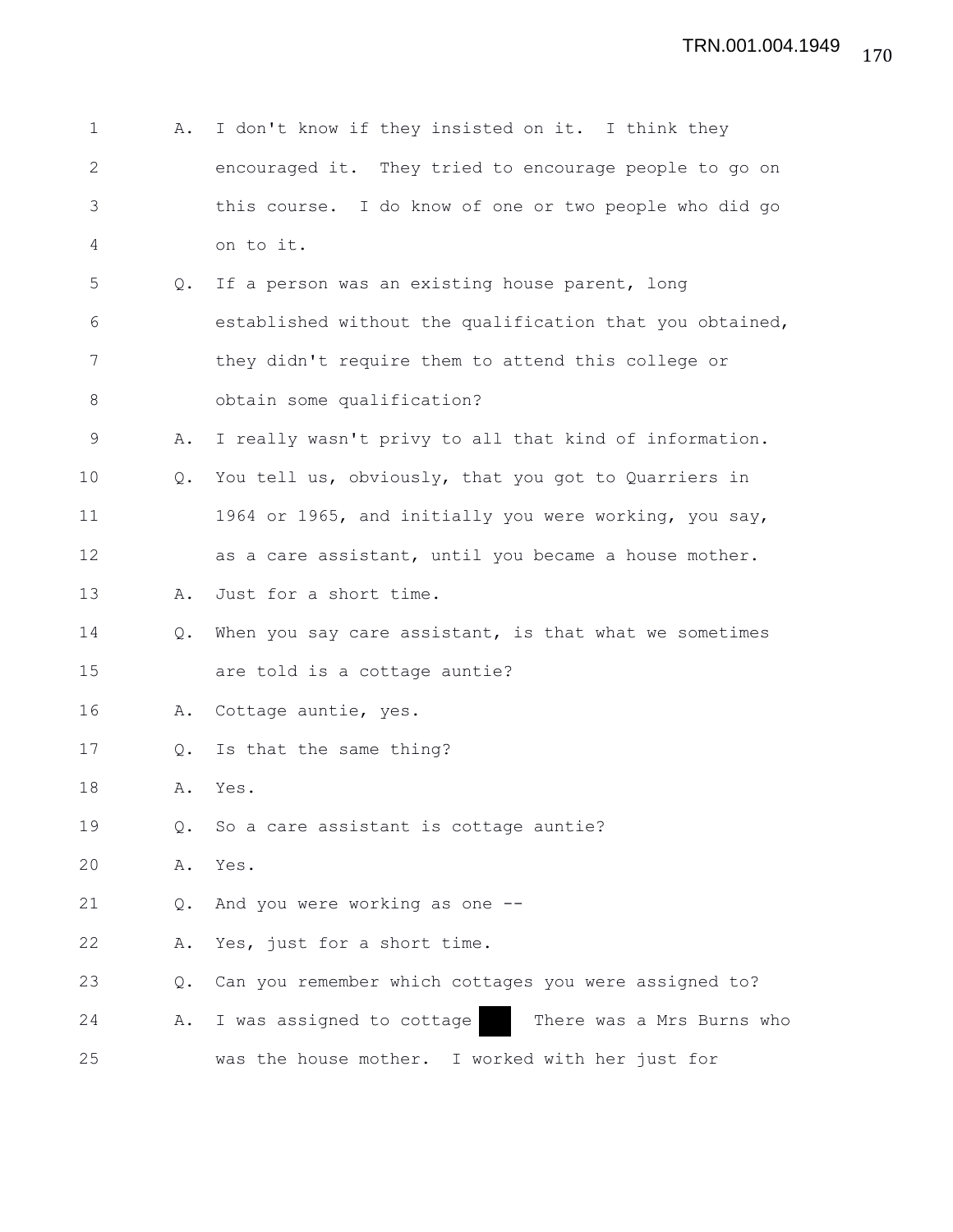1 a short while. And then the lady in cottage was 2 going to be in hospital for a long period -- I didn't 3 know what was wrong with her, but I was then asked if 4 I would take over her cottage.

5 Q. Who was that?

6 A. A Miss **QAQ | QAQ | CAQ** | I was asked if I would 7 take over that cottage, and it was during my time 8 in that cottage that I was -- Mr Mortimer came and saw 9 me and said, "I think you're ready for your own cottage, 10 would you be interested in taking on cottage 11 I jumped at the chance and I said, "Yes, I think I am 12 ready", because I had made a few changes in this cottage 13 that I thought were good practices, and I felt that 14 then, yes, I think I could do this. 15 Q. So when approximately did you move to cottage 16 A. I knew you were going to ask me that. I can't tell you A Miss QAQ

17 exactly the dates. I know it was the beginning ... It 18 was the beginning of the year, so it would probably be 19 about 1966, 1965/1966. 1966, I think. It was a very 20 horrible day that I moved in --

21 Q. Maybe you're not a football fan, but it was a famous 22 year for the World Cup. I don't know if that helps you. 23 A. No, it doesn't really, no.

24 Q. I'll maybe try again at some point.

25 LADY SMITH: Mr Peoples, with joyful thoughts of football,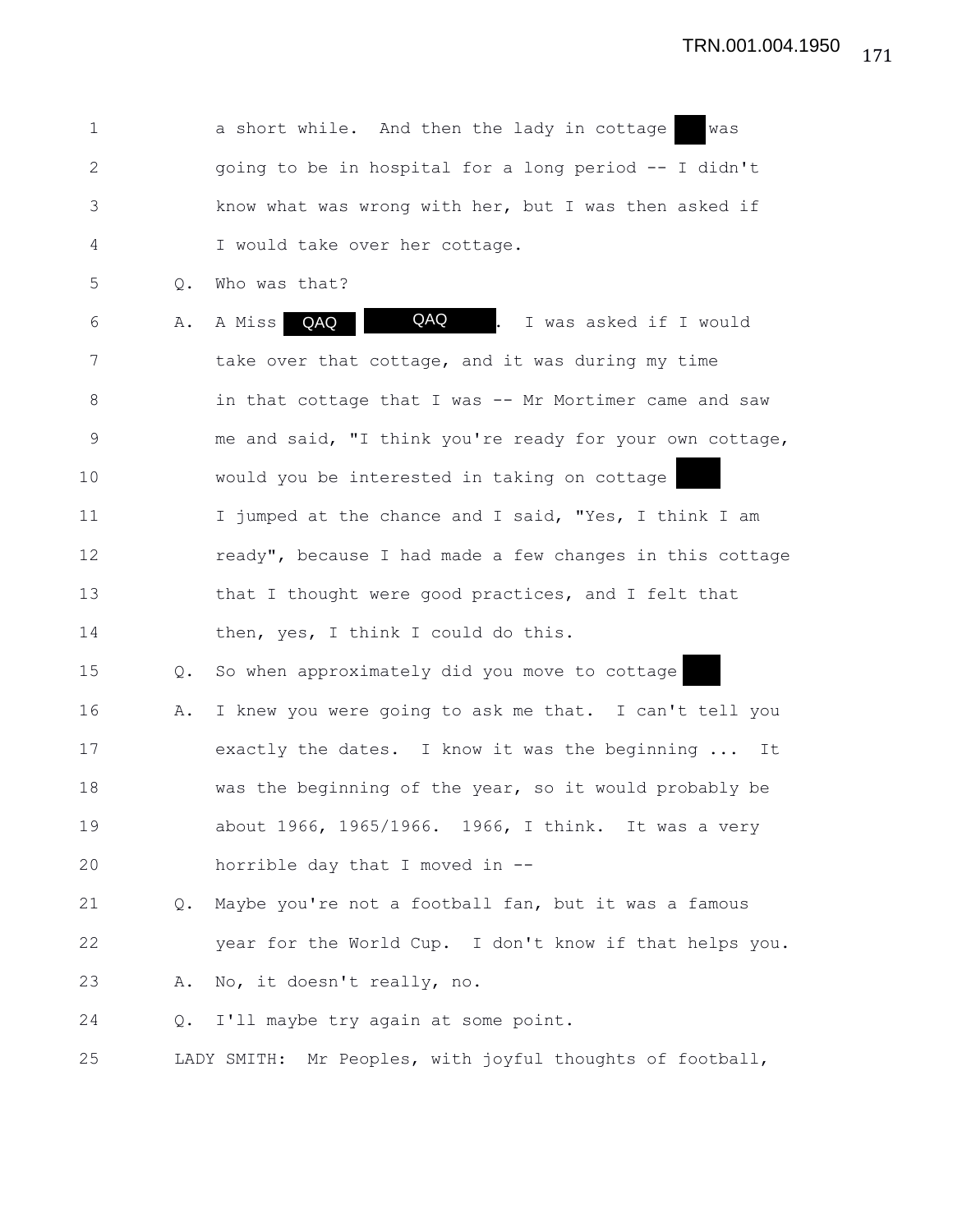## 172 TRN.001.004.1951

| 1  |    | is it a good time to have the mid-afternoon break?         |
|----|----|------------------------------------------------------------|
| 2  |    | MR PEOPLES: Yes, I'm happy to have it at that point.       |
| 3  |    | $(3.08 \text{ pm})$                                        |
| 4  |    | (A short break)                                            |
| 5  |    | $(3.18 \text{ pm})$                                        |
| 6  |    | LADY SMITH: Are you comfortable again, May?                |
| 7  |    | A. Yes.                                                    |
| 8  |    | LADY SMITH: Mr Peoples.                                    |
| 9  |    | MR PEOPLES: May, before the short break we were discussing |
| 10 |    | the roles you had at Quarriers after you joined            |
| 11 |    | Quarriers in 1964 or 1965. I suppose we were trying to     |
| 12 |    | work out when you became house mother in cottage<br>but    |
| 13 |    | you are not precise?                                       |
| 14 | Α. | Near enough, I think.                                      |
| 15 | Q. | What, 1966? Early 1966 perhaps?                            |
| 16 | Α. | Yes.                                                       |
| 17 |    | Q. But it wasn't that long after you had actually come to  |
| 18 |    | Quarriers and had been working as an assistant?            |
| 19 | Α. | That's right.                                              |
| 20 | Q. | And you were promoted effectively?                         |
| 21 | Α. | That's right.                                              |
| 22 | Q. | Going back to your qualification, did the fact that you    |
| 23 |    | had a qualification in residential childcare provide you   |
| 24 |    | with any additional remuneration? Do you remember?         |
| 25 | Α. | I don't think so.                                          |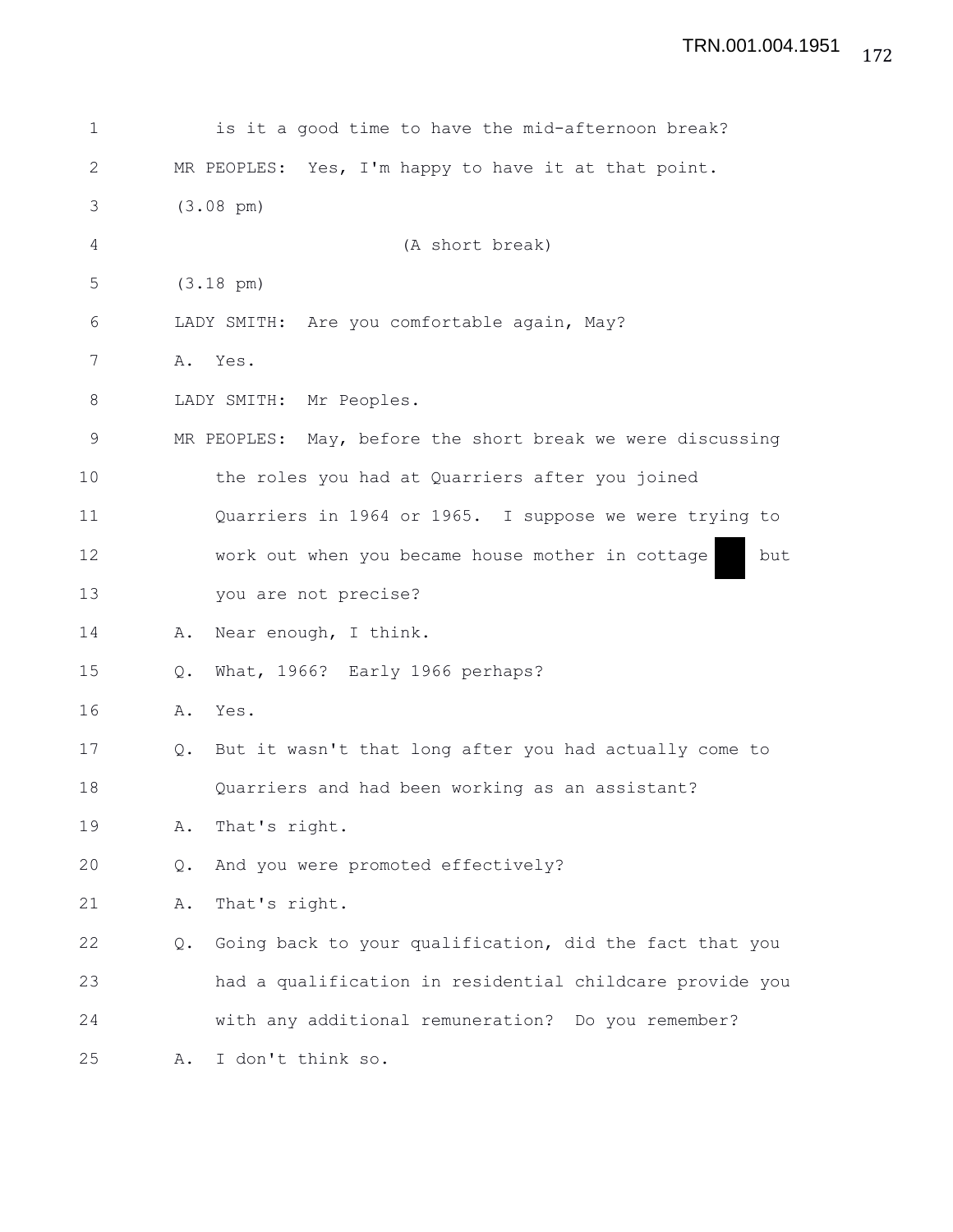| $\mathbf{1}$ | 0.            | You didn't get any extra money for having --                |
|--------------|---------------|-------------------------------------------------------------|
| 2            | Α.            | No, there wasn't much money available in Quarriers at       |
| 3            |               | that time.                                                  |
| 4            | Q.            | It wasn't a particularly well paid job anyway?              |
| 5            | Α.            | It was not, no.                                             |
| 6            |               | LADY SMITH: But you were provided with accommodation;       |
| 7            |               | is that right?                                              |
| 8            | Α.            | We were provided with accommodation, yes, within the        |
| 9            |               | house -- well, as an assistant I stayed in the house        |
| 10           |               | that was there for assistants to live in.                   |
| 11           |               | MR PEOPLES: I think we've heard of staff quarters in one of |
| 12           |               | the cottages.                                               |
| 13           | Α.            | That is right.                                              |
| 14           | $Q_{\bullet}$ | Did you stay there initially?                               |
| 15           | Α.            | Yes, I did.                                                 |
| 16           |               | LADY SMITH: As a matter of interest, do you remember what   |
| 17           |               | you were paid when you started working there when you       |
| 18           |               | became a house mother.                                      |
| 19           |               | A. I'm sorry, I can't remember.                             |
| 20           |               | LADY SMITH: It's just that some of us remember what was on  |
| 21           |               | our first payslips!                                         |
| 22           | Α.            | No, I can't remember.                                       |
| 23           |               | MR PEOPLES: So your first cottage is cottage<br>You're at   |
| 24           |               | that stage, and I think I know a little bit because of      |
| 25           |               | the other evidence, that you were the house mother and      |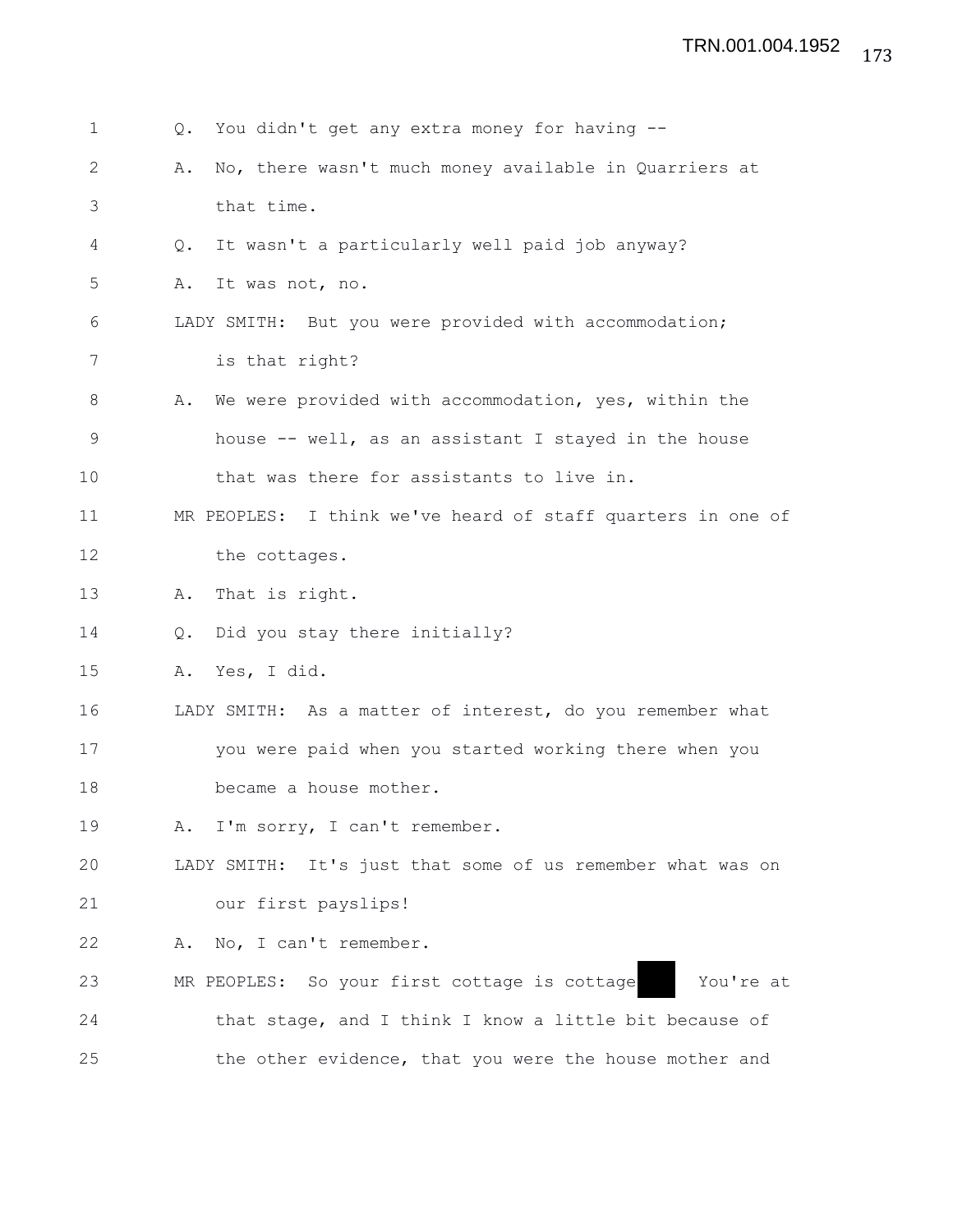| $\mathbf 1$  |               | in fact the single house parent in that house.            |
|--------------|---------------|-----------------------------------------------------------|
| $\mathbf{2}$ | Α.            | That's right.                                             |
| 3            | Q.            | Would you have had a cottage auntie to help you?          |
| 4            | Α.            | Initially, I was on my own. But as my cottage grew in     |
| 5            |               | number, I got an assistant and we worked just between     |
| 6            |               | When she was on her days off, I was on my own, and<br>us. |
| 7            |               | when I was on my days off, she was on her own.            |
| 8            | $Q_{\bullet}$ | How many children approximately were in cottage<br>when   |
| $\mathsf 9$  |               | you took over?                                            |
| 10           | Α.            | When I first got my cottage, I got my first family of     |
| 11           |               | seven children. I had these seven children just for       |
| 12           |               | a few months. I had them on my own. Then it gradually     |
| 13           |               | built up until I had 13 children. Because of the size     |
| 14           |               | of cottage, it was 13 children, other ones, other         |
| 15           |               | cottages had maybe 14 or 15 children.                     |
| 16           | $Q_{\bullet}$ | Can you remember who was the house parent or parents in   |
| 17           |               | before you took over?<br>cottage                          |
| 18           | Α.            | That house had lain empty for at least a year. I think    |
| 19           |               | before that it was a Miss Lindsay and her mother.         |
| 20           |               | I think the two of them ran of it.                        |
| 21           | Q.            | So if it had lain empty for a while and then you took it  |
| 22           |               | over --                                                   |
| 23           | Α.            | It had lain empty for at least a year.                    |
| 24           | Q.            | -- they effectively started to use it again?              |
| 25           | Α.            | Yes.                                                      |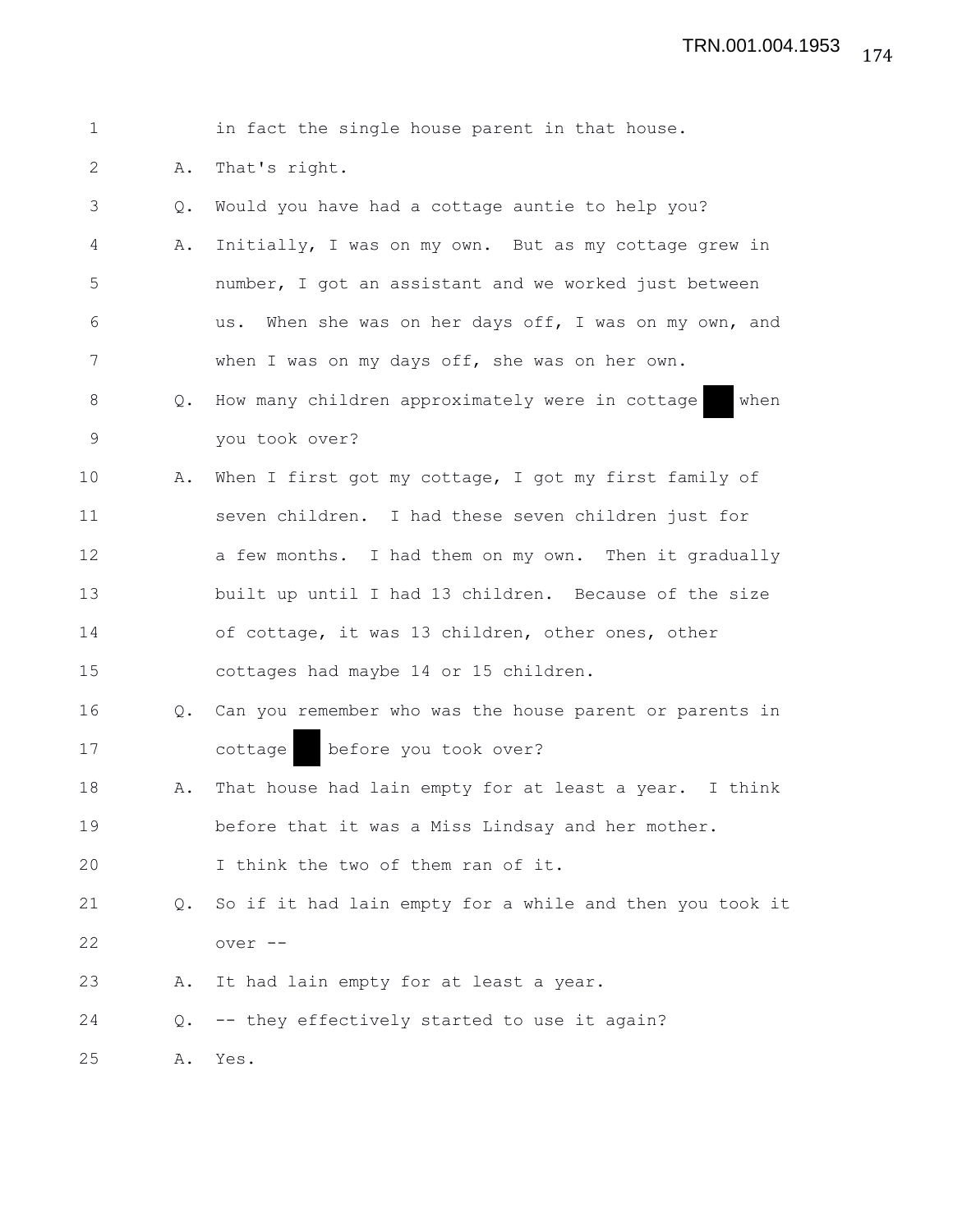| $\mathbf 1$ | $Q_{\bullet}$ | Was the idea, because I think when you said -- was it    |
|-------------|---------------|----------------------------------------------------------|
| 2           |               | a single family of seven children?                       |
| 3           | Α.            | It was a family of seven children.                       |
| 4           | Q.            | Was the intention, when cottage re-opened,               |
| 5           |               | effectively, after a year, to use it to keep large       |
| 6           |               | families together?                                       |
| 7           | Α.            | Not necessarily. I did ask at the time -- when I was     |
| 8           |               | invited to take on that house, I said, "Would it be      |
| 9           |               | possible to get children just coming into Quarriers, not |
| 10          |               | children that had been in other cottages?" I felt        |
| 11          |               | I wanted a fresh start with children coming into care.   |
| 12          |               | And yes, that was granted. So the first family was one   |
| 13          |               | of seven. I can't remember all the children that I had   |
| 14          |               | coming in in dribs and drabs, but eventually I got       |
| 15          |               | a family of -- well, there was five in that family, but  |
| 16          |               | one of the youngest ones was still in the baby homes, so |
| 17          |               | it was a family of four that came in.                    |
| 18          | Q.            | when you took it over then was that a mixed<br>Cottage   |
| 19          |               | cottage?                                                 |
| 20          | Α.            | It was mixed.                                            |
| 21          | Q.            | Was that the norm or was that as unusual at the time?    |
| 22          | Α.            | It was becoming the norm, yes.                           |
| 23          | Q.            | But it hadn't fully changed to or not?                   |
| 24          | Α.            | Again, I'm not into all the politics of Quarriers.       |
| 25          |               | I wasn't  But I just know that I had a mixed             |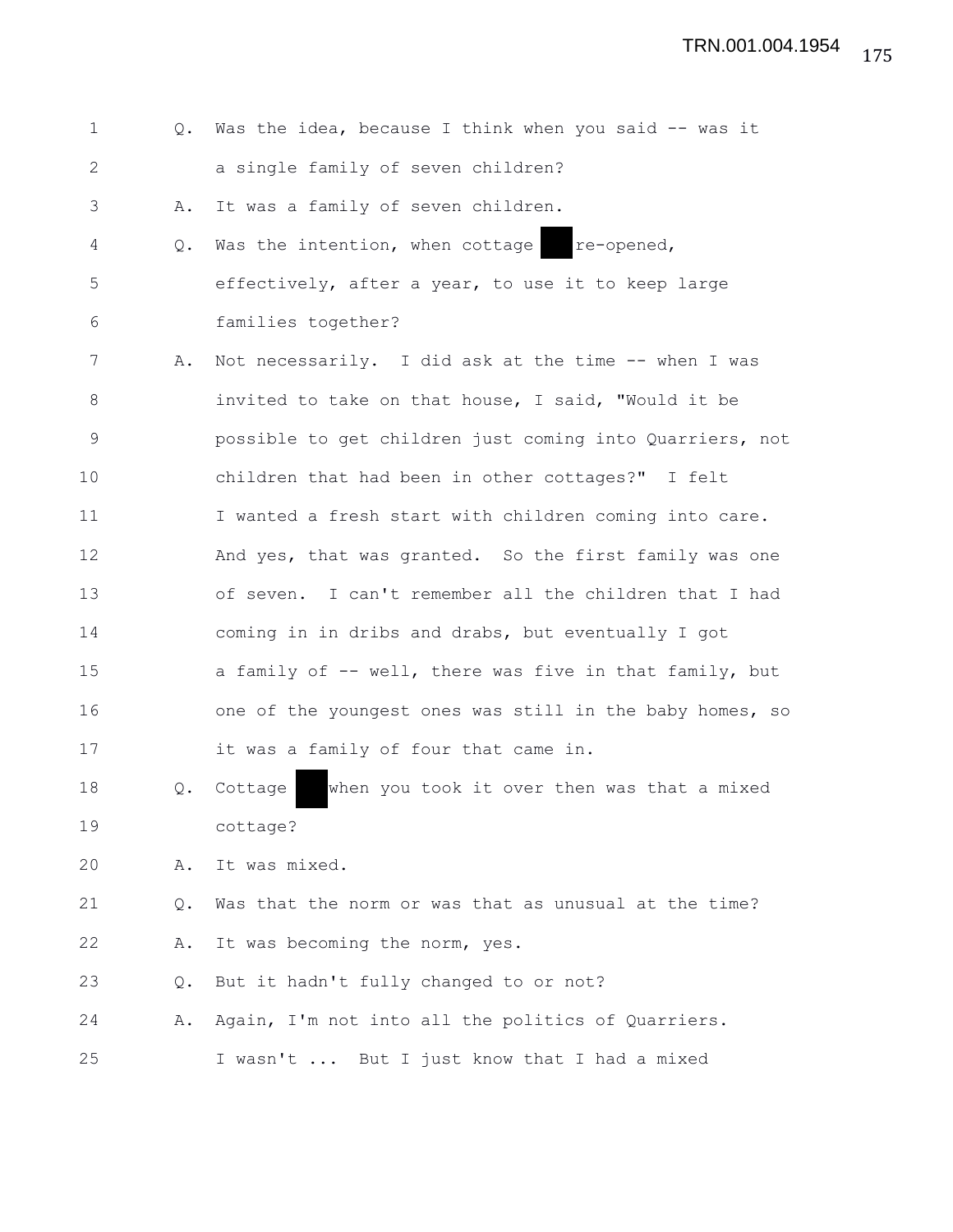1 cottage.

 $2 \qquad Q. \quad$  And just  $-$ 

3 LADY SMITH: Why did you want children that were new to 4 Quarriers?

5 A. I just felt that they would not have got into ways of 6 other house parents and they would not have to be 7 dislodged from another cottage to come to me. I just 8 felt if families were coming in from outwith, it was 9 just a thing I had in my mind. It maybe wasn't of any 10 relevance to anything really.

11 MR PEOPLES: That rather suggests that at that time, at 12 least, different cottages worked with different 13 practices and different regimes because it would have 14 been easy enough to move from one cottage to another if 15 everyone had the same regime.

16 A. I think I saw that in the cottage that I had taken over 17 for that short time, that the lady that ran it -- I just 18 felt unhappy about some of the things in that cottage. 19 I thought, if I can have my own cottage with children 20 coming in, then I would know what I wanted to do. 21 LADY SMITH: What were you unhappy about? 22 A. One of the things that made me a bit concerned was -- it

23 may sound trivial, but I felt it was important. The 24 children didn't have their own clothes. There was 25 a huge cupboard in the playroom where the children just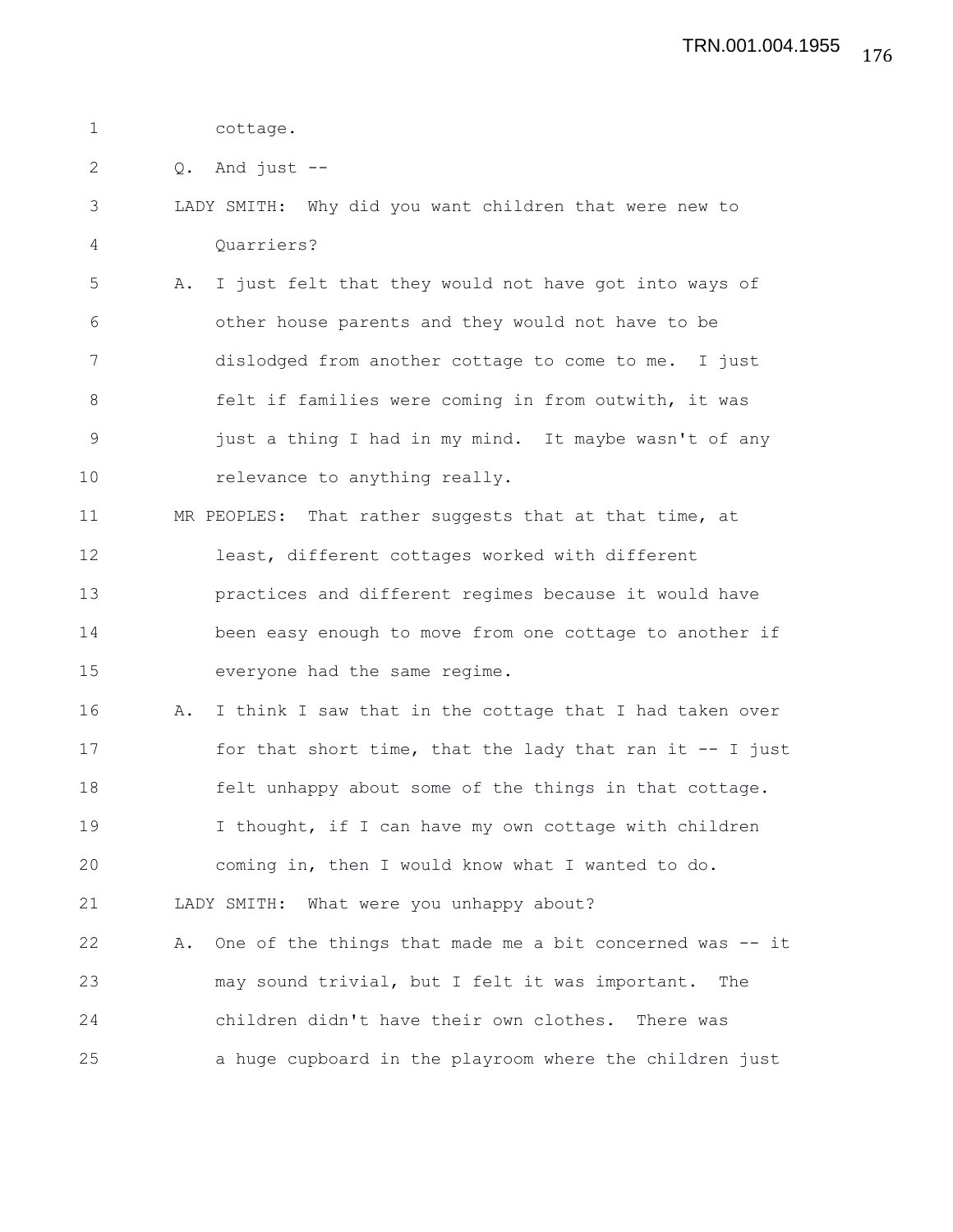| $\mathbf 1$ |    | scrambled into it and grabbed whatever fitted them and  |
|-------------|----|---------------------------------------------------------|
| 2           |    | I didn't like that practice. I thought the children     |
| 3           |    | should all have their own clothes and if they had to be |
| 4           |    | named with their name on it, then I would do that. That |
| 5           |    | was something.                                          |
| 6           |    | I do know that the children that were there -- in       |
| 7           |    | fact one of them lives down in London and she would     |
| 8           |    | still say to me, "You did the right thing in doing      |
| 9           |    | that". I think that was just something I had a bee in   |
| 10          |    | my bonnet about.                                        |
| 11          |    | MR PEOPLES: I think after you moved to cottage<br>as    |
| 12          |    | a house mother, perhaps in the early part of 1966, you  |
| 13          |    | worked in that capacity for a while, and did you then   |
| 14          |    | get married?                                            |
| 15          | Α. | I got married in                                        |
| 16          | Q. | I think, as we understand, when you got married, your   |
| 17          |    | husband came to join you at Quarriers; is that right?   |
| 18          | Α. | That's right, yes.                                      |
| 19          |    | Q. As I understand it, he joined in the capacity as     |
| 20          |    | $\ddot{\cdot}$                                          |
| 21          | Α. | That's correct,                                         |
| 22          | Q. | But of course, because you were a house mother, he also |
| 23          |    | became a house father in reality?                       |
| 24          | Α. | Well, yes, but he was never known as a house father.    |
| 25          | О. | No, his job was                                         |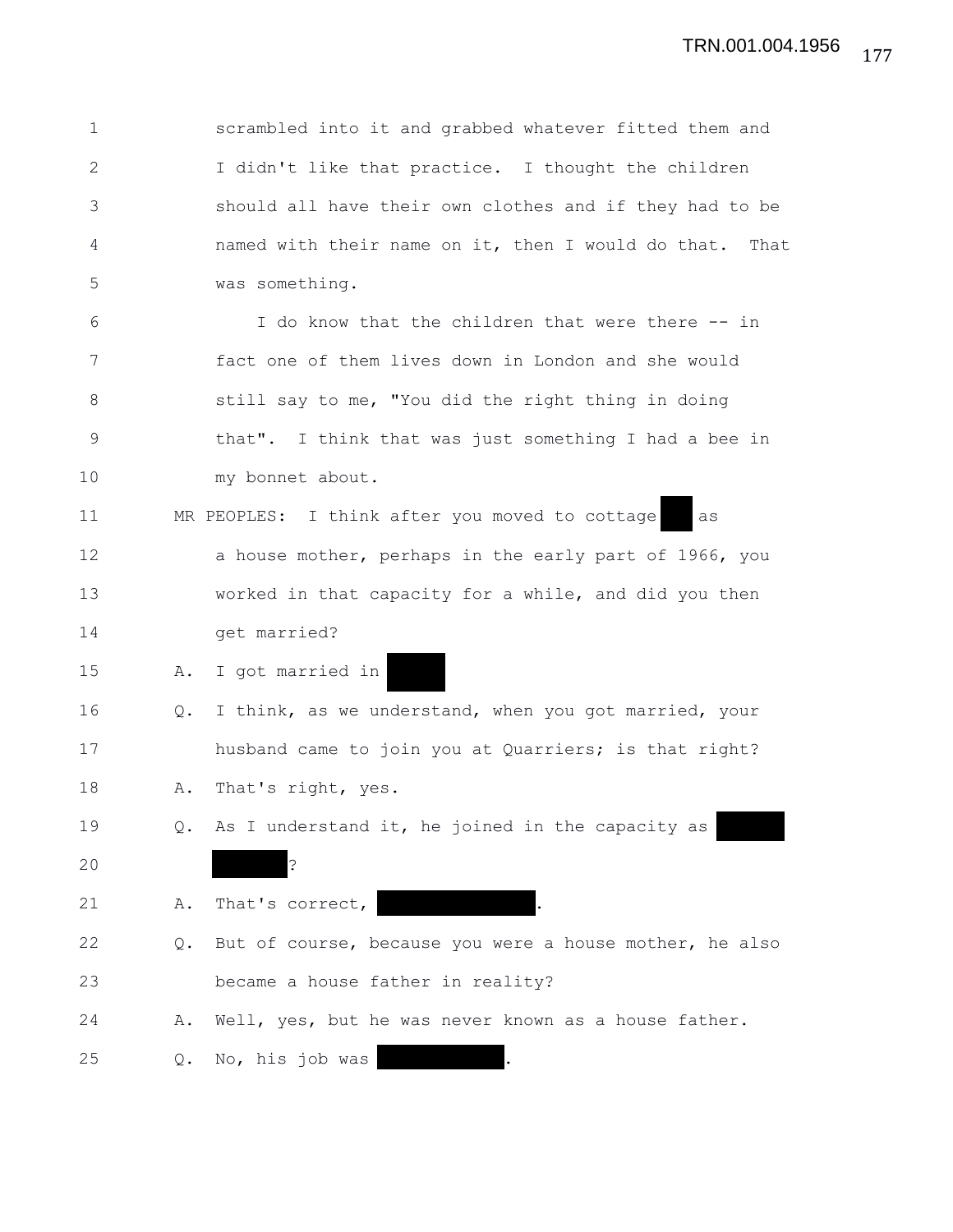| $\mathbf 1$ | Α.            | He was invited to become a house father, as were all the  |
|-------------|---------------|-----------------------------------------------------------|
| 2           |               | men, the fathers in the cottage were invited to become    |
| 3           |               | house fathers at one stage. I can't remember when.<br>And |
| 4           |               | there was two or three of them and QKY, he was one of     |
| 5           |               | them, who said, "No, I don't want to, I'm not a good      |
| 6           |               | darner and I'm not a good cook, so don't ask me to go     |
| 7           |               | into the house to do things like that, I want to keep my  |
| 8           |               | job as                                                    |
| 9           | $Q_{\bullet}$ | You can't maybe remember when this invitation or offer    |
| 10          |               | was made --                                               |
| 11          | Α.            | It must have been about 1971/1972.                        |
| 12          | Q.            | Were you in cottage at that stage?                        |
| 13          | Α.            | We moved to cottage yes. We were in cottage<br>  in       |
| 14          |               | late 1970, I think it was, because our daughter was born  |
| 15          |               | in 1971 and she was born into cottage                     |
| 16          | Q.            | Do you think then it would have been cottage<br>when this |
| 17          |               | opportunity or offer was made --                          |
| 18          | Α.            | Yes.                                                      |
| 19          | Q.            | -- but your husband didn't want to take up that offer?    |
| 20          | Α.            | No.                                                       |
| 21          | Q.            | Did this represent to some extent a policy position that  |
| 22          |               | Quarriers were wanting people to be either                |
| 23          |               | a house father or have some other job?                    |
| 24          | Α.            | Well, they were given the choice.                         |
| 25          | Q.            | Yes, but was that what they were trying to do, you        |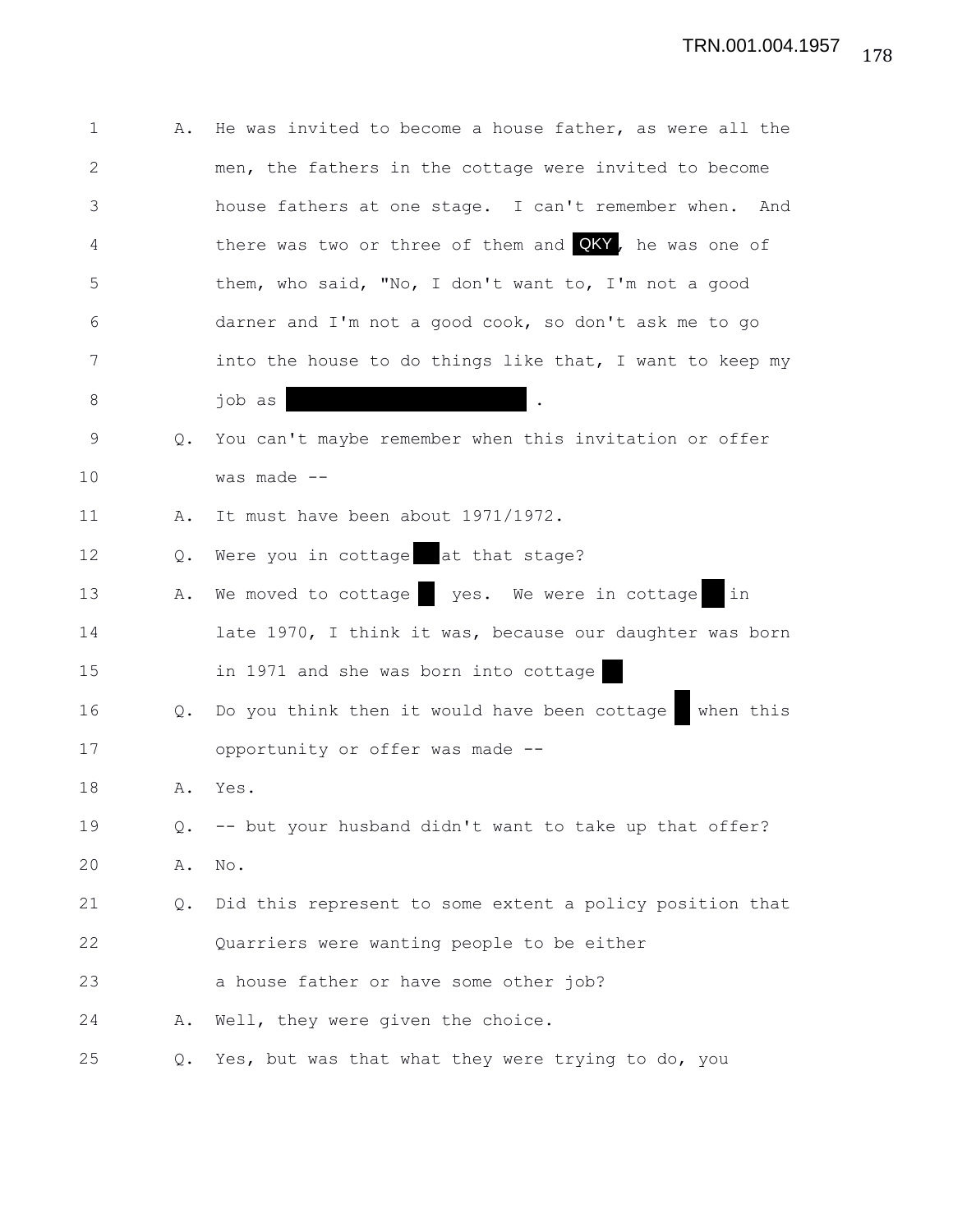| $\mathbf 1$ |               | either had to be a<br>or a house father but<br><u> Maria San Ba</u> |
|-------------|---------------|---------------------------------------------------------------------|
| 2           |               | not both?                                                           |
| 3           | Α.            | You could be both -- well, no, let me see. If they                  |
| 4           |               | worked -- say the man worked in the store, which was                |
| 5           |               | primarily a 9 to 5 job, or a 9 to 4 job, or a 9 to 3                |
| 6           |               | job, then it was easy for him to go into the role in the            |
| 7           |               | evenings of being a house father, whereas my husband's              |
| $8\,$       |               | job required him to be available in the evenings and                |
| $\mathsf 9$ |               | therefore he wanted to carry on.                                    |
| 10          | $Q_{\bullet}$ | I see. So there were some jobs where, really, it would              |
| 11          |               | be difficult to be a house father at all times?                     |
| 12          | Α.            | To give it the full commitment of that, yes.                        |
| 13          | Q.            | But there'd be other jobs, if the house father worked,              |
| 14          |               | say, locally or in the village, they could work from 8              |
| 15          |               | until 5 or 9 to 5 and then $-$ -                                    |
| 16          | Α.            | Yes, they were very flexible as far as that was                     |
| 17          |               | concerned.                                                          |
| 18          | Q.            | -- still be a house father in a fuller sense?                       |
| 19          | Α.            | Yes.                                                                |
| 20          |               | LADY SMITH: How often did your husband have to do                   |
| 21          |               | work in the evening?                                                |
| 22          | Α.            | to all the cottages<br>Well, he had to                              |
| 23          |               | once a month.                                                       |
| 24          |               | LADY SMITH: Were those in the evening?                              |
| 25          | Α.            | A lot of them were in the evening because if children               |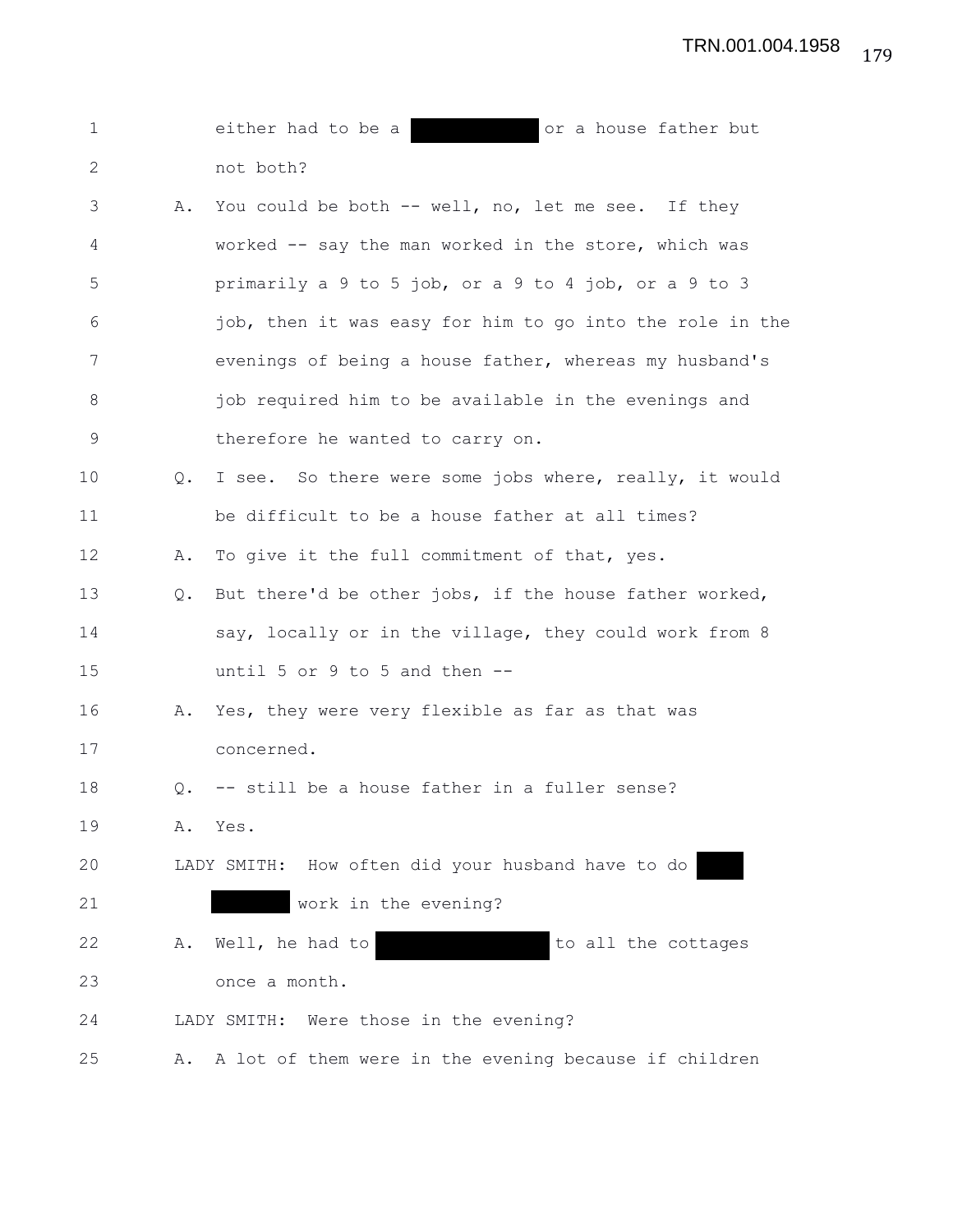1 were out at school during the day and a lot of the 2 evening -- a lot of that was held in the evening. I'm 3 not saying it happened -- it obviously didn't happen 4 every night, but he had other commitments, and if there 5 were any emergencies within the village, he had to be on 6 call. 7 LADY SMITH: How often did emergencies occur? 8 A. Well, when you had people the state of they were 9 always and always and always and always and always and always are so he was always and always are so he was 10 often called out to attend to things, and if there was 11 things having gone missing in cottages, if there was 12 children -- you know, had broken into places, he was 13 called out, along with Bill Dunbar. 14 LADY SMITH: Sorry, why him for a break-in? 15 A. I think because of the safety -- I don't know why, but 16 he did -- he was called out. 17 LADY SMITH: All right. 18 MR PEOPLES: While he may have had these responsibilities, 19 I don't think you're seriously suggesting, are you, that 20 he didn't spend quite a bit of time in cottage 7? 21 A. I'm not saying that, no. 22 Q. I just want to be clear. Yes, he would be out doing his 23 responsibilities sometimes in the 24 evening -- 25 A. Yes.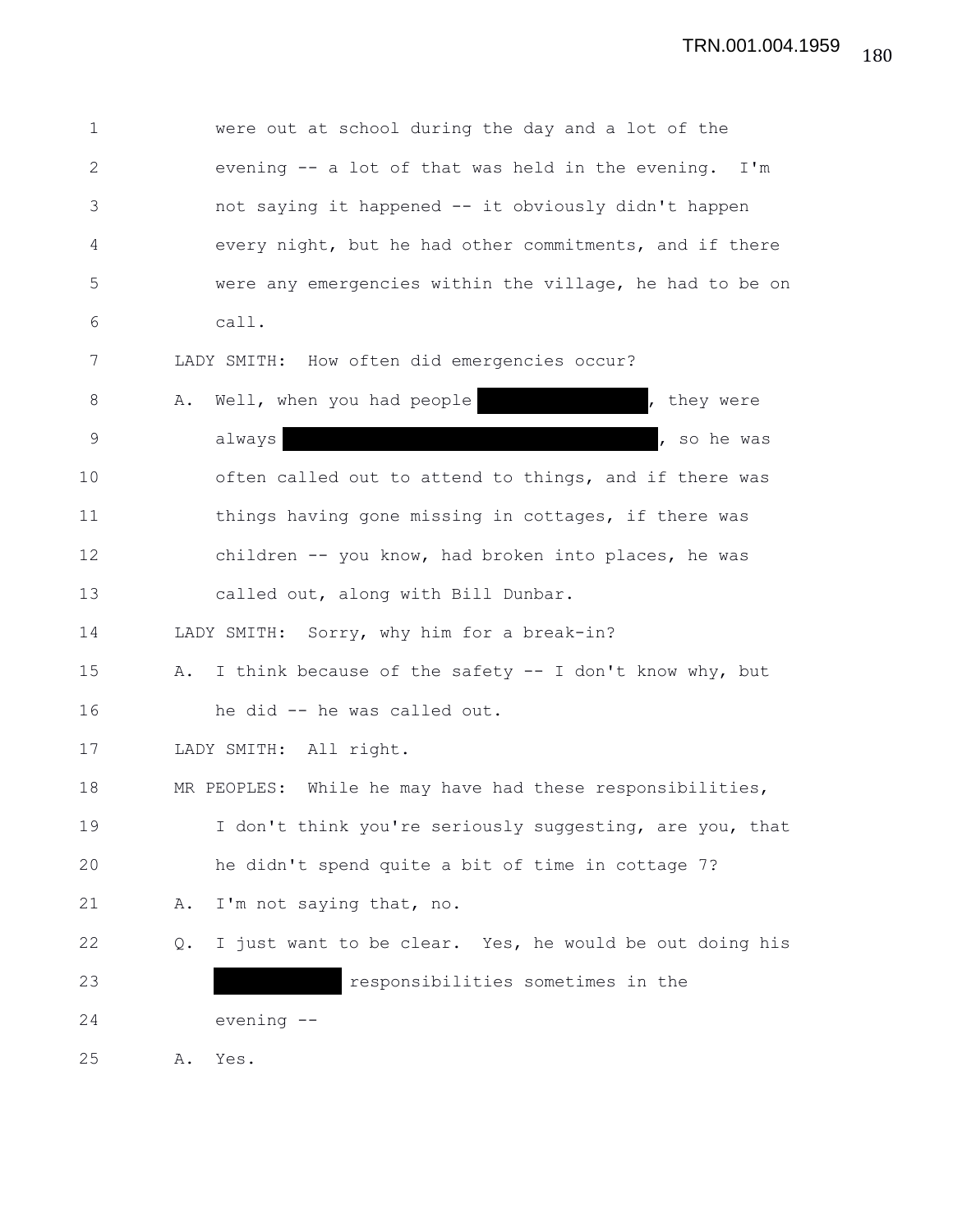| $\mathbf 1$ | Q.            | -- but he would still be in the cottage and he could     |
|-------------|---------------|----------------------------------------------------------|
| 2           |               | still perform some of the functions of a house father,   |
| 3           |               | and did so, did he not?                                  |
| 4           | Α.            | Well, that depends what you mean by functions.           |
| 5           | Q.            | What would be the normal role of a house father?         |
| 6           | Α.            | I don't know; I never had a house father.                |
| 7           | Q.            | No one ever explained to you what a house father did?    |
| 8           | Α.            | I would presume that they would do much the same as what |
| 9           |               | the house mother did.                                    |
| 10          | Q.            | And what was that?                                       |
| 11          | Α.            | Well, just generally look after the children. I can't    |
| 12          |               | ever remember him doing homeworks and things like that.  |
| 13          |               | If it was a wet evening and we were having maybe         |
| 14          |               | a mixture of games in the playroom or something, he      |
| 15          |               | would come in and join. I can remember him teaching the  |
| 16          |               | children how to make plaster cast models. He would just  |
| 17          |               | get involved maybe in that kind of thing. He was not     |
| 18          |               | involved in putting children to bed or making suppers    |
| 19          |               | and things like that; that was my job.                   |
| 20          | Q.            | Was he around at mealtimes?                              |
| 21          | Α.            | He was around at teatime, yes. Supper times, he didn't   |
| 22          |               | have anything to do with that kind of thing for the      |
| 23          |               | children.                                                |
| 24          | $Q_{\bullet}$ | So you've got married, you and your husband were         |
| 25          |               | initially in cottage<br>but moved to cottage             |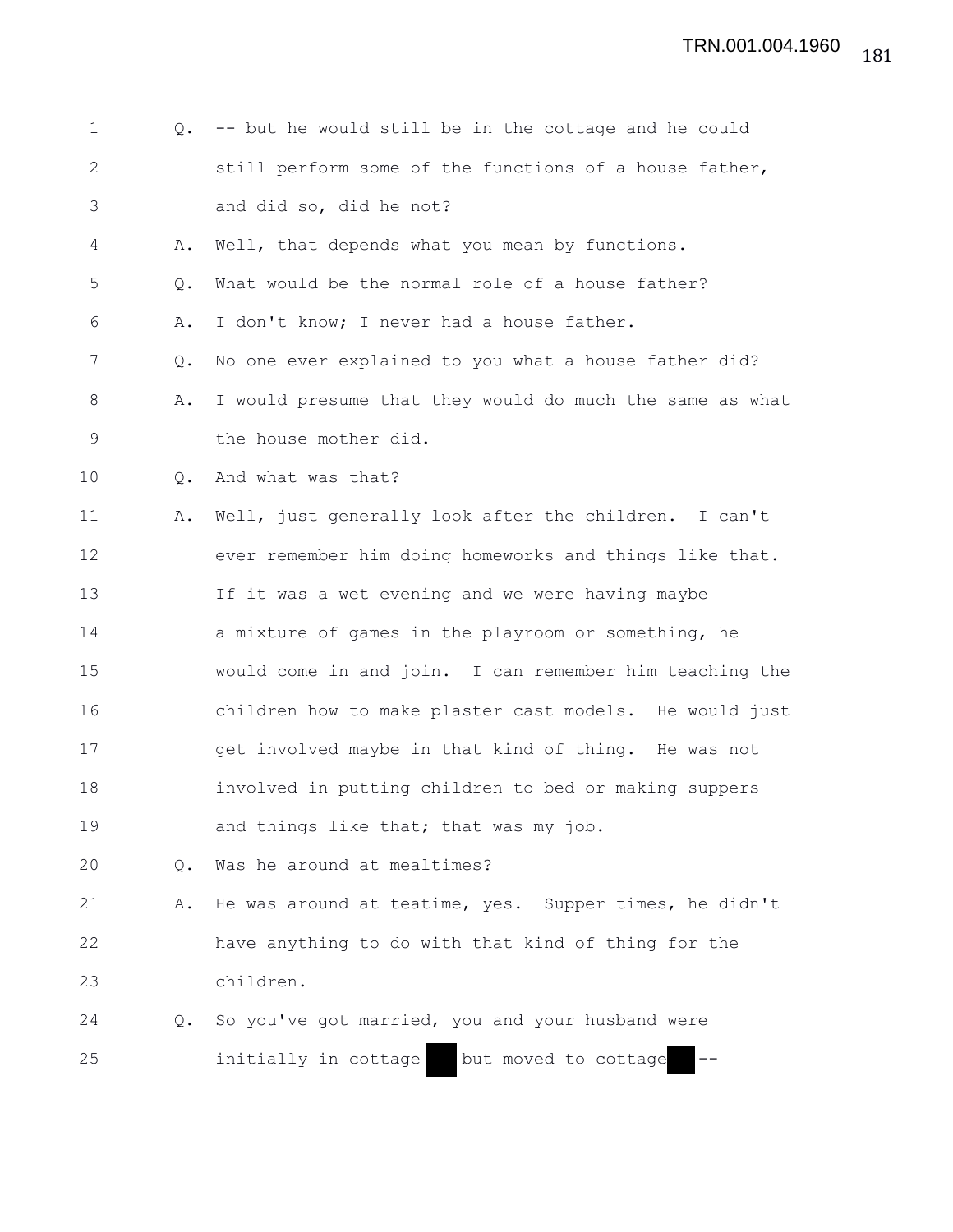1 A. Yes. 2 Q. -- in maybe the late 1970s? And am I right in thinking 3 that you remained a house mother and remained in 4 cottage until some time in about 1974 or 1975? 5 A. We moved from cottage in 1975. 6 Q. Where did you go? 7 A. We went to cottage 8 Q. What was the reason for that? 9 A. I was just going to tell you the reason for that. By 10 that time, I had a number of teenagers and I felt that 11 they needed a little bit more privacy in their bedroom 12 instead of having maybe four or five in a bedroom. 13 Cottage had more rooms in it, more bedrooms in it, 14 and that was the reason that we thought -- I approached 15 Mr Mortimer and asked if there was a chance because 16 I felt that the older girls needed a bit more privacy 17 and that's why we moved. 18 Q. But am I right in thinking you didn't stay in cottage 19 very long? 20 A. Yes. 21 Q. You moved to somewhere called 22 A. We left the cottage after I moved to cottage 23 Q. And was there a particular reason why you were only in 24 cottage for a short time? 25 A. Yes. After I'd had my second child, I was quite unwell,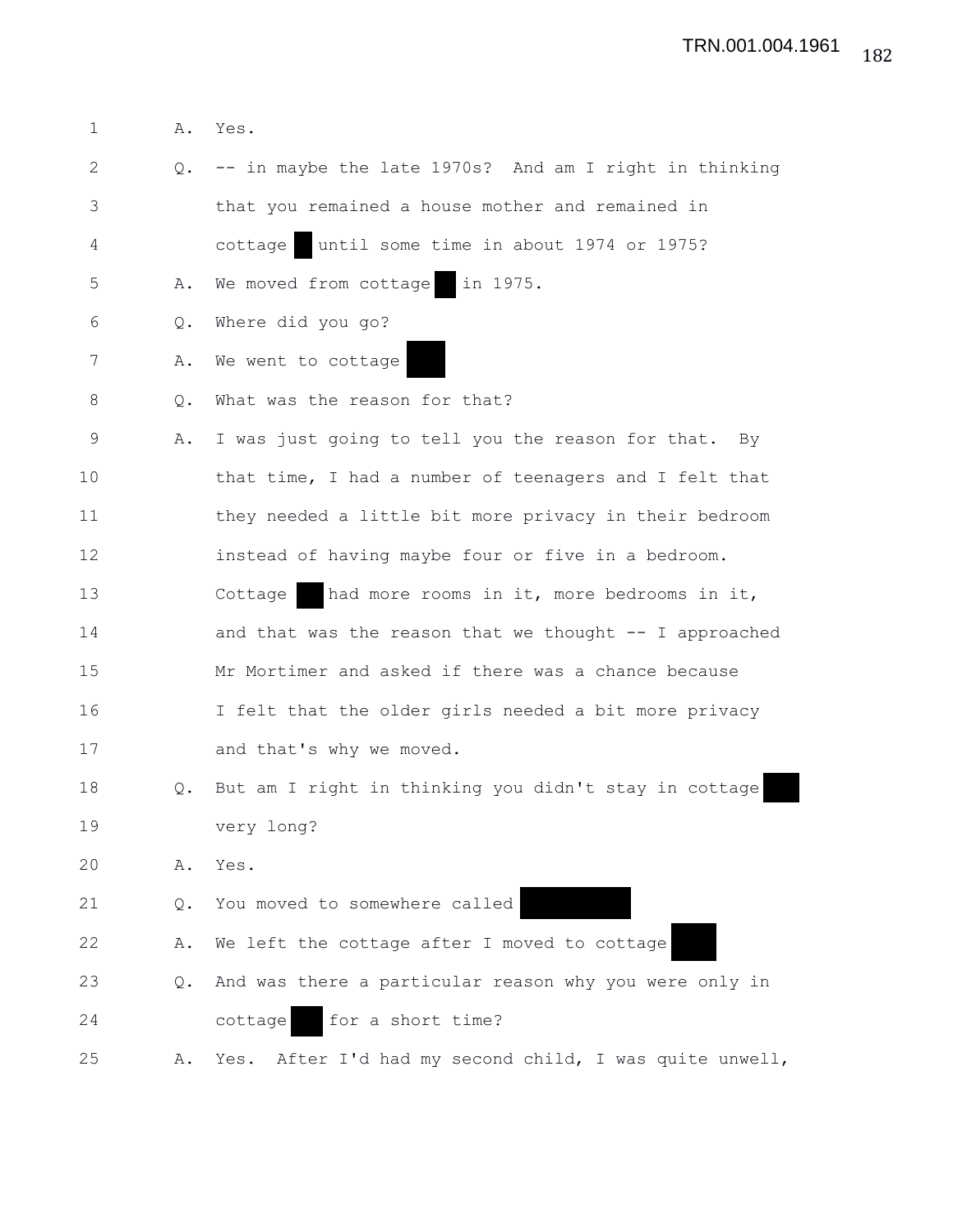| $\mathbf{1}$ |               | she was very premature and I didn't have much time off   |
|--------------|---------------|----------------------------------------------------------|
| $\mathbf{2}$ |               | after she was born. That was probably partly my own      |
| 3            |               | fault, I just ploughed myself back into the work a bit   |
| 4            |               | too soon, and was diagnosed with                         |
| 5            |               | and I had been quite unwell and I felt I just couldn't   |
| 6            |               | cope with the running of the cottage. So it was health   |
| 7            |               | reasons that made us move.                               |
| 8            |               | In retrospect, if Quarriers had said, yes, you could     |
| $\mathsf 9$  |               | maybe have six months' leave of absence, that would have |
| 10           |               | been fine because that was what I needed, I needed       |
| 11           |               | a break. But we left the cottage. QKY carried on with    |
| 12           |               | his work, but we moved into a house                      |
| 13           |               | within Quarriers.                                        |
| 14           | $Q_{\bullet}$ | Can you tell us just approximately how long you were in  |
| 15           |               | then before this?<br>cottage                             |
| 16           | Α.            | Just a few months.                                       |
| 17           | Q.            | Okay. So far as the move from cottage to cottage         |
| 18           |               | is concerned, was it just you and your husband who       |
| 19           |               | transferred or did children and young persons go with    |
| 20           |               | you from cottage                                         |
| 21           | Α.            | All the children that we had in cottage<br>went with us. |
| 22           | Q.            | They moved with you?                                     |
| 23           | Α.            | Yes.                                                     |
| 24           | Q.            | Was that a mixture of boys and girls?                    |
| 25           | А.            | Yes.                                                     |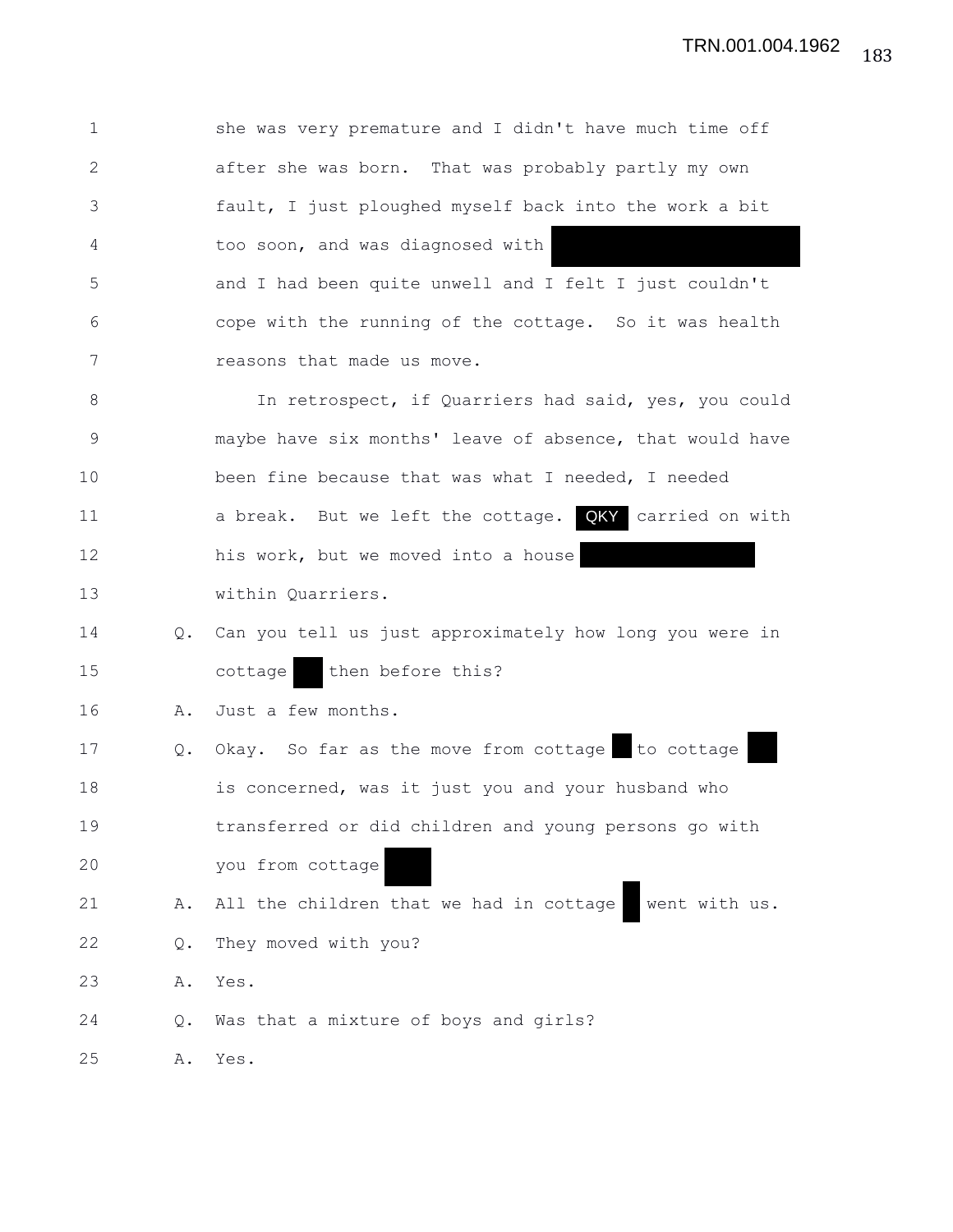| 1           | $Q_{\bullet}$ | What sort of ages were they?                              |
|-------------|---------------|-----------------------------------------------------------|
| 2           | Α.            | Our youngest I think at that time was $5$ , around $5$ -- |
| 3           |               | I think they were all at school -- and the oldest would   |
| 4           |               | probably be about 15, 14 or 15.                           |
| 5           | Q.            | You tell us in your statement that you left cottage       |
| 6           |               | in, I think, about 1974 and you mentioned cottage         |
| 7           |               | You say you returned to working in 1976, so I take it     |
| 8           |               | you did have a spell when you were not working around     |
| $\mathsf 9$ |               | that time?                                                |
| 10          | Α.            | That's correct.                                           |
| 11          | $Q_{\bullet}$ | And when you resumed working, you took up a position as   |
| 12          |               | an assistant caring for children with Down's syndrome.    |
| 13          |               | Where were you working then?                              |
| 14          | Α.            | That was just for a short time. It was up in one of       |
| 15          |               | what had been one of the baby homes, Campbell Maltman.    |
| 16          | Q.            | Okay.                                                     |
| 17          | Α.            | I was offered a wee job up there and I took it.           |
| 18          | Q.            | Then I think you went on to work in what you describe as  |
| 19          |               | elderly care until you retired in 2001.                   |
| 20          | Α.            | Yes.                                                      |
| 21          | Q.            | And that was in a different building?                     |
| 22          | Α.            | That was back in cottage                                  |
| 23          | Q.            | Okay. You retired in 2001?                                |
| 24          | Α.            | Yes; I was made redundant then.                           |
| 25          | Q.            | I see.                                                    |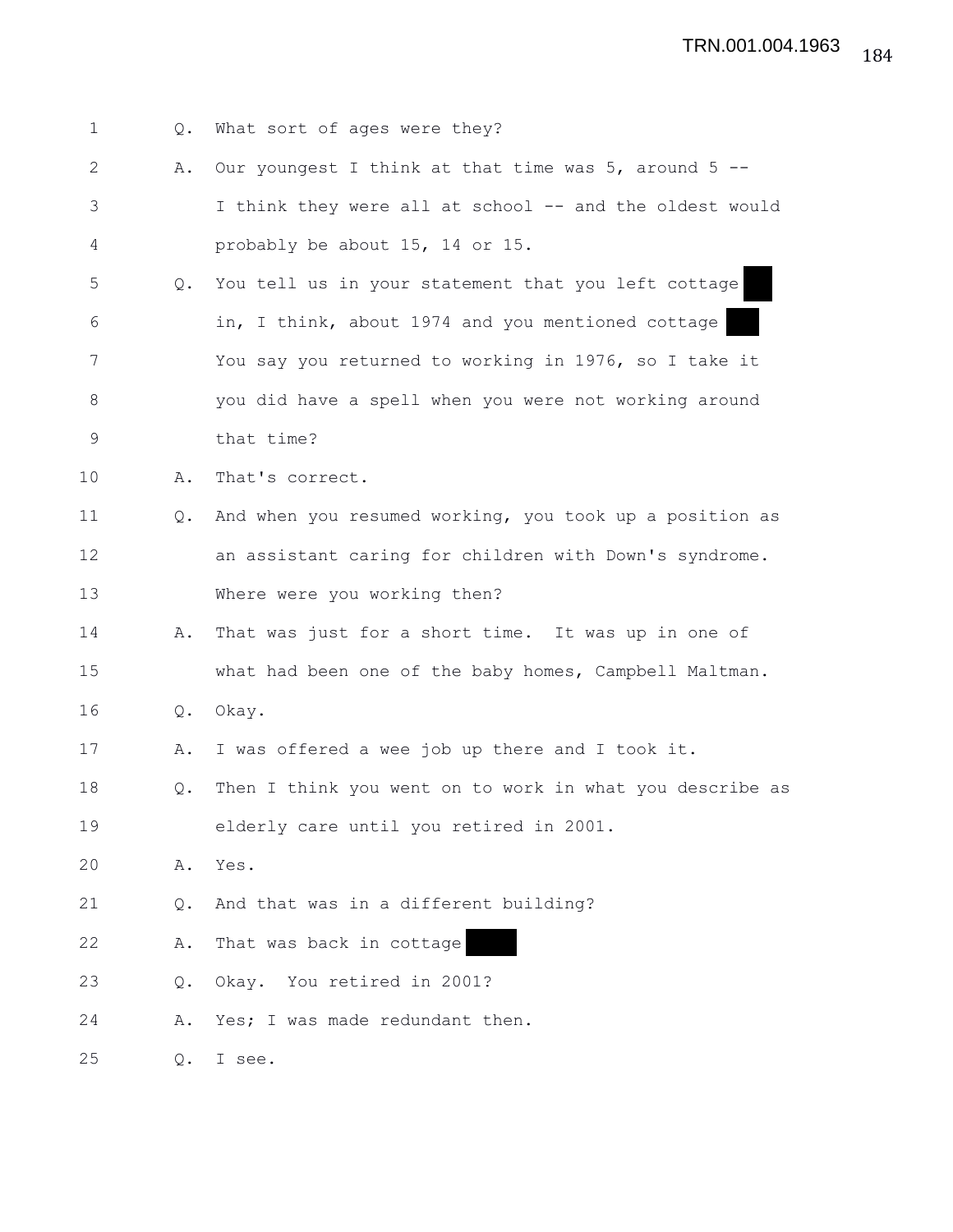1 A. 2 **I** retired then. 3 Q. You've told us a bit about your training and background 4 before you came to Quarriers and the fact that you had 5 a certificate in residential childcare. So far as 6 Quarriers is concerned, you got the job and you told us 7 that there was maybe the occasional training day that 8 you can remember? 9 A. Yes. 10 Q. I got the impression that there wasn't much additional 11 training that you received once you joined. 12 A. There wasn't, no, no, no. 13 Q. Did you at any stage receive any formal child protection 14 training? 15 A. No. 16 Q. Did you at any stage receive any training in relation to 17 the specific matter of child abuse --18 A. No. 19 Q. -- including things like warning signs, indicators of 20 abuse and other matters? Did you get training of that 21 kind? 22 A. No, it was never forthcoming, no. 23 Q. During your time in Quarriers -- and I'm thinking 24 particularly of your time as a house mother -- which 25 I think would have been between 1966 and 1974/1975 --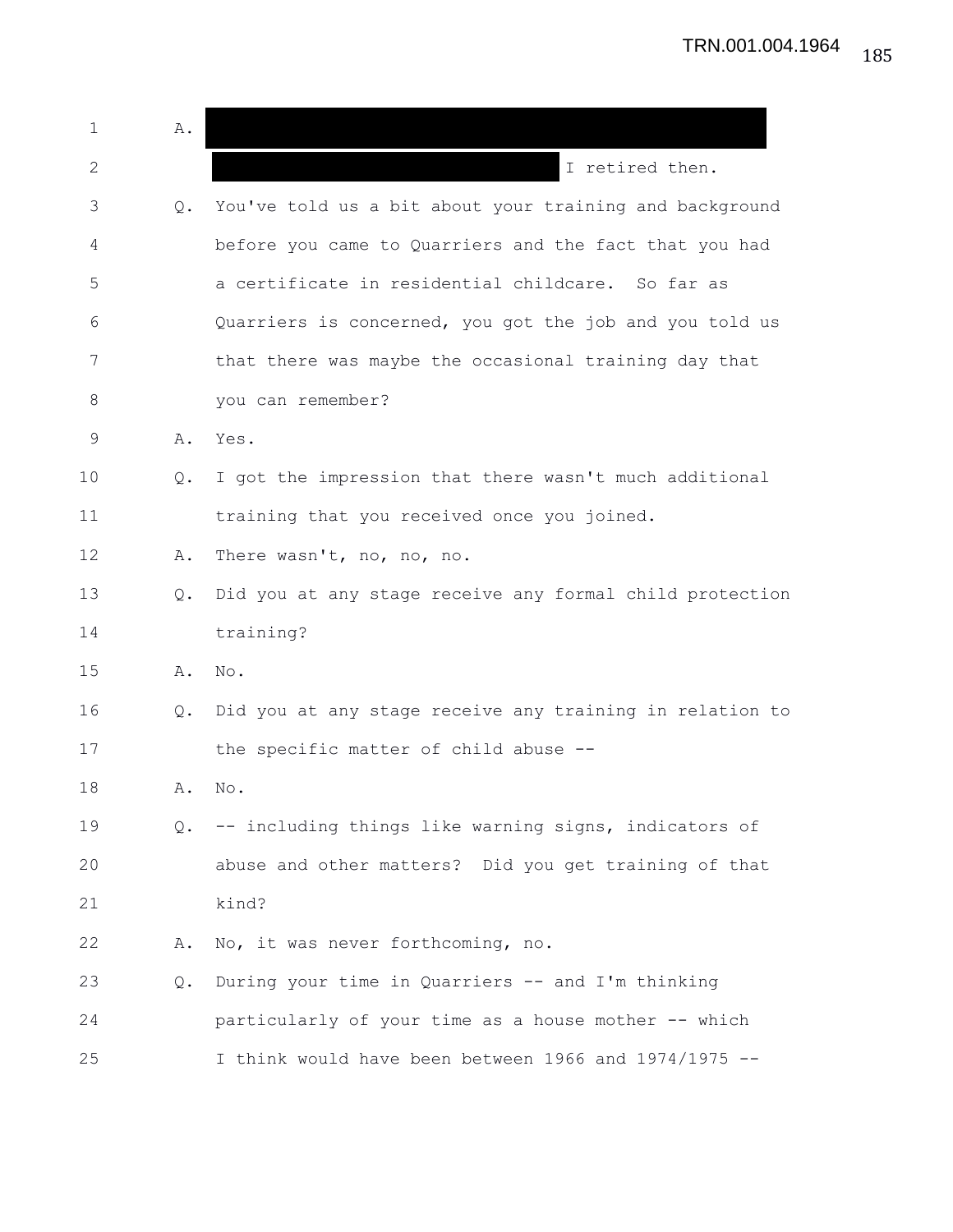1 A. Yes, 1975.

| 2           | Q. | -- that's really the period I'm focusing on when I'm     |
|-------------|----|----------------------------------------------------------|
| 3           |    | talking about house mother. Did you, during that         |
| 4           |    | period, so far as you can recall, get any guidelines or  |
| 5           |    | instructions that were issued to you on childcare        |
| 6           |    | matters that you can recall? Was there any system        |
| 7           |    | whereby you would receive quidance and instructions from |
| 8           |    | time to time?                                            |
| $\mathsf 9$ | Α. | Well, we had a monthly meeting with the director of      |
| 10          |    | care, a general meeting. But it wasn't -- I think it     |
| 11          |    | was supposed to be about issues within the cottages with |
| 12          |    | children. Generally, it ended up as, "I was a chop       |
| 13          |    | short in the butcher meat this week", or, "There wasn't  |
| 14          |    | enough mince". It became just ridiculous. So there       |
| 15          |    | wasn't really anything                                   |
| 16          | Q. | Can I take it that really the answer is, so far as any   |
| 17          |    | sort of guidelines are instructions in relation to       |
| 18          |    | childcare matters, that really didn't happen?            |
| 19          | Α. | No.                                                      |
| 20          | Q. | And specifically, did you ever get any guidelines or     |
| 21          |    | instructions issued to you on corporal punishment or     |
| 22          |    | chastisement of children in your care?                   |
| 23          | Α. | Not really, no. We were always told -- I remember being  |
| 24          |    | told that, yes, it's your cottage and you will be left   |
| 25          |    | to run it and only if you need me to come in and         |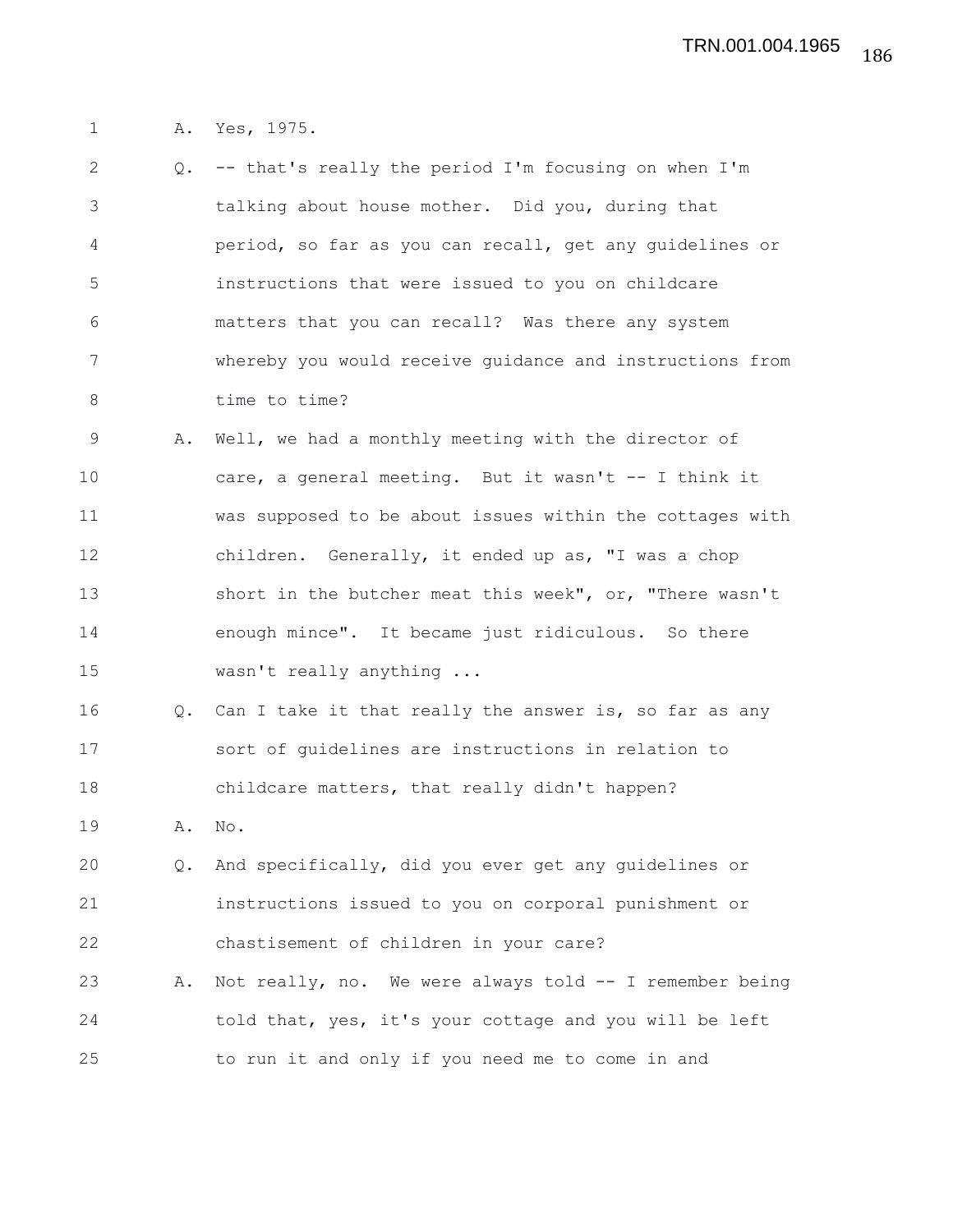| $\mathbf 1$  |               | chastise the children, if you need that, then I will do  |
|--------------|---------------|----------------------------------------------------------|
| $\mathbf{2}$ |               | So you were pretty much left to your own, you<br>it.     |
| 3            |               | know  what you felt was the right thing to do.           |
| 4            |               | LADY SMITH: Who said that?                               |
| 5            |               | A. Sorry, the director of care.                          |
| 6            |               | LADY SMITH: The name?                                    |
| 7            | Α.            | Mr Mortimer.                                             |
| 8            |               | LADY SMITH: Mr Mortimer.                                 |
| 9            |               | MR PEOPLES: That individual that you've just mentioned,  |
| 10           |               | Mr Mortimer, he became the director of childcare --      |
| 11           |               | I think he's sometimes called a superintendent, is that  |
| 12           |               | another term?                                            |
| 13           | Α.            | Yes. Before he came to the village, it was the           |
| 14           |               | superintendent we had, so he was                         |
| 15           | $Q_{\bullet}$ | And Mr Mortimer, am I right in thinking that when you    |
| 16           |               | joined Quarriers in early 1966, he was in post?          |
| 17           | Α.            | He had just came into post.                              |
| 18           | Q.            | He was a recent appointment?                             |
| 19           | Α.            | Yes.                                                     |
| 20           | Q.            | Who was the chair or the general director at that stage? |
| 21           | Α.            | The general director was Dr Davidson. He had been        |
| 22           |               | a medical doctor when I was a child, but he took on the  |
| 23           |               | role as the general doctor.                              |
| 24           | $Q_{\bullet}$ | And did he succeed Dr James Kelly?                       |
| 25           | Α.            | Yes. Yes, I think so.                                    |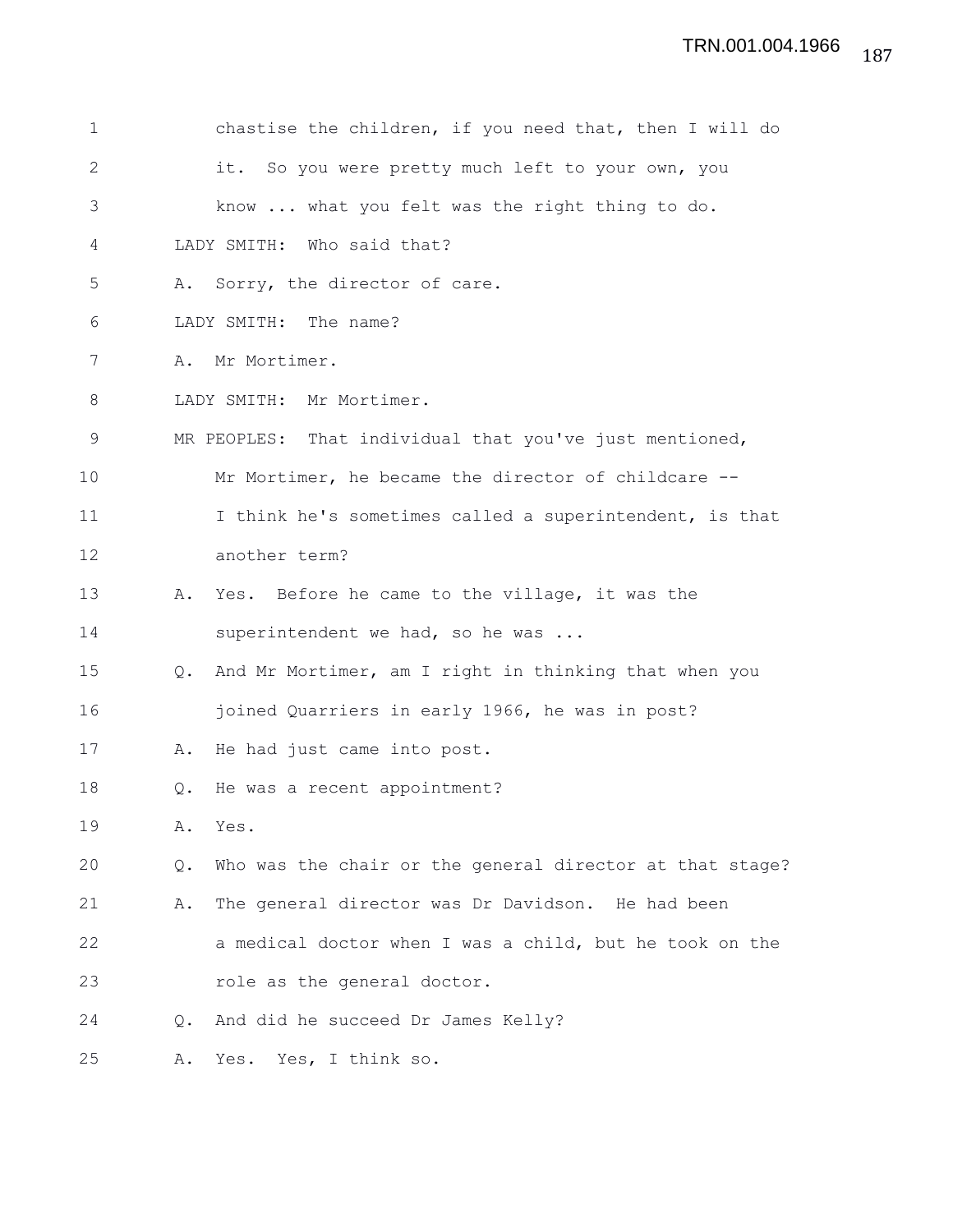| $\mathbf 1$  | Q. | Is that a name that means anything to you?              |
|--------------|----|---------------------------------------------------------|
| $\mathbf{2}$ | Α. | Oh Dr Kelly, yes.                                       |
| 3            | Q. | Whether he did or he didn't, Dr Davidson was            |
| 4            |    | a long-standing --                                      |
| 5            | Α. | Yes.                                                    |
| 6            | Q. | -- official within Quarriers initially as a medical     |
| 7            |    | officer?                                                |
| 8            | Α. | He was a medical --                                     |
| 9            | Q. | With responsibilities at the Elise Hospital?            |
| 10           | Α. | Yes.                                                    |
| 11           | Q. | And the epileptic colony?                               |
| 12           | Α. | Yes.                                                    |
| 13           | Q. | And any other places?                                   |
| 14           | Α. | The children's home.                                    |
| 15           | Q. | Sanatorium?                                             |
| 16           | Α. | No, he didn't have anything to do with that.            |
| 17           | Q. | He didn't do the sanatorium?                            |
| 18           | Α. | $\mathop{\rm No}\nolimits$ .                            |
| 19           | Q. | But there came a point when Dr Davidson was replaced by |
| 20           |    | Dr Minto?                                               |
| 21           | Α. | That's correct.                                         |
| 22           | Q. | When did that happen?                                   |
| 23           | Α. | Dr Minto came in, let me think now, 1974.               |
| 24           | Q. | Right. So Dr Davidson was there for --                  |
| 25           | Α. | He was still there. Dr Davidson then resumed his        |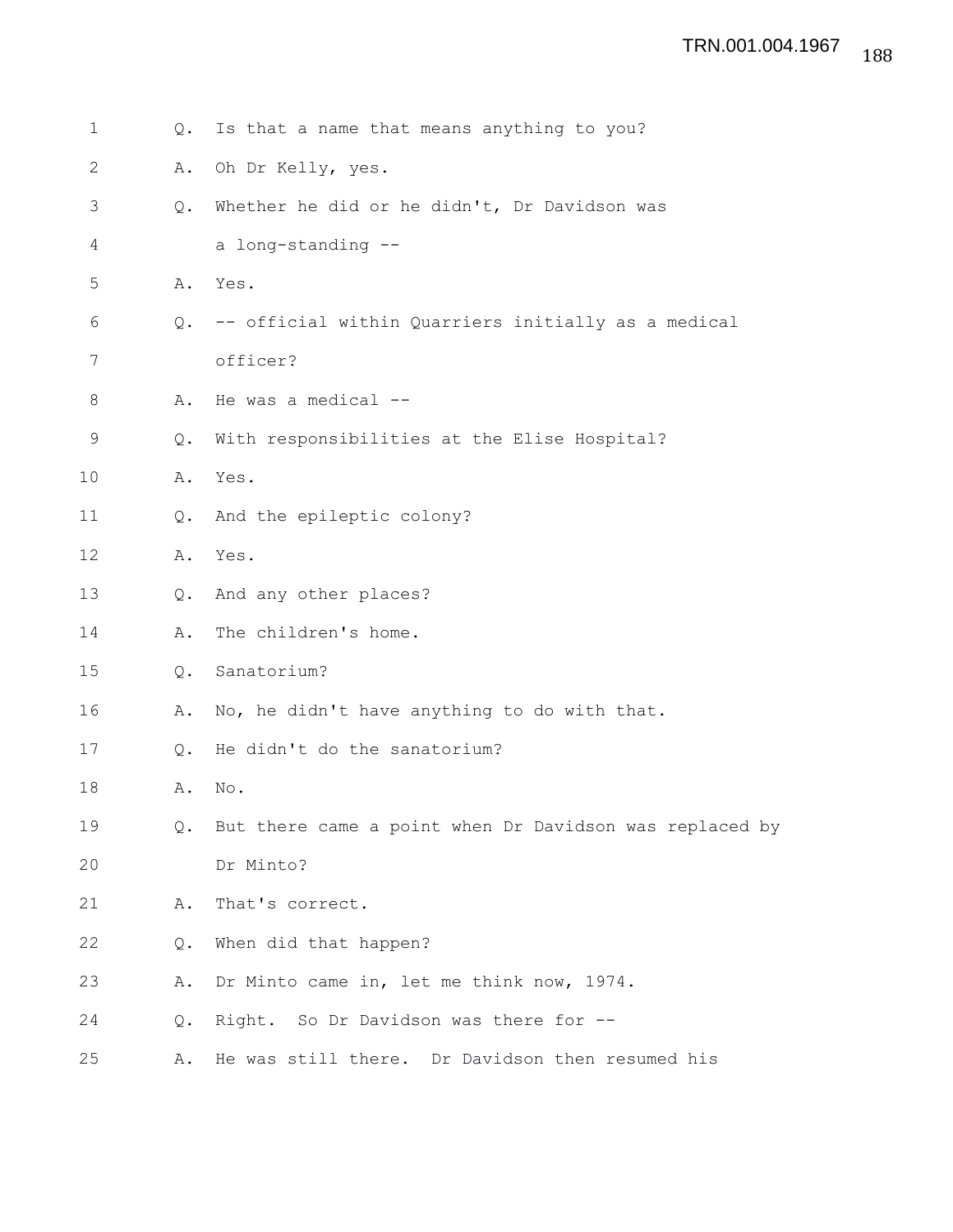| 1           |                | responsibilities in the medical profession. He would     |
|-------------|----------------|----------------------------------------------------------|
| 2           |                | take over -- if the doctor that we had was on sick leave |
| 3           |                | or on holiday, Dr Davidson would take over that role.    |
| 4           | $Q_{\bullet}$  | Who was normally the medical officer?                    |
| 5           | Α.             | At that time it was Dr Maurice, Graham Maurice.          |
| 6           | Q.             | M-A-U-R-I-C-E?                                           |
| 7           | Α.             | Yes.                                                     |
| 8           | Q.             | Because there was a Jean Morris, but I think she came    |
| $\mathsf 9$ |                | later as a psychologist?                                 |
| 10          | Α.             | Yes.                                                     |
| 11          | $\mathsf{Q}$ . | And that's M-O-R-R-I-S?                                  |
| 12          | Α.             | Yes.                                                     |
| 13          | $Q_{\bullet}$  | No relation then, obviously?                             |
| 14          | Α.             | No relation, no. Dr Maurice came with Dr Minto. They     |
| 15          |                | had both served out in Kalimpong, in Dr Graham's Homes   |
| 16          |                | there, and Dr Maurice had been the doctor out there and  |
| 17          |                | when Dr Minto came I think that was about the same time  |
| 18          |                | as Dr Maurice.                                           |
| 19          | Q.             | When Dr Minto came, was it roughly around the time that  |
| 20          |                | you ceased to be a house mother?                         |
| 21          | Α.             | I was still a house mother when he came.                 |
| 22          | Q.             | But not for long?                                        |
| 23          | Α.             | He came in September 1974 and the reason I remember it   |
| 24          |                | was because he came and was introduced at the            |
| 25          |                | thanksgiving service, which was held annually in         |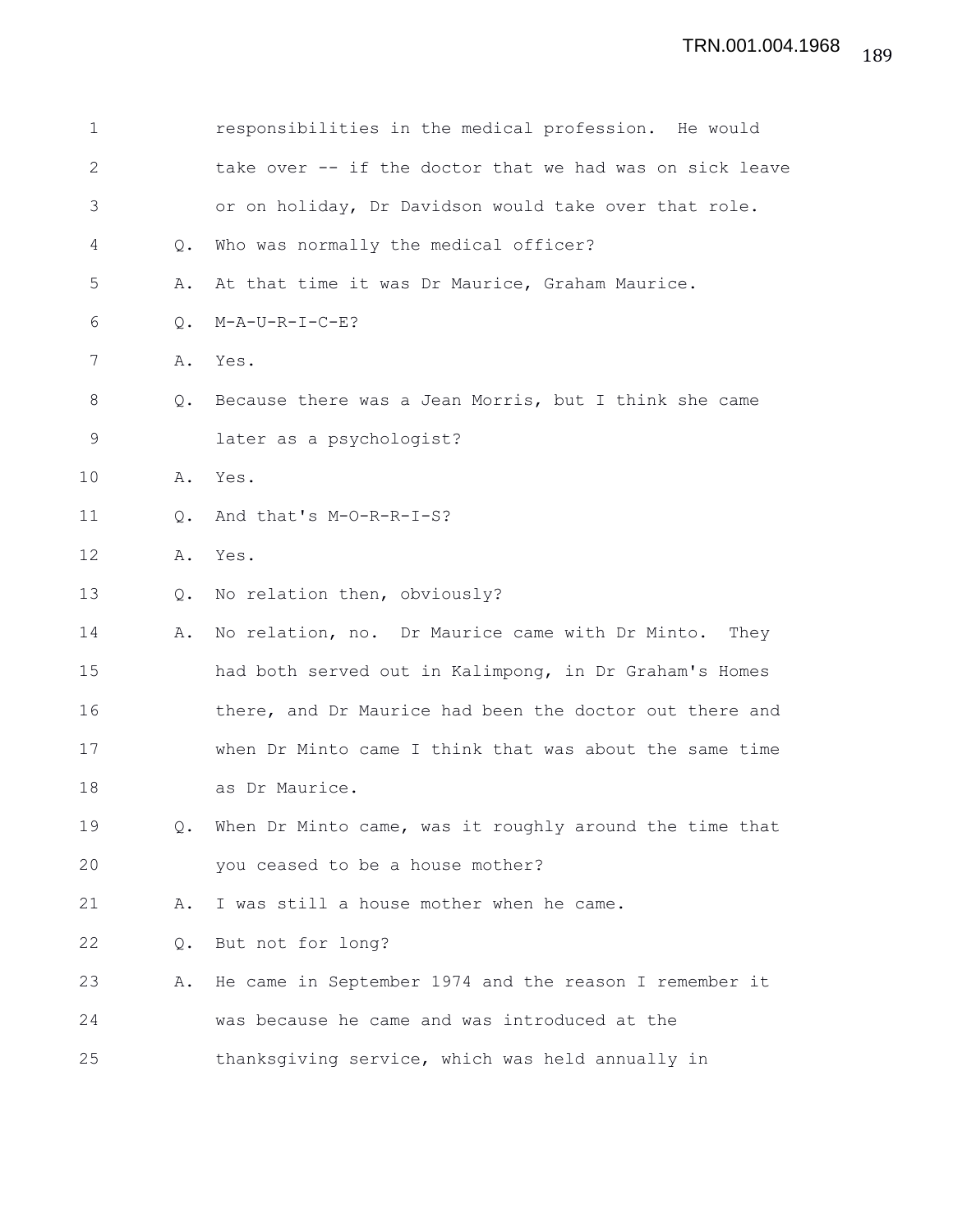1 September, and the children in our cottage had decided 2 that my daughter should attend that service -- I didn't 3 want her to be there because she was only 3 years of 4 age, and consequently she spent the time racing around 5 under the book boards and causing mayhem in the 6 church -- 7 LADY SMITH: Can you remind again where the Dr Graham's 8 Homes were that you referred to? Were these the ones in 9 India? 10 A. Kalimpong in India. 11 LADY SMITH: I think they still operate children's homes out 12 there, don't they? 13 A. Mm-hm, they are. 14 MR PEOPLES: Since you will know some of these individuals 15 and we want to know a little bit about how they were, 16 the ones that were in sort of overall charge, you've 17 told us that Dr Davidson was replaced by Dr Minto in the 18 role of the general director in 1974 and that 19 Joe Mortimer came a little bit before you. 20 A. Yes, just around about the same time. 21 Q. I don't know whether you're able to help us, but before 22 then, have you ever heard of someone called Roy Holman? 23 A. Yes, I think when I went for my interview Roy Holman was 24 there but then Joe Mortimer was there and he was the man 25 that I had dealings with.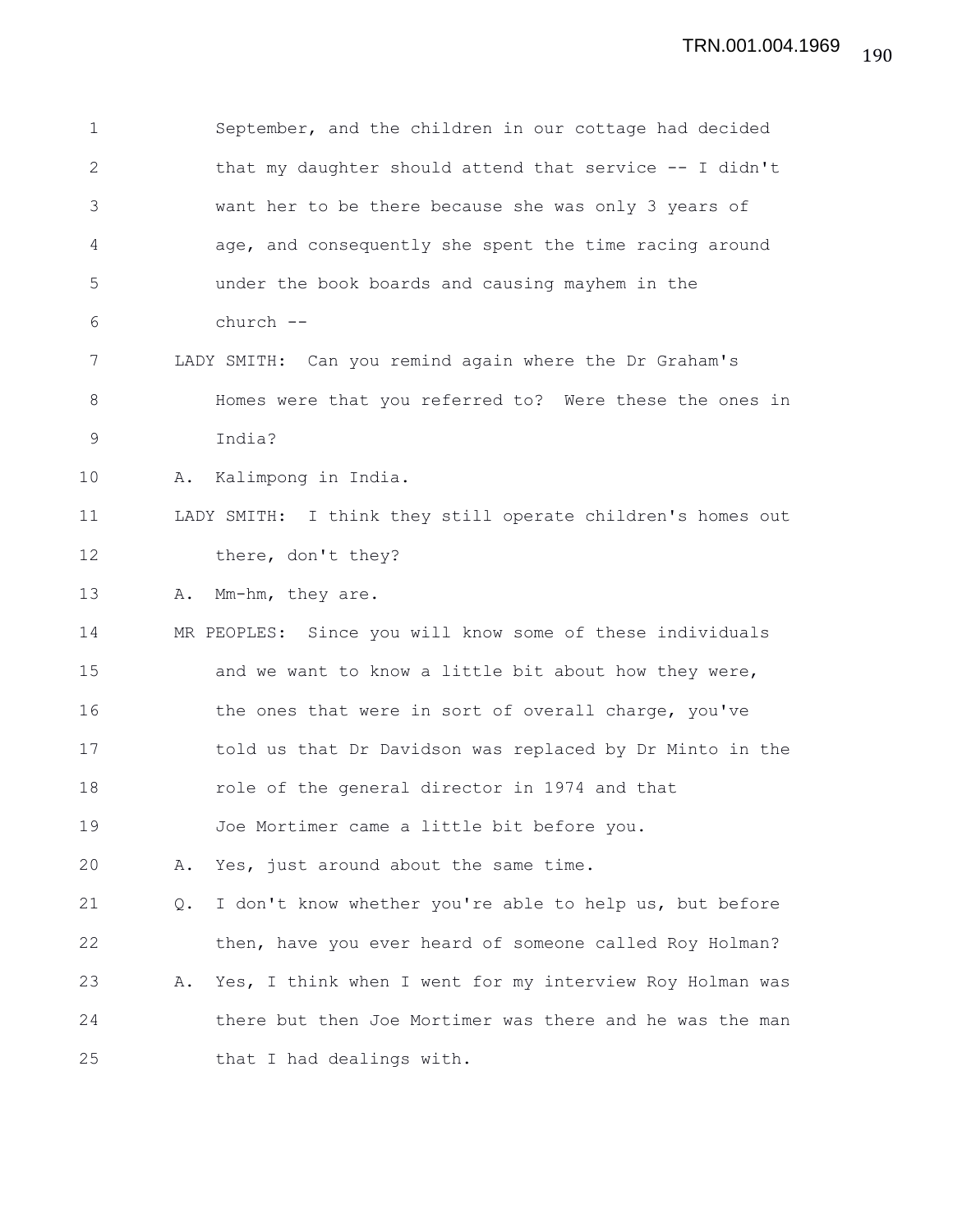| 1            | Q.            | And Roy Holman wasn't there for very long?              |
|--------------|---------------|---------------------------------------------------------|
| $\mathbf{2}$ | Α.            | No.                                                     |
| 3            | Q.            | Before then, can you help us? Was someone called        |
| 4            |               | Hector Munro --                                         |
| 5            | Α.            | Yes, Hector Munro was there when I was an child.        |
| 6            | Q.            | Was he --                                               |
| 7            | Α.            | He was the superintendent.                              |
| 8            | $Q_{\bullet}$ | And then was it Roy Holman took over for a short time?  |
| 9            | Α.            | Yes.                                                    |
| 10           | Q.            | And then Joe Mortimer?                                  |
| 11           | Α.            | Yes.                                                    |
| 12           | Q.            | And Joe Mortimer was there for quite a long time?       |
| 13           | Α.            | Yes, he was.                                            |
| 14           | $Q_{\bullet}$ | And so far as -- well, Dr Davidson is a medical man     |
| 15           |               | obviously?                                              |
| 16           | Α.            | Yes.                                                    |
| 17           | Q.            | From what you've said Dr Minto's background was in      |
| 18           |               | education?                                              |
| 19           | Α.            | Yes.                                                    |
| 20           | $Q_{\bullet}$ | And you've told us that Bill Dunbar, who I think we     |
| 21           |               | understand is really the number two to Joe Mortimer     |
| 22           |               | in the pecking order?                                   |
| 23           | Α.            | He became that, yes. I didn't know what Bill's role was |
| 24           |               | really, to be honest. But he worked in the office.      |
| 25           |               | Q. And seemed to be the number two, did he?             |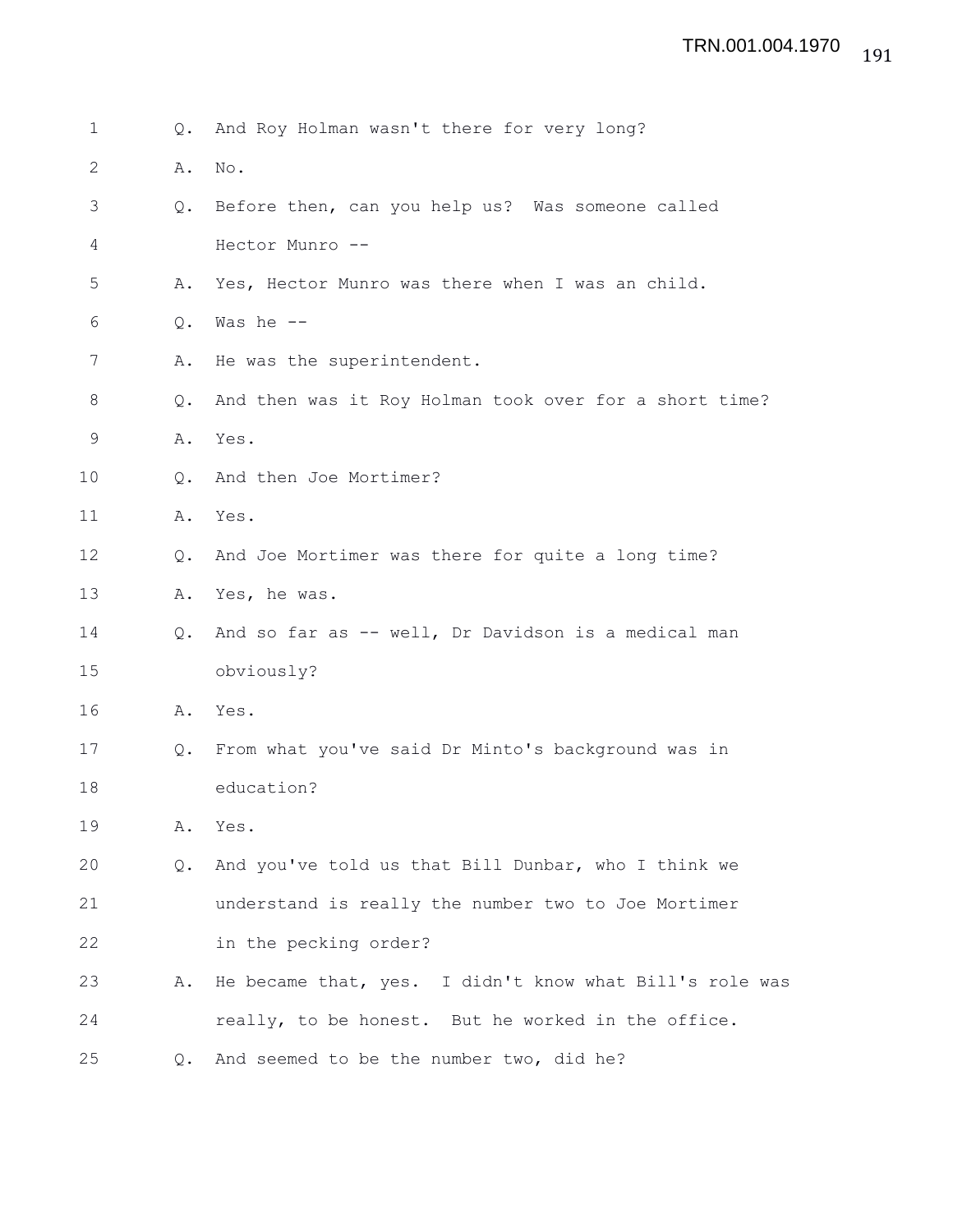| 1  | Α.            | Yes, I think he became the assistant director.           |
|----|---------------|----------------------------------------------------------|
| 2  | $Q_{\bullet}$ | He, of course, had a social work background,             |
| 3  |               | Bill Dunbar, because he went to Langside College, as did |
| 4  |               | his wife?                                                |
| 5  | Α.            | Yes.                                                     |
| 6  | Q.            | And I think Joe Mortimer had a social work background as |
| 7  |               | well.                                                    |
| 8  | Α.            | Yes.                                                     |
| 9  | $Q_{\bullet}$ | I was asking you about guidelines and instructions on    |
| 10 |               | childcare matters, including corporal punishment, and    |
| 11 |               | you've told me what the position was in the period you   |
| 12 |               | were a house mother. Can I ask you this: I appreciate    |
| 13 |               | you underwent a certain amount of -- you underwent       |
| 14 |               | residential childcare training at Langside in the early  |
| 15 |               | 1960s.                                                   |
| 16 | Α.            | $Mm-hm$ .                                                |
| 17 | Q.            | Would I be right in thinking that, at that time, the     |
| 18 |               | course you took did not have any focus on child          |
| 19 |               | protection training or training in child abuse, or       |
| 20 |               | am I wrong?                                              |
| 21 | Α.            | Not that I can remember.                                 |
| 22 | Q.            | So would it have assisted you, when you were the         |
| 23 |               | house mother between 1966 and 1975, to have received     |
| 24 |               | some quidance and instruction on childcare matters,      |
| 25 |               | including corporal punishment?                           |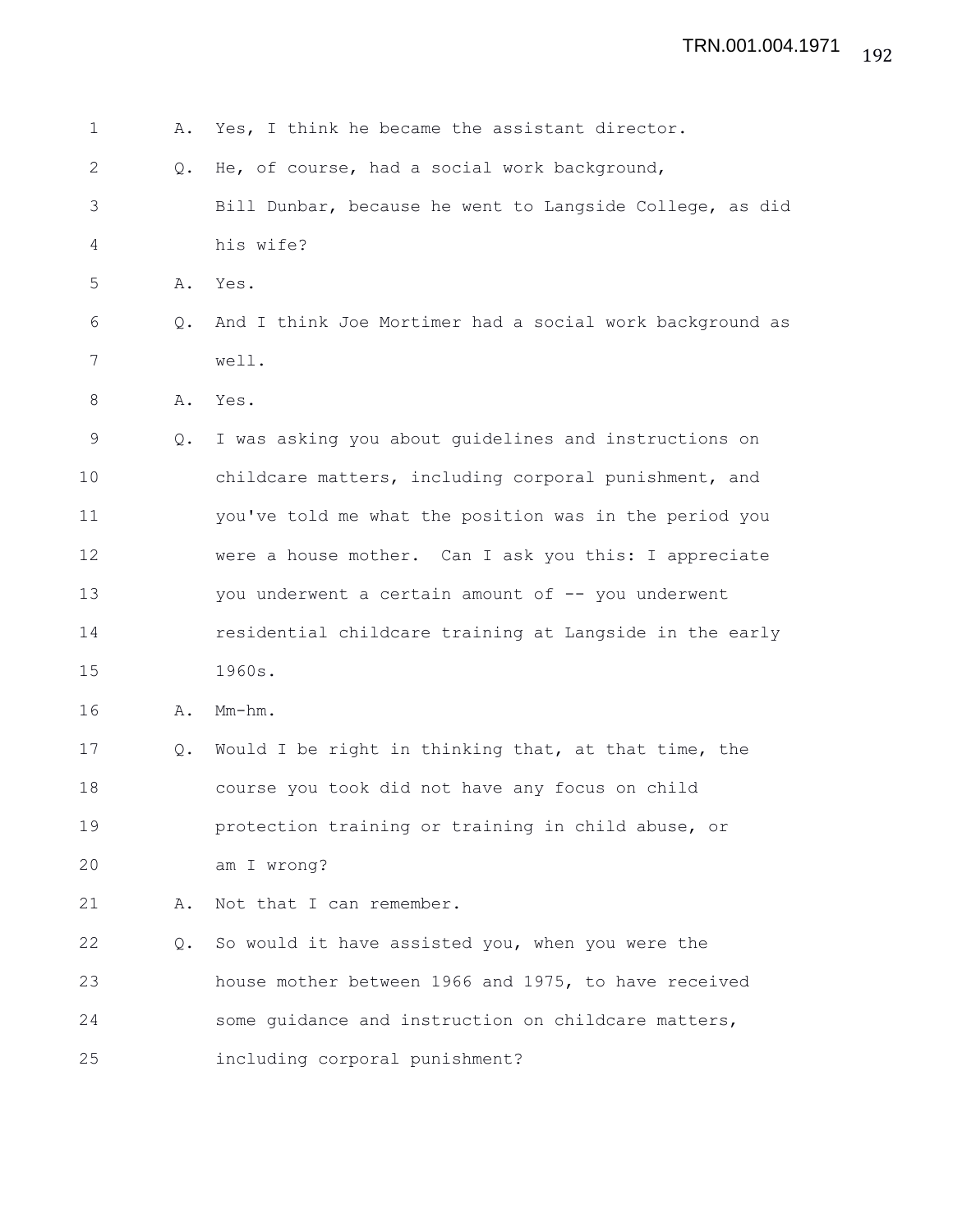| $\mathbf 1$ | Α.            | Yes, it would have, uh-huh.                              |
|-------------|---------------|----------------------------------------------------------|
| 2           | Q.            | Did you ever ask for quidance or instruction, and if so  |
| 3           |               | from whom?                                               |
| 4           | Α.            | No, I didn't.                                            |
| 5           | Q.            | Why was that?                                            |
| 6           | Α.            | Because -- well, I don't know, I was just getting on     |
| 7           |               | with my job. It was a very arduous job at times and you  |
| 8           |               | just spent all your time doing what you had to do.       |
| 9           | Q.            | We understand that during the period you were            |
| 10          |               | a house mother, between 1966 and 1975, there came a time |
| 11          |               | when Quarriers established what essentially was          |
| 12          |               | a social work -- an in-house social work department, and |
| 13          |               | there were various social workers in that department,    |
| 14          |               | including people like George Gill.                       |
| 15          | Α.            | Yes.                                                     |
| 16          | $Q_{\bullet}$ | And others, other names, and they were in-house          |
| 17          |               | social workers?                                          |
| 18          | Α.            | Yes.                                                     |
| 19          | $Q_{\bullet}$ | Did you have dealings with those in-house social workers |
| 20          |               | from time to time?                                       |
| 21          | Α.            | Yes, I did, I had dealings with both the external        |
| 22          |               | social workers and the internal ones.                    |
| 23          | $Q_{\bullet}$ | And who was the internal social worker or social workers |
| 24          |               | that you had most dealings with?                         |
| 25          | Α.            | Margaret Orr -- she'd be Margaret Nicholson now -- she   |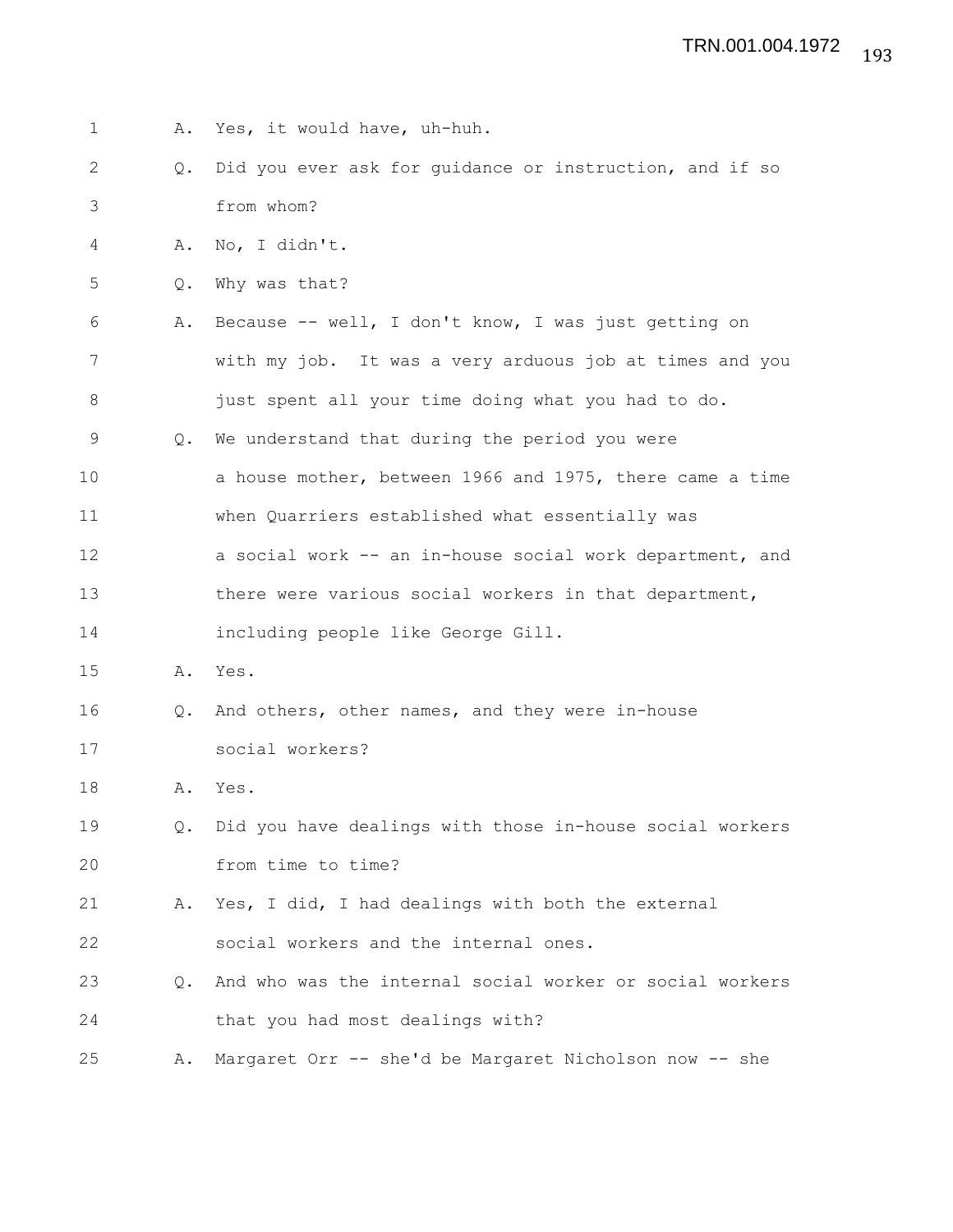| $\mathbf 1$  |               | was assigned to our cottage.                             |
|--------------|---------------|----------------------------------------------------------|
| $\mathbf{2}$ | Q.            | Was that the position in 1966?                           |
| 3            | Α.            | No, no. She wasn't there then.                           |
| 4            | Q.            | Was there anyone there doing that role?                  |
| 5            | Α.            | No. In 1966, if I wanted to -- we were very limited in   |
| 6            |               | what information we got on any children coming into      |
| 7            |               | care. But if I wanted to find something, if I felt       |
| 8            |               | I needed to ask, it was the external social worker       |
| 9            |               | I contacted.                                             |
| 10           | $Q_{\bullet}$ | For the child that was placed?                           |
| 11           |               | A. For the child that was placed.                        |
| 12           |               | LADY SMITH: When, so far as you can remember, was the    |
| 13           |               | system of in-house social workers established?           |
| 14           | Α.            | That was established $-$ I think it was about 1970,      |
| 15           |               | around that period.                                      |
| 16           |               | LADY SMITH: Some time after you were married?            |
| 17           |               | A. Yes.                                                  |
| 18           |               | LADY SMITH: Can I just go back a moment. This is         |
| 19           |               | a slightly different matter, but you mentioned earlier   |
| 20           |               | that your job was a very arduous one at times. Tell me   |
| 21           |               | a little more about that.                                |
| 22           | Α.            | Well, when I took over, when I got my cottage with the   |
| 23           |               | children, 13 children, and quite often I was just on my  |
| 24           |               | We had no washing machines. You could have up to<br>own. |
| 25           |               | six bed-wetters at a time. You had to attend to all the  |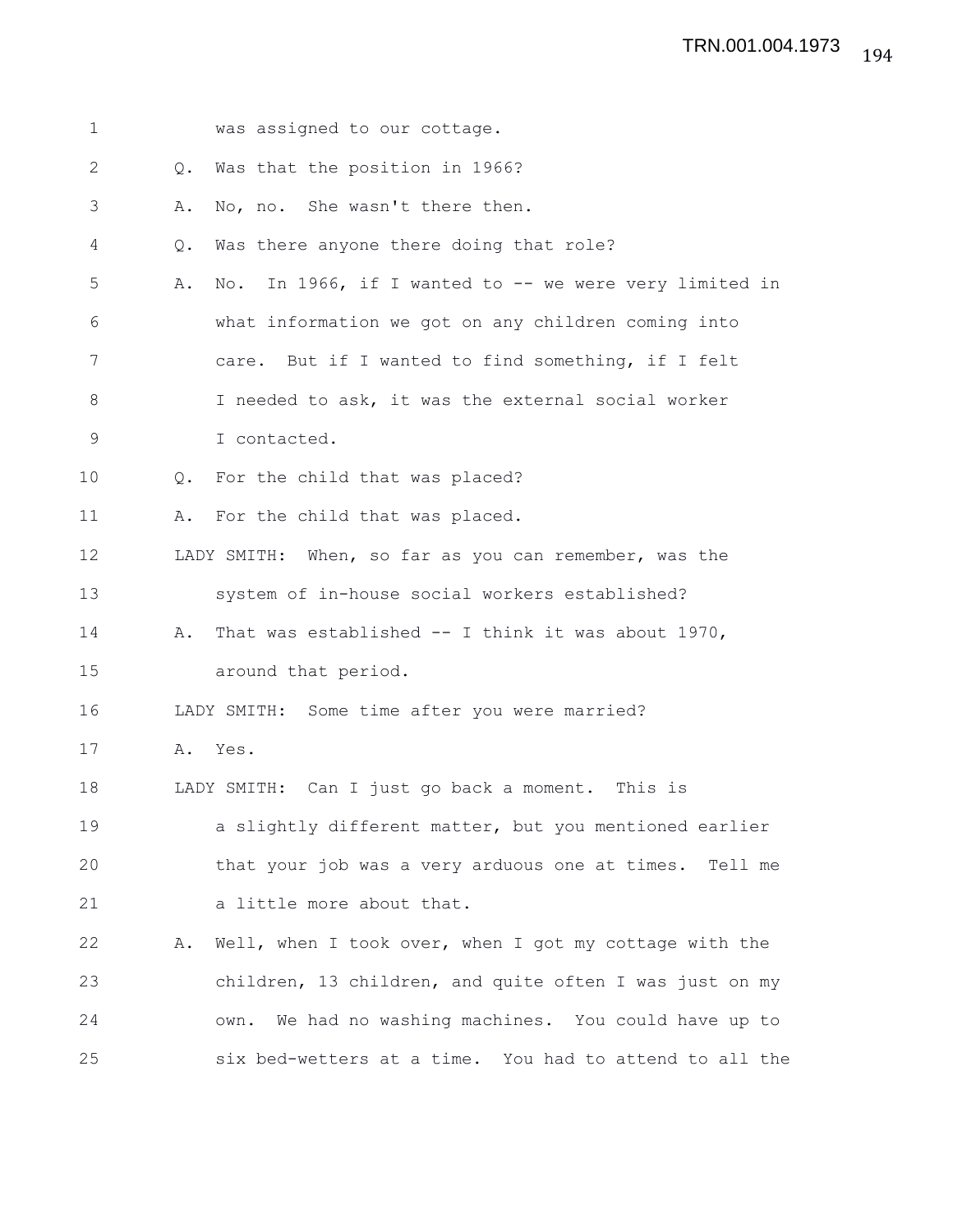| $\mathbf 1$ | children's needs, which was my job. I never complained        |
|-------------|---------------------------------------------------------------|
| $\sqrt{2}$  | about anything -- and I have thought about that long and      |
| 3           | hard: I didn't complain about it, I just got on with the      |
| 4           | job of looking after these children. But looking back,        |
| 5           | it was -- it was steady, hard work.                           |
| 6           | LADY SMITH: Did you also do the cooking?                      |
| 7           | A. Yes.                                                       |
| $\,8\,$     | LADY SMITH: Did you do any cleaning?                          |
| $\mathsf 9$ | We had a cleaner who came in until 2 o'clock during the<br>Α. |
| 10          | week. Weekends, we had nobody in.                             |
| 11          | LADY SMITH: So that was all down to you?                      |
| 12          | A. Yes.                                                       |
| 13          | LADY SMITH: Mr Peoples.                                       |
| 14          | MR PEOPLES: Just to go back to the social workers, I think    |
| 15          | we probably know that this in-house social work               |
| 16          | structure was set up around the time you've said.             |
| 17          | Yes.<br>Α.                                                    |
| 18          | And before then, do I understand there really wasn't<br>Q.    |
| 19          | that sort of structure in place?                              |
| 20          | No.<br>Α.                                                     |
| 21          | So far as the -- Margaret Orr, you said, or Nicholson,<br>Q.  |
| 22          | is she related by marriage to Joseph Nicholson?               |
| 23          | She's the daughter-in-law of Joseph Nicholson.<br>Α.          |
| 24          | So far as the in-house social workers were concerned,<br>Q.   |
| 25          | did you get support from the social worker, the in-house      |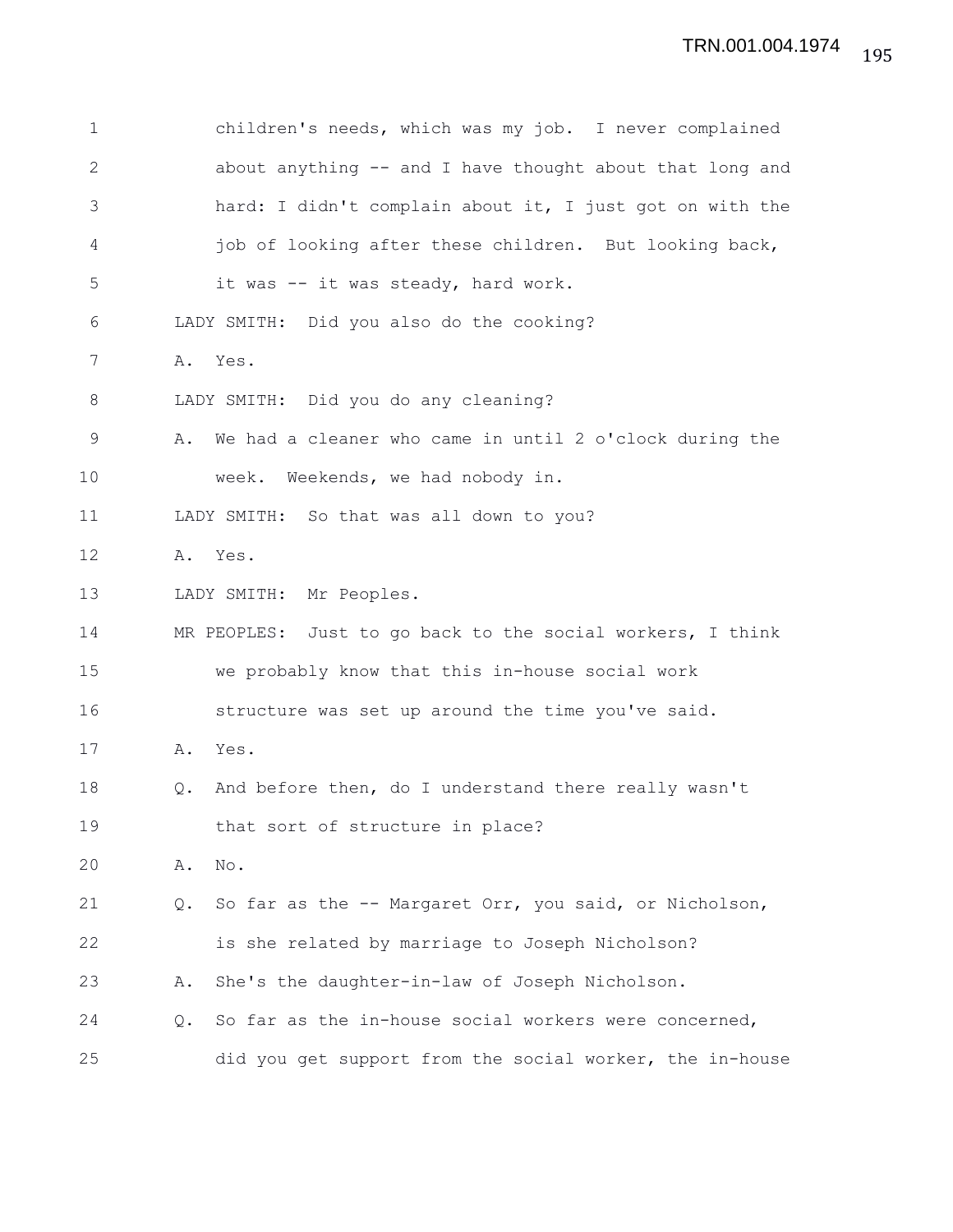| $\mathbf{1}$ |           | social worker? Because you've just described to         |
|--------------|-----------|---------------------------------------------------------|
| $\mathbf{2}$ |           | her Ladyship that it was an arduous job and you had     |
| 3            |           | a lot of things to do.                                  |
| 4            | Α.        | Yes.                                                    |
| 5            | Q.        | What sort of support do you think you got?              |
| 6            | Α.        | I don't reckon I got much support, to be honest.        |
| 7            |           | Margaret became more a friend to the children than      |
| 8            |           | ourselves. I can't really say. I honestly preferred     |
| $\mathsf 9$  |           | dealing with the external social workers.               |
| 10           | $\circ$ . | One thing that I think we've heard in evidence was that |
| 11           |           | the external social workers might change and frequently |
| 12           |           | you'd get someone that was different from the one       |
| 13           |           | before, they didn't necessarily know a lot about the    |
| 14           |           | children they were visiting.                            |
| 15           | Α.        | I think I was very fortunate because there was a great  |
| 16           |           | deal of stability in the external social workers I      |
| 17           |           | had $--$                                                |
| 18           | Q.        | In terms of the people who came?                        |
| 19           | Α.        | In terms of the people who came -- I'm not saying the   |
| 20           |           | internal social workers didn't help in some respects,   |
| 21           |           | but I always felt that if I wanted to know something or |
| 22           |           | if I wanted help with a particular area, I could -- and |
| 23           |           | I was given the freedom to still contact the external   |
| 24           |           | social worker if I felt that was what I wanted to do.   |
| 25           | Q.        | I think I saw in some documents we've been given by     |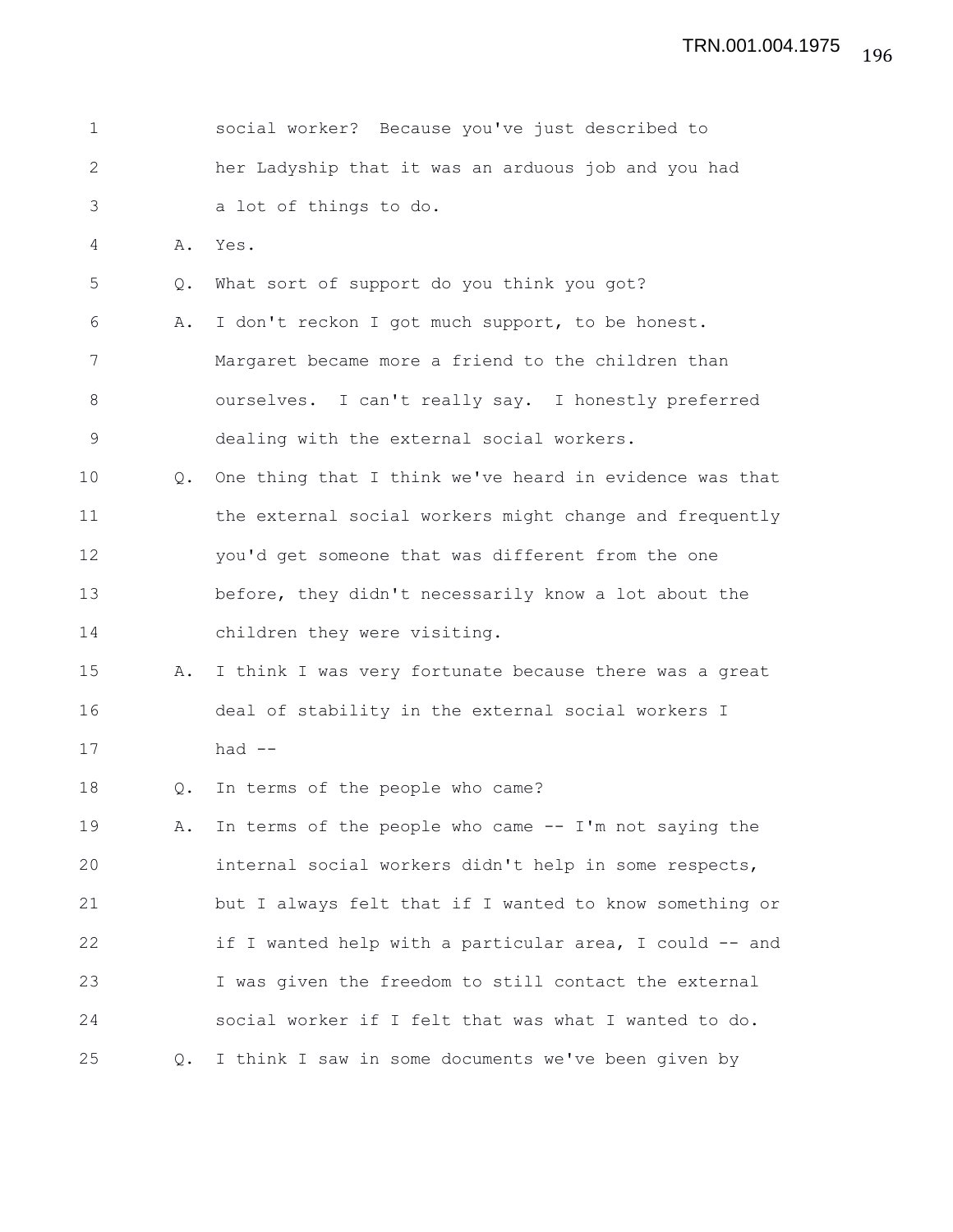| $\mathbf 1$   |    | Quarriers that as late as 1965 there was still              |
|---------------|----|-------------------------------------------------------------|
| 2             |    | a significant number of children who were what we would     |
| 3             |    | describe as voluntary placements. They hadn't come          |
| 4             |    | through the local authority. What was the position when     |
| 5             |    | you were the house mother between 1966 and 1975?            |
| 6             | Α. | The children I had all came through social work,            |
| 7             |    | local authority.                                            |
| 8             | Q. | So they were all placed by the state?                       |
| $\mathcal{G}$ | Α. | Yes.                                                        |
| 10            | Q. | But you're not suggesting that was the position             |
| 11            |    | universally during that period?                             |
| 12            | Α. | I don't know.                                               |
| 13            |    | LADY SMITH: Can I just check one thing: you told us earlier |
| 14            |    | that you finished up your time as a house mother very       |
| 15            |    | shortly after your second child was born.                   |
| 16            | Α. | Yes.                                                        |
| 17            |    | LADY SMITH: And you had been a house mother for about       |
| 18            |    | five years, I think, by then; is that right?                |
| 19            | Α. | Yes.                                                        |
| 20            |    | LADY SMITH: What was the age gap between your children?     |
| 21            | Α. | Three years.                                                |
| 22            |    | LADY SMITH: So you'd spent a bit of that five years, quite  |
| 23            |    | a bit of that five years, being pregnant and having your    |
| 24            |    | own children as well, had you?                              |
| 25            | Α. | Yes.                                                        |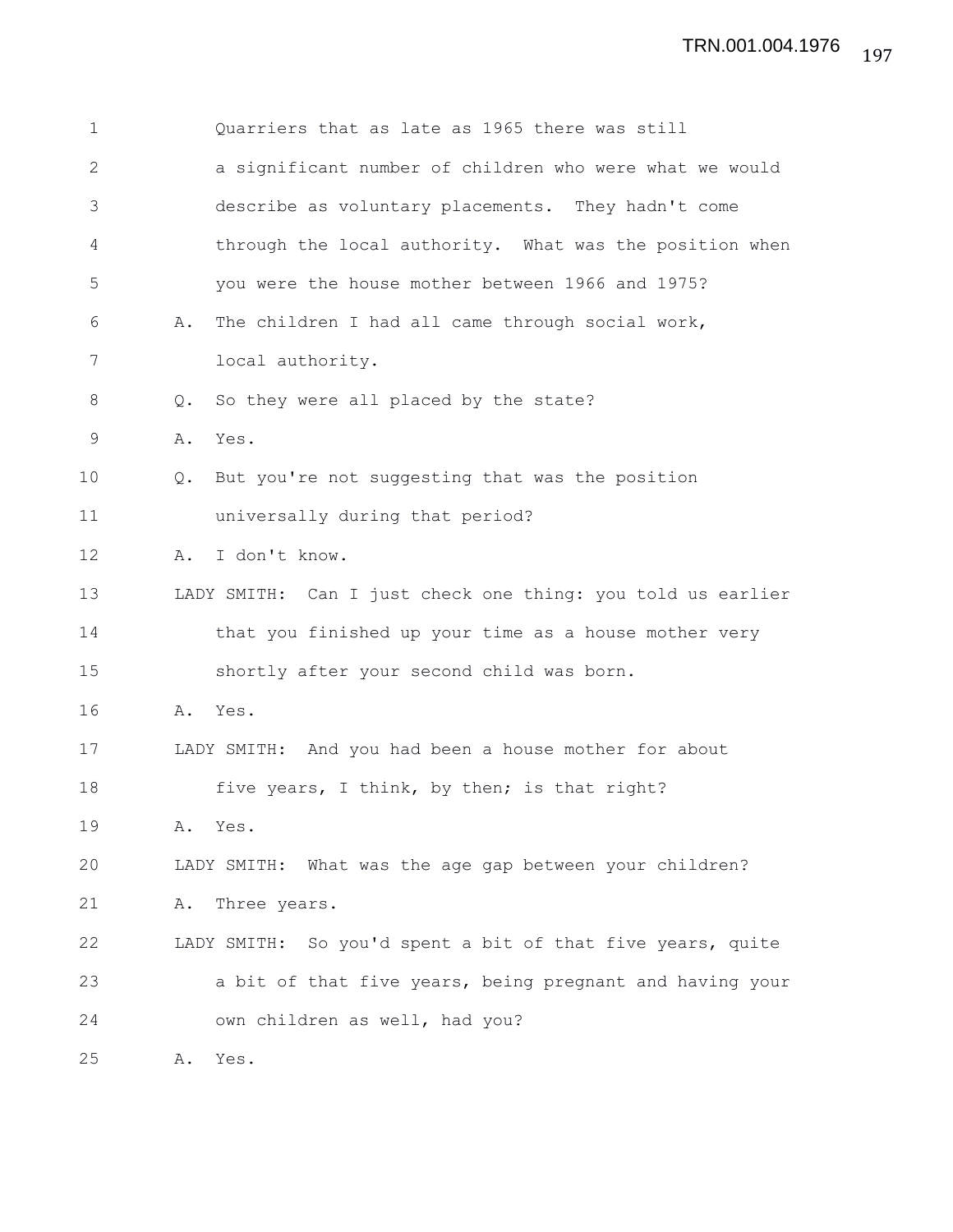1 LADY SMITH: And you'd still done all these jobs?

2 A. Yes.

3 LADY SMITH: Mr Peoples.

4 MR PEOPLES: You've told us something about the situation 5 about guidance on childcare matters and indeed the 6 matter of child protection, training. Can you help me 7 with this: in the period from 1966 to 1975, when you 8 were the house mother, firstly in cottage and then 9 cottage and for a short time cottage what were the 10 child protection arrangements in place at Quarriers to 11 protect children from danger, including the risk of 12 abuse?

13 A. I can't remember anything being in place. I certainly 14 wasn't aware of anything.

15 Q. Just on another matter, you've told us already that you 16 can't recall getting any guidelines or instructions of 17 a general nature on childcare matters and indeed 18 including on the matter of corporal punishment or 19 chastisement. Did you get any instructions as 20 house parents that you were expected to follow, that you 21 can recall?

22 A. I can't recall.

23 Q. Can I turn to a different matter. You would get visits 24 as a house mother -- during the period you were 25 house mother, you'd get visits from local authority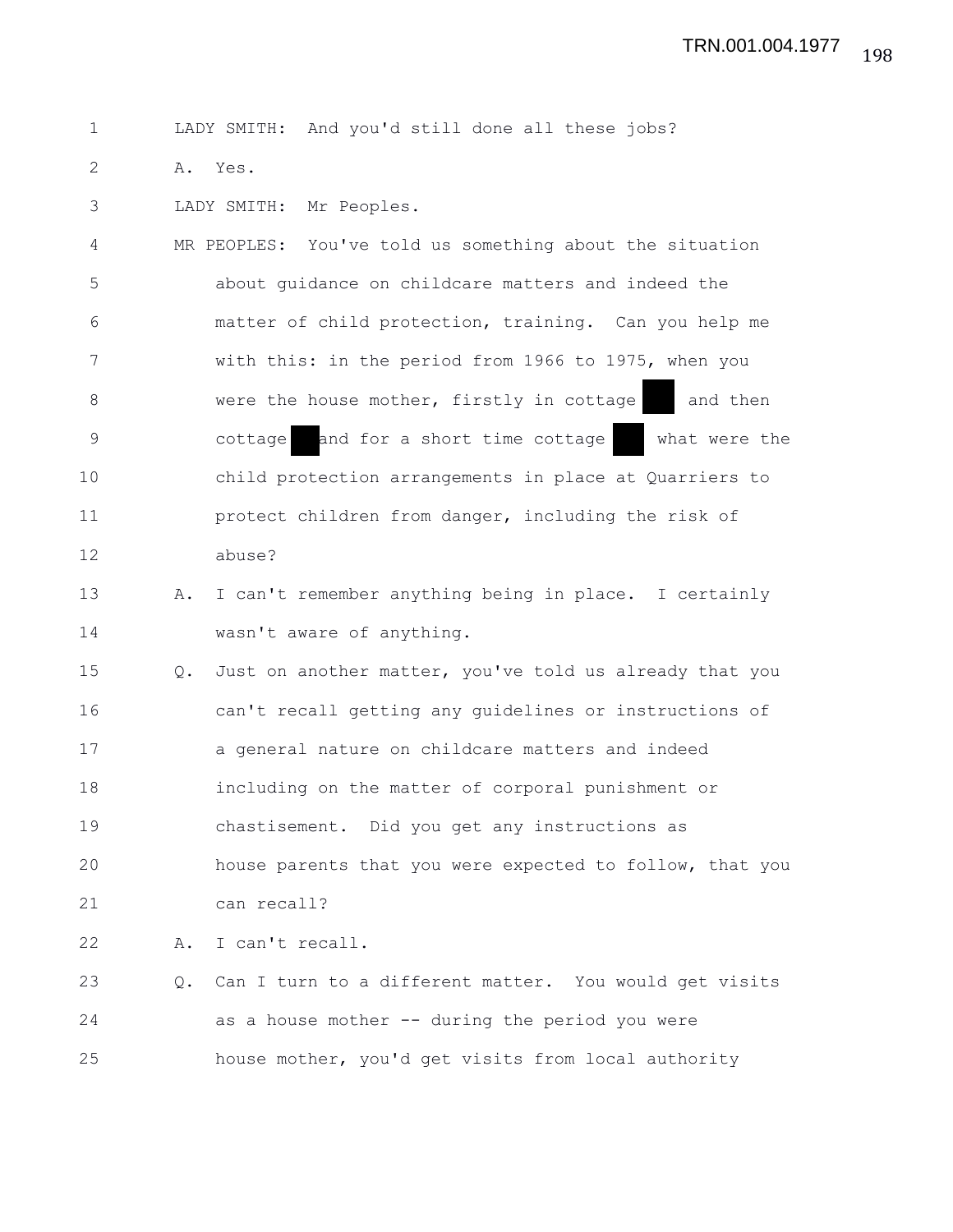| $\mathbf 1$ |               | social workers -- I think they were called childcare     |
|-------------|---------------|----------------------------------------------------------|
| 2           |               | officers or child welfare officers before 1968.          |
| 3           | Α.            | Yes.                                                     |
| 4           | Q.            | You'd get visits from them; is that right?               |
| 5           | Α.            | From the children's social workers?                      |
| 6           | Q.            | Yes.                                                     |
| 7           | Α.            | Yes.                                                     |
| 8           | Q.            | Would that vary depending on which authority you were    |
| 9           |               | dealing with?                                            |
| 10          | Α.            | Just  It might have done, but I just remember --         |
| 11          |               | I can vividly remember social workers coming to visit    |
| 12          |               | the children on a regular monthly basis.                 |
| 13          | $Q_{\bullet}$ | When these visitors, these social workers -- I'll just   |
| 14          |               | call them social workers, but I'm including the previous |
| 15          |               | terminology when I say that -- when they visited in the  |
| 16          |               | period you were a house mother, would they talk to the   |
| 17          |               | children?                                                |
| 18          | Α.            | Yes.                                                     |
| 19          | $Q$ .         | Would they talk to them outwith your presence?           |
| 20          | Α.            | Yes.                                                     |
| 21          | Q.            | Would they talk to them individually?                    |
| 22          | Α.            | I don't know. I'm thinking on families where they would  |
| 23          |               | take the children out if they came -- particularly one   |
| 24          |               | from Edinburgh, he was a very regular visitor and he     |
| 25          |               | would come and have lunch with us and take the boys out  |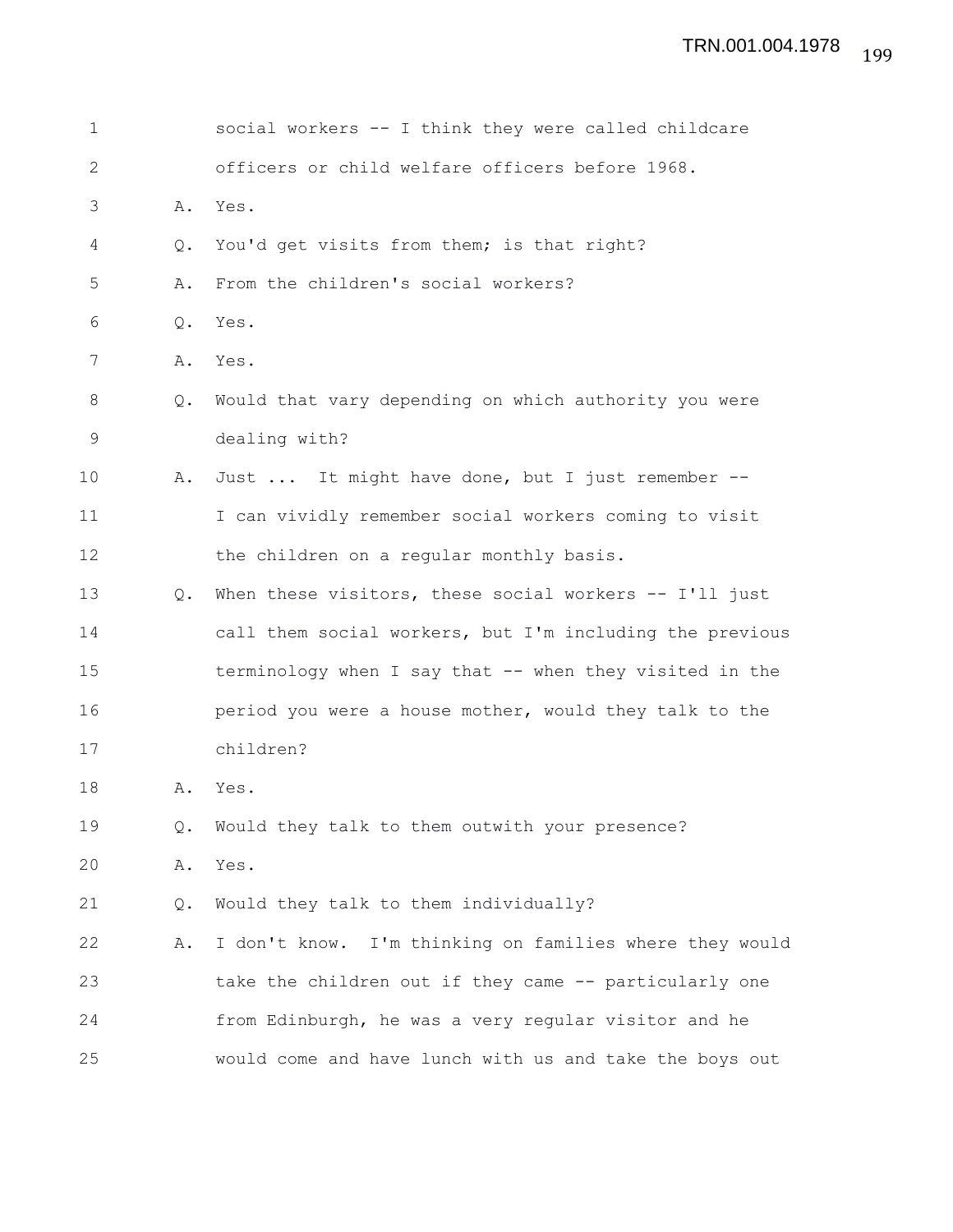| $\mathbf{1}$ |    | for the afternoon. Another one who came from             |
|--------------|----|----------------------------------------------------------|
| $\mathbf{2}$ |    | Dumbartonshire and she would take the children -- and in |
| 3            |    | fact she came once and brought her husband down and they |
| 4            |    | took the children out.                                   |
| 5            |    | I can't remember really much more than that.             |
| 6            |    | Q. We've heard some evidence that there were people that |
| 7            |    | I think are described as lady visitors that would come?  |
| 8            | Α. | That's correct.                                          |
| 9            | Q. | Who were they?                                           |
| 10           | Α. | They were local ladies, Lady Maclay, Lady Yarrow,        |
| 11           |    | Lady Lithgow, these sort of people from round about our  |
| 12           |    | area, who volunteered to become what was known as a lady |
| 13           |    | visitor. And they would be assigned one or two cottages  |
| 14           |    | to visit and they could come any time. They would just   |
| 15           |    | appear. And they would come in and maybe have a cup of   |
| 16           |    | tea with us. Then, as the children came in from school,  |
| 17           |    | they were free to go in and chat to the children, and    |
| 18           |    | that was it really.                                      |
| 19           | Q. | And did they chat to the children?                       |
| 20           | Α. | Yes, any that I had.                                     |
| 21           | Q. | Did they write anything down?                            |
| 22           | Α. | No, they would then go and hold a meeting with           |
| 23           |    | Mr Mortimer about their visits. We were never --         |
| 24           | Q. | You weren't privy to that?                               |
| 25           | Α. | No.                                                      |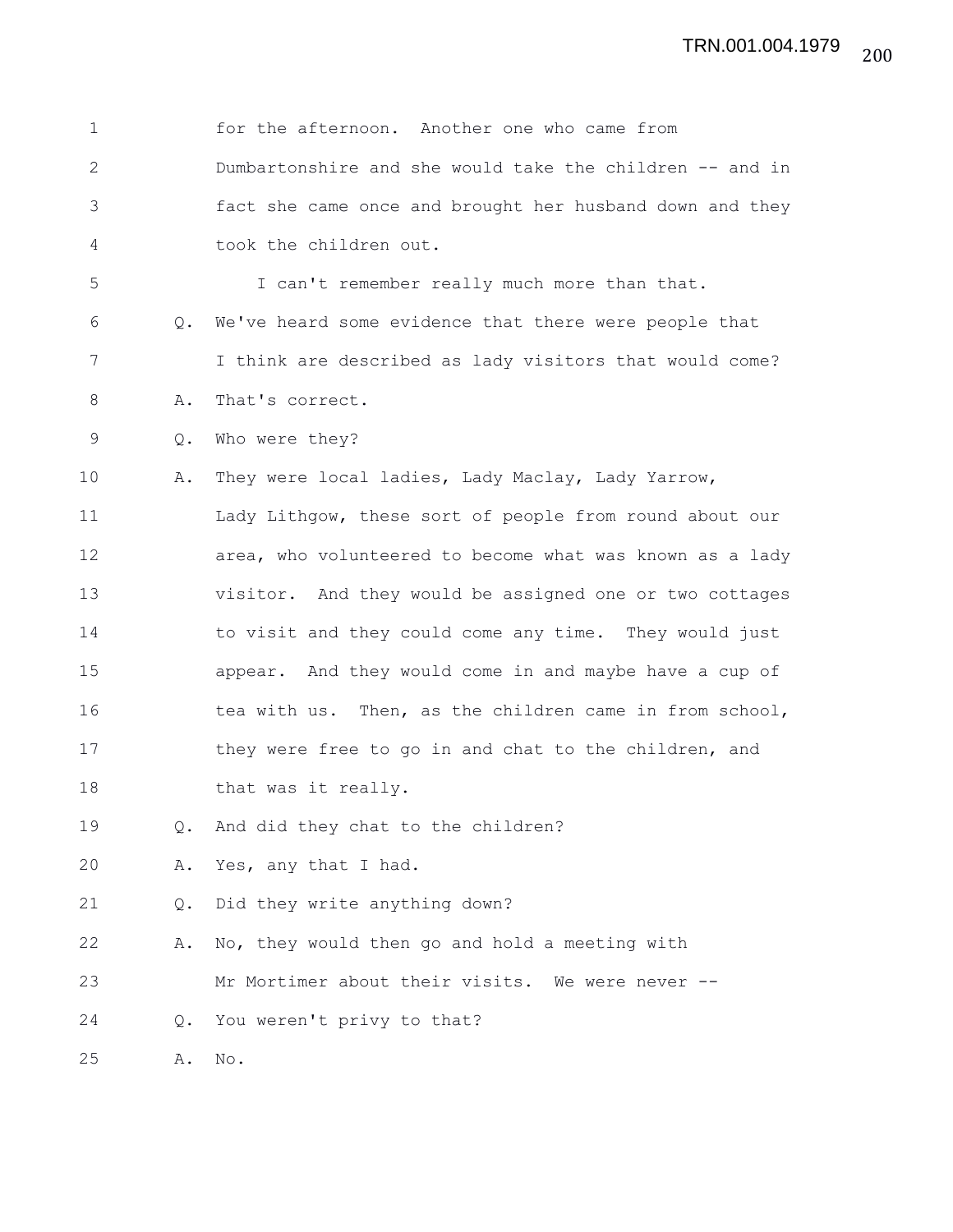| $\mathbf{1}$   | $Q_{\bullet}$ | But do you say that these meetings that would occur      |
|----------------|---------------|----------------------------------------------------------|
| $\mathbf{2}$   |               | after the lady visitors had turned up would they be      |
| 3              |               | immediately after the visit?                             |
| $\overline{4}$ | Α.            | Well, I presume that they would just get together and    |
| 5              |               | say, right, we've all done our monthly visit and we'll   |
| 6              |               | have a meeting, and that was it.                         |
| 7              | Q.            | But they weren't writing anything down?                  |
| 8              | Α.            | Not that I know of. I don't know. Not in the cottage.    |
| 9              | Q.            | You would have seen them in the cottage?                 |
| 10             | Α.            | Yes. They didn't write anything down in my presence.     |
| 11             | Q.            | Were any of them qualified childcare experts?            |
| 12             | Α.            | Not that I know of no. They were just volunteer visits.  |
| 13             |               | The one thing I can remember they did for us was to get  |
| 14             |               | us washing machines.                                     |
| 15             | Q.            | Yes. So they might be able to swing something if         |
| 16             |               | something was needed?                                    |
| 17             | Α.            | Yes.                                                     |
| 18             | Q.            | Their function wasn't to protect children?               |
| 19             |               | A. No, no, not at all.                                   |
| 20             | Q.            | From danger or --                                        |
| 21             | Α.            | No. But if a child -- I think, as far as I can           |
| 22             |               | remember, if a child wanted to, they could talk to them, |
| 23             |               | and I presume if they -- maybe they did in other         |
| 24             |               | cottages, I don't know, whether children had any         |
| 25             |               | complaints or anything. I never heard of any             |

201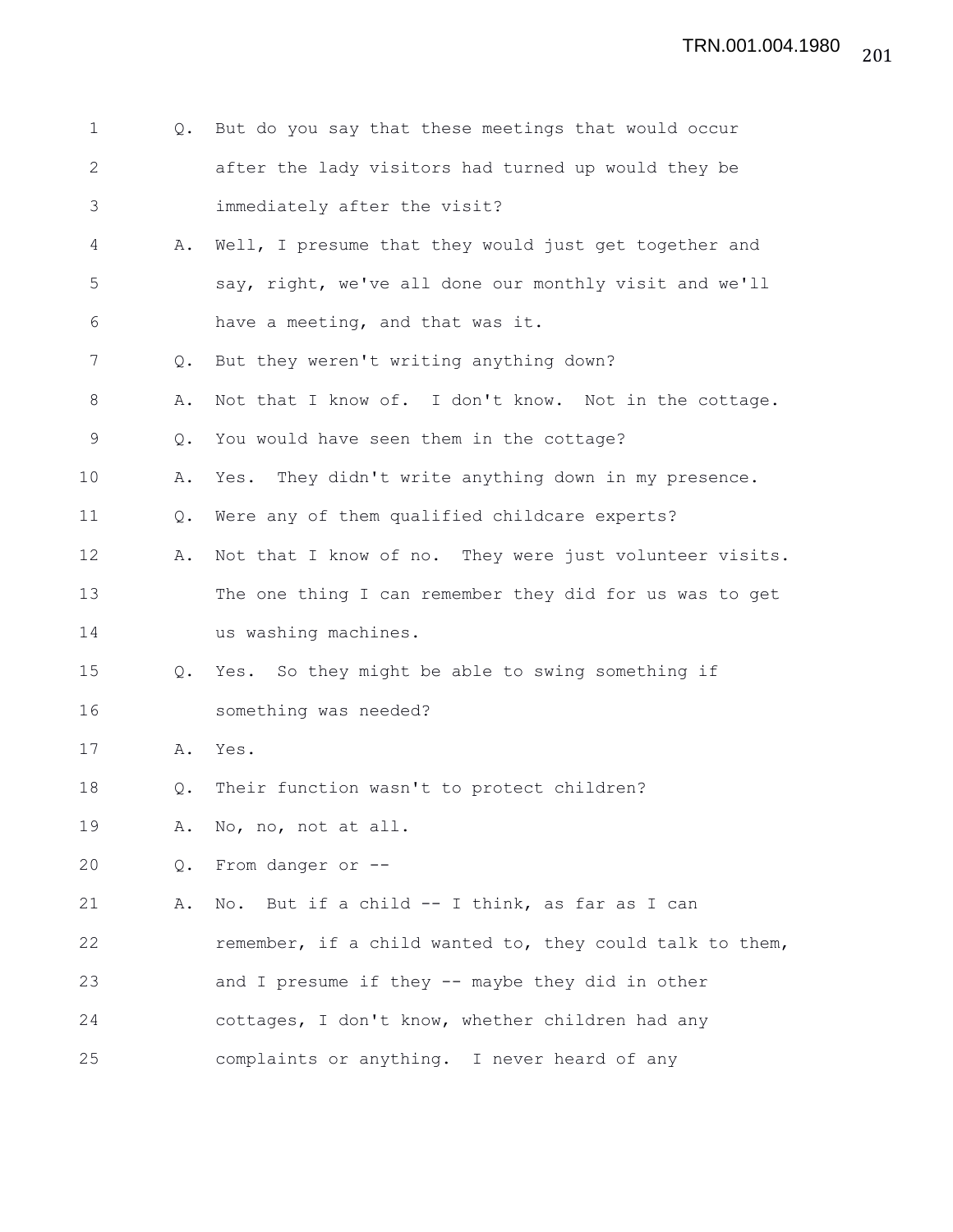| $\mathbf 1$  |    | complaints. I never questioned my children after they         |
|--------------|----|---------------------------------------------------------------|
| $\mathbf{2}$ |    | had been, anyway.                                             |
| 3            | Q. | They weren't a complaints body that children could talk       |
| 4            |    | to?                                                           |
| 5            | Α. | I think if there had been any complaints, then that<br>No.    |
| 6            |    | would have been dealt with. But I don't know.                 |
| 7            | Q. | Do you think a vulnerable child who might have been 8,        |
| 8            |    | 9, 10 would find the confidence to talk to Lady Maclay        |
| $\mathsf 9$  |    | or Lady Someone-else about his problems?                      |
| 10           | Α. | Probably not.                                                 |
| 11           | Q. | Realistically?                                                |
| 12           | Α. | Realistically.                                                |
| 13           | Q. | You've dealt with vulnerable children?                        |
| 14           | Α. | Yes.                                                          |
| 15           | Q. | Do you not accept they find it difficult perhaps to tell      |
| 16           |    | things to adults?                                             |
| 17           | Α. | Oh yes. I don't think they would. We were told that           |
| 18           |    | was their role, to be available if any of the children        |
| 19           |    | wanted to talk to them. If we needed anything                 |
| 20           |    | specifically in the house -- like I can remember because      |
| 21           |    | of the bed-wetting situation, they got us nylon sheets        |
| 22           |    | instead of the big heavy cotton sheets that we had when       |
| 23           |    | we were trying to get them washed and dried, it was           |
| 24           |    | slightly easier, things like that.                            |
| 25           |    | LADY SMITH:<br>Would I be right in thinking that these ladies |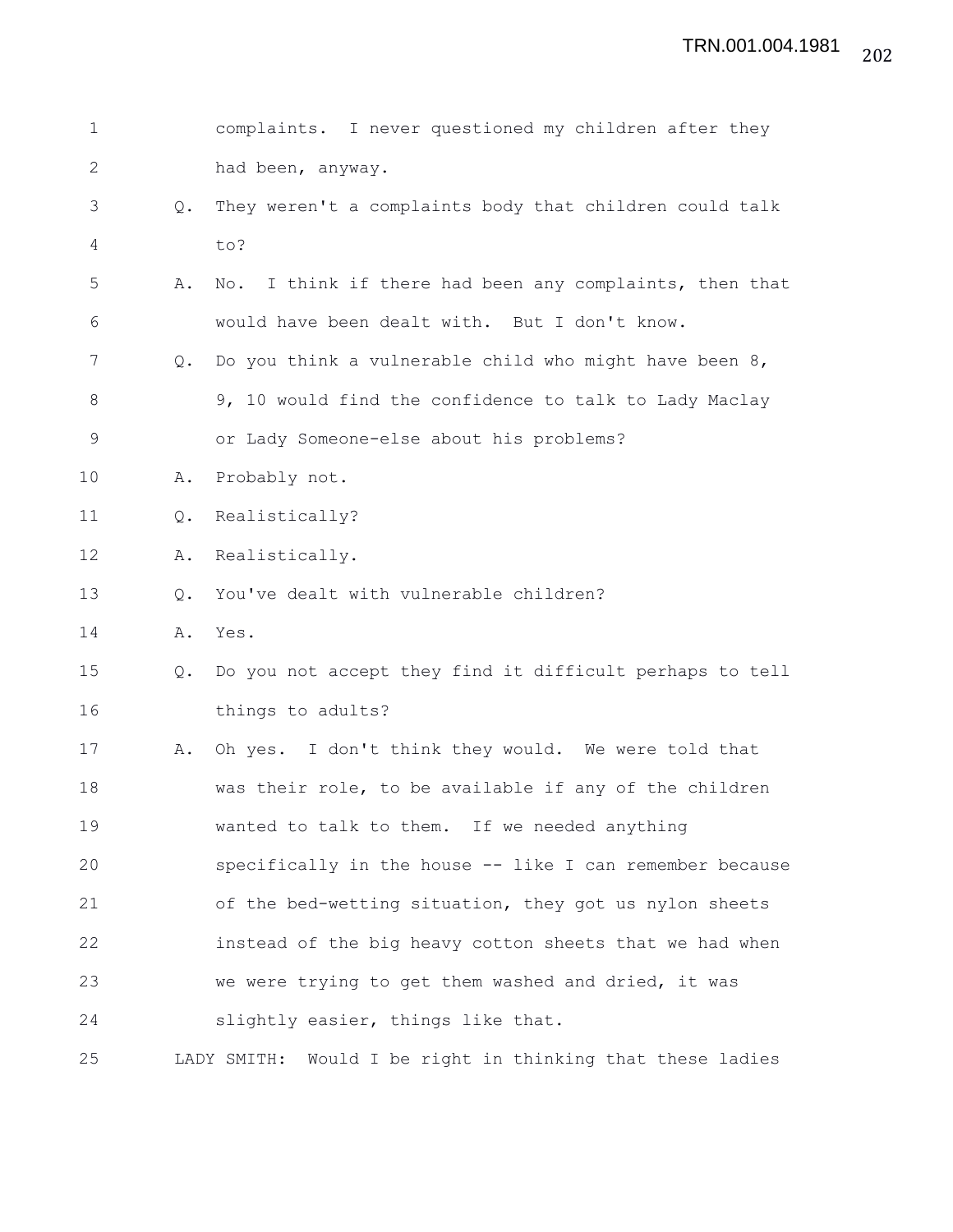| $\mathbf 1$  | would dress rather differently than the mothers in the         |
|--------------|----------------------------------------------------------------|
| $\mathbf{2}$ | environments that the children had come from?                  |
| 3            | I never gave that any thought.<br>Α.                           |
| 4            | LADY SMITH: Would they have different accents? Did they        |
| 5            | speak differently?                                             |
| 6            | I suppose they would have done, yes.<br>Α.                     |
| 7            | LADY SMITH: It would have been obvious to the children that    |
| 8            | they came from a rather different world, wouldn't it?          |
| 9            | Well, yes, although the likes of Lady Maclay, she was in<br>Α. |
| 10           | and around the village a lot, and the children, I think,       |
| 11           | were quite used to seeing her. She was always in church        |
| 12           | on a Sunday and would speak to the children if she saw         |
| 13           | them. But I think, yes, that's                                 |
| 14           | LADY SMITH: And you said that was Lady Maclay not              |
| 15           | Lady Maclean?                                                  |
| 16           | Maclay.<br>Α.                                                  |
| 17           | MR PEOPLES: M-A-C-L-A-Y?                                       |
| 18           | Yes.<br>Α.                                                     |
| 19           | She was the wife of $-$ -<br>Q.                                |
| 20           | Lord Maclay.<br>Α.                                             |
| 21           | Who's quite a prominent figure in Scottish life?<br>Q.         |
| 22           | Yes, she was 105 when she died.<br>Α.                          |
| 23           | Just on another matter, did you keep a log during your<br>Q.   |
| 24           | time as a house mother?                                        |
| 25           | Yes.<br>Α.                                                     |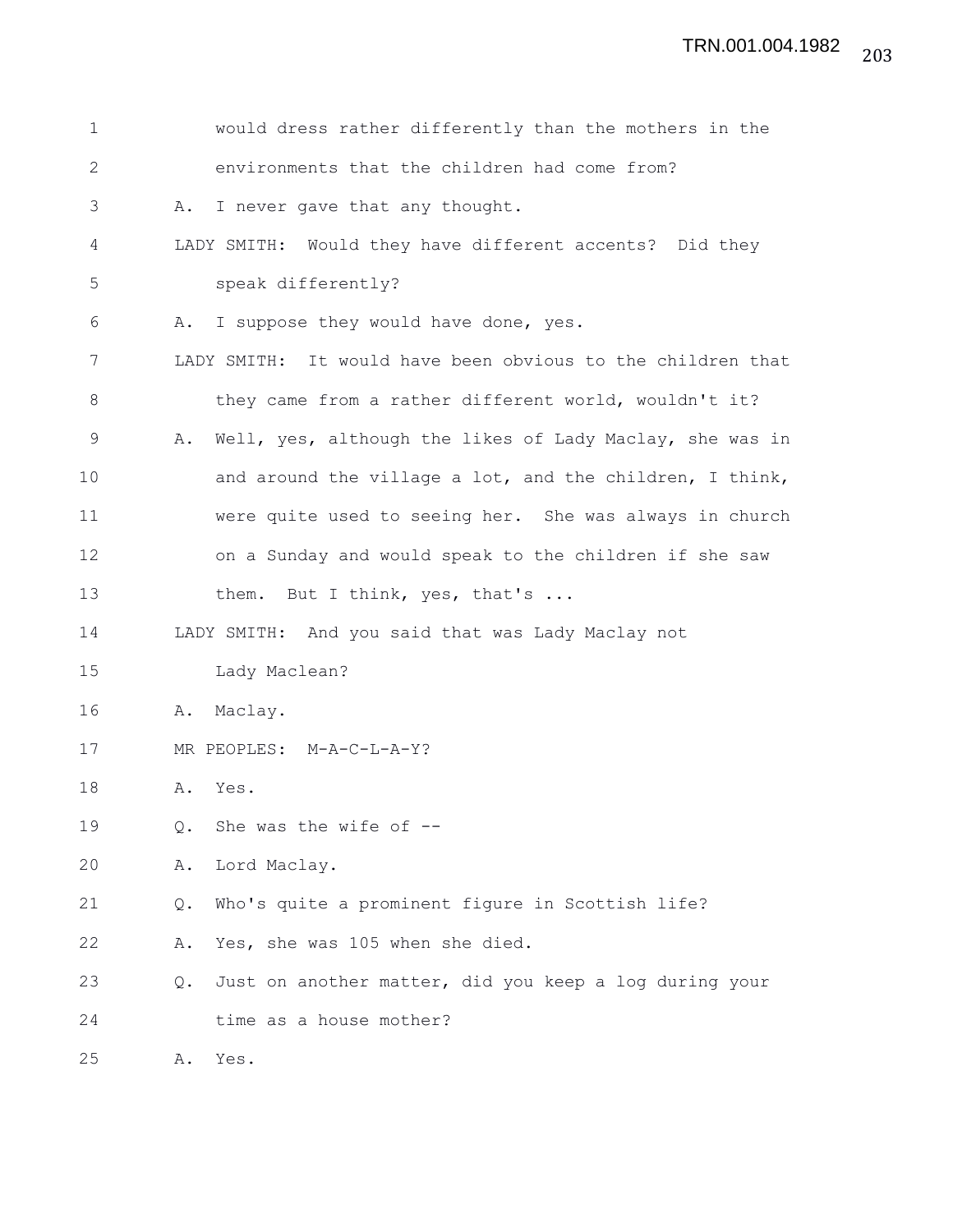1 Q. A daily log?

- 2 A. If necessary, if there was something I needed to record 3 in it, yes. But it was handed in once a month, I think 4 it was.
- 5 Q. Can you just help me with this? What did this log look 6 like?
- 7 A. It was just a folder like this (indicating), similar to 8 this. And you had a section for each child and you just 9 **example 1** recorded if there were any punishments meted out, if 10 there was anything -- school reports, anything had gone 11 on at school or if there was something particular, you 12 know, birthday times and things like that: so-and-so had 13 a birthday party and that sort of thing. It was just 14 general things that were put into it.
- 15 Q. Who told you what to put into it -- or did anyone tell 16 you?

17 A. No, we weren't told what to put in it.

18 Q. You weren't given any guidance?

- 19 A. We also weren't told when it was checked that there was 20 anything wrong with what we'd put in it.
- 21 Q. So no one came to you and said, "I'm not happy with what 22 you're recording"?

23 A. No.

24 Q. That was never said to you?

25 A. No, not to me. I don't know if it was said to anyone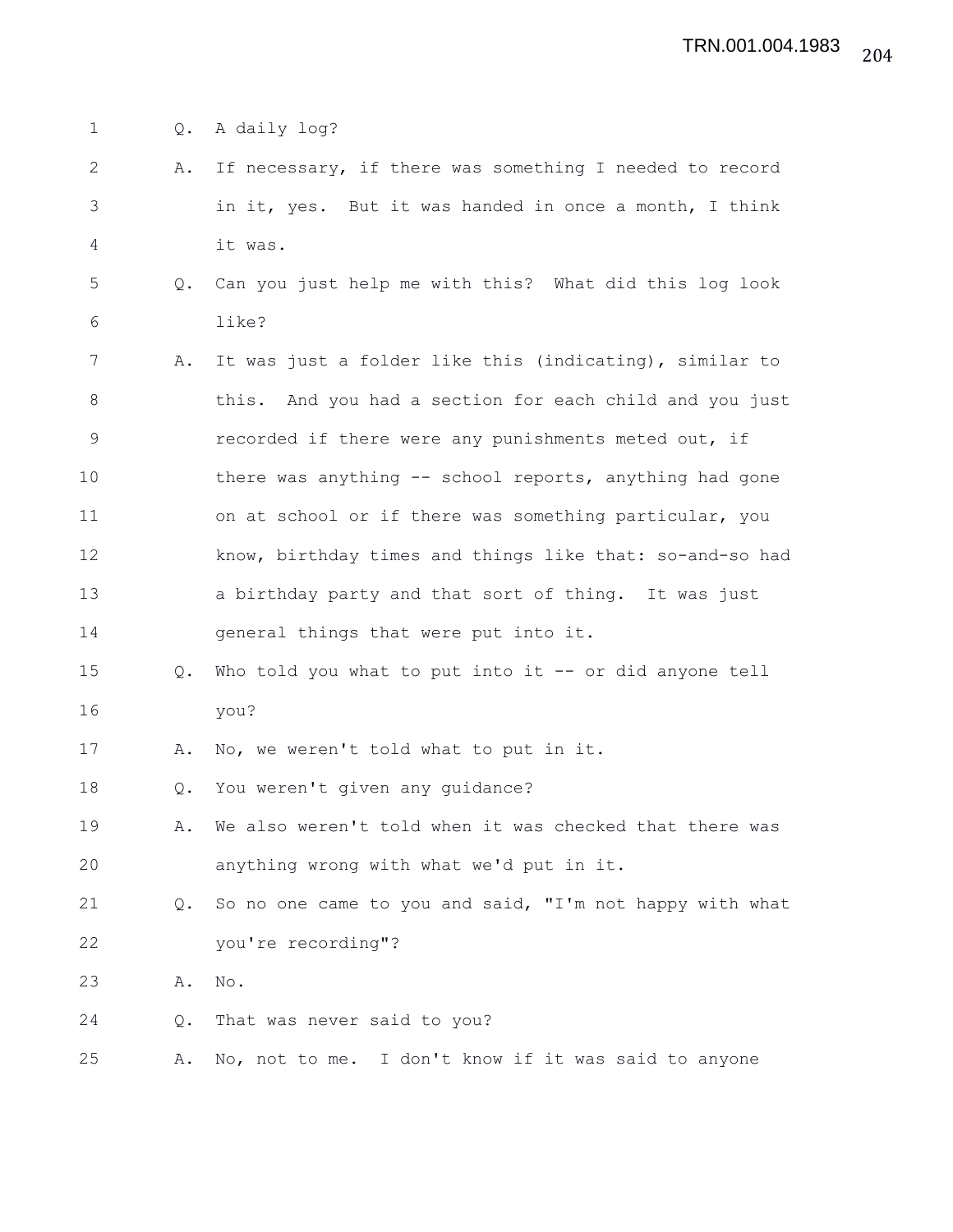| $\mathbf{1}$ |               | else.                                                      |
|--------------|---------------|------------------------------------------------------------|
| 2            | Q.            | But you were the person that determined what would go      |
| 3            |               | into the log?                                              |
| 4            | Α.            | Yes.                                                       |
| 5            | Q.            | It was your judgement?                                     |
| 6            | Α.            | Yes. I think probably my assistant would be -- her and     |
| 7            |               | I would get together if there was something we felt we     |
| 8            |               | needed to talk about together and put in.                  |
| 9            | $Q_{\bullet}$ | You told us that the file or folder that was used as       |
| 10           |               | this log had divisions for each child; is that right       |
| 11           |               | then?                                                      |
| 12           | Α.            | Yes.                                                       |
| 13           | Q.            | So each child would have their own section in the file?    |
| 14           | Α.            | Yes.                                                       |
| 15           | $Q_{\bullet}$ | So that someone could immediately go to child A rather     |
| 16           |               | than child B and see what was written about them?          |
| 17           | Α.            | Uh-huh, uh-huh.                                            |
| 18           | Q.            | This logbook was taken on a monthly basis, you think, to   |
| 19           |               | the main office?                                           |
| 20           | Α.            | Yes.                                                       |
| 21           | Q.            | Did you take it there?                                     |
| 22           | Α.            | No, I think it was the social worker that -- I can't       |
| 23           |               | remember. I really can't remember. I'm sorry.              |
| 24           | $Q_{\bullet}$ | But you think it could have been the social worker.<br>You |
| 25           |               | don't have a memory of taking it?                          |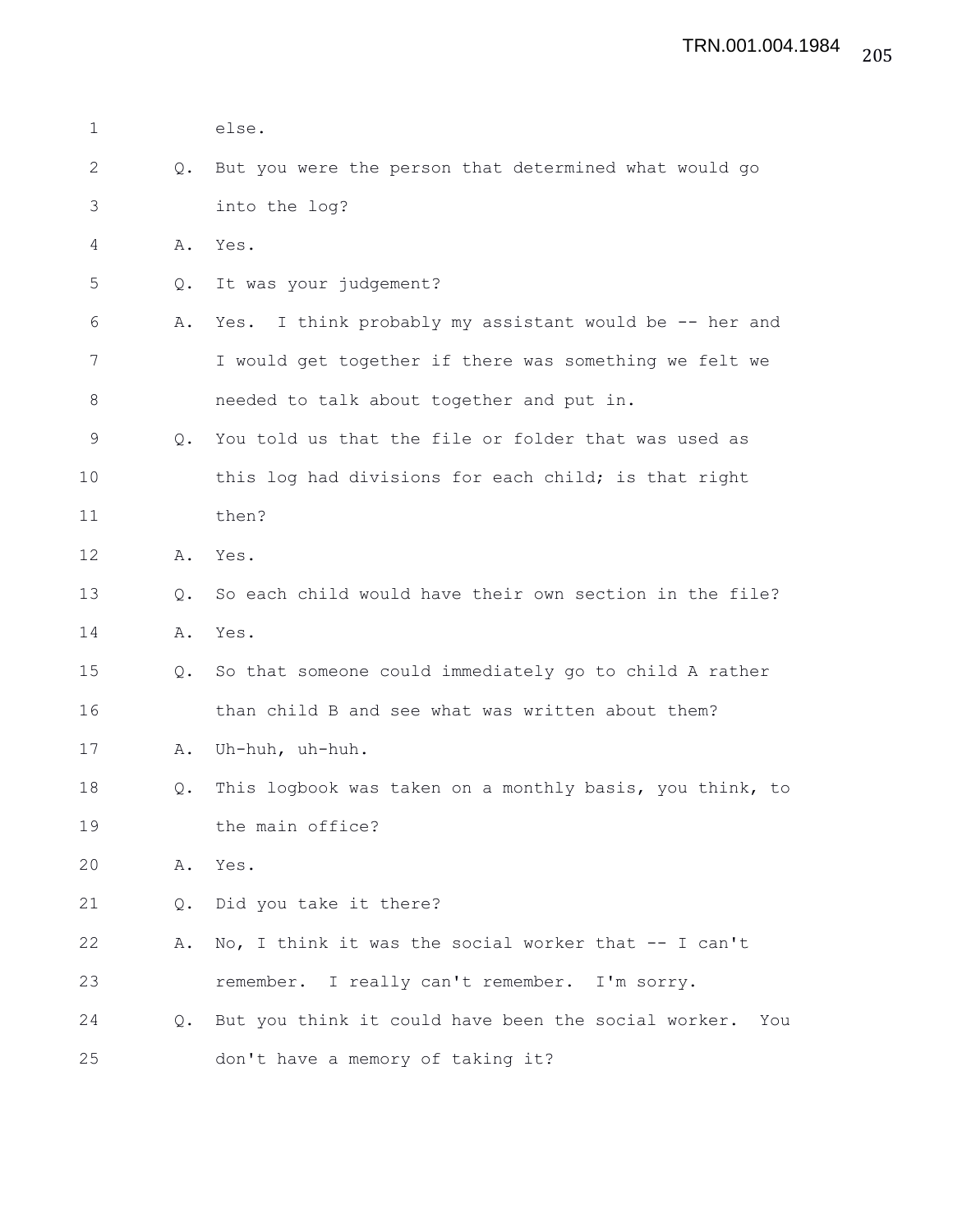| $\mathbf 1$  | Α.             | No. I may have taken it down to the office. I just       |
|--------------|----------------|----------------------------------------------------------|
| $\mathbf{2}$ |                | can't remember.                                          |
| 3            | Q.             | If you were --                                           |
| 4            | Α.             | Or he came to the house, occasionally he would come to   |
| 5            |                | the house.                                               |
| 6            | $\mathsf{Q}$ . | He?                                                      |
| 7            | Α.             | Mr Mortimer.                                             |
| $8\,$        | Q.             | Occasionally?                                            |
| $\mathsf 9$  | Α.             | Yes. He wasn't in the house very often.                  |
| 10           | $Q_{\bullet}$  | I was going to ask you that. How often would he come?    |
| 11           | Α.             | Very, very seldom.                                       |
| 12           | Q.             | I suppose -- did you keep this log from 1966 right       |
| 13           |                | through to 1975?                                         |
| 14           | Α.             | I don't think I had it initially. I don't think there    |
| 15           |                | were any logbooks when I first took over.                |
| 16           | $Q_{\bullet}$  | Whose idea was it then to establish a logbook?           |
| 17           | Α.             | It would be Joe Mortimer's.                              |
| 18           | Q.             | But he was in place in 1965 or 1966.                     |
| 19           | Α.             | I don't think he had  I just                             |
| 20           | $Q_{\bullet}$  | You don't remember there being this logbook at the start |
| 21           |                | of your time as a house mother? It came in later?        |
| 22           | Α.             | It came in later, yes.                                   |
| 23           | Q.             | But you seem to link it to a time when there were        |
| 24           |                | social workers, in-house social workers, so do you think |
| 25           |                | it may have started around that time when they           |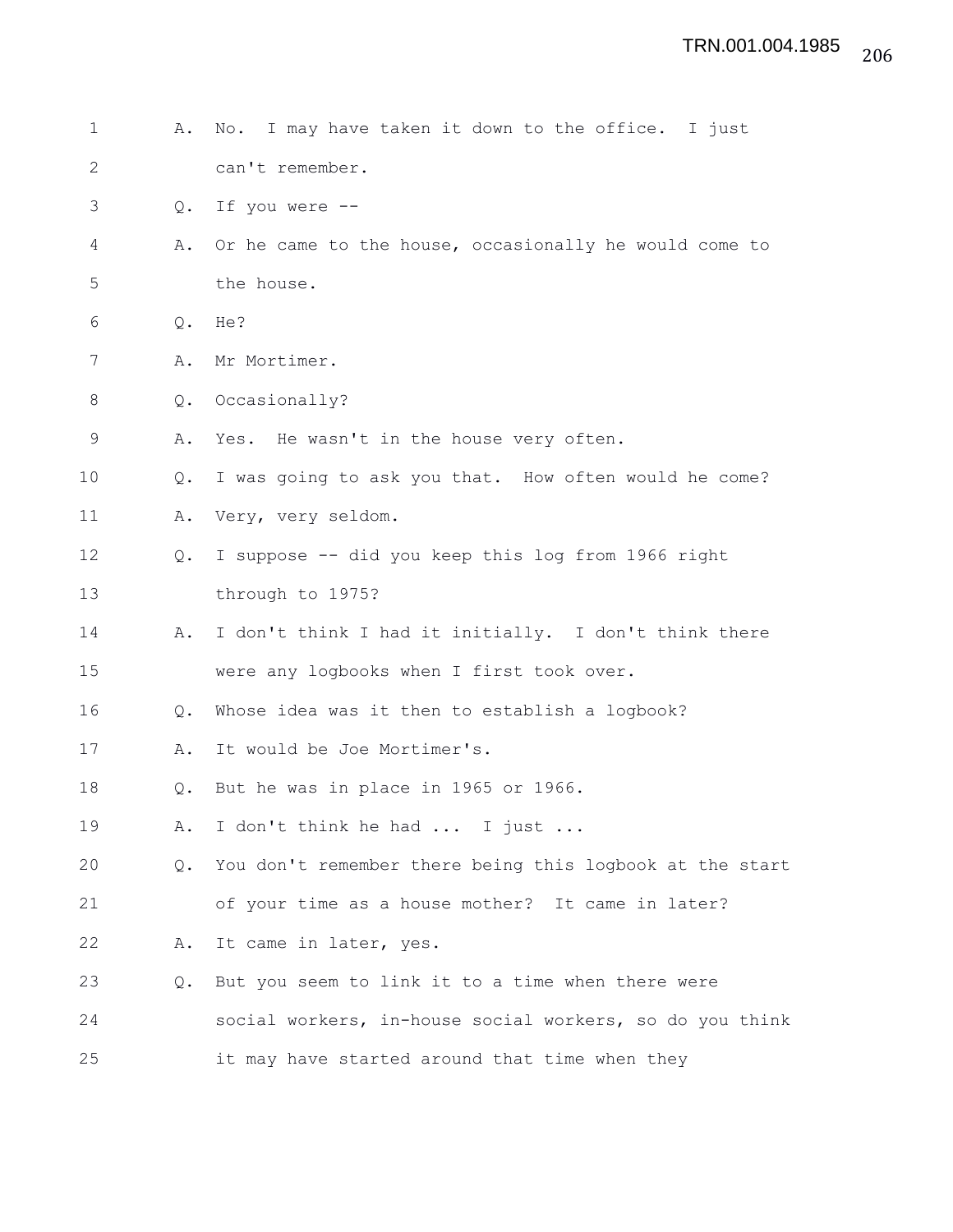| $\mathbf 1$   |               | established the social work team?                      |
|---------------|---------------|--------------------------------------------------------|
| $\mathbf{2}$  | Α.            | Possibly. I really couldn't --                         |
| $\mathcal{S}$ | Q.            | You're clear that there was, at least for part of the  |
| 4             |               | period --                                              |
| 5             | Α.            | A logbook.                                             |
| 6             | Q.            | -- a logbook that you entered details for each child   |
| 7             |               | from time to time?                                     |
| 8             | Α.            | Yes.                                                   |
| $\mathsf 9$   | Q.            | But not on a daily basis?                              |
| 10            | Α.            | Not necessarily on a daily basis.                      |
| 11            | Q.            | And you determined what went into it?                  |
| 12            | Α.            | Yes.                                                   |
| 13            | $Q_{\bullet}$ | But one thing that did go into it, am I right in       |
| 14            |               | thinking, was any punishment given to any child?       |
| 15            | Α.            | Yes, I think it would be.                              |
| 16            | $Q$ .         | Well, $I'm$ just $-$ -                                 |
| 17            | Α.            | Yes.                                                   |
| 18            | Q.            | That's something you felt had to be recorded           |
| 19            |               | faithfully --                                          |
| 20            | Α.            | Yes.                                                   |
| 21            | Q.            | -- from the time that the logbook was established --   |
| 22            | Α.            | Yes.                                                   |
| 23            | Q.            | -- until the time you left?                            |
| 24            | Α.            | Yes.                                                   |
| 25            | Q.            | And so far as punishment and discipline was concerned, |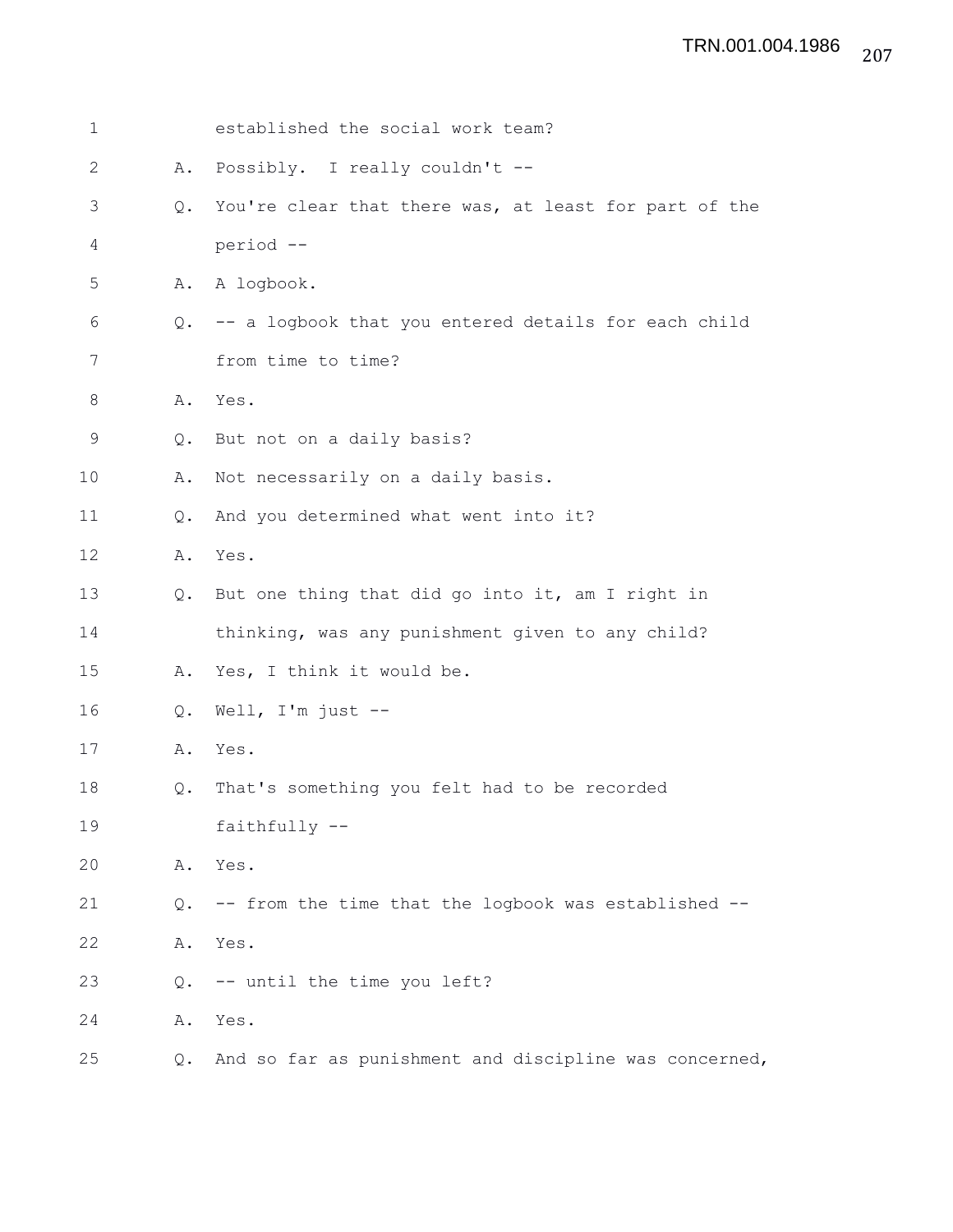| $\mathbf{1}$ |    | when you were making this record what were you             |
|--------------|----|------------------------------------------------------------|
| 2            |    | recording? Can you remind us of the type of entry you      |
| 3            |    | would make?                                                |
| 4            | Α. | You're going back an awful long time.                      |
| 5            | Q. | Well, you were a house mother for quite a long period of   |
| 6            |    | time.                                                      |
| 7            | Α. | Yes. If a child had been caught stealing or something      |
| 8            |    | like that, you would record that -- to be honest, we       |
| $\mathsf 9$  |    | didn't really have many problems within our cottage as     |
| 10           |    | far as having to give punishments to  You could talk       |
| 11           |    | to a child and say, you know, "Don't do that again", and   |
| 12           |    | that would be the end of it.                               |
| 13           |    | LADY SMITH: May, just going back to what you were being    |
| 14           |    | asked --                                                   |
| 15           |    | A. Sorry.                                                  |
| 16           |    | LADY SMITH: It wasn't so much what misdemeanours were      |
| 17           |    | committed by children but what was the nature of           |
| 18           |    | a punishment that would be given to the child? What        |
| 19           |    | would you be writing down about the punishment?            |
| 20           | Α. | Well, if a child  I can only remember saying, right,       |
| 21           |    | okay, they were going to have to go to bed early           |
| 22           |    | tonight, you're going to have to do without television,    |
| 23           |    | something like that. I can't really remember giving out    |
| 24           |    | many punishments.                                          |
| 25           |    | MR PEOPLES: But May, that may be what you did as a form of |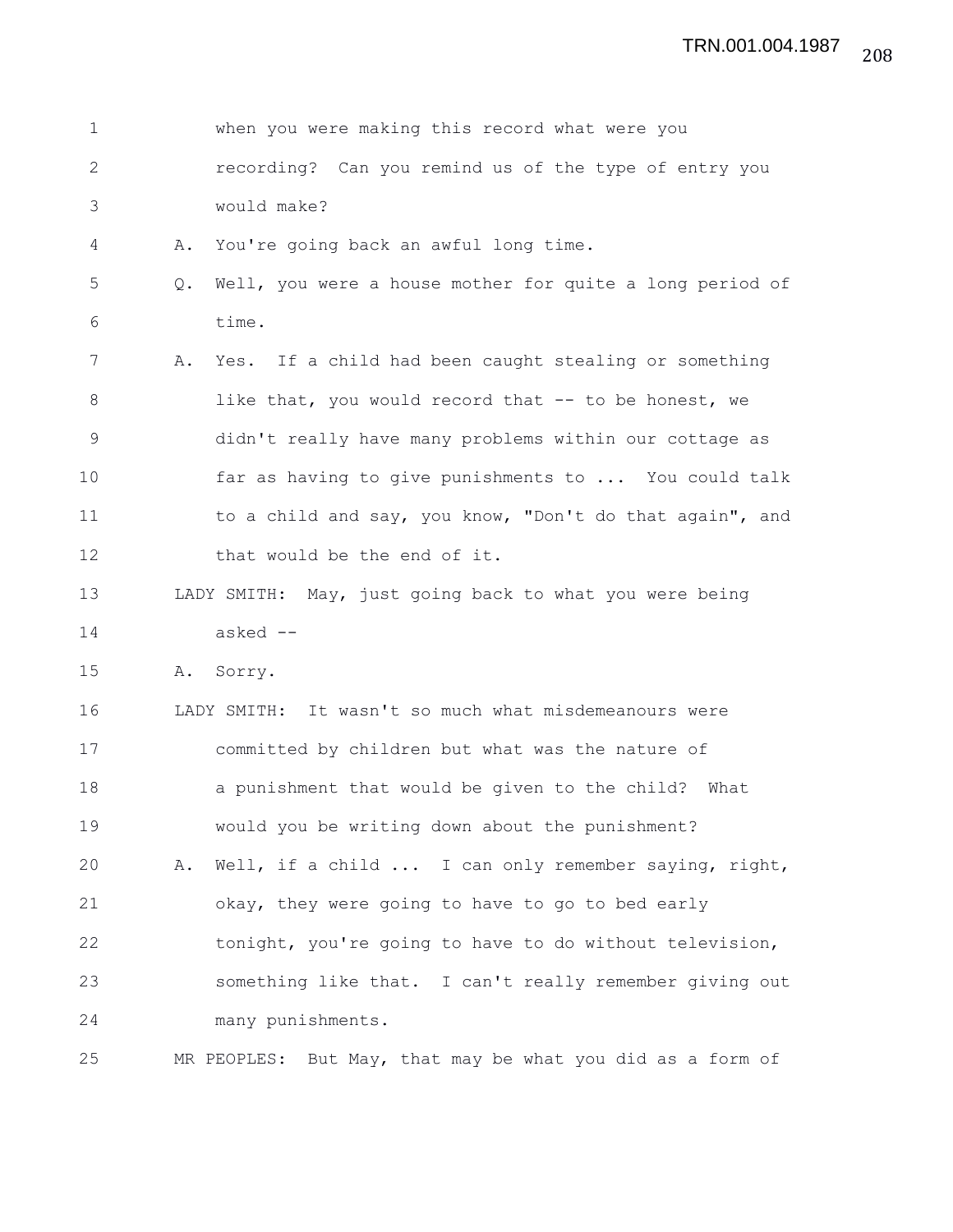| $\mathbf 1$ |           | punishment, but what I'm asking about is what you         |
|-------------|-----------|-----------------------------------------------------------|
| 2           |           | recorded in the book about punishments.                   |
| 3           | Α.        | I do not remember.                                        |
| 4           | $\circ$ . | You don't remember?                                       |
| 5           | Α.        | I don't remember.                                         |
| 6           | Q.        | But you think that you did record punishments?            |
| 7           | Α.        | If there were any punishments to be recorded, they would  |
| 8           |           | be recorded, but I don't remember.                        |
| $\mathsf 9$ | Q.        | So if this logbook was established around the same time   |
| 10          |           | as the social work team were established, in around       |
| 11          |           | 1970, and you were a house mother for five years, you     |
| 12          |           | don't have any memory from that five-year period as to    |
| 13          |           | what you were putting into this log?                      |
| 14          | Α.        | You know, you're bringing back memories: yes, I remember  |
| 15          |           | having to punish a boy for stealing, stealing money from  |
| 16          |           | another house mother, from another cottage. And the       |
| 17          |           | punishment was that he had to pay that money back from    |
| 18          |           | his own pocket money.                                     |
| 19          | Q.        | So you recorded the offence?                              |
| 20          | Α.        | I would record that, yes.                                 |
| 21          | Q.        | And you recorded the punishment given?                    |
| 22          | Α.        | Yes.                                                      |
| 23          | Q.        | And if the punishment was something different, would      |
| 24          |           | you have recorded the type of punishment routinely?<br>Ιf |
| 25          |           | it wasn't taking money out of pocket money or a loss of   |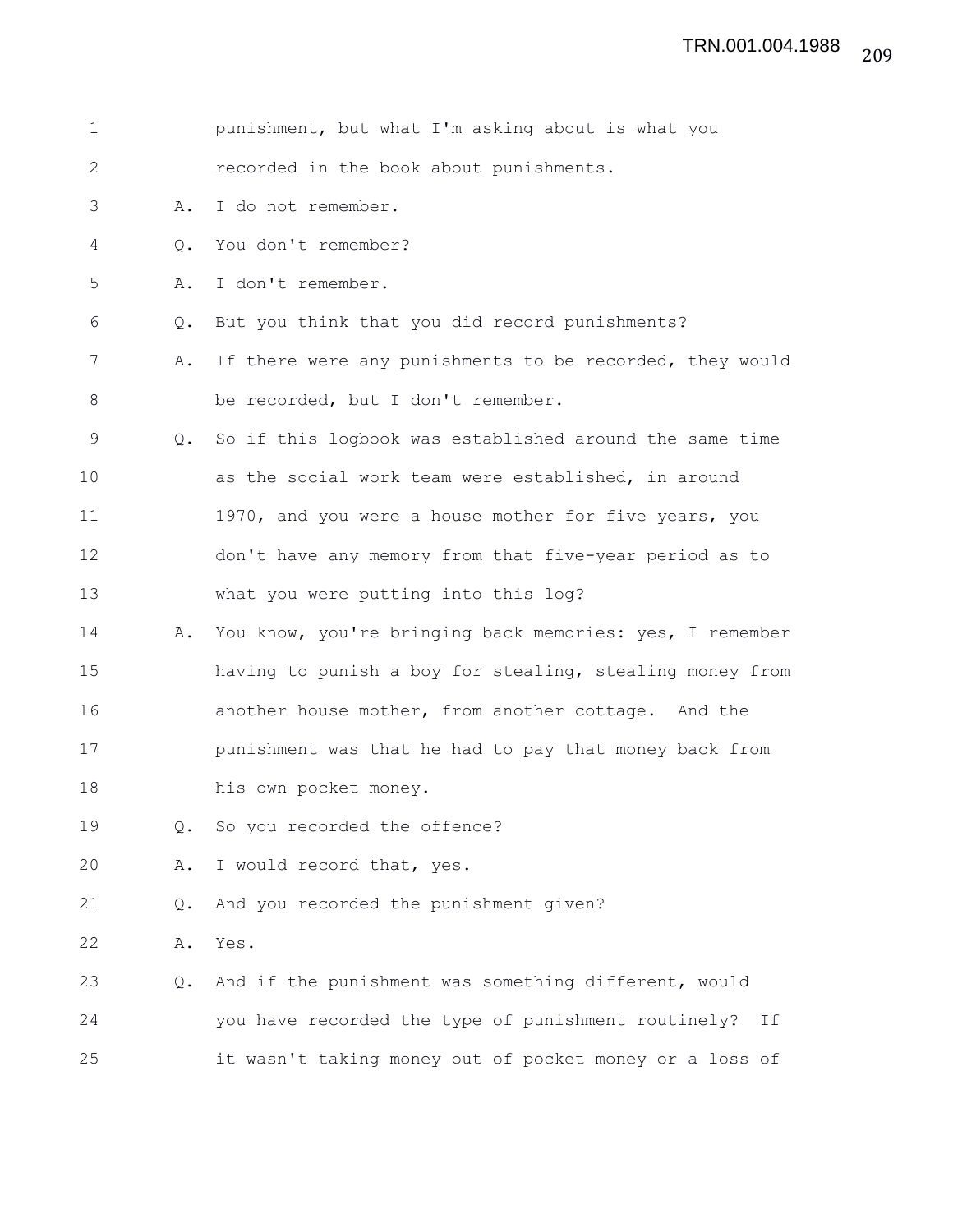| $\mathbf 1$  |    | a privilege like TV, would that all be recorded, the     |
|--------------|----|----------------------------------------------------------|
| $\mathbf{2}$ |    | type of punishment?                                      |
| 3            | Α. | Yes, it would have been.                                 |
| 4            |    | LADY SMITH: This taking the money and the punishment was |
| 5            |    | having to pay it back, I'm not quite understanding how   |
| 6            |    | that's a punishment because it wasn't his to keep, the   |
| 7            |    | money had to be returned to the person whose money it    |
| 8            |    | Was there not a punishment in addition to that?<br>was.  |
| 9            | Α. | No.                                                      |
| 10           |    | LADY SMITH: No other sanction?                           |
| 11           | Α. | In that instance, Joe Mortimer was involved in that      |
| 12           |    | because there was another child from another house       |
| 13           |    | involved, so he would be the one that would -- he would  |
| 14           |    | be the one that would say that this is what I had to do. |
| 15           |    | MR PEOPLES: Can I just continue on the theme of the      |
| 16           |    | logbook? This logbook that you've told us about would    |
| 17           |    | be taken to the main office periodically on, I think,    |
| 18           |    | a monthly basis. Presumably it was supposed to be        |
| 19           |    | looked at; by whom?                                      |
| 20           | Α. | By Joe Mortimer.                                         |
| 21           | Q. | Anyone else?                                             |
| 22           | Α. | Possibly if it was during the time of the internal       |
| 23           |    | social workers, she would be there.                      |
| 24           | Q. | When you got the logbook back, would there be an         |
| 25           |    | indication that these individuals had looked at it like  |
|              |    |                                                          |
|              |    |                                                          |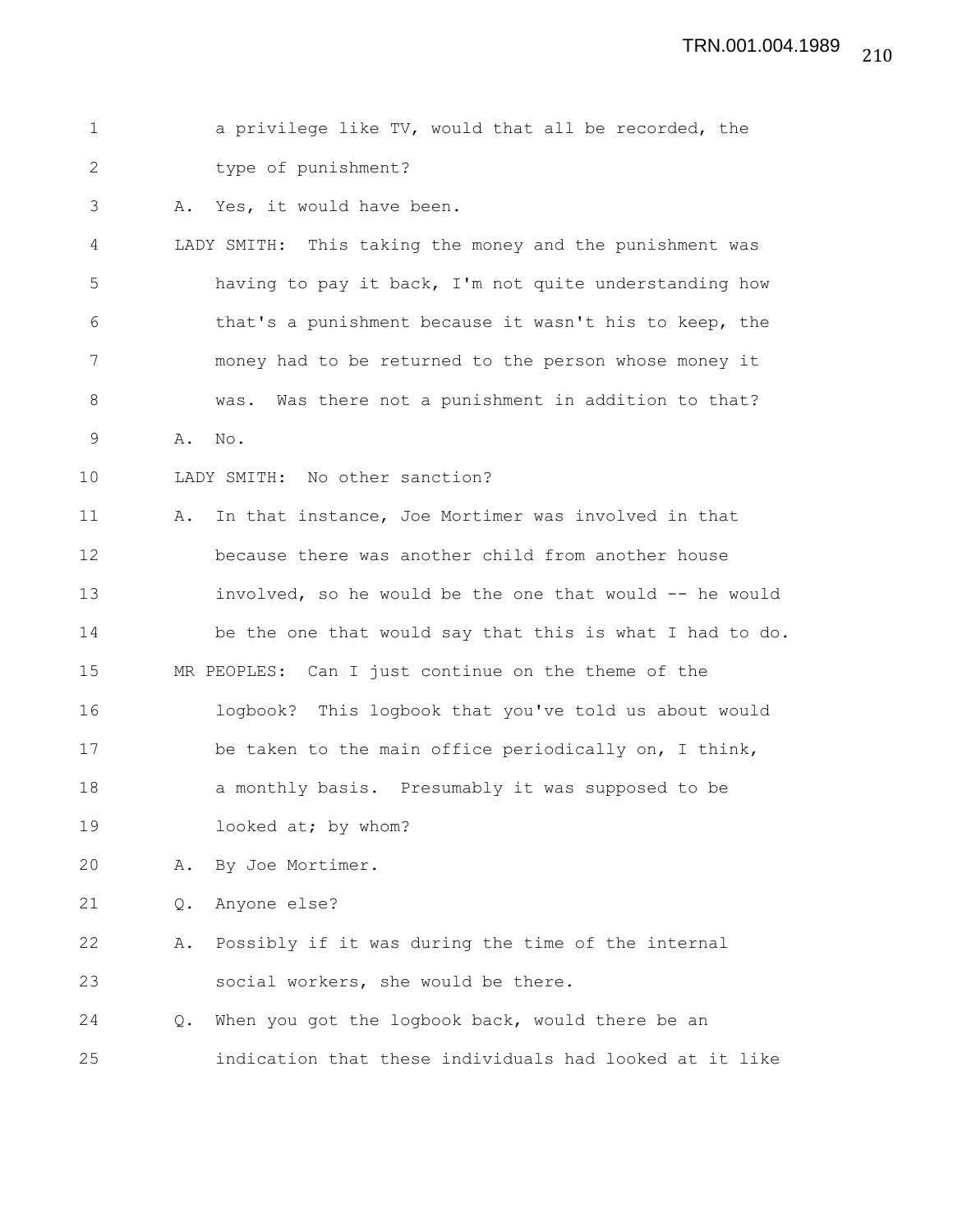| $\mathbf 1$  |               | a signature or a date?                                   |
|--------------|---------------|----------------------------------------------------------|
| $\mathbf{2}$ | Α.            | There would be a signature.                              |
| 3            | Q.            | Would that be the normal way of indicating it had been   |
| 4            |               | seen and read?                                           |
| 5            | Α.            | Yes.                                                     |
| 6            | Q.            | How quickly was the logbook returned?                    |
| 7            | Α.            | Within a day or two.                                     |
| 8            | Q.            | And then you'd continue to write it up?                  |
| 9            | Α.            | Yes.                                                     |
| 10           | $Q_{\bullet}$ | And how many logbooks did you go through in the period   |
| 11           |               | from 1970 to 1975?                                       |
| 12           | Α.            | I do not know.                                           |
| 13           | Q.            | More than one?                                           |
| 14           | Α.            | I would imagine so, yes.                                 |
| 15           | Q.            | I was going to say, if there were 12 children, each with |
| 16           |               | a section, and that was the position over five years --  |
| 17           | Α.            | I can't remember whether pages were taken out of it and  |
| 18           |               | stored somewhere else in their main office or something, |
| 19           |               | I don't know.                                            |
| 20           | $\circ$ .     | You don't remember that?                                 |
| 21           | Α.            | No, I don't remember.                                    |
| 22           | Q.            | When they took it and looked at it, if they removed      |
| 23           |               | pages?                                                   |
| 24           | Α.            | I do not know.                                           |
| 25           | Q.            | You don't know?                                          |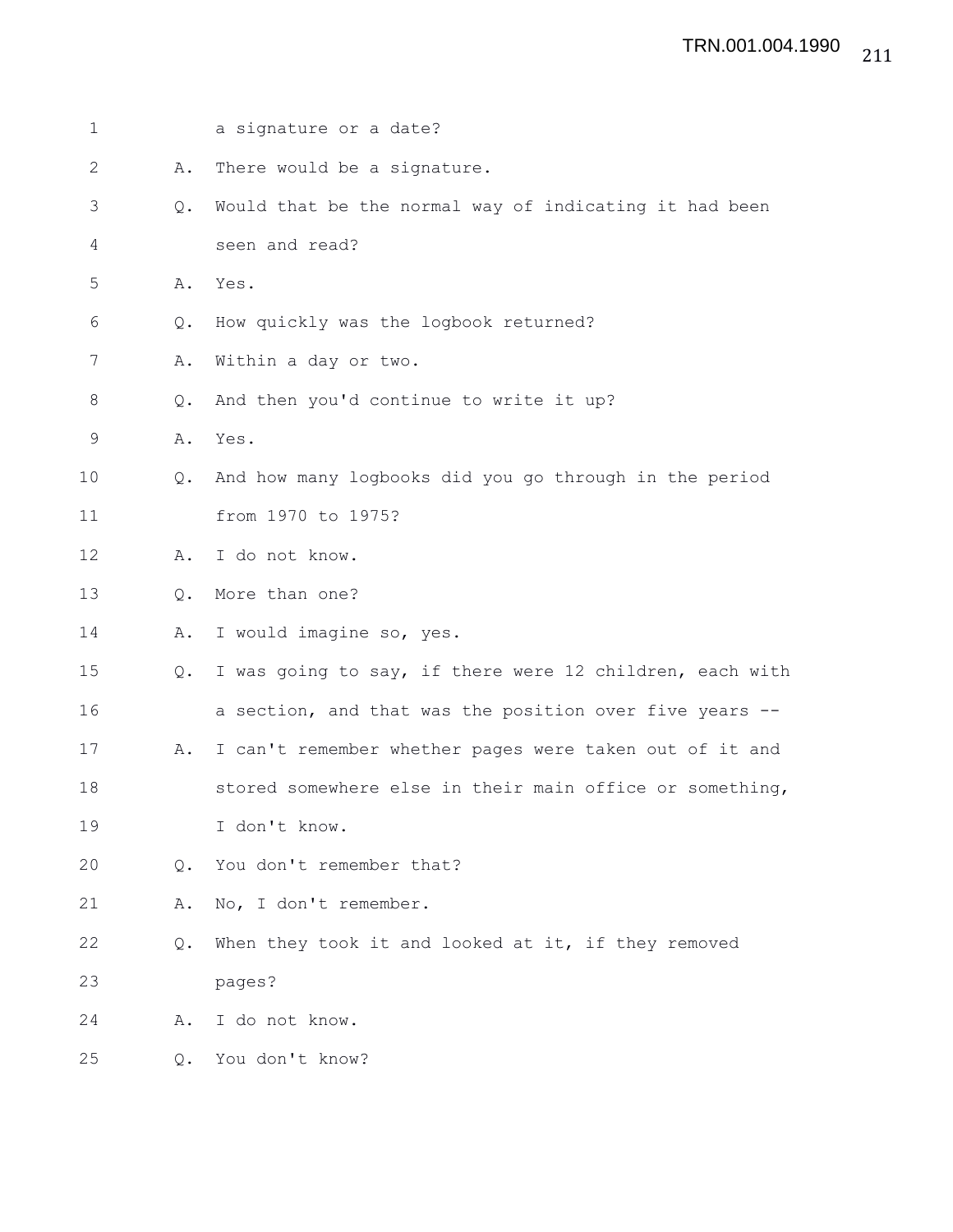- 1 **A.** No.
- 2 LADY SMITH: But it was loose leaf?
- 3 A. Yes, I think, yes.
- 4 MR PEOPLES: These divisions that you've talked about, apart 5 from having divisions in the file, were you using
- 6 pro forma pages or simply A4 paper with lines?
- 7 A. It was lined paper.
- 8 Q. Was it a pro forma?
- 9 A. No.
- 10 Q. If you needed a new logbook, who would you go to?
- 11 A. Somebody in the office, you know, the main office.
- 12 Q. Can you remember doing that?
- 13 A. No.
- 14 Q. Can you help me with this? We understand -- in fact 15 we've been given in this inquiry information that has 16 been taken from what's called children's files kept by 17 Quarriers. Do you know if individual files were kept on 18 each child or on the family that the child belonged to 19 by Quarriers? Do you know that?
- 20 A. Yes.
- 21 Q. Where were they kept?
- 22 A. They were kept in the main office or somewhere.
- 23 Q. And did you have access to those?
- 24 A. No.
- 25 Q. Did you ever ask to have access to them?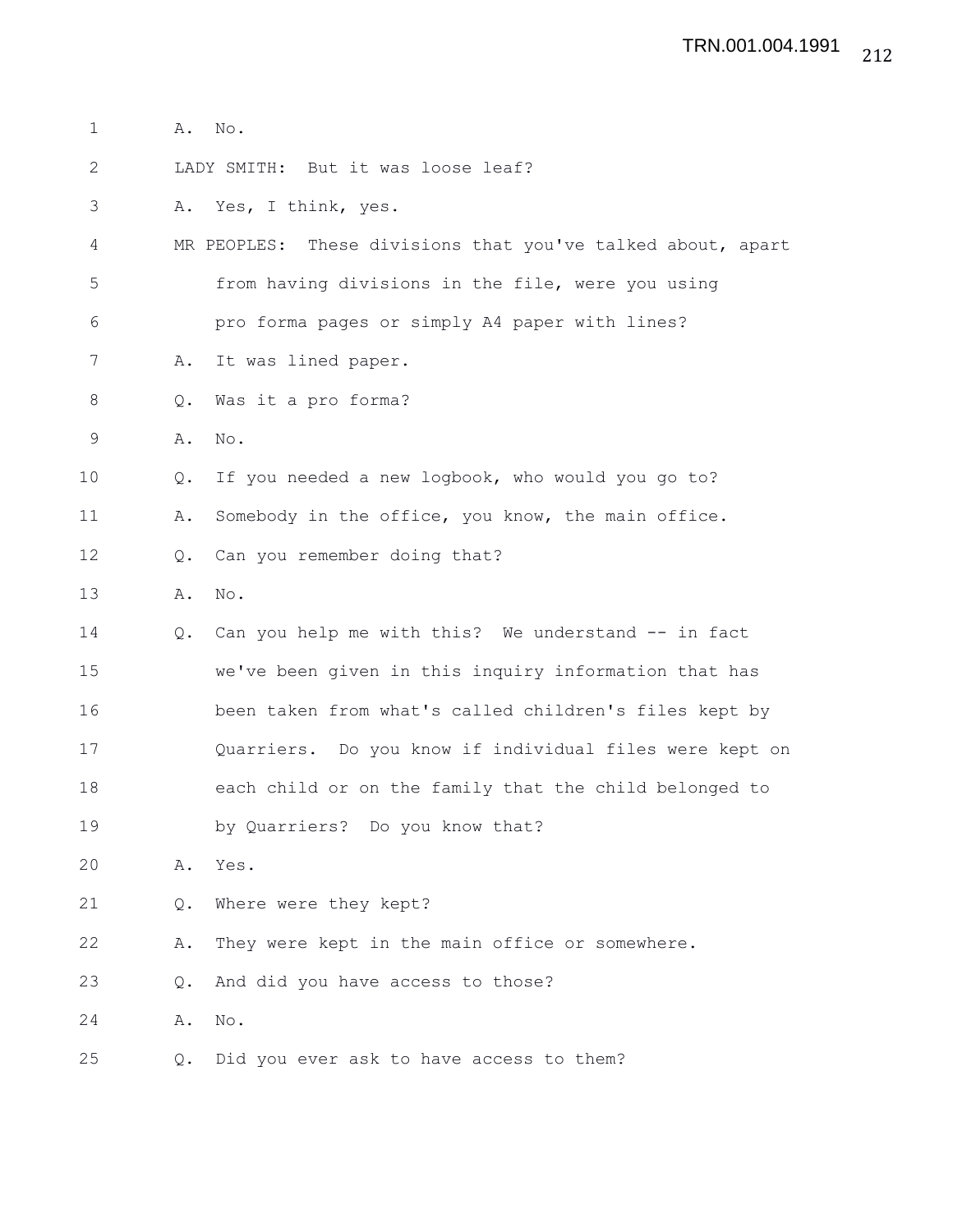| $\mathbf 1$  | Α.            | Yes, I did.                                              |
|--------------|---------------|----------------------------------------------------------|
| $\mathbf{2}$ | Q.            | Did you get access?                                      |
| 3            | Α.            | I didn't get access, but I was told what I wanted to     |
| 4            |               | know.                                                    |
| 5            | $Q_{\bullet}$ | Because it may have contained relevant information you   |
| 6            |               | wanted to find out?                                      |
| 7            | Α.            | Yes.                                                     |
| 8            | Q.            | But you don't have a memory of ever having the file      |
| 9            |               | handed over to you --                                    |
| 10           | Α.            | No.                                                      |
| 11           | Q.            | -- that you could look at --                             |
| 12           | Α.            | No.                                                      |
| 13           | $Q_{\bullet}$ | $--$ in the cottage or $--$                              |
| 14           | Α.            | No.                                                      |
| 15           | Q.            | -- somewhere at your leisure?                            |
| 16           | Α.            | No, we were not given those files.                       |
| 17           | Q.            | And you may not be able to answer this, but the logbook  |
| 18           |               | that was delivered to the main office periodically and   |
| 19           |               | perhaps every month, the information that was recorded   |
| 20           |               | there, do you know whether that information or any of it |
| 21           |               | was transferred from the log to a child's file?          |
| 22           | Α.            | I have no idea.                                          |
| 23           | Q.            | You have no idea?                                        |
| 24           | Α.            | No. I only on two occasions over the last few years      |
| 25           |               | have had access -- I've seen files belonging to two      |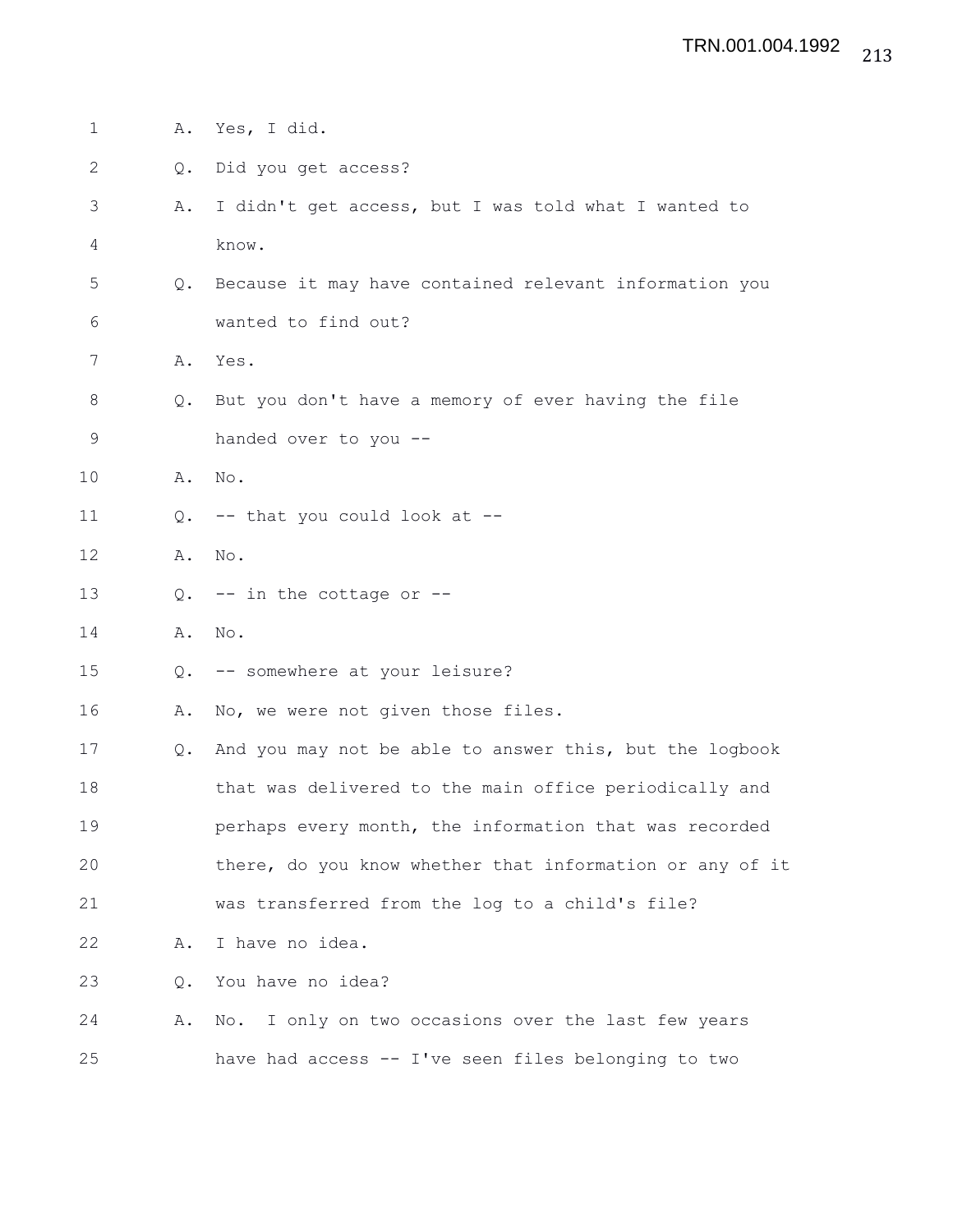| 1           |               | people who wanted to see their files and they asked if   |
|-------------|---------------|----------------------------------------------------------|
| 2           |               | I could be present. They invited me to be present when   |
| 3           |               | they were looking at their files. That's the first time  |
| 4           |               | I'd ever seen                                            |
| 5           | Q.            | These logbooks that were kept at least for part of the   |
| 6           |               | time you were a house parent, at least in your cottage   |
| 7           |               | and you understood may have been kept in other cottages, |
| 8           |               | what happened to them when you left your role as         |
| $\mathsf 9$ |               | house mother?                                            |
| 10          | Α.            | I have no idea.                                          |
| 11          | Q.            | Did you hand them back?                                  |
| 12          | Α.            | Oh yes, they would be handed back, yes.                  |
| 13          | Q.            | To the main office?                                      |
| 14          | Α.            | No, they might not have been handed back because         |
| 15          |               | somebody else took over in the cottage. I don't          |
| 16          |               | remember.                                                |
| 17          | $Q_{\bullet}$ | You can't remember what --                               |
| 18          | Α.            | I wasn't asked to hand them back.                        |
| 19          | Q.            | Did you ever see one after that?                         |
| 20          | Α.            | No.                                                      |
| 21          | Q.            | But I suppose if there was something -- how many         |
| 22          |               | cottages were still receiving children in the period     |
| 23          |               | 1970 to 1975?                                            |
| 24          | Α.            | Well, probably about 30 or                               |
| 25          | Q.            | 30 cottages maybe? How many children?                    |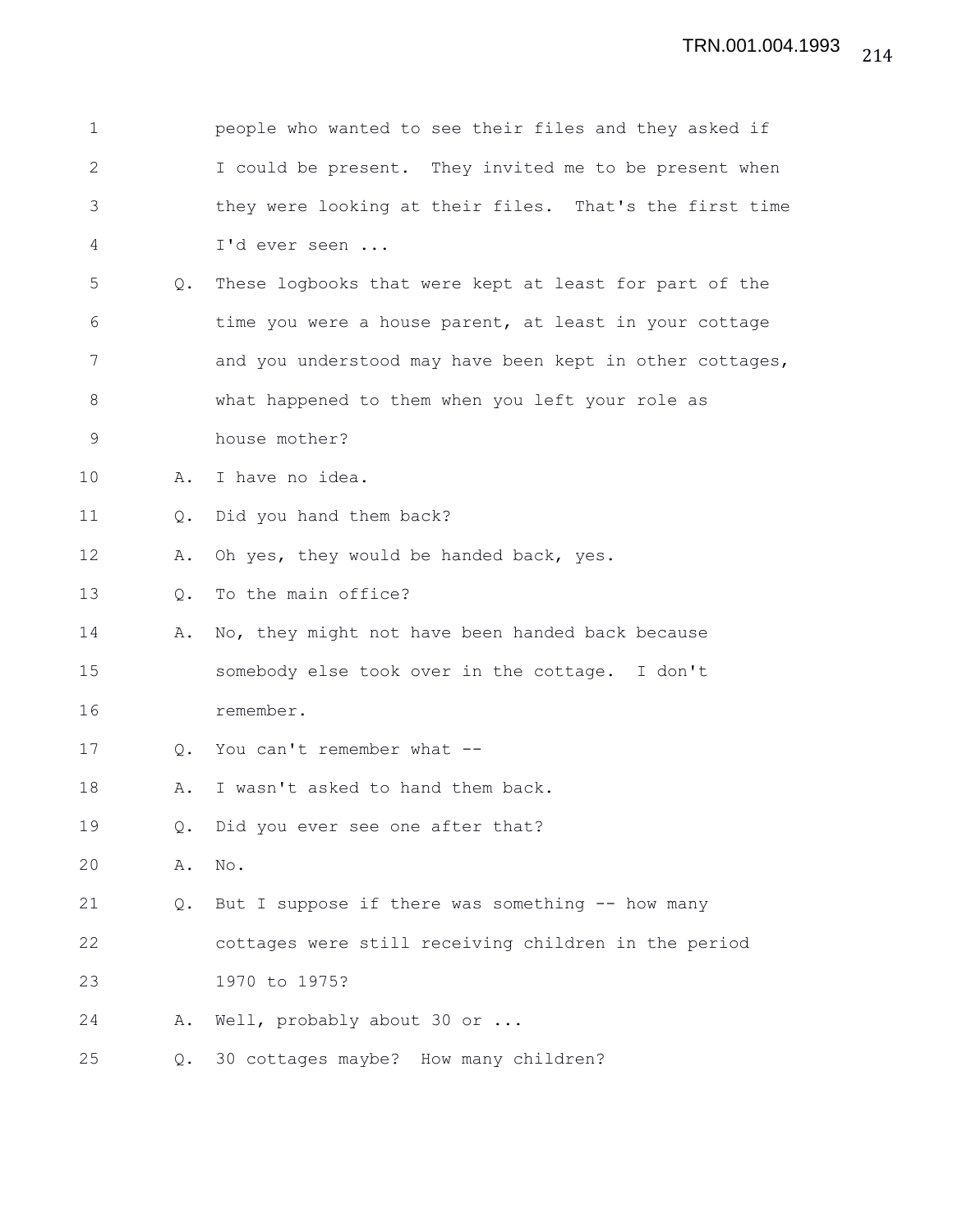| $\mathbf 1$  | You're talking about 13, 14 children to a cottage.<br>Α.                 |
|--------------|--------------------------------------------------------------------------|
| $\mathbf{2}$ | 350 to 400 children perhaps? And if there was a logbook<br>$Q_{\bullet}$ |
| 3            | in each cottage with a division for each child over                      |
| 4            | a five-year period, there should be quite a lot of                       |
| 5            | material there.                                                          |
| 6            | There should be, yes.<br>Α.                                              |
| 7            | But you don't know where that material --<br>$Q_{\bullet}$               |
| $8\,$        | No, that's nothing to do with me, really.<br>Α.                          |
| 9            | Who was in charge of keeping the records?<br>Q.                          |
| 10           | I don't know. It was Bill Dunbar or  It might have<br>Α.                 |
| 11           | been Bill Dunbar.                                                        |
| 12           | Just one other matter on processes, if you like.<br>In<br>$Q_{\bullet}$  |
| 13           | your period as a house mother from 1966 to 1975, were                    |
| 14           | you ever aware that there was anything that would                        |
| 15           | represent a formal complaints process that children                      |
| 16           | could use?                                                               |
| 17           | Sorry, can you repeat that?<br>Α.                                        |
| 18           | LADY SMITH: I think you said 1966. But May didn't become                 |
| 19           | a house mother until -- oh, it was 1966, sorry.                          |
| 20           | MR PEOPLES: I think I've got the period right.                           |
| 21           | LADY SMITH: You're right. It's the dates for different                   |
| 22           | cottages that I mixed up.                                                |
| 23           | MR PEOPLES: In the period from 1966 to 1975, when you were               |
| 24           | a house mother, were you ever aware of there being in                    |
| 25           | place a formal complaints procedure or process that                      |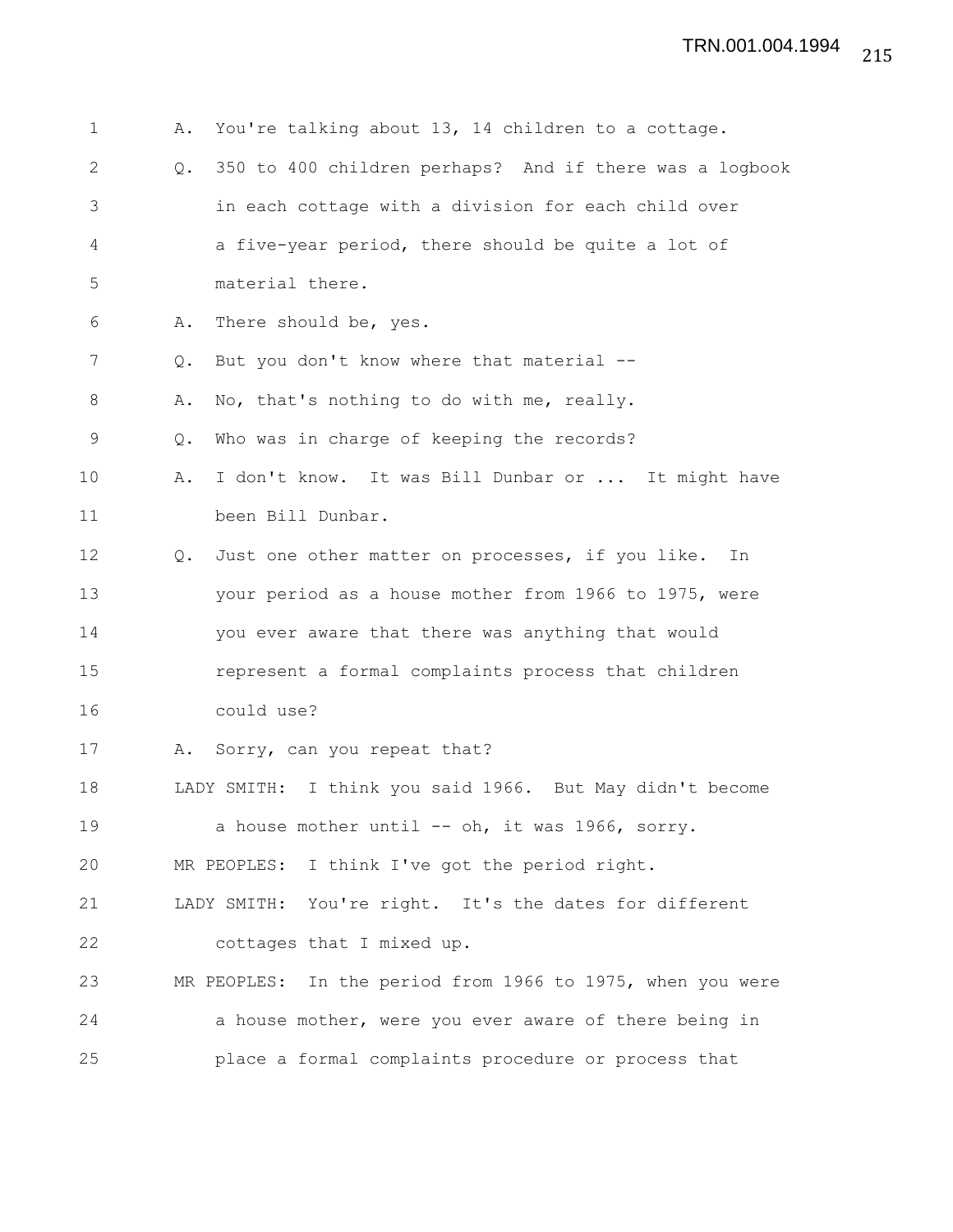1 children could use to make complaints?

2 A. No.

3 Q. Or raise concerns?

4 A. No. Not a formal thing. They had access to 5 social workers, they had access to Joe Mortimer. They 6 had the freedom to go and see him if they were concerned 7 about something.

8 Q. Okay.

9 A. I can remember that being exercised, but it was 10 something -- it wasn't a serious complaint about -- it 11 wasn't a complaint about something that I was doing 12 wrong or that -- they just went en masse to Joe Mortimer 13 on a relatively simple matter.

14 I'll tell what you it was. When Dr Davidson was 15 retiring, they decided, the admin staff decided that 16 they would make a photograph album of all the cottage 17 families, and the children came in from school at 18 **IUNTA Lunchtime and I said, "Right, hurry home this afternoon** 19 to get yourselves -- face washed, hair tidied up, you're 20 going to have your photograph taken", "What's this for?" 21 "This is for a photograph album for Dr Davidson". They 22 turned to my daughter, who was about 3 at that time --23 yes, she would be just 3, "That's great, you're going to 24 have your picture taken this afternoon", and I said, 25 "No, she's not, because it's only for the children that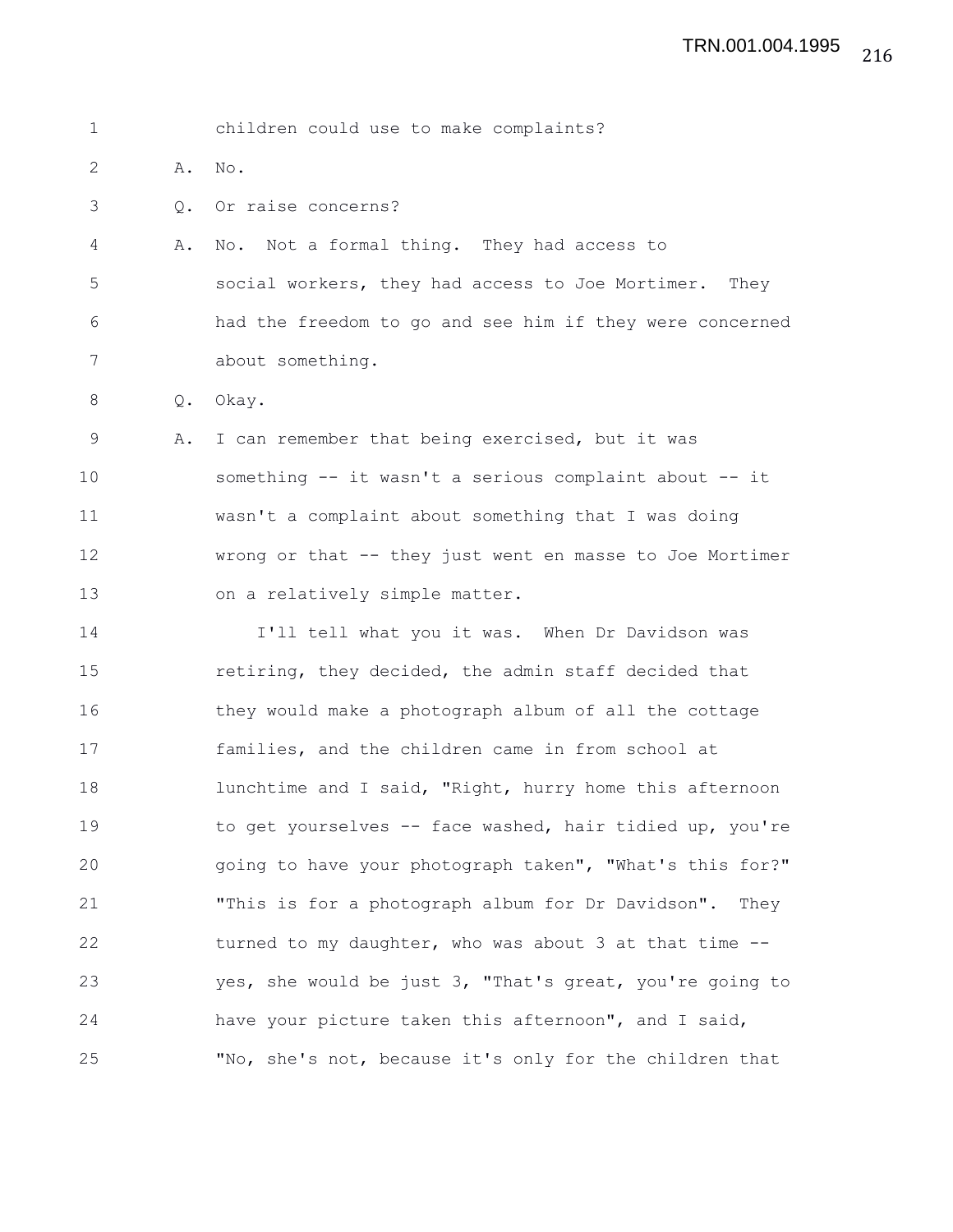1 are in care". And they said, "We don't think that's 2 fair", and I said, "Well, that's the rule that's been 3 made, off you go back to school".

4 Half an hour later I got a phone call from 5 Joe Mortimer, "Could you come across to the office?" 6 When I went across, five or six of my children were 7 standing in his office complaining bitterly that this 8 infant was not to be allowed to have her photograph 9 taken.

10 It sounds trivial, but they believed -- and I think 11 rightly so -- that my child had been born into that 12 family and that was our family and my daughter -- they 13 declared -- they declared it -- that she was part of 14 that family and why shouldn't she be included in this.

15 And the rule was changed so that she could be in it, 16 but it was them that used their initiative to go and do 17 something about that. Just a wee thing that happened. 18 Q. Can I turn to discipline and punishment in particular 19 and ask you something about that. You have told us 20 there were no guidelines or instructions in your time 21 between 1966 and 1975 on this matter, although you say 22 you might have benefited from such guidance, had it 23 existed. Can I be clear from the outset about this 24 matter? Is it the case that you did from time to time 25 use corporal punishment to punish children in your care?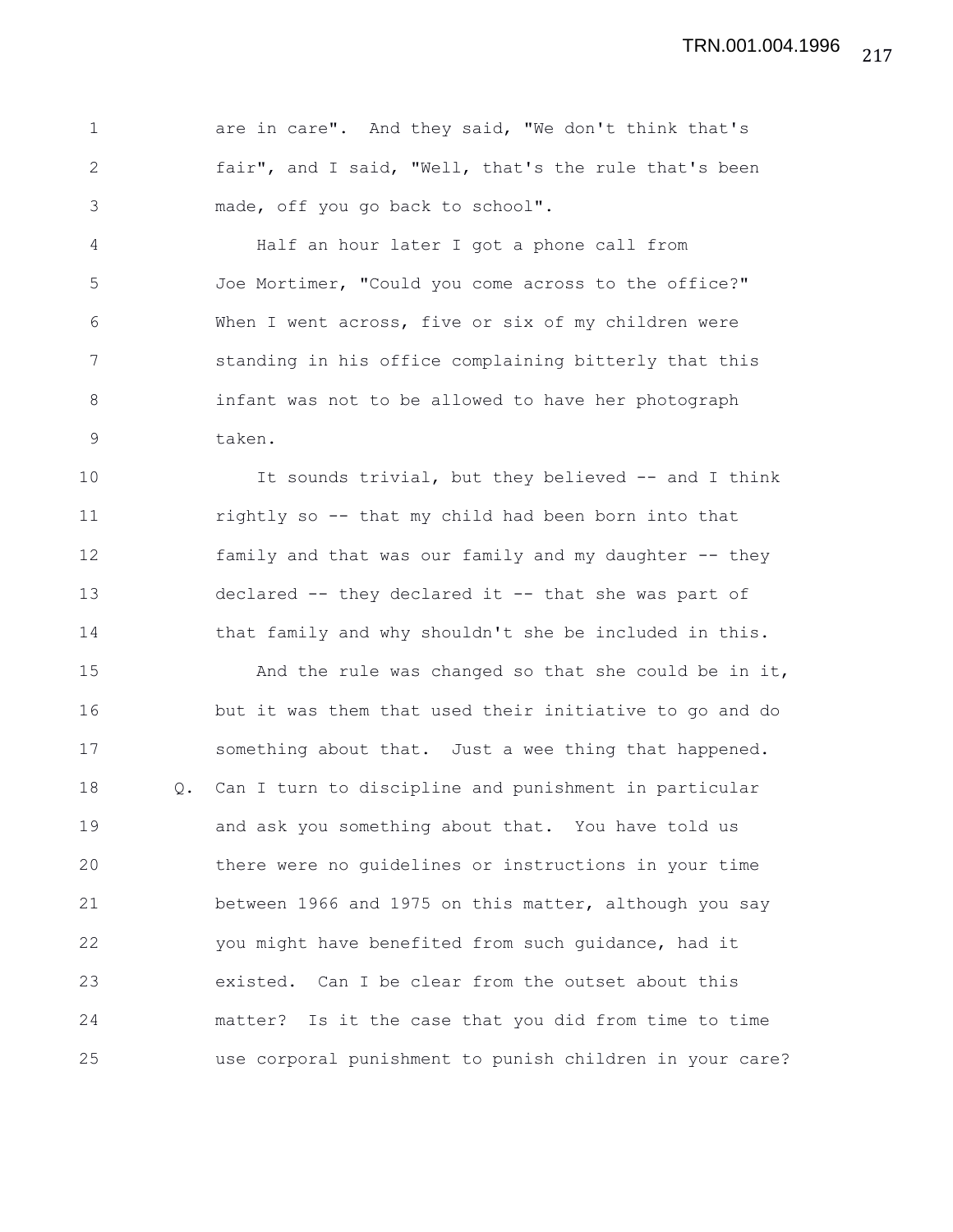1 A. No, I don't remember using corporal punishment.

- 2 Q. You didn't?
- 3 A. No.
- 4 Q. Okay. It's just that -- I may have picked this up 5 wrongly from your written statement, but at page 1168 of 6 your first statement --
- 7 A. This is "Discipline and punishment"? I'm looking at it 8 just now.
- 9 Q. If we start at 1168, what you tell us there is you don't 10 remember a lot of discipline or punishment.
- 11 A. That's right.
- 12 Q. You tell us really what you've told us before, that 13 there wasn't any written or unwritten guidance given to 14 you by your employer, by the organisation. You tell us 15 the sort of things that might result in a sanction, as 16 you put it, were stealing, swearing, fighting, telling 17 lies, bullying, that sort of thing. Yes?
- 18 And you tell us that:

19 "In the case of stealing, what could happen is 20 a child would have to return what they had stolen, for 21 bullying lie-telling and fighting, the child was removed 22 from the room, spoken to and asked to apologise, and 23 sometimes would be told they could not watch television 24 that evening."

25 Who would do the telling?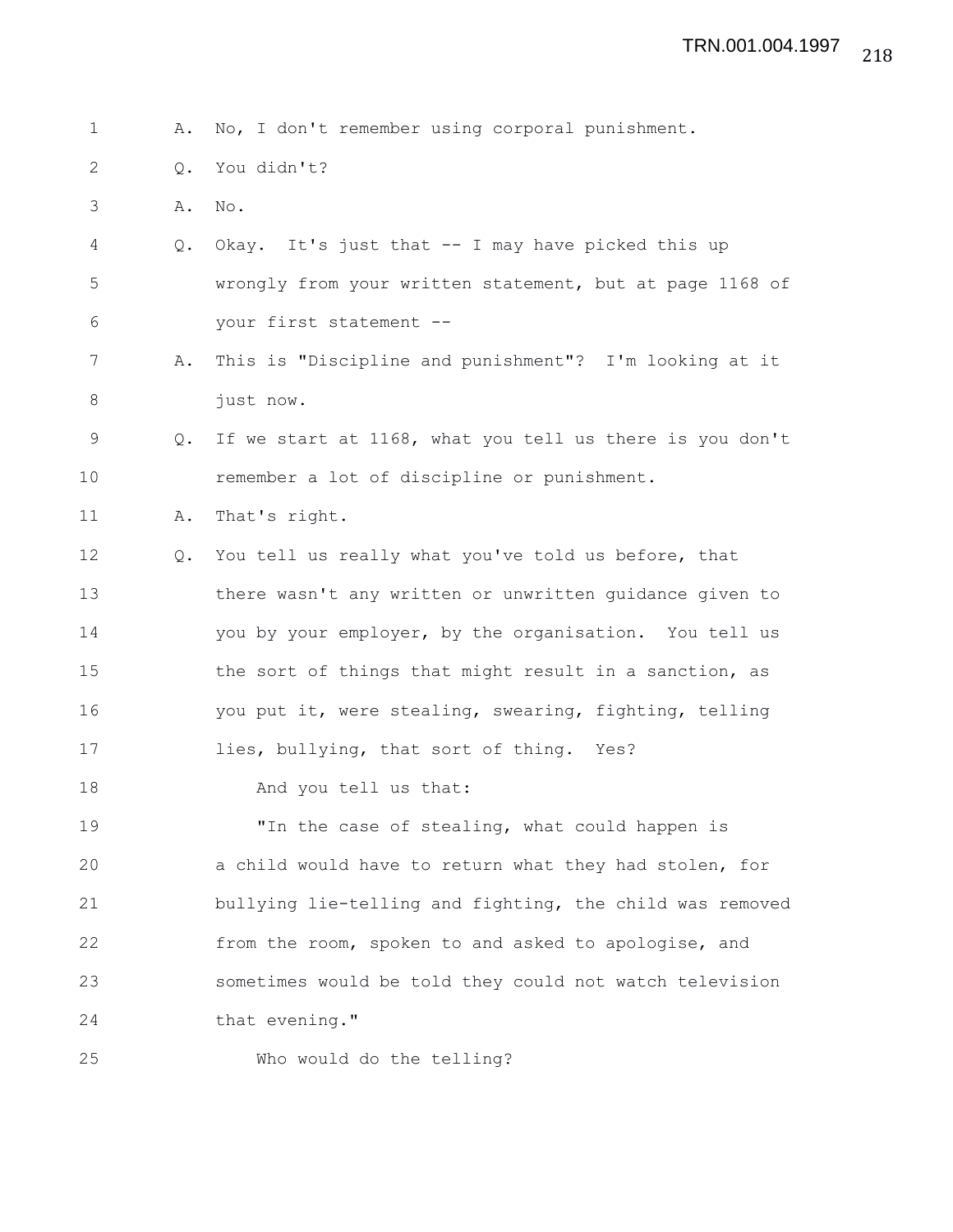| $\mathbf{1}$ | Α.            | Myself.                                                  |
|--------------|---------------|----------------------------------------------------------|
| 2            | Q.            | Would your husband ever do that?                         |
| 3            | Α.            | I don't recall him having to do anything like that.      |
| 4            | $Q_{\bullet}$ | And you say that:                                        |
| 5            |               | "I administered the sanctions unless they were more      |
| 6            |               | serious and then the director of care would be           |
| 7            |               | involved."                                               |
| 8            |               | A. Yes.                                                  |
| $\mathsf 9$  | $Q_{\bullet}$ | And the director of care would be Joe Mortimer?          |
| 10           | Α.            | Yes.                                                     |
| 11           | $Q_{\bullet}$ | You recall in your statement at 1169 that you only once  |
| 12           |               | had to call in the director of care?                     |
| 13           | Α.            | That's correct.                                          |
| 14           | Q.            | But that looking after 13 children, what you describe    |
| 15           |               | with minor behavioural problems were almost a daily      |
| 16           |               | occurrence?                                              |
| 17           | Α.            | Sorry?                                                   |
| 18           | Q.            | Well, what you -- do you see the sentence --             |
| 19           |               | LADY SMITH: Have you got --                              |
| 20           | Α.            | Yes, they were almost a daily occurrence, yes. Children  |
| 21           |               | are children and if they choose -- if they misbehave or  |
| 22           |               | something, yes, you always had to  You know              |
| 23           |               | I think in a normal household, your mum and dad would be |
| 24           |               | having to say to one of the children at least, once      |
| 25           |               | a day, "Don't do that". So it was a daily occurrence --  |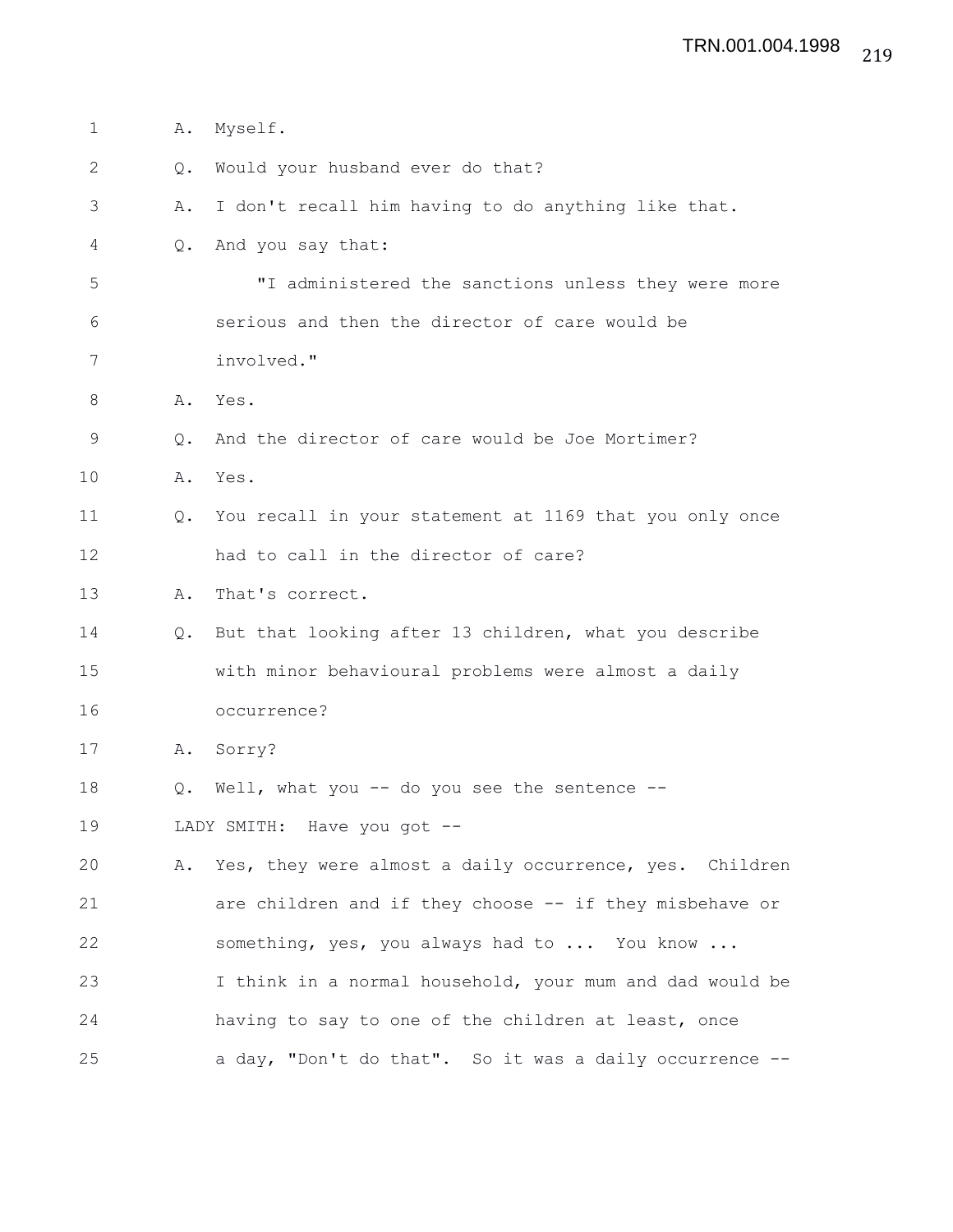| $\mathbf 1$  |    | not always. It could be a daily occurrence.                  |
|--------------|----|--------------------------------------------------------------|
| $\mathbf{2}$ |    | MR PEOPLES: So you did have children that $-$ I take it they |
| 3            |    | were vulnerable children, by definition, I think from        |
| 4            |    | being in care, but some would presumably present quite       |
| 5            |    | challenging behaviour at times?                              |
| 6            |    | (Pause)                                                      |
| 7            |    | Yes?                                                         |
| 8            | Α. | I don't remember.                                            |
| $\mathsf 9$  | Q. | Can I remind you what you said in your statement?            |
| 10           | Α. | I'm looking at the statement.                                |
| 11           | Q. | At the next paragraph on page 1169:                          |
| 12           |    | "Children were only physically punished "                    |
| 13           |    | And this is your words:                                      |
| 14           |    | " if they became hysterical in a tantrum and all             |
| 15           |    | other methods of calming them had failed."                   |
| 16           |    | The way I read that is that physical punishment              |
| 17           |    | would be used in certain circumstances in your cottage.      |
| 18           | Α. | Yes. I don't remember physically punishing anyone.           |
| 19           | Q. | Well, who did?                                               |
| 20           | Α. | I don't know.                                                |
| 21           | Q. | Well, why did you write that?                                |
| 22           | Α. | I don't know, I really don't.                                |
| 23           | Q. | It's your recent statement.                                  |
| 24           | Α. | I know, I know. I would have to look on the<br>Yes.          |
| 25           |    | written statement that I had for that.                       |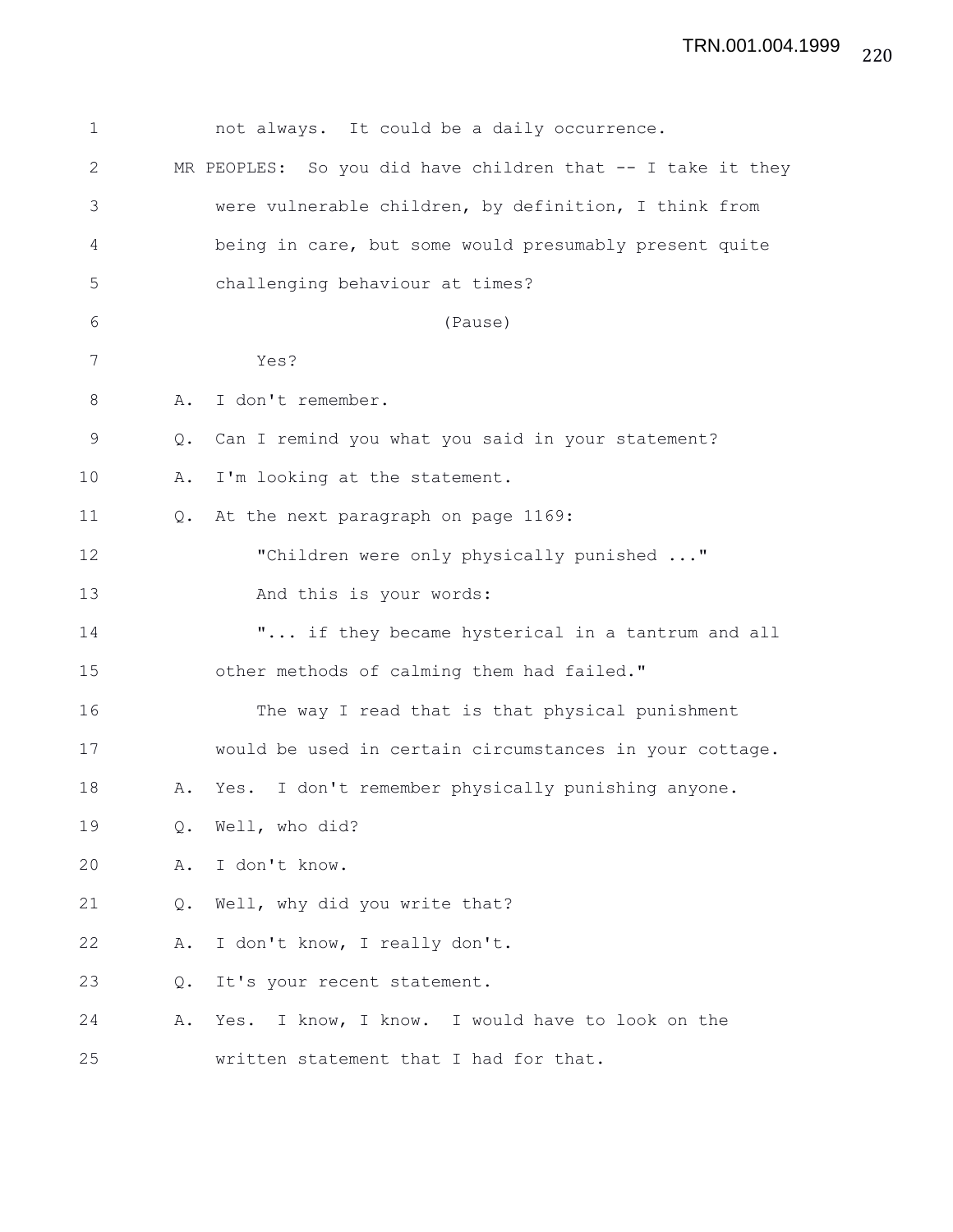## 221 TRN.001.004.2000

| $\mathbf 1$ |               | Q. Well, this is your statement.                       |
|-------------|---------------|--------------------------------------------------------|
| 2           | Α.            | I didn't type this, I got this typed for myself.       |
| 3           | Q.            | Well, you sent it in.                                  |
| 4           | Α.            | Yes, I know. I know, I know, I know.                   |
| 5           | Q.            | I'm only trying to get to what you mean. You're saying |
| 6           |               | that $--$                                              |
| 7           | Α.            | Well, yeah, if you mean a smack on the bottom --       |
| 8           | Q.            | Did that happen?                                       |
| $\mathsf 9$ | Α.            | Yes, it did happen.                                    |
| 10          | $Q_{\bullet}$ | Did you have any other form of physical punishment?    |
| 11          | Α.            | No.                                                    |
| 12          | Q.            | What about a clout?                                    |
| 13          | Α.            | No.                                                    |
| 14          | Q.            | A slap?                                                |
| 15          | Α.            | No.                                                    |
| 16          | Q.            | A clout round the ear?                                 |
| 17          | Α.            | $\mathrm{No}$ .                                        |
| 18          | $Q_{\bullet}$ | Did you ever say that to anyone in the past at         |
| 19          |               | interviews or --                                       |
| 20          | Α.            | No.                                                    |
| 21          | Q.            | Were you asked about this by the police?               |
| 22          | Α.            | No, I don't think so.                                  |
| 23          | Q.            | Were you never interviewed?                            |
| 24          | Α.            | Yes, I was interviewed. I can't remember.              |
| 25          | $Q$ .         | You can't remember what you said then?                 |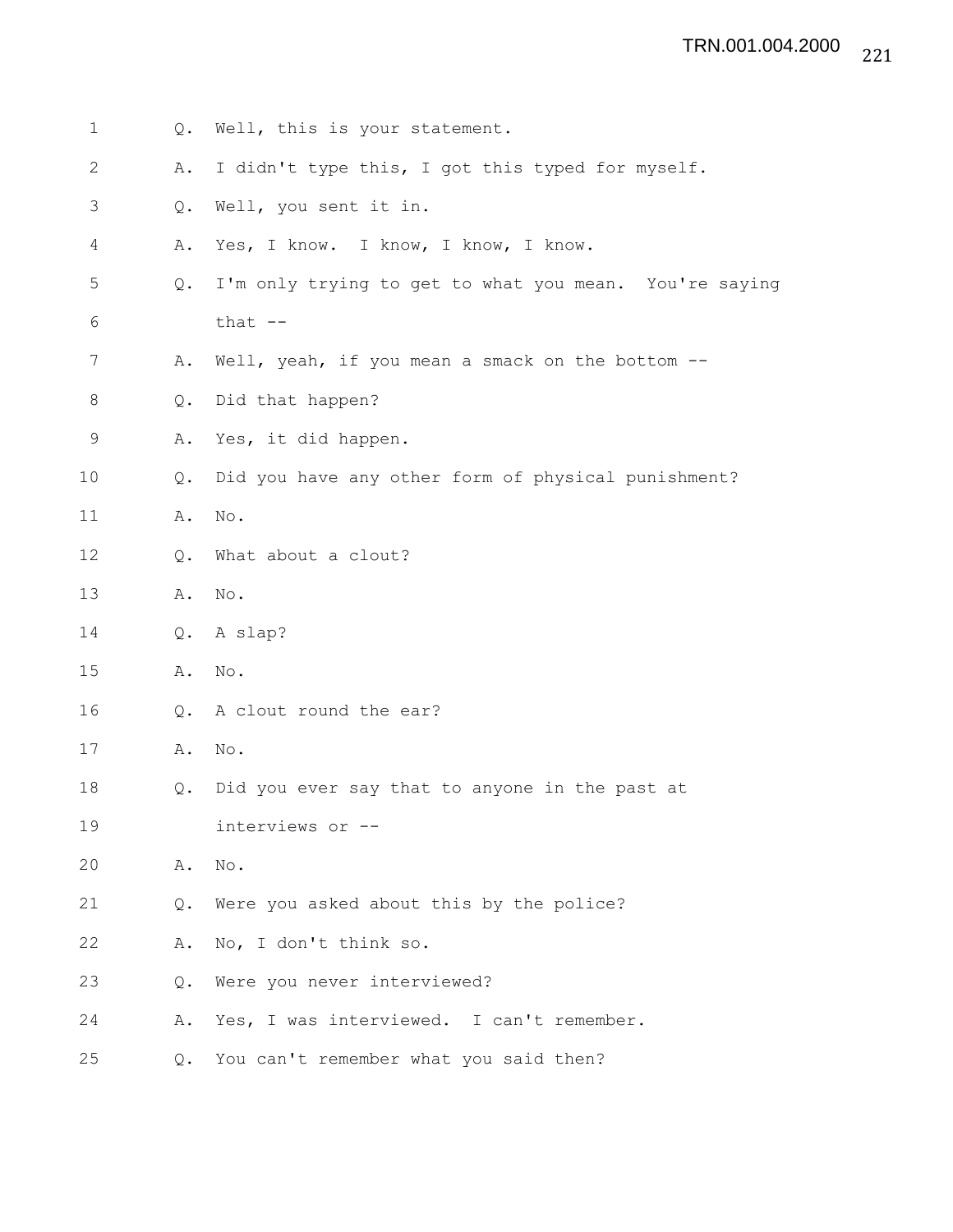| 1       | Α.            | No, I can't remember what I said 16 years ago.            |
|---------|---------------|-----------------------------------------------------------|
| 2       | $Q_{\bullet}$ | But your memory now is you don't -- you think you might   |
| 3       |               | have given a child a slap on the bottom?                  |
| 4       | Α.            | A smack on the bottom.                                    |
| 5       | Q.            | And what do you mean by that?                             |
| 6       | Α.            | Well, "Don't do that again" (indicating).                 |
| 7       | Q.            | Using your hand, your open hand?                          |
| $\,8\,$ | Α.            | Yes.                                                      |
| 9       | Q.            | To smack them?                                            |
| 10      | Α.            | Yes.                                                      |
| 11      | Q.            | Would that be on the bare bottom?                         |
| 12      | Α.            | No.                                                       |
| 13      | Q.            | Would it be with some force?                              |
| 14      | Α.            | $\mathrm{No}$ .                                           |
| 15      | $Q_{\bullet}$ | Would it be --                                            |
| 16      | Α.            | Just don't do that again.                                 |
| 17      | $Q_{\bullet}$ | Would it be painful?                                      |
| 18      | Α.            | I don't think so.                                         |
| 19      | Q.            | If children said that the smacks they got were painful,   |
| 20      |               | would you be disagreeing with that?                       |
| 21      | Α.            | I think I would, yes.                                     |
| 22      |               | LADY SMITH: May, let me just remind you of something that |
| 23      |               | was put on the document that came to you from the         |
| 24      |               | inquiry. You probably remember it because it's at the     |
| 25      |               | beginning of the part that has your handwriting on it     |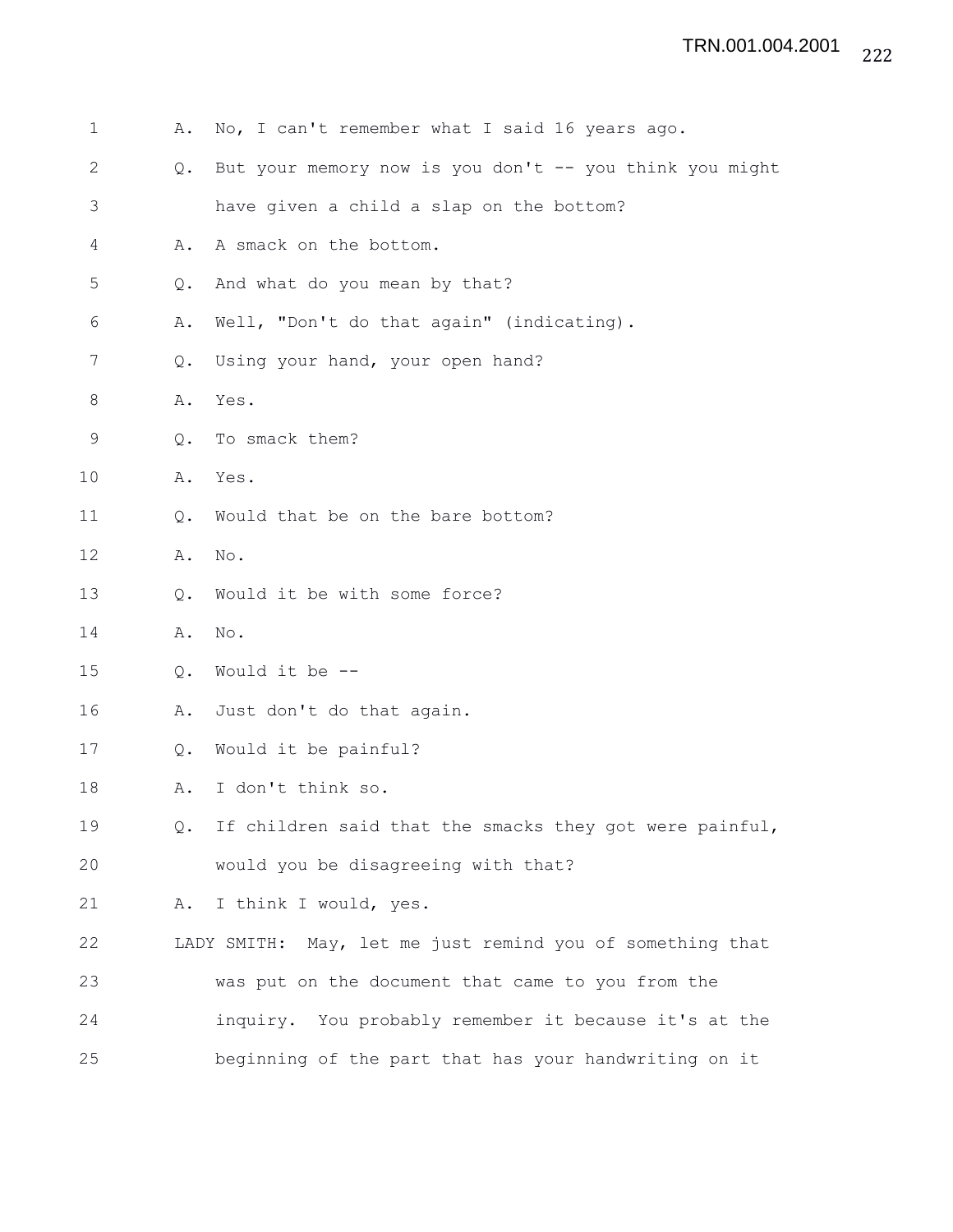1 below.

| $\mathbf{2}$ |    | You were told that you have the right not to admit       |
|--------------|----|----------------------------------------------------------|
| 3            |    | to committing any crime, including the abuse of          |
| 4            |    | children, and if you're asked any questions that might   |
| 5            |    | tend to seem to be directed to asking you whether you    |
| 6            |    | committed any crime against any child, you are entitled  |
| 7            |    | not to answer. You have a right, as we say, not to       |
| $8\,$        |    | incriminate yourself. It's important you understand      |
| $\mathsf 9$  |    | that because, if you do answer, anything you say could   |
| 10           |    | be used in other proceedings at a later date. Do you     |
| 11           |    | appreciate that?                                         |
| 12           | Α. | Yes.                                                     |
| 13           |    | LADY SMITH: Mr Peoples.                                  |
| 14           |    | MR PEOPLES: So what you're telling us in your written    |
| 15           |    | statement is that from time to time there would be       |
| 16           |    | children who became hysterical and were in a tantrum and |
| 17           |    | they would receive some form of physical punishment;     |
| 18           |    | is that right? That's what you're telling us?            |
| 19           | Α. | I'm not answering.                                       |
| 20           | Q. | You're not answering that one, okay.                     |
| 21           |    | I'll just put this question to you, but bear in mind     |
| 22           |    | what Lady Smith has just said.                           |
| 23           |    | Was it the case that you used corporal punishment to     |
| 24           |    | punish children in your care?                            |
| 25           | Α. | I didn't use corporal punishment.                        |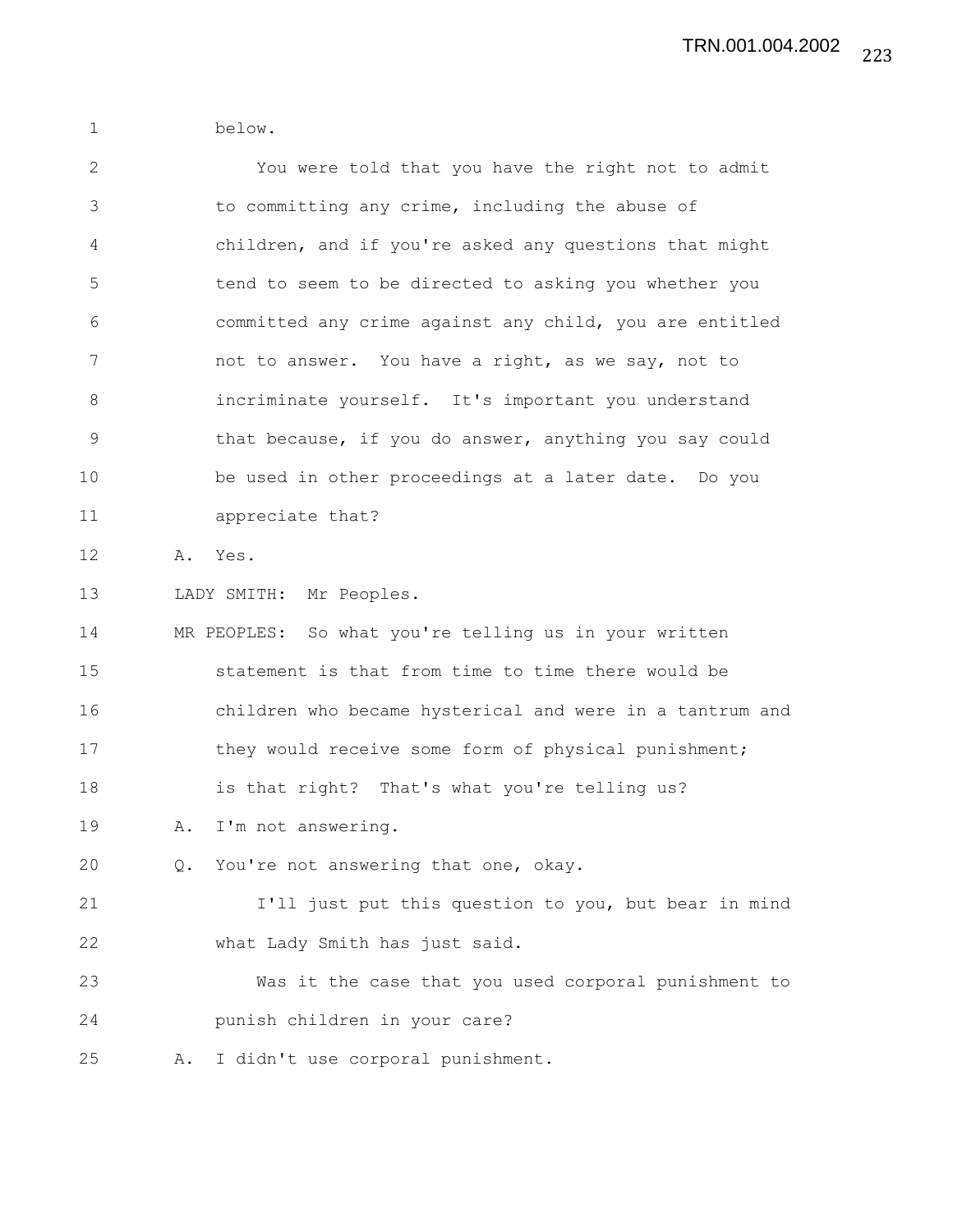- 1 Q. No slap?
- 2 A. I'm not answering.
- 3 Q. Am I right in thinking that Quarriers, if I understand 4 your evidence so far, did not, as you recall, have any 5 rules or guidelines that you were expected to follow 6 considering the use of punishment or sanctions?
- 7 A. There was no guidelines.
- 8 Q. Did you consider it was left to you to decide what form 9 of punishment would be administered and what form that 10 punishment would take? It was for you to decide?
- 11 A. Yes.
- 12 Q. Again, I'll ask you this question, but be reminded of 13 what you've just been told.
- 14 Did you ever give a child a clout on the ear?
- 15 A. Not answering.
- 16 Q. Or a slap on the legs?
- 17 A. Not answering.
- 18 Q. Have you ever told anyone that you might have done that? 19 A. I do not recall that.
- 20 Q. When you received the childcare training that you've 21 mentioned in your evidence, what were you taught about 22 discipline and chastisement of children in residential 23 care? Can you recall? Were you taught anything?
- 24 A. I don't remember.
- 25 Q. You don't remember.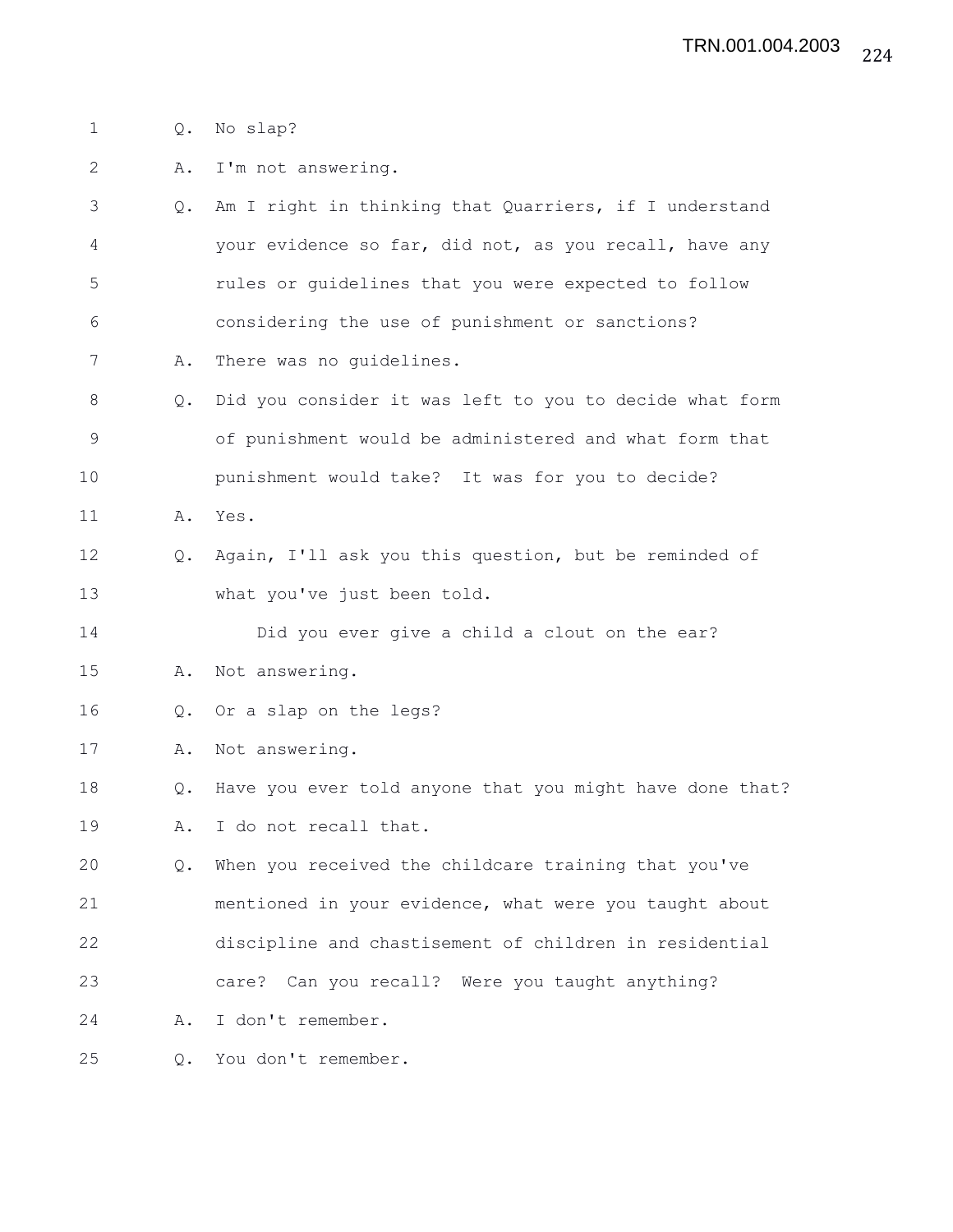| $\mathbf 1$  | We had sessions on childcare, child health, child<br>Α.       |
|--------------|---------------------------------------------------------------|
| $\mathbf{2}$ | development, but I can't remember ever there being            |
| 3            | a session on punishment or that kind of thing.                |
| 4            | LADY SMITH: So May, just to be clear, in circumstances        |
| 5            | where, as you have written, children might become             |
| 6            | hysterical in a tantrum -- you've written that, May.<br>In    |
| 7            | such circumstances, you had no guidance or training to        |
| 8            | draw on to help you work out how to handle it? Have           |
| 9            | I got that right?                                             |
| 10           | Yes.<br>Α.                                                    |
| 11           | LADY SMITH: Thank you.                                        |
| 12           | MR PEOPLES: And whatever training you had, both from          |
| 13           | Langside College and in these three days that you             |
| 14           | mentioned during your period in Quarriers, none of that       |
| 15           | training equipped you to deal with this sort of               |
| 16           | situation, the hysterical child, the child that was in        |
| 17           | a tantrum and how to handle that situation?                   |
| 18           | I can't answer. I can't answer that. I can't answer<br>Α.     |
| 19           | because I don't know -- I don't recall.                       |
| 20           | You don't recall getting training in dealing with that<br>Q.  |
| 21           | situation?                                                    |
| 22           | Uh-huh.<br>Α.                                                 |
| 23           | You can't recall getting that?<br>Q.                          |
| 24           | $\mathrm{No}$ .<br>Α.                                         |
| 25           | Okay. Well, I take it that if you did get training, one<br>Q. |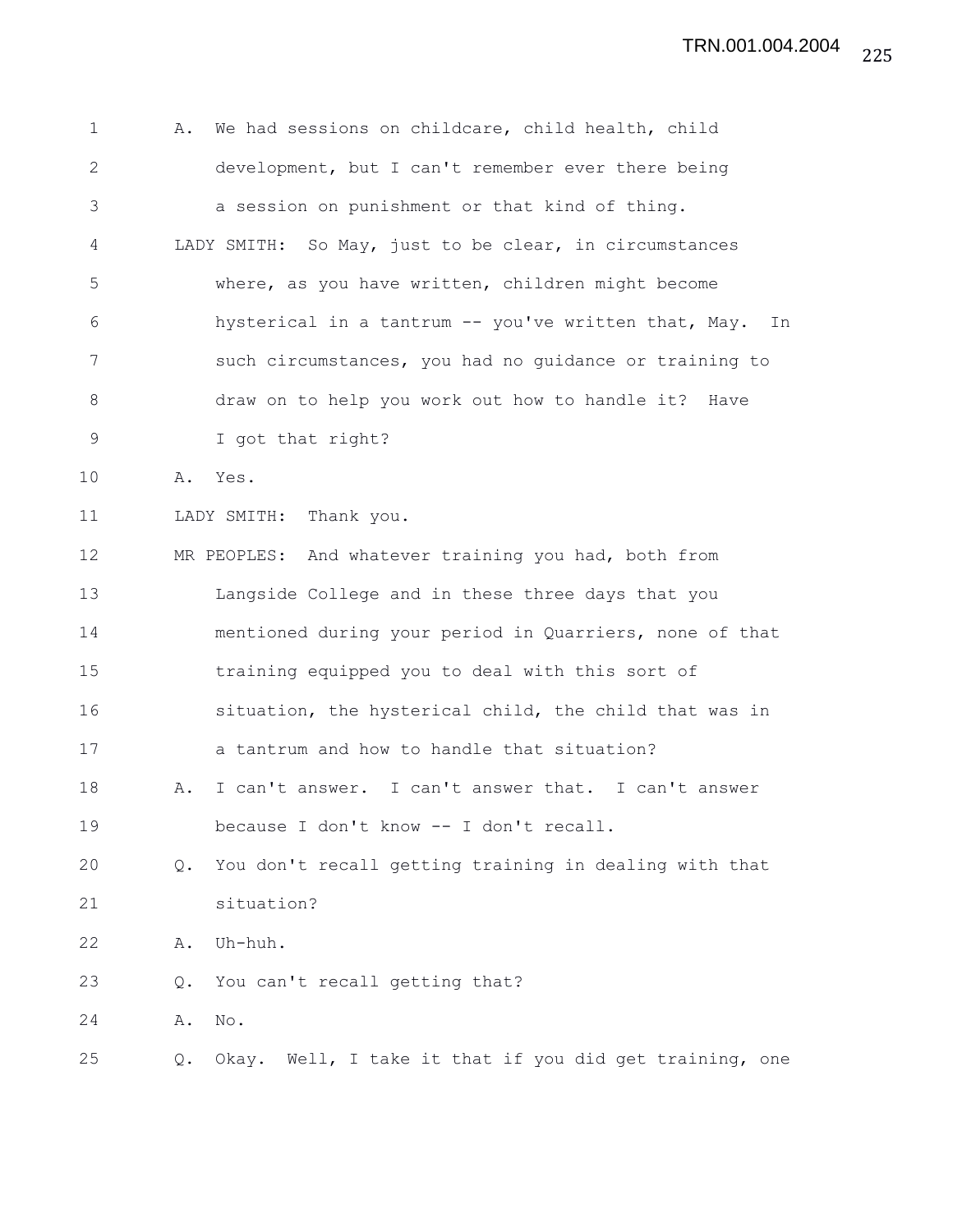| $\mathbf 1$ |               | thing that it would not have taught you is to give them    |
|-------------|---------------|------------------------------------------------------------|
| 2           |               | a clout or slap on the ear on the legs.                    |
| 3           | Α.            | I take it that's right, yes.                               |
| 4           | $Q_{\bullet}$ | We've talked about guidelines and you've told us you       |
| 5           |               | didn't get any guidelines or instruction, so do I take     |
| 6           |               | it that you didn't get any instruction about the use of    |
| 7           |               | corporal punishment from your line manager, who I take     |
| 8           |               | it would be Joe Mortimer?                                  |
| $\mathsf 9$ | Α.            | No.                                                        |
| 10          | $Q_{\bullet}$ | You never got that at any time?                            |
| 11          | Α.            | No.                                                        |
| 12          |               | LADY SMITH: Am I right in thinking in 1966, when you first |
| 13          |               | became a house mother, you must have been about 23?        |
| 14          |               | A. Yes.                                                    |
| 15          |               | LADY SMITH: And you carried on being a house mother until  |
| 16          |               | you were about 32?                                         |
| 17          | Α.            | Yes.                                                       |
| 18          |               | LADY SMITH: So you were quite young?                       |
| 19          | Α.            | Yes.                                                       |
| 20          |               | MR PEOPLES: May, at this stage, just in conclusion, I'm    |
| 21          |               | going to ask you some questions, but again, I think        |
| 22          |               | I should make clear that I'm going to ask you some         |
| 23          |               | questions about specific allegations that have been made   |
| 24          |               | about you and your husband in relation to the children     |
| 25          |               | in your care because we've had evidence, in particular     |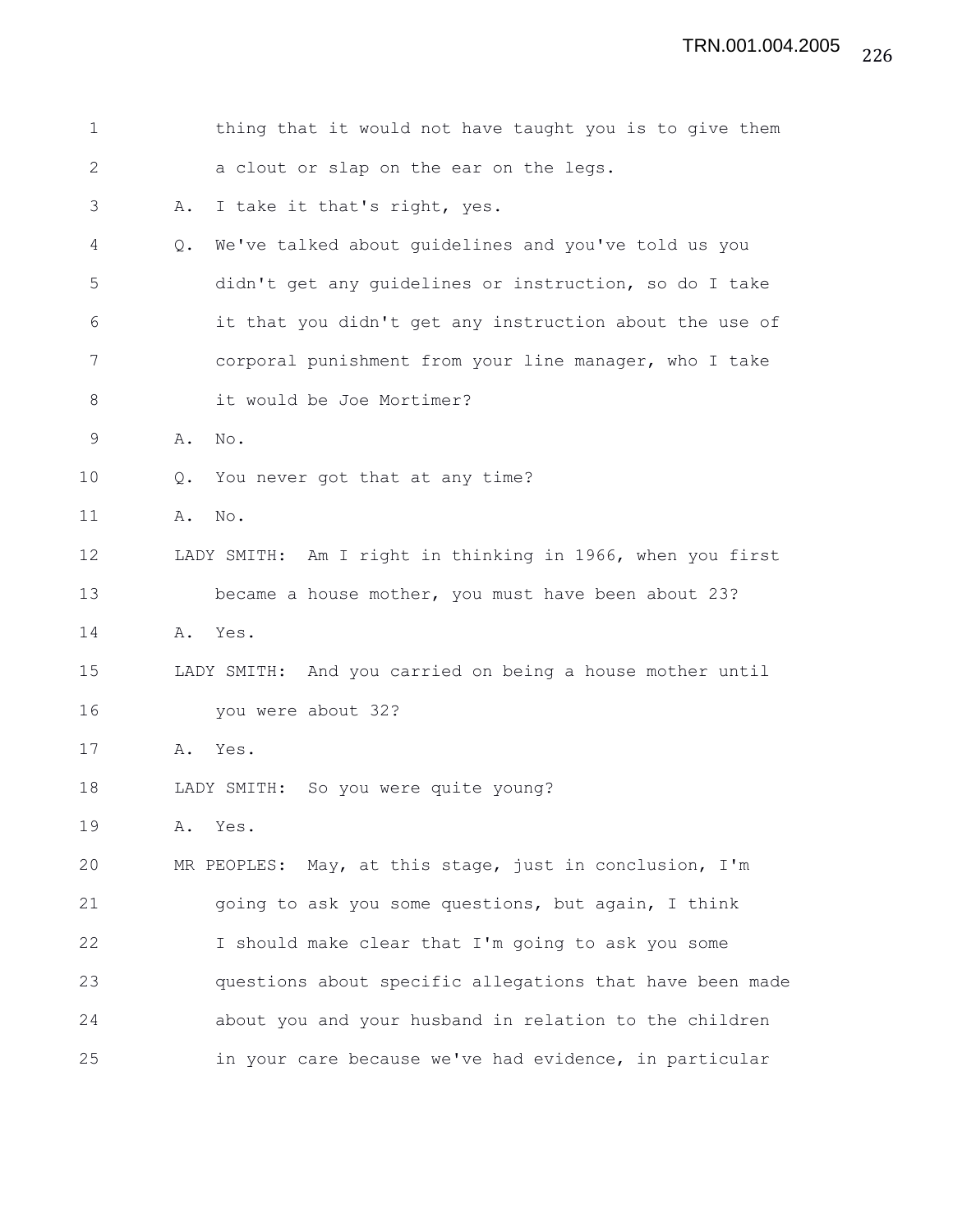1 evidence from Mr **QLG**, which described what I could 2 say is a catalogue of abuse by your husband and you 3 in the form of physical abuse, emotional abuse, 4 psychological abuse and so forth. 5 That's the introduction, but I'll ask you to bear in 6 mind what her Ladyship has said about your position in 7 this matter today. But I'm going to put certain matters 8 to you and you can decide whether you wish to make any 9 response to this. 10 It has been said that your husband was involved 11 in the force-feeding of children; did that happen? 12 A. No. 13 Q. It didn't happen? 14 A. No. 15 Q. Or you didn't see it happen? 16 A. It didn't happen. 17 Q. It has been said that there were times when a child who 18 didn't eat their meal would have that meal re-served by 19 you; that didn't happen? 20 A. It didn't happen. 21 Q. And I think you say in your statement on that matter, at 22 page 1161, your position is if a child didn't like food, 23 they were asked why and given an alternative. Maybe you 24 want to look at that, it's page 1161 of your first 25 statement.

227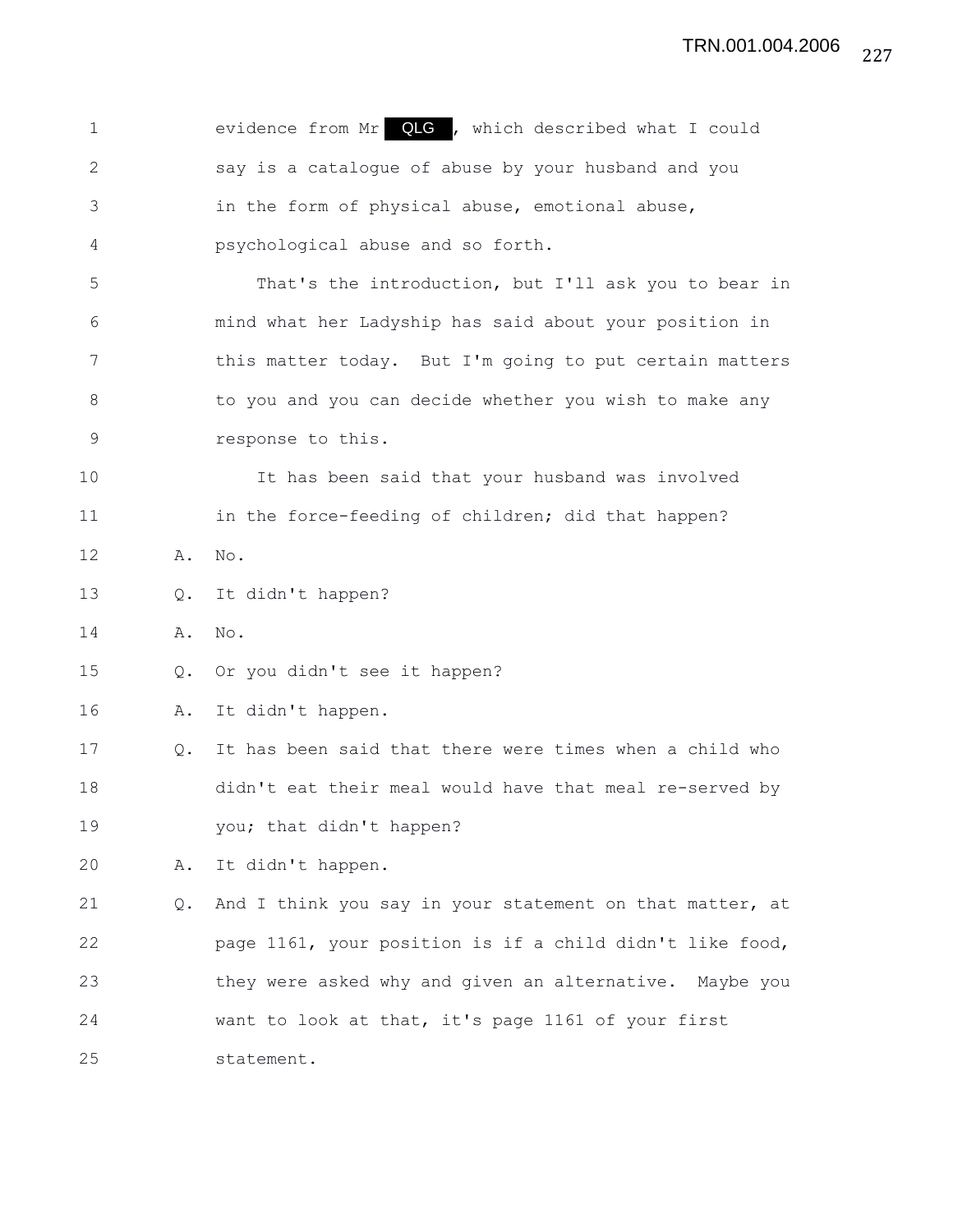| $\mathbf 1$  |               | You tell us that staff and children ate together.        |
|--------------|---------------|----------------------------------------------------------|
| $\mathbf{2}$ | Α.            | $Mm-hm$ .                                                |
| 3            | $Q_{\bullet}$ | And you say on that page under the section "Mealtimes":  |
| 4            |               | "If a child did not like the food they were asked        |
| 5            |               | why and given an alternative, bread and butter most      |
| 6            |               | probably, but mostly the children ate well."             |
| 7            |               | So is that your position on that?                        |
| 8            | Α.            | Yes.                                                     |
| 9            | Q.            | Indeed, you say:                                         |
| 10           |               | "The children were encouraged to eat, but if they        |
| 11           |               | didn't, the food would be removed until they felt like   |
| 12           |               | eating."                                                 |
| 13           |               | That might suggest on one reading that they got the      |
| 14           |               | food again.                                              |
| 15           | Α.            | It's not very well put. No, no, they weren't given the   |
| 16           |               | same food at any other meal. That never happened.        |
| 17           |               | LADY SMITH: Not given it reheated?                       |
| 18           | Α.            | No, no.                                                  |
| 19           |               | MR PEOPLES: So far as matters of physical abuse are      |
| 20           |               | concerned, there has been some evidence of things that   |
| 21           |               | it is said your husband did to children, and you I think |
| 22           |               | will have some knowledge of what has been said, such as  |
| 23           |               | things such as grabbing or pulling children by the hair. |
| 24           | Α.            | No.                                                      |
| 25           | Q.            | You say that didn't happen?                              |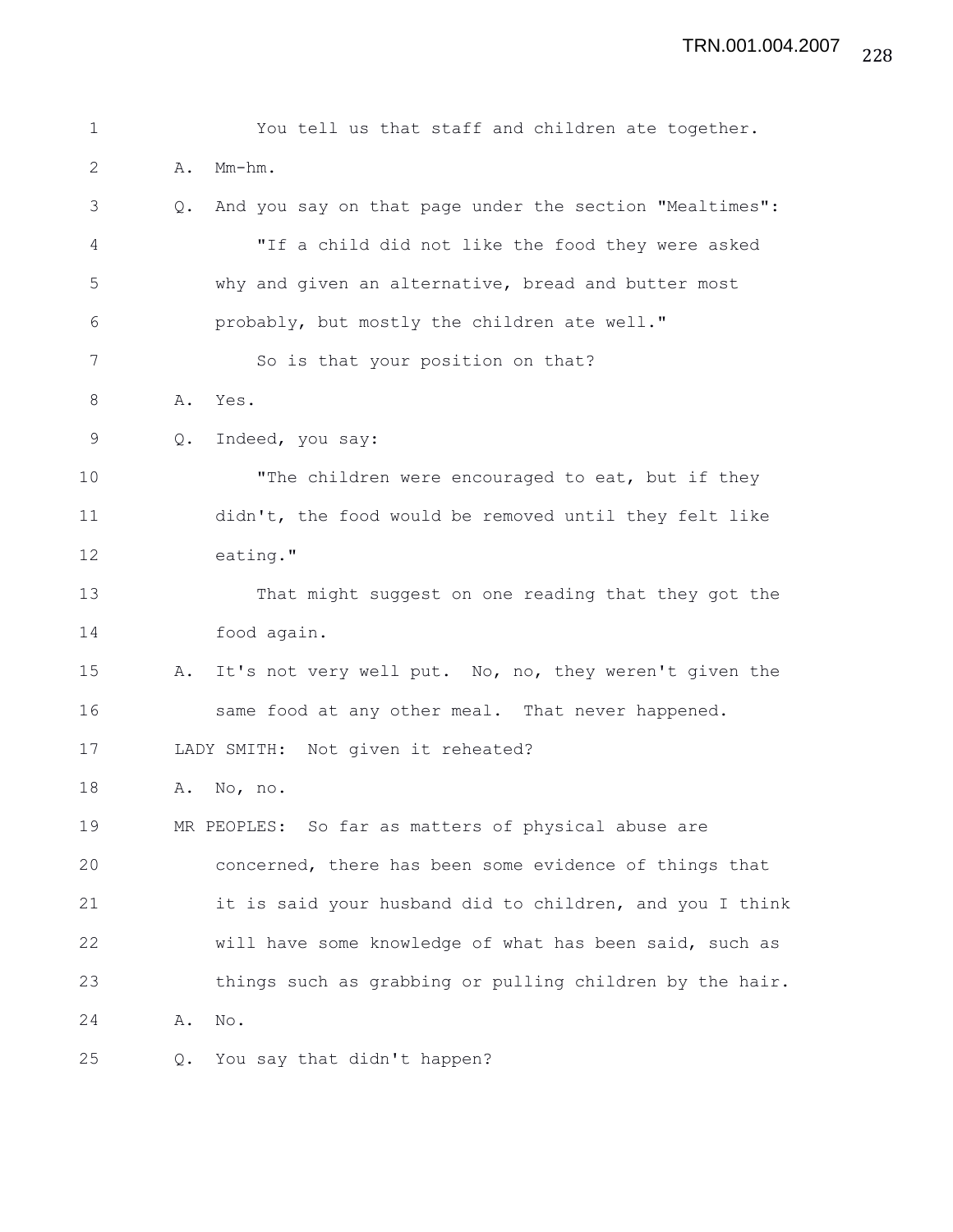| $\mathbf 1$  | Α. | It didn't.                                               |
|--------------|----|----------------------------------------------------------|
| $\mathbf{2}$ | Q. | Punching and kicking?                                    |
| 3            | Α. | $\mathrm{No}$ .                                          |
| 4            | Q. | Beatings?                                                |
| 5            | Α. | No.                                                      |
| 6            | Q. | Making children stand in a line and interrogating them,  |
| 7            |    | picking a child out, grabbing them, dragging them to the |
| 8            |    | shed and giving them a beating?                          |
| $\mathsf 9$  | Α. | That did not happen in my cottage.<br>No.                |
| 10           | Q. | And I think that we've heard some evidence that from     |
| 11           |    | time to time you would give children a slap.             |
| 12           | Α. | $\mathrm{No}$ .                                          |
| 13           | Q. | No?                                                      |
| 14           | Α. | $\mathrm{No}$ .                                          |
| 15           | Q. | And we've heard evidence that there was a shed or        |
| 16           |    | outhouse at the back of cottage<br>is that right?        |
| 17           | Α. | Yes, all the cottages had a shed.                        |
| 18           | Q. | Yes, I think we have found that out. What has been said  |
| 19           |    | is that this shed was from time to time used as a place  |
| 20           |    | of punishment --                                         |
| 21           | Α. | Never.                                                   |
| 22           | Q. | -- mainly by your husband, but there would be times if   |
| 23           |    | he was not there, that you would put people in the shed? |
| 24           | Α. | No.                                                      |
| 25           | Q. | That didn't happen you say?                              |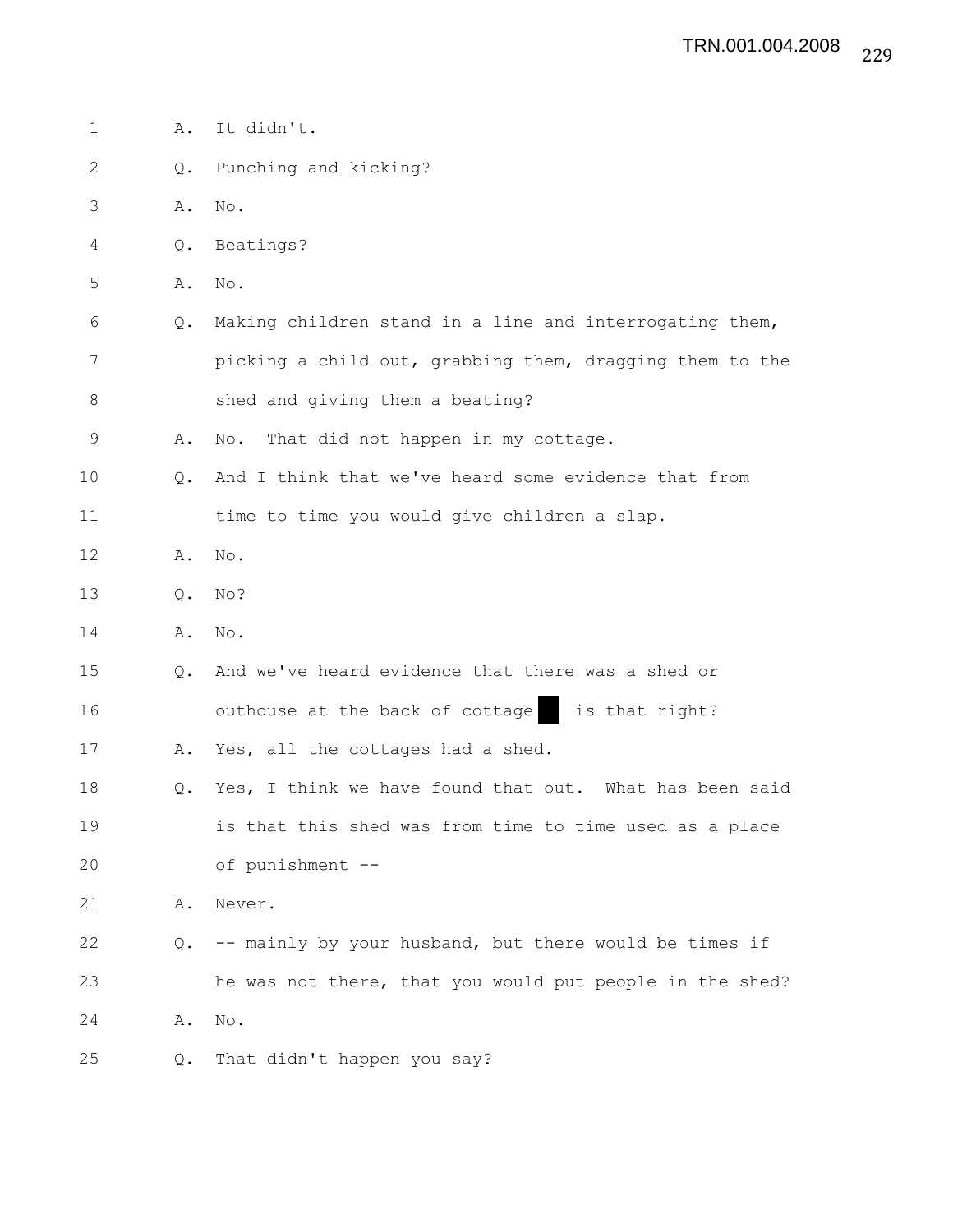| $\mathbf 1$  | Α. | That never happened.                                     |
|--------------|----|----------------------------------------------------------|
| $\mathbf{2}$ | Q. | And that you might say something along the lines of,     |
| 3            |    | "You'll wait there until Uncle QKY comes home"?          |
| 4            | Α. | Categorically that never happened.                       |
| 5            | Q. | We've heard evidence that at times threats would be used |
| 6            |    | and, for example, that we were told that when            |
| 7            |    | QLG<br>said he would be reporting your husband for       |
| 8            |    | physical abuse, he was threatened that your husband      |
| 9            |    | would have him sent to borstal.                          |
| 10           | Α. | That never happened.                                     |
| 11           | Q. | And he would say something along the lines of, "Remember |
| 12           |    | what happened to                                         |
| 13           | Α. | No, that never, ever happened.                           |
| 14           | Q. | What did happen to                                       |
| 15           | Α. | left us and went to                                      |
| 16           | Q. | She didn't go to                                         |
| 17           | Α. | Her social worker came and arranged for her to go        |
| 18           |    | somewhere. I can't remember where it was, but she left   |
| 19           |    | and she went to<br>and repeatedly came back to see       |
| 20           |    | us.                                                      |
| 21           | Q. | It has been said that you would from time to time make   |
| 22           |    | hurtful remarks about a child or a member of the child's |
| 23           |    | family or be verbally abusive to children.               |
| 24           | Α. | I knew nothing about his family, I'll tell you that now. |
| 25           |    | I knew nothing about his family, so I would not be       |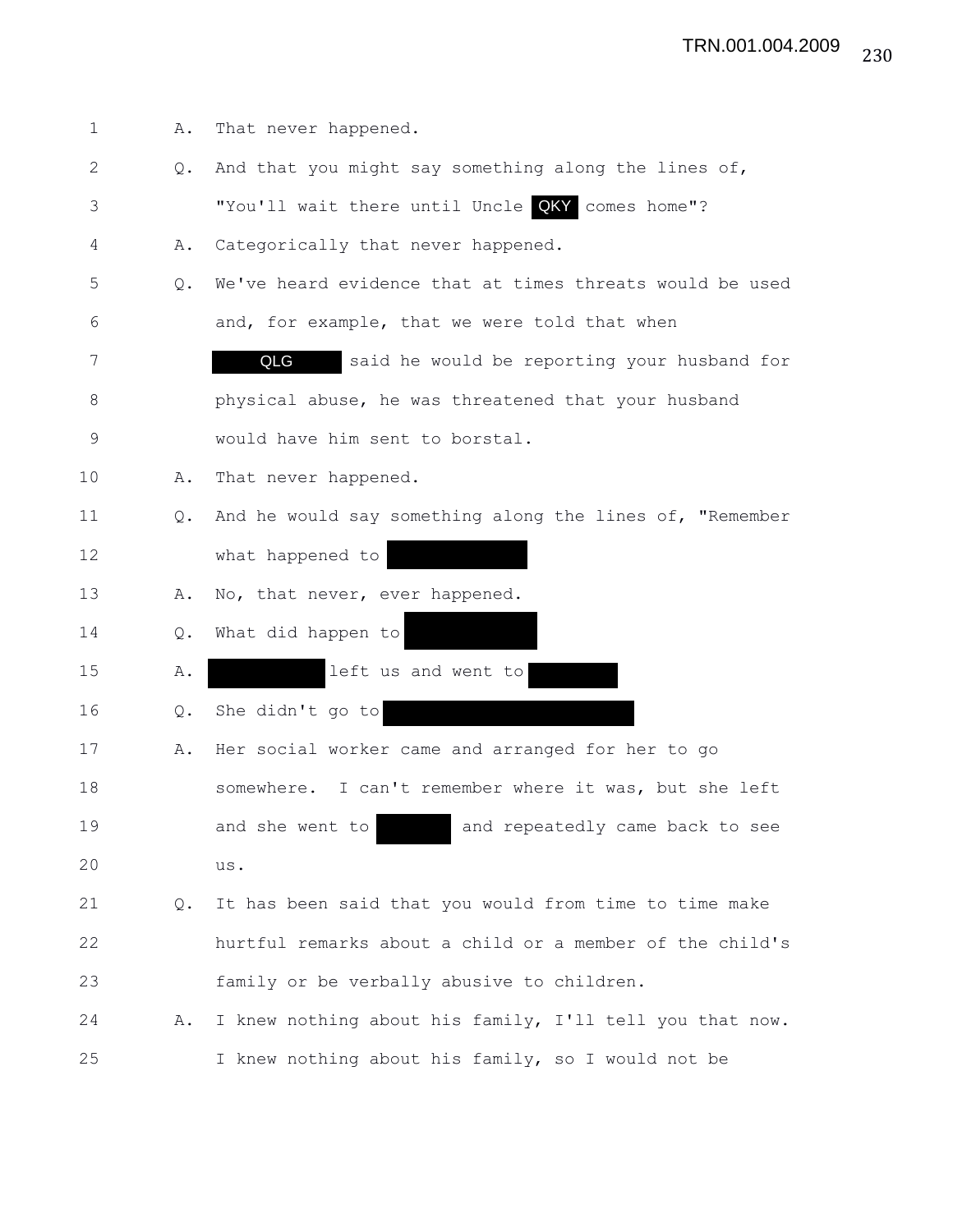| 1     |                | saying anything about his family.                       |
|-------|----------------|---------------------------------------------------------|
| 2     | Q.             | Because he was in care, you would know that he wasn't   |
| 3     |                | with his family.                                        |
| 4     | Α.             | Yes, I knew, but I didn't know anything about his       |
| 5     |                | family. I didn't know their whereabouts. I didn't know  |
| 6     |                | why he had been brought into care.                      |
| 7     | $Q_{\bullet}$  | According to evidence we've heard, you said things such |
| $8\,$ |                | as, "Your mother never wanted you".                     |
| 9     | Α.             | No, I knew nothing about his parents.                   |
| 10    | $\mathsf{Q}$ . | I'm just asking, did you say that?                      |
| 11    | Α.             | I didn't say that because I didn't know anything about  |
| 12    |                | it.                                                     |
| 13    | Q.             | Did you say, "You'll never do any good"?                |
| 14    | Α.             | No.                                                     |
| 15    | Q.             | Did you ever bait Mr QLG at mealtimes when he didn't    |
| 16    |                | want to eat some food?                                  |
| 17    | Α.             | No.                                                     |
| 18    | $Q_{\bullet}$  | Did you know he didn't like pineapple?                  |
| 19    | Α.             |                                                         |
| 20    |                |                                                         |
| 21    | Q.             | I'm just asking you the question here.                  |
| 22    |                | Did you know he                                         |
| 23    |                | didn't like pineapple?                                  |
| 24    | Α.             | No, I didn't know.                                      |
| 25    |                |                                                         |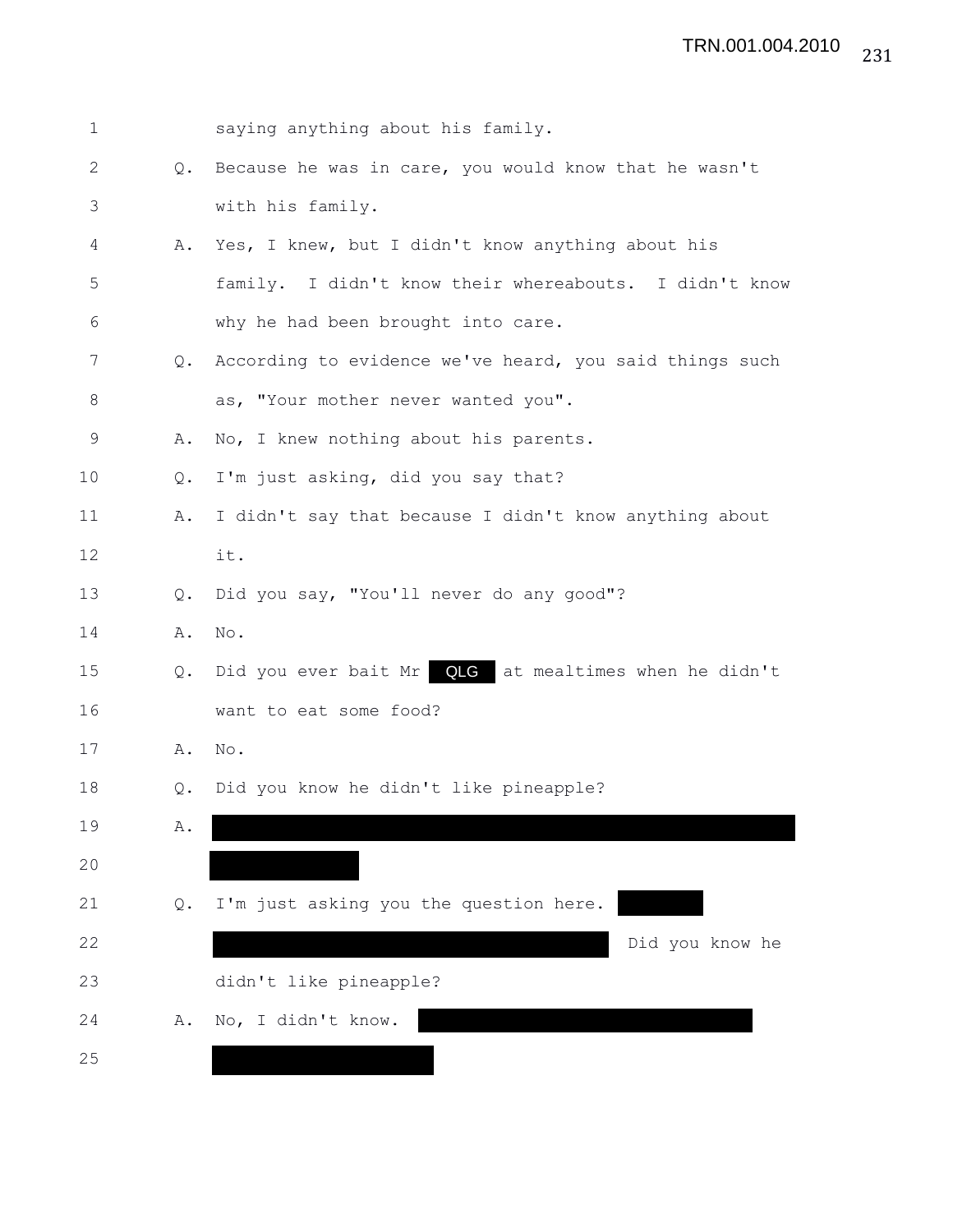| 1           |    | QKZ<br>Q. Do you ever remember saying to<br>that, "Your  |
|-------------|----|----------------------------------------------------------|
| 2           |    | mother never wanted you, your kids will end up in care   |
| 3           |    | like yourself with no mother"?                           |
| 4           | Α. | No, I knew nothing about their parents, so I would not   |
| 5           |    | be casting anything up to them about their parents.      |
| 6           | Q. | QKZ<br>And I think that we are aware that<br>made        |
| 7           |    | a statement to the police. She's now deceased, but       |
| 8           |    | we have the statement she made, and she did mention that |
| $\mathsf 9$ |    | there was an incident in which you were involved,        |
| 10          |    | involving a chest of drawers where you pulled out the    |
| 11          |    | drawers, emptied them and told her to tidy them up when  |
| 12          |    | she was 13 years of age. Do you remember that?           |
| 13          | Α. | No.                                                      |
| 14          | Q. | Did it happen?                                           |
| 15          | Α. | I know nothing about that.                               |
| 16          | Q. | You know nothing?                                        |
| 17          | Α. | No.                                                      |
| 18          | Q. | Could it have happened?                                  |
| 19          | Α. | I don't know, I don't remember.                          |
| 20          | Q. | You don't remember?                                      |
| 21          | Α. | I know nothing about that. I never, ever heard that      |
| 22          |    | statement or I've never heard that she had given         |
| 23          |    | a statement to the police or anything -- because she     |
| 24          |    | came to visit me to tell me that she was appalled at     |
| 25          |    | had done. She visited<br>what                            |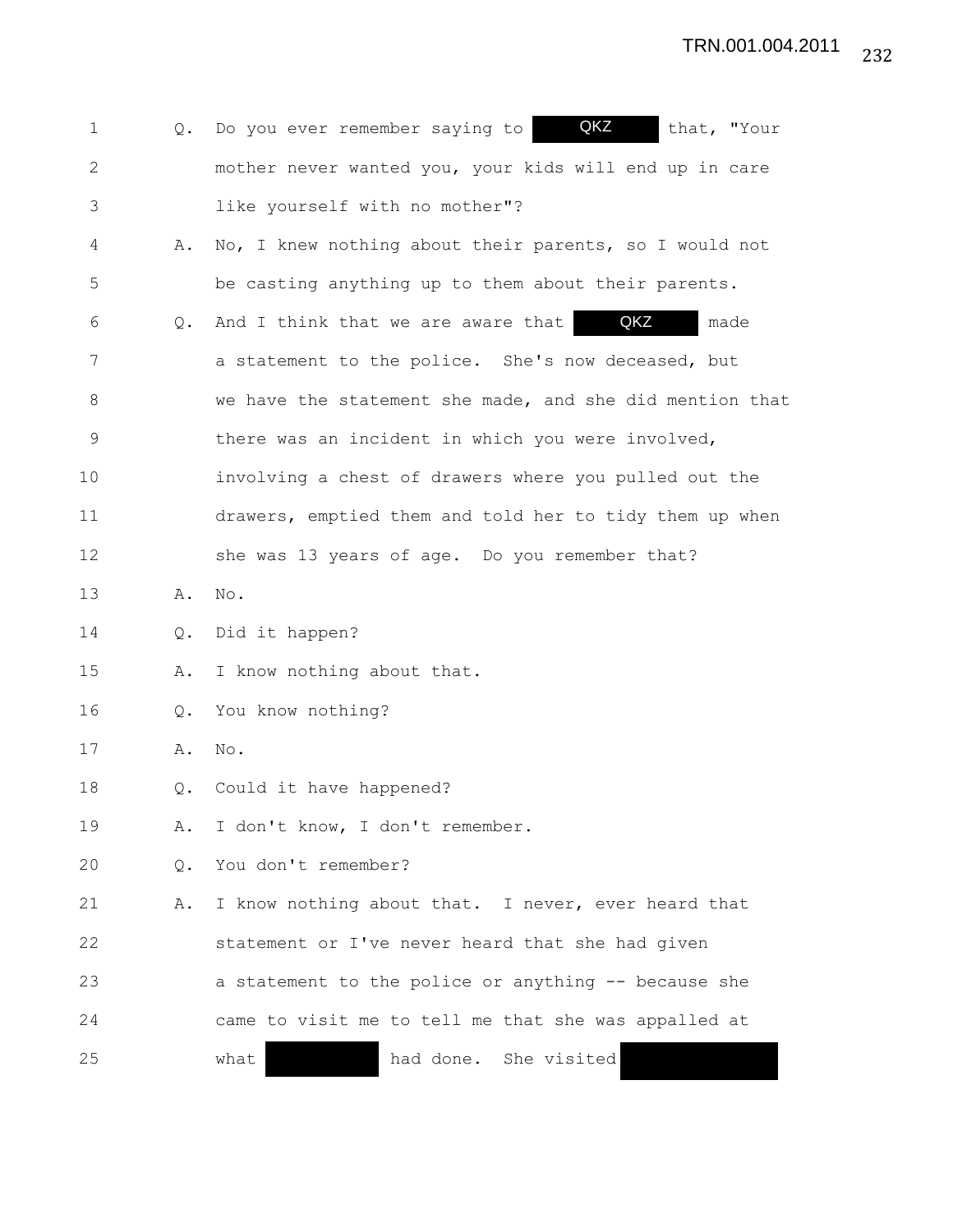| $\mathbf{1}$ |    | house and told her that and then told me. So I can't -- |
|--------------|----|---------------------------------------------------------|
| 2            |    | I don't know nothing about what <b>QKZ</b> said to      |
| 3            |    | anyone else.                                            |
| 4            | Q. | You'll appreciate I'm putting it to you for comment     |
| 5            |    | because we've seen evidence that she did say these      |
| 6            |    | things and she said them to the police.                 |
| 7            | Α. | I don't know anything about that evidence.              |
| 8            | Q. | I'm just putting it to you in case you can help us.     |
| 9            |    | She also told the police $--$ and I think we heard      |
| 10           |    | evidence about this in the inquiry -- that there was an |
| 11           |    | occasion when she was bleeding when she was aged about  |
| 12           |    | 14, when she was out on a pushbike and she came home -- |
| 13           |    | you are shaking your head?                              |
| 14           | Α. | I know nothing about this.                              |
| 15           | Q. | She came home and asked for a plaster. You asked what   |
| 16           |    | she needed the plaster for, where she was cut, and she  |
| 17           |    | pointed to her private parts, and she was having her    |
| 18           |    | period and she said that you, in the presence of other  |
| 19           |    | children, announced that fact and caused her to feel    |
| 20           |    | embarrassed. Do you remember that happening?            |
| 21           | Α. | No.                                                     |
| 22           | Q. | Did you give her education about having periods and     |
| 23           |    | development? Do you remember doing that?                |
| 24           | Α. | I don't remember.                                       |
| 25           | Q. | Do you remember talking it through with her?            |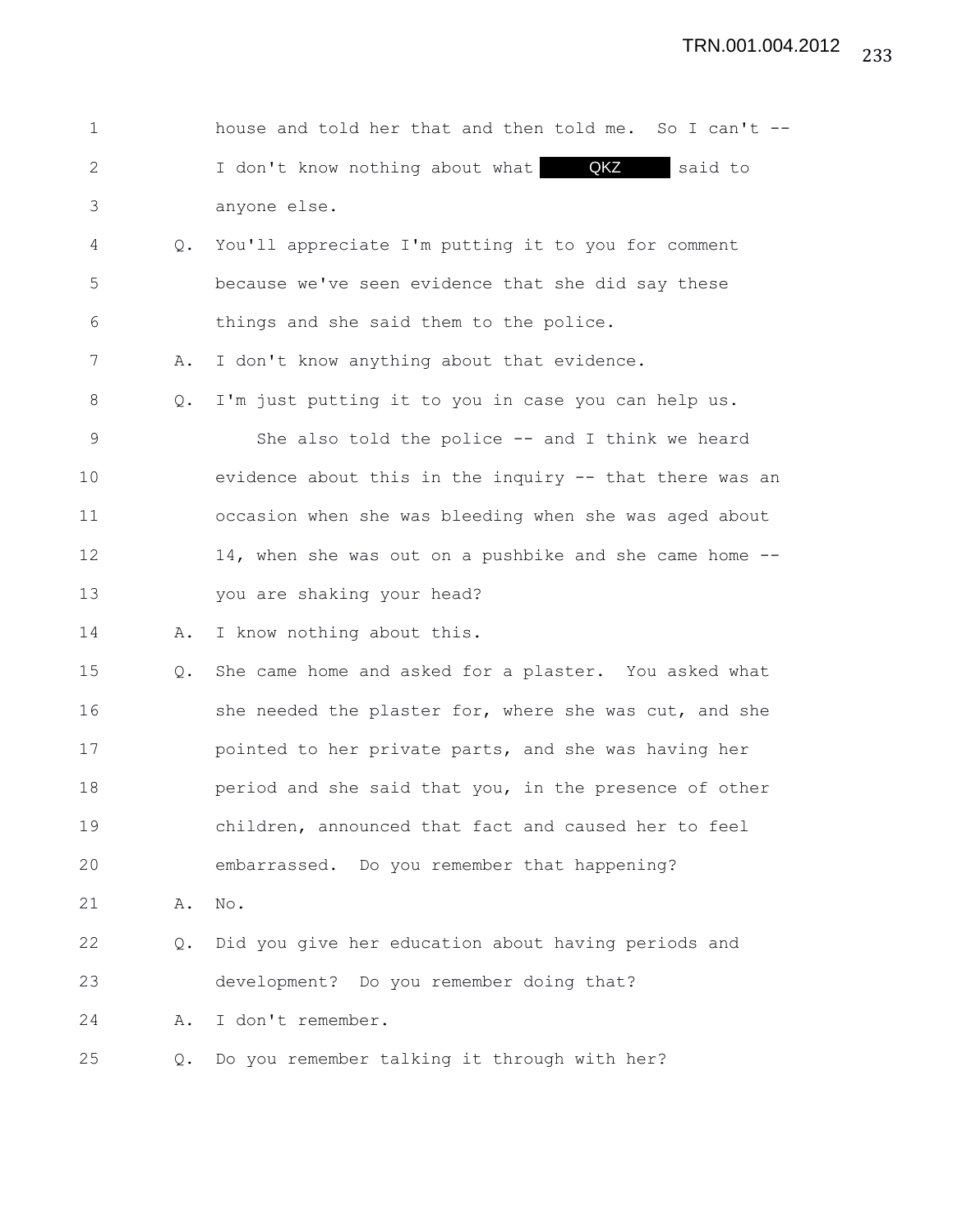| $\mathbf 1$ | Α.            | I don't remember.                                           |
|-------------|---------------|-------------------------------------------------------------|
| 2           | Q.            | You don't remember?                                         |
| 3           | Α.            | No.                                                         |
| 4           | Q.            | Would that be something you did with the older girls?       |
| 5           | Α.            | Yes.                                                        |
| 6           | Q.            | But you don't remember doing it with her?                   |
| 7           | Α.            | QKZ was 14, I think, when she came to me, so I don't        |
| 8           |               | really recall. I recall nothing about any of this with      |
| $\mathsf 9$ |               | QKZ                                                         |
| 10          | Q.            | QKZ<br>Do you remember an occasion involving<br>when        |
| 11          |               | she ran from cottage to Mr Mortimer's house and he          |
| 12          |               | came to cottage to speak to you and your husband after      |
| 13          |               | something that had happened upstairs and she came down      |
| 14          |               | with her nose bleeding because she had suffered some        |
| 15          |               | injury?                                                     |
| 16          | Α.            | I know nothing about that.                                  |
| 17          | $Q_{\bullet}$ | You can't help us?                                          |
| 18          | Α.            | No.                                                         |
| 19          | Q.            | What we heard was that in cottage<br>there was some         |
| 20          |               | rumpus when <b>QKZ</b> was upstairs and that she came down  |
| 21          |               | with blood pouring out of her nose, went to Holmlea, and    |
| 22          |               | with Mr Mortimer.<br>she came back to cottage               |
| 23          |               | There was a conversation with you and your husband,         |
| 24          |               | and $I$ think<br>QKZ was there, and that she later told her |
| 25          |               | brother, "The bastard's made me apologise to him";          |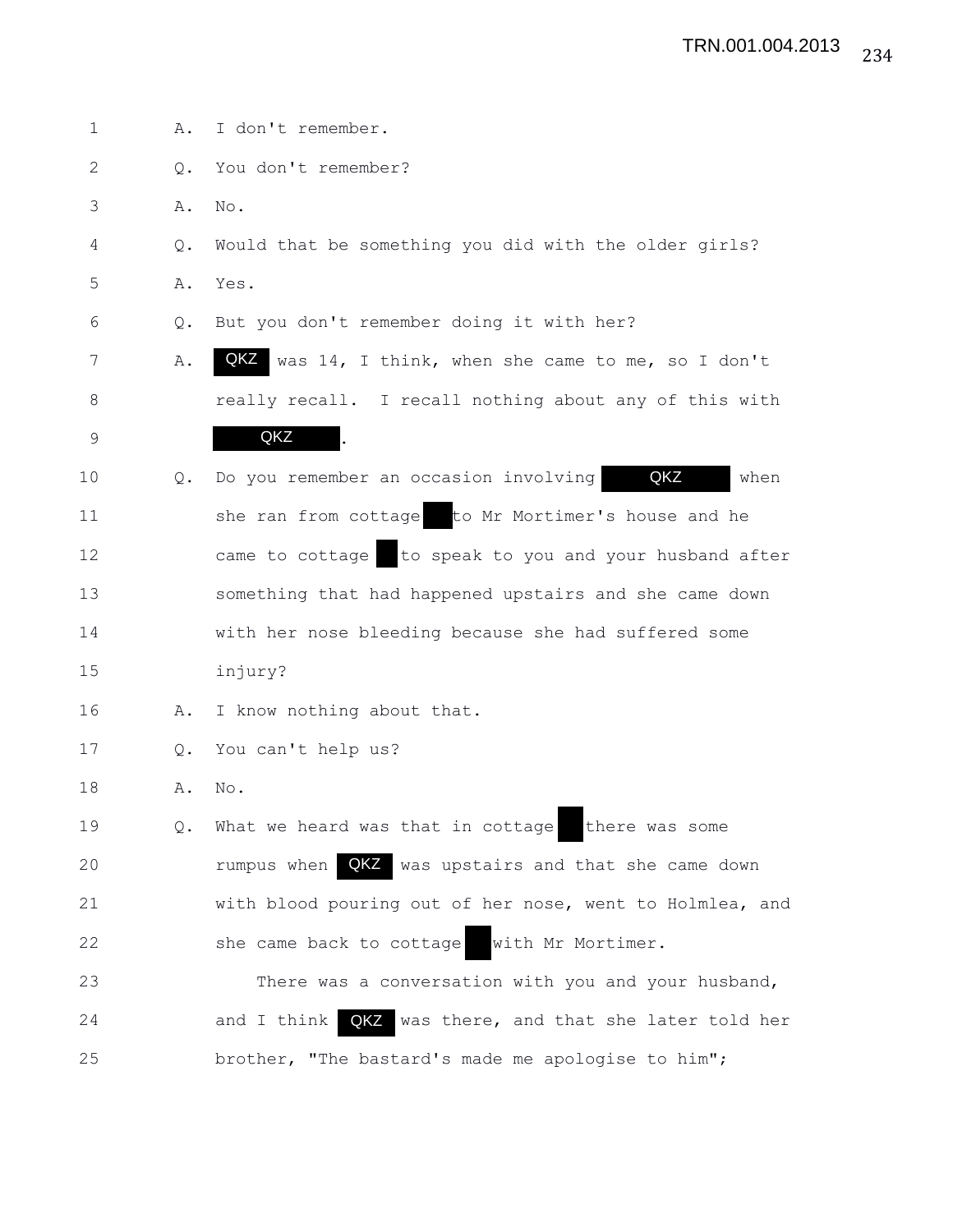| 1  |                | that's your husband. But against a background where she |
|----|----------------|---------------------------------------------------------|
| 2  |                | told the police, and indeed she told<br>at the          |
| 3  |                | time, that your husband had pushed her against a sink   |
| 4  |                | deliberately.                                           |
| 5  | Α.             | I know nothing about it.                                |
| 6  | Q.             | And she said shortly after that, she was gone from the  |
| 7  |                | cottage. She left shortly after that incident, if that  |
| 8  |                | helps you put a timescale on it.                        |
| 9  | Α.             | It doesn't help me at all because I know nothing at all |
| 10 |                | about this.                                             |
| 11 | $Q_{\bullet}$  | She said during the conversation there was something    |
| 12 |                | said by Mr Mortimer along the lines that if she was to  |
| 13 |                | make it a formal complaint then your husband might be   |
| 14 |                | gone or lose his job and that was a very serious thing  |
| 15 |                | to do and she was asked to reflect on it. You don't     |
| 16 |                | remember any of that?                                   |
| 17 | Α.             | No.                                                     |
| 18 | $Q_{\bullet}$  | Do you say it didn't happen or you don't remember it?   |
| 19 | Α.             | I don't know anything about it.                         |
| 20 | Q.             | You don't remember it or it didn't happen?              |
| 21 | Α.             | It didn't happen.                                       |
| 22 | Q.             | QLG<br>Do you ever remember an occasion when            |
| 23 |                | kicked you?                                             |
| 24 | Α.             | No.                                                     |
| 25 | $\mathsf{Q}$ . | No?                                                     |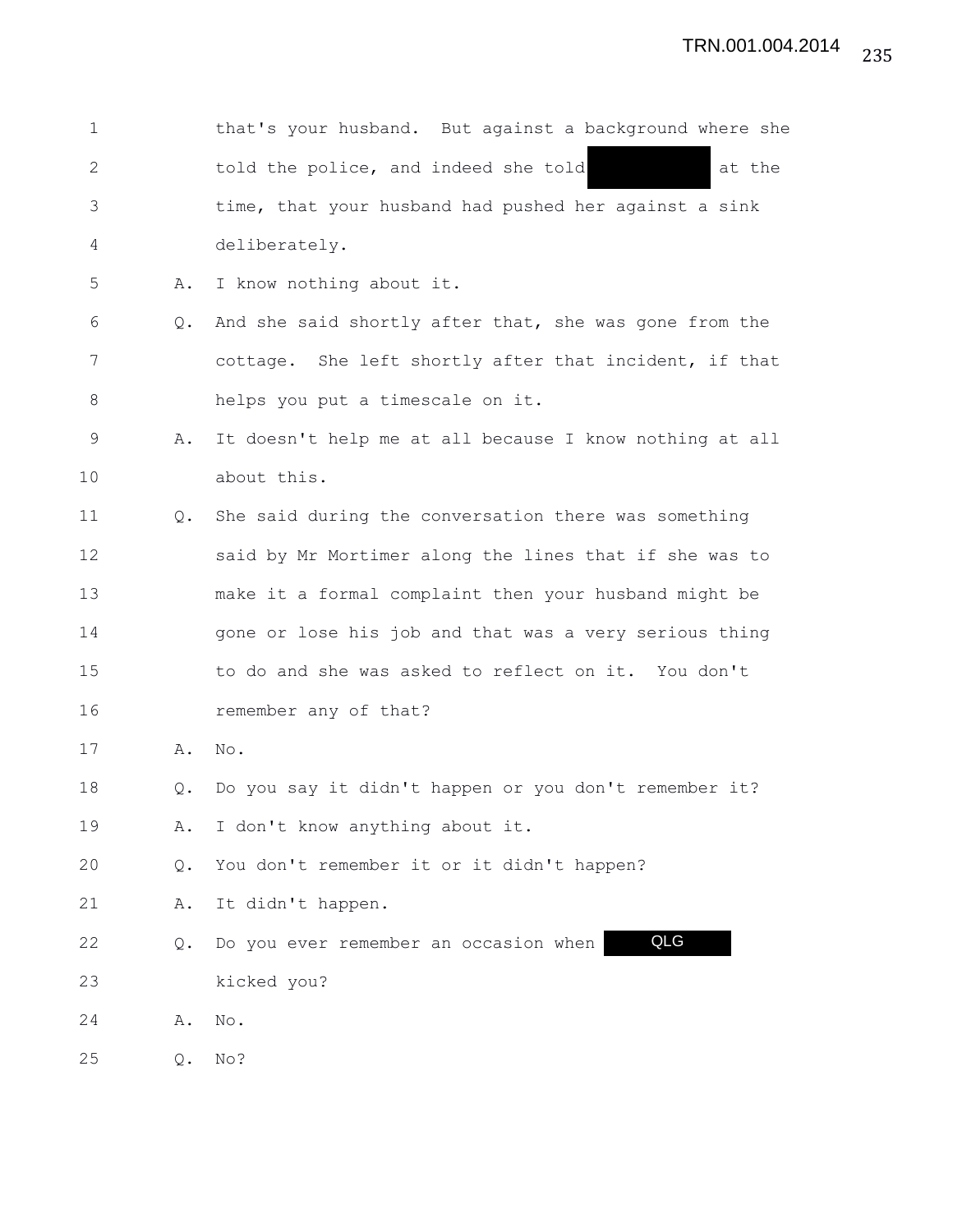1 A. He didn't kick me. He didn't kick me.

2 Q. What did he do?

3 A. He did nothing to me. That didn't happen in my cottage.

4 Q. Because I think --

5 A. A. he was found to be 6 telling lies, one lie after another. That happened to 7 him in the previous cottage. That was one of the 8 **8** reasons we got him from another cottage because he had 9 caused nothing but trouble. He's been so inconsistent 10 in all that he says. That did not happen with me. 11 Q. What I will tell you is that what we heard on this 12 matter was that he recalled an occasion where you kicked 13 him and he kicked you back, and your husband wasn't in 14 the cottage, but when your husband got back he obviously 15 was told about the matter, according to Mr QLG 's 16 account, your husband called for **QLG** to come down, as 17 he was halfway down the stairs your husband dragged him 18 to the shed and was smacking him around the head and 19 then he sent him to his bed. Do you remember any of 20 that?

21 A. No, that didn't happen.

22 Q. And in fact on that occasion, he tells us that he 23 suffered some form of injury to his ear, which caused 24 excruciating pain and indeed at some point caused blood 25 to come from his ear and spill on his pillow. Do you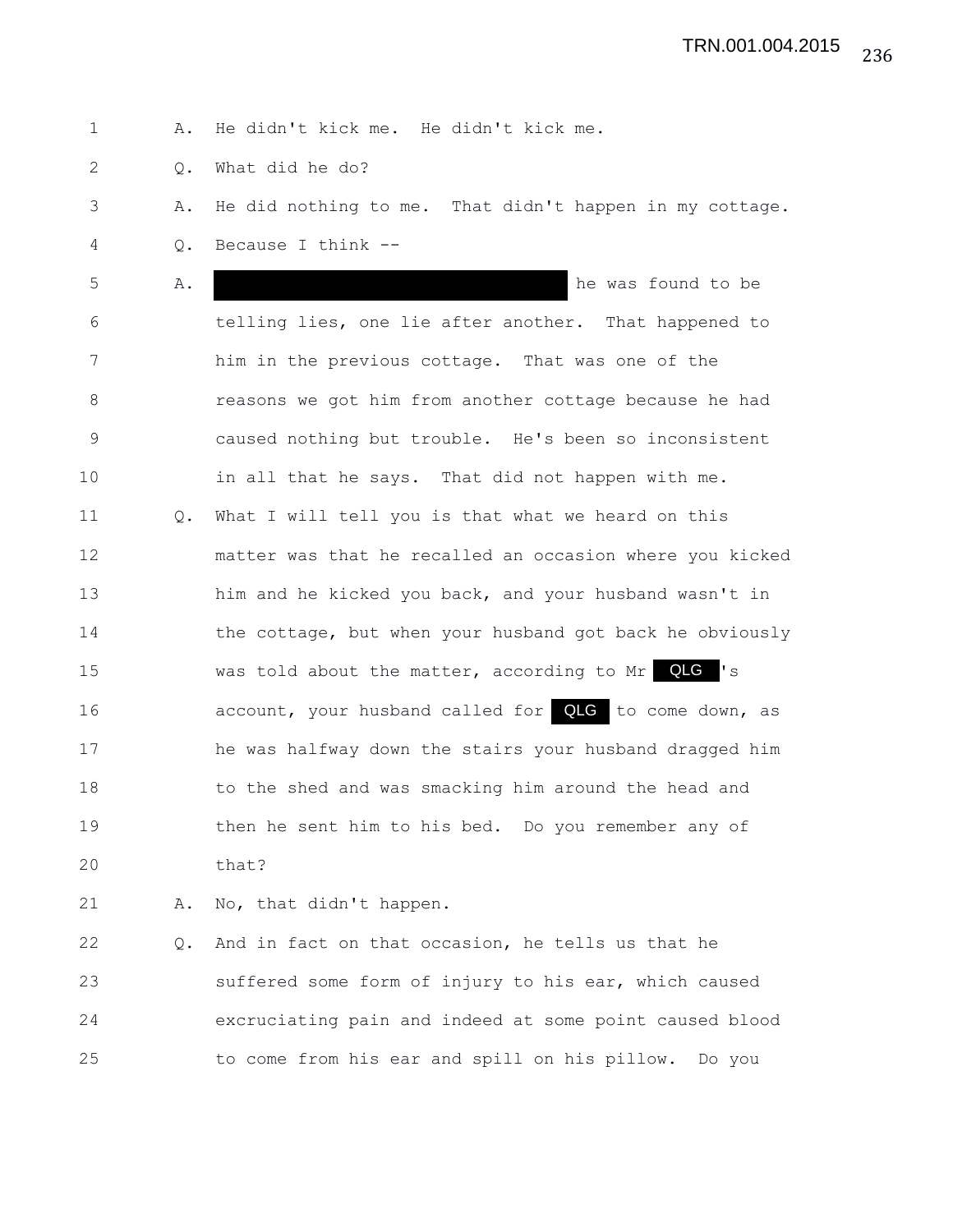| $\mathbf 1$ |    | remember an occasion with an ear injury and blood?      |
|-------------|----|---------------------------------------------------------|
| 2           | Α. | No.                                                     |
| 3           | Q. | And that he on several occasions sought your assistance |
| 4           |    | to get medical treatment but you simply packed him back |
| 5           |    | off back to bed.                                        |
| 6           | Α. | No, that is not -- that never happened.                 |
| 7           |    | I was very, very vigilant. If any of the children       |
| 8           |    | had anything wrong with them at all. I was              |
| $\mathsf 9$ |    | a house mother -- and the doctor would have verified    |
| 10          |    | this -- that I would take the children to be attended   |
| 11          |    | That is not true.<br>to.                                |
| 12          | Q. | If he had had an ear injury, you say you would have     |
| 13          |    | taken him for medical attention?                        |
| 14          | Α. | Of course I would have, yes.                            |
| 15          | Q. | How did you deal with a problem he told us about, about |
| 16          |    | chapped, cracked and bleeding lips?                     |
| 17          | Α. | I know nothing about that.                              |
| 18          | Q. | You didn't know he had such a problem?                  |
| 19          | Α. | No.                                                     |
| 20          | Q. | He said it was a recurring problem.                     |
| 21          | Α. | No. If it had been recurring, he would have been taken  |
| 22          |    | up to the hospital.                                     |
| 23          |    | These children were not mine and I was very mindful     |
| 24          |    | of anything that was wrong with them. I took them to    |
| 25          |    | the hospital if I was concerned at all about anything.  |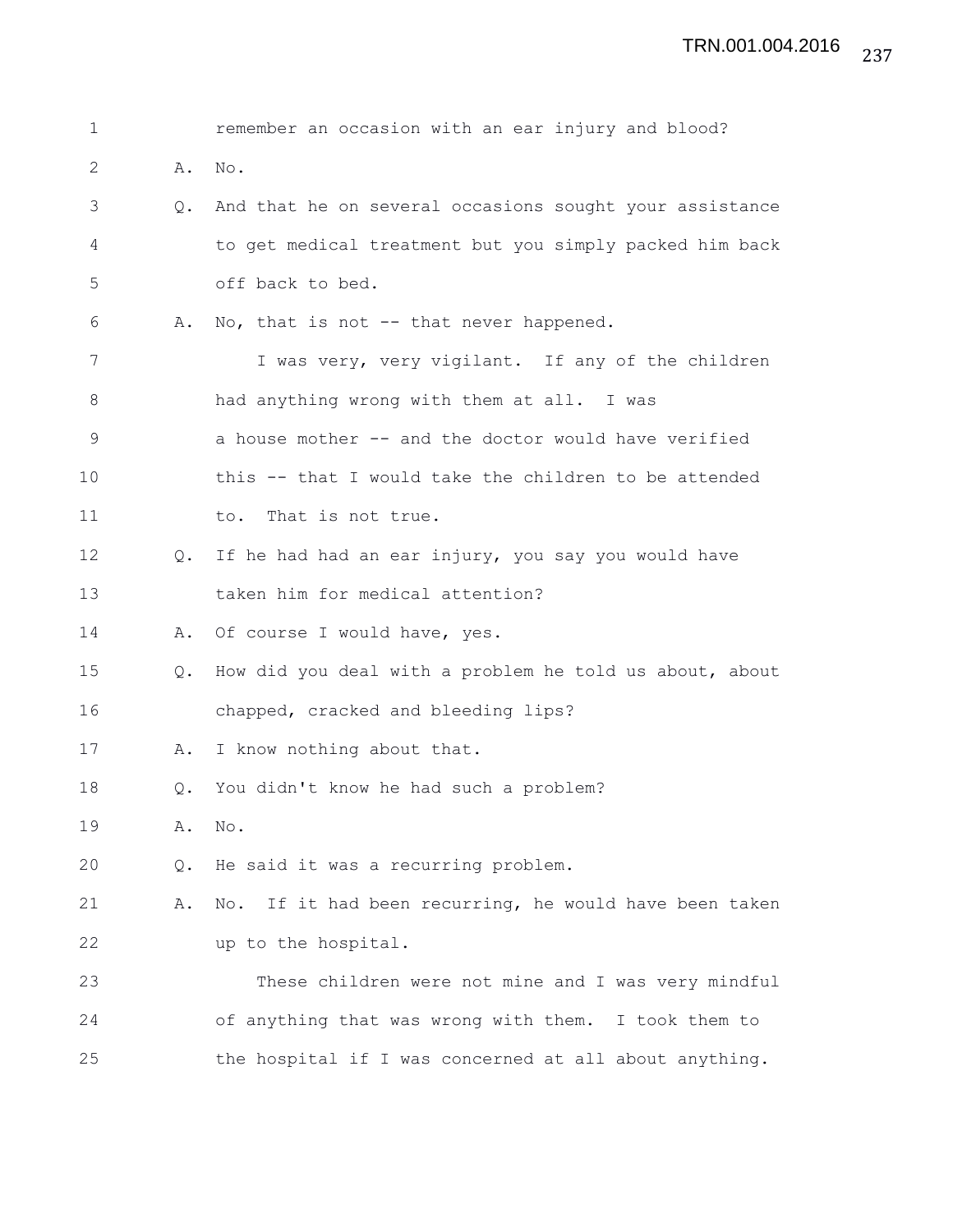| $\mathbf{1}$ | MR PEOPLES: I think those are really all the questions that |
|--------------|-------------------------------------------------------------|
| $\mathbf{2}$ | I have for this witness, but thank you very much for        |
| 3            | attending to assist the inquiry.                            |
| 4            | LADY SMITH: Are there any outstanding applications for      |
| 5            | questions of this witness?                                  |
| 6            | May, those are all the questions we have for you.           |
| 7            | Thank you for providing the written evidence that you've    |
| 8            | provided and for coming along today to answer the           |
| 9            | questions that we have for you this afternoon. I'm glad     |
| 10           | to say that I'm now able to let you go.                     |
| 11           | (The witness withdrew)                                      |
| 12           | LADY SMITH: Could I once more remind everybody that the     |
| 13           | last witness did not waive her anonymity. She has           |
| 14           | a pseudonym, May, and she can not be identified outwith     |
| 15           | the hearing room,                                           |
| 16           |                                                             |
| 17           |                                                             |
| 18           | Again, if there are any doubts about that,                  |
| 19           | please check with inquiry staff.                            |
| 20           | Mr Peoples.                                                 |
| 21           | MR PEOPLES: My Lady, I think that concludes the business    |
| 22           | for today.                                                  |
| 23           | LADY SMITH: It is 4.45.                                     |
| 24           | MR PEOPLES: It has been a long day. Our hope is that        |
| 25           | we will have some further evidence tomorrow, although       |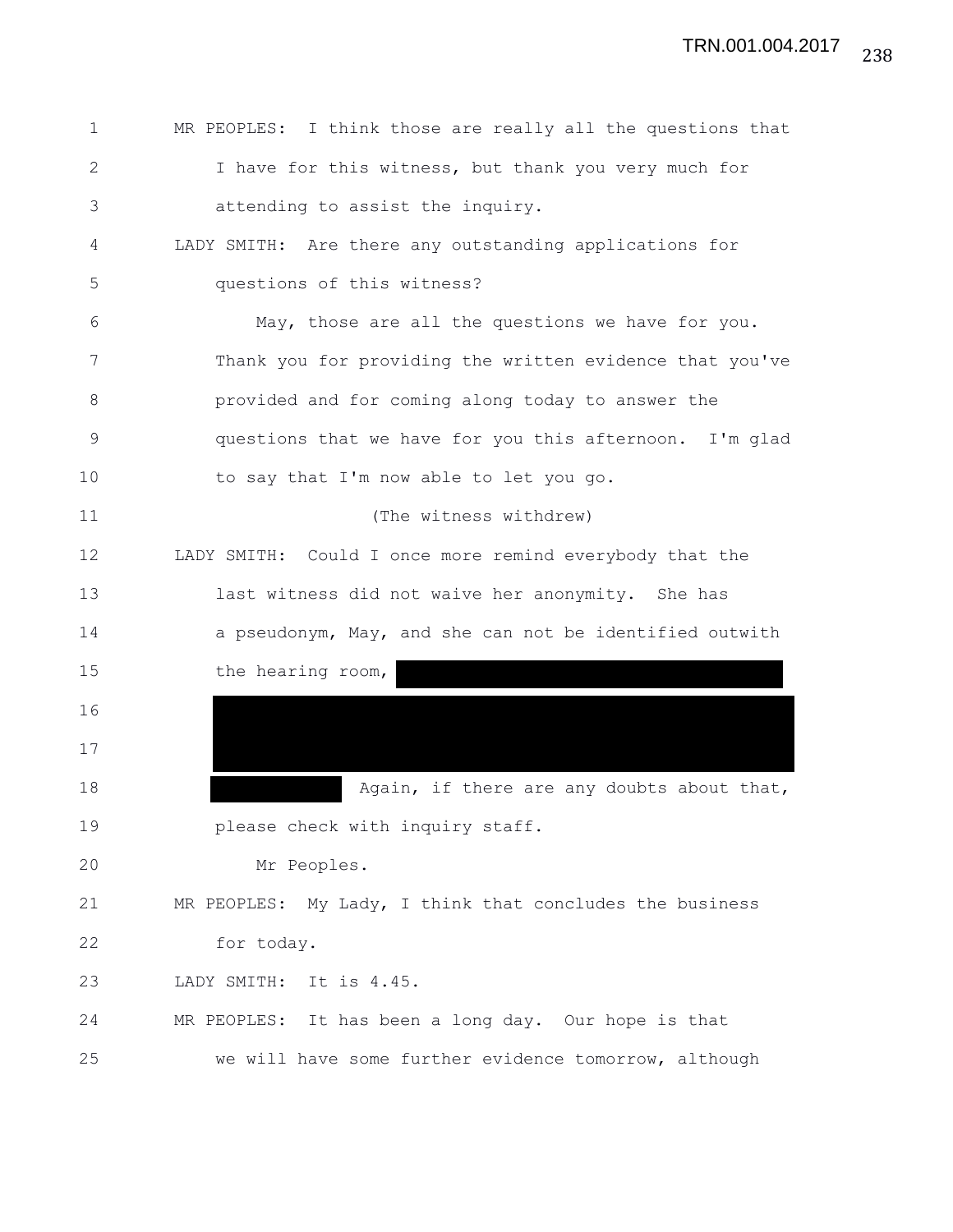1 there is, I think, evidence that will be taken by some 2 form of video link tomorrow and there will also be, 3 I think, one oral witness in addition and, hopefully, 4 there may be some read-ins if we can fit them in. 5 LADY SMITH: Thank you very much. Until tomorrow morning. 6 (4.45 pm) 7 (The hearing adjourned until 10.00 am 8 on Friday 9 November 2018) 9 10 11 12 I N D E X 13 14 JOHN PORTEOUS (sworn) ................................1 15 16 Questions from MR PEOPLES .......................1 17 18 "JACK" (sworn) .....................................120 19 20 Questions from MR PEOPLES .......................121 21 22 "MAY" (sworn) ......................................152 23 24 Questions from MR PEOPLES ......................153 25